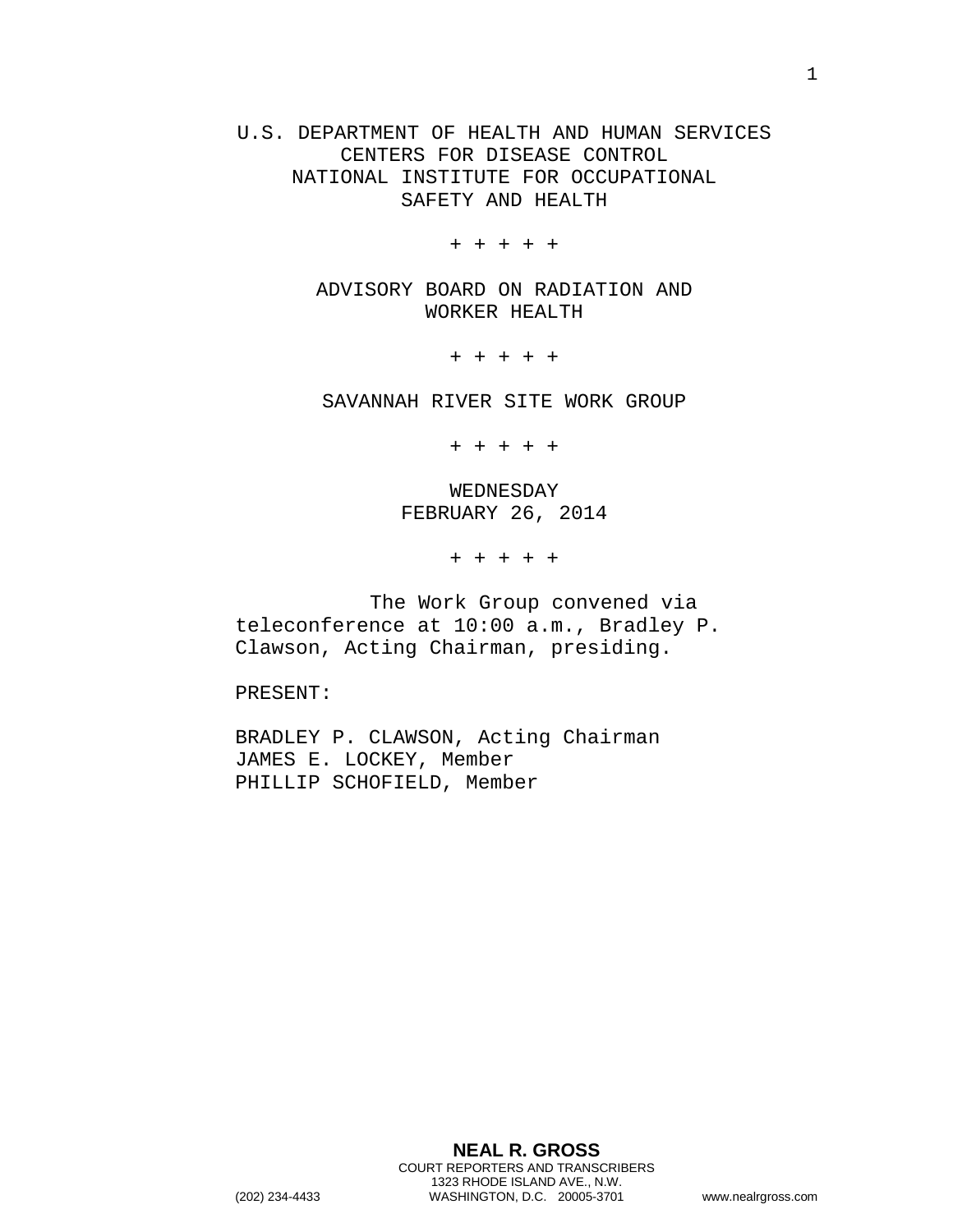ALSO PRESENT:

TED KATZ, Designated Federal Official JIM NETON, DCAS TIM TAULBEE, DCAS DEKEELY HARTSFIELD, HHS MATT ARNO, ORAU MIKE MAHATHY, ORAU ROBERT BARTON, SC&A HARRY CHMELYNSKI, SC&A JOE FITZGERALD, SC&A JOYCE LIPSZTEIN, SC&A ARJUN MAKHIJANI, SC&A JOHN STIVER, SC&A BUCK CAMERON, ATL DAVID ANDERSON BOB WARREN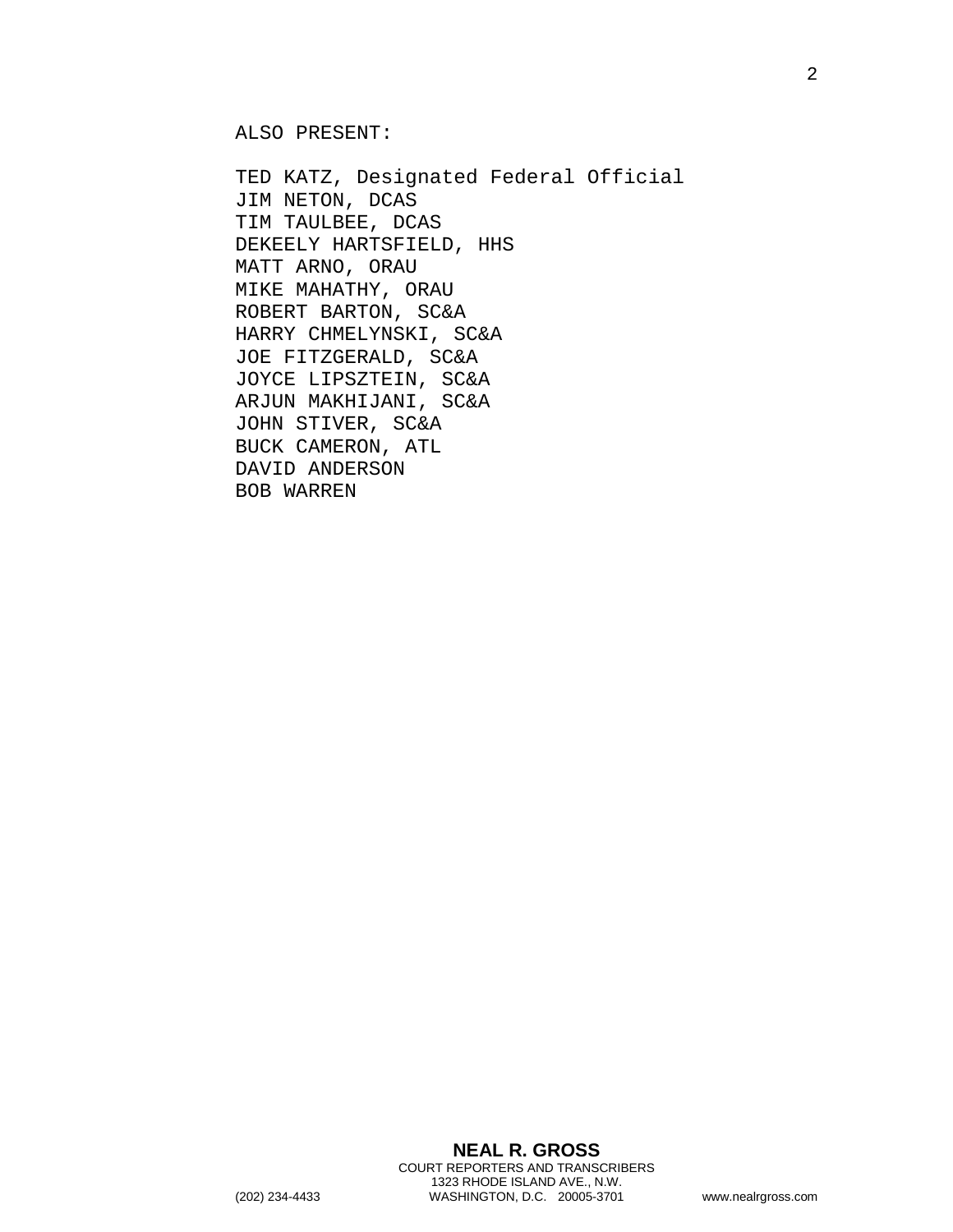| T-A-B-L-E O-F C-O-N-T-E-N-T-S                                              |  |
|----------------------------------------------------------------------------|--|
| Welcome and Roll Call  4<br>Mr. Ted Katz                                   |  |
| Continued from February 5, 2014                                            |  |
| Work Group Discussion-Status of Findings and<br>path forward.              |  |
| Neptunium Recap 5<br>Findings 1 through 8 9<br>OPOS-related Comparisons    |  |
| Deferred to SEC Work Group Findings 9, 10, 11<br>Findings 12 through 19 84 |  |
| Work Group Discussion-Status of Findings and<br>path forward.              |  |
| Thorium Recap 87                                                           |  |
| Finding 1 84                                                               |  |
| Finding 2 153                                                              |  |
| Finding 3  156                                                             |  |
| Discussion and Closure                                                     |  |
| Finding 4, Thoron<br>163                                                   |  |
| Findings $5B16$ , $19B23$<br>187                                           |  |
| OPOS-related Comparisons                                                   |  |
| Deferred to SEC Work Group                                                 |  |
| Findings 17<br>188<br>Discussion and Closure                               |  |
| Finding 18<br>190                                                          |  |
| 204                                                                        |  |
| Overarching Data Validation                                                |  |
| Issue Remains, but Solubility<br>Issue Closed                              |  |
| Findings 27-32<br>211                                                      |  |
| Closing Action Items<br>214                                                |  |
| Meeting Adjournment                                                        |  |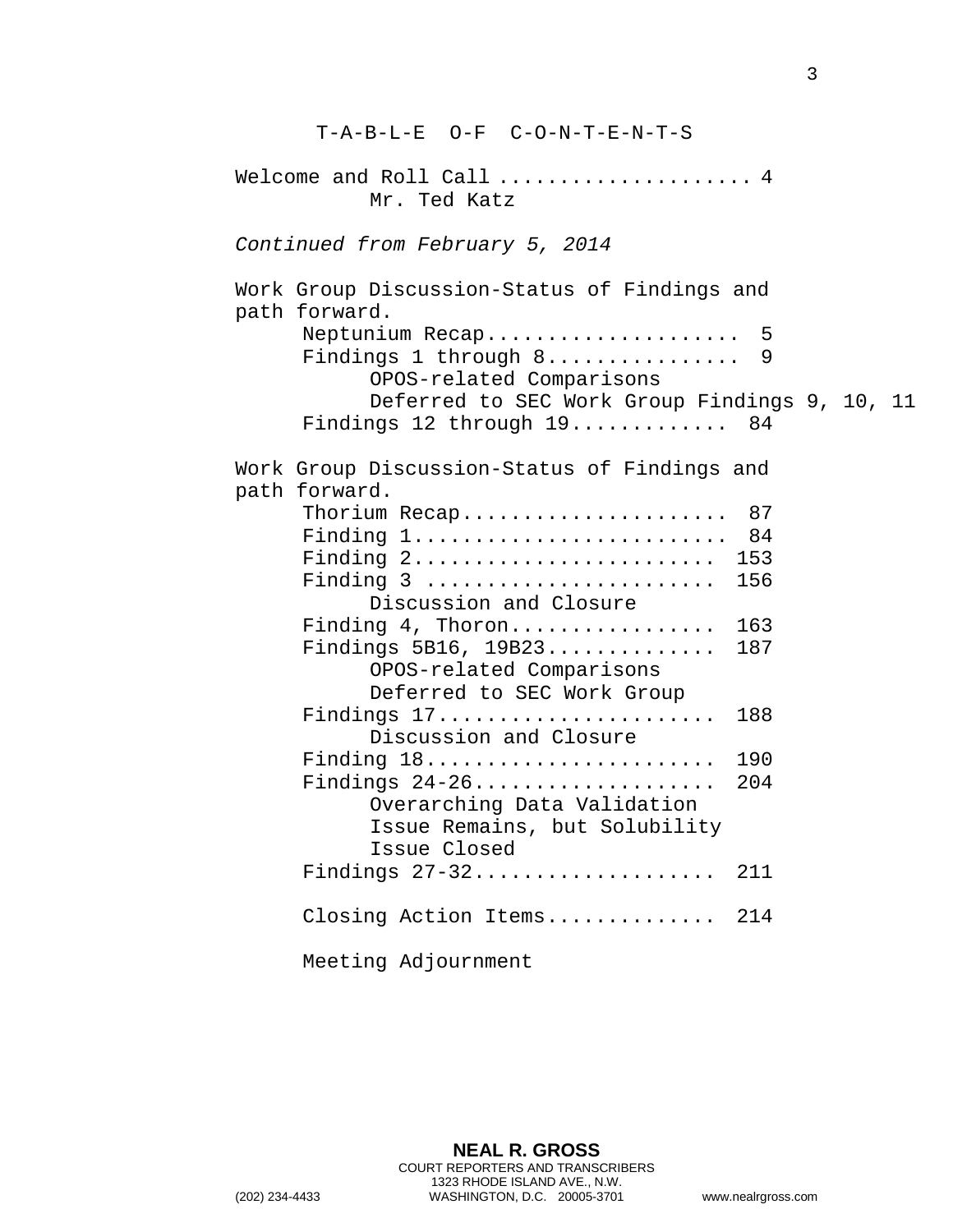| $\mathbf 1$ | $P-R-O-C-E-E-D-I-N-G-S$                           |
|-------------|---------------------------------------------------|
| 2           | (10:05 a.m.)                                      |
| 3           | MR. KATZ: So let's get started.                   |
| 4           | First of all this is the Advisory Board on        |
| 5           | Radiation Worker Health, Savannah River Site      |
| 6           | Work Group.                                       |
| 7           | And there is an agenda for today's                |
| 8           | meeting. It's the same agenda as was for the      |
| 9           | meeting earlier in February, because we're        |
| 10          | still going through that agenda. And we could     |
| 11          | just kick off, where we left off from the last    |
| 12          | meeting on there.                                 |
| 13          | So there is also a document on the                |
| 14          | web site that is a Matrix of Issues that has been |
| 15          | updated by SC&A so that we're abreast of          |
| 16          | current status on all the issues that we're       |
| 17          | working through. And I assume that will be        |
| 18          | used heavily today.                               |
| 19          | So let's do roll call. When                       |
| 20          | speaking from specific sites, please speak to     |
| 21          | conflict of interest when you respond.            |
| 22          | (Roll call)                                       |

**NEAL R. GROSS** COURT REPORTERS AND TRANSCRIBERS 1323 RHODE ISLAND AVE., N.W.

(202) 234-4433 WASHINGTON, D.C. 20005-3701 www.nealrgross.com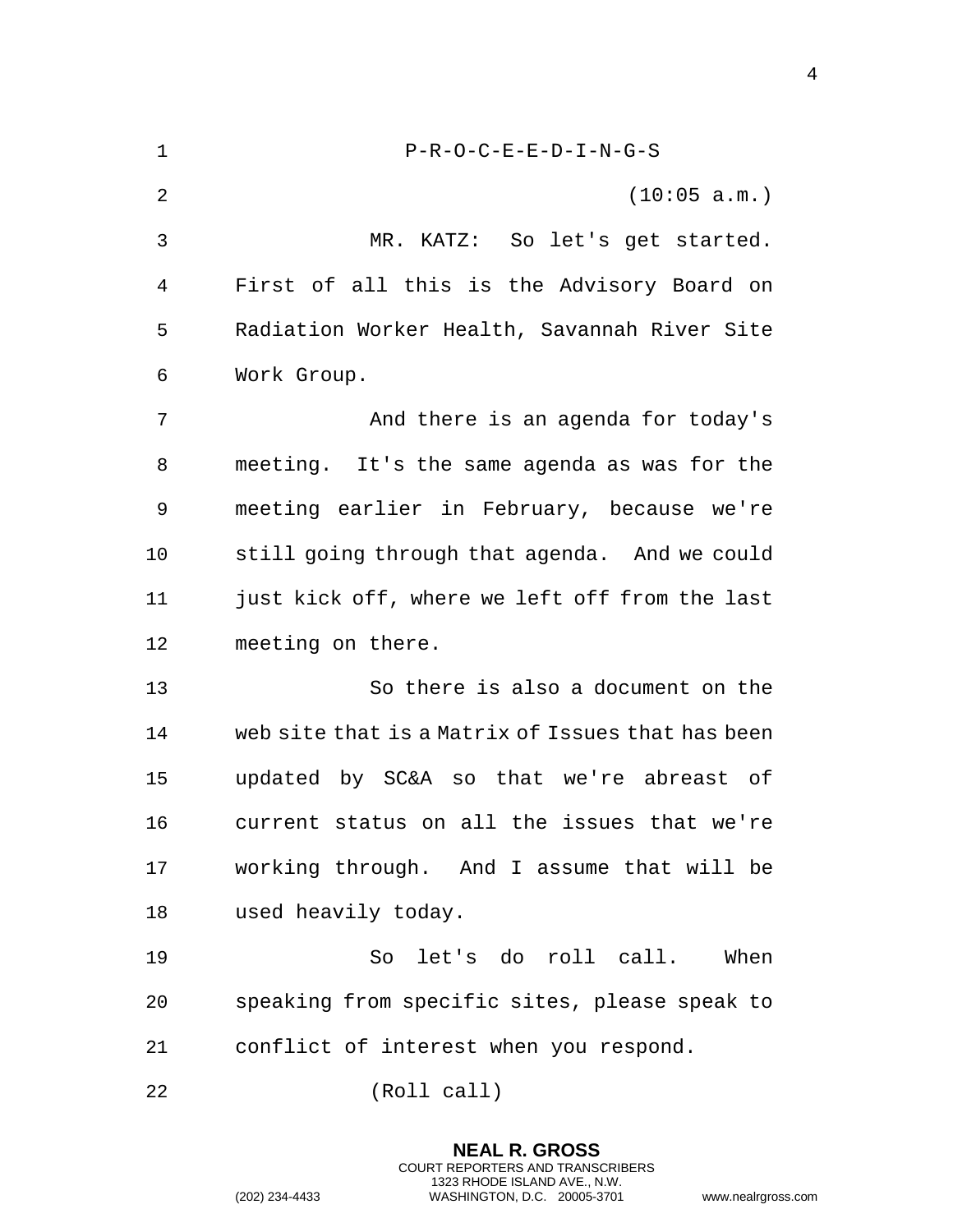MR. KATZ: Okay then. Brad, you can kick it off. But really, I think it would probably be helpful if NIOSH or ORAU to tee up where we left off. ACTING CHAIRMAN CLAWSON: Well, yes thanks, that's, like I say this is Brad Clawson. I guess we're going to start up where we left off. And I believe it was in NIOSH's court there. So I'll turn it over to either Tim, or who's going to respond? **Is that correct, or are we waiting,**  is it SC&A? DR. TAULBEE: This is Tim. I guess I have a question for you as to how you want to continue on? We could continue on with where we stopped, which was issue or Finding Number 4 from the thorium, our responses on the thorium issues of Addendum Number 3. But I guess Joe Fitzgerald, he sent out a memo to the Work Group the other evening, that kind of summaries where we are at. And we can kind of I guess in a sense, instead of going

> **NEAL R. GROSS** COURT REPORTERS AND TRANSCRIBERS 1323 RHODE ISLAND AVE., N.W.

(202) 234-4433 WASHINGTON, D.C. 20005-3701 www.nealrgross.com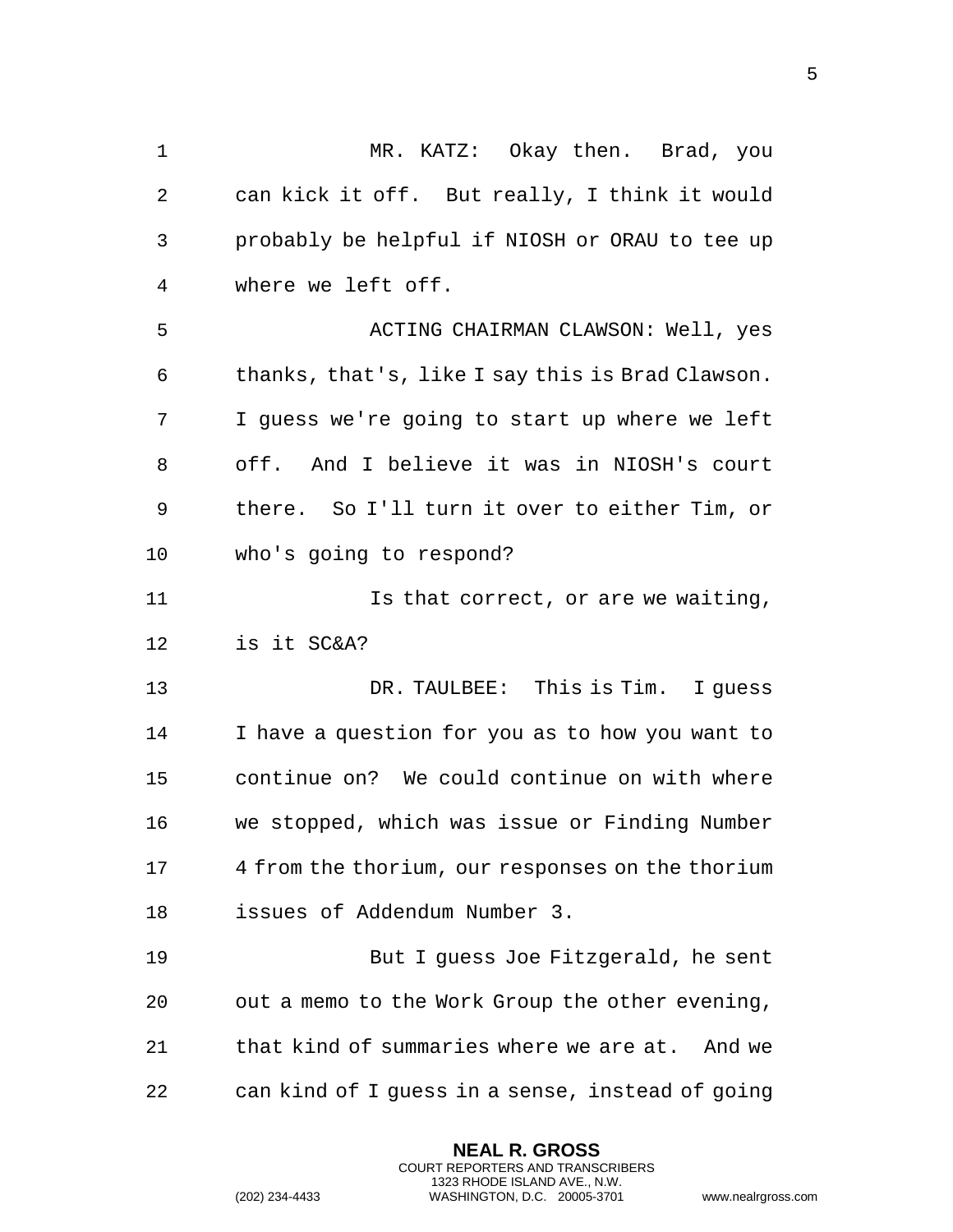through line by line, kind of --

| 2  | ACTING CHAIRMAN CLAWSON: Yes.                     |
|----|---------------------------------------------------|
| 3  | DR. TAULBEE: -- certain findings                  |
| 4  | together. That seemed to make more sense, that    |
| 5  | we could discuss instead of going through the     |
| 6  | line by line of the thorium, and then into 8th    |
| 7  | Issues Matrix.                                    |
| 8  | So Brad, I'm not sure which way you               |
| 9  | want to try and respond to this? So it's          |
| 10 | entirely up to you.                               |
| 11 | ACTING CHAIRMAN CLAWSON: Well,                    |
| 12 | let me talk with Arjun or how, Arjun, how would   |
| 13 | you guys like to address this? I know that the    |
| 14 | memo was sent out on the thorium. Do we want      |
| 15 | to discuss that right now? Or what would you      |
| 16 | like to do?                                       |
| 17 | MR. FITZGERALD: Yes, Brad --                      |
| 18 | DR. MAKHIJANI: Well, Joe is my,                   |
| 19 | the top manager and I think he sent out the memo. |
| 20 | Maybe he should respond. I think maybe it         |
| 21 | might be good to start with the memo that he sent |
| 22 | out.                                              |

**NEAL R. GROSS** COURT REPORTERS AND TRANSCRIBERS 1323 RHODE ISLAND AVE., N.W.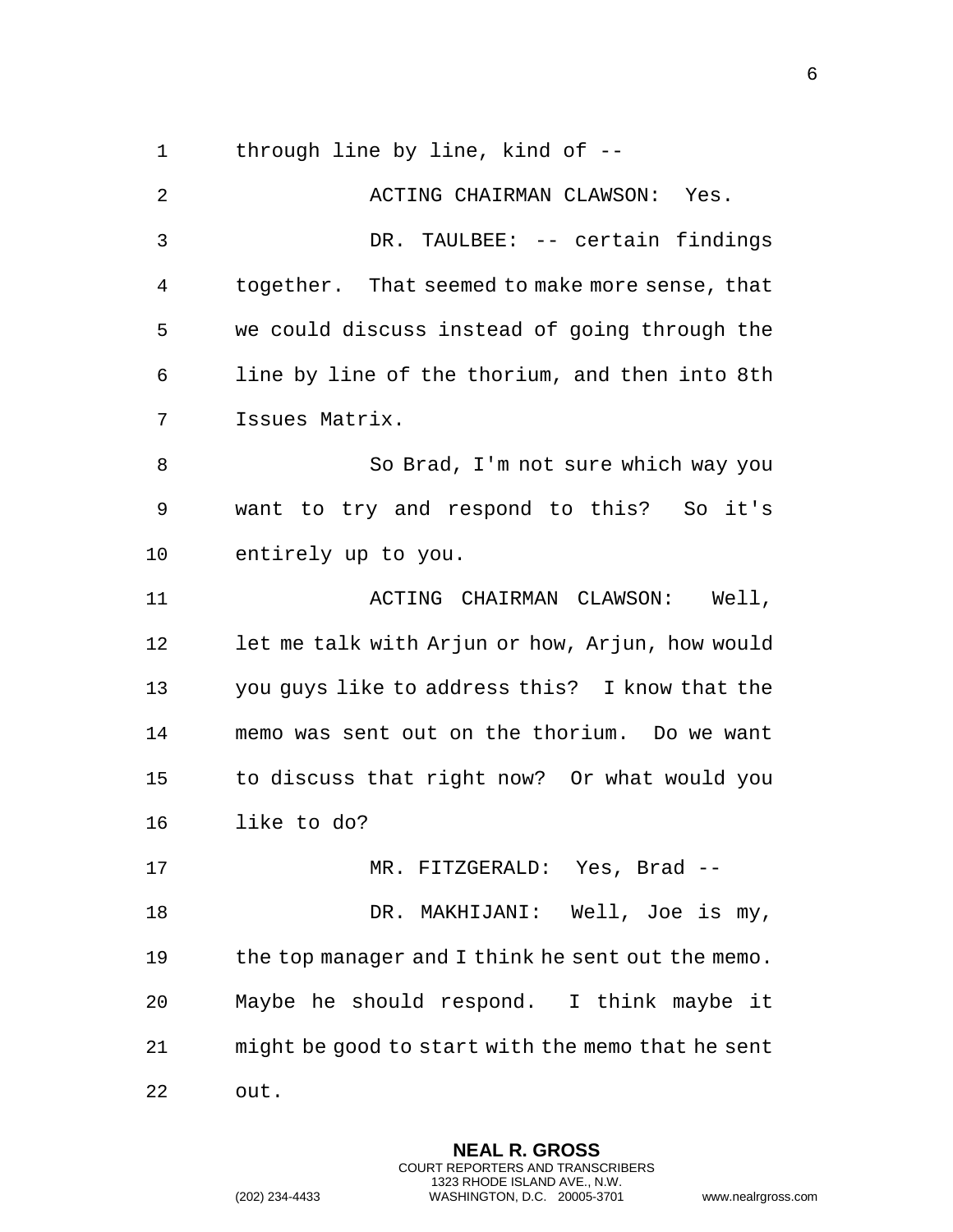1 ACTING CHAIRMAN CLAWSON: Okay, that sounds good. I'm sorry, Joe. DR. MAKHIJANI: I think maybe Joe is most appropriate to respond. MR. FITZGERALD: Yes, let me clarify just a little bit. Just taking off what Tim said. I thought it would be helpful given the fact we are continuing this several weeks later, to recap a little bit. And we also as I had indicated two weeks ago, we did not have a chance for Joyce Lipsztein to provide her responses on some, a number of neptunium issues, as a matter of fact. Because she was, you know she was out of the office during that time. So what I would propose is maybe we could back pedal a little bit. Go back into that neptunium report and start with, what I indicated, is Finding 9. Kind of where we kind of jumped because we could not address those issues because she wasn't available. And you know, start with item, Finding 9 and go from there.

> **NEAL R. GROSS** COURT REPORTERS AND TRANSCRIBERS 1323 RHODE ISLAND AVE., N.W.

(202) 234-4433 WASHINGTON, D.C. 20005-3701 www.nealrgross.com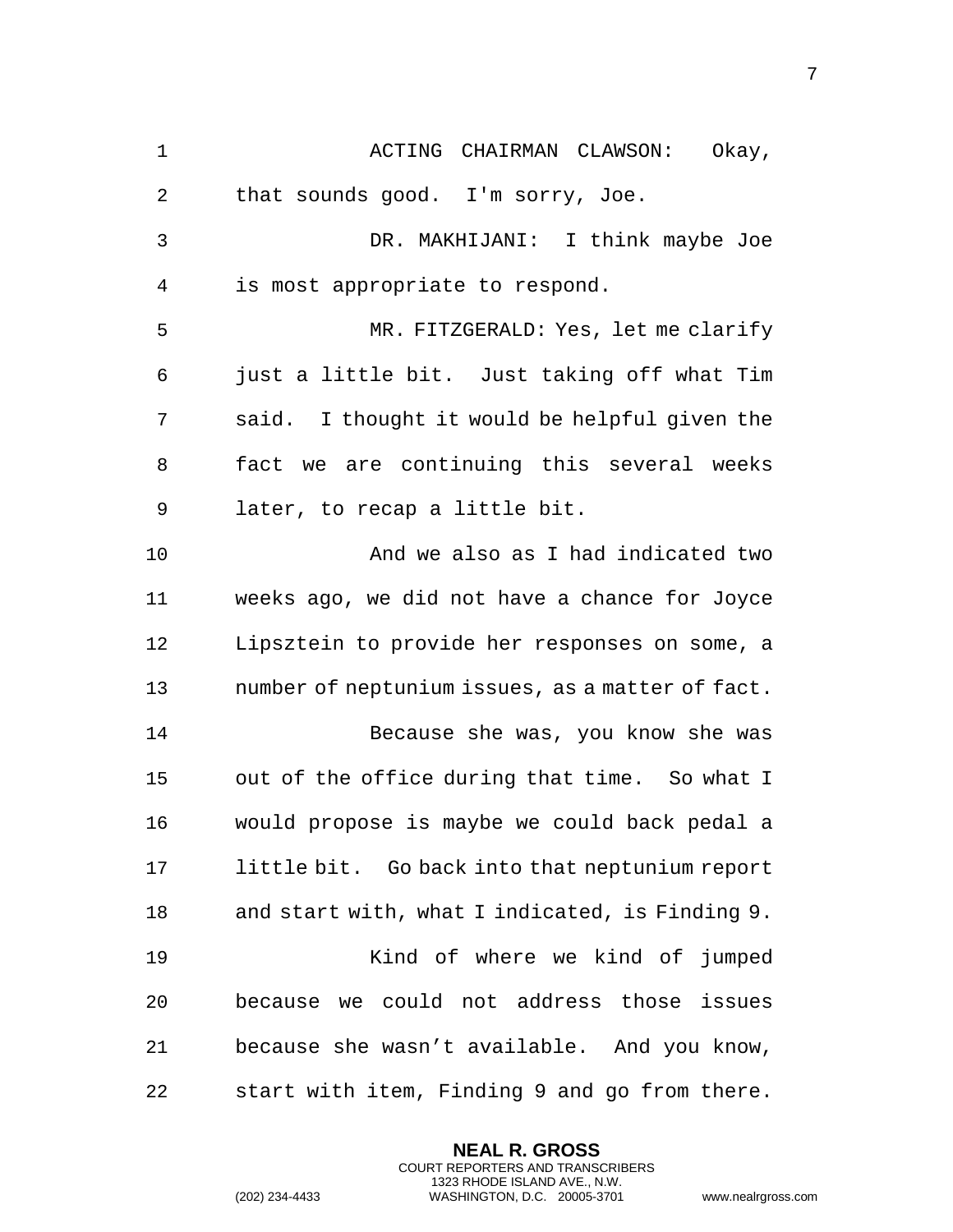And she is certainly on the phone and ready to do that.

3 ACTING CHAIRMAN CLAWSON: Okay. That sounds fine with me. I'm kind of taken by surprise on this, so please forgive me if a little bit cumbersome. Who's going to be running the Live Meeting? Are they going to put up any of these documents so that -- hello? MR. KATZ: Brad, with respect to documents for a Live Meeting, I mean you have the matrix, you have the memo. The memo, I don't know if it's been put up on the web site yet. But I think it was, not sure whether it's PA cleared yet. MR. STIVER: I think, this is John Stiver, I can pull that up onto Live Meeting if you want?

 MR. KATZ: Yes, if you would that would be great, John, that's what I was going to say. If you just pull the memo up, that would be great.

MR. STIVER: Okay. Just give me a

**NEAL R. GROSS** COURT REPORTERS AND TRANSCRIBERS 1323 RHODE ISLAND AVE., N.W.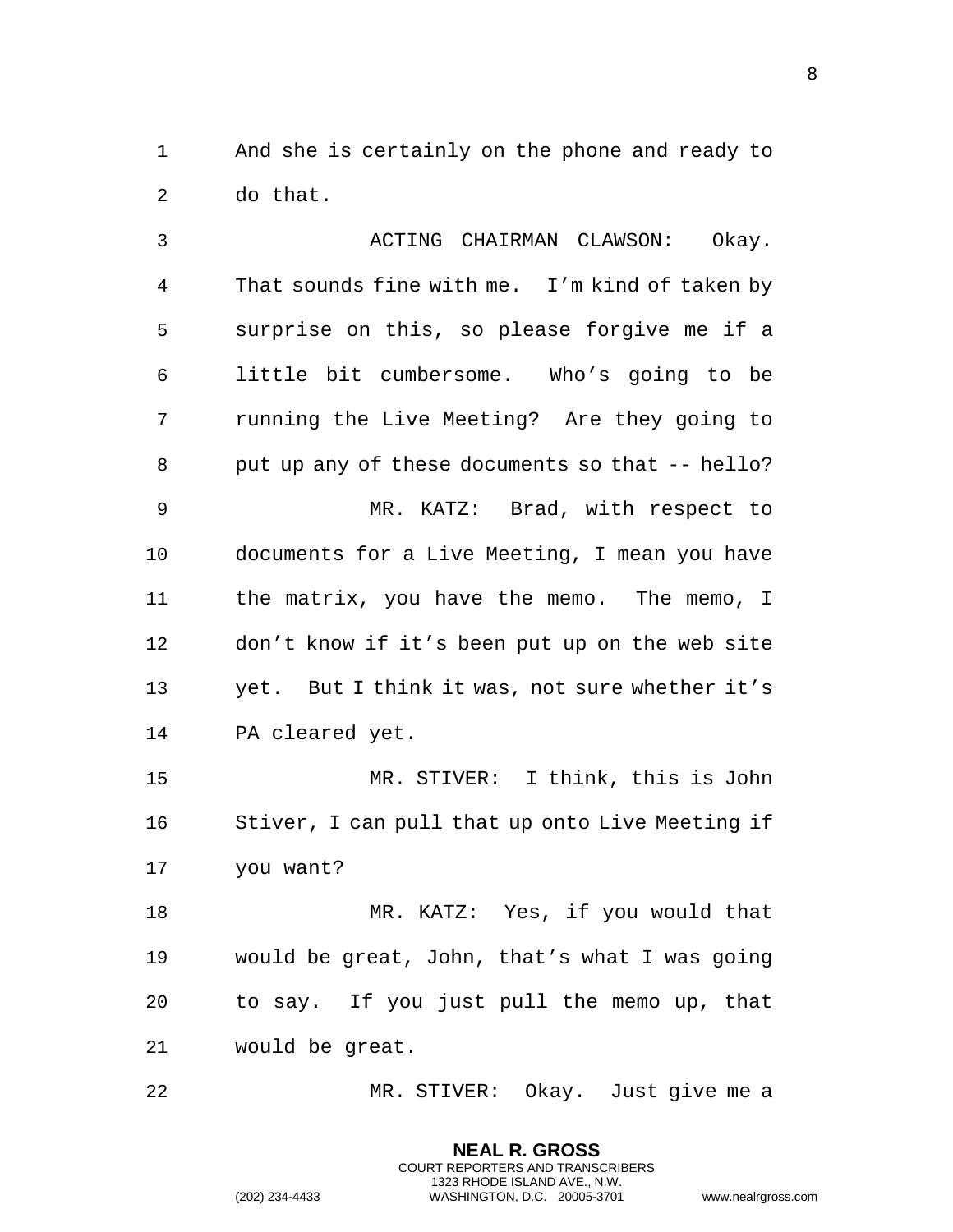minute here.

| 2  | MR. FITZGERALD: Okay. While he's                   |
|----|----------------------------------------------------|
| 3  | doing that, yes, it did come in late Monday.<br>So |
| 4  | I realize this is really going to facilitate for   |
| 5  | the participants but, more so than anything        |
| 6  | else.                                              |
| 7  | But Findings 1 through 8, we did                   |
| 8  | spend a fair amount of time in the February 5th    |
| 9  | meeting. And I think there was some general        |
| 10 | agreement that many of those issues touched on     |
| 11 | the, so called, OPOS or statistical issues on      |
| 12 | comparison of two worker groups, NCW and CTWs.     |
| 13 | And I think we could just certainly                |
| 14 | decide to defer the discussion to that forum.      |
| 15 | So we're really kind of picking up on some of      |
| 16 | the first specific neptunium issues that we        |
| 17 | certainly could address in the Work Group.         |
| 18 | And with that, Joyce do you want to                |
| 19 | start with Number 9, or do you need anything       |
| 20 | further on that?                                   |
| 21 | DR. LIPSZTEIN: Okay.                               |
| 22 | MR. STIVER: Before we start, this                  |

**NEAL R. GROSS** COURT REPORTERS AND TRANSCRIBERS 1323 RHODE ISLAND AVE., N.W.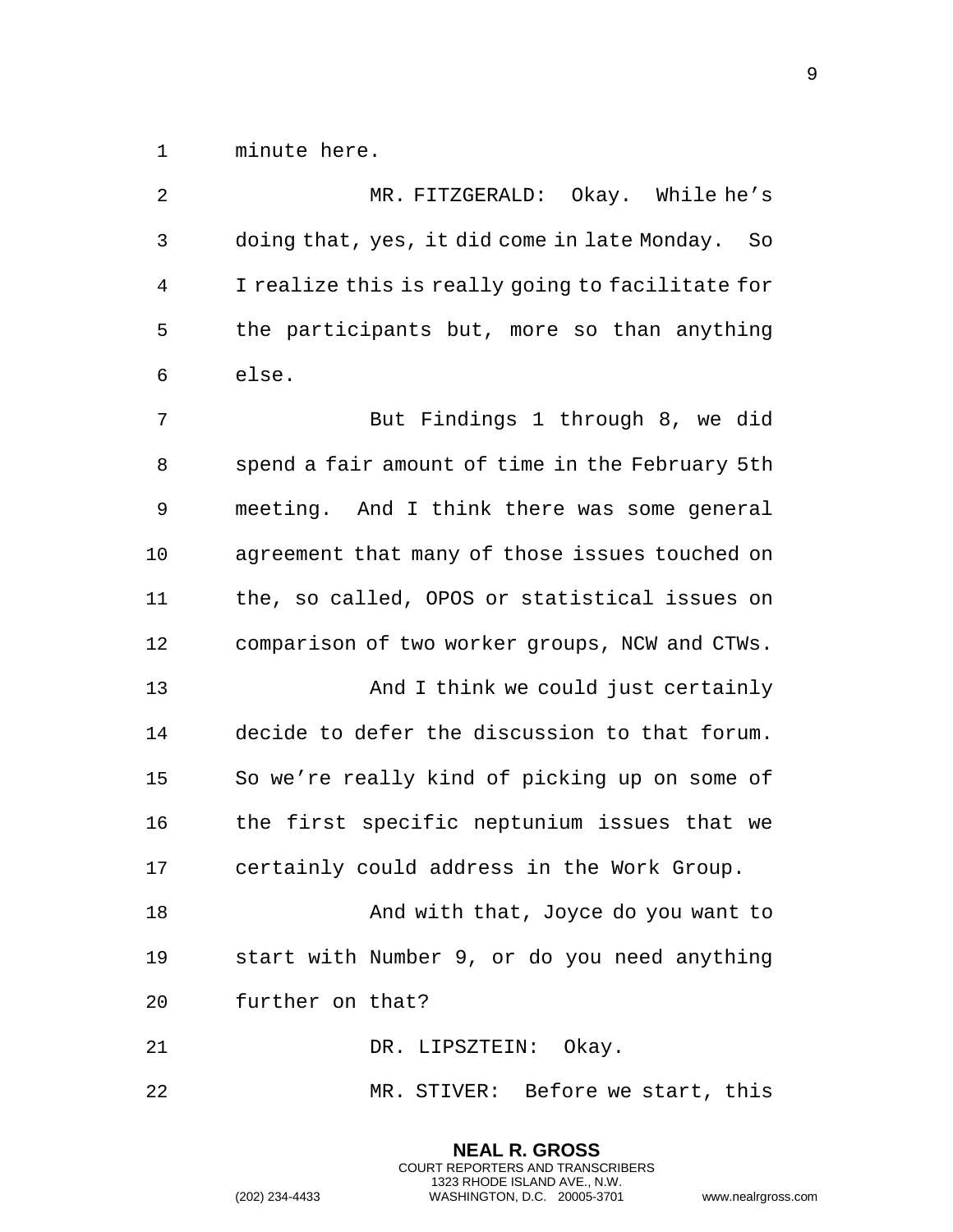is John. Can everybody see the memo? 2 ACTING CHAIRMAN CLAWSON: Yes, it's just, thank you. I just hate jumping back and forth from these two when we have some of this stuff come up. So appreciate that John. MR. STIVER: Okay, thank you. DR. LIPSZTEIN: Should I start? ACTING CHAIRMAN CLAWSON: Yes, go ahead Joyce. DR. LIPSZTEIN: Okay. I think I'm fine on Finding Number 9 there was some misunderstanding between SC&A and NIOSH because the response from NIOSH to our finding, didn't answer our questioning. So NIOSH has justified the use of iodine-131 region to quantify neptunium-237. SC&A doesn't question the use of iodine-131 region to calculate the protactinium-233,

 which is the daughter of neptunium-237, to calculate neptunium-237 activity in this item. What we were questioning was the

choice of whole body counter geometry to

**NEAL R. GROSS** COURT REPORTERS AND TRANSCRIBERS 1323 RHODE ISLAND AVE., N.W.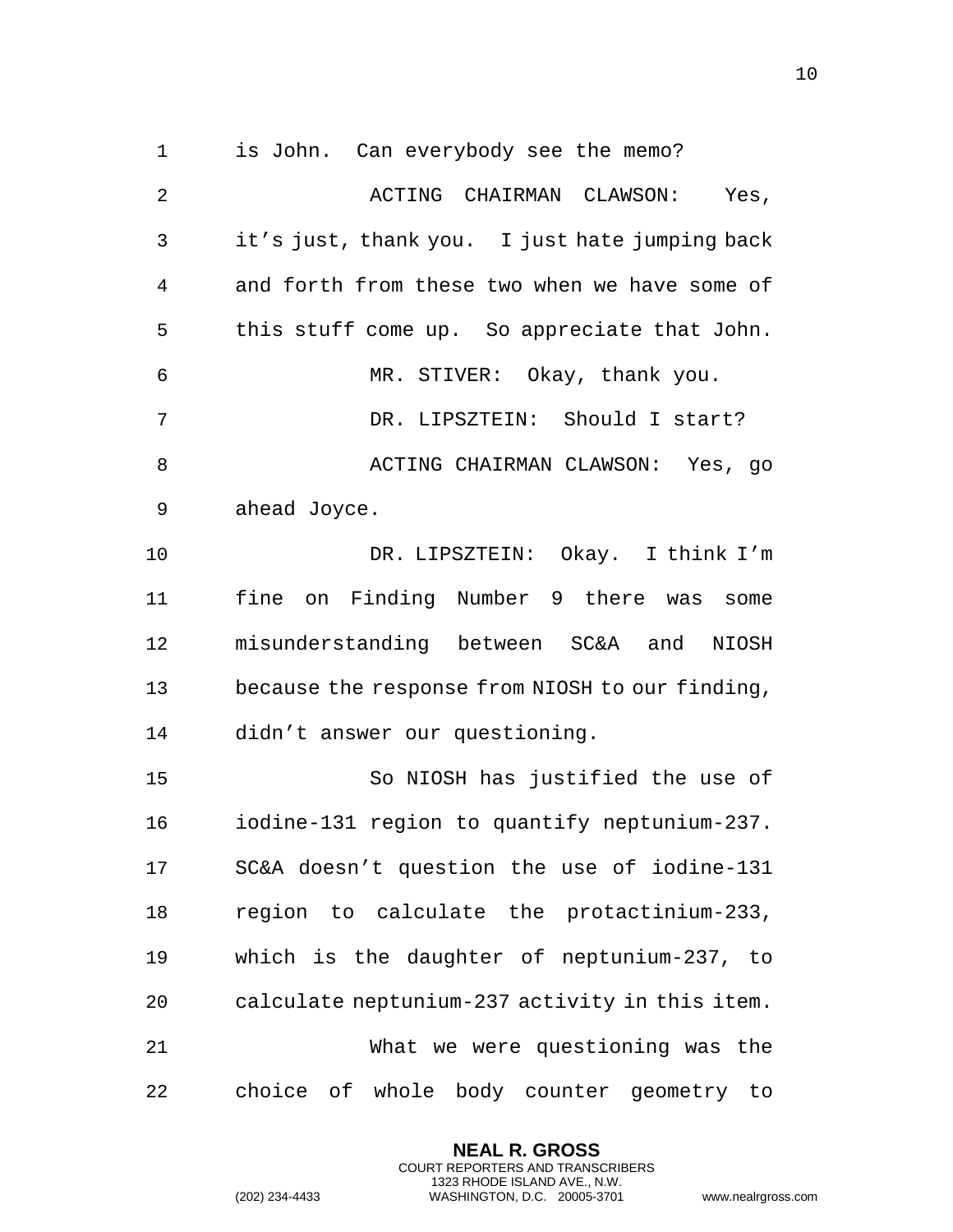calculate the exposure, as opposed to chest geometry. Because we have reviewed data from several workers at that time period, which was the early 70s.

 And we saw that many of the geometry that was used was chest count instead of the 40cm arc geometry. And specifically neptunium-237 and iodine-131 activities were often were both registered in the chest count geometry.

 We agree with NIOSH that in the region that neptunium was quantified in this time period, it's better to quantify it through iodine-131 activities.

 We only question this stretcher method, and we saw, and we agree with NIOSH that it is only a question of calibration and the right calibration factor that should be used. So what we question is, first, why not use chest count geometry as well? Why, wonder why only counts from chest geometry, why were they discarded, if

> **NEAL R. GROSS** COURT REPORTERS AND TRANSCRIBERS 1323 RHODE ISLAND AVE., N.W.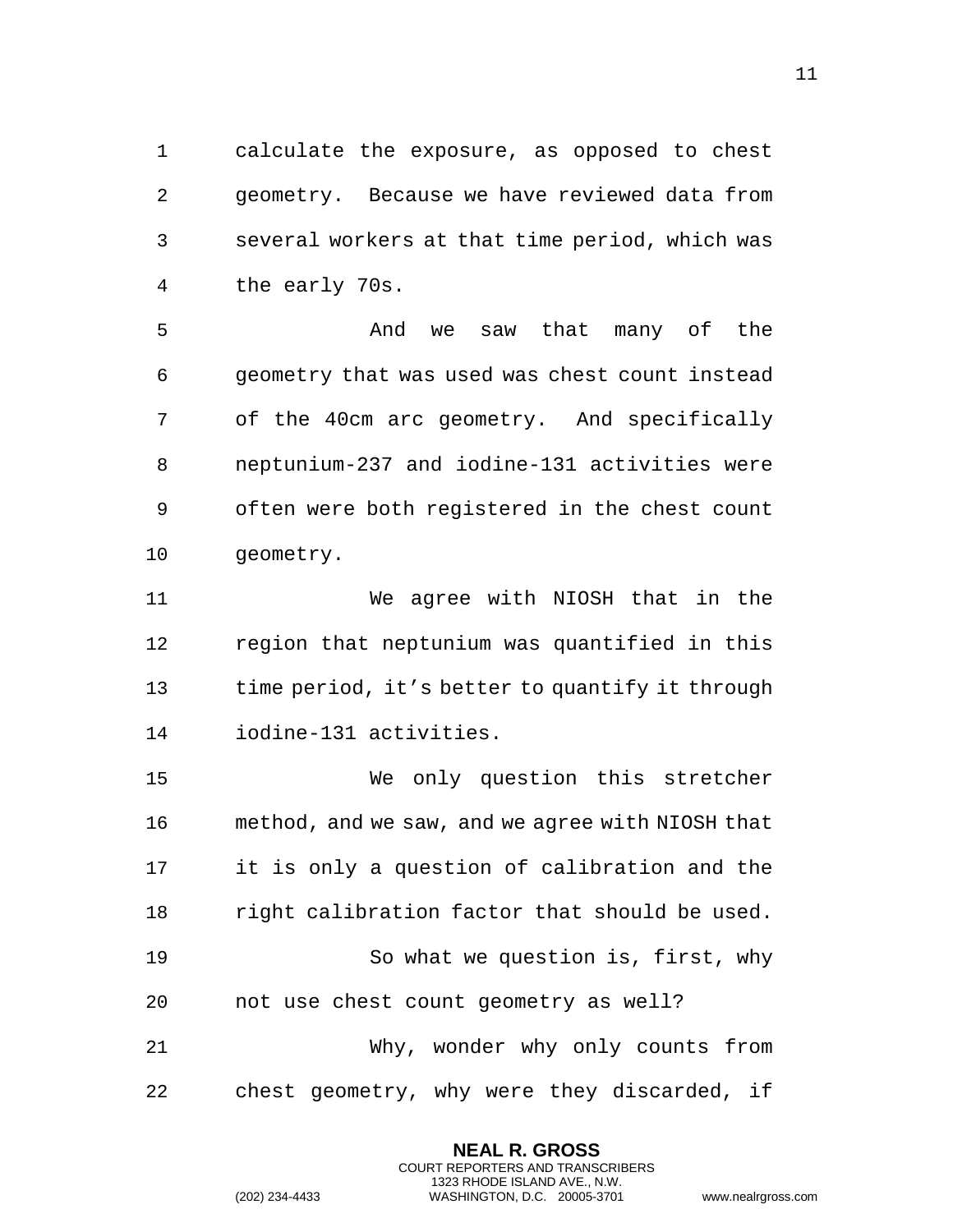they were discarded? Because if they were not, they should be used with another calibration factor.

 And so what we, and there are some, also some countings that we did not see what, there was no specification if it was chest geometry that was used, or if it was 40 cm arc geometry. And we would like to know what was done with these, those countings, if there are discarded or not?

 So we were questioning the calibration factor that was used and what was done with the chest geometry counts because it's effective to take it away?

 We also noted and we are going to discuss this later, that the intake rate that was derived for the 1970 to 1974 intake period was 93.5 dpm per day. While the intake rate immediately before this period, 1968 to 1969, was calculated as 1.79 dpm per day.

 So it's a 50 times increase and we don't know why this, there is this huge

> **NEAL R. GROSS** COURT REPORTERS AND TRANSCRIBERS 1323 RHODE ISLAND AVE., N.W.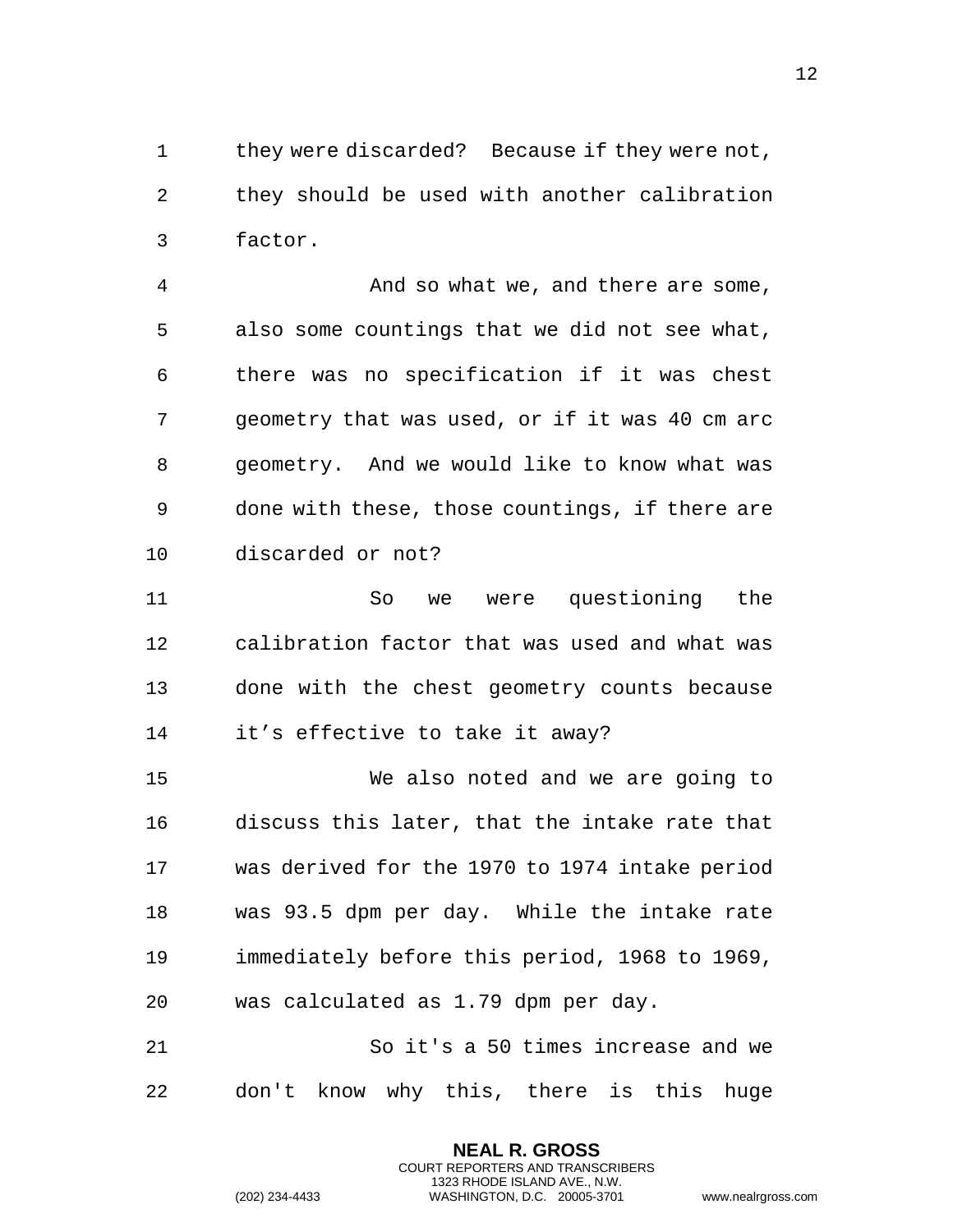difference? Maybe a problem with the calibration factor, maybe it's not the right people that were counted. So there are many hypotheses on that. And we're going to discuss this a little bit later also. So that's for Finding Number 9. Is there any question on what I said? Sometimes I don't get myself understood very well. DR. TAULBEE: This is Tim. I don't have any questions, but I can begin a little bit of response or discussion about this if you'd like. DR. LIPSZTEIN: Okay, please. DR. TAULBEE: Okay. And I'm going to rely on Matt Arno, a little bit here coming up to give a little better explanation of the in-vivo counts as to what data we used associated with this. But just to kind of back up a little bit, the reason that we, well there's three, there's two different geometries, three actually.

> **NEAL R. GROSS** COURT REPORTERS AND TRANSCRIBERS 1323 RHODE ISLAND AVE., N.W.

(202) 234-4433 WASHINGTON, D.C. 20005-3701 www.nealrgross.com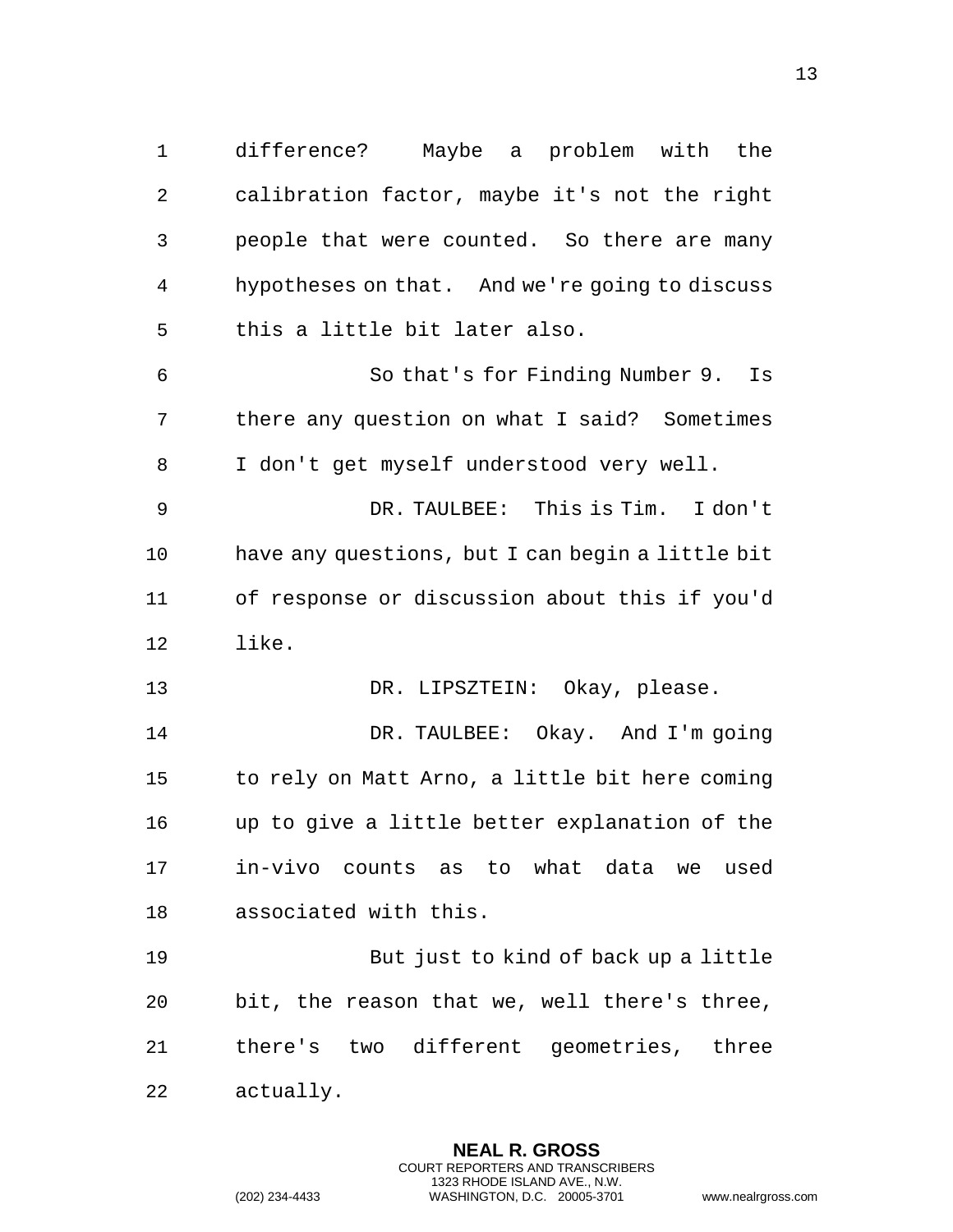1 Three geometries, you've got the 40 cm arc, and then you've got the chest count which was done with phoswich detectors. DR. LIPSZTEIN: Yes. DR. TAULBEE: This goes up to about 1974. Around 1975, is when we have a stretcher geometry where a series of sodium iodide detectors were placed in a concave pattern underneath the flat stretcher -- DR. LIPSZTEIN: Yes. DR. TAULBEE: -- to give a kind of simulated 40 cm arc type of exposure geometry. And there's different calibration factors for both of those. We were able to pull those out of the log, Jim Watson's lab notebook. So that's the calibration data that we used to do this. 18 And I guess the other point before I kick off here to Matt, to try and discuss which data we used -- which I believe to be just the 40 cm arc and the stretcher geometries instead of the chest count data -- and that is to address

> **NEAL R. GROSS** COURT REPORTERS AND TRANSCRIBERS 1323 RHODE ISLAND AVE., N.W.

(202) 234-4433 WASHINGTON, D.C. 20005-3701 www.nealrgross.com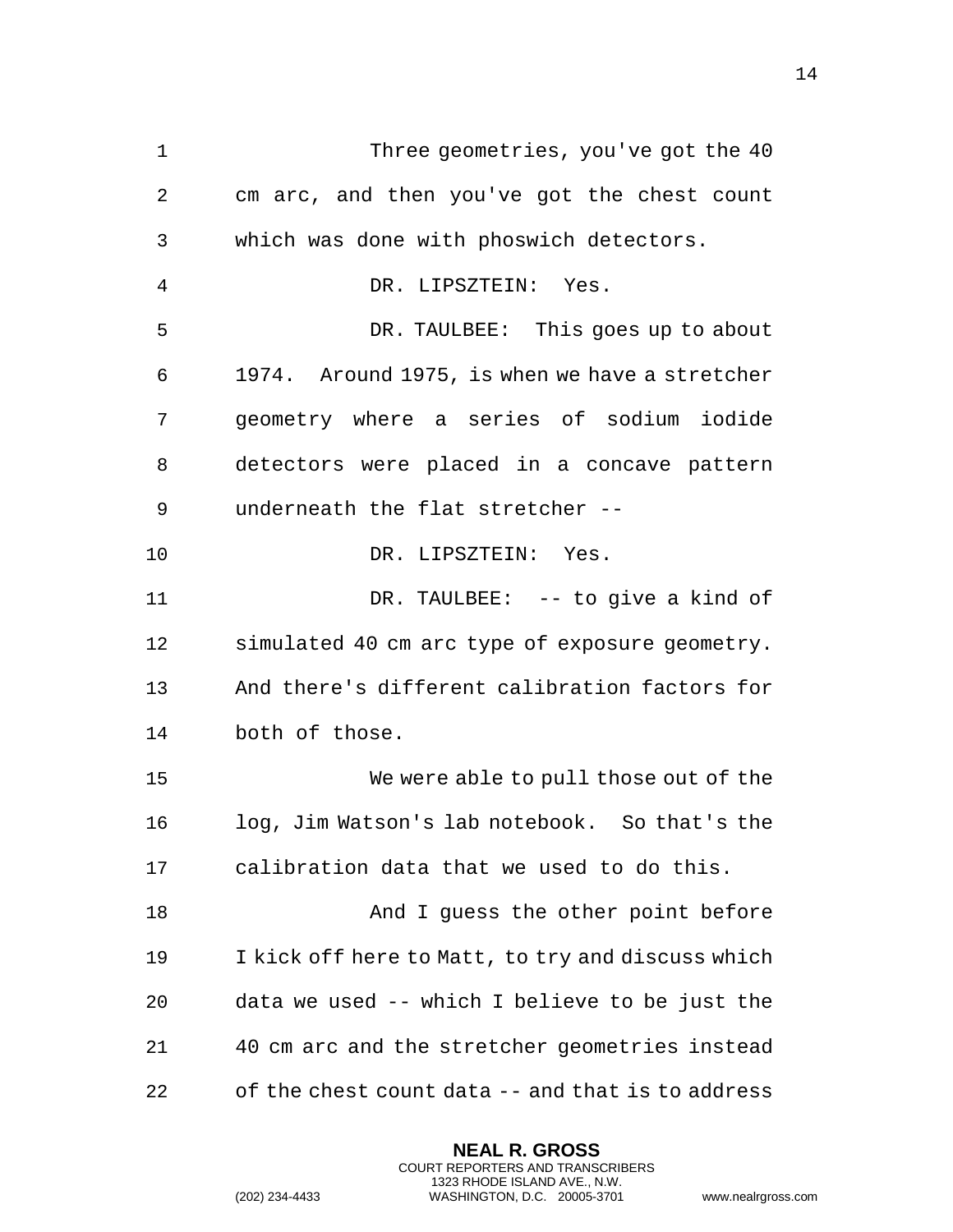your comment on the 93.5 dpm from '70 to '74 and that 50 fold increase.

 It's not a problem with the calibration factor, it's the change in methodology.

 In the 1960s Savannah River, according to DPSOL 193-302, that's the Bioassay Control Procedure, was monitoring folks based upon urine bioassay for neptunium-237.

 Since they had not seen any exposures of neptunium that did not have an equal amount of plutonium in them, they stopped doing a large quantity of neptunium bioassay, or urinalysis for the workers.

 They went to kind of an incident based monitoring system where if the plutonium was high, and they were in a neptunium area, then they would initiate the neptunium bioassay, which is why you don't have as many neptunium urinalysis results during that time period.

This changed in 1978 when they went

**NEAL R. GROSS** COURT REPORTERS AND TRANSCRIBERS 1323 RHODE ISLAND AVE., N.W.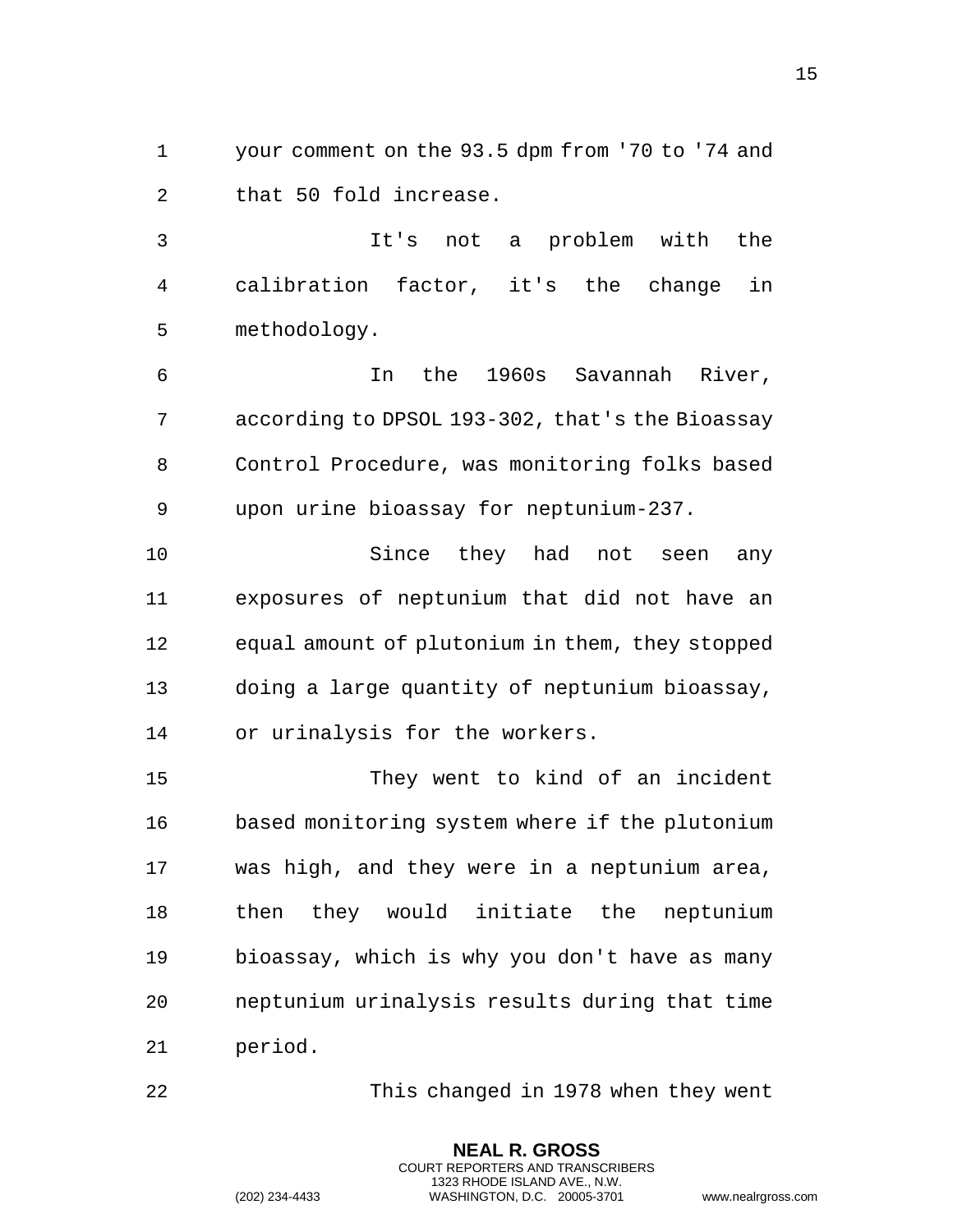back to building 235, more to a routine neptunium-237 urinalysis program.

 So that reason for that 50 fold increase has to do with the change in monitoring, or the change of the MDA method. That's the sole reason for it.

 It's not due to in vivo counting calibration factors or anything like that. It's us changing our coworker model from relying on urine bioassay, to in vivo bioassay.

 And then when the urine bioassay kicks in again, 1980, well actually '78 time period, we could use it there, but we continued on with in vivo through 1989. So that's the reason for that big jump that you see.

 Even the 93.5, again, results in a very claimant-favorable approach. And we knew this. And that was illustrated in the presentation that I gave back on February 5th when showing the urine bioassay data that we have.

And the in vivo measurements being,

**NEAL R. GROSS** COURT REPORTERS AND TRANSCRIBERS 1323 RHODE ISLAND AVE., N.W.

(202) 234-4433 WASHINGTON, D.C. 20005-3701 www.nealrgross.com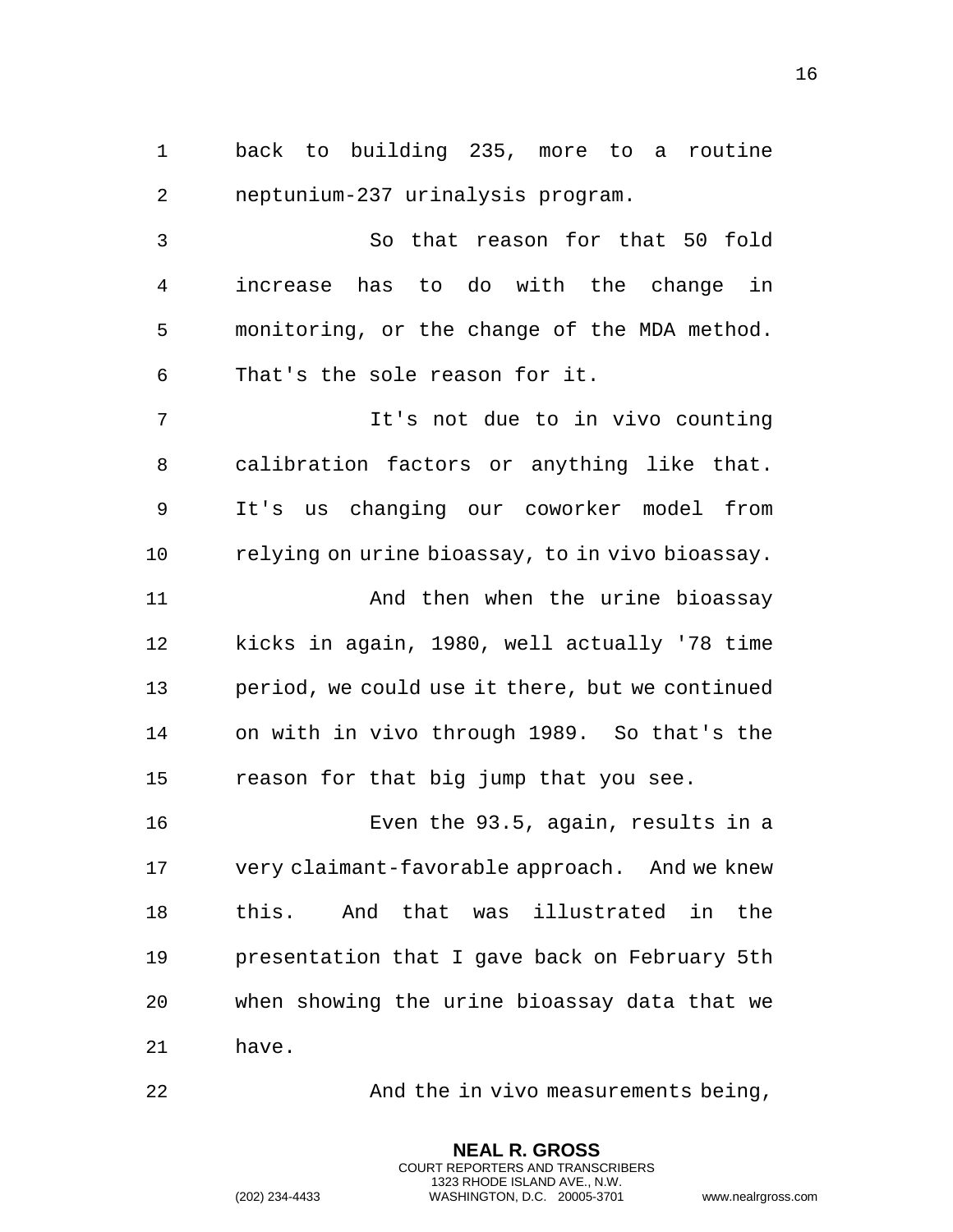far exceeding it, but the bases are still relatively low. So we didn't feel like this was an unreasonably, or we had sufficient accuracy with the dose, with the dose estimate. So with that Matt, can you touch on a little bit of the data that we used in the coworker model? DR. ARNO: Yes. One of the issue there, is when we're doing the coworker modeling, we basically have to for any given time period, pick one type of data. DR. LIPSZTEIN: Yes. DR. ARNO: Either chest count data, whole body count data, urinalysis data as the case may be. So in this early 1970s area where we have both. Some chest count results and whole body count results that Joyce was talking about, we can't combine the whole body count data and the chest count data for doing our coworker study modeling. We have to pick one or the other.

> **NEAL R. GROSS** COURT REPORTERS AND TRANSCRIBERS 1323 RHODE ISLAND AVE., N.W.

(202) 234-4433 WASHINGTON, D.C. 20005-3701 www.nealrgross.com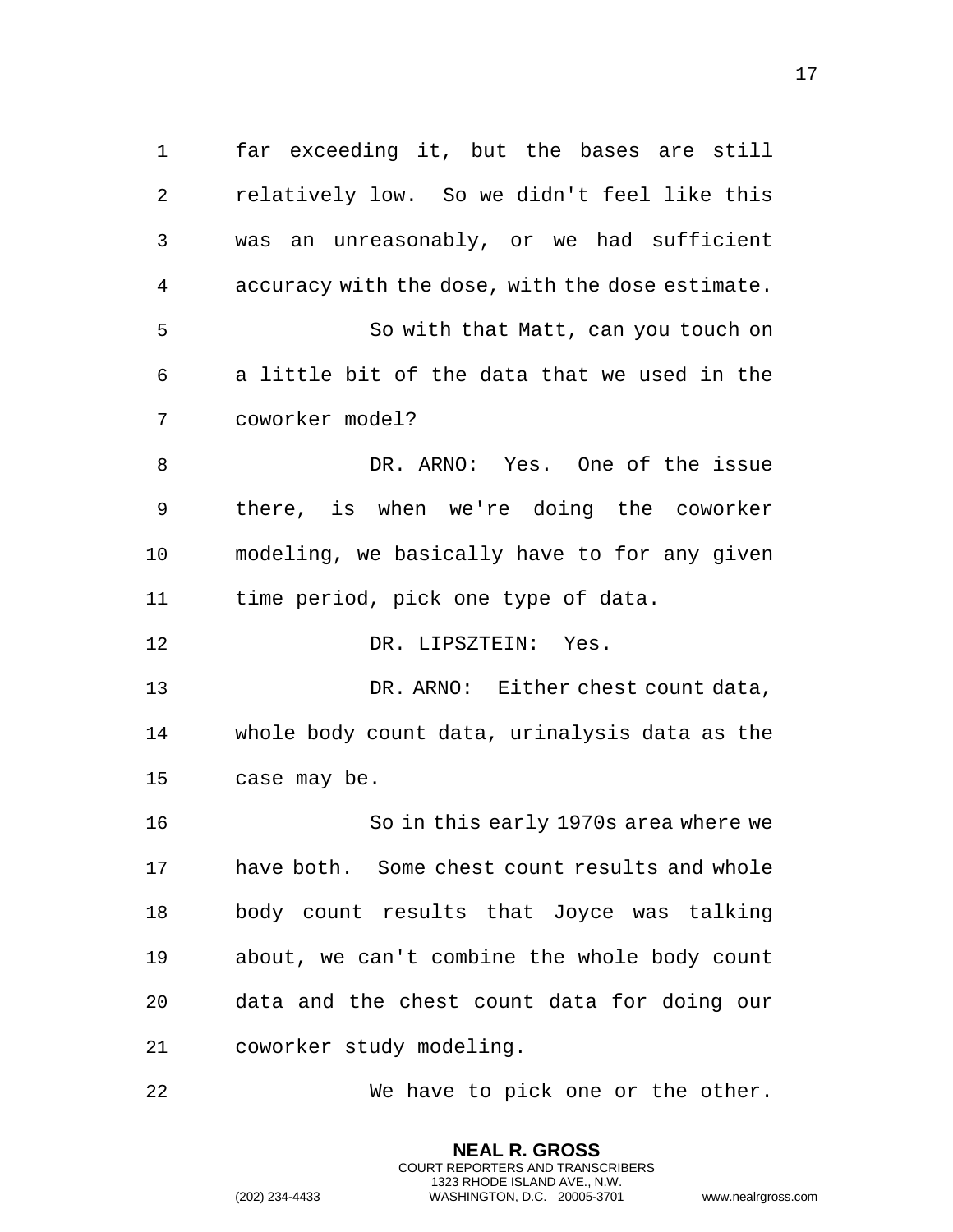And we chose to pick the whole body count data due to the preponderance of that data, and the fact that there is more of it to use.

 As Tim discussed about the MDAs and the change in the intake rate, through all the coworker studies that we've done in all the sites, there's always a strong influence, there's a strong influence on the intake rate based on what the MDA is for the measurements. Especially when you're dealing with data that has a fair amount of sensoring in it. But if you change the MDA of, your method in terms of determining an intake, it's going to have a dramatic impact on calculating our intake rate. And that's what we have in this case.

 The urinalysis method is much more sensitive so when we don't have that data, we have to rely on something else. The whole body count in this case.

 And as Tim said, even though it's a dramatic increase in the intake rate, it still

> **NEAL R. GROSS** COURT REPORTERS AND TRANSCRIBERS 1323 RHODE ISLAND AVE., N.W.

```
(202) 234-4433 WASHINGTON, D.C. 20005-3701 www.nealrgross.com
```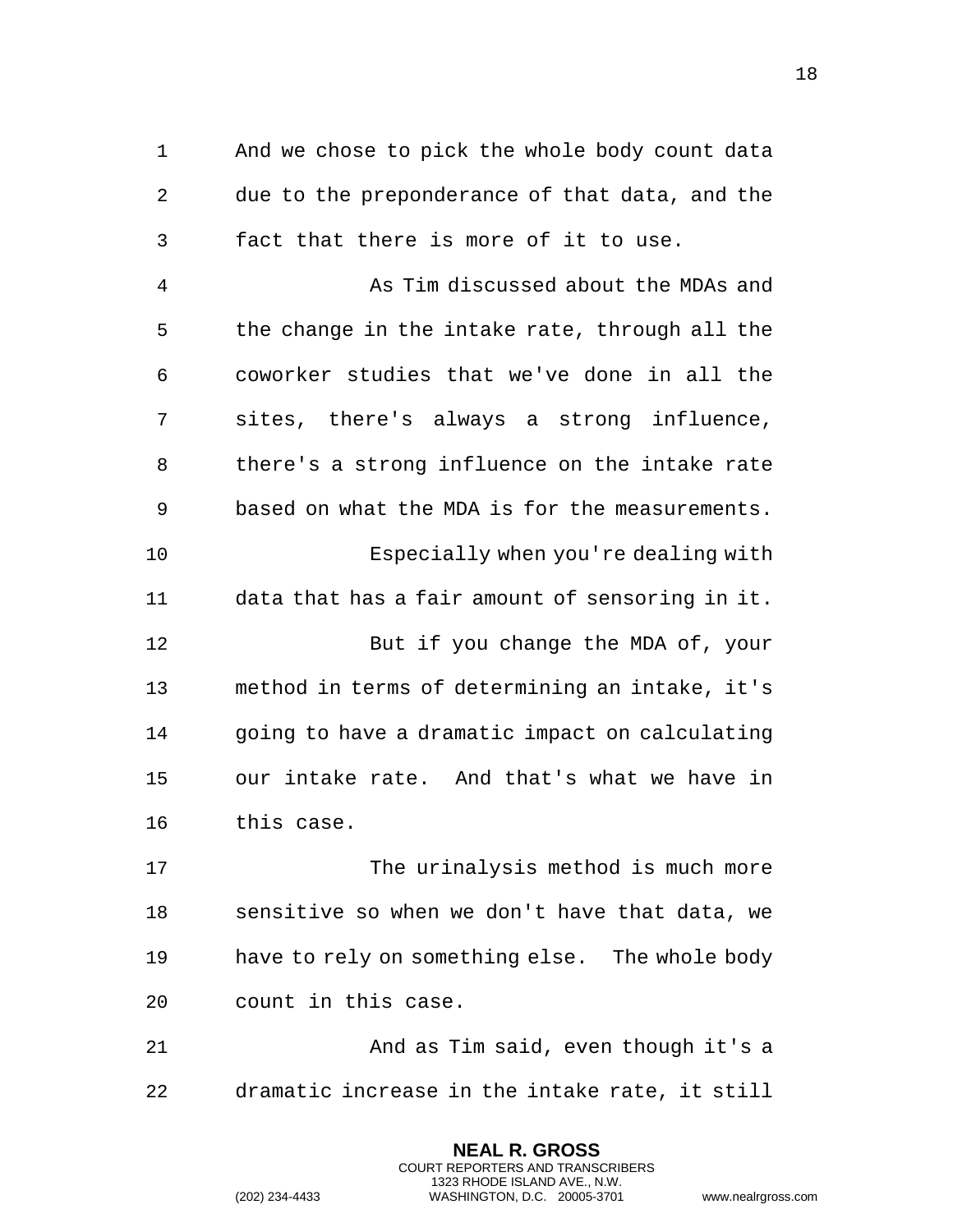results in doses which are reasonable and acceptable for the purposes of this project. DR. LIPSZTEIN: Okay. I understand that. Just some more questions. So all the chest results were discarded when you did the in vivo. Is there any reason why you preferred the 40 cm instead of the chest? 8 And also on the next period one, there was the stretcher geometry. I know, I just looked at a sample of about 80 workers that we took by random sample. And all of them were measured using chest geometry instead of the stretcher geometry. So did you have much more stretcher geometry than chest geometry, to just discard the chest geometry data? DR. ARNO: I think some of those forms get a little bit confusing. Some of those forms report both whole body count measurements and chest count measurements on the same form. Like one of the forms typically has

> **NEAL R. GROSS** COURT REPORTERS AND TRANSCRIBERS 1323 RHODE ISLAND AVE., N.W.

(202) 234-4433 WASHINGTON, D.C. 20005-3701 www.nealrgross.com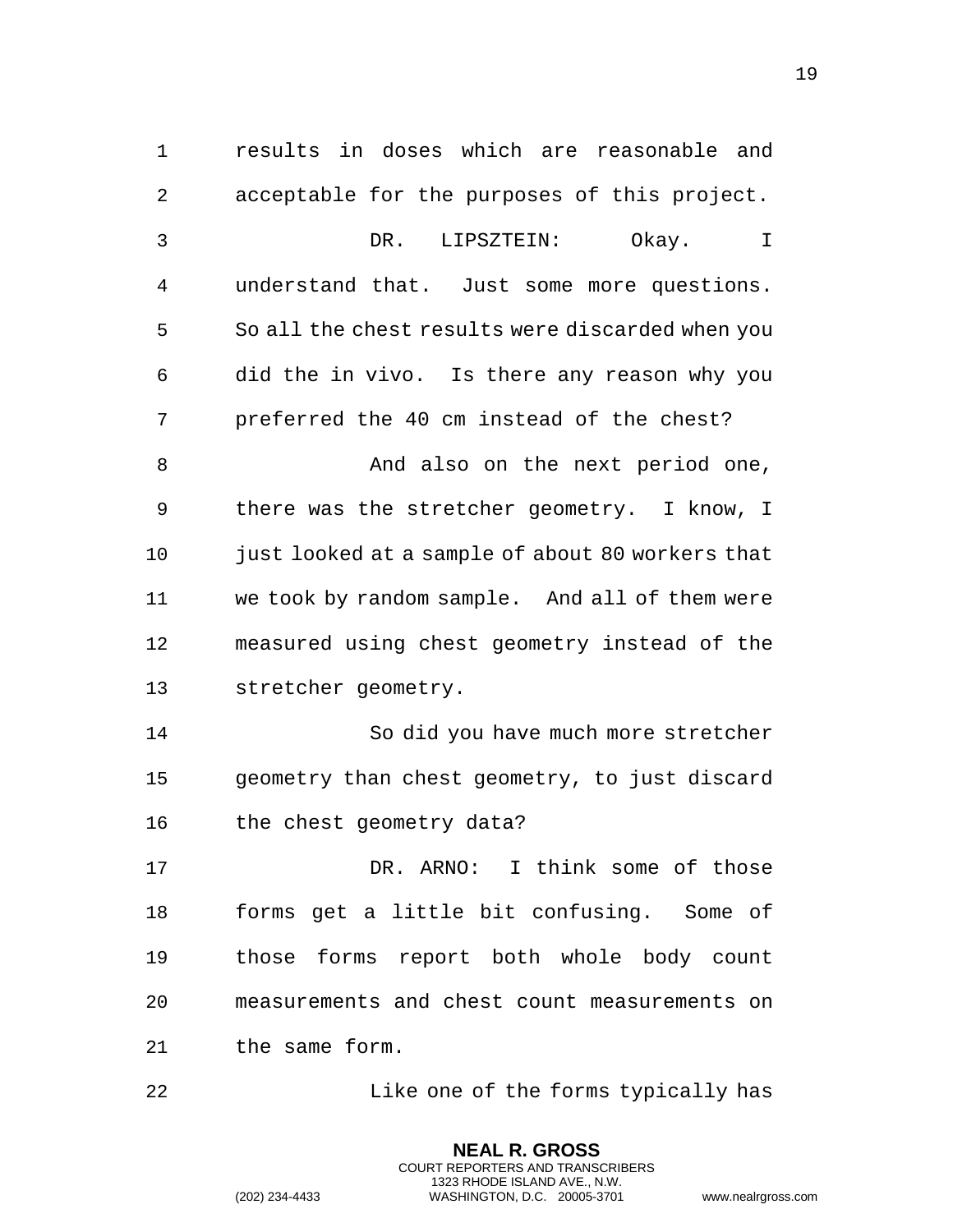1 the top half of the page is reporting whole body count results, and then the bottom half of the page is recording chest count results.

 So you have to be careful in looking at some of those forms. And they changed, even though it's the same basic form, they changed where on the page and whether or not it said whole body in one place, or chest count in another place.

10 But one of our basic reasons was, 11 there was more whole body count data to use than chest count data. Especially looking at the gamma ray energy regions of interest that we were interested in.

 DR. NETON: Matt, this is Jim Neton, can I say something real quick here? I think, I don't think that they routinely quantified neptunium in the chest counts did they?

DR. ARNO: No they did not --

DR. LIPSZTEIN: No.

DR. ARNO: -- routinely continue

**NEAL R. GROSS** COURT REPORTERS AND TRANSCRIBERS 1323 RHODE ISLAND AVE., N.W.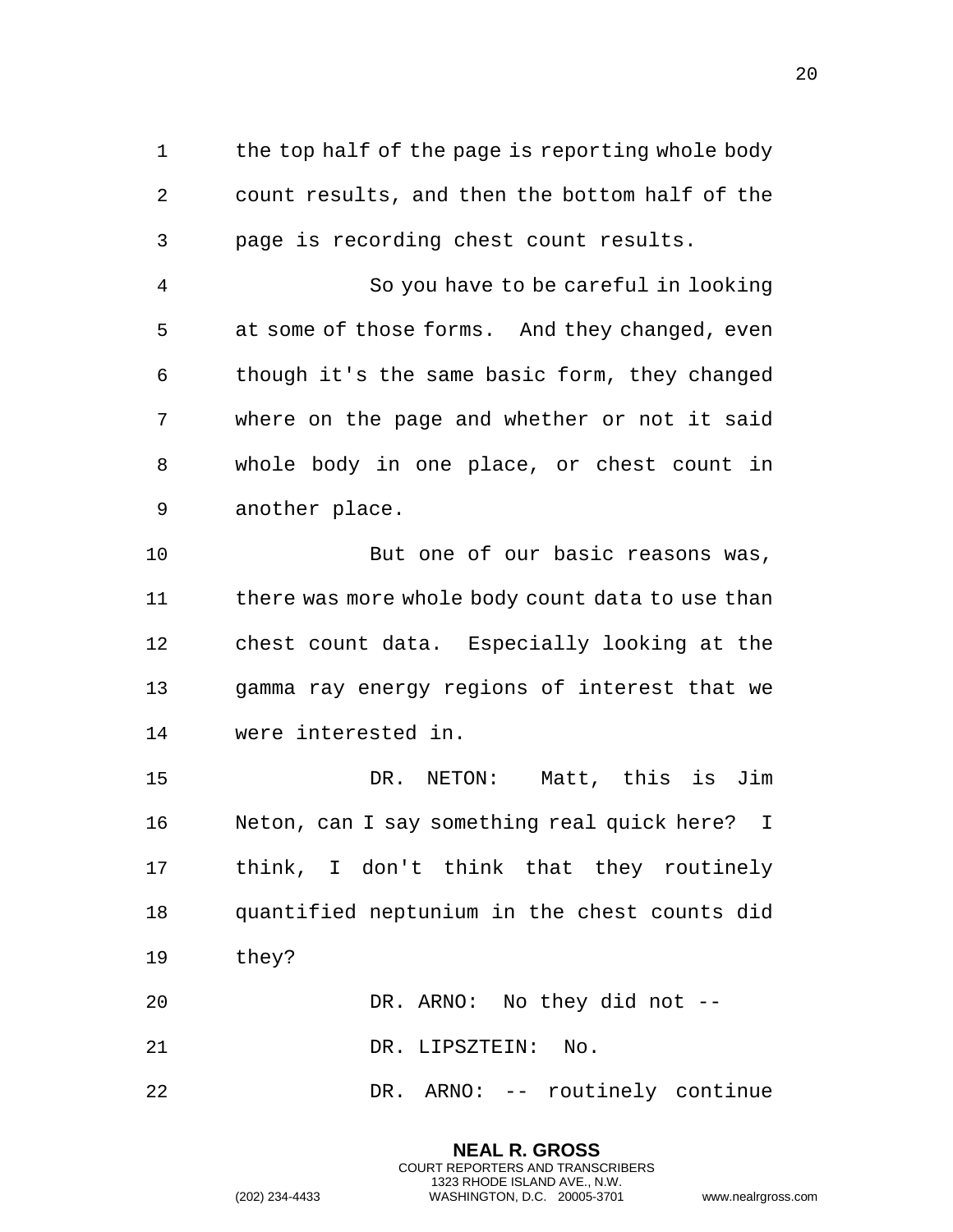doing a lot of --

 DR. NETON: And that's the problem Joyce, because I think the region that they used for americium which would have been the closest regions to the 86 keV P4 neptunium, they only integrated like between 48 and 68 keV. And so  $7 \quad - -$  DR. LIPSZTEIN: No, Jim. Jim, just, that's after the 80s, before the 80s they have iodine-131 and chest. They have everything and chest. DR. ARNO: One other important 13 thing to keep in mind is that neptunium is a Type M material. It clears out of the chest into the whole body relatively quickly. So it's -- DR. LIPSZTEIN: Well, but, you know, if you measure it just after the worker, at least chest is a better measurement than the whole body. DR. ARNO: Joyce -- DR. LIPSZTEIN: I don't think I even question that, I think it's okay. I'm

> **NEAL R. GROSS** COURT REPORTERS AND TRANSCRIBERS 1323 RHODE ISLAND AVE., N.W.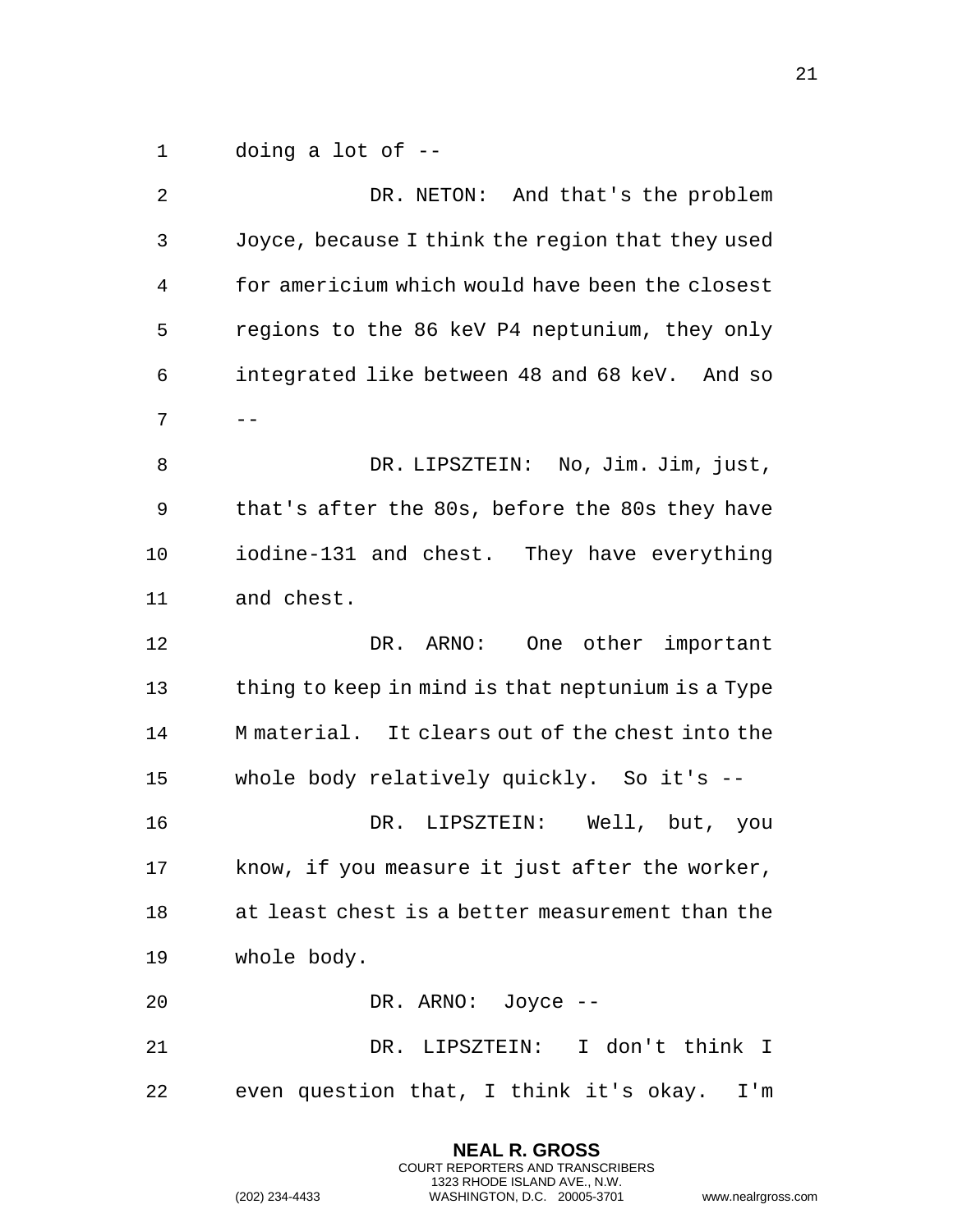just curious why there are so many chest counts, so many chest monitoring that were not used. And they have all the regions on the chest on the earlier countings from 1970 until 1980. They have everything on chest also. And they have some measurements that are only chest. 8 DR. ARNO: Okay, chest measurements are typically looking at the lower energy photons, and then you're recent memo that came out, I guess last week, talking about this 86.5 keV photons -- DR. LIPSZTEIN: That's after the 80s. Let's talk first before the 80s, after the 80s is another thing. DR. ARNO: We're talking -- DR. LIPSZTEIN: Before the 80s because it's just that I found so many chest geometry countings and it's, I don't know. DR. ARNO: I mean you can find over a hundred, but that's still less than the several thousand that we're dealing with for

> **NEAL R. GROSS** COURT REPORTERS AND TRANSCRIBERS 1323 RHODE ISLAND AVE., N.W.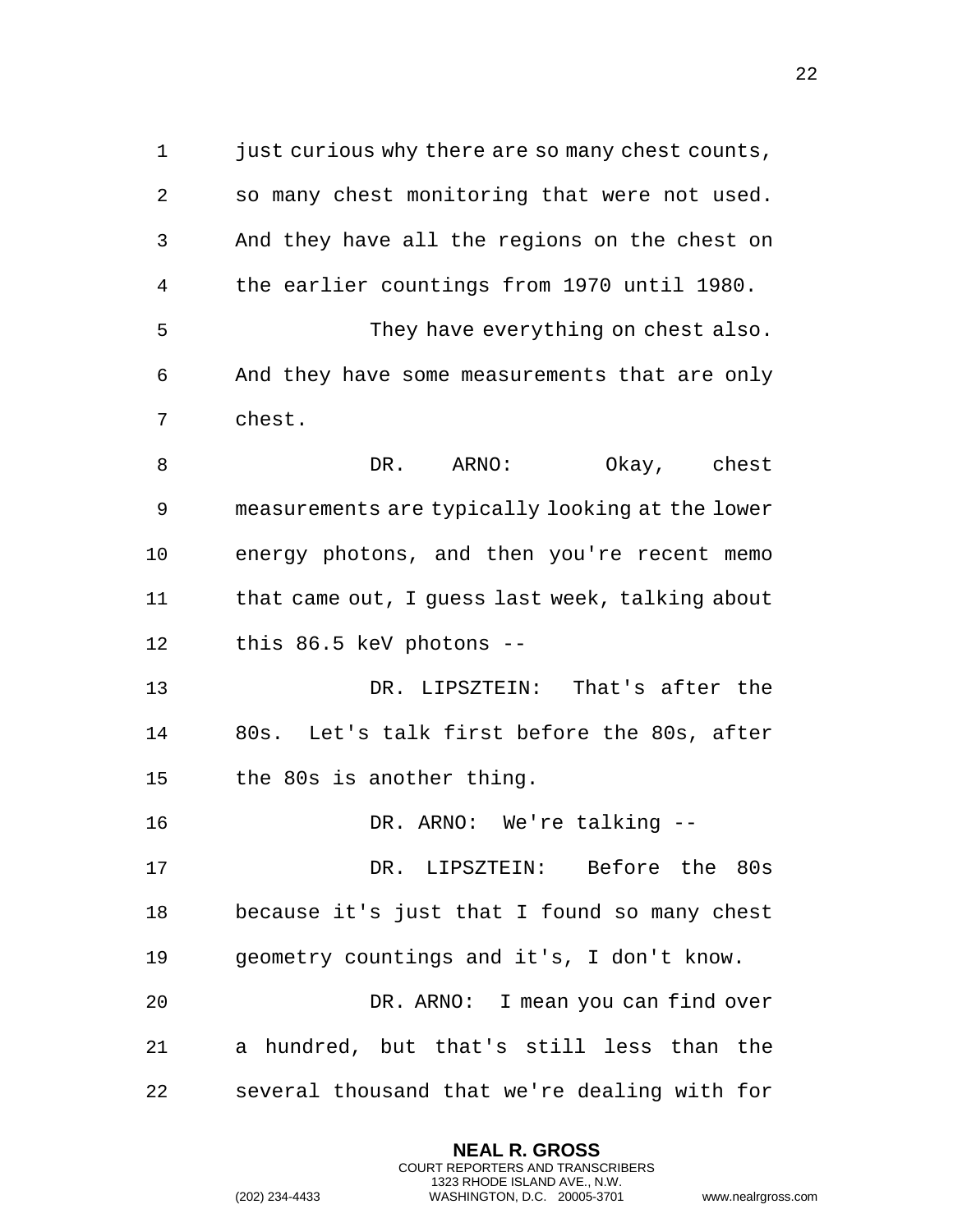whole body counts.

| 2  | DR. LIPSZTEIN: Okay, maybe I'm                   |
|----|--------------------------------------------------|
| 3  | just curious because from the '74 to '79 all the |
| 4  | workers that I looked at, they all had chest     |
| 5  | geometry, not stretcher. That's, you know,       |
| 6  | maybe a coincidence but I got the 80 workers,    |
| 7  | and all of them had like that. But --            |
| 8  | DR. ARNO: Yes, I think --                        |
| 9  | DR. LIPSZTEIN: -- that was --                    |
| 10 | DR. ARNO: $-$ part of that is the                |
| 11 | point I was making earlier, is that they're      |
| 12 | reporting chest and whole body counts on the     |
| 13 | same form. Like some of those forms will say     |
| 14 | chest count on them, but you'll see that they're |
| 15 | reporting results for cesium.                    |
| 16 | Well they're not reporting cesium                |
| 17 | in the chest. They're reporting cesium in the    |
| 18 | whole body. Both types of data are on the same   |
| 19 | form.                                            |
| 20 | DR. LIPSZTEIN: I saw --                          |
| 21 | DR. TAULBEE: Yes, if I can follow                |
| 22 | on there, Matt and Joyce. If you look at a       |

**NEAL R. GROSS** COURT REPORTERS AND TRANSCRIBERS 1323 RHODE ISLAND AVE., N.W.

(202) 234-4433 WASHINGTON, D.C. 20005-3701 www.nealrgross.com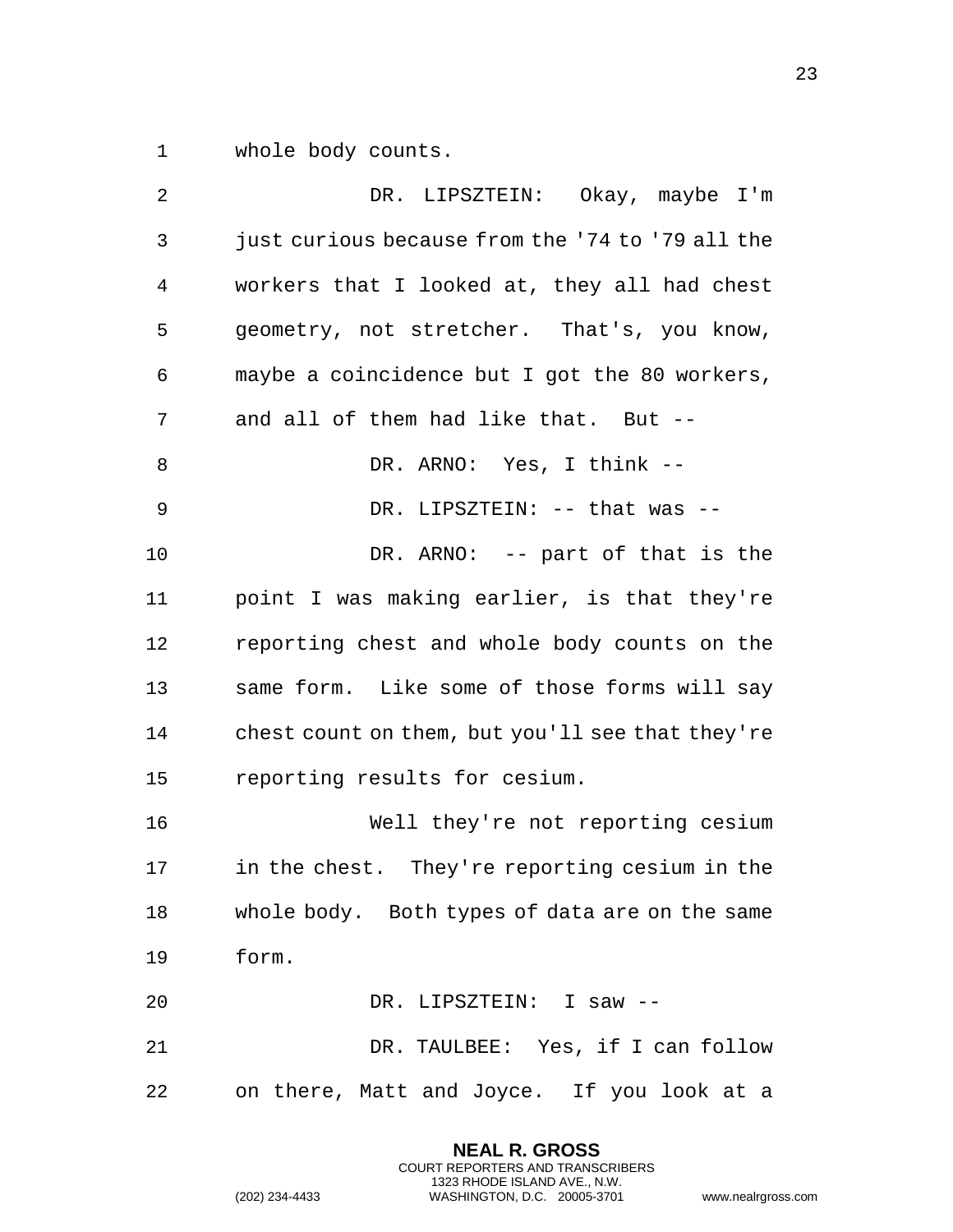photo of the stretcher geometry, it becomes pretty clear.

 We've got one that we've requested from the site during our recent data captures. And it shows an individual laying on the stretcher geometry, with the sodium iodide detectors beneath them. And then the phoswich detectors are positioned over top of the person's chest. So these 2 counts were done simultaneously.

 The form may say chest counting, but as Matt was pointing out there, they're actually a dual count. With the sodium iodide being underneath with the whole body count in that concave shape, as well as the phoswich detectors positioned over their chest.

17 And they're all reported on the same form.

 DR. LIPSZTEIN: Okay. If you go, then you, we were discussing after the 80s. After the 80s, they had, I found just one case because as I told you, we just looked at the

> **NEAL R. GROSS** COURT REPORTERS AND TRANSCRIBERS 1323 RHODE ISLAND AVE., N.W.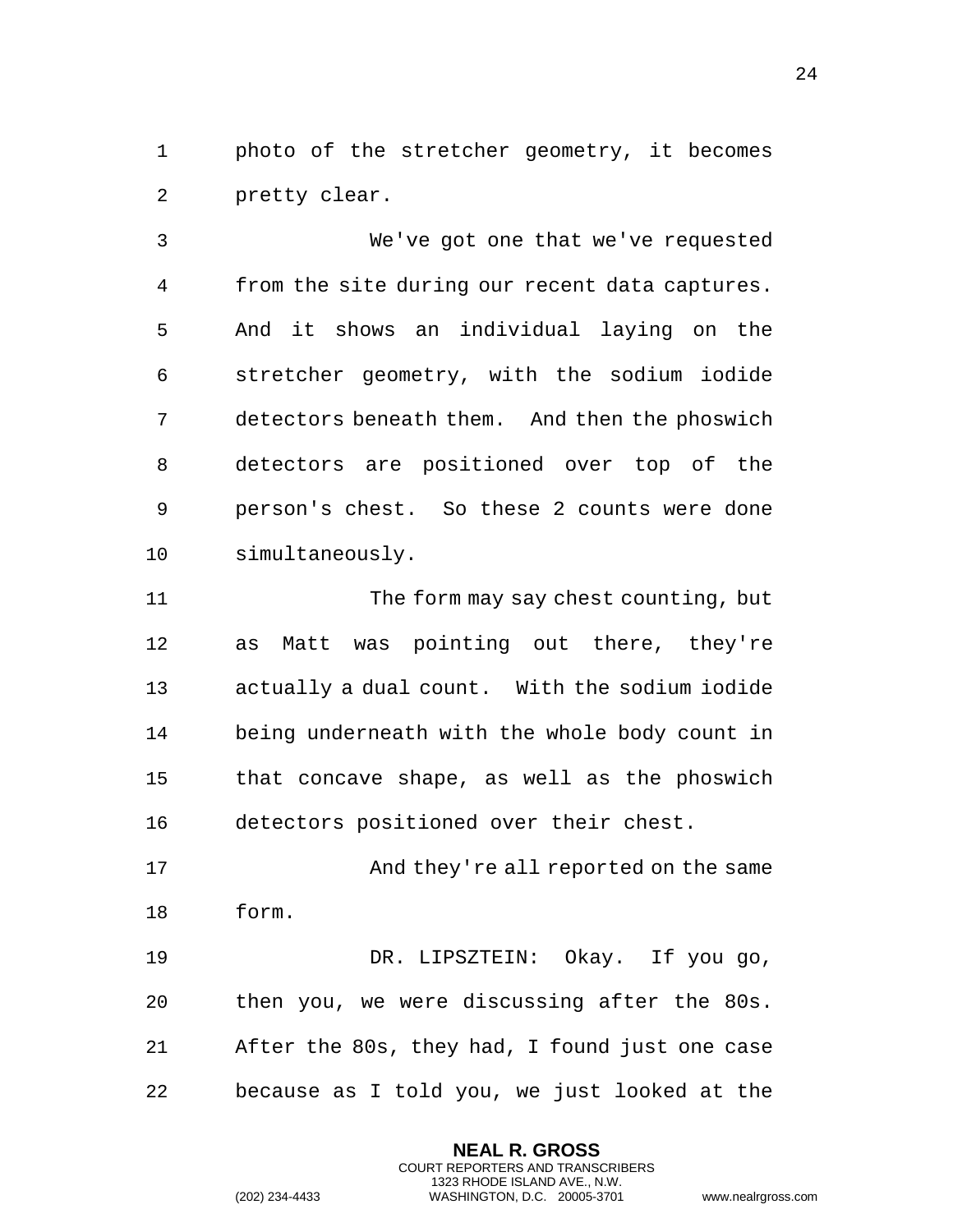sample of the workers.

| 2  | So after the 80s, when you go to the            |
|----|-------------------------------------------------|
| 3  | chromium, use the chromium to detect the        |
| 4  | protactinium-233. They had an accident<br>in    |
| 5  | which they examined the 86.5 measurement of     |
| 6  | neptunium-237.                                  |
| 7  | So I was wondering if you, at that              |
| 8  | time, when for sure the phoswich detector was   |
| 9  | used in the chest. You have both results as you |
| 10 | say at that time. The whole body, the 40 cm     |
| 11 | geometry and you have chest count, if you can   |
| 12 | use also the 86.5 keV<br>to calculate           |
| 13 | neptunium-237?                                  |
| 14 | DR. ARNO: If you look at the gamma              |
| 15 | ray abundance data. You take the 86.5 keV       |
| 16 | gamma from the neptunium, and then any gammas   |
| 17 | in that same general area that would come from  |
| 18 | the protactinium-233. You wind up with a        |
| 19 | summed abundance that is 14 percent.            |
| 20 | DR. LIPSZTEIN: Okay.                            |
| 21 | DR. ARNO: And that's on a chest                 |
| 22 | count. You have to contrast that with our       |

**NEAL R. GROSS** COURT REPORTERS AND TRANSCRIBERS 1323 RHODE ISLAND AVE., N.W.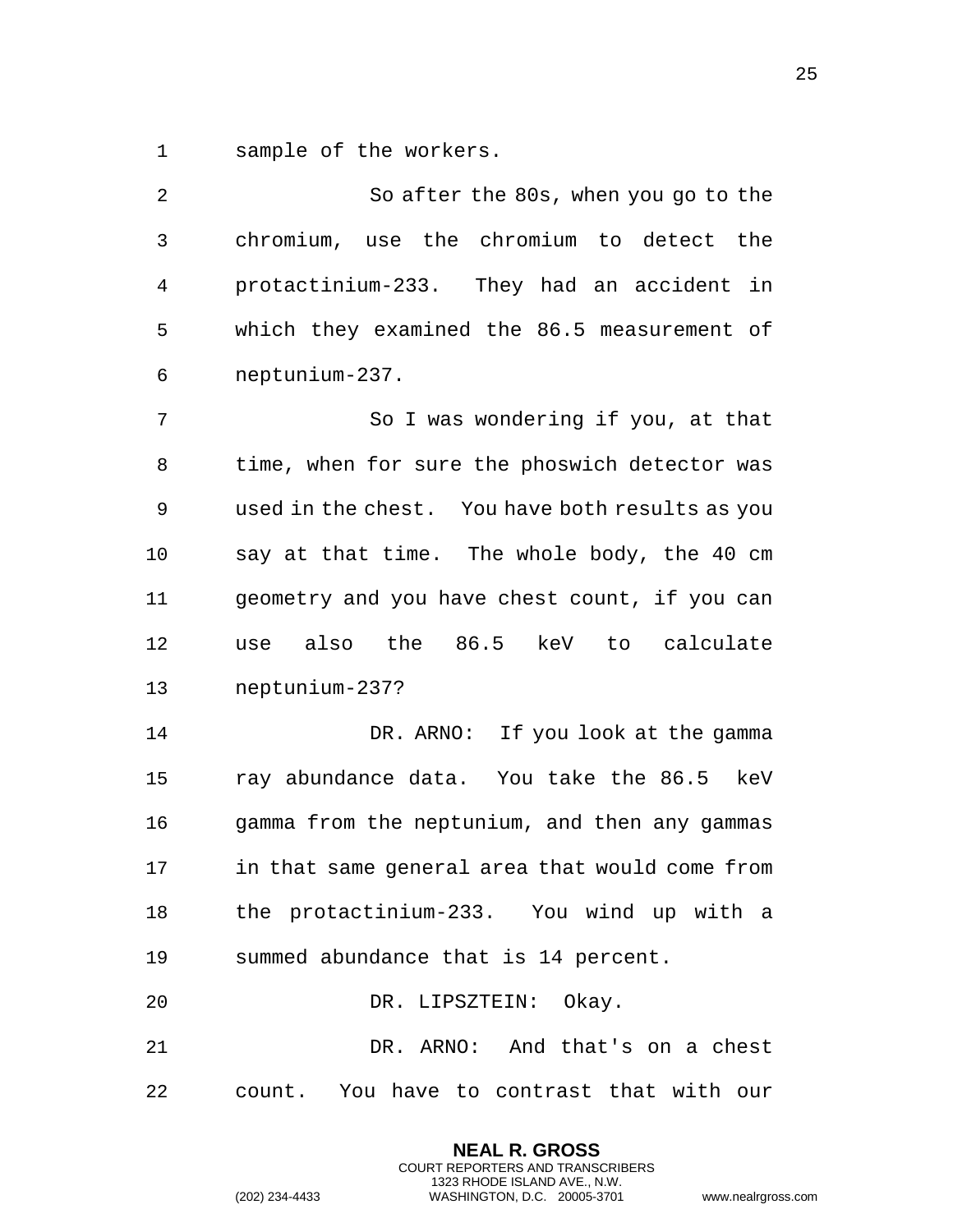whole body counts, have a summed gamma abundance of, I believe it's about 48 percent. So you're looking at a -- DR. LIPSZTEIN: Yes. DR. ARNO: -- difference in your gamma abundance percentages. And then you factor into that the type M material going to clear to the body much quicker than what's going to remain in the lungs. And you wind up with a whole body count that you can expect is going to be much more sensitive than the lung counts. DR. LIPSZTEIN: Yes, but then you have the prebenoff (phonetic) if you leave them that you don't have when you calculate neptunium itself. And it has an almost 12 plus percent. DR. ARNO: Well regardless of what adjustments may or may not be need to be made DR. LIPSZTEIN: That's what we use now, is neptunium, right?

> **NEAL R. GROSS** COURT REPORTERS AND TRANSCRIBERS 1323 RHODE ISLAND AVE., N.W.

(202) 234-4433 WASHINGTON, D.C. 20005-3701 www.nealrgross.com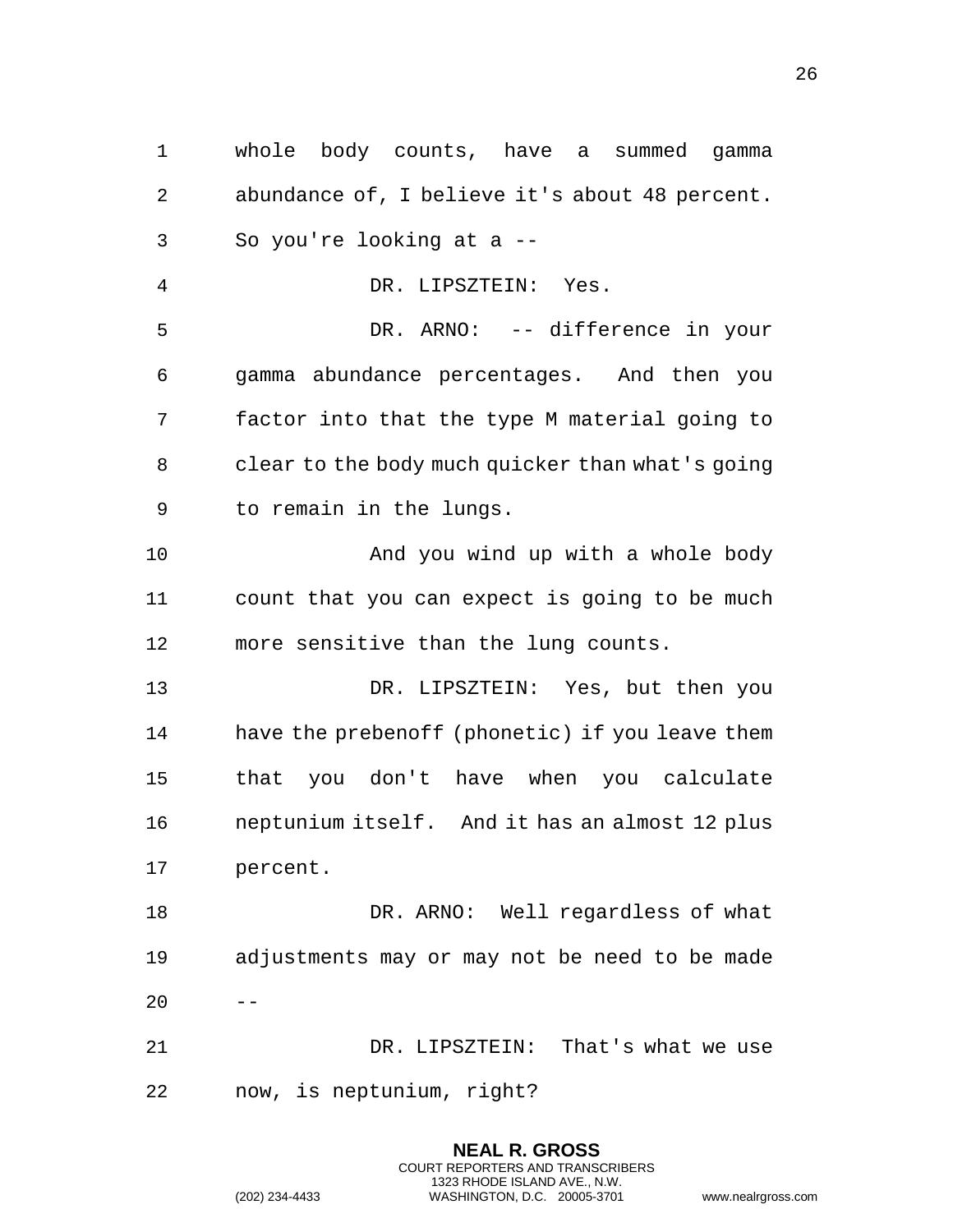DR. ARNO: -- factor of four, five or six or more that we're going to get by switching to the chest counts. DR. LIPSZTEIN: Yes, but then you have prebenoff (phonetic) if you leave them off, so that you don't have when you're measuring the neptunium. And if they were measuring americium, they surely can measure

neptunium.

 DR. ARNO: We'll also run into the issue that the americium measurements are going to be a compounding factor on the neptunium measurements.

 Whereas the iodide, the amount of you know, compounding influence of iodine-131 and the whole body counts is expected to be much less due the rarity of the workers actually having significant iodine-131 intake.

 DR. LIPSZTEIN: Yes, that's the other question. Why did you use chromium-51 instead of iodine-131 in this?

DR. ARNO: When they switched, in

**NEAL R. GROSS** COURT REPORTERS AND TRANSCRIBERS 1323 RHODE ISLAND AVE., N.W.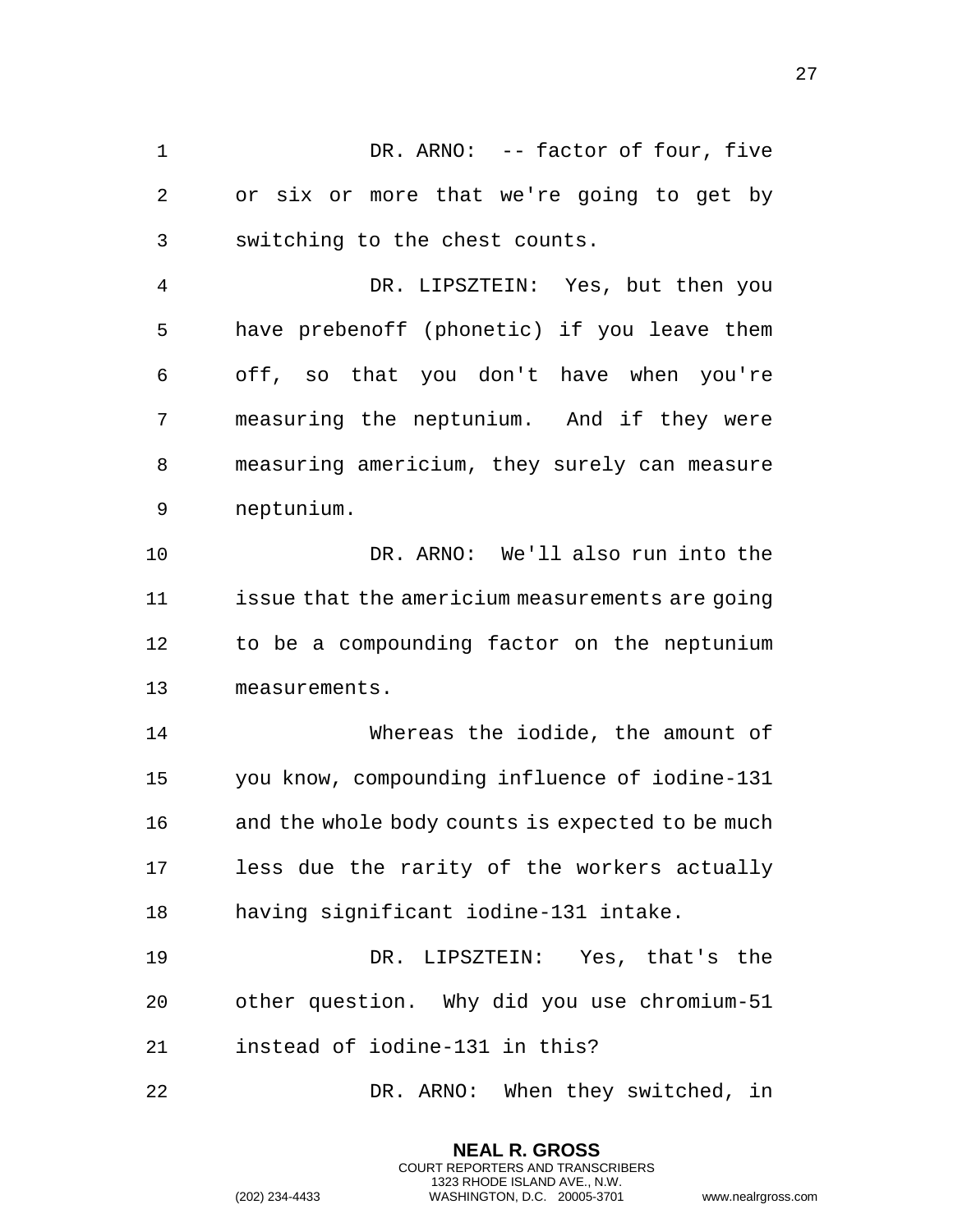the 80s they switched to a different reporting style and they switched the energy ranges that they were attributing to given radionuclides. The chromium-51 labeled region of interest overlapped the region of protactinium-233 gammas where located.

DR. LIPSZTEIN: Okay.

 DR. ARNO: A change in how SRS reported in their delineation of the regions of interest.

 DR. LIPSZTEIN: Okay. I still 12 think that maybe the neptunium would be better, like we do now. Nowadays we use neptunium-237 because they don't know they can leave them off neptunium and protactinium, but --

 DR. ARNO: Ideally that would be good, but it's very hard to do what we can do these days, with you know, germanium detectors that have very good resolution and sensitivity, and apply those same techniques to historical data gathered with sodium iodides that we -- DR. LIPSZTEIN: No, yes, but --

> **NEAL R. GROSS** COURT REPORTERS AND TRANSCRIBERS 1323 RHODE ISLAND AVE., N.W.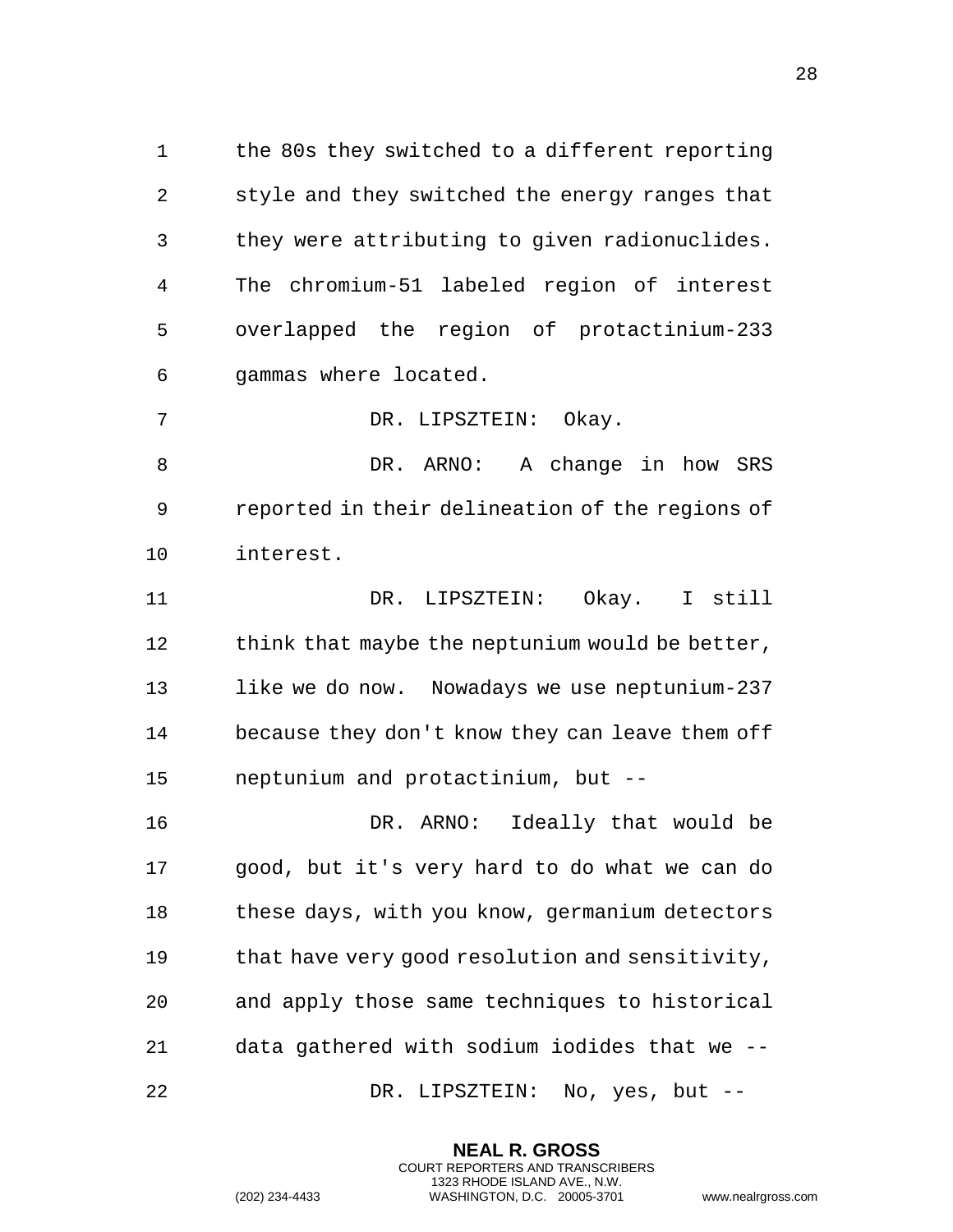| $\mathbf 1$ | DR. ARNO: -- play with.                          |
|-------------|--------------------------------------------------|
| 2           | DR. LIPSZTEIN: Anyway, the                       |
| 3           | phoswich I think is -- and going back to that    |
| 4           | difference in the urine. I saw from one of your  |
| 5           | slides, I was also not in the other meeting.     |
| 6           | I saw in one of those slides, I'm                |
| 7           | going to Finding 18 and 19 when we are comparing |
| 8           | the drop from, when it goes, you have the 50th   |
| 9           | percentile intake rates for neptunium for '68    |
| 10          | to '69 was 1.79 dpm per day.                     |
| 11          | And it increased 50 times from, in               |
| 12          | 1970 to 1974 it was 93.5. I agree with you       |
| 13          | that's the difference between the two methods.   |
| 14          | I agree with it, and I know it is because of     |
| 15          | this.                                            |
| 16          | But as the method that was used is               |
| 17          | not a typical method to have the neptunium       |
| 18          | activity in the body. And you have for some      |
| 19          | period of time, you have many urine data after   |
| 20          | 169.                                             |
| 21          | In the 80s you have urine data.                  |
| 22          | Several years you have a lot of urine data. Can  |

**NEAL R. GROSS** COURT REPORTERS AND TRANSCRIBERS 1323 RHODE ISLAND AVE., N.W.

(202) 234-4433 WASHINGTON, D.C. 20005-3701 www.nealrgross.com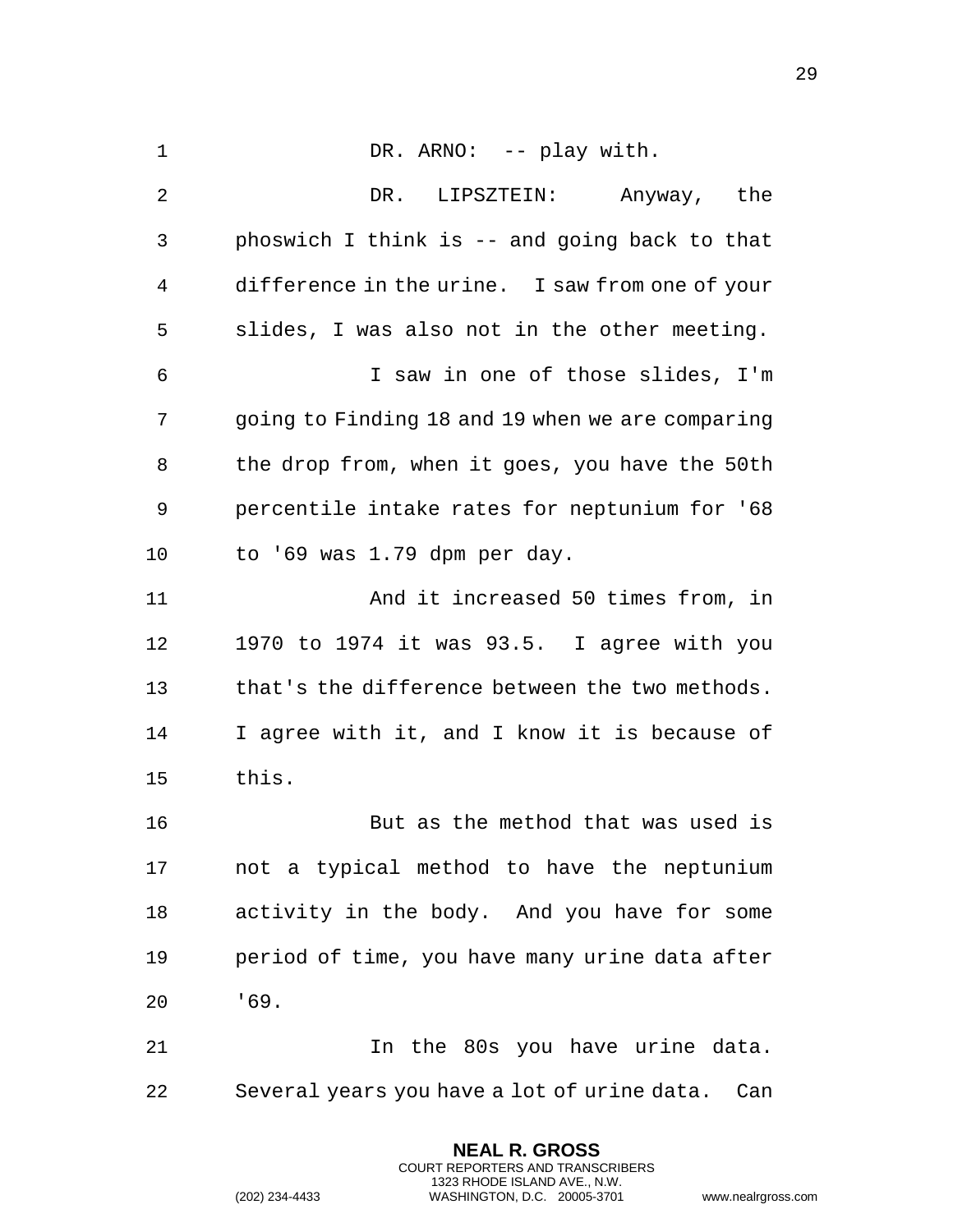you do a comparison what you would have for those years, what you got with the whole body counter?

 Because we see urine, we know it's neptunium. But with the whole body counter, we never know if it is neptunium or another nuclide and also we have the problem of equilibrium with protactinium.

 It's just three years you have a lot of counts with, that you have a lot of urine data. Can you compare them to know how fair we are with this method, with urine data?

 DR. ARNO: We have done that comparison and that was, Tim Taulbee presented a plot in the February 5th meeting showing that comparison.

 DR. LIPSZTEIN: Yes, that was only, that was claimant-favorable. I want to know, because I mean 50 times to be claimant-favorable is for me --

(Simultaneous speaking.)

DR. LIPSZTEIN: -- is okay, it's

**NEAL R. GROSS** COURT REPORTERS AND TRANSCRIBERS 1323 RHODE ISLAND AVE., N.W.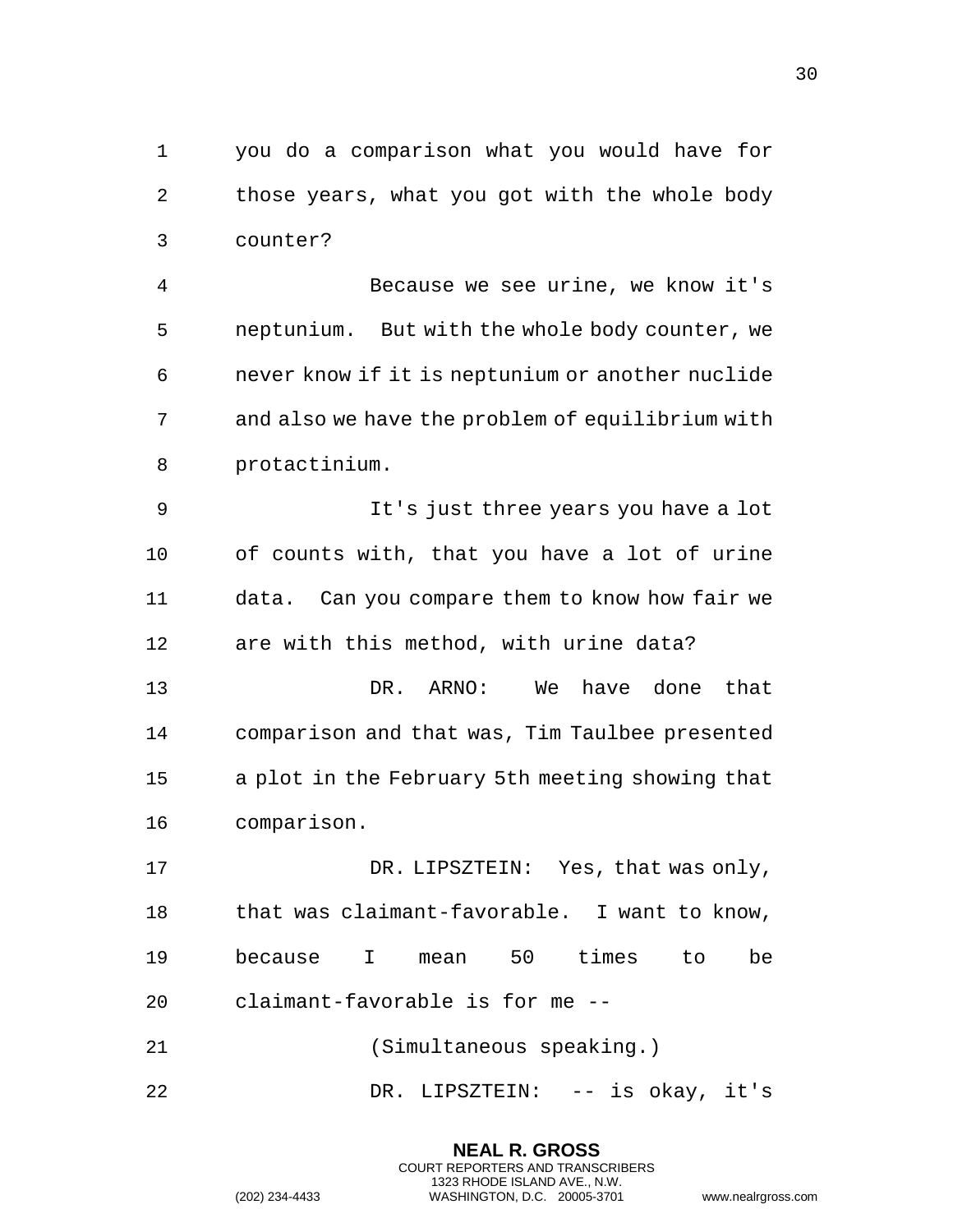claimant-favorable. I don't know if it is scientifically correct. So I wanted to know when you have the same year, if you can compare those? Give SC&A the data, not just say it's claimant-favorable, so that we know how we stand on?

 DR. TAULBEE: This is Tim, Joyce. If I'm understanding what you're asking here, is that we take the neptunium data that we have and we compare that to that person's in vivo data? Is that correct?

 DR. LIPSZTEIN: Yes. It's just three years that you have a lot of urine counts and you have whole body counts at the same time. And I saw in your presentation, you probably have this data ready because it said it's claimant-favorable. I want to know how claimant-favorable it is?

 What's the difference between the two? So that we can see where we stand for. DR. ARNO: We'd obviously have to run those calculations. But in the late 60s,

> **NEAL R. GROSS** COURT REPORTERS AND TRANSCRIBERS 1323 RHODE ISLAND AVE., N.W.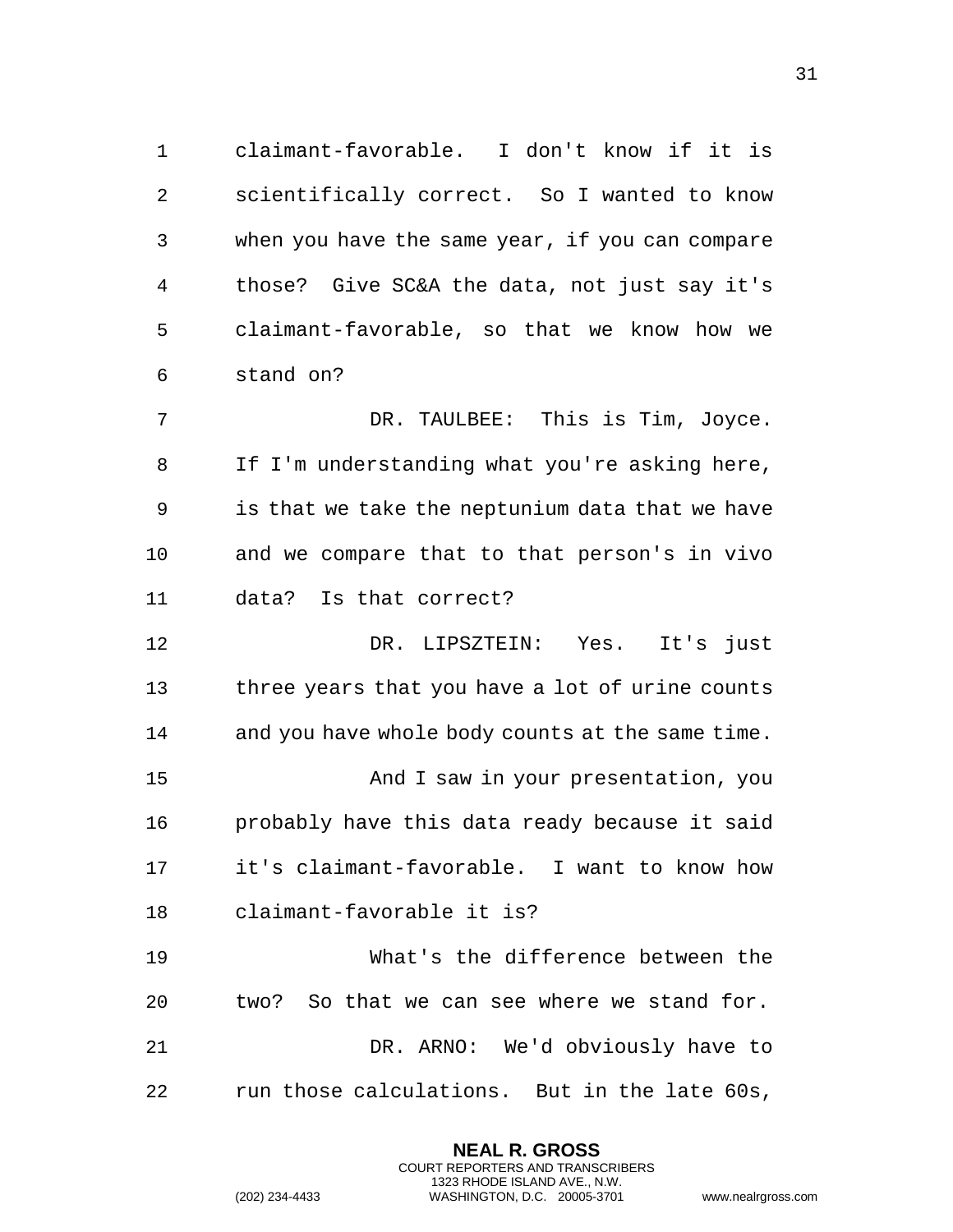when we switched from urinalysis to whole body counts, the factor of 50 jump in the calculated intake rate.

 But when we get into the 80s, and when we transitioned from the 80s to the 90s, the change in the intake rate is only about 10 percent.

 So we're looking at a much lower you know, overestimate if you will, in the 80s compared to what we would -- if we had enough data to do that.

 DR. LIPSZTEIN: I understand, no. That's not what I'm talking. For example, in '84 you had a lot of urine samples, what I'm seeing from the, from your, from the slides. And in '82 also there are a lot of samples, and in 1980 you also have a lot of urine samples. So if you take those three years, give what would be, what was the intake based on those on the urine data, 1980, 1982, and 1984, and compare it with the intake rate that you derived from in vivo.

> **NEAL R. GROSS** COURT REPORTERS AND TRANSCRIBERS 1323 RHODE ISLAND AVE., N.W.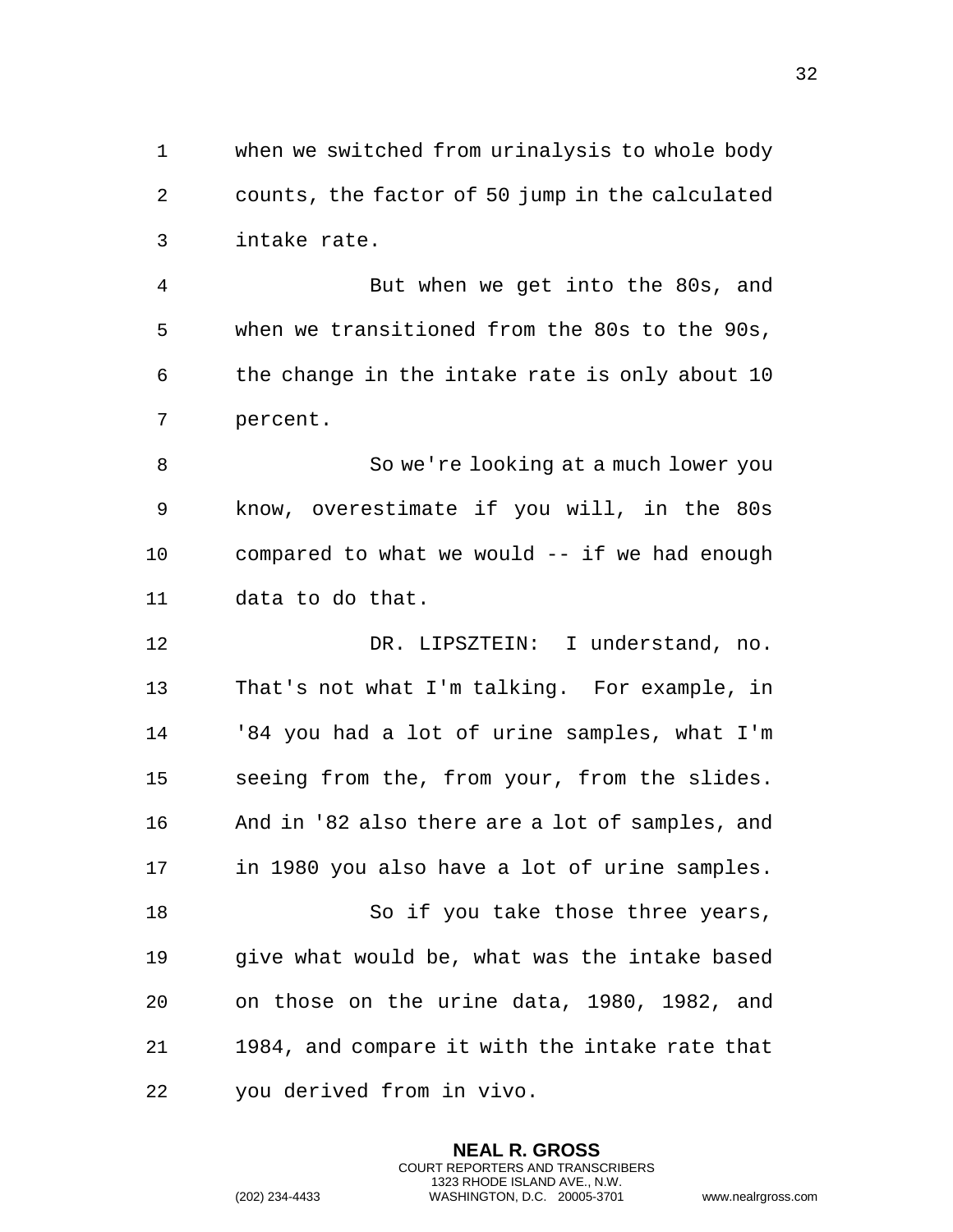1 Because then you have the same year, and then you can, and you know that urine samples is neptunium, and you want to compare it to, with the whole body, so we can say, oh it's 10 times, it's two times, it's only so we know where we stand for. DR. TAULBEE: This is Tim. This is something we can certainly do. It's going to require us to do some calculations, but we can do that. DR. LIPSZTEIN: Okay, great. Because I don't have the data, so I can't do it. I don't have the urine data. DR. NETON: Hey, Tim. This is Jim. Isn't there a potentially better way to do this, using the plutonium to neptunium ratio that you've established? DR. TAULBEE: Well that is another issue, Jim. But let me finish this right here with Joyce, and then I'll address yours. DR. NETON: Hey, Tim could you turn up your phone a little? Because I'm having

> **NEAL R. GROSS** COURT REPORTERS AND TRANSCRIBERS 1323 RHODE ISLAND AVE., N.W.

(202) 234-4433 WASHINGTON, D.C. 20005-3701 www.nealrgross.com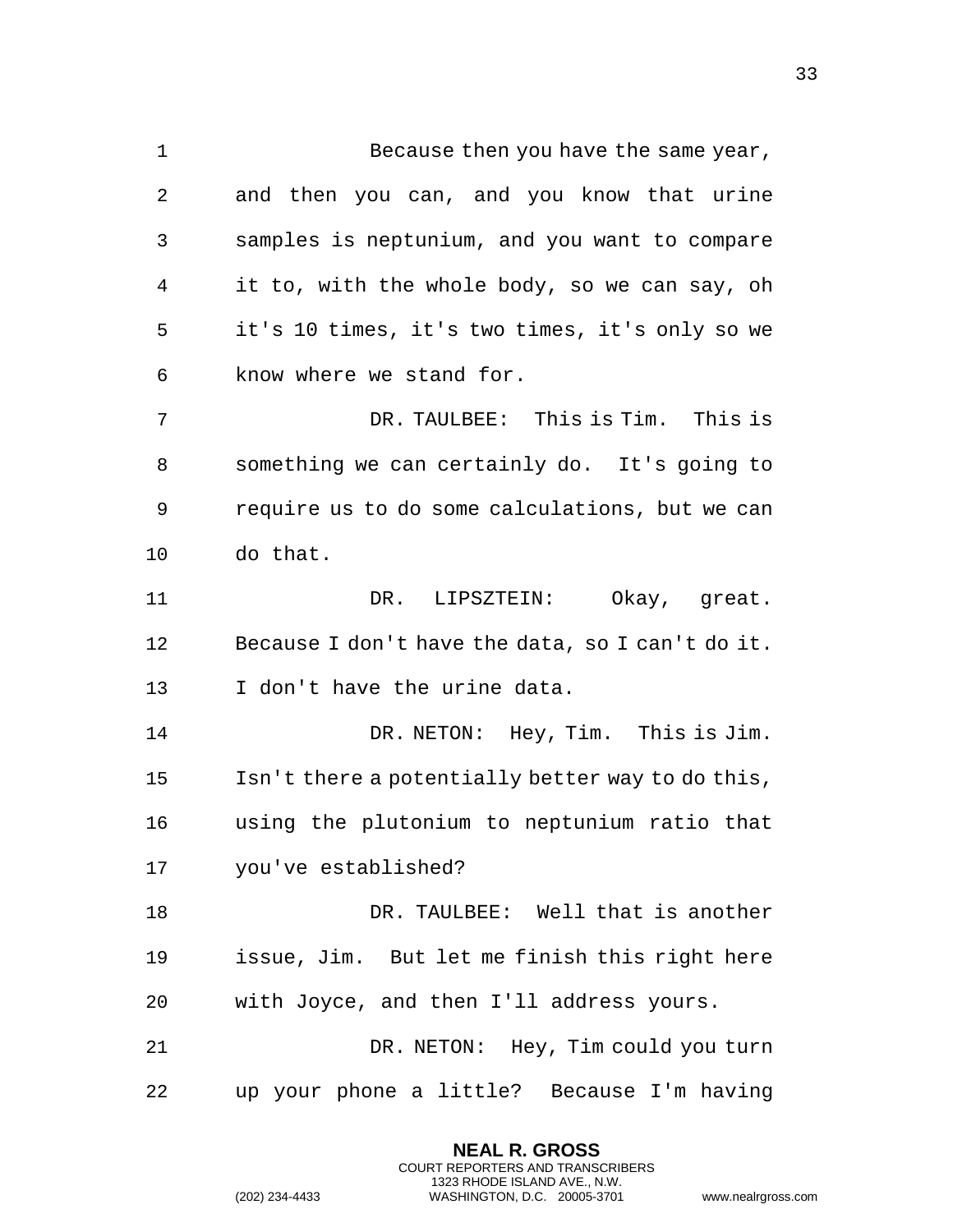trouble hearing you.

 DR. TAULBEE: I'm sorry. Is this better? DR. NETON: That's better. DR. TAULBEE: Okay. I just moved it closer to me, that's all. If you look at that chart that I put up, Joyce, from my presentation, of the neptunium urine data. DR. LIPSZTEIN: Yes. DR. TAULBEE: There's -- it's going to be this difference in comparison. It's not comparing the intake. It's actually just comparing the urine data. What we did here, or what Matt did, was he calculated based upon the in vivo takes, the intakes. What the urine concentration would be for a worker in those time periods? Those are the red dots on that particular plot. The bar charts are the actual urine data that we have, and the, box plots

> **NEAL R. GROSS** COURT REPORTERS AND TRANSCRIBERS 1323 RHODE ISLAND AVE., N.W.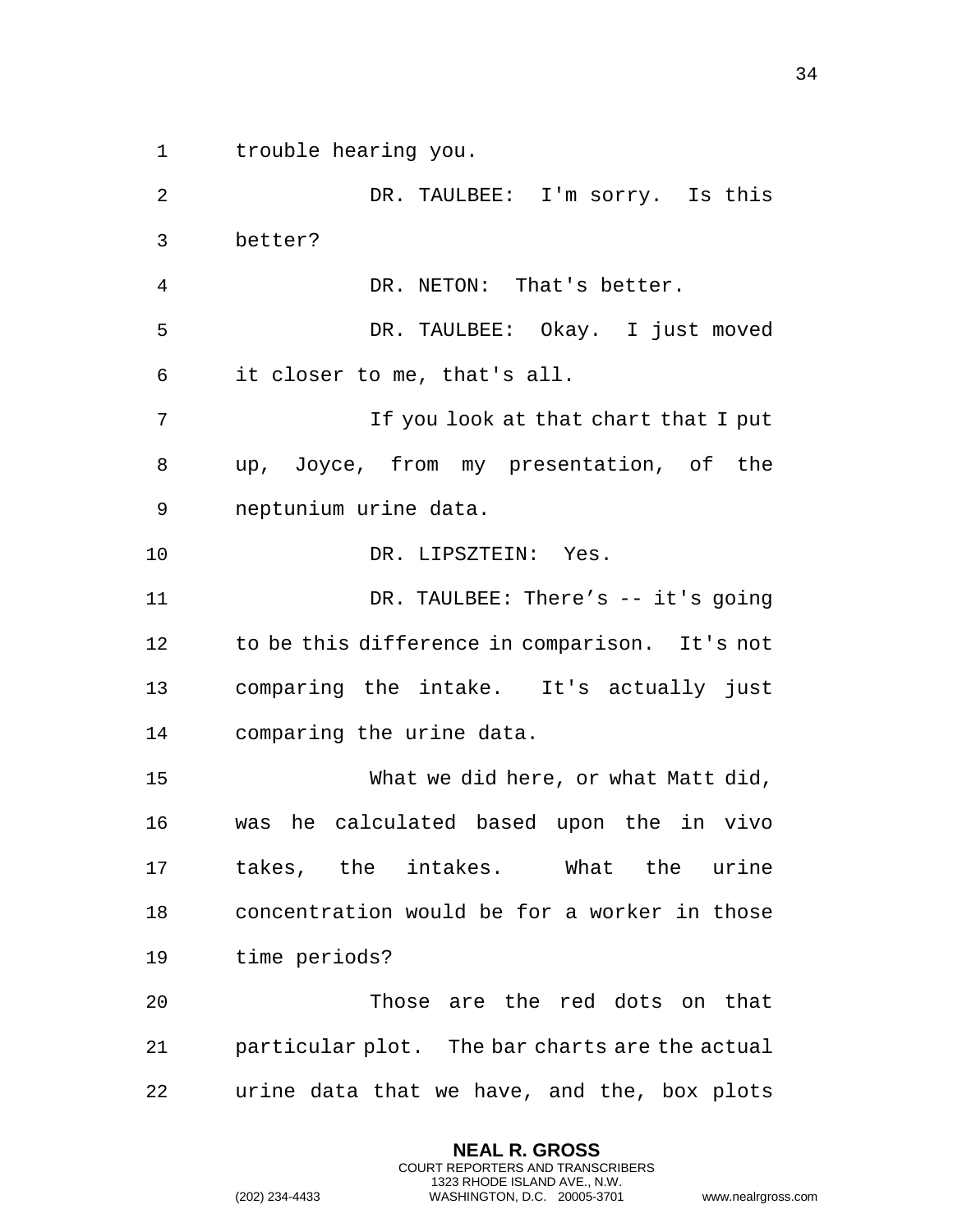1 rather, I'm sorry.

| 2              | And if you look at it in the time               |
|----------------|-------------------------------------------------|
| 3              | periods you're talking about, 1980, 1982, and   |
| $\overline{4}$ | 1985. You'll see that the, our, with the        |
| 5              | exception of 1980, always above the 75th        |
| 6              | percentile of the data. The actual urine data   |
| 7              | that we have.                                   |
| 8              | Now we can compare the intakes to               |
| 9              | give you the field that you're talking about.   |
| 10             | This factor, I mean on this plot of the urine   |
| 11             | data based upon the in vivo data, in vivo, and  |
| 12             | the actual urine data that we've got samples    |
| 13             | for.                                            |
| 14             | DR. LIPSZTEIN: Yes, but then we                 |
| 15             | know where we stand at those times.             |
| 16             | MR. BARTON: This is Bob Barton.                 |
| 17             | Can I ask you a clarifying question here? Do    |
| 18             | we have a feel for how many of these urine      |
| 19             | samples of people who were actually monitored   |
| 20             | via urinalysis for neptunium, that would also   |
| 21             | be included in the in vivo records that are     |
| 22             | being proposed to use to reconstruct neptunium? |

**NEAL R. GROSS** COURT REPORTERS AND TRANSCRIBERS 1323 RHODE ISLAND AVE., N.W.

(202) 234-4433 WASHINGTON, D.C. 20005-3701 www.nealrgross.com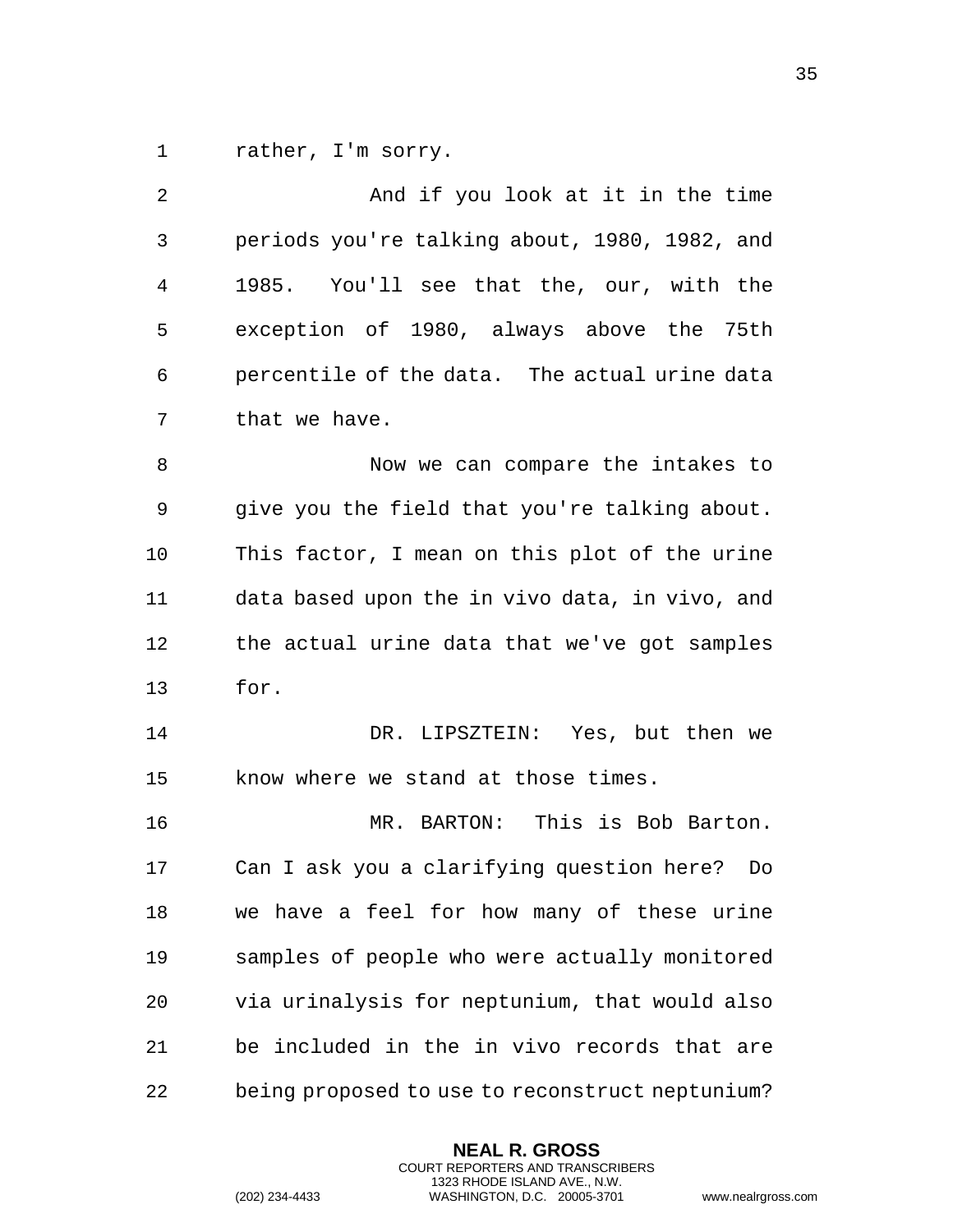| 1              | Because that might be a more direct              |
|----------------|--------------------------------------------------|
| $\overline{2}$ | comparison. I think maybe what was done is we    |
| 3              | looked at it by year. And grouped the samples    |
| 4              | together, and put it to a distribution like is   |
| 5              | normally done.                                   |
| 6              | But you get better information if                |
| 7              | you can actually look at individual workers,     |
| 8              | and say well they got monitored both methods.    |
| 9              | And if we were going to reconstruct              |
| 10             | their doses using both methods, you know, how    |
| 11             | do they stack up with one another? I don't know  |
| 12             | how possible that is.                            |
| 13             | If we have a feel for how much                   |
| 14             | overlap there might be? And if that, that type   |
| 15             | of comparison to me is a little more helpful     |
| 16             | because you're looking at individual workers     |
| 17             | who if they submitted urinalysis samples they    |
| 18             | probably were exposed.                           |
| 19             | So let's take a look and see based               |
| 20             | on their records, their in vivo records, and the |
| 21             | urinalysis through to calculate their intakes    |
| 22             | both ways. How does that compare? So I guess     |

**NEAL R. GROSS** COURT REPORTERS AND TRANSCRIBERS 1323 RHODE ISLAND AVE., N.W.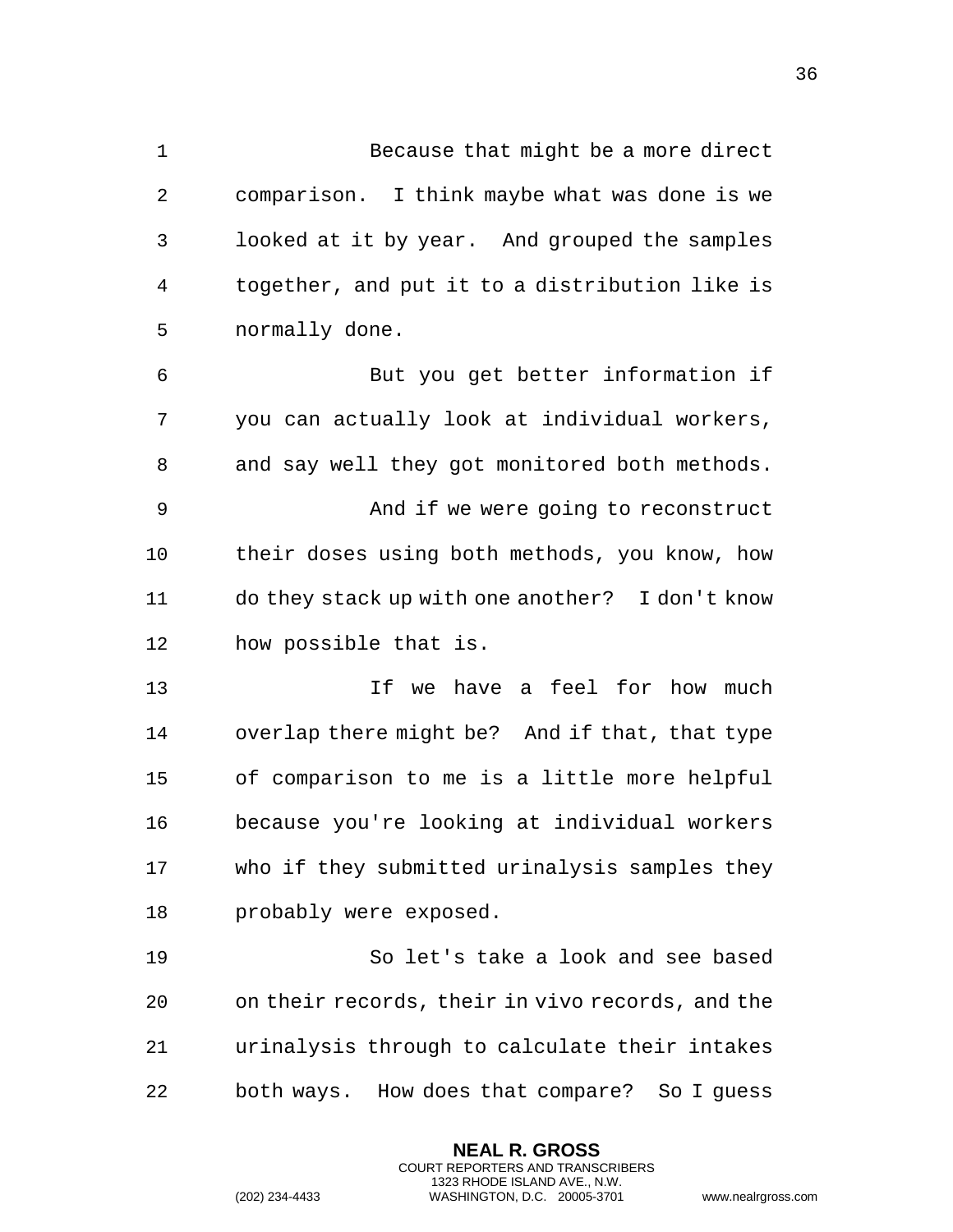I'd pose the question, is that even a possibility?

 DR. TAULBEE: Yes that is a possibility. The only difficulty is on the current NOCTS data, we have so few claims. Where if we could do this on a few number of workers?

 We could do it for everybody that we have it for, that's possible. But a lot of the, or some of the neptunium data that we got came out of logbooks and from other sources, where we don't necessarily have an in vivo count associated with them.

 Without going back to the site to get more data, which is of course possible but much more time consuming and a much longer time period.

 MR. BARTON: I understand, so the urinalysis data covers more than just the claimant population. Whereas the in vivo data is strictly for the claimant population that we have. I understand that.

> **NEAL R. GROSS** COURT REPORTERS AND TRANSCRIBERS 1323 RHODE ISLAND AVE., N.W.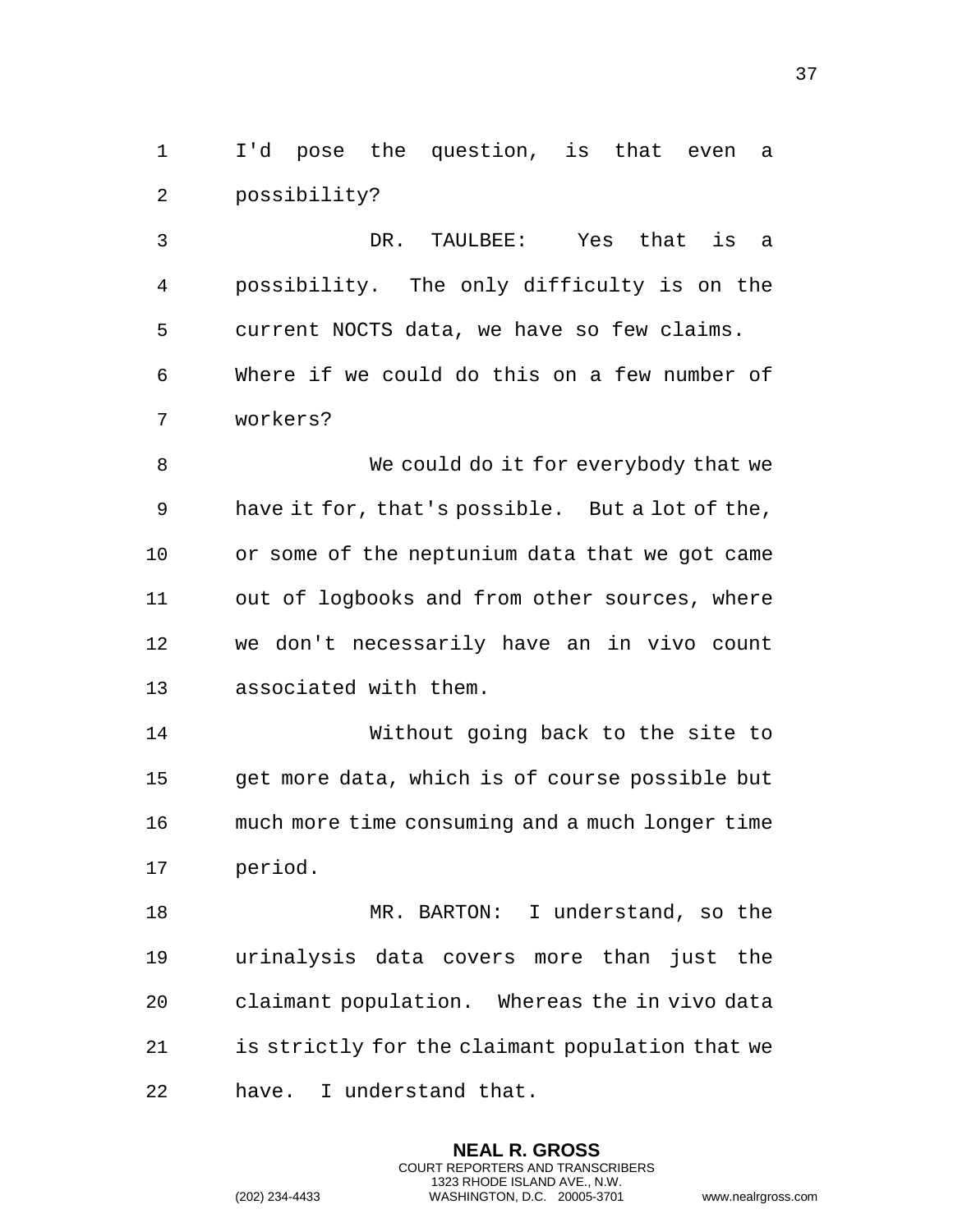1 DR. TAULBEE: Okay. Correct Matt, correct? DR. NETON: Right. DR. LIPSZTEIN: I'm curious about Jim's question now. DR. TAULBEE: Yes, one of things that I indicated during our February 5th meeting, was that there's, the site was using plutonium as the basis. Kind of for their monitoring to cause the additional neptunium monitoring during this time period of 19, I think it's about 1970 through 1978. And this is based upon the contaminant of plutonium-238 in the neptunium. And so that is another method of estimating this particular dose. Is to use a ratio off of that methodology. Chose not to use that because at the time, we didn't have complete data, contamination ratio. And in fact today we've seen the data, we've requested the data, but we

> **NEAL R. GROSS** COURT REPORTERS AND TRANSCRIBERS 1323 RHODE ISLAND AVE., N.W.

(202) 234-4433 WASHINGTON, D.C. 20005-3701 www.nealrgross.com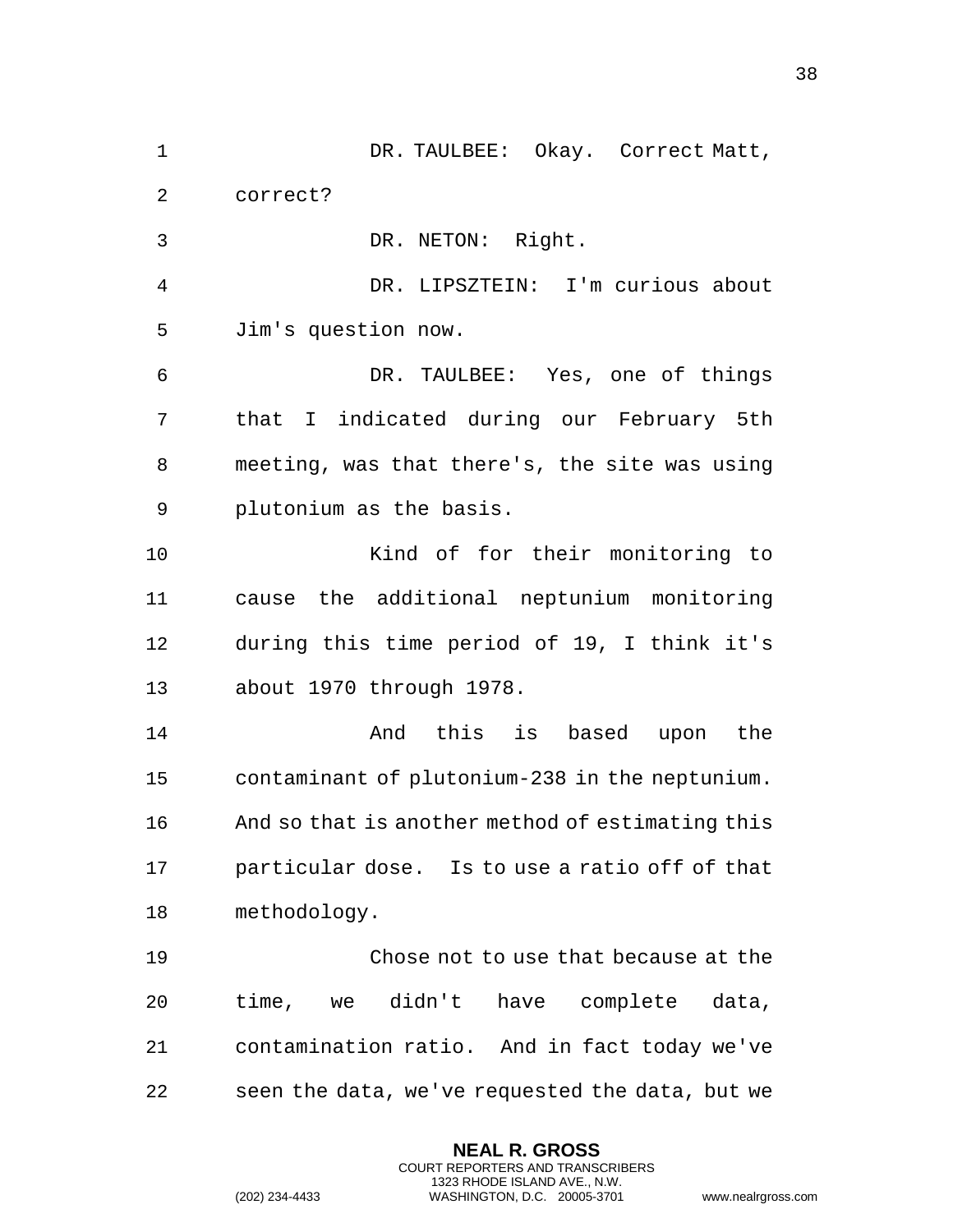still don't have it in house.

| 2  | Something else that we<br>could                   |
|----|---------------------------------------------------|
| 3  | compare, to give you all a feel of what the, I    |
| 4  | guess what the neptunium exposures would be,      |
| 5  | would be to look at the plutonium and go off with |
| 6  | that ratio.                                       |
| 7  | And the, I guess the true measure in              |
| 8  | that time period, the early 1970s where we don't  |
| 9  | have a lot of neptunium bioassay data.<br>Does    |
| 10 | that answer your question, Jim?                   |
| 11 | DR. NETON: Yes. Yes, I think it                   |
| 12 | does. I mean if I recall correctly, the           |
| 13 | plutonium was much more predominant in the mix    |
| 14 | than the neptunium, right? I mean even under      |
| 15 | some very conservative circumstances.             |
| 16 | That would be one way of bounding                 |
| 17 | these exposures using, you know, the urine data   |
| 18 | developed, not relying on the in vivo count.      |
| 19 | I think what we have here, is we've               |
| 20 | got a couple approaches. And I don't hear         |
| 21 | anyone really arguing that none of these          |
| 22 | approaches are valid. I think we're kind of       |

**NEAL R. GROSS** COURT REPORTERS AND TRANSCRIBERS 1323 RHODE ISLAND AVE., N.W.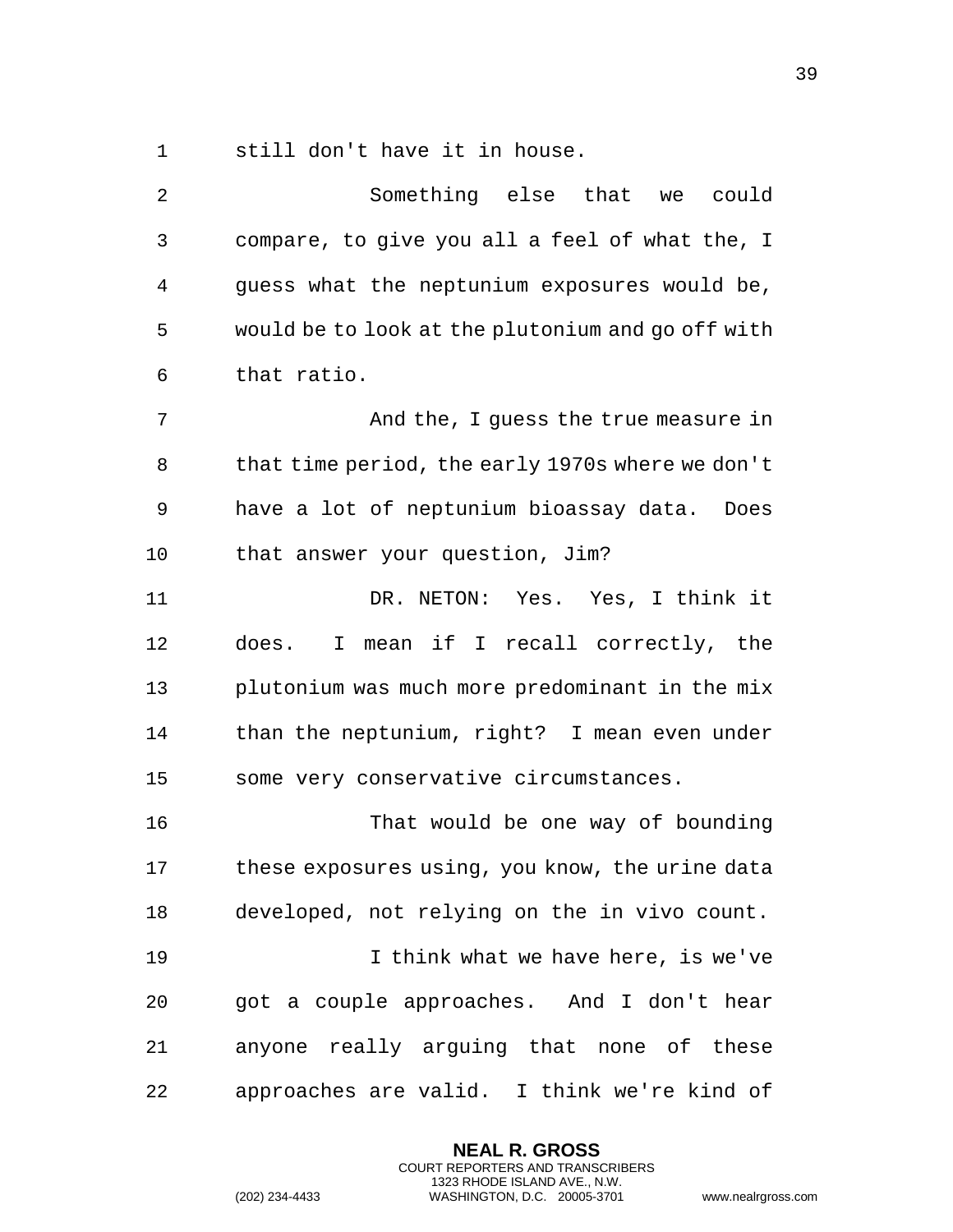arguing about technical details here.

 It almost seems to me that this problem's more of Site Profile issue than an SEC issue, but that's just my impression, unless you appear to have another thought. DR. LIPSZTEIN: Yes, I have problems also with using the protactinium to measure the activity of neptunium. I'm well aware that it's used, but you have to have neptunium in equilibrium with protactinium. **And we don't know about it. And I**  don't think NIOSH comment on this was appropriate because it was saying about making assumption of, on the time pattern of intake. About assuming a chronic intake during a period of time. I think this doesn't have anything to do with the time of the measurement and the equilibrium between neptunium to protactinium-233 proportion. The proportion of protactinium-233 to neptunium-237 is only at the time of the

> **NEAL R. GROSS** COURT REPORTERS AND TRANSCRIBERS 1323 RHODE ISLAND AVE., N.W.

(202) 234-4433 WASHINGTON, D.C. 20005-3701 www.nealrgross.com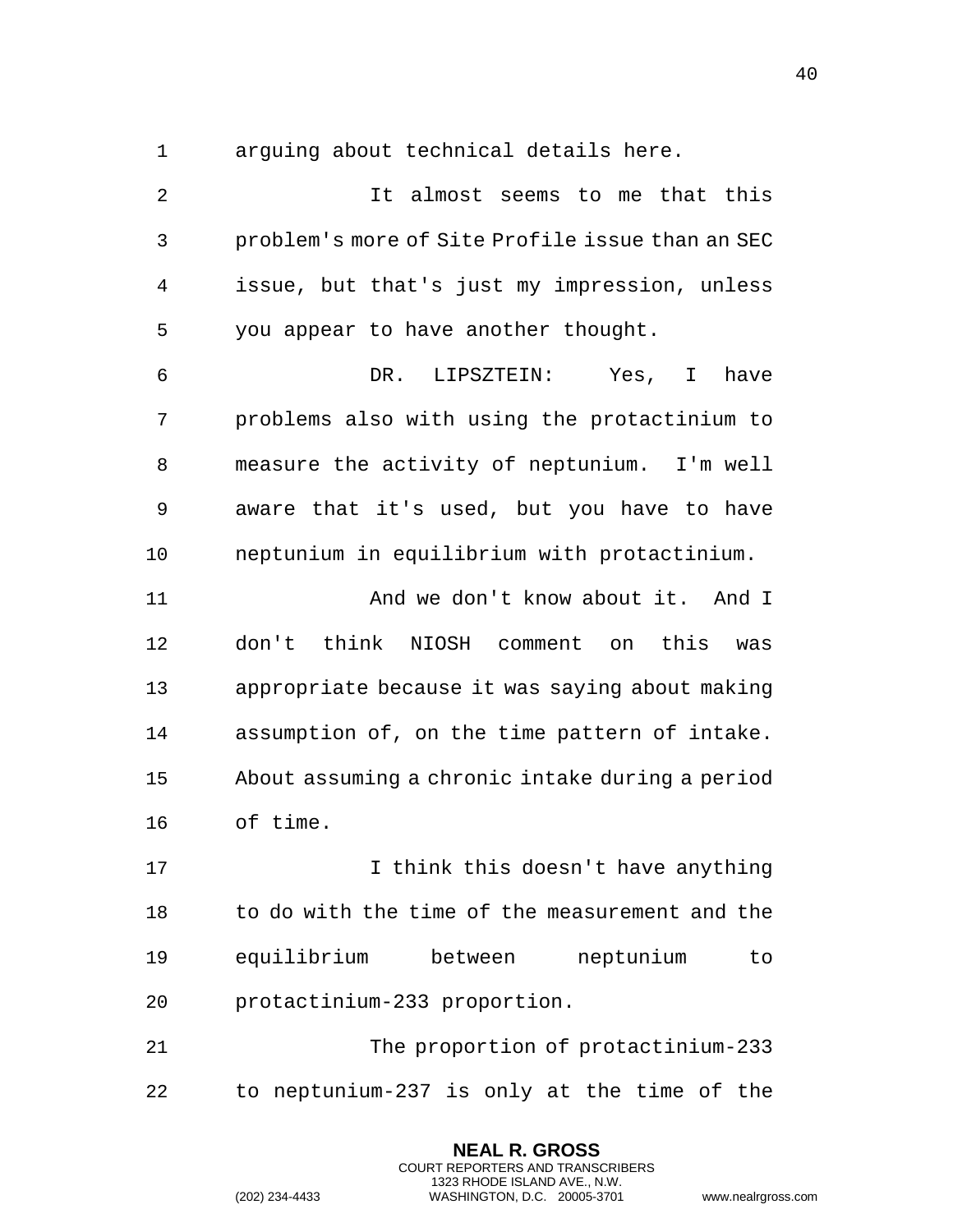measurement. Is only related to the age of the neptunium first, and also on how long after the exposure the worker was monitored. So how much has decayed inside the body also.

 Doesn't have anything to do with assumption about the intake model that was done after you have the 50 percent, the 84th percentile, the 95th percentile of the log normal distribution of the in-vivo data of all workers.

11 11 It has to do with what was the proportion at the time of the measurements. So this an uncertain effect. And also I was not happy with NIOSH response that a GSD of three, or over three would resolve everything.

16 No, the GSD of three or more than three, has to do with the log normal distribution of all the workers. Nothing to do with individual measurements that is one point in the log-normal distribution.

 So one thing is the time of the measurement, and the measurement you get for

> **NEAL R. GROSS** COURT REPORTERS AND TRANSCRIBERS 1323 RHODE ISLAND AVE., N.W.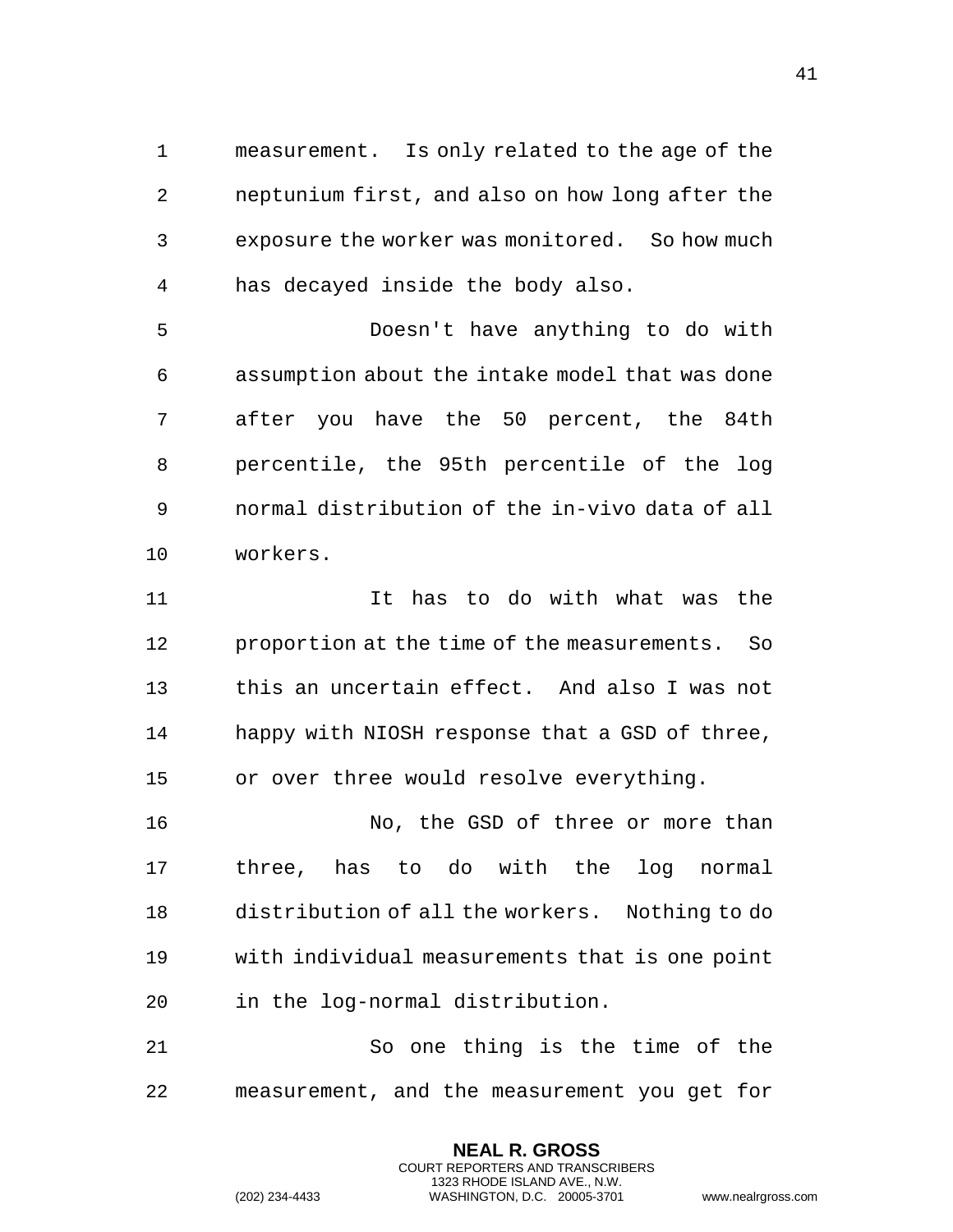one person. And the other thing is the coworker distribution that has to do with the log-normal distribution of all the results of the workers.

 So I think the proportion of protactinium-233 to neptunium-237 is also an important point to consider when you have the measurements.

 DR. ARNO: The ratio is important, but it's also important to keep in mind you do have to maintain a consistent set of assumptions.

 You cannot completely segregate the methodology used to determine equilibrium for the whole body count. And then the methodology 16 to do the intake modeling.

 The intake modeling is based off of a chronic intake which is used as a surrogate for either, A, an actual chronic intake, or B, a series of relatively small acute intake, which is another valid and common exposure scenario.

> **NEAL R. GROSS** COURT REPORTERS AND TRANSCRIBERS 1323 RHODE ISLAND AVE., N.W.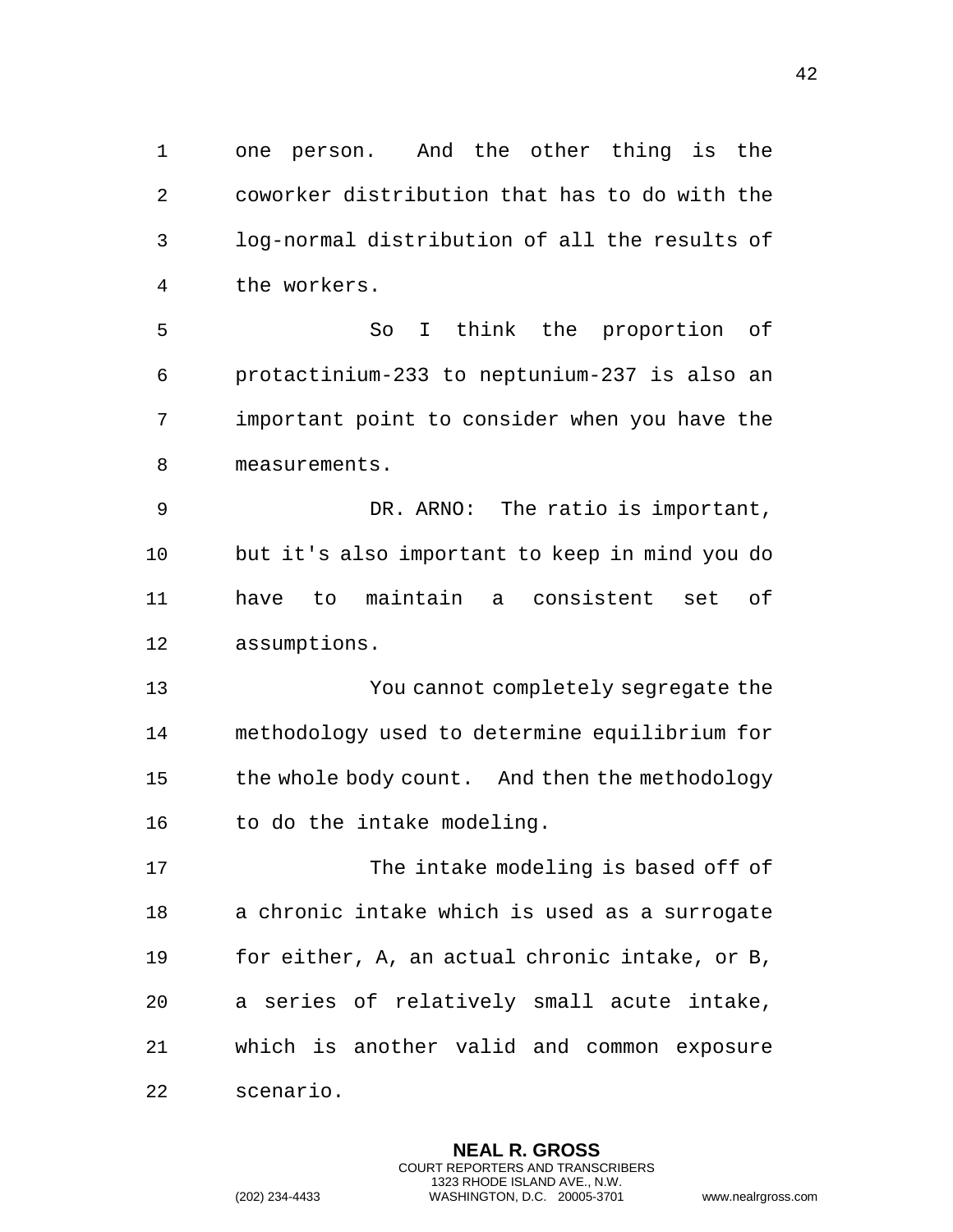We will never know the length of time between an intake or the point of measurement -- DR. LIPSZTEIN: I'm not -- DR. ARNO: -- regardless of chronic intake, or the age of the neptunium to which the person was exposed. And even if we know the age of the cans the person was working with, the contamination in the lab or along the line, may be from previous runs. You will never know that information. DR. LIPSZTEIN: So that's a big point, because if you never know this information, it might have been monitoring someone that was exposed to fresh neptunium-237. And so the protactinium won't reflect what was the neptunium exposure. DR. ARNO: Even if you can never know the precise number for a specific measurement, it is possible to make some reasonable assumptions about what people would

> **NEAL R. GROSS** COURT REPORTERS AND TRANSCRIBERS 1323 RHODE ISLAND AVE., N.W.

```
(202) 234-4433 WASHINGTON, D.C. 20005-3701 www.nealrgross.com
```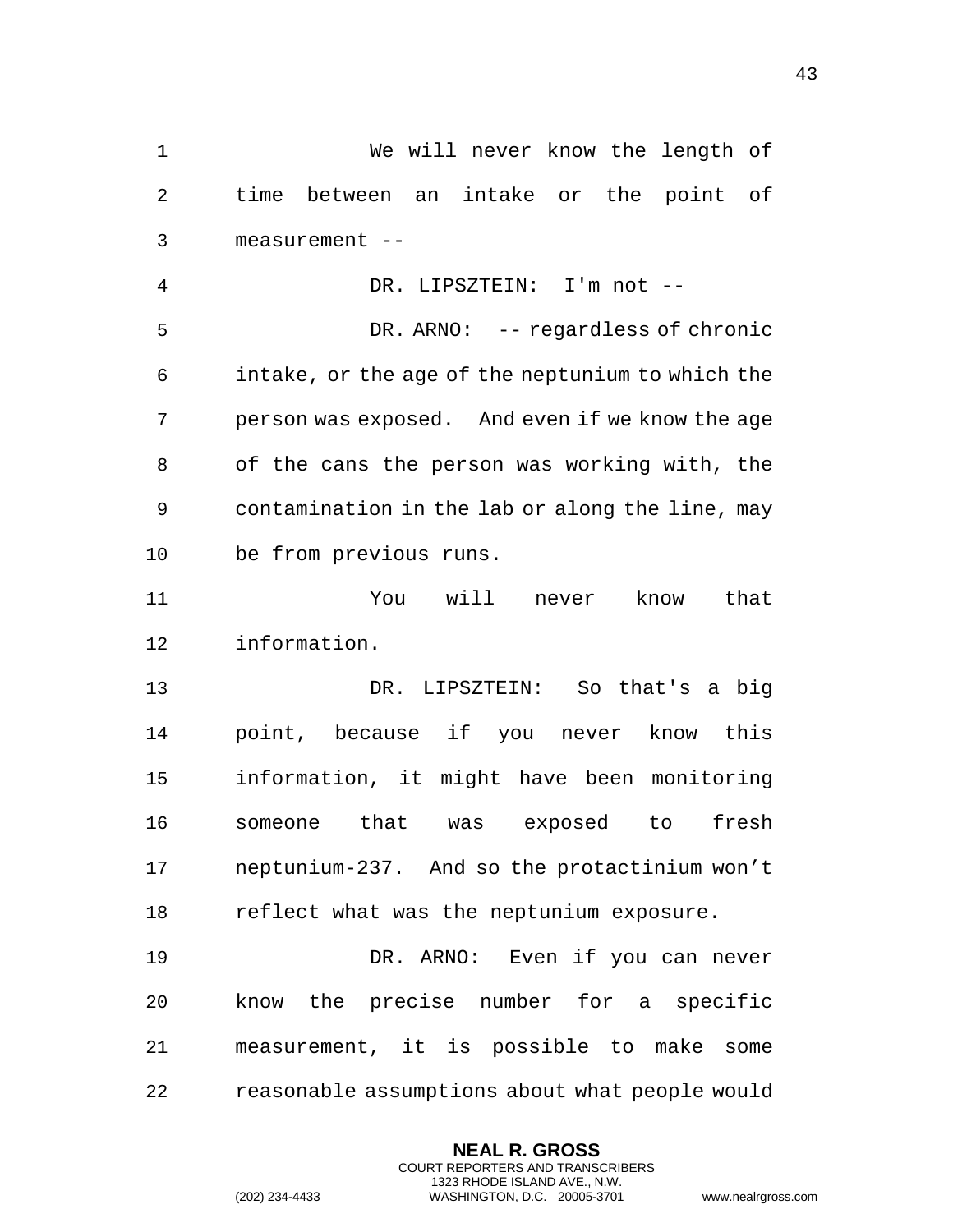be exposed to. There was a known minimum decay time between when the neptunium was purified and when the work was done on it.

 In the context of a chronic intake, and knowledge about how often people were whole body counted you can make reasonable assumptions, especially in the context of the assumption of a chronic intake.

 You're thinking about a huge -- DR. LIPSZTEIN: No, no. I think you are mixing one thing with the other. Forget the chronic intake. So that, the intake is calculated for the 50th percentile count, or with monitoring results from the whole population of workers in that year.

 I'm talking about each measurement that is a point in that log-normal distribution. Each measurement if you have one worker, he is measured. He was exposed to freshly monitored neptunium. You are underestimating the neptunium content in the body.

> **NEAL R. GROSS** COURT REPORTERS AND TRANSCRIBERS 1323 RHODE ISLAND AVE., N.W.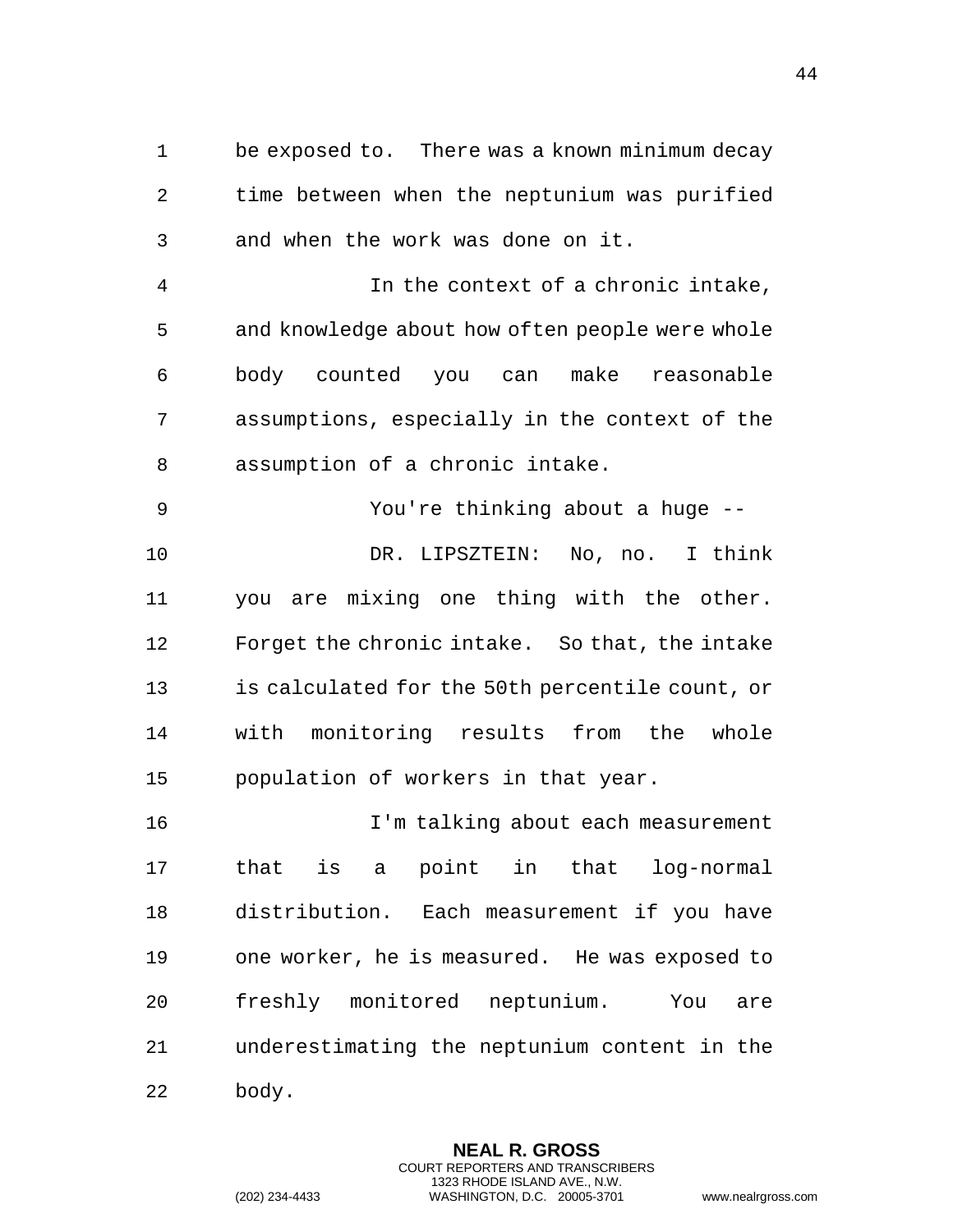So you have, it is at the time of the measurement. Nothing to do with intake assumptions. It's the amount of neptunium at the time of the measurement that you are measuring for protactinium. So if you have many workers exposed to freshly neptunium-237 with no protactinium in it, you are underestimating the neptunium quantity in the body. MR. BARTON: If I could just add on to what Joyce just said. This is Bob Barton. I think you know, as you said Tim, you know at some point you just don't have the information to do it perfectly. I mean we'd all like to, but I think what Joyce is saying is the assumption on equilibrium we're essentially, the assumptions 18 that have been laid out according to it being in equilibrium at the time of the measurement. Now we know that's it's probably somewhere in between the freshly separated, and in equilibrium between the Pa-233 and

> **NEAL R. GROSS** COURT REPORTERS AND TRANSCRIBERS 1323 RHODE ISLAND AVE., N.W.

(202) 234-4433 WASHINGTON, D.C. 20005-3701 www.nealrgross.com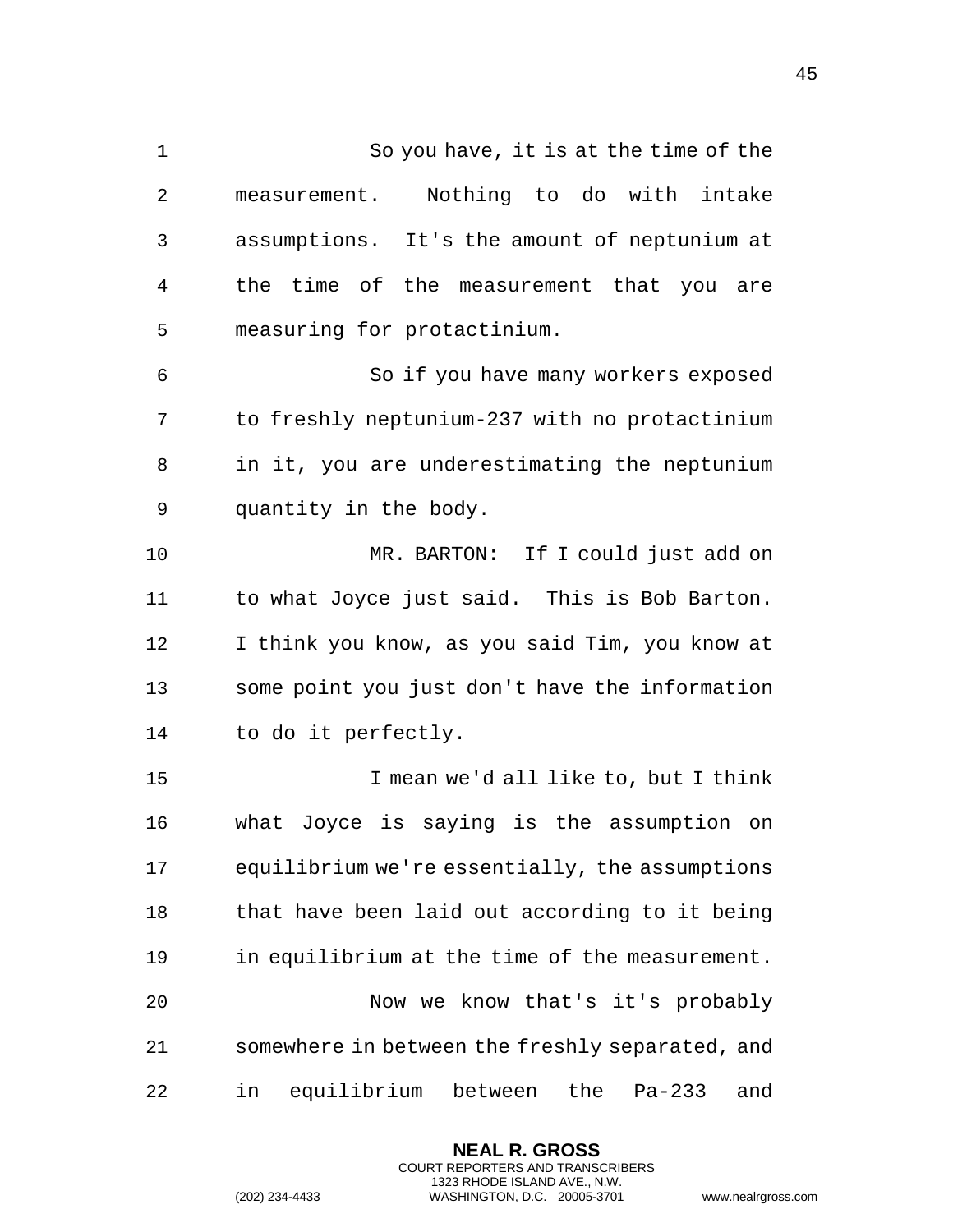neptunium.

| 2  | So I guess, you know, where I come               |
|----|--------------------------------------------------|
| 3  | out on this is you sort of stated your           |
| 4  | assumptions in the response. You know, you       |
| 5  | said usually there was a 25 day period before    |
| 6  | irradiated, you know, billets were actually      |
| 7  | handled and processed.                           |
| 8  | And then you provided some rational              |
| 9  | then, well you know, a lot of the exposure would |
| 10 | come from the, you know, contamination in the    |
| 11 | plant.                                           |
| 12 | I guess we would kind of like to see             |
| 13 | that substantiated a little bit more.<br>I mean, |
| 14 | you know, it sounds fairly reasonable. But you   |
| 15 | know, you stated that it's 25 days, but then 25  |
| 16 | days doesn't bring you to equilibrium.           |
| 17 | So you know, I guess we'd like to see            |
| 18 | that rationale flesh out a little bit more with  |
| 19 | some actual sited references. And steps to       |
| 20 | really build the case that, you know, since we   |
| 21 | don't know, equilibrium is going to be the best  |
| 22 | answer versus some other adjustment factor.      |

**NEAL R. GROSS** COURT REPORTERS AND TRANSCRIBERS 1323 RHODE ISLAND AVE., N.W.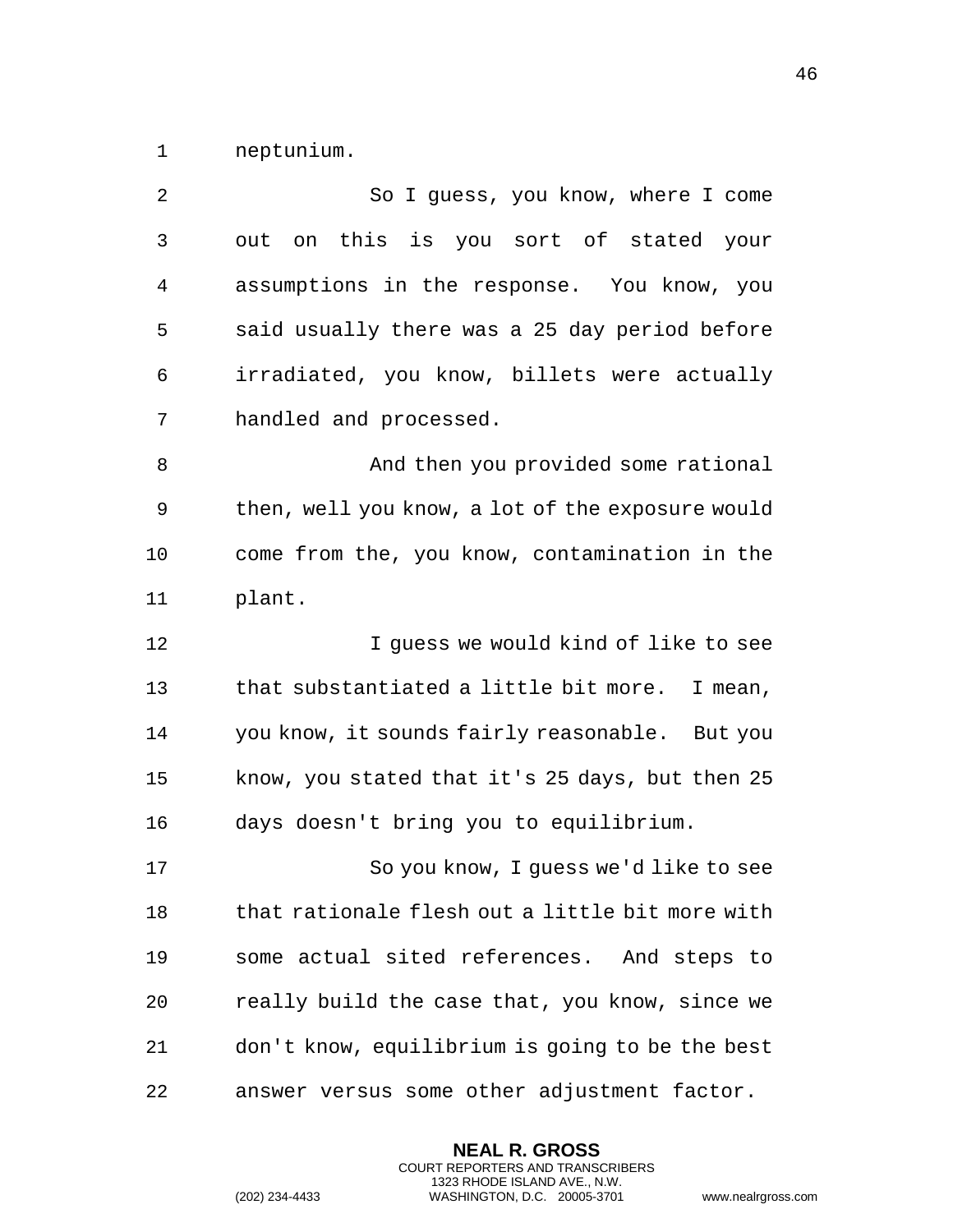DR. ARNO: The problem here is assuming that this is a measurement made after an acute intake. Our coworker intake model for calculating the intake has to be consistent with how we interpret the bioassay data for determining the log-normal distributions. And that is based off of a chronic intake. And we were assuming that the bioassay measurement is midway in that chronic intake. DR. LIPSZTEIN: Yes, but the -- 11 DR. ARNO: We need to keep status -- (Simultaneous speaking.) DR. NETON: This is Jim -- DR. ARNO: -- consistent, if you don't you're invalidating the way you're doing the analysis. 17 DR. LIPSZTEIN: Not, I -- DR. MAKHIJANI: That's exactly why DR. ARNO: Come on in. DR. MAKHIJANI: This is Arjun. Could I say something? This is Arjun.

> **NEAL R. GROSS** COURT REPORTERS AND TRANSCRIBERS 1323 RHODE ISLAND AVE., N.W.

(202) 234-4433 WASHINGTON, D.C. 20005-3701 www.nealrgross.com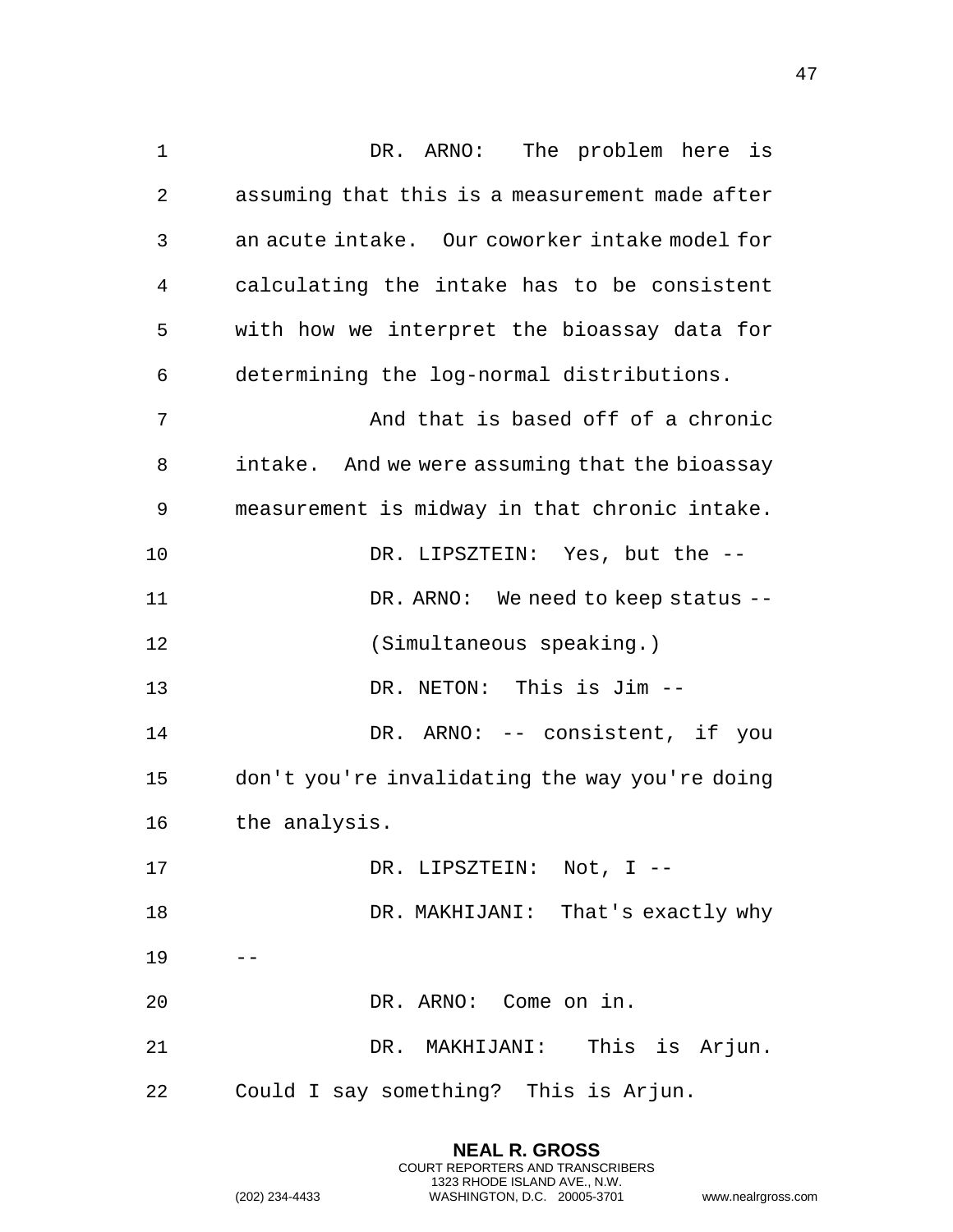1 DR. LIPSZTEIN: Yes. MR. BARTON: Actually, I think Jim was trying to say something first. DR. NETON: Yes, let me just, I was, can I suggest that, you know we have that plutonium ratio data now. Could we not use that to sort of validate some of, not validate but evaluate the appropriateness of the whole body counts? DR. LIPSZTEIN: Would be great if you'd do it. DR. NETON: I don't know, you know, because we know this is a maximum or conservative ratio and then you do a, you look at a whole body count and you say is that consistent with what we, you know, with what we're assigning. Because many of them are going to be based on MDA. 19 DR. LIPSZTEIN: Yes. DR. NETON: But we know, no, protactinium there at all. Is that a possibility Tim, or am I off base?

> **NEAL R. GROSS** COURT REPORTERS AND TRANSCRIBERS 1323 RHODE ISLAND AVE., N.W.

(202) 234-4433 WASHINGTON, D.C. 20005-3701 www.nealrgross.com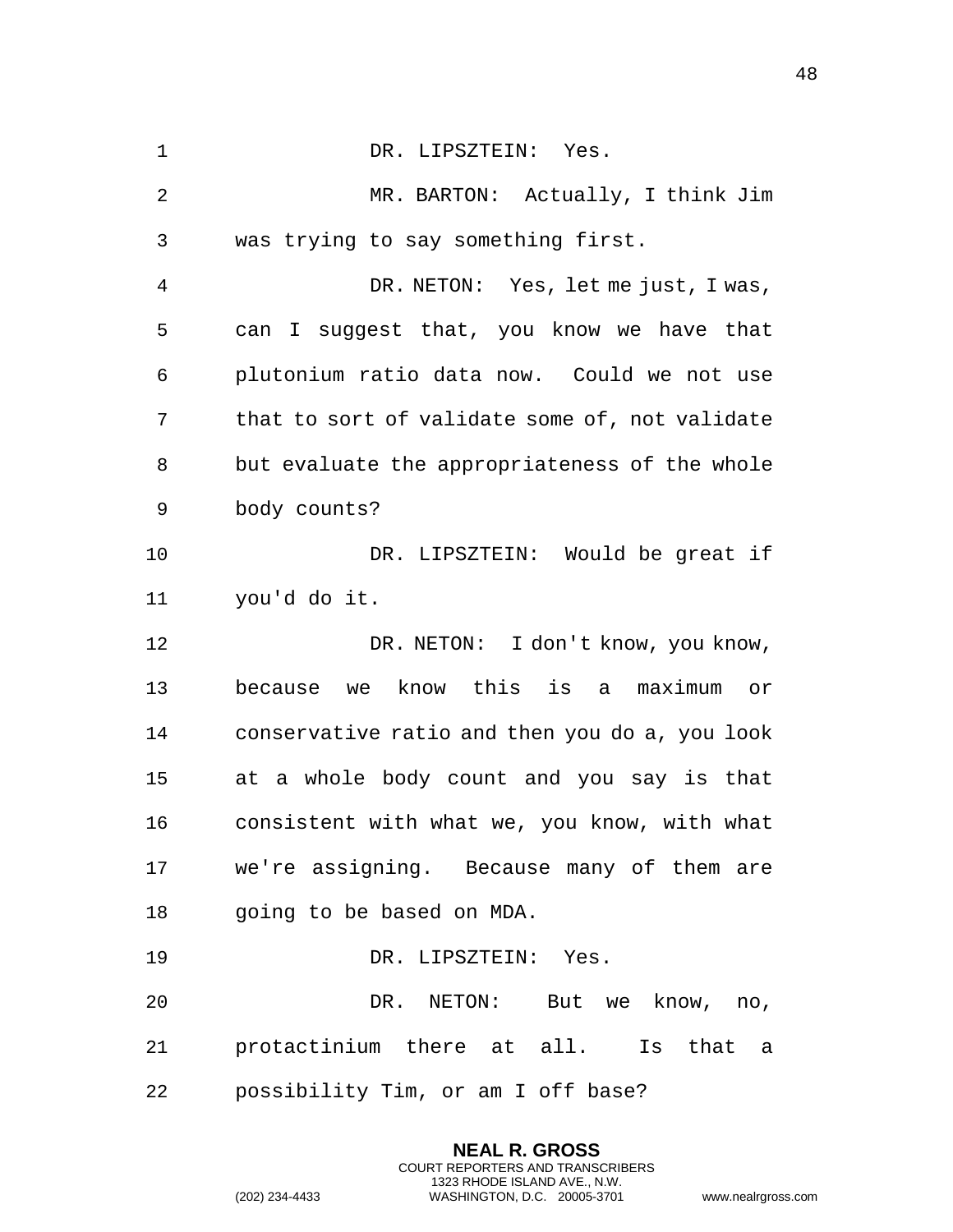DR. TAULBEE: No, I think it is a possibility. We haven't done that yet because I don't have the, all of the ratio data yet. But we can certainly do that. DR. NETON: I think that we need to go back and we have this ratio data which can do a lot for us. I think we need to, I would say that NIOSH probably needs to go back and look at that. And it can either bolster some of these issues, or supplant some of them in certain situations. So I think it's not going to be fruitful here to debate whether protactinium is in equilibrium or not at this point. DR. LIPSZTEIN: Yes. DR. NETON: So I think -- MR. FITZGERALD: Just to reaffirm that, I think what you're saying is basically

current approach or supplant it, if it turns out

it can be used to both, either validate the

**NEAL R. GROSS** COURT REPORTERS AND TRANSCRIBERS 1323 RHODE ISLAND AVE., N.W.

that there's some issues.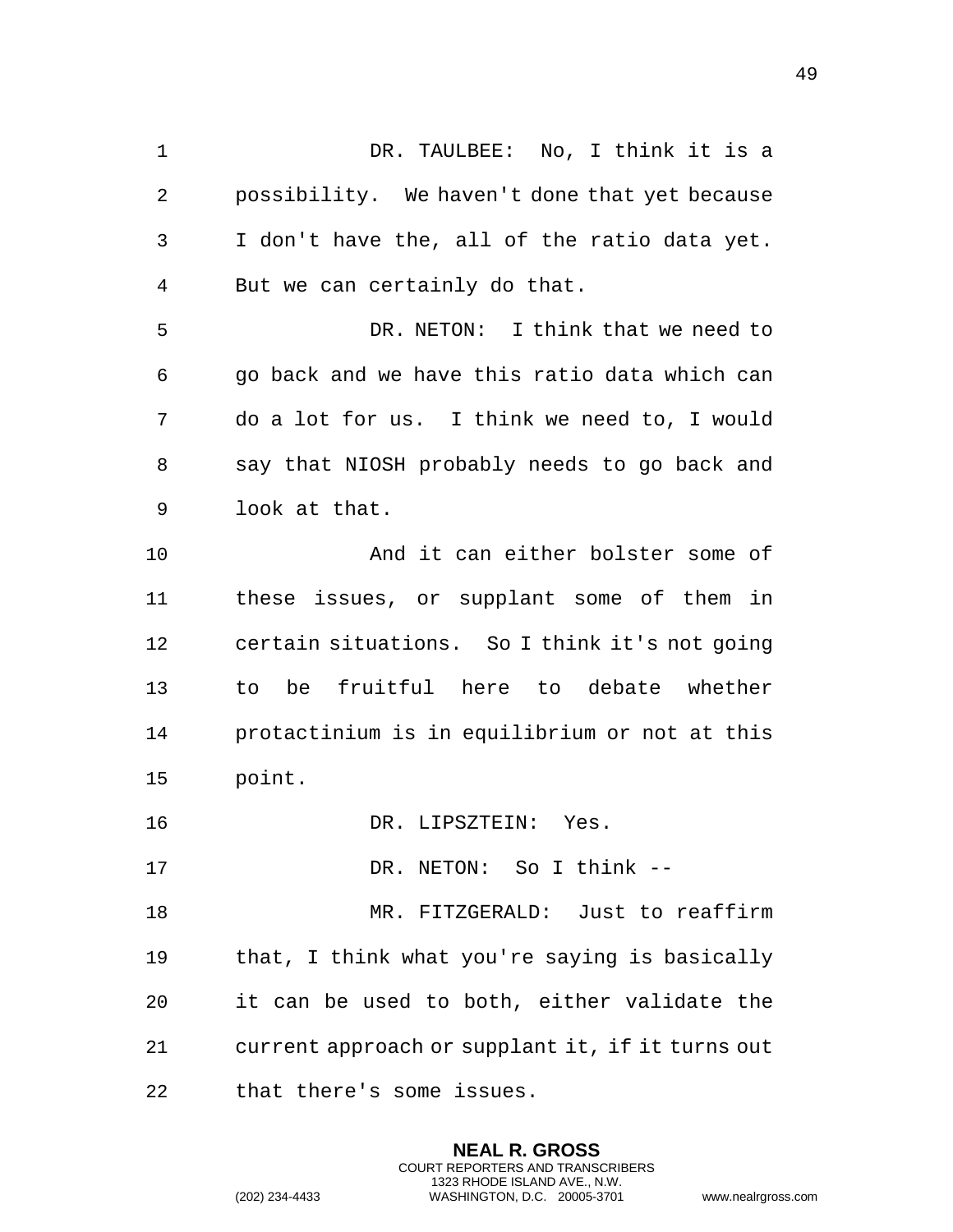Certainly it offers a more data based -- DR. NETON: Right. MR. FITZGERALD: -- way of doing the estimate. DR. NETON: Exactly and Tim pointed out correctly. We didn't have this data until a while ago. And we still don't even have them physically. We became aware of them and I think there's a lot that can be done with this to address the issues that are being raised here, in my opinion. DR. MAKHIJANI: Could I say a couple of things? This is Arjun. ACTING CHAIRMAN CLAWSON: Sure Arjun, go ahead. DR. MAKHIJANI: Yes, just two things. In regard to the equilibrium question, I think in real life there's going to be a distribution of, you know, protactinium in relation to neptunium, from fresh to fully in

> **NEAL R. GROSS** COURT REPORTERS AND TRANSCRIBERS 1323 RHODE ISLAND AVE., N.W.

```
(202) 234-4433 WASHINGTON, D.C. 20005-3701 www.nealrgross.com
```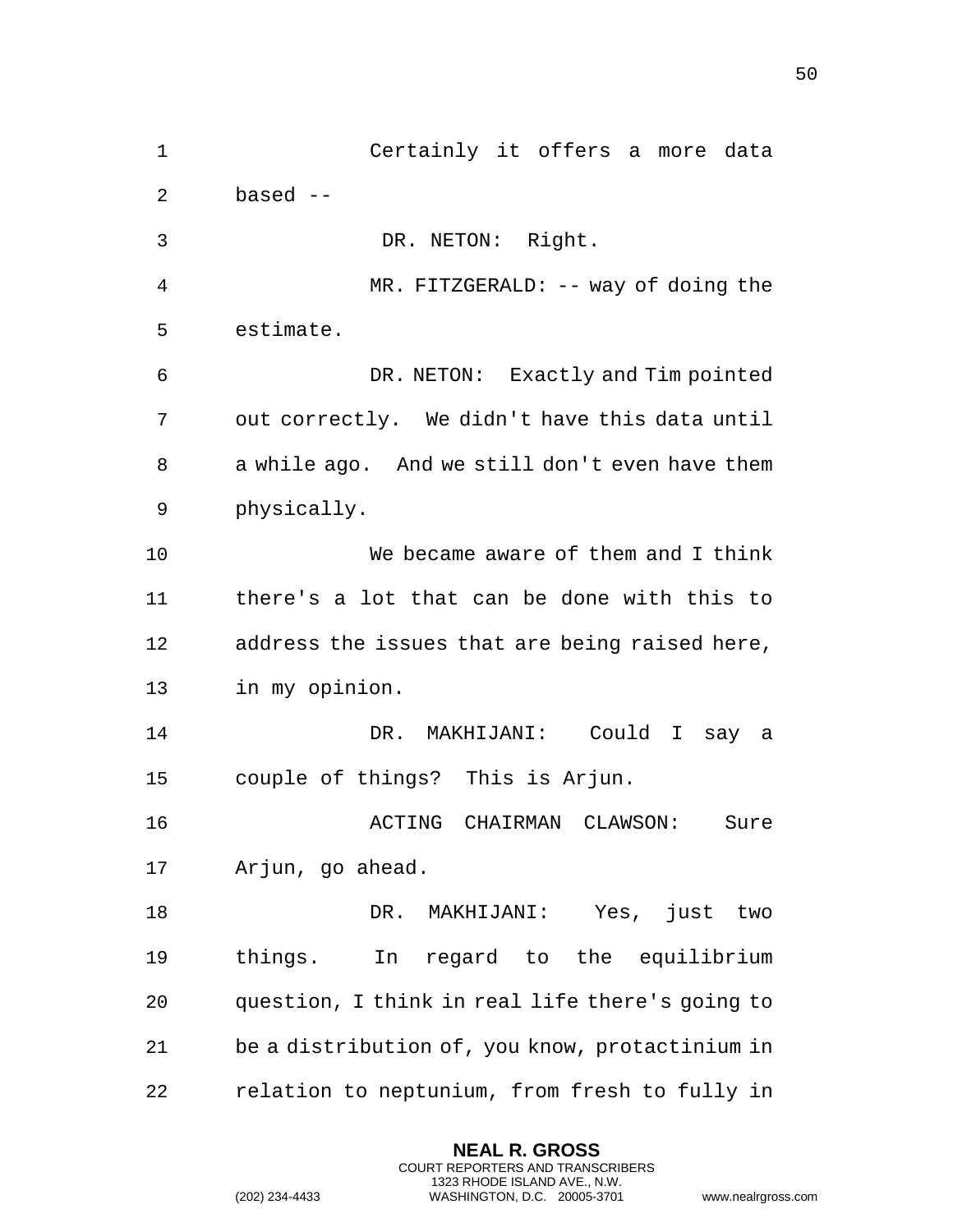equilibrium.

| 2  | And we don't know that distribution              |
|----|--------------------------------------------------|
| 3  | until you establish what kind of activity has    |
| 4  | happened, which is going to be quite hard.       |
| 5  | I mean actually to, in relation to               |
| 6  | the time of measurement and the time of exposure |
| 7  | and so on. So that's, I think that's a very      |
| 8  | important thing. So, because it makes a lot of   |
| 9  | difference to what dose you come up with.        |
| 10 | And regarding the point that was                 |
| 11 | just being made, with plutonium and neptunium    |
| 12 | ratios, I think we do have to establish the dose |
| 13 | enough, plutonium contamination in all the       |
| 14 | exposure situations, or essentially the major    |
| 15 | exposure situations at least.                    |
| 16 | That we weren't dealing with near                |
| 17 | neptunium targets as they were being<br>pure     |
| 18 | fabricated. And to exclude the idea that there   |
| 19 | was something close to pure plutonium, that we   |
| 20 | have the necessary ratios.                       |
| 21 | I know the difference in, there's a              |
| 22 | big difference in half-life and<br>specific      |

**NEAL R. GROSS** COURT REPORTERS AND TRANSCRIBERS 1323 RHODE ISLAND AVE., N.W.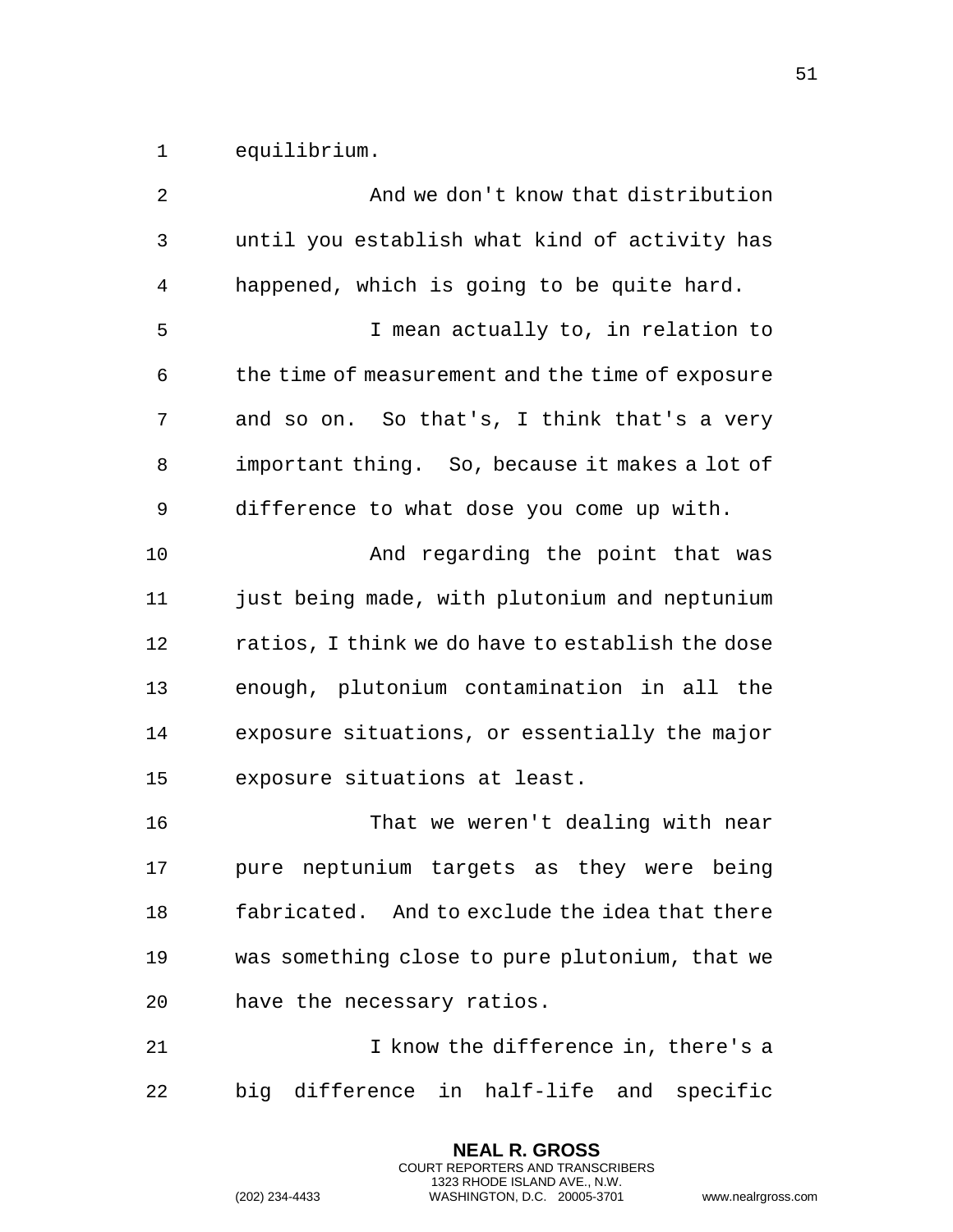activity but still we do need to establish the purity of neptunium and it was not dominant in some situations.

 DR. TAULBEE: This is Tim, and this comes from that data that Joe looked at, at the same time we were capturing it there in the vaults.

 Where we have virtually month by month contamination, plutonium contamination measurement values for both the HB line and then the oxide coming out the other end, which is effectively purified, cleaned up more than what coming off the frames in the canyon.

 We had both ratios of data available to us and so I think that's pretty well established that plutonium is a significant component of this exposure throughout the monitoring time period.

(Simultaneous speaking.)

DR. TAULBEE: I'm sorry, whoever

- spoke after me.
- (Simultaneous speaking.)

**NEAL R. GROSS** COURT REPORTERS AND TRANSCRIBERS 1323 RHODE ISLAND AVE., N.W. (202) 234-4433 WASHINGTON, D.C. 20005-3701 www.nealrgross.com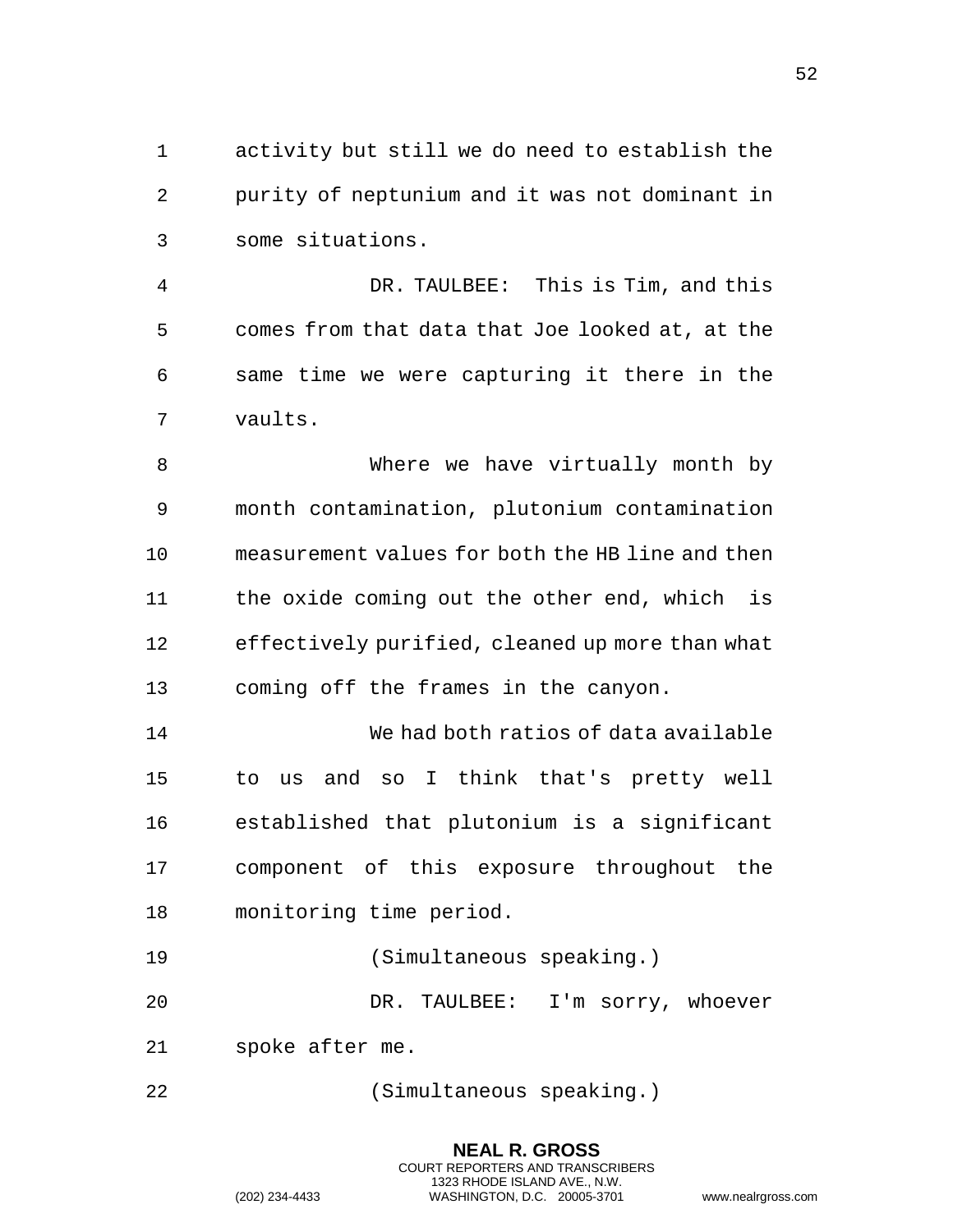DR. NETON: Yes, this is Jim. I mean that's why they decided to stop monitoring for neptunium in the first place. Because they realized that the neptunium was a better indicator of intake than the, that the plutonium was a better indicator of intake than the neptunium. I think we'll proceed. And I'd like to proceed, as I suggested and that we go back and take a look at that and see what the path forward is for either validating, verifying, or supplanting using some of this plutonium data that we have. It makes a lot of sense, to me I mean, to me it's a good source of information 16 that we could take advantage of. MR. FITZGERALD: And for reference sake Arjun, this is in the, and correct me if I'm wrong Jim, it's in the Works Technical Reports. The monthly reports that were generated up through the 80s I believe. DR. TAULBEE: That's correct. We

> **NEAL R. GROSS** COURT REPORTERS AND TRANSCRIBERS 1323 RHODE ISLAND AVE., N.W.

(202) 234-4433 WASHINGTON, D.C. 20005-3701 www.nealrgross.com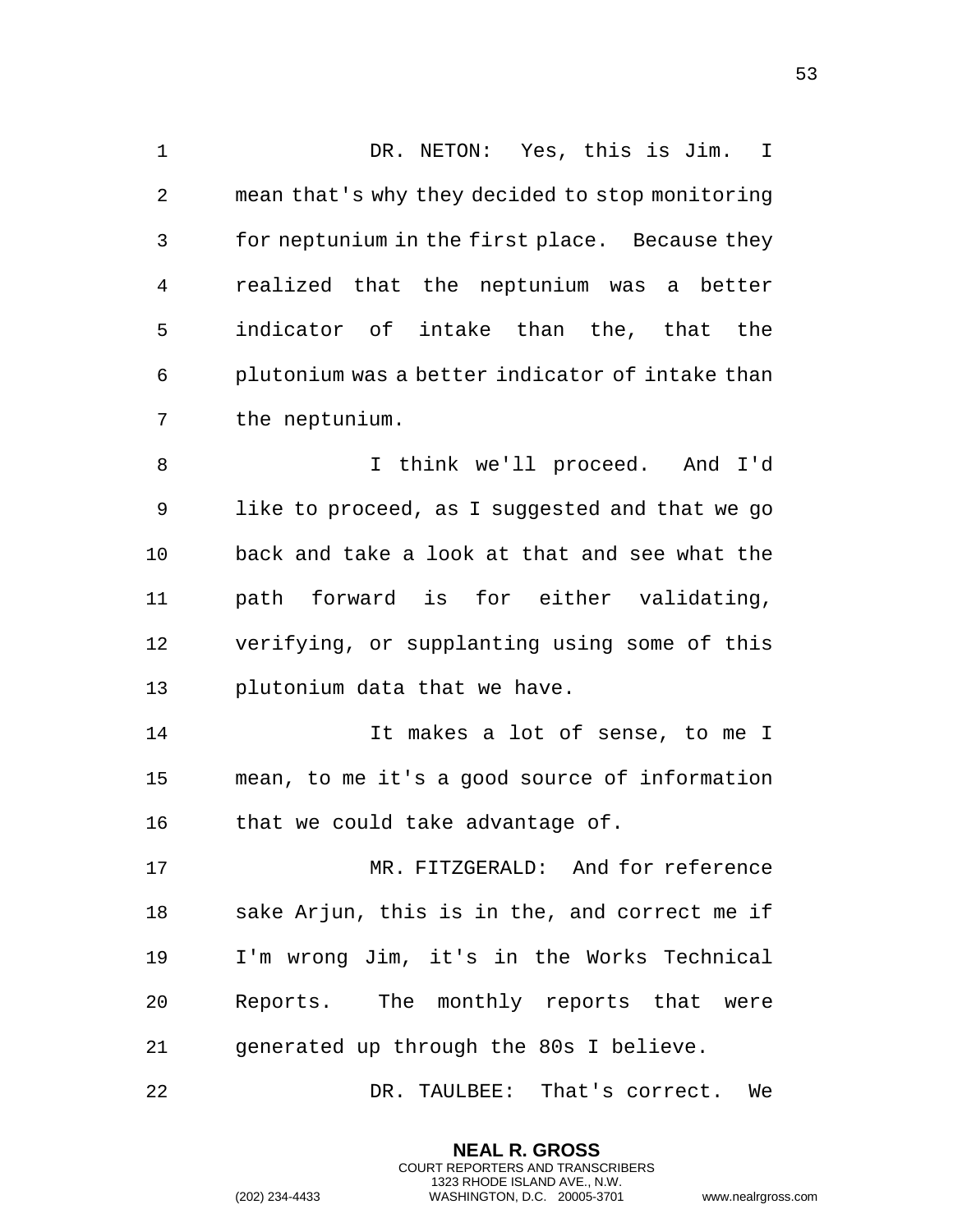only, I believe, we only have data in those reports up through 1983 possibly 1984, but that's 1984 is when they stopped manufacturing the neptunium targets. So they kind of end about the same time.

 ACTING CHAIRMAN CLAWSON: So first of all, Ted, I don't know whose taking minutes on this because I have no access to this, but it sounds like NIOSH is going to go back and according to Jim, and we're going to use the plutonium ratio, to be able to look at this, is that correct, Jim?

 DR. NETON: Well Brad, I think we're going to look at that and see how that might play out for us. I'm not saying we're going to fully use plutonium ratios but we're going to see what use we can make of it, under what scenarios.

 ACTING CHAIRMAN CLAWSON: And I understand. But personally, thanks everybody for giving me a headache right off the bat, at the beginning of trying to follow this, but that

> **NEAL R. GROSS** COURT REPORTERS AND TRANSCRIBERS 1323 RHODE ISLAND AVE., N.W.

```
(202) 234-4433 WASHINGTON, D.C. 20005-3701 www.nealrgross.com
```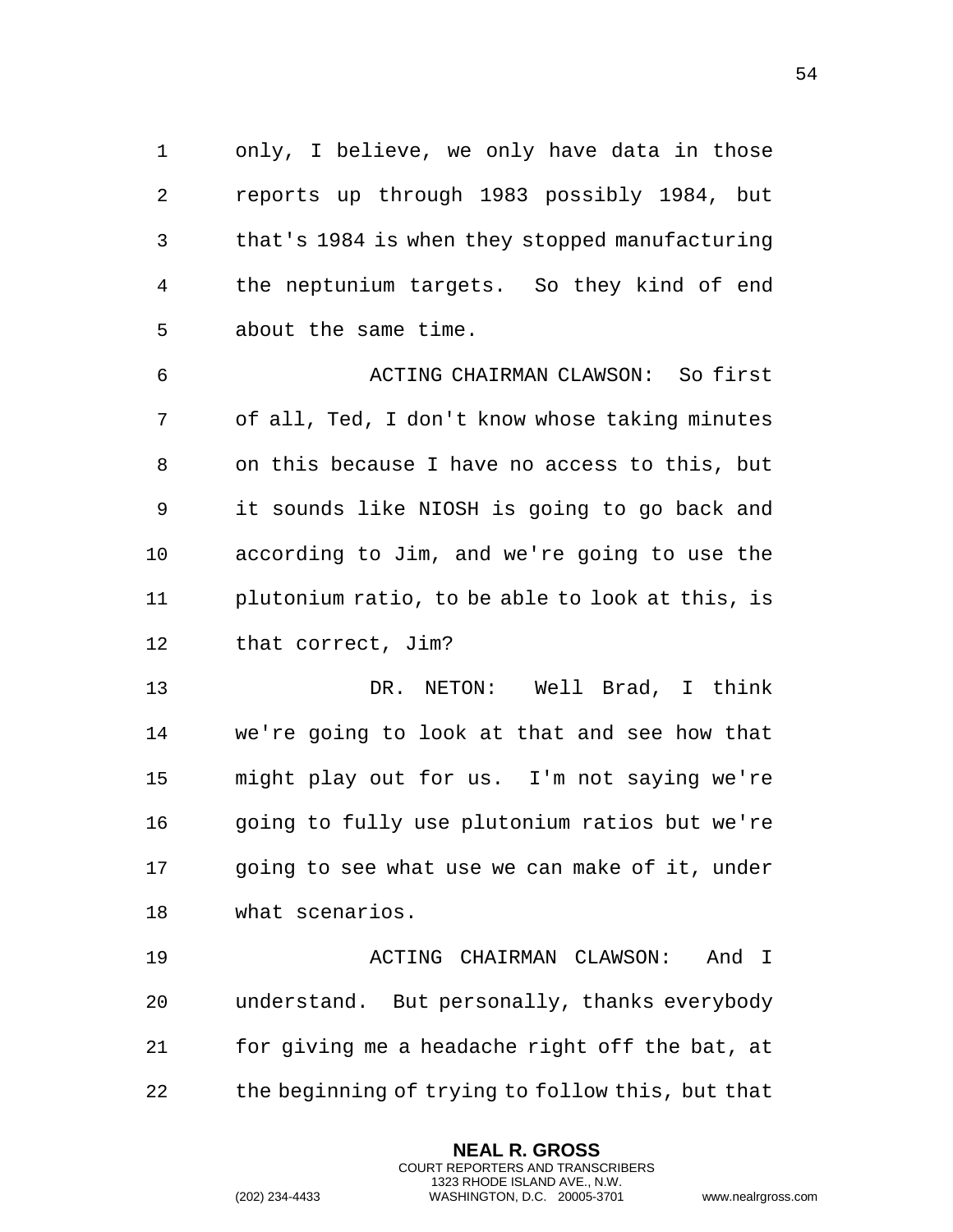sounds good to me.

| 2  | But I do have one question and that                |
|----|----------------------------------------------------|
| 3  | was back on the Findings, well 1 through 9.<br>One |
| 4  | of my questions was, and I understood in there     |
| 5  | that there was an americium difference back and    |
| 6  | forth.                                             |
| 7  | But that we couldn't, I got from it,               |
| 8  | that we could not tell what kind of, if it was     |
| 9  | a chest count or if it was a genomic issue?        |
| 10 | Because they were both reported on the same        |
| 11 | form.                                              |
| 12 | And the only way we'd be able to know              |
| 13 | what type of process, what they were looking for   |
| 14 | is by looking at what they were, the detector,     |
| 15 | or what they were looking for?<br>I didn't         |
| 16 | understand that.                                   |
| 17 | thought and maybe I'm<br>just<br>I                 |
| 18 | misunderstanding this. But I thought that I        |
| 19 | heard NIOSH responding that the only way, they     |
| 20 | were both on the same form.                        |
| 21 | And you'd have to look at what they                |
| 22 | were, the radionuclide they were looking for to    |
|    |                                                    |

**NEAL R. GROSS** COURT REPORTERS AND TRANSCRIBERS 1323 RHODE ISLAND AVE., N.W.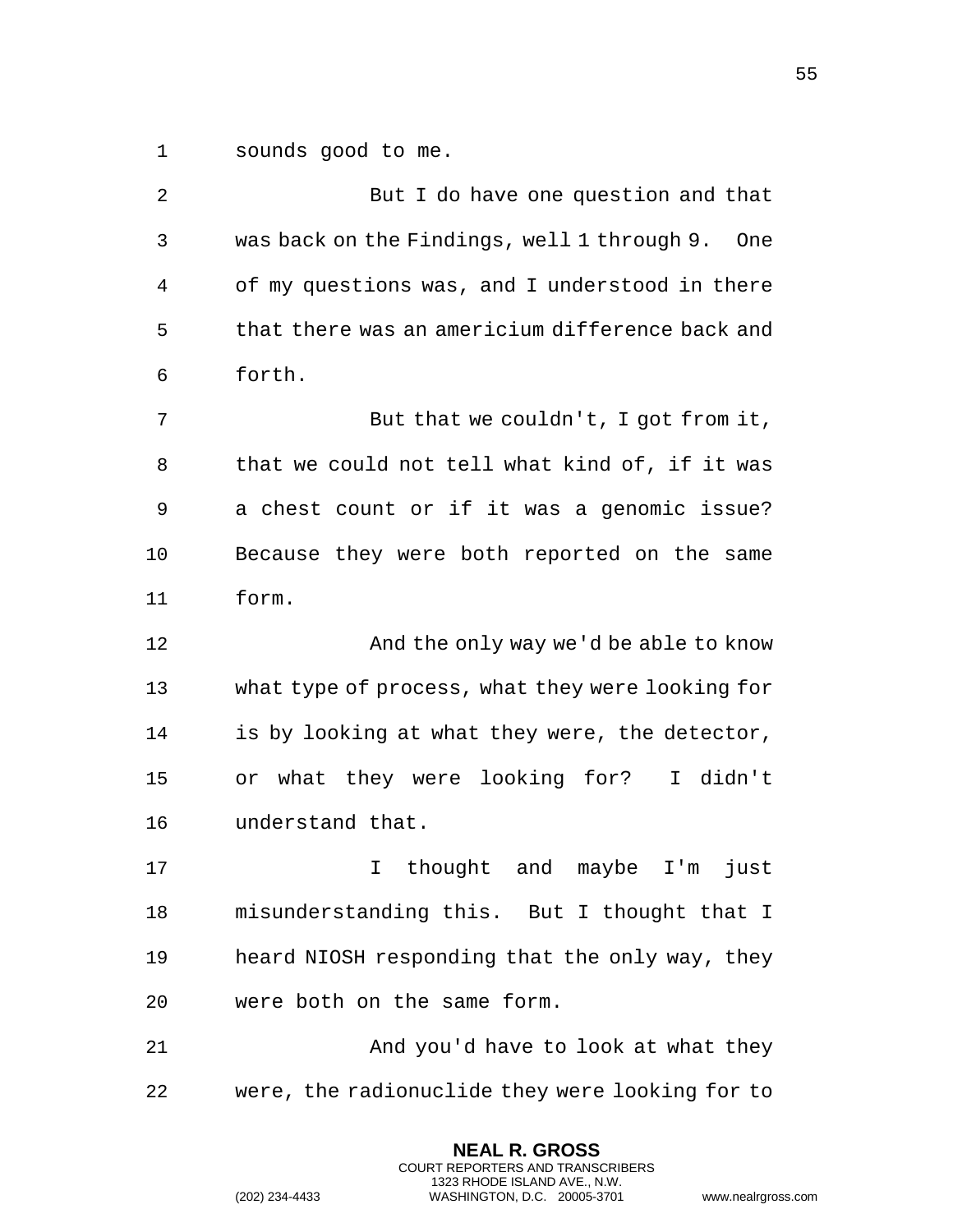be able to determine what, if they were doing it in a genomic, well what, is that correct? I was trying to, we kind of jumped into 18 and 19, and I just wanted to clarify this back on 1 through 9. Is this correct? That when they were doing these -- DR. TAULBEE: I'll -- ACTING CHAIRMAN CLAWSON: Go ahead, Tim, I'm sorry. DR. TAULBEE: I'll take a stab at that. From 1974 through the 1980s there was a dual count that was conducted when the person was laying on the stretcher. There was a phoswich detector over top of their chest, and then there's a series of sodium iodide detectors underneath their body. As they were laying on this bed, this stretcher bed. And the results are reported on the same form, for both the phoswich, which is considered a chest count. And for the whole body count, which is the remainder of the body

> **NEAL R. GROSS** COURT REPORTERS AND TRANSCRIBERS 1323 RHODE ISLAND AVE., N.W.

(202) 234-4433 WASHINGTON, D.C. 20005-3701 www.nealrgross.com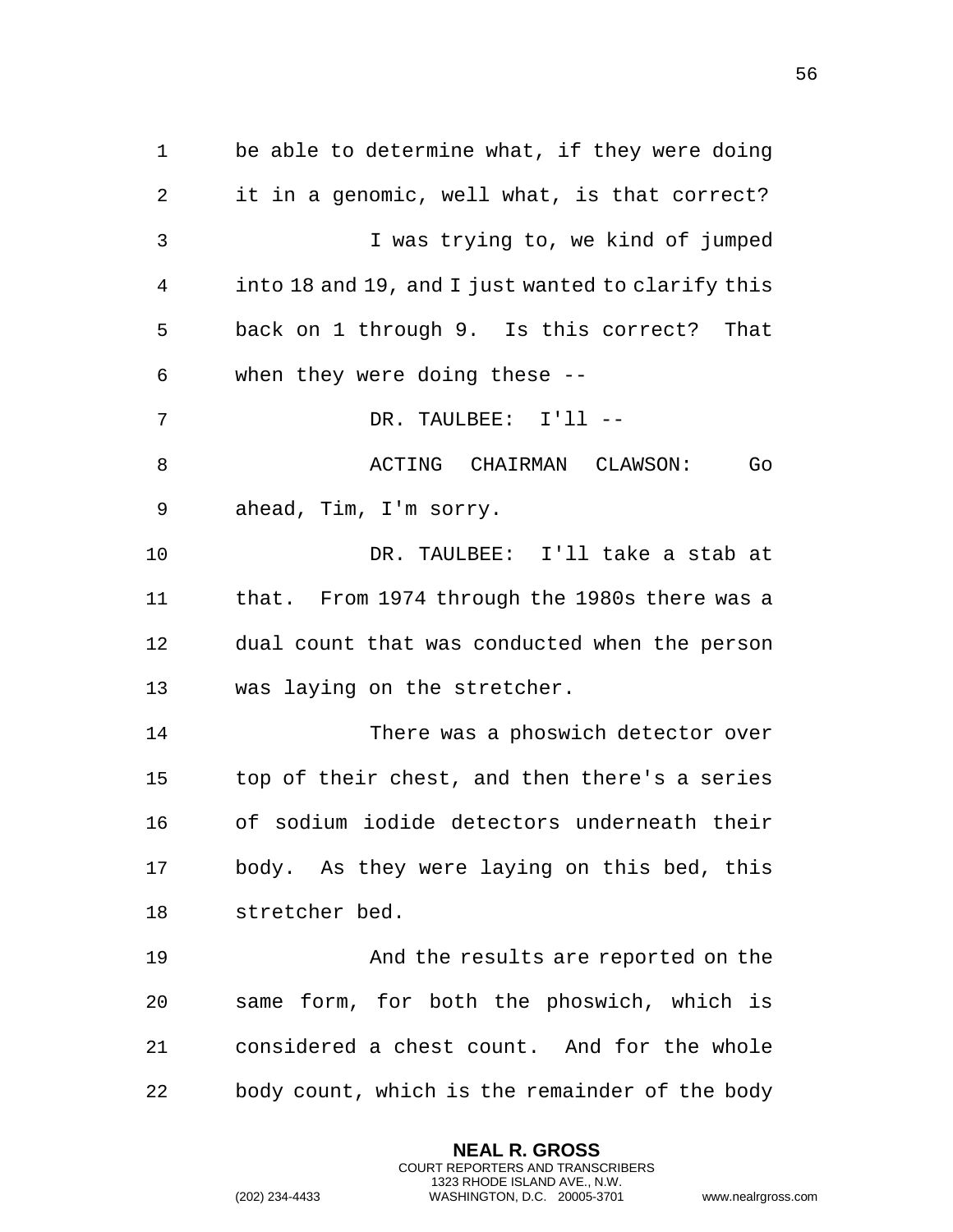from the sodium iodides underneath them.

 When you look at the form, you can look at the top part, and you can tell that these are off of the stretcher geometry. And then at the bottom you'll see where it says chest count, and you'll see where they're given the x-rays for plutonium, for americium and enriched uranium at times. Those are the chest counts coming from the phoswich detectors. So when you look at the form as a whole, you can see both counts on them. Does that help, Brad? DR. LIPSZTEIN: Yes, but sometimes, it's only chest. And sometimes it's only whole body. 16 DR. TAULBEE: That -- DR. LIPSZTEIN: Sometimes it's only chest. DR. TAULBEE: Is that post-1975? Is that, because I'm thinking that's pre-1975? DR. LIPSZTEIN: There are some post-1974 too, but many are between '70 and '74,

> **NEAL R. GROSS** COURT REPORTERS AND TRANSCRIBERS 1323 RHODE ISLAND AVE., N.W.

(202) 234-4433 WASHINGTON, D.C. 20005-3701 www.nealrgross.com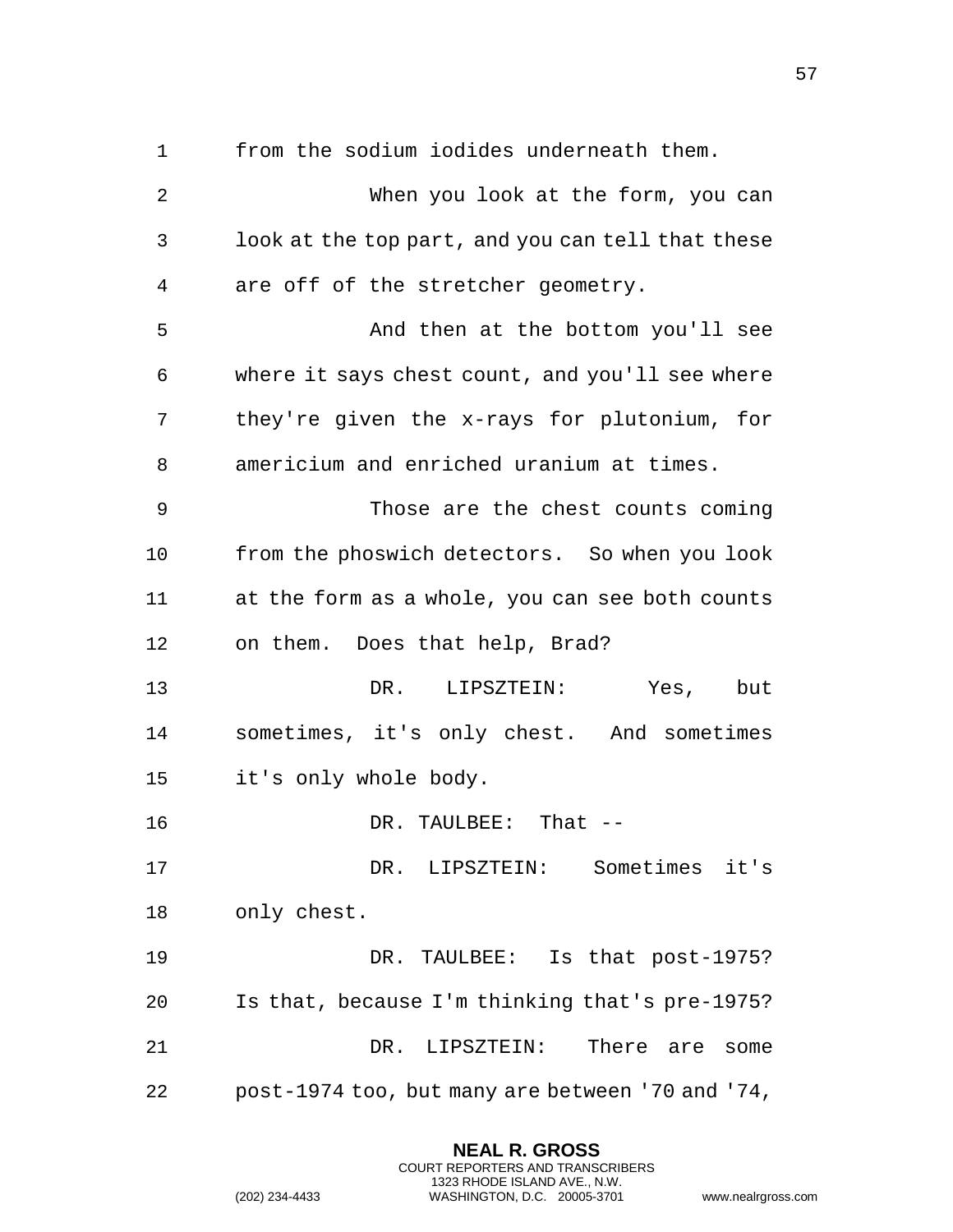but many after '74 until the 80s. And then on the 80s then you have both on the same. DR. TAULBEE: Now -- DR. LIPSZTEIN: After the 80s then you have both, always. Before the 80s sometimes you have just chest, but as I understood you are not considering the ones that are only chest. Right? DR. TAULBEE: That is correct. You know, looking at the different forms here. The, let's see, that, okay a 1978 one here. Okay, you know, as Matt was discussing, well now even the 1978 here, there is both chest and the whole body. And then the 1980 form here, I'm looking at an example, it's both chest and whole body. They're there. They're not labeled explicitly, but if you look at the channels, the regions of interest, the channel count data, I guess the channel numbers in a sense, you can tell whether it's chest or whether it's whole

body.

**NEAL R. GROSS** COURT REPORTERS AND TRANSCRIBERS 1323 RHODE ISLAND AVE., N.W. (202) 234-4433 WASHINGTON, D.C. 20005-3701 www.nealrgross.com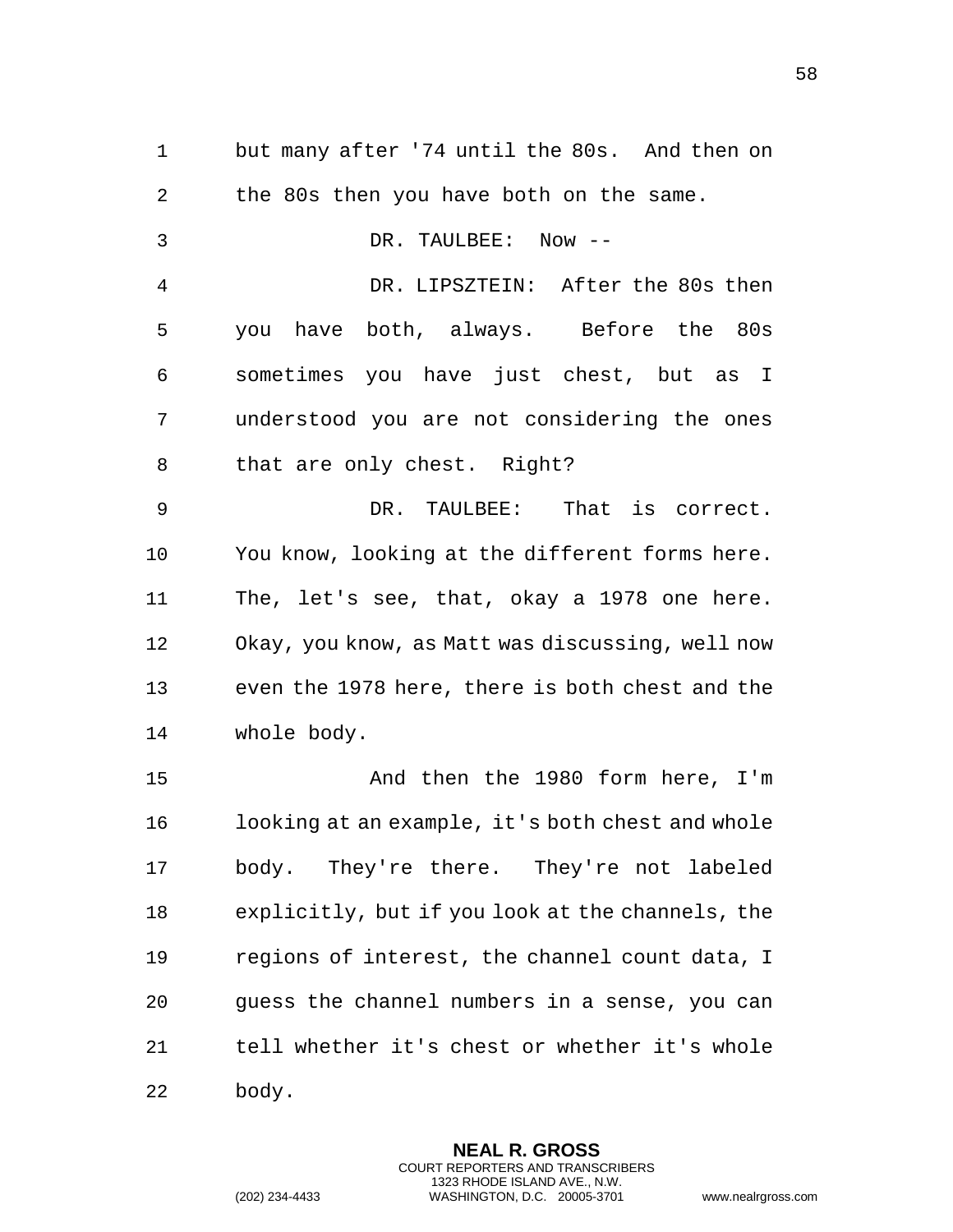| 1  | Well we have a report or well it was             |
|----|--------------------------------------------------|
| 2  | an internal document that was written that kind  |
| 3  | of goes through each of these different forms    |
| 4  | and explains the different regions of interest.  |
| 5  | And how we calculate the activities.             |
| 6  | I think I guess we could form, turn              |
| 7  | this into a report, if this would help you all   |
| 8  | understand the data that we're using here.<br>We |
| 9  | could certainly do that.                         |
| 10 | MR. BARTON: This is Bob Barton,                  |
| 11 | you just kind of mentioned a form, I think where |
| 12 | Joyce's observations are coming from, were       |
| 13 | actual, the actual claimant files. So --         |
| 14 | DR. LIPSZTEIN: Yes.                              |
| 15 | MR. BARTON: -- I don't know.<br>I                |
| 16 | don't know if this is a possibility that maybe   |
| 17 | you know, they use the same form, but they       |
| 18 | didn't always fill out you know the counts in    |
| 19 | each, because maybe they weren't doing both      |
| 20 | style counting at the same time in every case.   |
| 21 | Or you know, I mean if it's, I guess             |
| 22 | I need clarification was it a standard form you  |

**NEAL R. GROSS** COURT REPORTERS AND TRANSCRIBERS 1323 RHODE ISLAND AVE., N.W.

(202) 234-4433 WASHINGTON, D.C. 20005-3701 www.nealrgross.com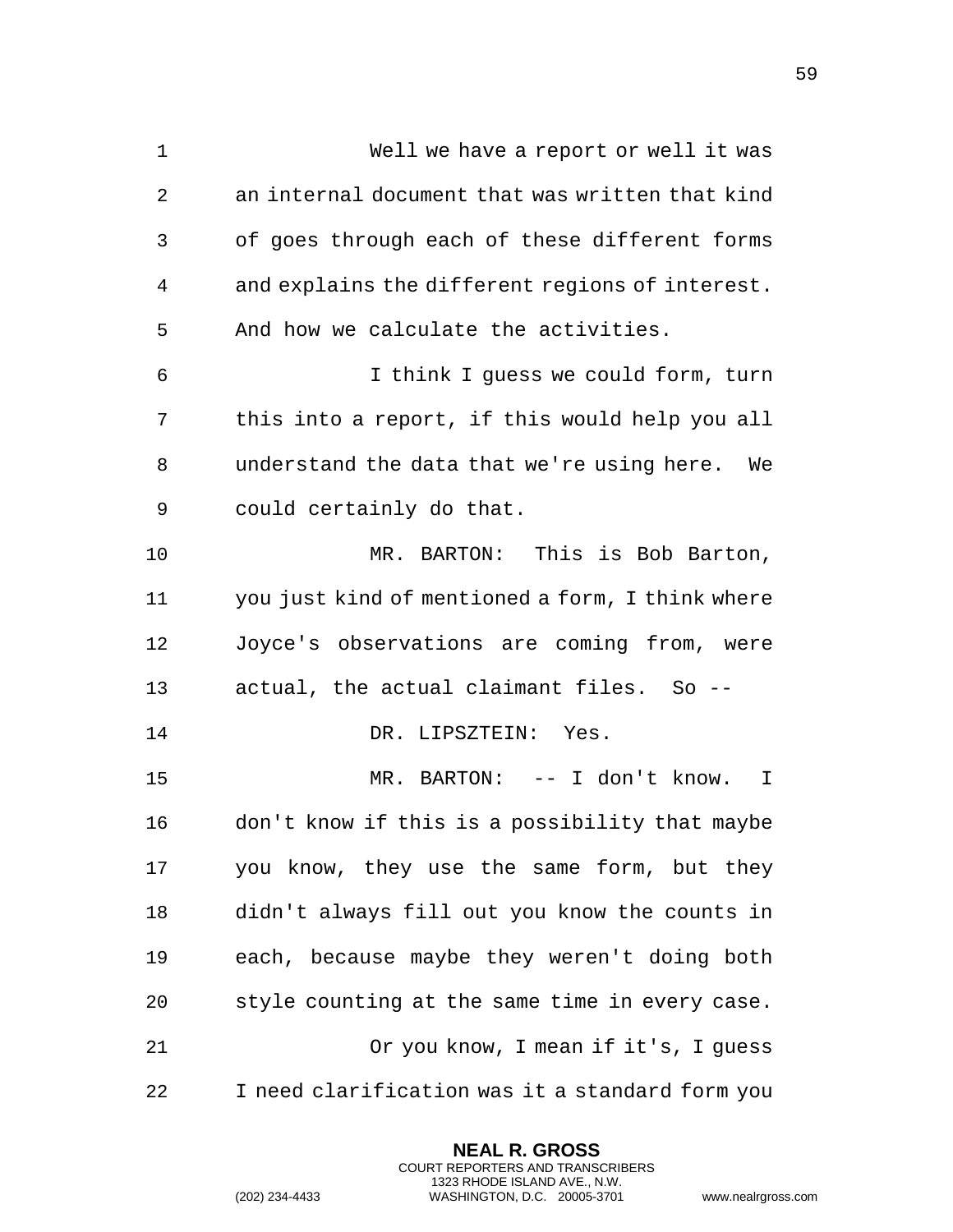were just referring to? Or I mean are you looking at actual applications of that form as they appear in the claimant files?

 DR. TAULBEE: These are the forms as they appear in the claimant files. Looking at post-1975, it's always an electronic printout.

 Now sometimes they've written on the electronic printout, but the printout will have channel data associated with it. If you read the form, the printout, I'm sorry.

 But prior to 1975 there is more hand written forms and what you'll see in the NOCTS files is you'll see one page, it'll say whole body counted data, and the next page it might say chest counted data.

**In reality, that chest data is on** 18 the back of that whole body count data form. 19 DR. LIPSZTEIN: I agree with that, I saw all of this, but I also saw many reports that were written chest, and some '74, '79 especially. There was, most of the forms I

> **NEAL R. GROSS** COURT REPORTERS AND TRANSCRIBERS 1323 RHODE ISLAND AVE., N.W.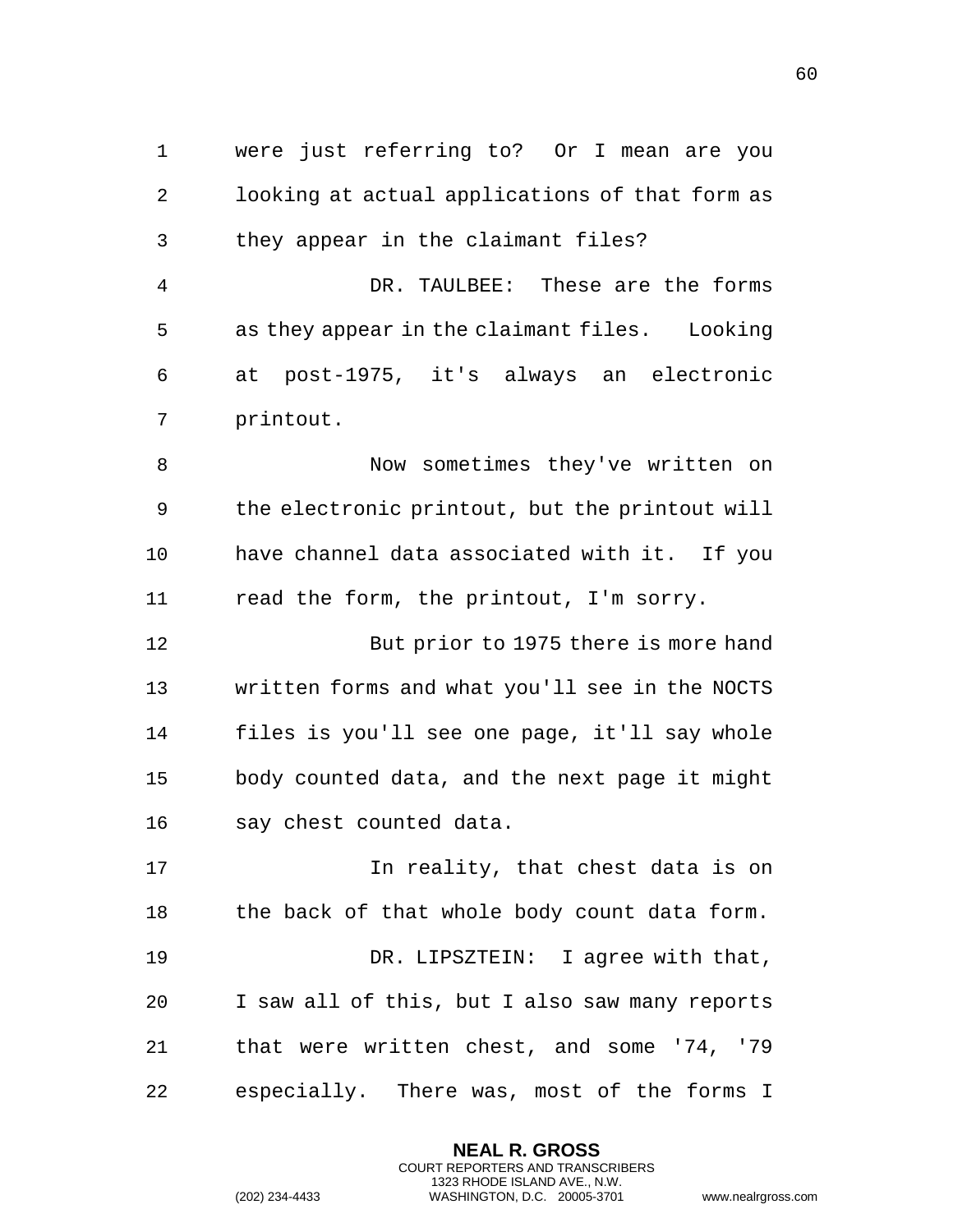took the data from NOCTS, from claimant files. 2 And it was like as I said, was a random number of workers that I looked at. What called the attention to me, is that all of the ones that I looked were written chest on them. So it was not theoretical, but I think that we are reaching an agreement that you were going to look at this data as compared to the plutonium, right? DR. TAULBEE: Yes. Could you send me the list of those claimant files that you looked at? And we can certainly take a look at it and then, and instead of trying to talk in the abstract here, we can actually? DR. LIPSZTEIN: Okay, I'll do it. DR. TAULBEE: I'll appreciate it. DR. LIPSZTEIN: I'll put it on the O: drive, okay? DR. TAULBEE: I'm not sure I have access to your O: drive. DR. LIPSZTEIN: Oh, okay, I'm

> **NEAL R. GROSS** COURT REPORTERS AND TRANSCRIBERS 1323 RHODE ISLAND AVE., N.W.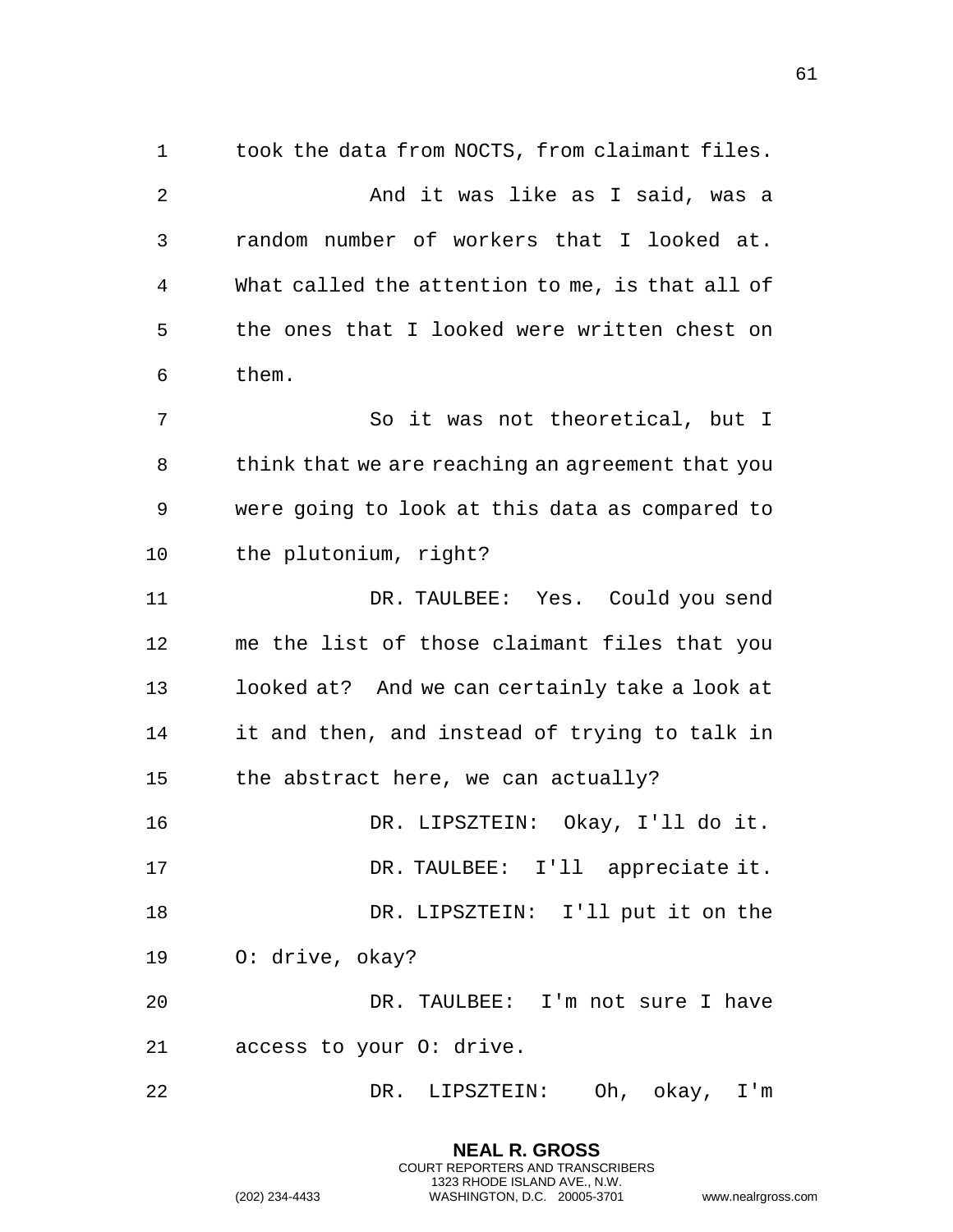sorry. Okay, I'll see which people of SC&A that you get it.

 MR. KATZ: Tim, you have access, it's your O: drive. So you have access to everything SC&A has.

 DR. TAULBEE: Okay. Does this appear under the Advisory Board, Radiation Worker Health Directory?

 MR. KATZ: Tim, that's where I think she'll put it.

11 DR. LIPSZTEIN: Yes.

 DR. TAULBEE: If you put there under the Savannah River Site SEC, then I should be able to find it.

 MR. BARTON: Could I ask an overarching question because I agree with Joyce. I think Jim Neton has given us a really promising path forward with the plutonium ratio comparison.

 And I pose this question, if you had, had this data that was just recently captured prior to formulating the current

> **NEAL R. GROSS** COURT REPORTERS AND TRANSCRIBERS 1323 RHODE ISLAND AVE., N.W.

```
(202) 234-4433 WASHINGTON, D.C. 20005-3701 www.nealrgross.com
```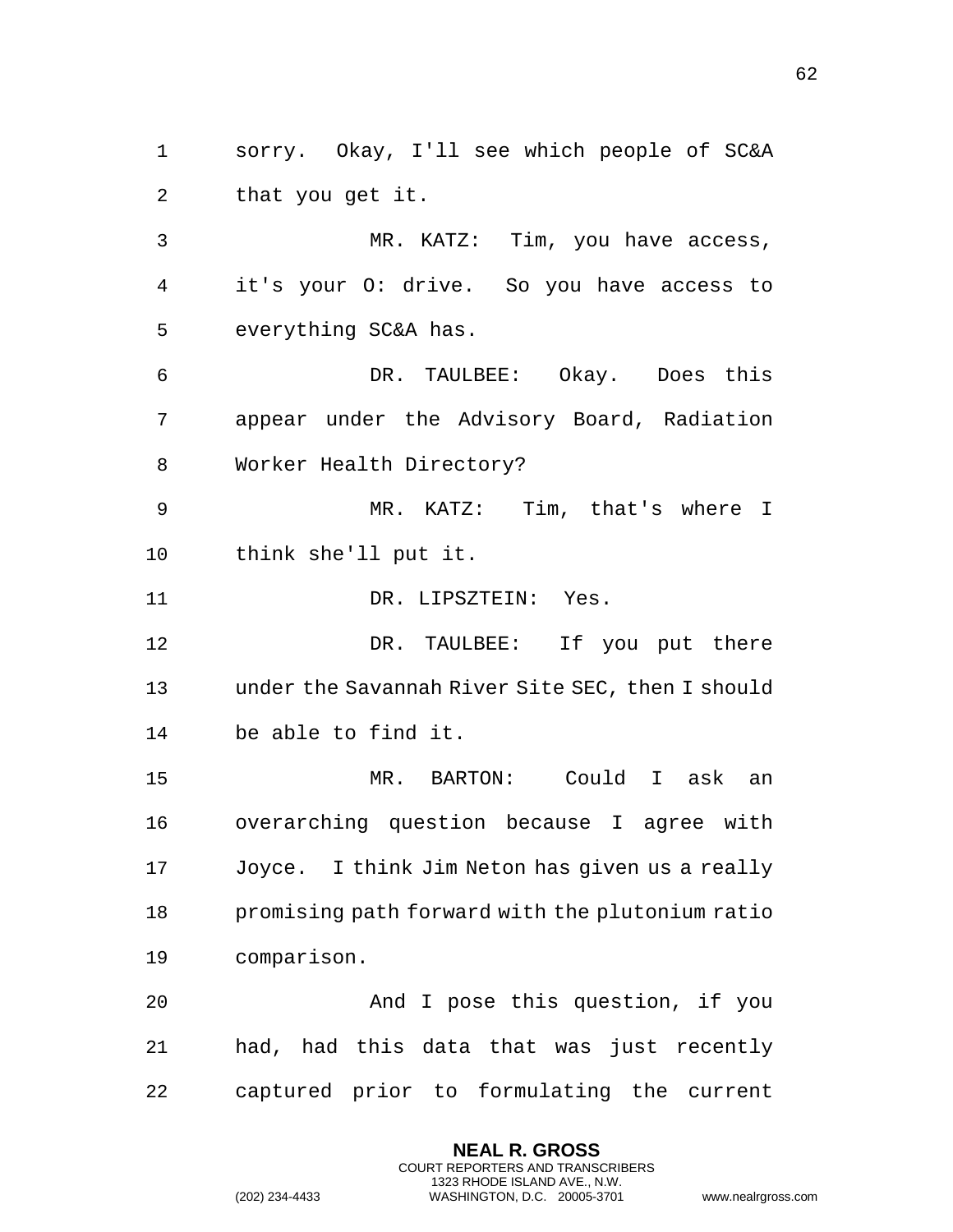coworker model, I mean would you have used that plutonium ratio data instead? I mean do you feel it's a more viable and scientifically defensible way to go than what was currently proposed? DR. TAULBEE: Yes, I do. MR. BARTON: Well then, so we actually do -- (Simultaneous speaking.) DR. NETON: That's why I'm suggesting we go back and look at this and see to what extent it's useful. And it may be the best set of data that we could use. MR. BARTON: Okay, and then so then I think that's really the path forward, and but I would just reiterate Arjun's caution that we need to make sure that when we're looking at these ratios, that these ratios do capture situations where maybe the neptunium is a little purer, and there might not be as much plutonium there. And it sounds like Tim said, that,

> **NEAL R. GROSS** COURT REPORTERS AND TRANSCRIBERS 1323 RHODE ISLAND AVE., N.W.

(202) 234-4433 WASHINGTON, D.C. 20005-3701 www.nealrgross.com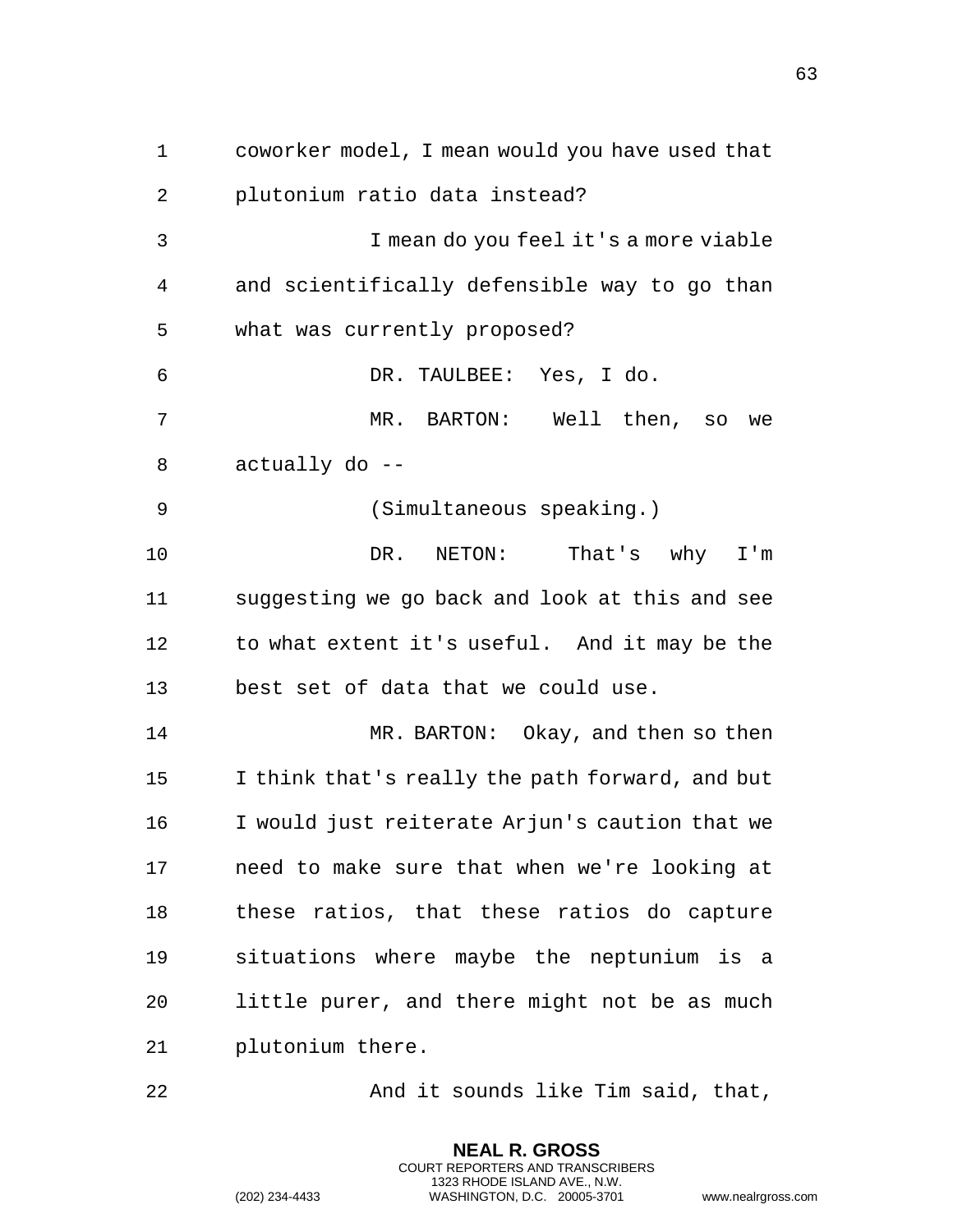that's definitely the case. That we have that data, it's solid, it's going to be representative of all the situations we need to cover.

 And so I would say, you know, be explicit when you guys do that analysis. But listen, these really are the bounding ratios, and you know, when we look at these bounding ratios we look at this coworker model, you know, however it pans out.

 But I think we need to keep focused on that we're not missing any situations where there isn't that plutonium ratio data where there could be a significant exposure to neptunium.

 So I would only caution that, but it sounds like a really good plan to me.

 DR. TAULBEE: Now let me throw out a little bit of a caution on that, because some of those values of the plutonium ratio are less than. Where the plutonium contamination was less than .05 for example.

> **NEAL R. GROSS** COURT REPORTERS AND TRANSCRIBERS 1323 RHODE ISLAND AVE., N.W.

```
(202) 234-4433 WASHINGTON, D.C. 20005-3701 www.nealrgross.com
```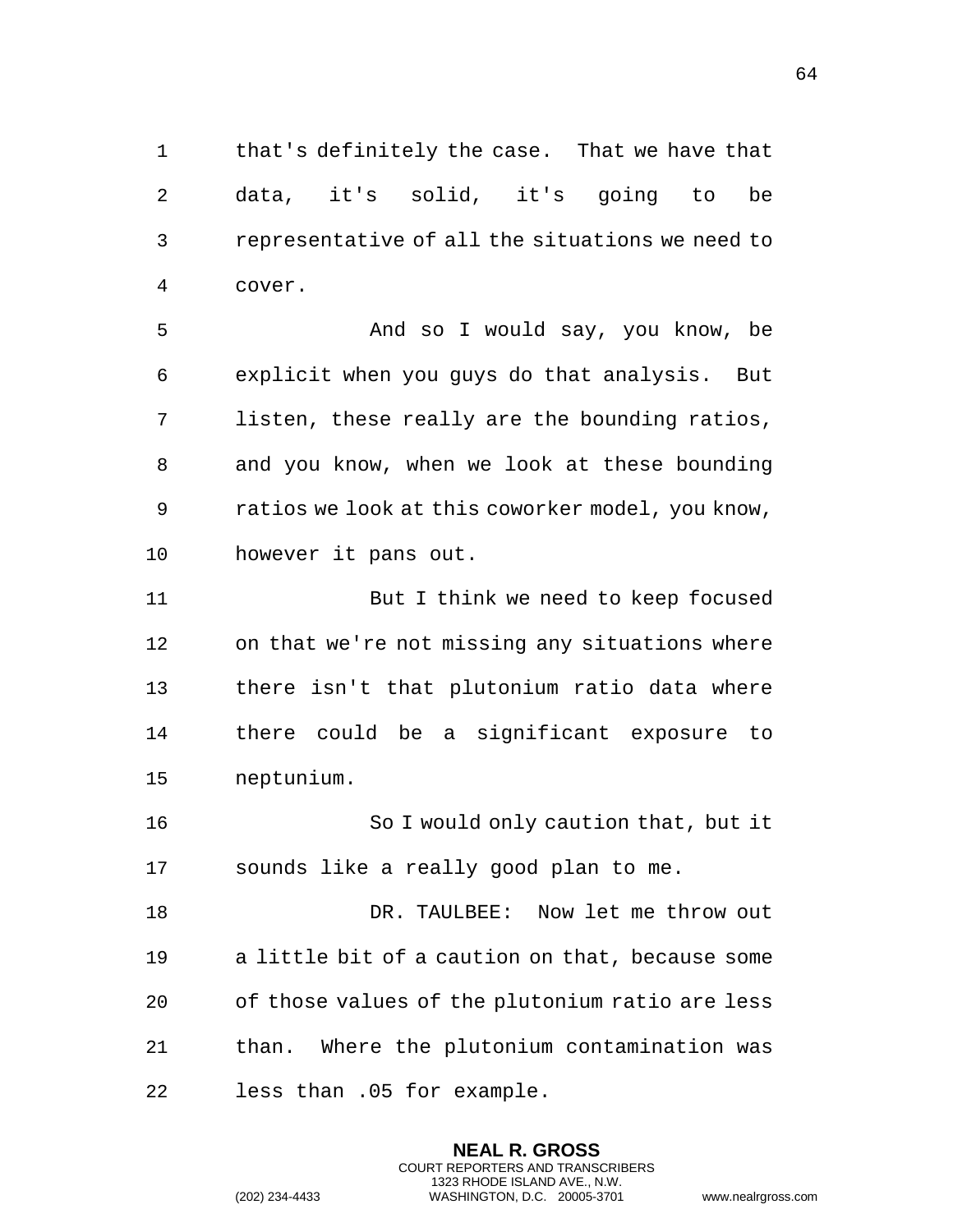So you know, that would be the average for example and they give a minimum and a maximum, and we have an estimate of the number of samples. So it's not that every single one there is, you know, the average is showing that, you know, the plutonium contamination is .1 or something like that. There are months, especially you get into the later 70s, where that ratio does begin to decrease a bit. And so it goes into a non, I don't want to say non-detectable type of scenario, but the values that they're reporting were a less than value. So it does play a little bit back into you know, what Arjun was mentioning of dealing with really pure neptunium if you will, and that was our whole, one of our main reasons for going with the whole body count initially early on. Was we didn't know how that value changed over time.

Right now I just have a general feel

**NEAL R. GROSS** COURT REPORTERS AND TRANSCRIBERS 1323 RHODE ISLAND AVE., N.W.

(202) 234-4433 WASHINGTON, D.C. 20005-3701 www.nealrgross.com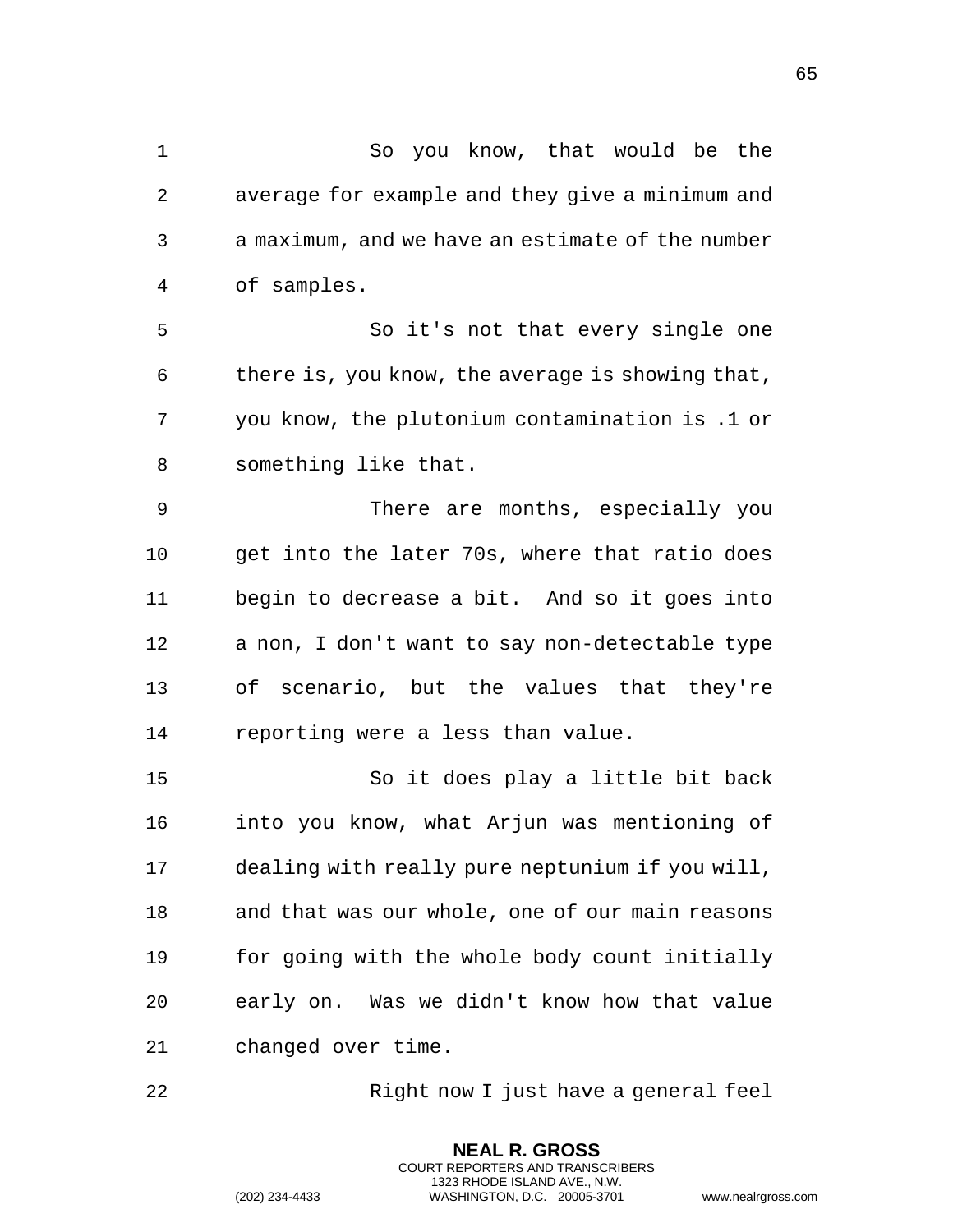of how it changed, based upon looking at the reports, and the data that we captured. But we don't have that data in hand to actually have the analysis and to be able to trend it and see what is actually happening with it. But I do agree this is the way I would, if we had the data early on, we would have gone down that path of the plutonium contamination methodology. And as I clearly was monitoring based upon plutonium because they felt that, that was the most accurate as well. DR. MAKHIJANI: This is Arjun. Can you hear me? 16 DR. TAULBEE: Yes. DR. LIPSZTEIN: Yes. DR. MAKHIJANI: One thing for this less than, if you have a positive neptunium result above the MDA, and less than plutonium results. This is going to be a big methodological problem.

> **NEAL R. GROSS** COURT REPORTERS AND TRANSCRIBERS 1323 RHODE ISLAND AVE., N.W.

```
(202) 234-4433 WASHINGTON, D.C. 20005-3701 www.nealrgross.com
```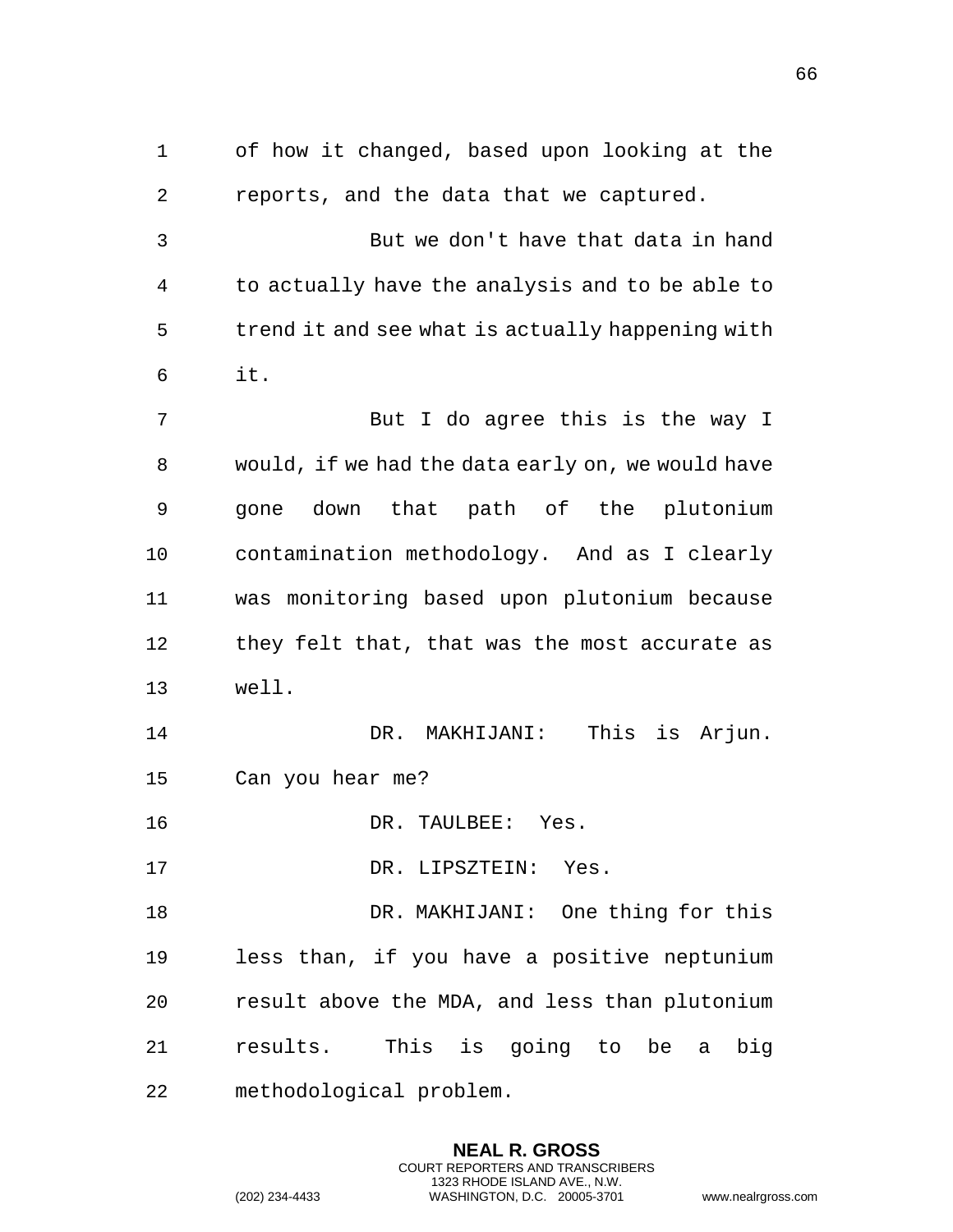Of course if most of the measurements are positive for both, then you don't have a big problem. But if you have many measurements of plutonium, less than and neptunium less than. Or plutonium less than and neptunium positive, this of course would not allow us, you know, would create difficulties. I just want to put that on the record. DR. TAULBEE: Yes, you're correct there, Arjun. The scenario where this falls apart is where you have a positive neptunium and a negative plutonium. And we do recognize that. 15 15 I have not seen that, I'm not saying

 it doesn't exist, but that's not something that I've seen yet.

 And from the cases where I've seen people having exposure, neptunium exposure where they had a nasal smear that came up positive and they did follow up bioassay, then the cases, the case that I was looking at

> **NEAL R. GROSS** COURT REPORTERS AND TRANSCRIBERS 1323 RHODE ISLAND AVE., N.W.

```
(202) 234-4433 WASHINGTON, D.C. 20005-3701 www.nealrgross.com
```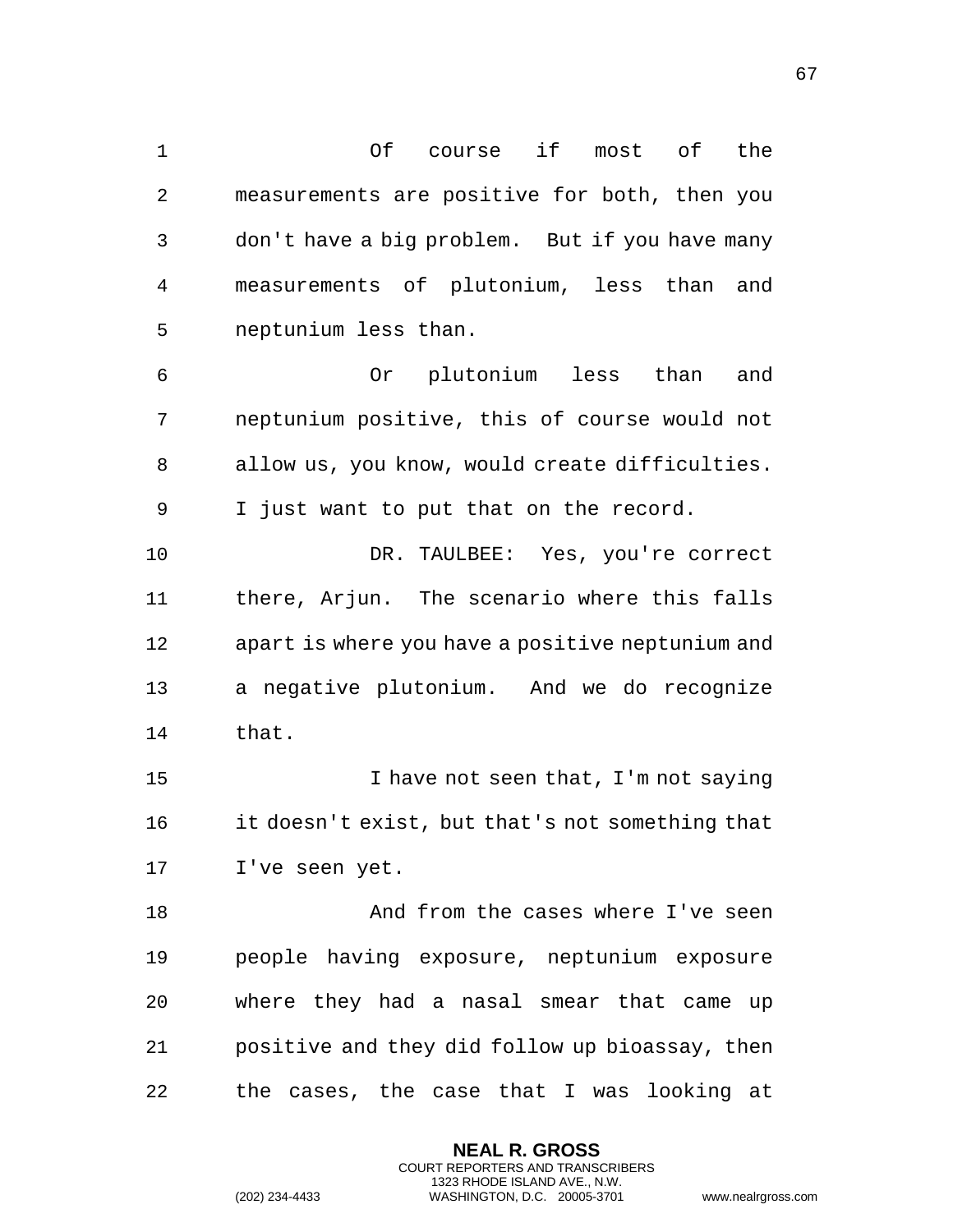yesterday for example, the plutonium was on the order of like 5 dpm and the neptunium was non-detected.

 So you know, that plays into the opposite role of where this plutonium methodology works and is far more sensitive. DR. MAKHIJANI: Right, I just want to yes, I just want to raise that flag and then we'll, you know, I'm not disagreeing with anything that's being said in terms of going ahead. And John, you can put me on mute. MR. FITZGERALD: Jim, Joe. What, I know this data was collected last fall. Is 14 there any sense of when it might be available? DR. TAULBEE: I had conversation with Savannah River yesterday about this to try and get that data. Because they have not, our notes from our classified vault visit, they haven't even begun reviewing MD2 funding issues.

**I'm currently trying to get those** bumped up from a priority standpoint to where

> **NEAL R. GROSS** COURT REPORTERS AND TRANSCRIBERS 1323 RHODE ISLAND AVE., N.W.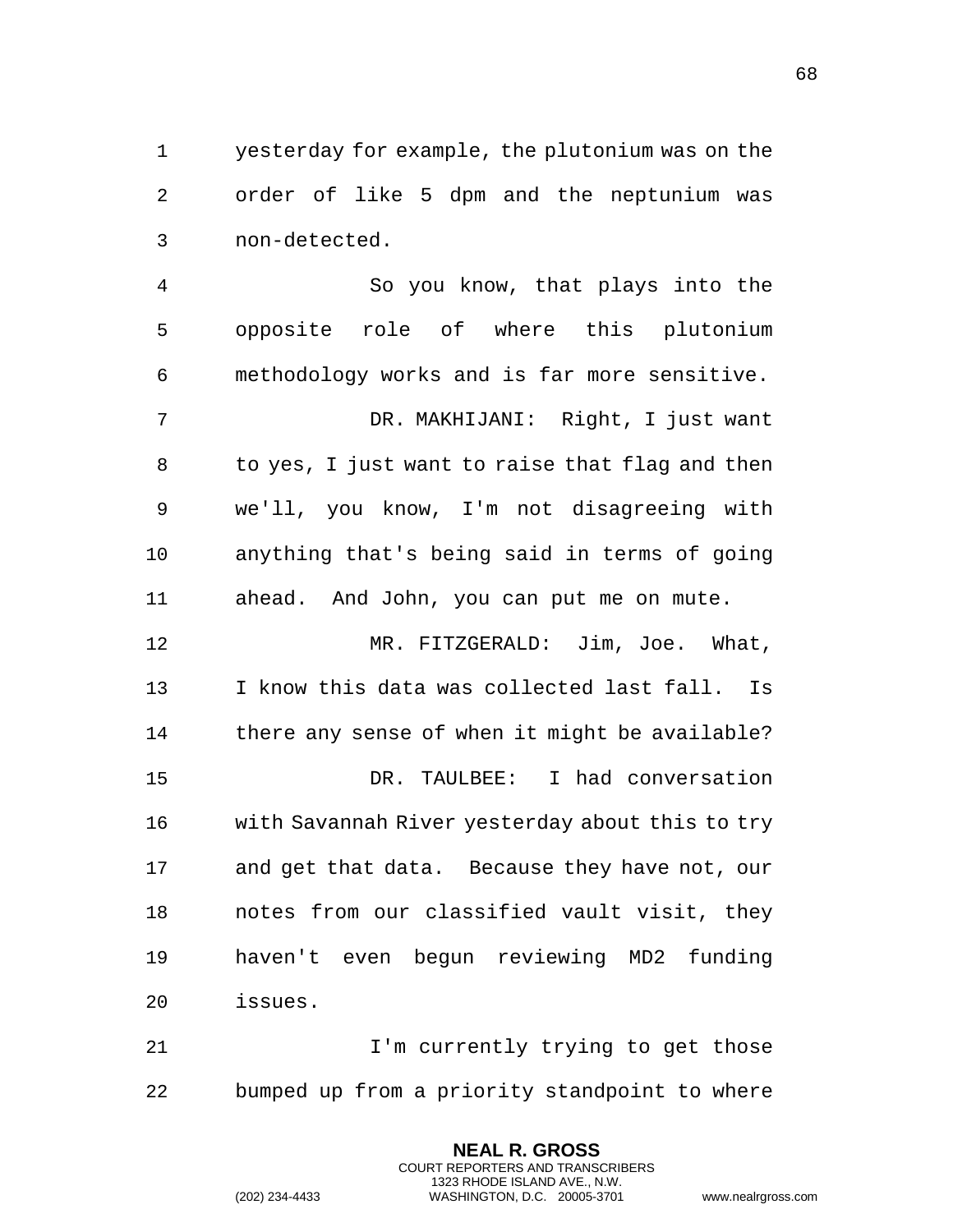they will release some funds to the classification reviewers, so that they can review them, and we can get the data, at least from that standpoint. I'm hoping in the next few weeks that we can actually get the data in-house from our notes. Which is where we extracted all that data, Joe, if you recall? MR. FITZGERALD: Yes. DR. TAULBEE: So that's what I'm hoping for right now. MR. FITZGERALD: All right. Thanks. ACTING CHAIRMAN CLAWSON: Well, I guess I'd like somebody to, Joe, possibly you can help me out, let's just summarize our paths forward on this so that we understand what we're doing. I'm, Jim, I appreciate what you've put out there because I personally think that will help a lot too. But we also need to get, we need to get this data in hand so that the

> **NEAL R. GROSS** COURT REPORTERS AND TRANSCRIBERS 1323 RHODE ISLAND AVE., N.W.

(202) 234-4433 WASHINGTON, D.C. 20005-3701 www.nealrgross.com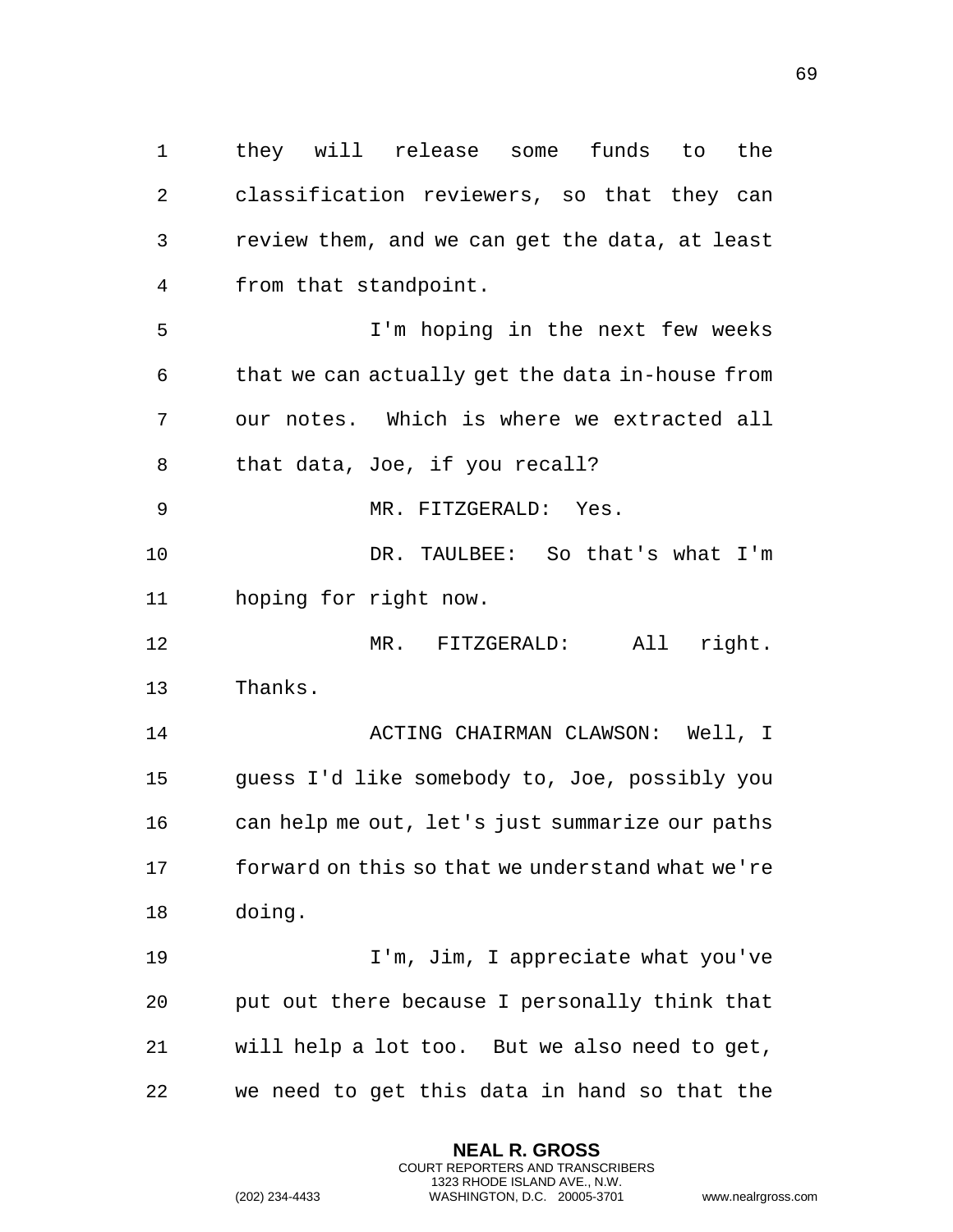people evaluating this can be seeing the same information, that all of will be seeing the same stuff.

 So what's the path forward on this, Joe? And Jim, I guess, or Tim.

 MR. FITZGERALD: Yes, I think you know, Joyce and Matt and everyone else has certainly identified some of the questions that we're having relative to validating the in vivo versus the bioassay.

 And I think what Jim has offered is a pathway which would be much more, perhaps efficient, than going back and you know, doing some de novo analyses between the urine and the in vivo, going a little bit further into individual data comparisons.

 And in this case, as Tim noted, we collected or observed a lot of very specific Pu/neptunium ratio data that's in the monthly technical reports.

 So assuming that data will be available I think that would be the comparison

> **NEAL R. GROSS** COURT REPORTERS AND TRANSCRIBERS 1323 RHODE ISLAND AVE., N.W.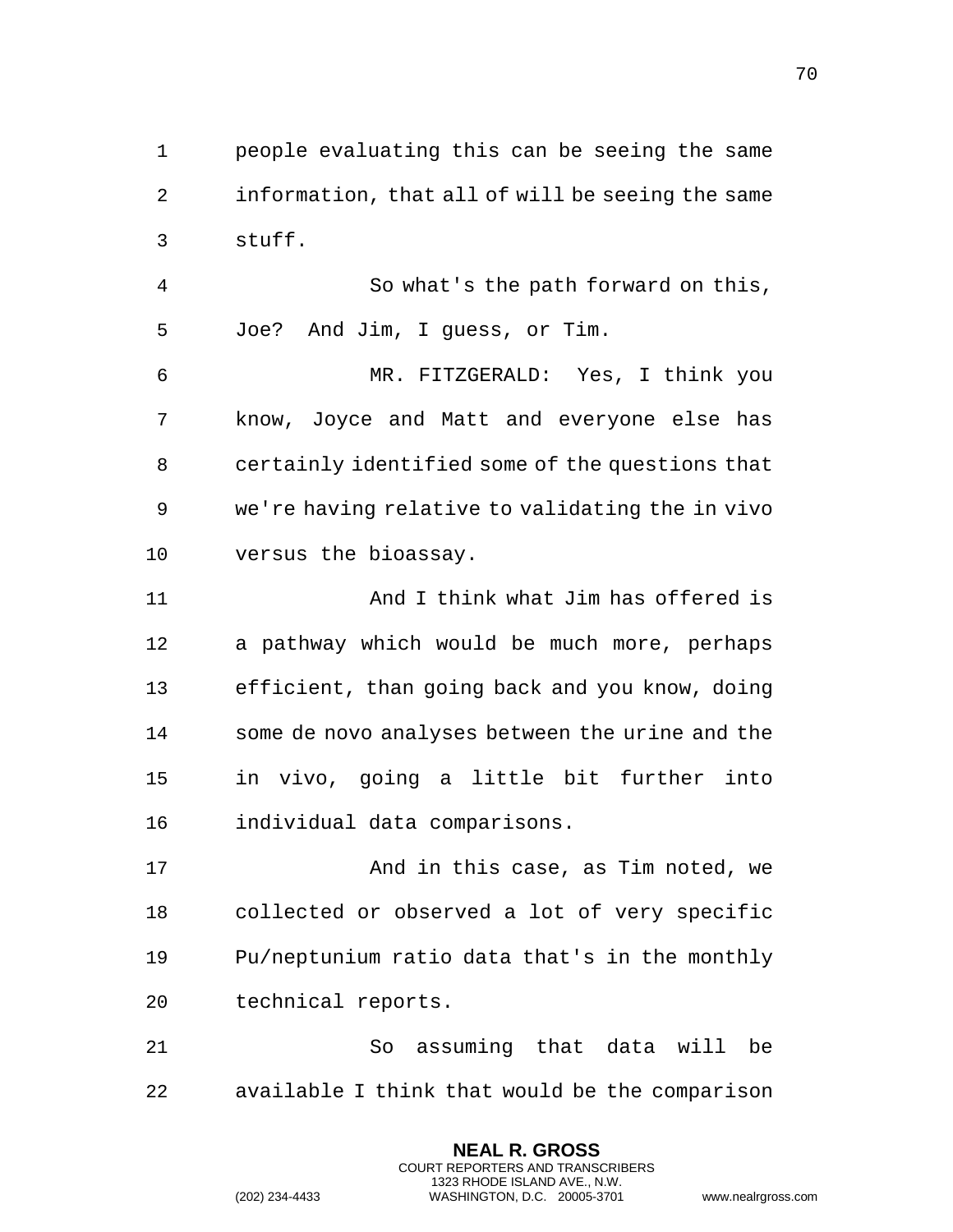that would be most useful to do at this point. And I think I like the perspective that once that data is available it can be used to do the kind of validation we're talking about, much more readily and credibly.

 And if that validation demonstrates that the approach falls short, then I think what Tim and Jim have said is it would offer an alternative methodology that would be in fact more advantageous in modeling respects than the one that had been used from a couple years back. So this is responsive I think. And maybe Joyce can help me. I think we've kind of bridged between several findings in the neptunium arena, you know, 9, 10 and 11 at least. Maybe even further.

 And this would offer some of the validation that we lack and that we're raising questions about relative to the current approach for using the in vivo, in vitro, the different methodologies and how they compare. Joyce, I know you covered a lot of

> **NEAL R. GROSS** COURT REPORTERS AND TRANSCRIBERS 1323 RHODE ISLAND AVE., N.W.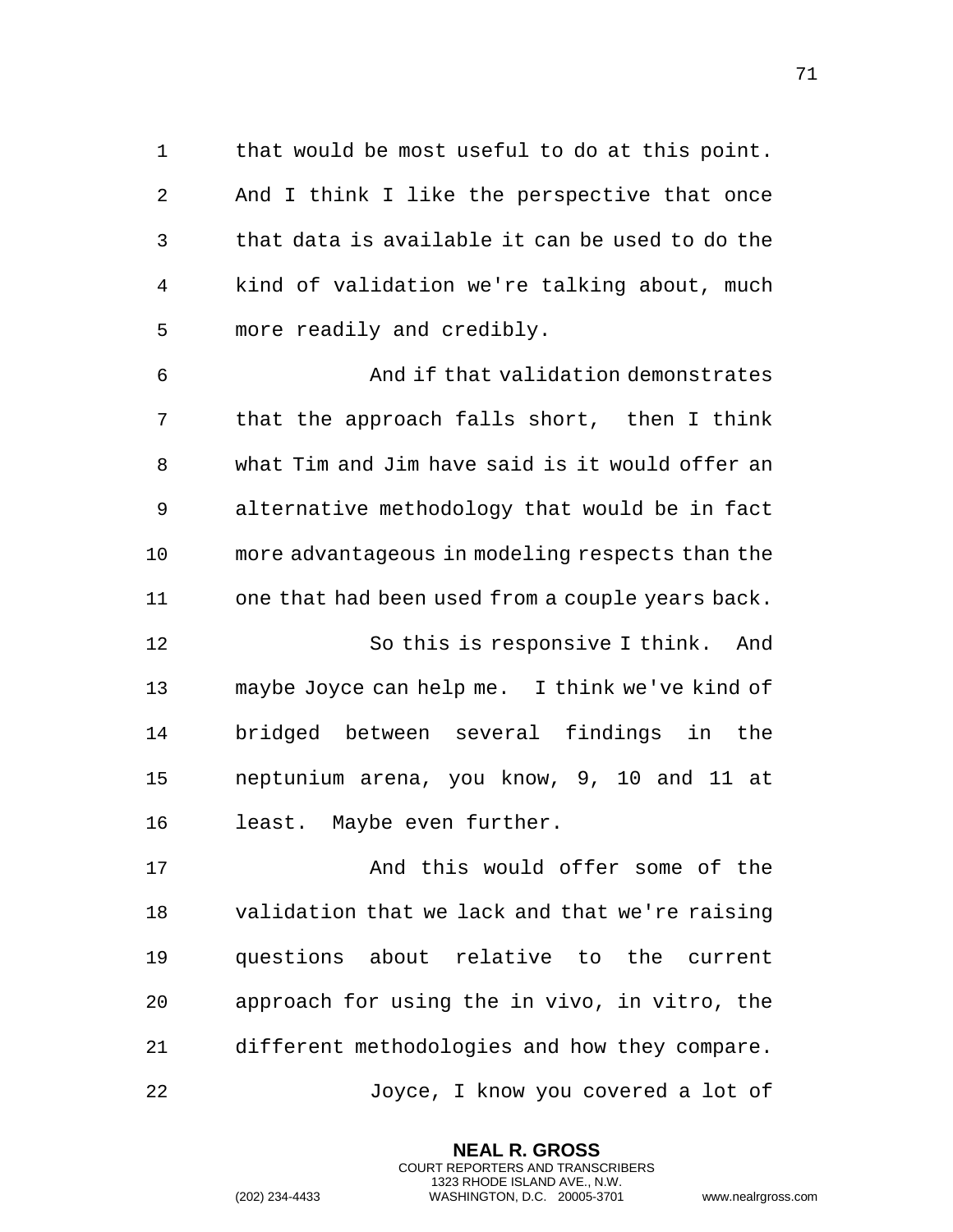ground. Is this path responsive to at least the issues in 9, 10, 11? I know we kind of moved forward along that line.

 DR. LIPSZTEIN: Yes, I do. I think it goes, I think all the issues that I had, it covers it.

 MR. FITZGERALD: All right. So Brad, I think this would be the path forward, and the action. We, SC&A as Joyce offered would put the sampling that she did on the individual claimant files up on the O: drive for Tim and his crew.

 And NIOSH would await receiving the ratio information from Savannah River, at which point they would, as I understand it, would assess, you know, what would be appropriate in terms of analyses. And then would go forward. And I don't know Brad, whether the Work Group would want some kind of indication from NIOSH at that point, what that decision would be?

In other words now that the data is

**NEAL R. GROSS** COURT REPORTERS AND TRANSCRIBERS 1323 RHODE ISLAND AVE., N.W.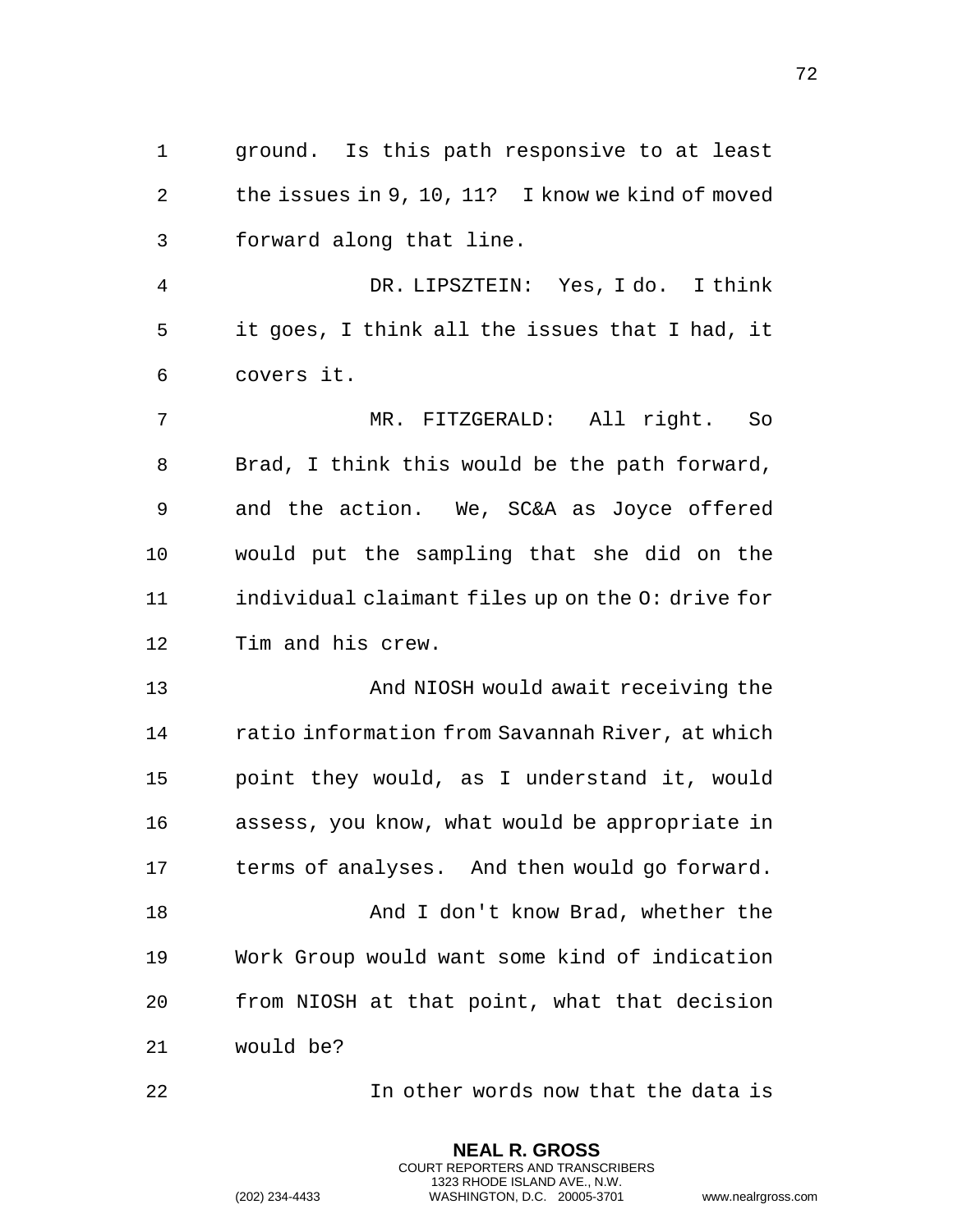available and they have a chance to look at it, what specific they would do in terms of an analysis of some sort? With the Board meeting coming up, that might be a useful, you know, feedback, given the fact that the analysis itself might take some time. 8 DR. MAKHIJANI: This is Arjun. I'd just like to say one more thing. That the issue that we've discussed today relate to the procedure for dose reconstruction. Basically using all worker data, mostly non-construction worker data. And but you know, we've also raised a number of issues regarding whether than can be used for construction workers, that are quite separate than this. And still need to be resolved. DR. TAULBEE: And along those lines, this is Tim. And along those lines on this, we're you know, been using the plutonium data we have a lot more plutonium data for

> **NEAL R. GROSS** COURT REPORTERS AND TRANSCRIBERS 1323 RHODE ISLAND AVE., N.W.

(202) 234-4433 WASHINGTON, D.C. 20005-3701 www.nealrgross.com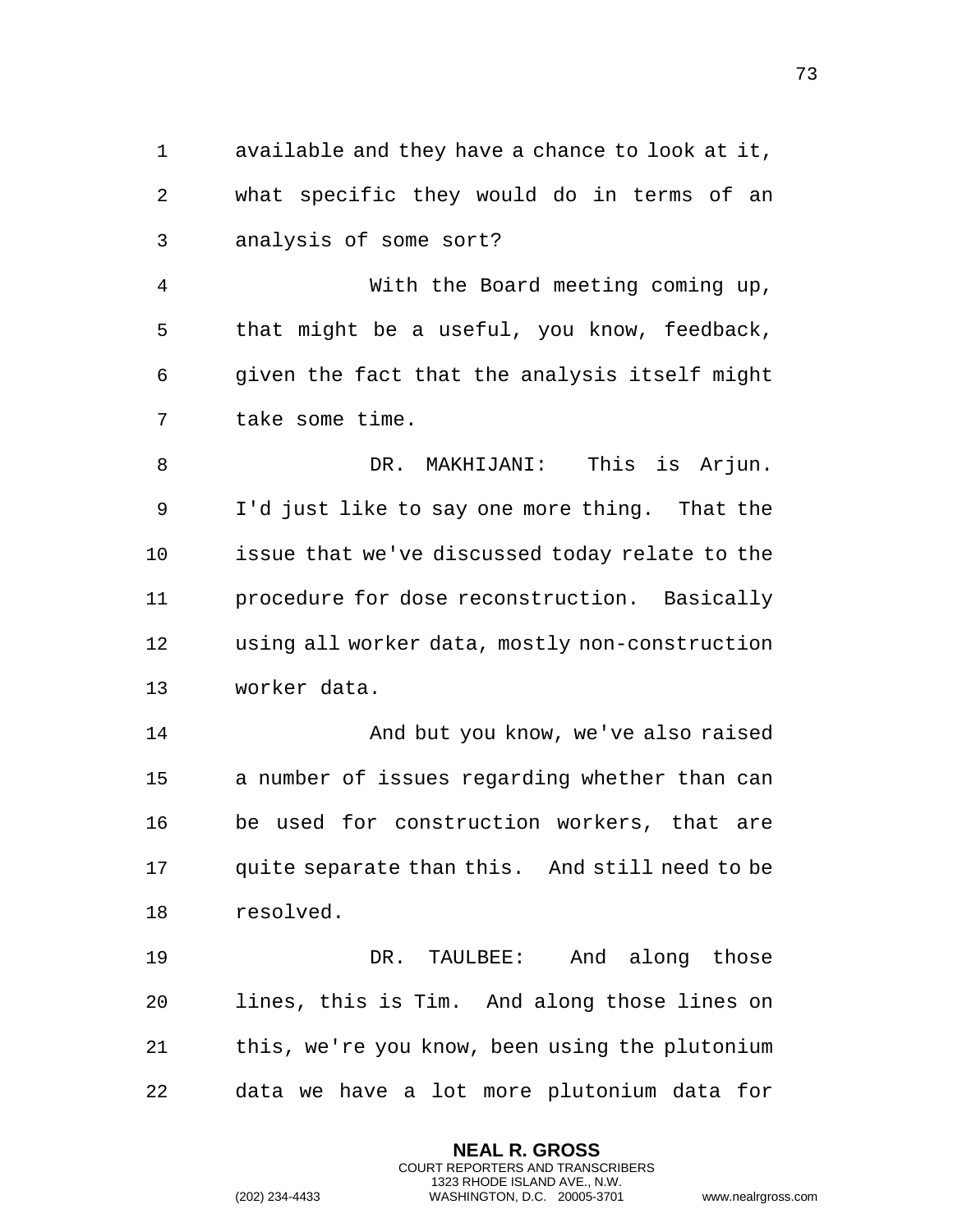construction trades workers than we have neptunium data for them. So yes --

 DR. MAKHIJANI: Maybe this will address that, Tim. I just wanted to remind people that, yes, both those issues do need to be taken into account also before this can be resolved.

 DR. TAULBEE: And well I do have one other thing I'd, just, I had two tasks listed down for us. So one is to develop a model based upon the plutonium contamination that Jim was indicating there.

 Do we still want to do, because the other task I have is the comparison of the neptunium urine bioassay for the few workers that we do have that for, and their in vivo counts.

 Do we still want to do that particular comparison? And illustrate, I guess the order of -- or the increase of using the whole body count in vivo data in our protactinium equilibrium assumption.

> **NEAL R. GROSS** COURT REPORTERS AND TRANSCRIBERS 1323 RHODE ISLAND AVE., N.W.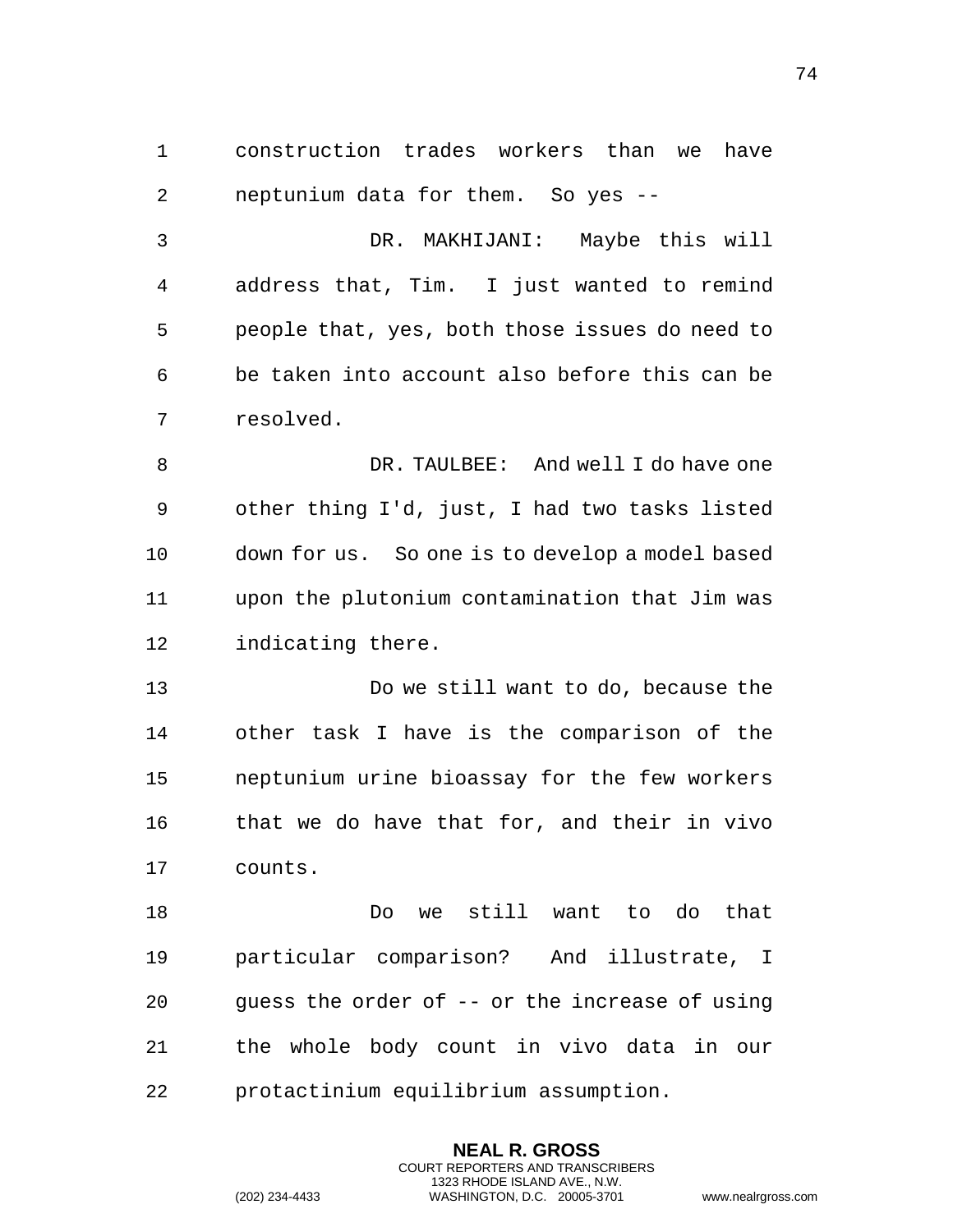I think we still want to do that case, is that correct? DR. LIPSZTEIN: That would be great if we can. It's just three years that you have enough data, right? DR. TAULBEE: Yes. DR. LIPSZTEIN: That'll be great. DR. TAULBEE: Okay. Those are the only two tasks that I have listed here. Is that everybody's understanding as well? 11 MR. BARTON: Tim, this Bob Baron. When you mentioned that second task just now, are you talking about comparing individual workers? Is that what we're referring to? DR. TAULBEE: Actually, yes. In, 16 the few individual workers we have, that was my thoughts. But now that I think about it a little more, of what Joyce just said. I think she's wanting us to compare the entire distribution as well for in vivo for those years. And the combined bioassay where we have a lot of data as well. So maybe this is

> **NEAL R. GROSS** COURT REPORTERS AND TRANSCRIBERS 1323 RHODE ISLAND AVE., N.W.

(202) 234-4433 WASHINGTON, D.C. 20005-3701 www.nealrgross.com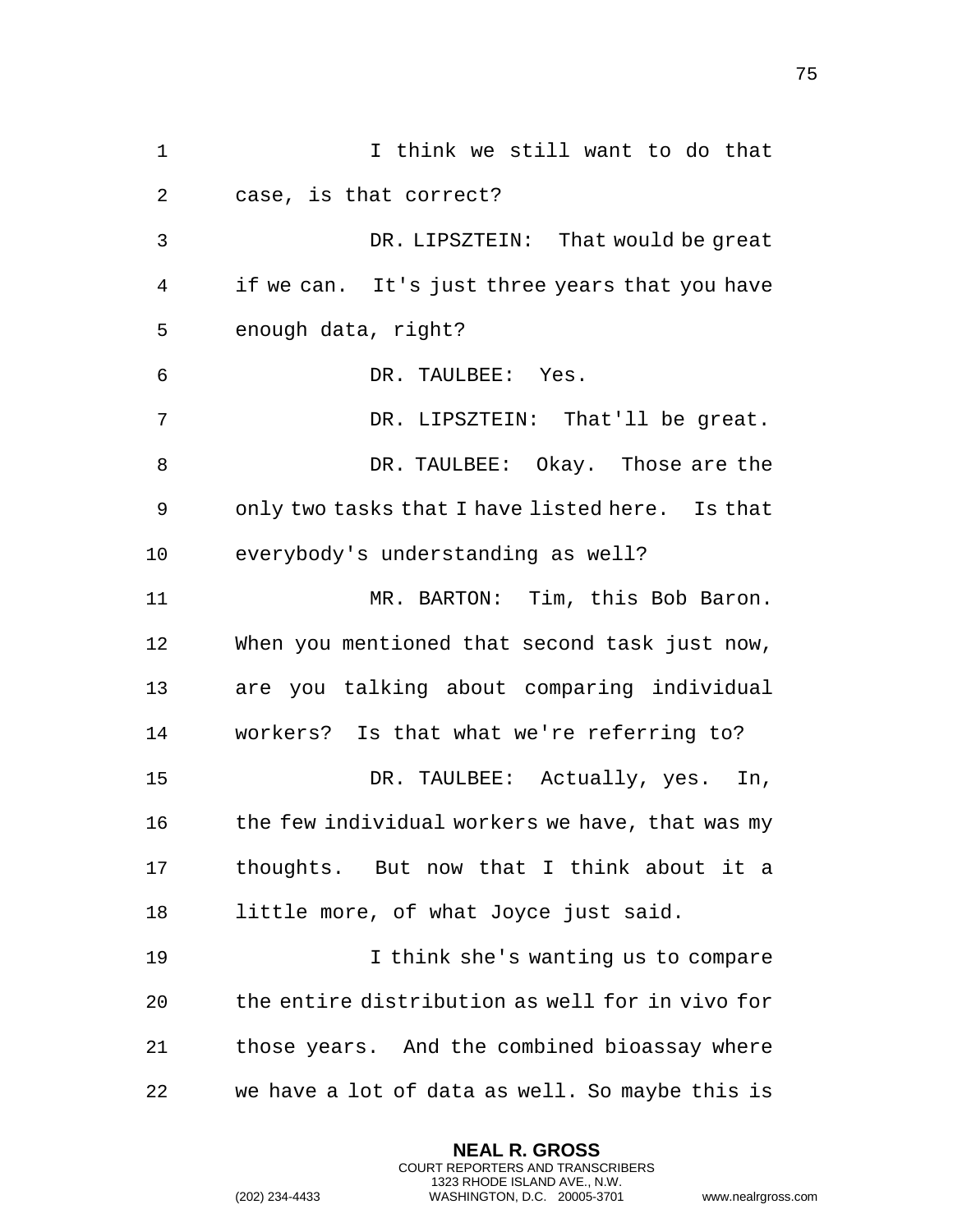two parts?

 MR. BARTON: Okay, I thought that the distribution clearance, and the distributions had already been done. And that was within the February 5th presentation. DR. TAULBEE: It had not been done for intakes. 8 MR. BARTON: Okay. I understand. DR. TAULBEE: We did for the actual urine data, but not actually documenting, showing the intakes. I mean Matt's already done the calculations effectively, it's just we've got to pull from a different place and write it into a report. MR. FITZGERALD: So you're saying it would be a two part to that? DR. TAULBEE: There would be two parts to it, but it would all be in one, I think in one report. MR. FITZGERALD: Right. ACTING CHAIRMAN CLAWSON: Yes. I guess, this is Brad. Does that sound good to

> **NEAL R. GROSS** COURT REPORTERS AND TRANSCRIBERS 1323 RHODE ISLAND AVE., N.W.

(202) 234-4433 WASHINGTON, D.C. 20005-3701 www.nealrgross.com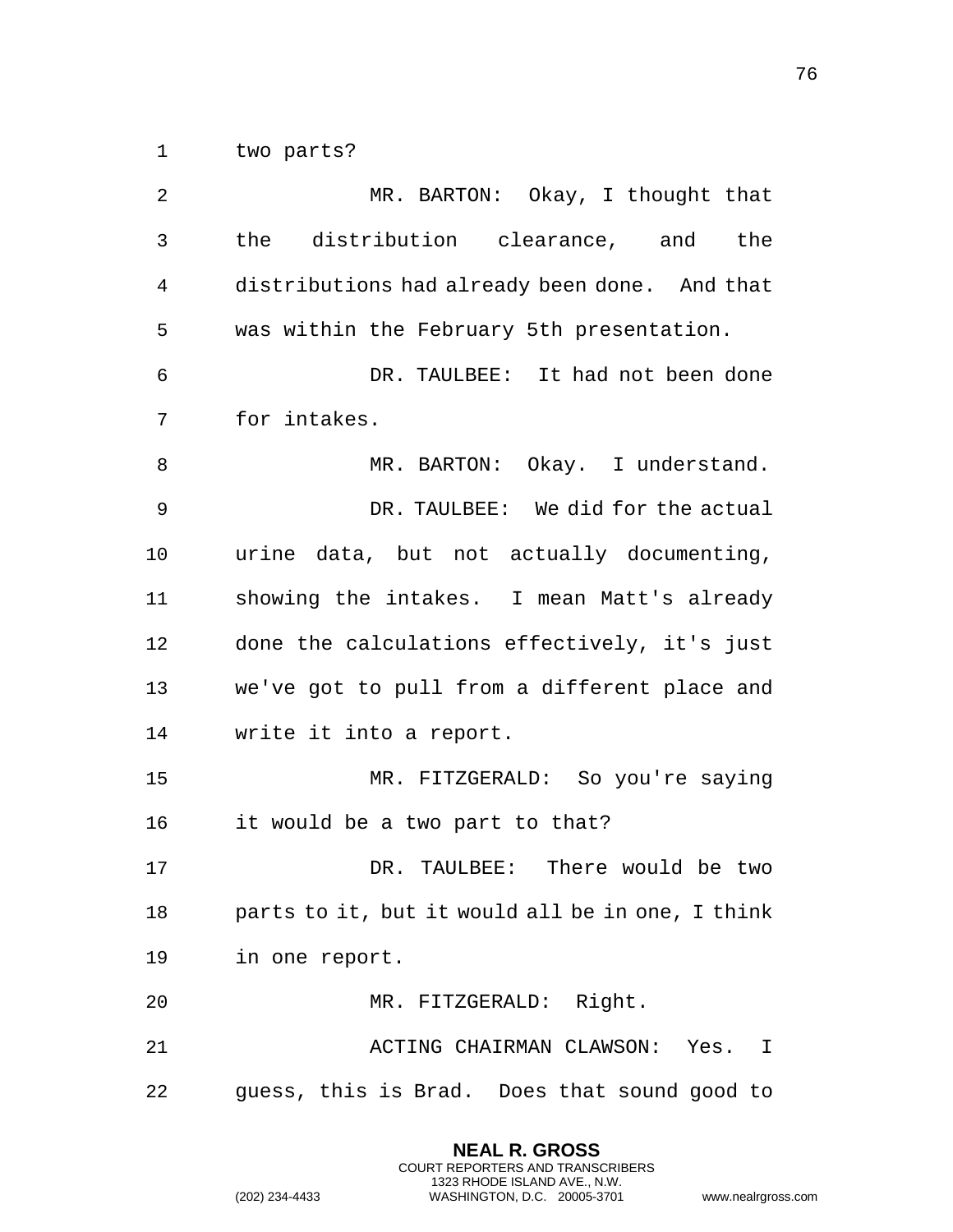everybody?

| 2  | MR. FITZGERALD: Yes.                            |
|----|-------------------------------------------------|
| 3  | (Simultaneous speaking.)                        |
| 4  | MR. FITZGERALD:<br>With the proviso,            |
| 5  | I think it would be very helpful for the Work   |
| 6  | Group to know when NIOSH actually receives the  |
| 7  | data and makes some kind of, and this is what   |
| 8  | Jim was saying, some kind of decision based on, |
| 9  | you know, again the data has not been available |
| 10 | yet.                                            |
| 11 | But to review that data and decide,             |
| 12 | you know, what makes sense as far as analysis.  |
| 13 | Just sort of a milestone for the Work Group so  |
| 14 | there's some indication of where this is going. |
| 15 | Because this would pretty much wrap             |
| 16 | around most of the remaining neptunium issues.  |
| 17 | Not all of them but most of them.               |
| 18 | ACTING CHAIRMAN CLAWSON: Okay.                  |
| 19 | Well does this, I guess the Board Members, does |
| 20 | this sound okay with you? Phil?                 |
| 21 | MEMBER SCHOFIELD: Brad, this is                 |
| 22 | Phil. That sounds like a good idea.             |

**NEAL R. GROSS** COURT REPORTERS AND TRANSCRIBERS 1323 RHODE ISLAND AVE., N.W.

(202) 234-4433 WASHINGTON, D.C. 20005-3701 www.nealrgross.com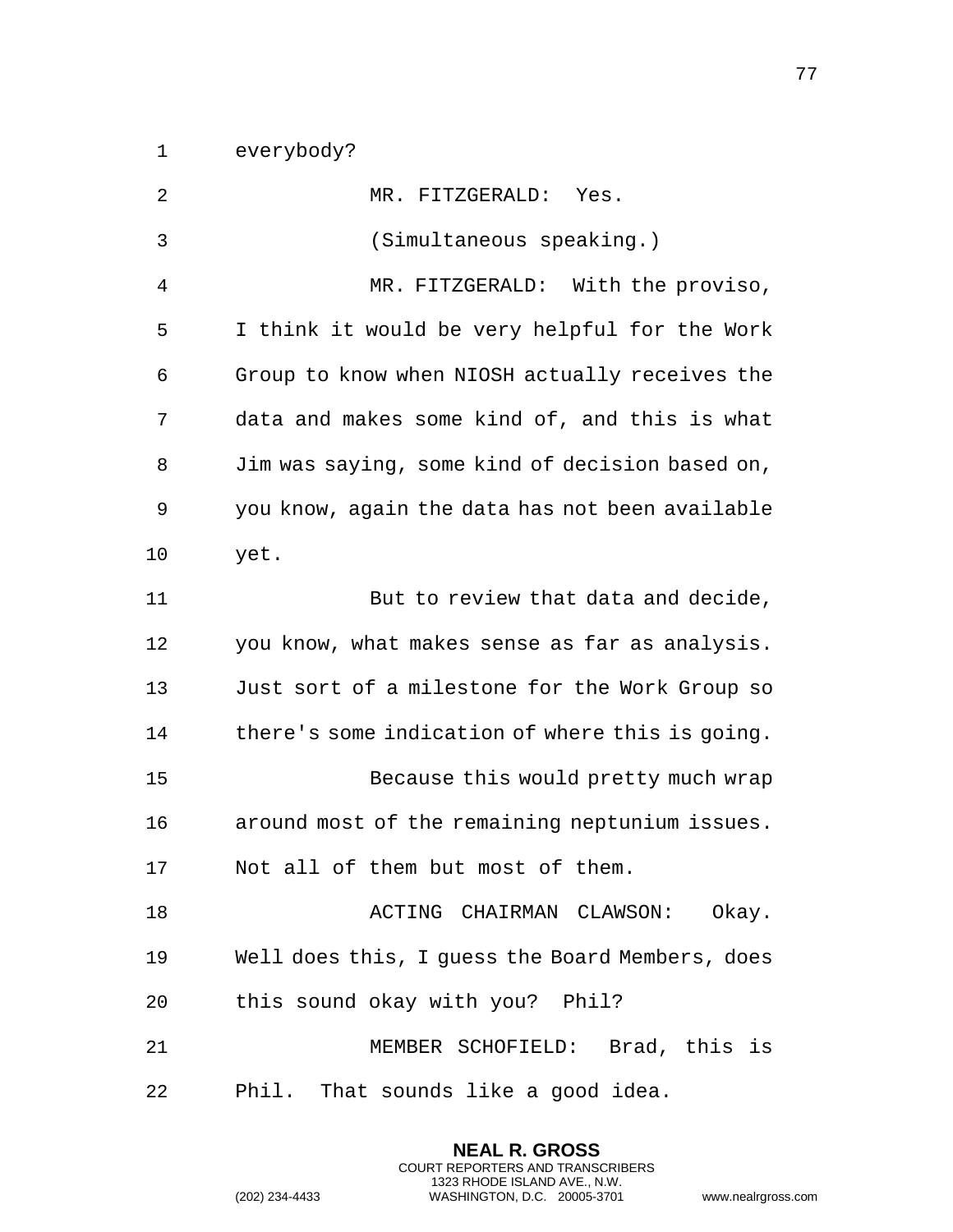1 ACTING CHAIRMAN CLAWSON: Okay, well. I guess my question is here, Ted and I want to make sure this gets documented, so I just  $-$  MR. KATZ: Brad? ACTING CHAIRMAN CLAWSON: Yes. MR. KATZ: This is Ted. Yes, this isn't a problem. So we can have, you know, Joe, at the, once the meeting is closed you know, tomorrow or the next day or whatever. When you can get to it, Joe will just send out a brief synopsis of the action items on the table so that everybody is clear about what's coming. MR. FITZGERALD: Yes, I've been taking notes and I will circulate that and people can check and make sure I got the nuances correctly. ACTING CHAIRMAN CLAWSON: Okay. This is what I wanted to make clear because I think this is a good clear path. And I'm with you, Joe. I'd like to know when NIOSH finally

> **NEAL R. GROSS** COURT REPORTERS AND TRANSCRIBERS 1323 RHODE ISLAND AVE., N.W.

```
(202) 234-4433 WASHINGTON, D.C. 20005-3701 www.nealrgross.com
```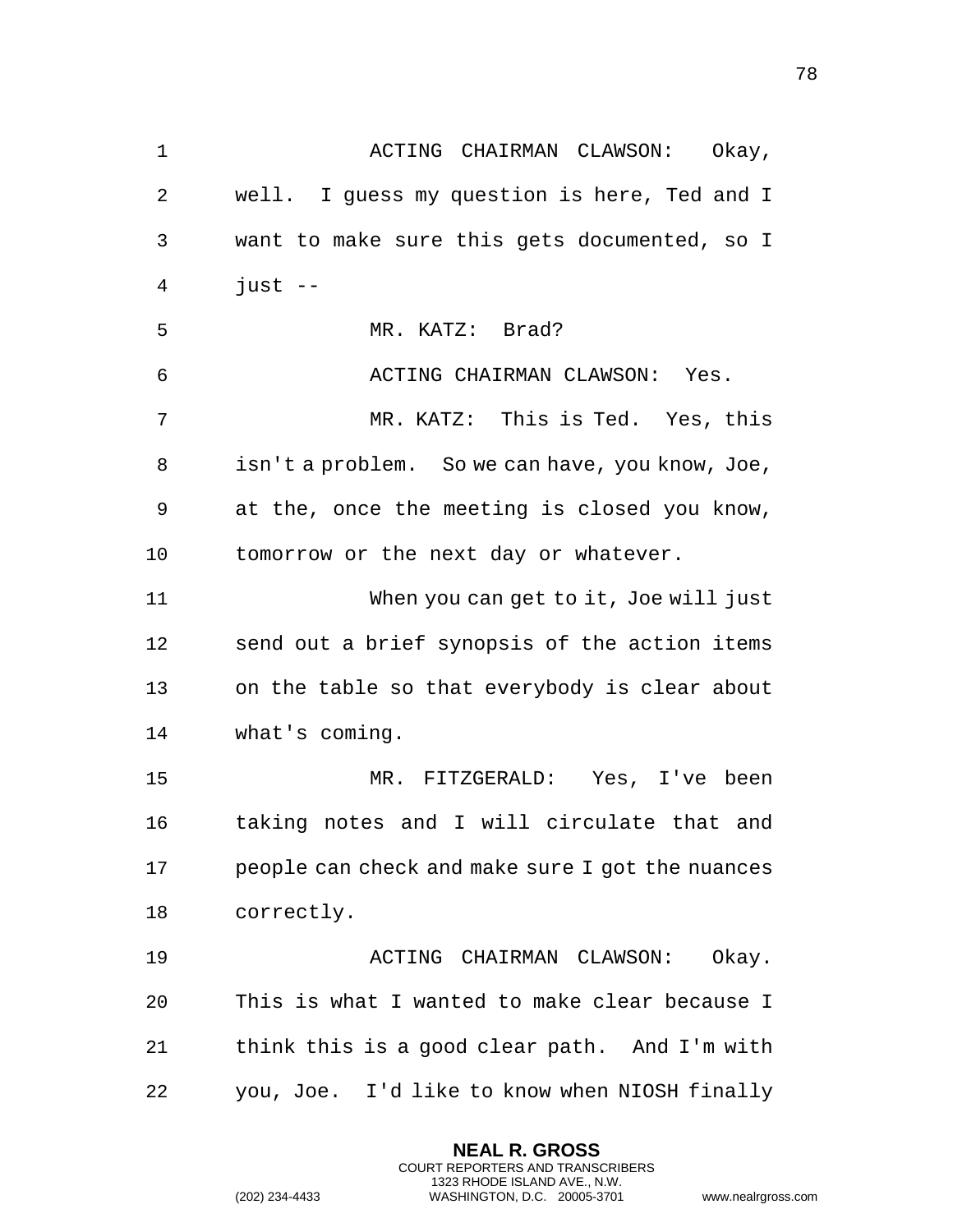does get this data.

| 2            | Now SC&A also has action items for               |
|--------------|--------------------------------------------------|
| $\mathsf{3}$ | Joyce to be able to give them their, this, where |
| 4            | her information comes from, the files. And so    |
| 5            | I, with that I think we're pretty well done with |
| 6            | these until we get this other information back.  |
| 7            | Is that correct?                                 |
| 8            | MR. FITZGERALD: That's correct.                  |
| 9            | Tim could you repeat your two part, I mean I got |
| 10           | some of it, but not all of it?                   |
| 11           | DR. TAULBEE: After I get off of                  |
| 12           | mute, sure, sorry. The first part will be        |
| 13           | comparing the distributions of the intake        |
| 14           | values that we come up, from the in vivo data    |
| 15           | for 1980, '82 and '85 I believe.                 |
| 16           | And we'll compare that to the intake             |
| 17           | that we get from the urine<br>bioassay           |
| 18           | distributions for those years where we have      |
| 19           | sufficient urine bioassay. So that's part A.     |
| 20           | Part B, would be to take the few                 |
| 21           | workers we have in NOCTS that we know worked     |
| 22           | with neptunium and had neptunium bioassay and    |

**NEAL R. GROSS** COURT REPORTERS AND TRANSCRIBERS 1323 RHODE ISLAND AVE., N.W.

(202) 234-4433 WASHINGTON, D.C. 20005-3701 www.nealrgross.com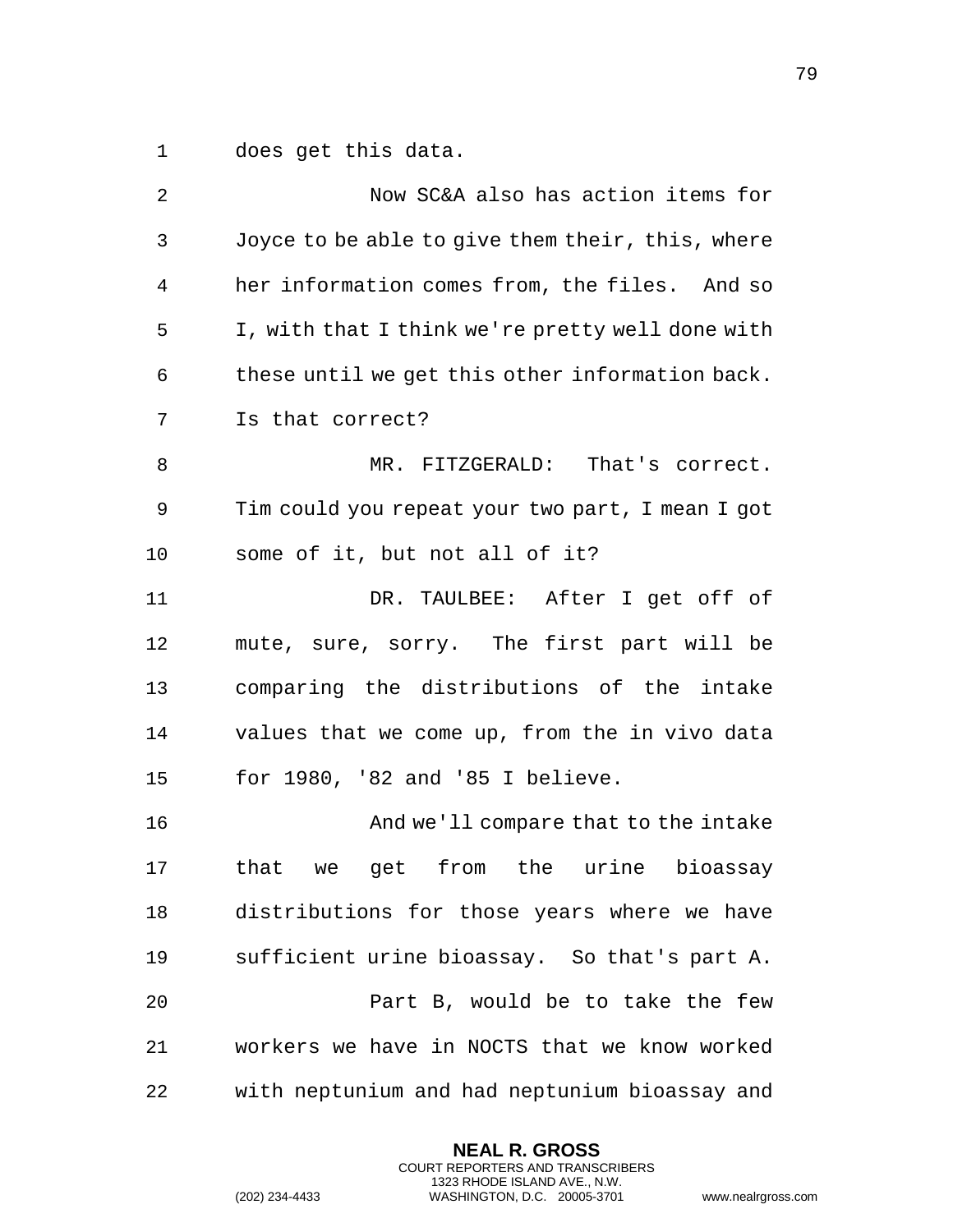compare their in vivo data to their neptunium urinalysis data.

 And calculate the, I guess the intake? Is that correct as to what you were looking for there, Bob and Joyce?

 MR. BARTON: Yes, this Bob. I think that's pretty much what we're looking at. The only thing I can add, is I don't think you have to necessarily restrict it to only those that have neptunium urinalysis and the whole body counts.

 Because you could still offer up some weight of evidence, arguments if you just have the neptunium urine bioassay. You can calculate an intake based on that.

 And then you can go and compare it 17 to what the coworker model would have assigned 18 to these neptunium workers, had they not been monitored. Which is really to me kind of the end game there.

 I mean if we have a bunch of neptunium workers, we know were probably the

> **NEAL R. GROSS** COURT REPORTERS AND TRANSCRIBERS 1323 RHODE ISLAND AVE., N.W.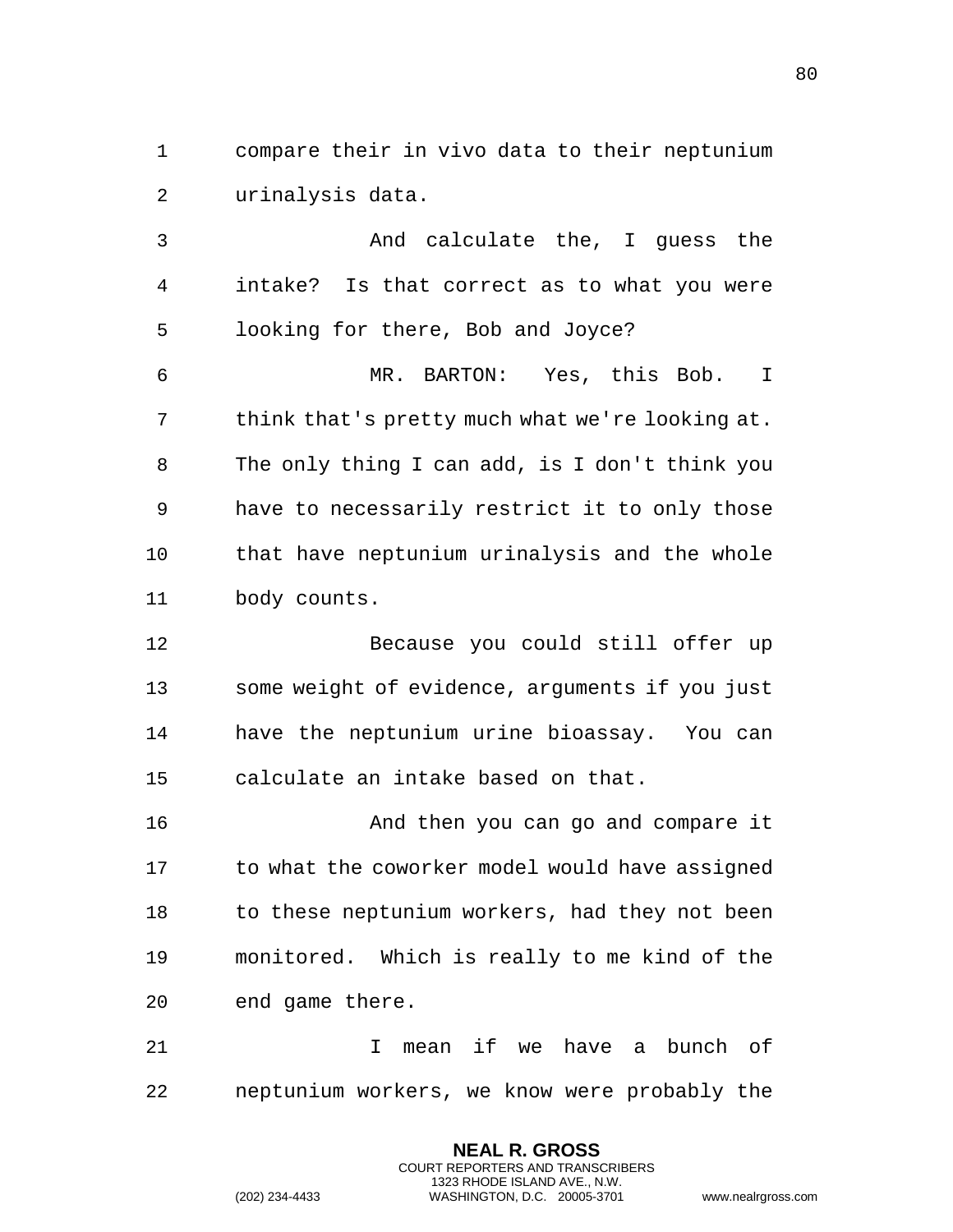highest exposed to neptunium and we have some records for them, we can reconstruct their intakes and compare it to what that coworker model says they would have gotten. And that can go a long ways toward putting a lot of these issues to bed. DR. TAULBEE: Okay, so you want us to focus on the claims where we have neptunium bioassay data, and then I'd compare them to the current coworker model. Correct? MR. BARTON: I think that would be

 beneficial. I don't know how cumbersome that would become if you have you know, if you have a very large subset that had both the urinalysis and whole body counts, you know, maybe we can focus on that.

 But I mean I don't think we have to necessarily be restricted by it. I think simply comparing your analysis versus the whole coworker model could offer up some decent evidence as well.

> **NEAL R. GROSS** COURT REPORTERS AND TRANSCRIBERS 1323 RHODE ISLAND AVE., N.W.

DR. TAULBEE: Okay.

```
(202) 234-4433 WASHINGTON, D.C. 20005-3701 www.nealrgross.com
```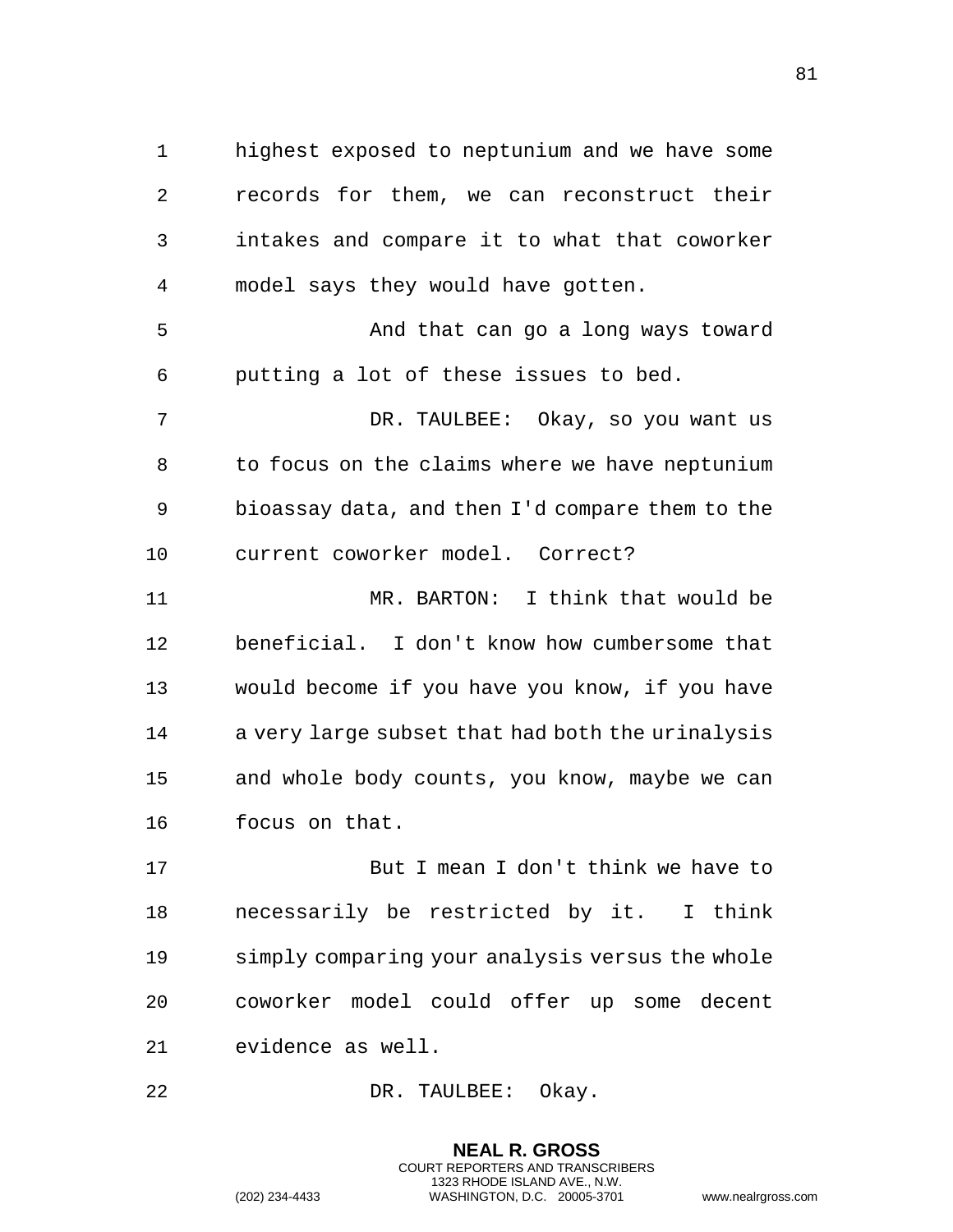1 ACTING CHAIRMAN CLAWSON: Okay, well I guess my question is, does anybody need to take a break yet? Or do we want to proceed on? I'm not hearing that anybody wants a break. I guess we'll go on to Finding 12. Is that the, or is that, that's got the neptunium too, so. MR. FITZGERALD: Joyce, I know you kind of skipped ahead a little bit. I think we're on 12, but maybe you can advise us on that? DR. LIPSZTEIN: I think we covered everything. Because we were discussing everything at the same time. So I think we covered everything on neptunium. I don't see anything that we didn't. I think that we covered everything. MR. BARTON: Yes, this is Bob again. I think really that path forward kind

 neptunium, maybe even all of these neptunium findings.

of covered the bases on a lot of these

**NEAL R. GROSS** COURT REPORTERS AND TRANSCRIBERS 1323 RHODE ISLAND AVE., N.W.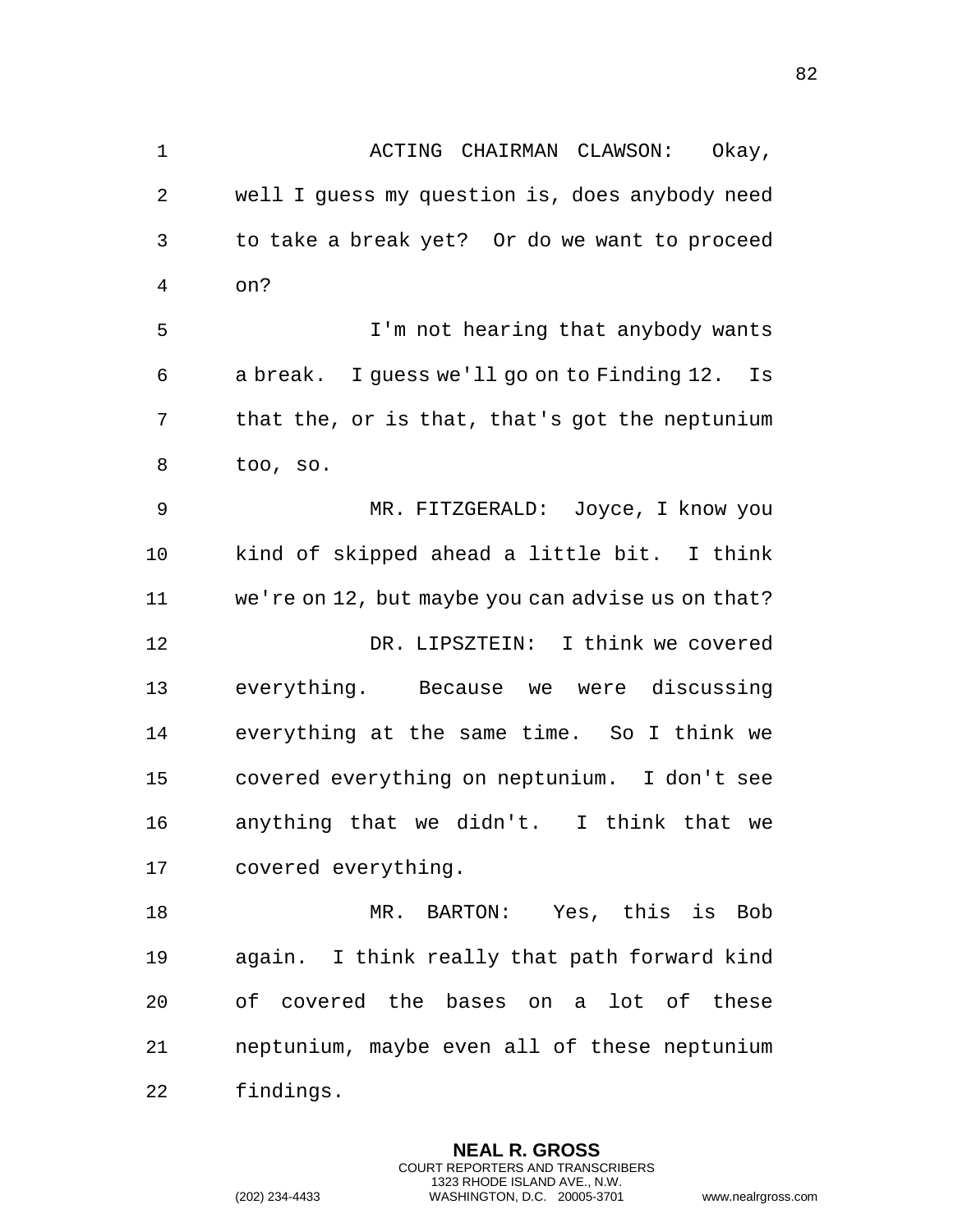1 DR. LIPSZTEIN: Yes. MR. BARTON: Insofar as we have to wait to see what that plutonium ratio analysis will bring, but you know, most of these findings are technical concerns that may be obviated by the path forward that we've just chosen. DR. LIPSZTEIN: Yes, we discussed everything. Because we started discussing and we went all along, all the findings, so. MR. FITZGERALD: Okay, as far as the other SC&A folks on the phone, before we move on from neptunium to thorium, anything else that needs to be said? Okay, Brad, I think we can -- DR. MAKHIJANI: Yes. Hi, this is Arjun. I think, I don't know how we kind of threw thorium in there also. I thought we had moving on from neptunium there are quite a lot of thorium specific issues. I don't know that we discussed them all in preparation for this call. And I didn't see anything from Joyce, going --

> **NEAL R. GROSS** COURT REPORTERS AND TRANSCRIBERS 1323 RHODE ISLAND AVE., N.W.

(202) 234-4433 WASHINGTON, D.C. 20005-3701 www.nealrgross.com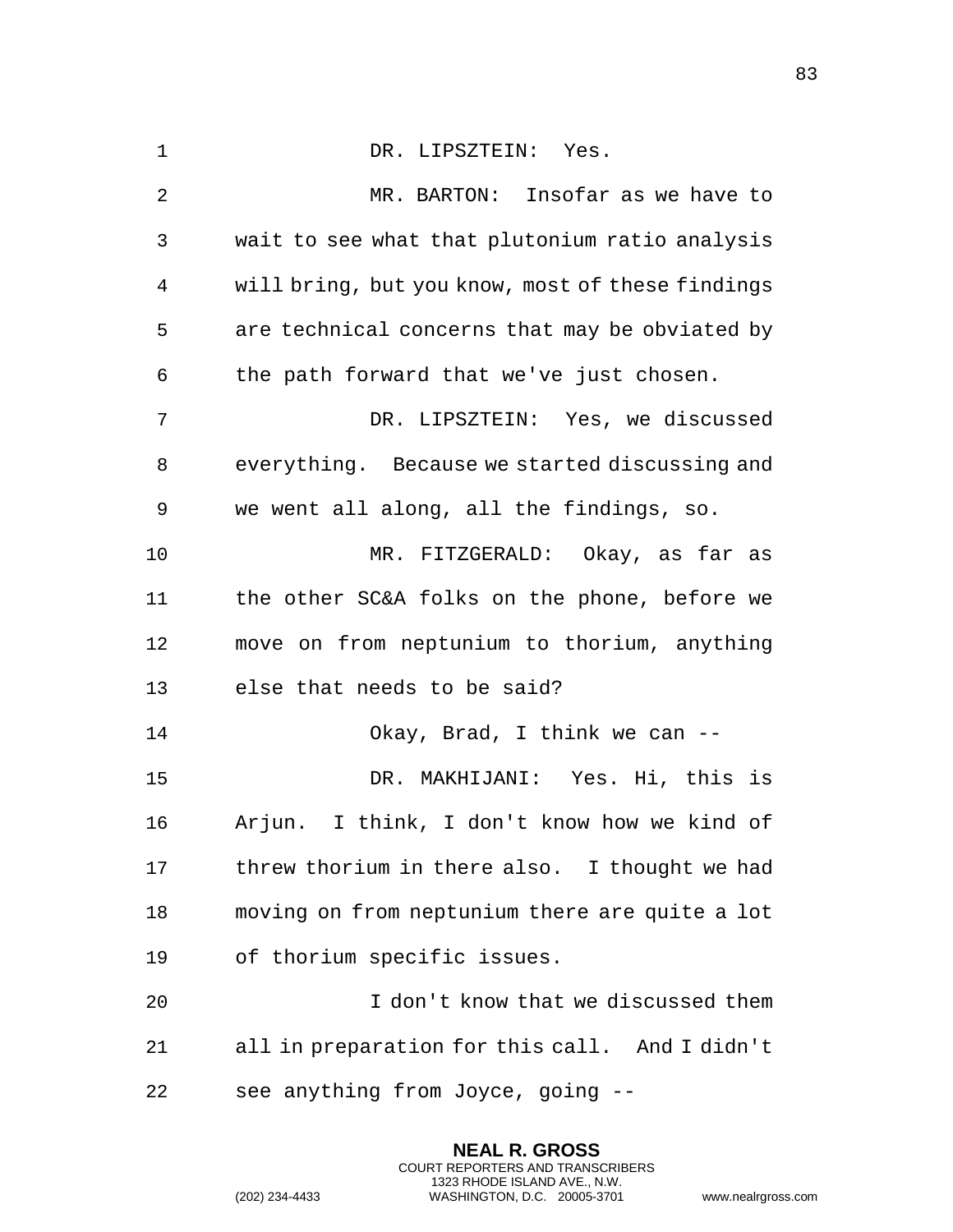DR. LIPSZTEIN: No, no I thought we were finished with neptunium, not thorium. MR. FITZGERALD: No, we're talking about  $-$  DR. MAKHIJANI: -- there a lot of thorium related issues that are very specific to thorium. And that will not be covered by this ratio approach, because -- DR. LIPSZTEIN: Yes. DR. MAKHIJANI: -- thorium dose reconstruction is proposed along completely different lines. At least after 1990 or 1989. MR. FITZGERALD: Arjun, we are about to get into thorium. 15 DR. MAKHIJANI: Oh, we're about to, sorry. I misunderstood you. MR. FITZGERALD: Yes. No, I'm just trying to make sure we can close out the neptunium findings. DR. MAKHIJANI: Oh, okay. MR. FITZGERALD: But I'm hearing that --

> **NEAL R. GROSS** COURT REPORTERS AND TRANSCRIBERS 1323 RHODE ISLAND AVE., N.W.

(202) 234-4433 WASHINGTON, D.C. 20005-3701 www.nealrgross.com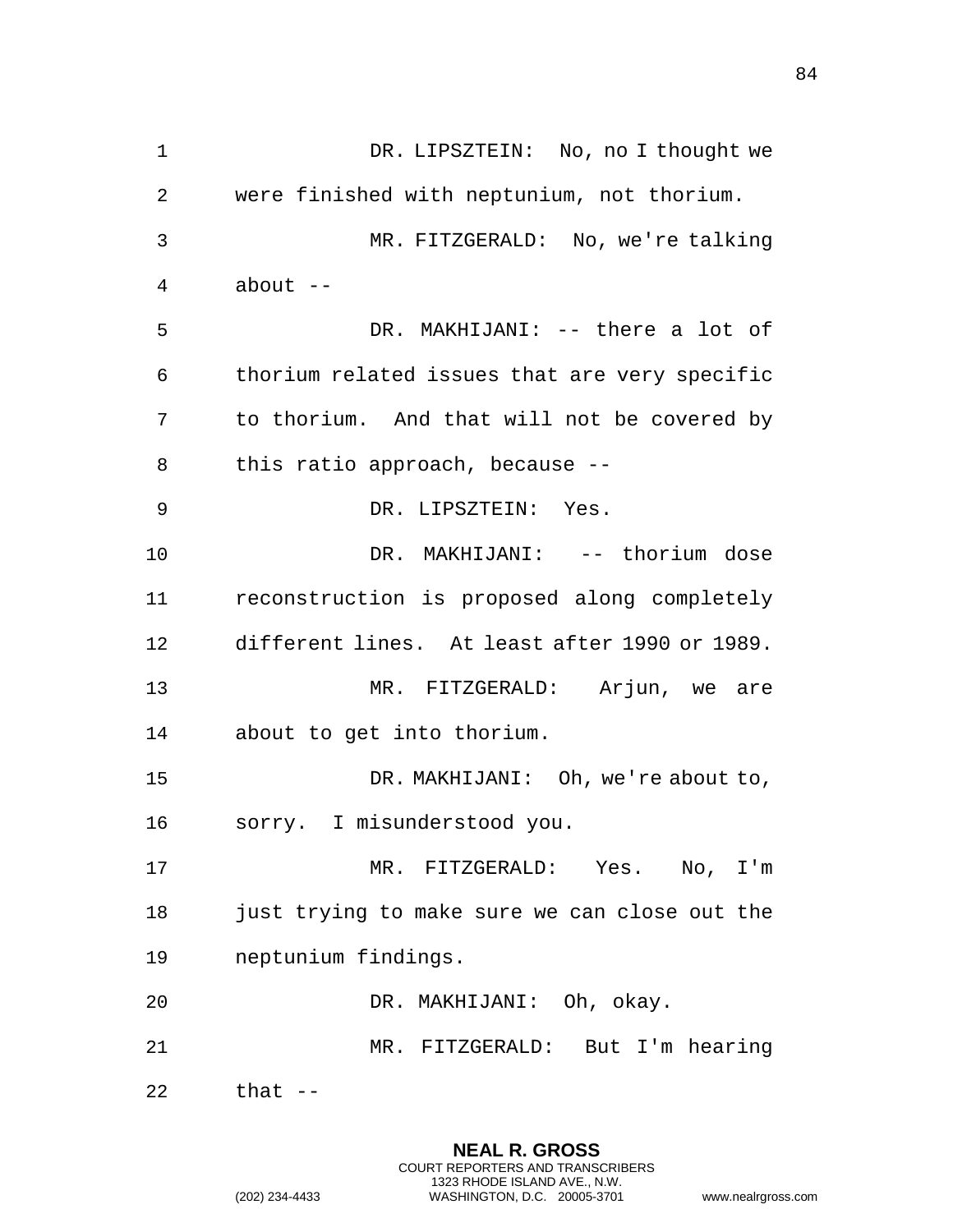DR. MAKHIJANI: I misunderstood. MR. FITZGERALD: -- everybody feels satisfied that the path forward pretty much envelopes those issues and we can just move on to thorium now. DR. MAKHIJANI: Okay, I'm fine. Yes. 8 MR. FITZGERALD: All right. MEMBER LOCKEY: Hey, Ted, Ted Katz. MR. KATZ: Yes. MEMBER LOCKEY: This is Jim Lockey, I was able to join you now. MR. KATZ: Okay, thank you, Jim. Thanks for signing up, signing in. And Jim, for the record has no conflict, correct? MEMBER LOCKEY: That's correct. MR. KATZ: Okay, carrying on. Yes, I guess Joe you can move into thorium business now. MR. FITZGERALD: Okay, yes. And Tim was correct that we got as far as I believe through Findings 3. I guess we didn't quite

> **NEAL R. GROSS** COURT REPORTERS AND TRANSCRIBERS 1323 RHODE ISLAND AVE., N.W.

(202) 234-4433 WASHINGTON, D.C. 20005-3701 www.nealrgross.com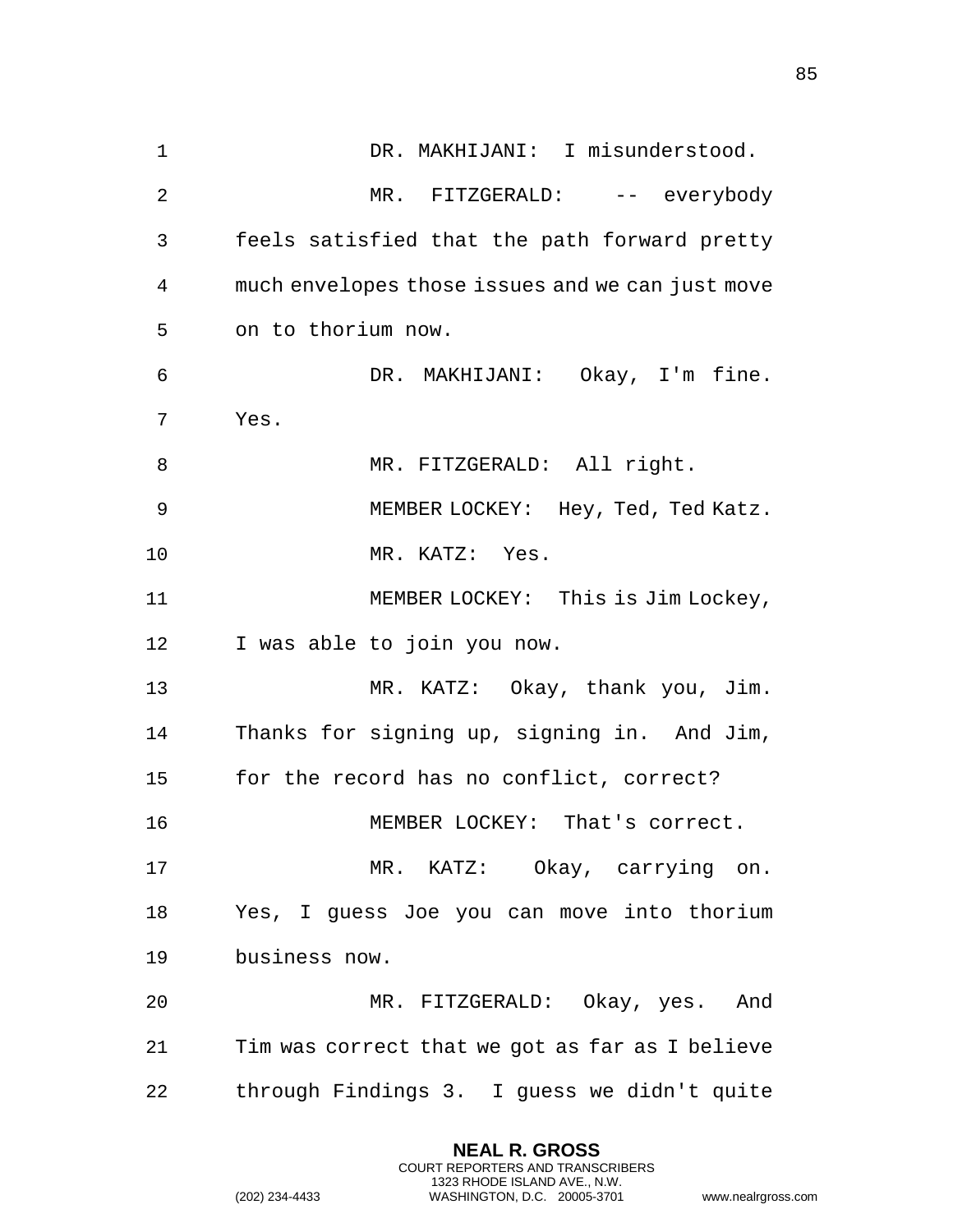get into all of Finding 4. We did touch on thoron a little bit.

 What I'd like to do because it has been several weeks just for continuity sake. Bob Barton, could you, you were on the February 5th call as well, could you recap where SC&A stands, starting with Finding 1 and 2? Just to make sure that as we move forward that, that doesn't get lost.

 MR. BARTON: Sure Joe. Finding 1 essentially regarded the source term for thorium at SRS. Originally in our review of Addendum 3, we felt that maybe the focus had been too narrow, perhaps only focusing the coworker model to assigning doses in the 773-A Building.

 Now since then NIOSH has revised OTIB-81 which is their, I guess you call it the, General Coworker Document, which contains the coworker models for you know, uranium and plutonium, as well as the intake values for thorium and neptunium.

> **NEAL R. GROSS** COURT REPORTERS AND TRANSCRIBERS 1323 RHODE ISLAND AVE., N.W.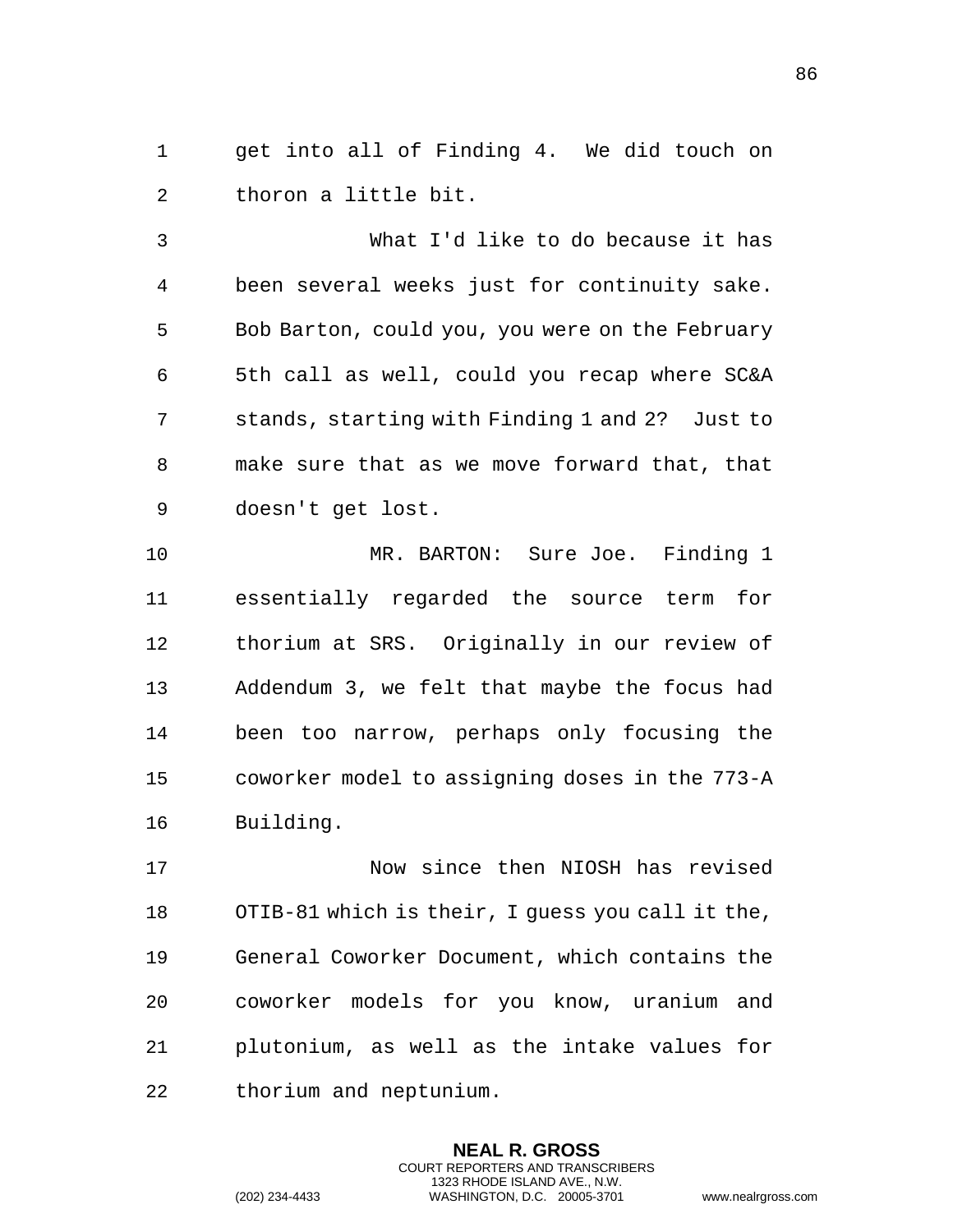And I think that's maybe where to start, with Finding 1 because that's really the name of the game there, as far as who are you going to be assigning these coworker intakes to? And are you covering the correct locations? And so maybe the best thing to do, I've never used Live Meeting before, but let me see if I can get OTIB-81 up there so that everyone can see it. Let's see. DR. ARNO: Which revision of OTIB-81 are you trying to post? MR. BARTON: This would be Revision 2, it was released this past December. Let me see if this works. Can anybody see a change there? It's just at Table 5-1. DR. TAULBEE: Yes, I can see it. 19 MR. BARTON: Okay, so that worked. Okay, so here is essentially in my mind the real road map to how these different coworker models are to be applied. And that includes the

> **NEAL R. GROSS** COURT REPORTERS AND TRANSCRIBERS 1323 RHODE ISLAND AVE., N.W.

(202) 234-4433 WASHINGTON, D.C. 20005-3701 www.nealrgross.com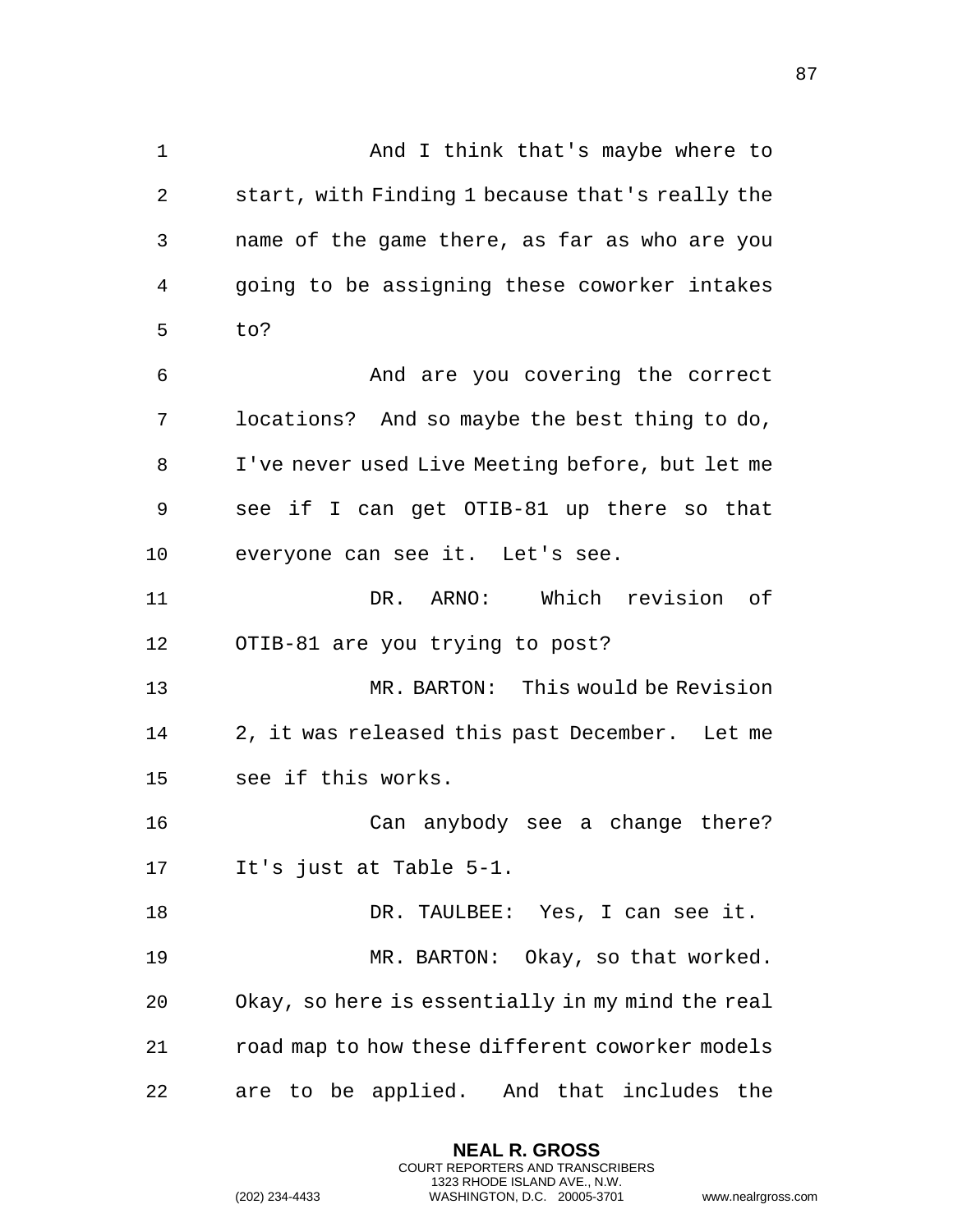neptunium and thorium coworker models that we're discussing today.

 And what you can see here, is in this left column, we have a list of facilities at the SRS site. And then columns 2 through 5 we have different time periods.

 Obviously these last three refer to the SEC period so they're kind of more pertinent to today's discussion.

 And then the final column you have here are the radionuclides of concern. Essentially the radionuclides that you're going to assign to these different areas.

14 And obviously those time periods in the middle of this table you see for instance, if you had a dosimeter code in the 1973 to 1990 of 1C through 6C, then you would essentially be assigned to the reactor areas.

 And you would be assigned to warrant a tritium and fission products coworker intake. 21 Now one thing I want to note, that it was very difficult and almost bordering on

> **NEAL R. GROSS** COURT REPORTERS AND TRANSCRIBERS 1323 RHODE ISLAND AVE., N.W.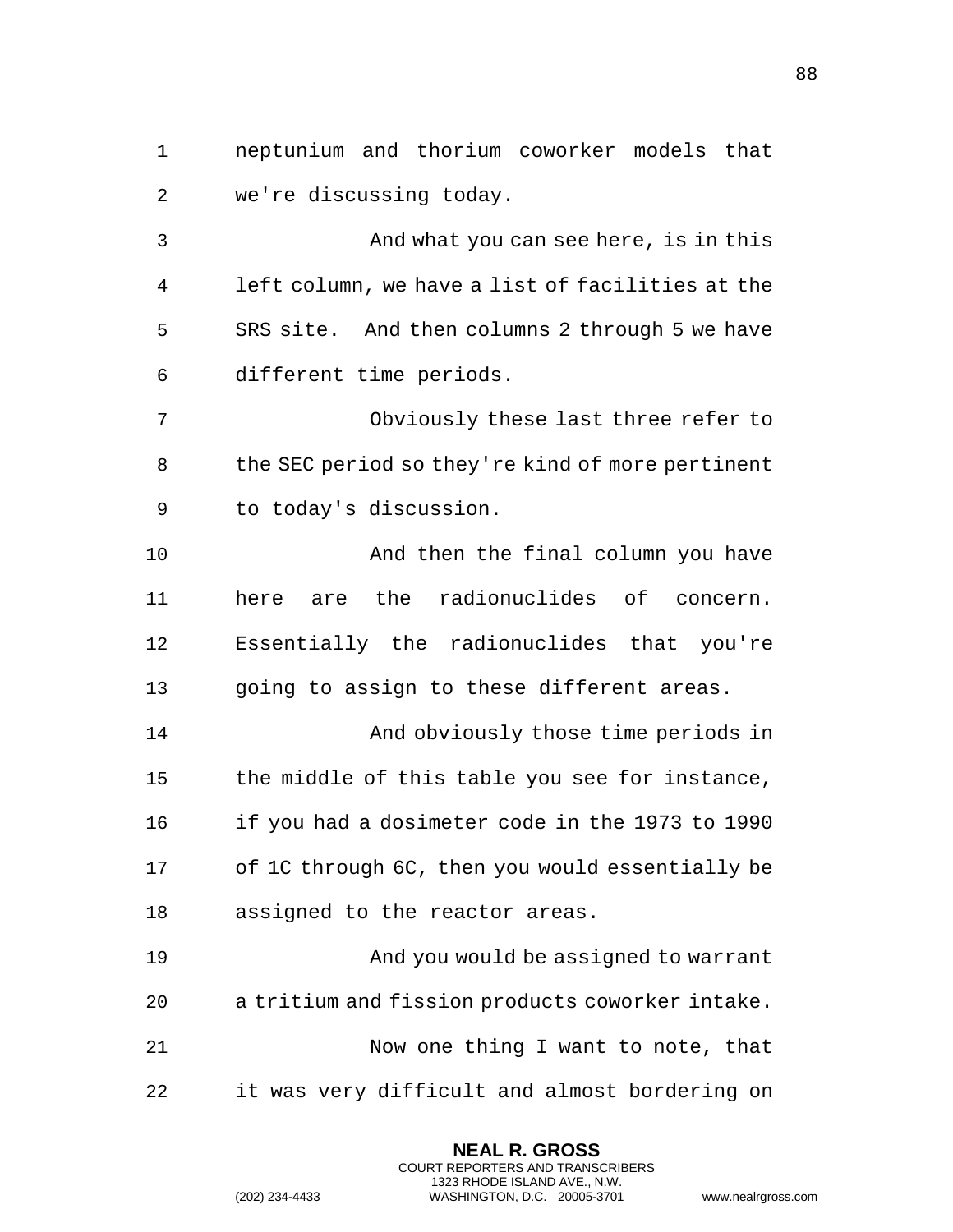impossible for SC&A to actually go in and verify the accuracy of these codes as they're applied simply because they're not really annotated or cited.

 So, I mean to do it, during the February 5th meeting it sounded, or my impression was, that this table was essentially a conglomeration of different resources.

 Be it operating procedures, other types of reports, interviews perhaps and maybe even just some experience working with the SRS claimant files or documents.

 So we can't really comment on whether 1C, you know, does that actually refer to the reactors? I'm sure it does.

 But I mean it would be nice if NIOSH could pull together sort of a reference list or you know, annotate these different dosimeter codes so we can kind of see how they arrived at these different assignments.

 Because like I said, this kind of is the name of the game of who you're going to

> **NEAL R. GROSS** COURT REPORTERS AND TRANSCRIBERS 1323 RHODE ISLAND AVE., N.W.

```
(202) 234-4433 WASHINGTON, D.C. 20005-3701 www.nealrgross.com
```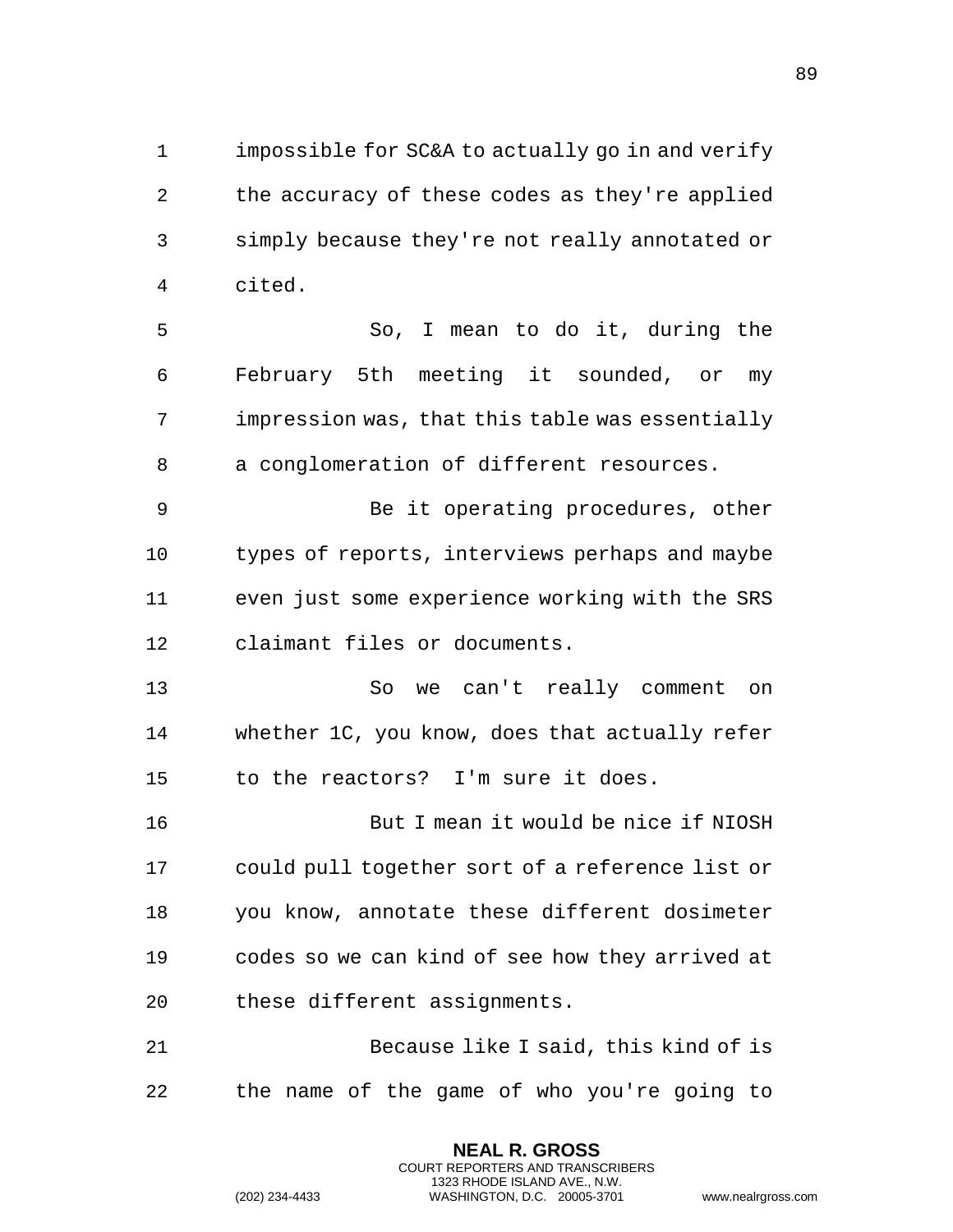assign these different coworker models to. So I don't know if that's something that can be pulled together rather quickly, but it would certainly help us in reviewing this table. I don't know if NIOSH really wants to comment on that? DR. TAULBEE: Yes, this is Tim. We have from the various reports and other health

 physicist files from the Savannah River, we have compiled a history if you will, of these dosimeter codes over time.

 We have a breakdown of them from 1959. We have the breakdown from 1972 into 1973 where they list the old codes and then, the new codes. And then we have additional documents later in time for these codes, from 1977, 1984, and then 1991 time frame change as well.

 MR. BARTON: Okay. It would be very helpful to us if you know, could pull together I guess a list of SRDB numbers, or whatever form sort of those references are in.

> **NEAL R. GROSS** COURT REPORTERS AND TRANSCRIBERS 1323 RHODE ISLAND AVE., N.W.

(202) 234-4433 WASHINGTON, D.C. 20005-3701 www.nealrgross.com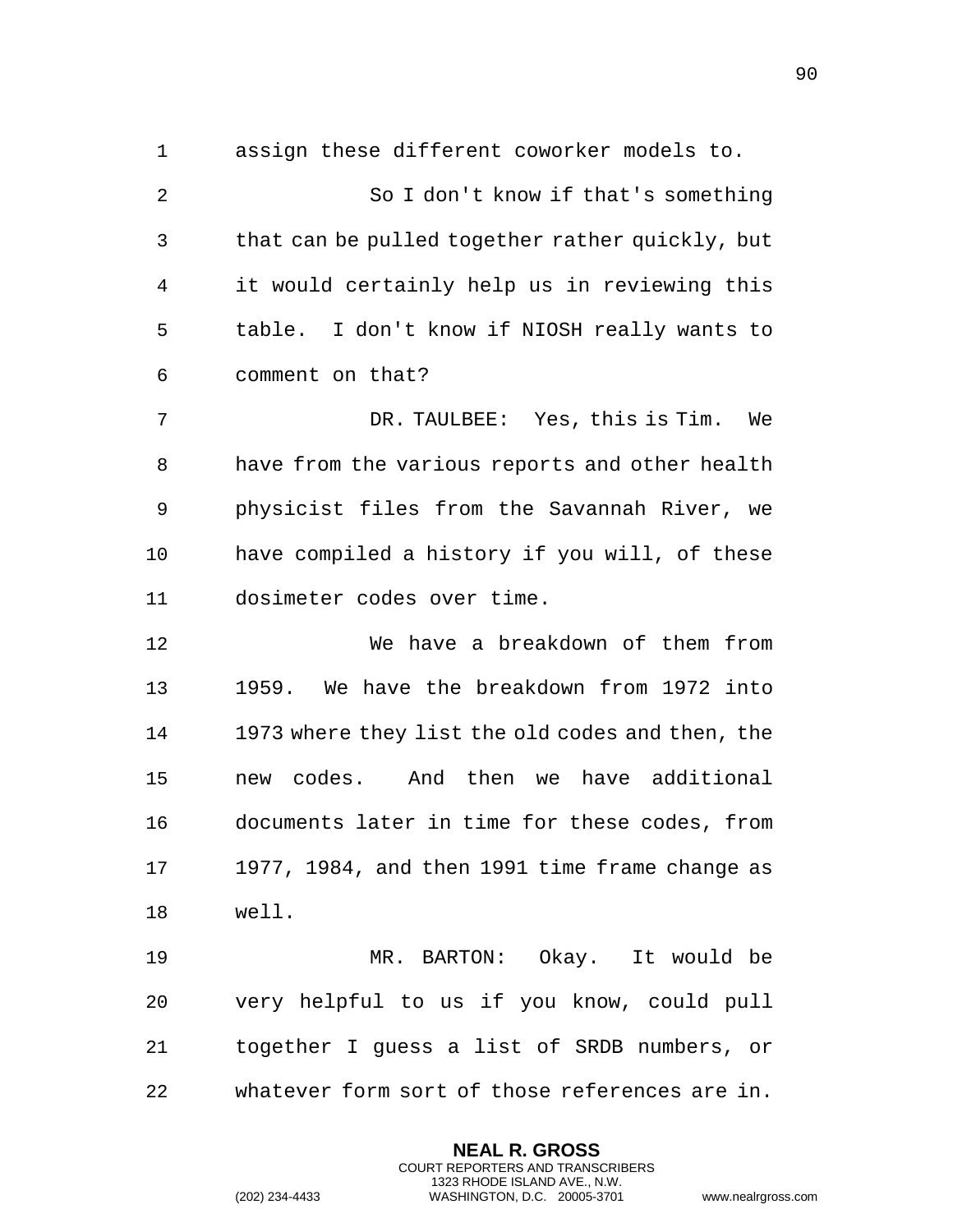I assume they're annotated somewhere. That would be very helpful for us if you could pull that together. But beyond that, a couple of concerns that we noticed with this table. Essentially what we, went in and we just pulled you know, a handful of claimant files. 8 And said, all right, let's see what these dosimeter codes actually look like in the actual claimant files. How would this table actually apply to the different claimants? And one of the concerns we have and 13 this may be obviated once we get to look at the sort of the source of all this, is you see there are numerous dosimeter codes for some of these areas. 17 17 I mean for example, let's scroll down here a little bit. Central shops, I mean there's a ton of different codes. So that kind of gave me pause and there's never really, not really a clear pattern in my mind as to why all these different

> **NEAL R. GROSS** COURT REPORTERS AND TRANSCRIBERS 1323 RHODE ISLAND AVE., N.W.

(202) 234-4433 WASHINGTON, D.C. 20005-3701 www.nealrgross.com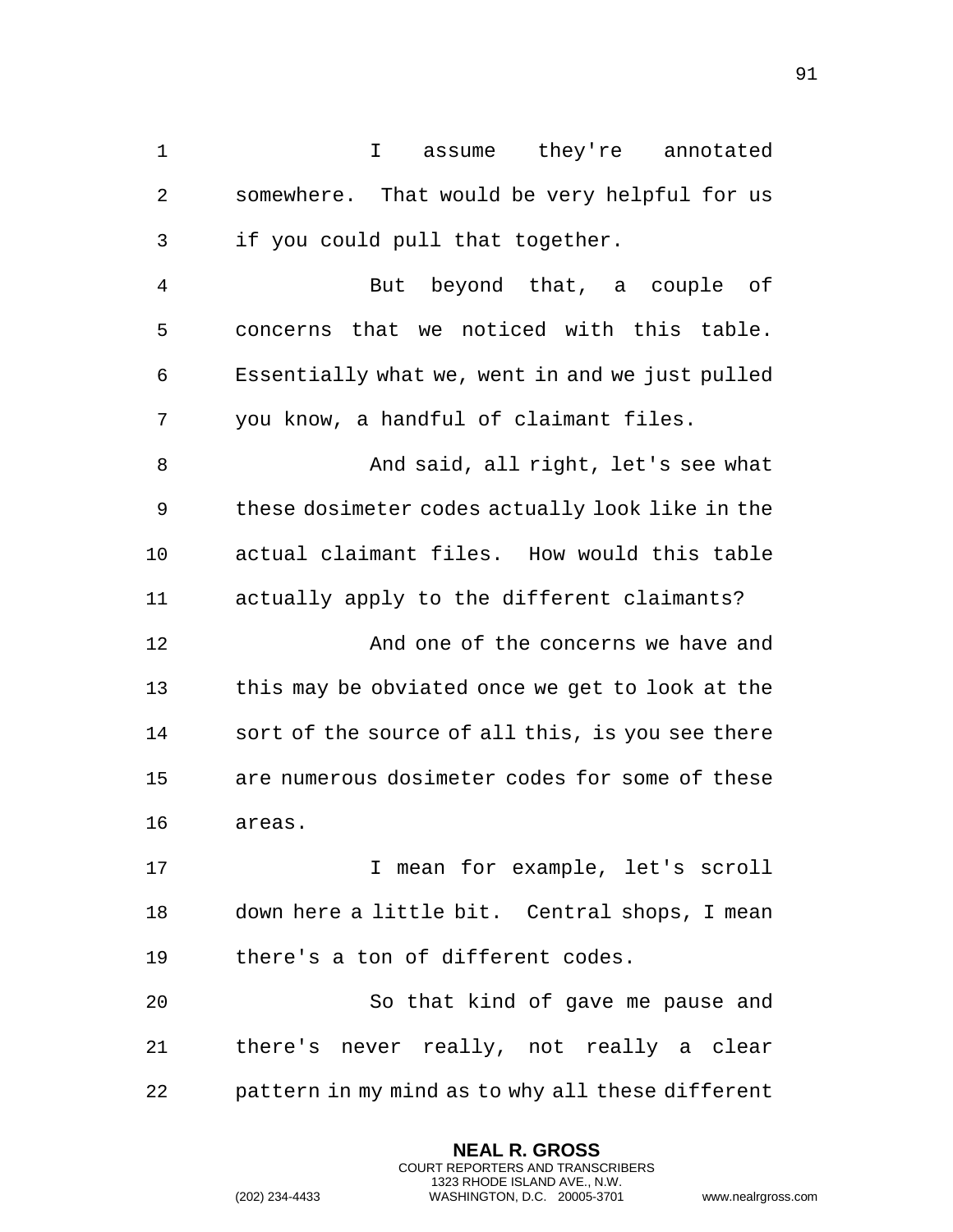numbers and letters would refer to the same location?

 And beyond that, you'll notice that as you inspect this table, and let's see if I can find a good example here. All right for example let's take the code 5F here. Code 5F could refer to the unknown facility. F-Area, A-Line, which if you look at F canyon again 5F is there. The 221-F, B-Line and 5F. The plutonium field fabrication and experimental facility, and the 235 Vault. So that's essentially six different areas that could be assigned based on a similar dosimeter code. And if you look at those six different areas, they all have different sort of mixes of radionuclides that you could assign. So I guess that's one question we

 had, is how this table would apply in that kind of situation?

 I would assume that in that situation you would essentially apply the full

> **NEAL R. GROSS** COURT REPORTERS AND TRANSCRIBERS 1323 RHODE ISLAND AVE., N.W.

(202) 234-4433 WASHINGTON, D.C. 20005-3701 www.nealrgross.com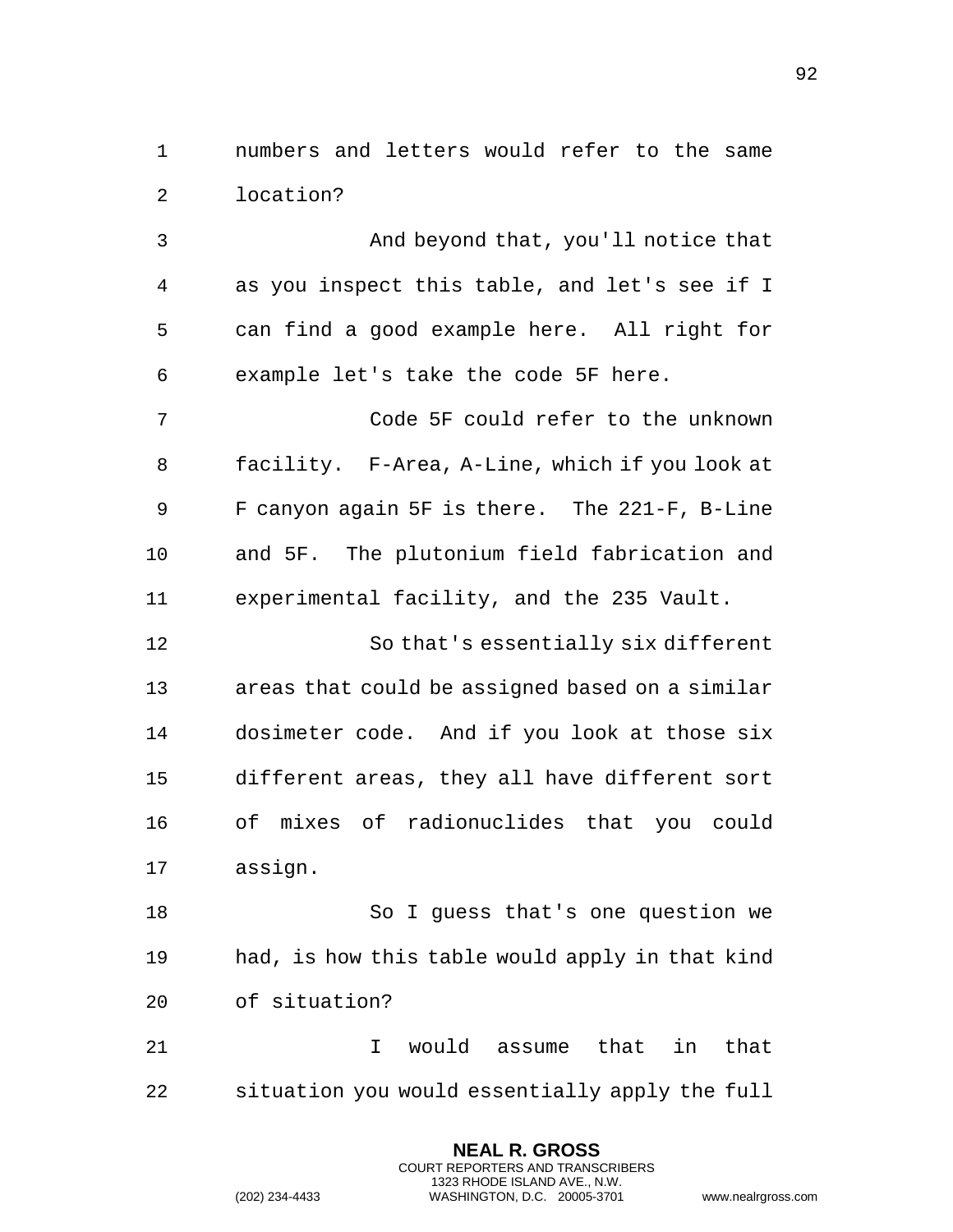mix, essentially every radionuclide that appears in those six areas, you have to assume they could have been exposed to. Am I interpreting that correctly?

 DR. ARNO: Need to clarify that a little bit, this table is an aide to the dose reconstructor. The dose reconstructor is going to have other information from the claimant's DOE, and DOL files as well as the record of a telephone interview.

 So they will use data from all of those sources to assign the individual to a work location. And then base the intakes off that work location.

 MR. BARTON: Okay, I understand that. As far as location information goes, one thing that would kind of give me pause, I mean you mentioned the CATI report which is a very useful tool to the dose reconstructor.

 But really when I look at this table and to kind of emphasis my point, I'm going to scroll down here to the very bottom where we

> **NEAL R. GROSS** COURT REPORTERS AND TRANSCRIBERS 1323 RHODE ISLAND AVE., N.W.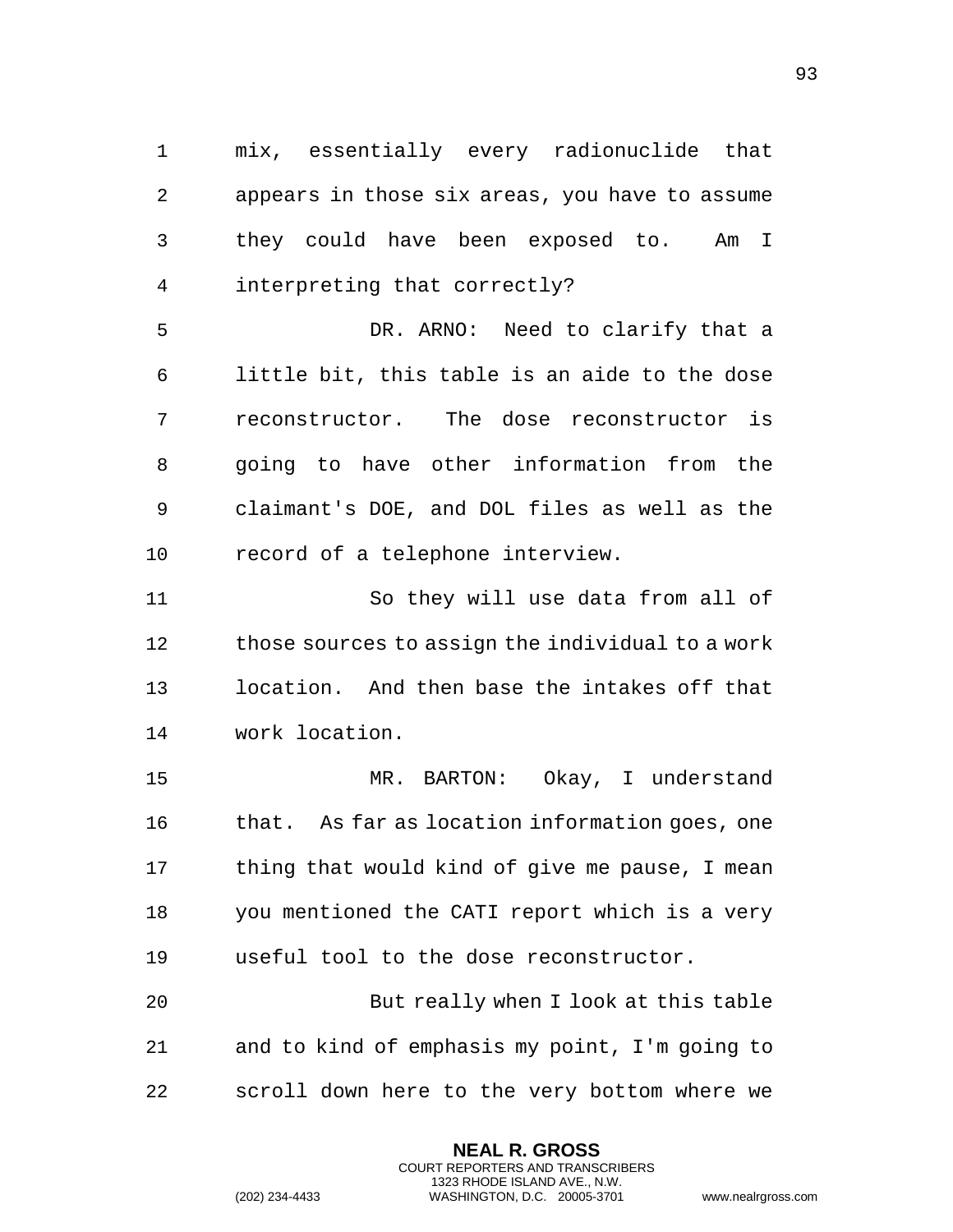have the, not identifiable or unknown facility. So in a situation where you really can't establish where they are, you essentially are assigning the entire mix of coworker radionuclides.

 So when I look at the table what I really see is sort of a, I like to call it a table of exclusion. Because if you can find, you know, establish a worker in a specific location, you know, they get whatever mix of radionuclides is there. But I mean if you can't, you're getting the full mix.

 So really what we're saying is if you have a dosimeter code that appears in this table, you might get less of the coworker intakes than if you did not have a dosimeter code that was in this table, or we don't know what the code meant, or there was just no, the dosimeter code was blank.

 So a lot of these concerns relate to that uncertainty of how you're going to actually apply this table to a claimant. And

> **NEAL R. GROSS** COURT REPORTERS AND TRANSCRIBERS 1323 RHODE ISLAND AVE., N.W.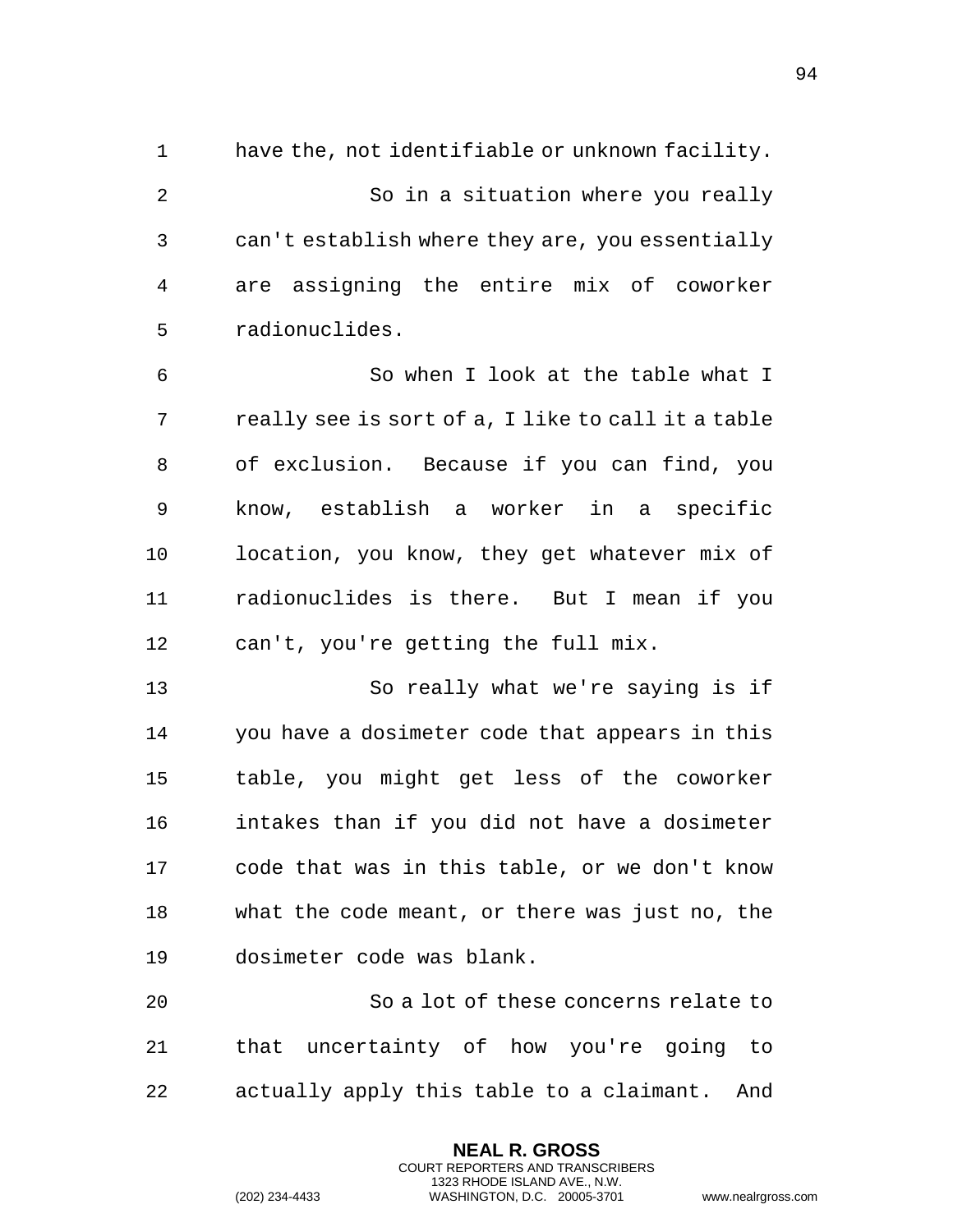I wanted to say that's an implementation issue. 2 And what I want to get into next is we did in fact observe gaps in the dosimeter codes in the few claimant files we did look at. This was especially true in the 1973 to 1981 period -- 7 DR. TAULBEE: Bob, can I -- MR. BARTON: -- when the primary source is the HPRED database. DR. TAULBEE: Bob, can we -- MR. BARTON: -- and from what we observe there just simply aren't dosimeter codes included there. I mean the field is there, but it's blank. 15 DR. TAULBEE: Bob. MR. BARTON: Now we also observed this to a -- go ahead. DR. TAULBEE: Bob, this is Tim. Let's first focus on the first part here because there's some other things I wanted to mention here about this table, to expand upon that. And then we can go into the issue that you have

> **NEAL R. GROSS** COURT REPORTERS AND TRANSCRIBERS 1323 RHODE ISLAND AVE., N.W.

(202) 234-4433 WASHINGTON, D.C. 20005-3701 www.nealrgross.com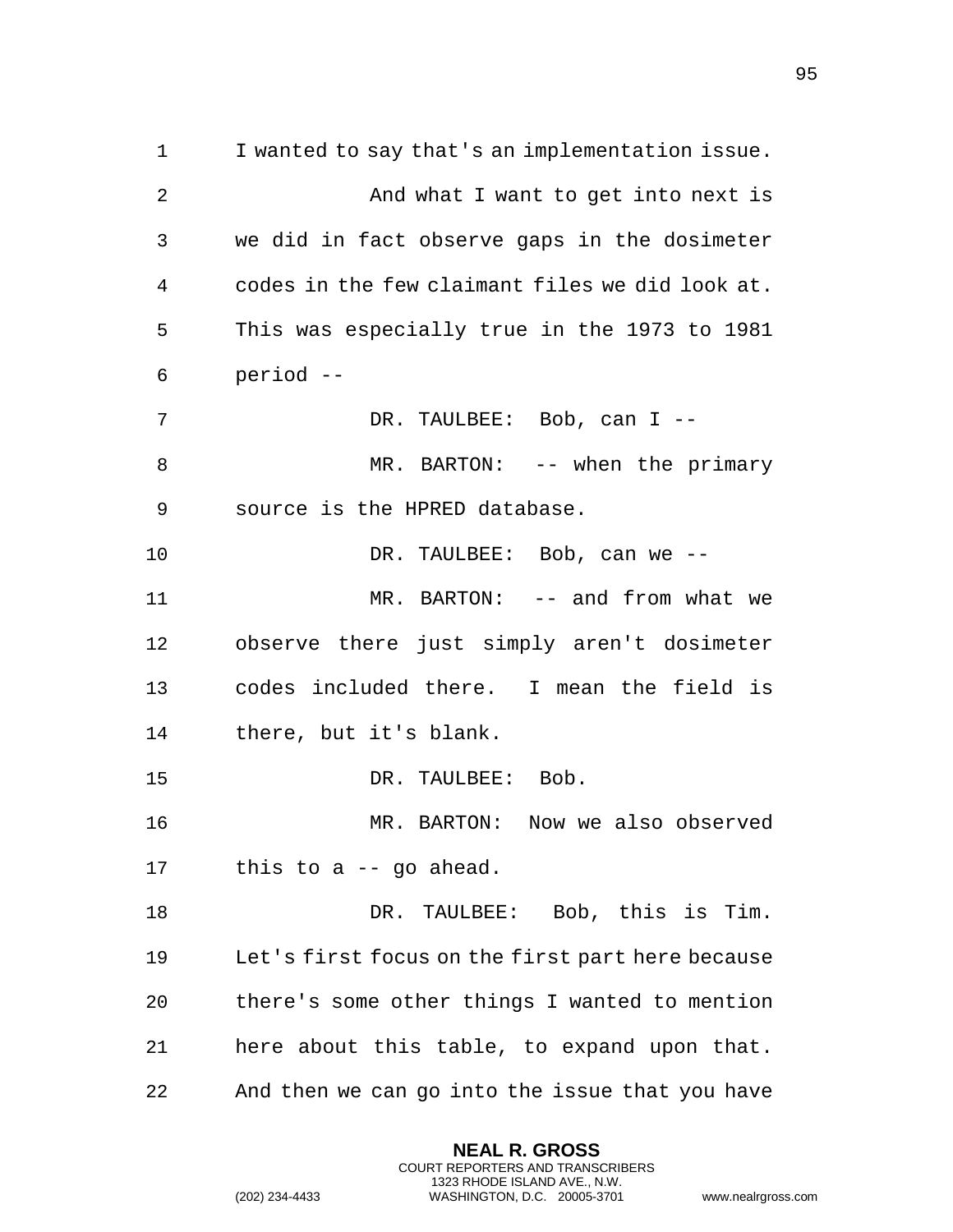identified with HPRED, okay? Is that all right?

 MR. BARTON: Sure. DR. TAULBEE: Okay. The use of this table as Matt was pointing out, is just one part of the tools for the dose reconstructor. In many cases for people like working in the F-area, you'll notice that plutonium is listed there for, as part of the mix. Well most of the people that worked in that particular facility, actually had plutonium bioassay as well. So we wouldn't be applying the coworker model to them. So one thing to keep in mind, this is a case where we have a person who is monitored. We have a dosimeter code so we know that they worked in, in the case of 5F for example, in that '73 to 1990 time period. They could have worked in the F Canyon, they could have worked on the FB-Line, they could have worked on 235-F in the vault area, or they could have worked in the 235-PuFF

> **NEAL R. GROSS** COURT REPORTERS AND TRANSCRIBERS 1323 RHODE ISLAND AVE., N.W.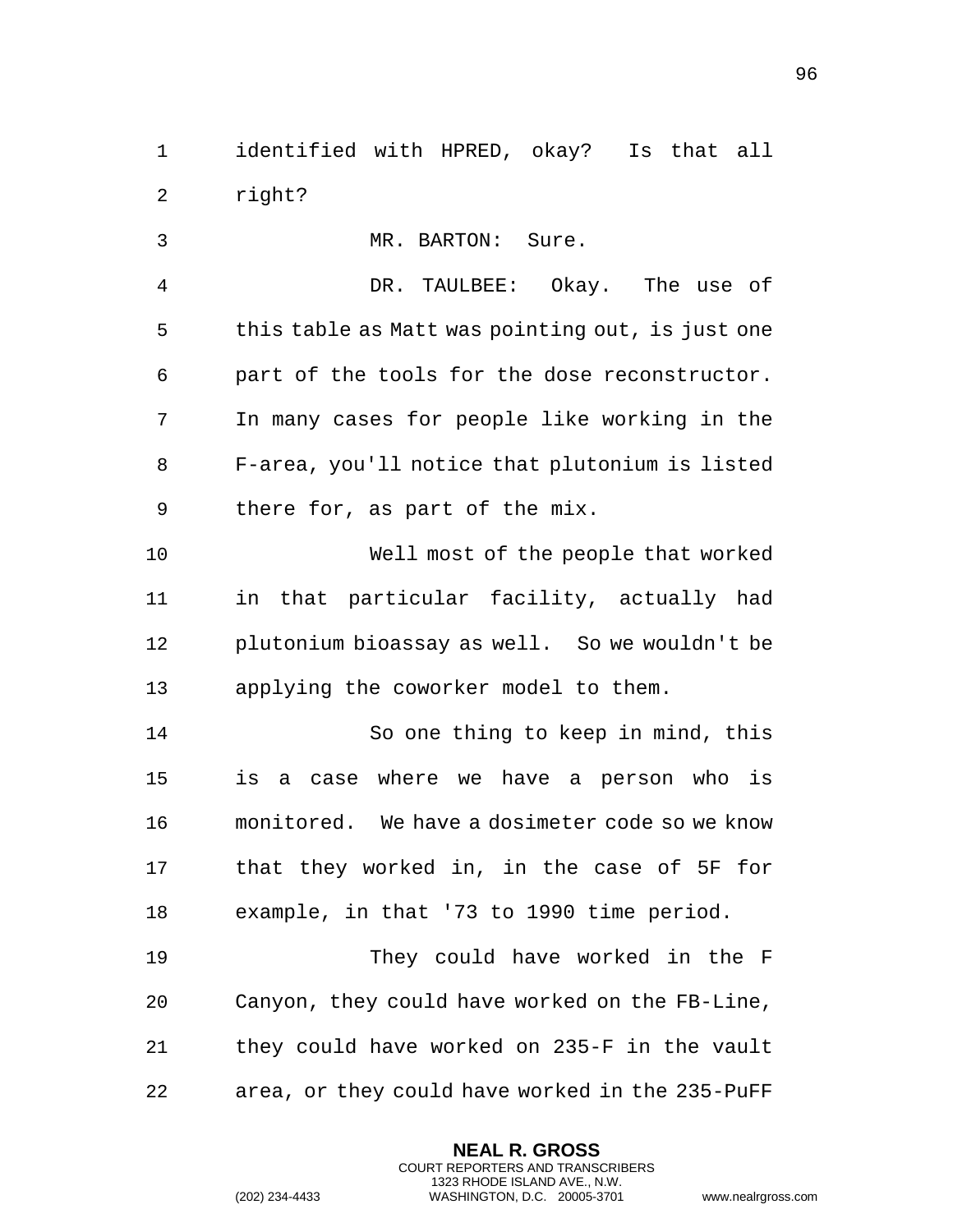facility.

| 2  | If they don't have any bioassay,                |
|----|-------------------------------------------------|
| 3  | then yes, we will apply a plutonium coworker    |
| 4  | model, or uranium coworker model, a neptunium   |
| 5  | coworker model, an americium, curium,           |
| 6  | californium, thorium coworker model.            |
| 7  | So that's the use of this particular            |
| 8  | table. Is to help the dose reconstructor if     |
| 9  | they have no other information about where this |
| 10 | person worked. They'll look at that dosimeter   |
| 11 | code and then assign based upon their           |
| 12 | particular scenario. So that's how this table   |
| 13 | is being used.                                  |
| 14 | One other thing I'd like to point               |
| 15 | out is that the time periods are critical for   |
| 16 | evaluating this. Because the codes were         |
| 17 | reused in other time periods and it means a     |
| 18 | totally different facility.                     |
| 19 | So you really have to look at the               |
| 20 | dosimeter code at that particular time period   |
| 21 | of when that measurement was, to make this      |
| 22 | determination of which facility, and then which |

**NEAL R. GROSS** COURT REPORTERS AND TRANSCRIBERS 1323 RHODE ISLAND AVE., N.W.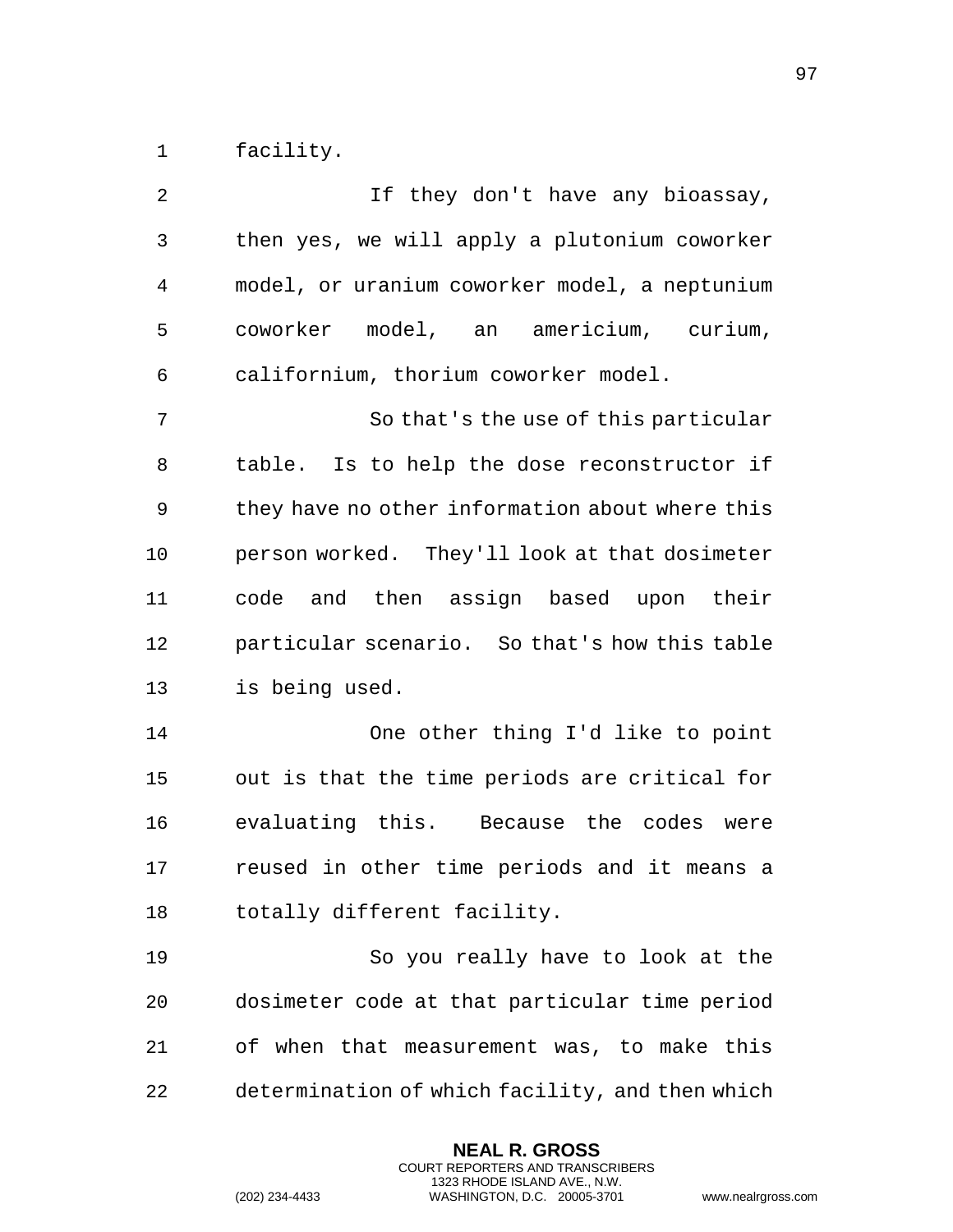coworker model. Does that make sense? MR. BARTON: Sure, I understand. And to point out that example that I gave of one dosimeter code for six different facilities, that's just for a single time period. I'm not trying to compare dosimeter codes across these different time periods that are established here. But I guess the second thing is the point was made that there would be other location information that could be used to establish where the worker was. Well in my experience, the only other really location information that we have is based on internal dosimetry. Now there's the CATI report. But are we going to start using the CATI report to apply to this table to sort of, and again you'd be using that CATI report to exclude claimants from being assigned certain intakes. You see what I'm saying? I mean -- DR. TAULBEE: Not to exclude on

> **NEAL R. GROSS** COURT REPORTERS AND TRANSCRIBERS 1323 RHODE ISLAND AVE., N.W.

(202) 234-4433 WASHINGTON, D.C. 20005-3701 www.nealrgross.com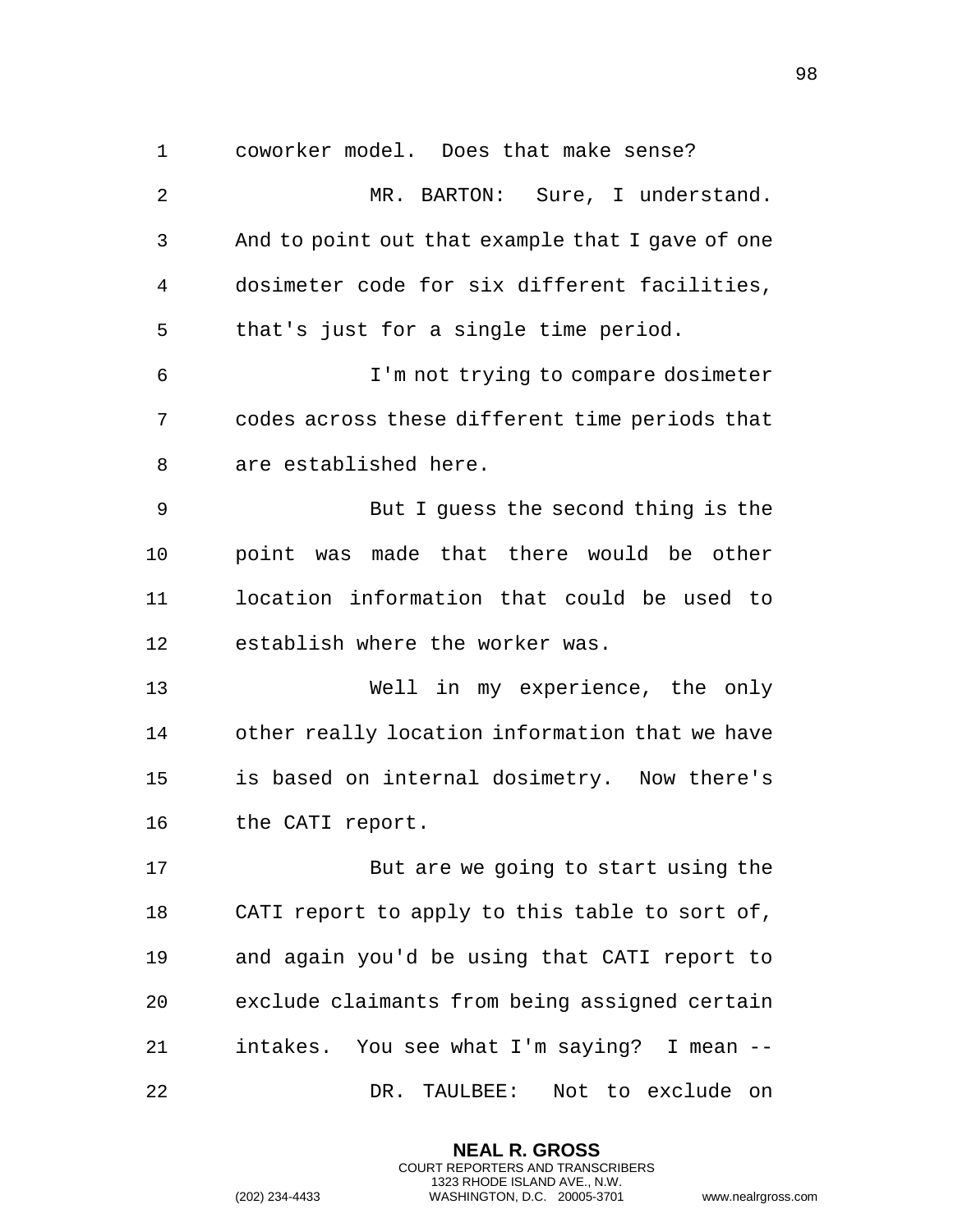the, it's more to get a feel for where this person worked and were they exposed to this particular material in that time period? MR. BARTON: Right, but if you cannot not establish with reasonable accuracy for a certain time period where that person was, it essentially falls into that last bin in the table where you're getting assigned everything. DR. TAULBEE: That's correct. MR. BARTON: Right, so I mean this is all about when you have gaps in those dosimetry codes, you know, how do you deal with that uncertainty? 15 And when you don't quite know where 16 they were. And these instances can span many years, even in the SEC period where you don't know where they were. They would have to fall into that bin. Now I mean, am I hearing that when you have gaps like that, you would look at a CATI report and use that information to try to place

> **NEAL R. GROSS** COURT REPORTERS AND TRANSCRIBERS 1323 RHODE ISLAND AVE., N.W.

(202) 234-4433 WASHINGTON, D.C. 20005-3701 www.nealrgross.com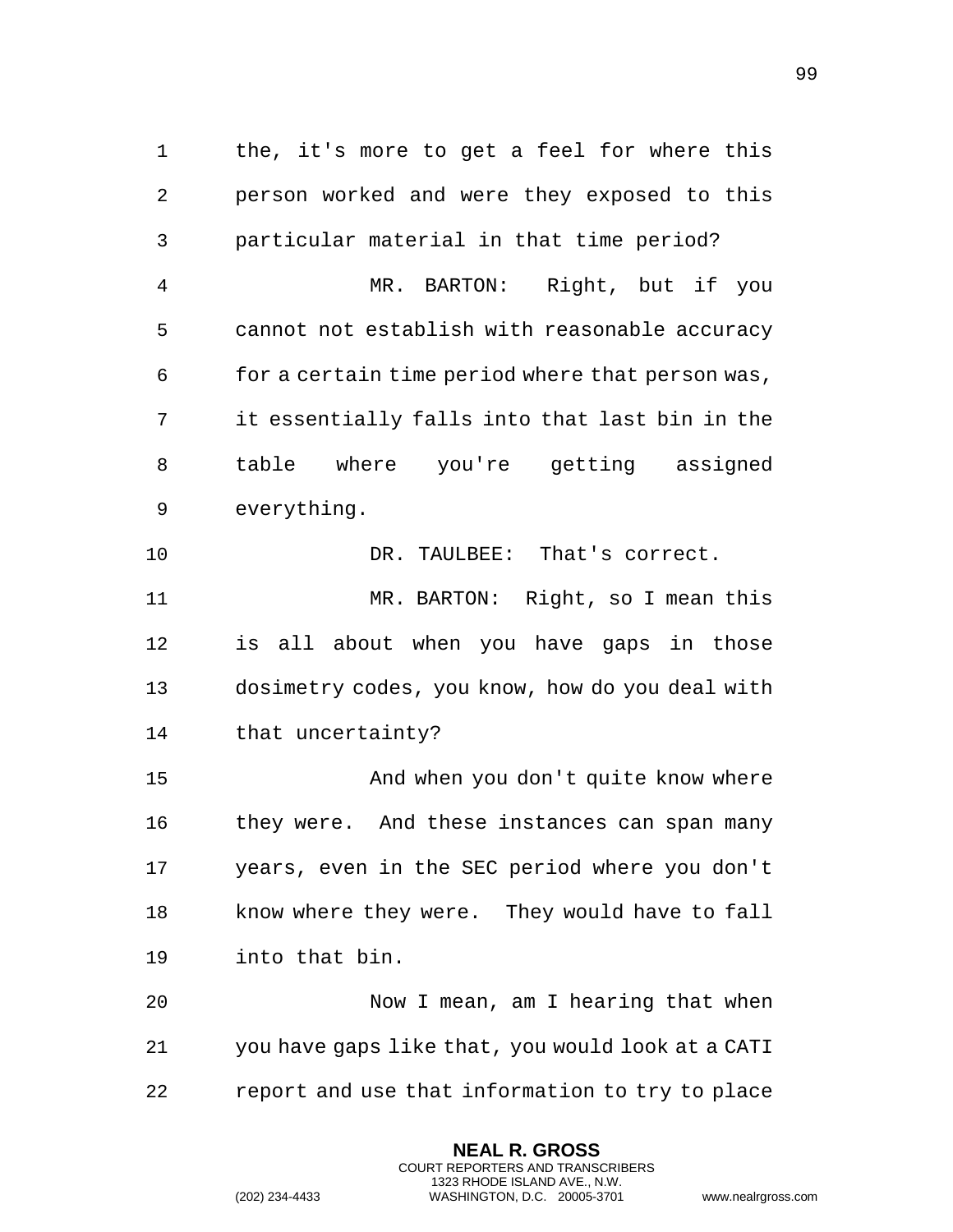1 them into one of these categories?

 DR. TAULBEE: Well no, not necessarily. I mean CATI is just one piece. We wouldn't use that exclusively. We would use the whole weight of evidence effectively to place where this person conducted their work. So there isn't one piece that's used. Unless it's the only piece that we have, in which case, yes, they generally go into that final category. And this is where it gets into what we call claimant-favorability. Of we've got equal evidence of they either worked in the one area versus another, we don't know. And so we assign a claimant-favorable approach which would be all of the coworker. MR. BARTON: No, I understand and I completely agree when you don't know, you have to assign all of the coworker. I guess my point was, based on our very limited, again, you know, hand full, less than 10 claimants we looked at, it looked like

> **NEAL R. GROSS** COURT REPORTERS AND TRANSCRIBERS 1323 RHODE ISLAND AVE., N.W.

(202) 234-4433 WASHINGTON, D.C. 20005-3701 www.nealrgross.com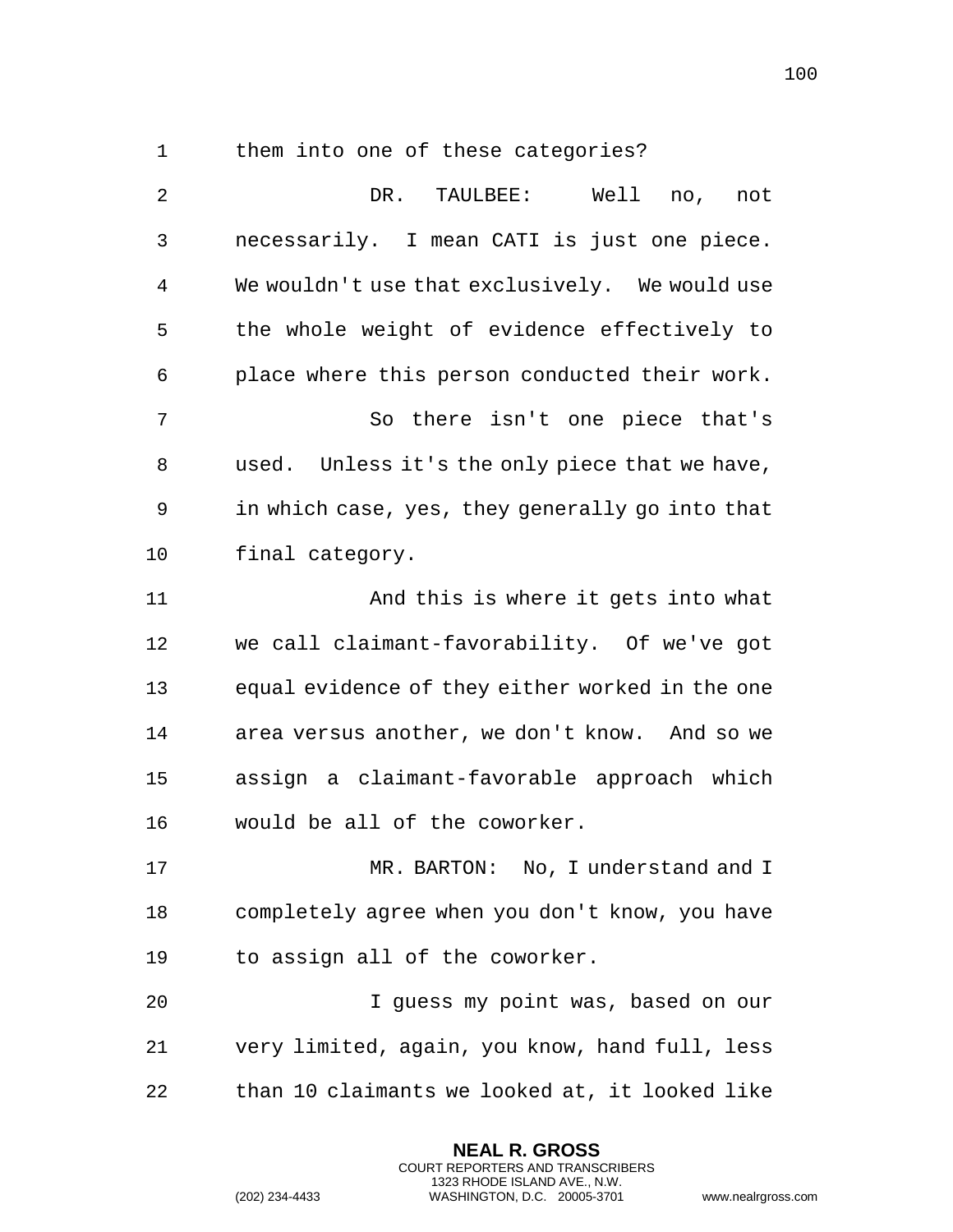to me on the full weight of evidence.

 Now again, I don't think you can look at internal dosimetry files and say, oh well, we're going to use those to fill in gaps for coworker intakes because this is the whole point, they don't have the internal dosimetry files. The CATI report I don't think can be used to exclude a worker, that's essentially, since, if you don't know where they are, they're getting the full work up. If you use a CATI report to fit them into one of these categories, what you're essentially doing is going to be taking away an intake from a certain radionuclide based on what Table 5-1 prescribes. You see what I'm saying there? DR. TAULBEE: I think so, but let me give you an example of let's say a CATI report says that they were a forester. And was working in the outside areas of the site. We wouldn't necessarily assign the

> **NEAL R. GROSS** COURT REPORTERS AND TRANSCRIBERS 1323 RHODE ISLAND AVE., N.W.

(202) 234-4433 WASHINGTON, D.C. 20005-3701 www.nealrgross.com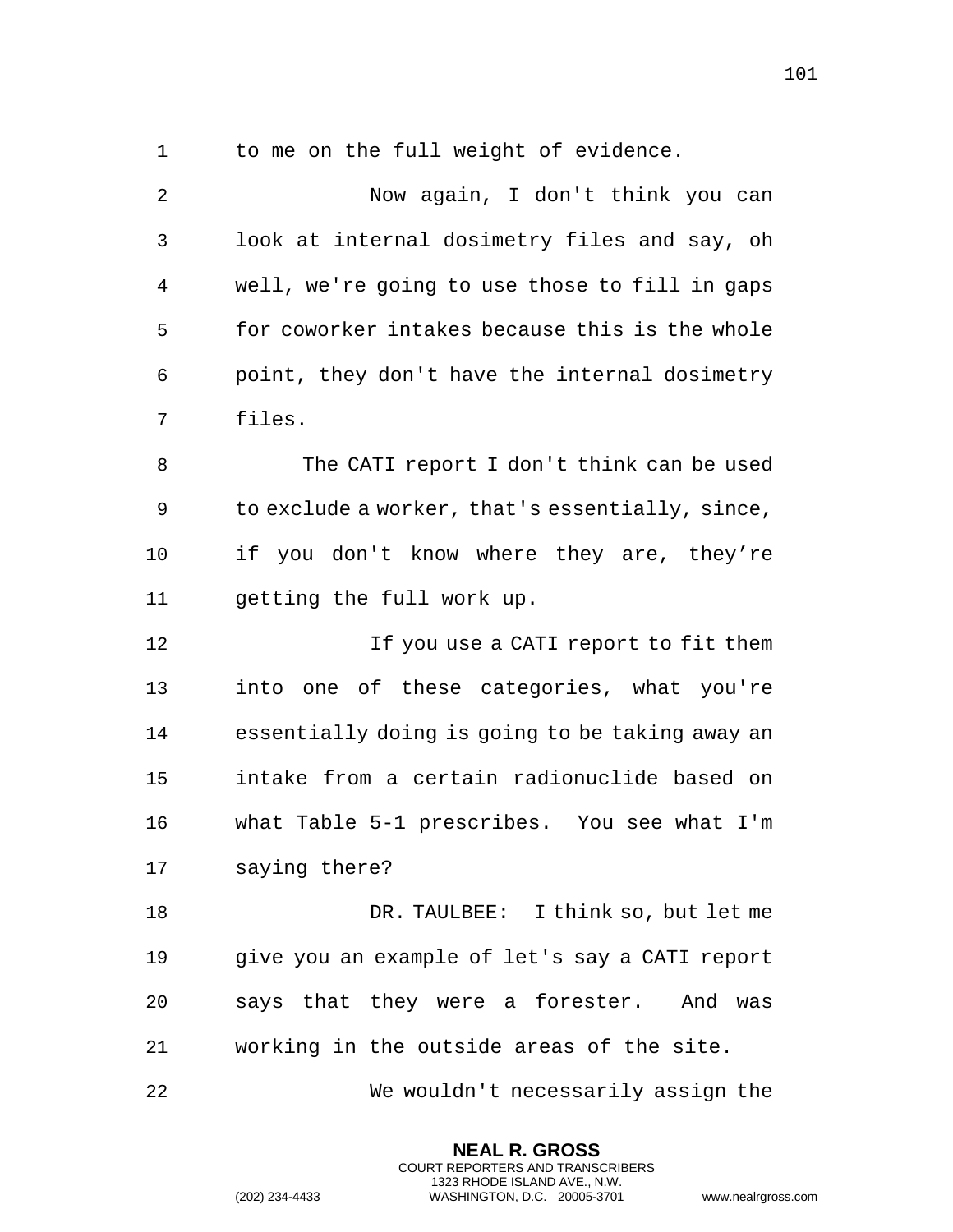full coworker model to this particular person. And if we don't have any monitoring data, well they weren't expected to have been monitored. MR. BARTON: I understand that, that kind of situation. Or if the CATI report said they only worked in an administrative building that was across the street and they never had to enter the plant. That's kind of the special cases.

 But I'm talking about when you have radiological workers who were badged, but you see their badging records don't contain those area codes. Well now you're left with, you know, you're left with putting them in the not identifiable column, and giving them the full work up.

 And again, our concerns revolve around really the potential for a great many number of workers who need the coworker model applied are going to fall into that bin.

 DR. TAULBEE: Okay, this is a perfect segue into your next question, where

> **NEAL R. GROSS** COURT REPORTERS AND TRANSCRIBERS 1323 RHODE ISLAND AVE., N.W.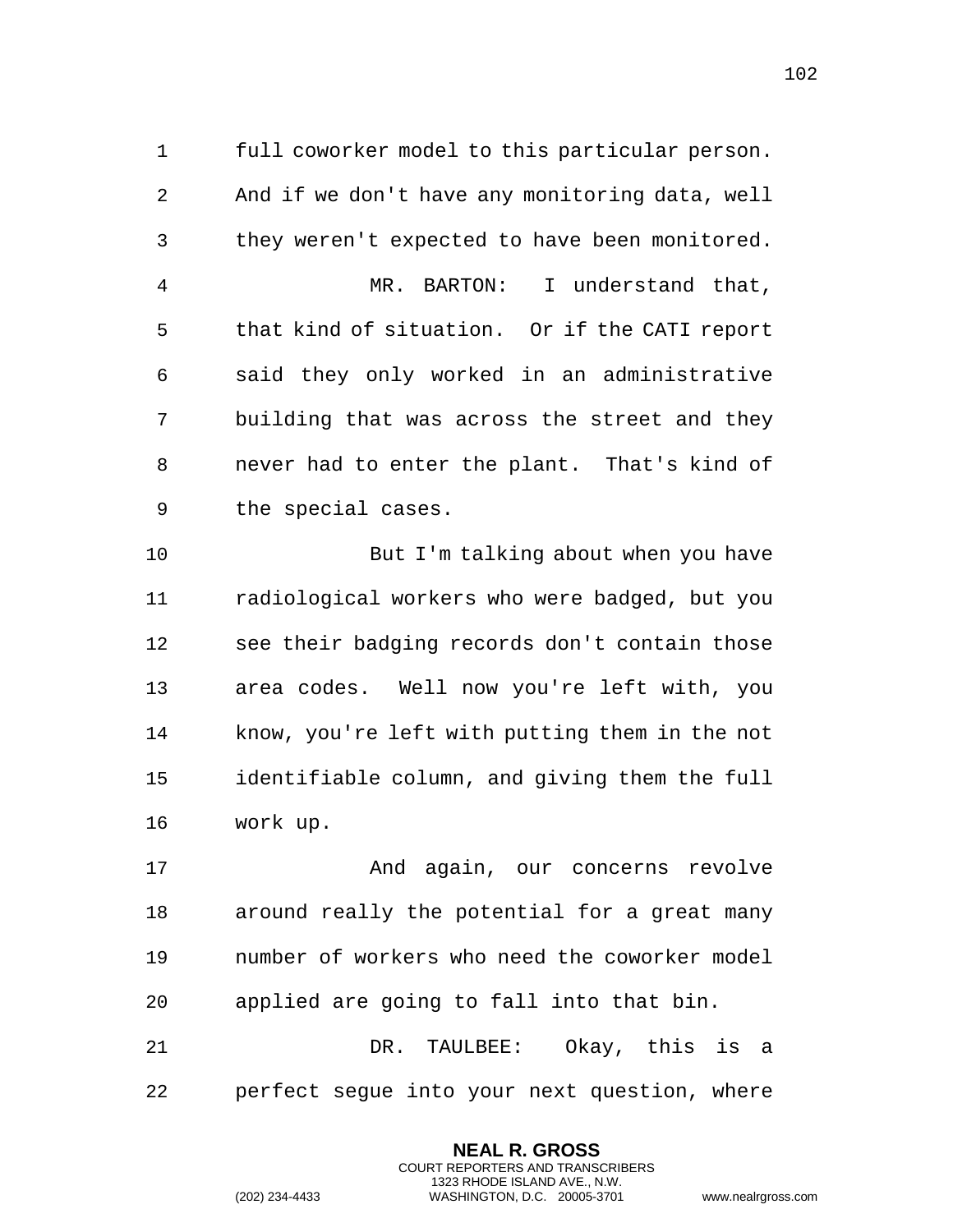you noticed that in HPRED sometimes the area is not listed. One of the things in the memo that was stated here, is that the primary source of external dosimetry information is the HPRED data base.

 I don't consider that to be the primary source of dosimetry information. That was a database that's been created based upon quarterly dosimetry reports and logs. And a series of tapes that they've rolled in together.

 If you go and look at the quarterly dosimetry reports, the area information is listed there. So even though you found some of these I guess, blanks from the claimant files. And it's, it may not be in the claimant file, but if you go to the quarterly dosimetry reports, you can find which area they worked in.

 I did a case, I helped a dose reconstructor review a case earlier this week where that was the case. The area wasn't

> **NEAL R. GROSS** COURT REPORTERS AND TRANSCRIBERS 1323 RHODE ISLAND AVE., N.W.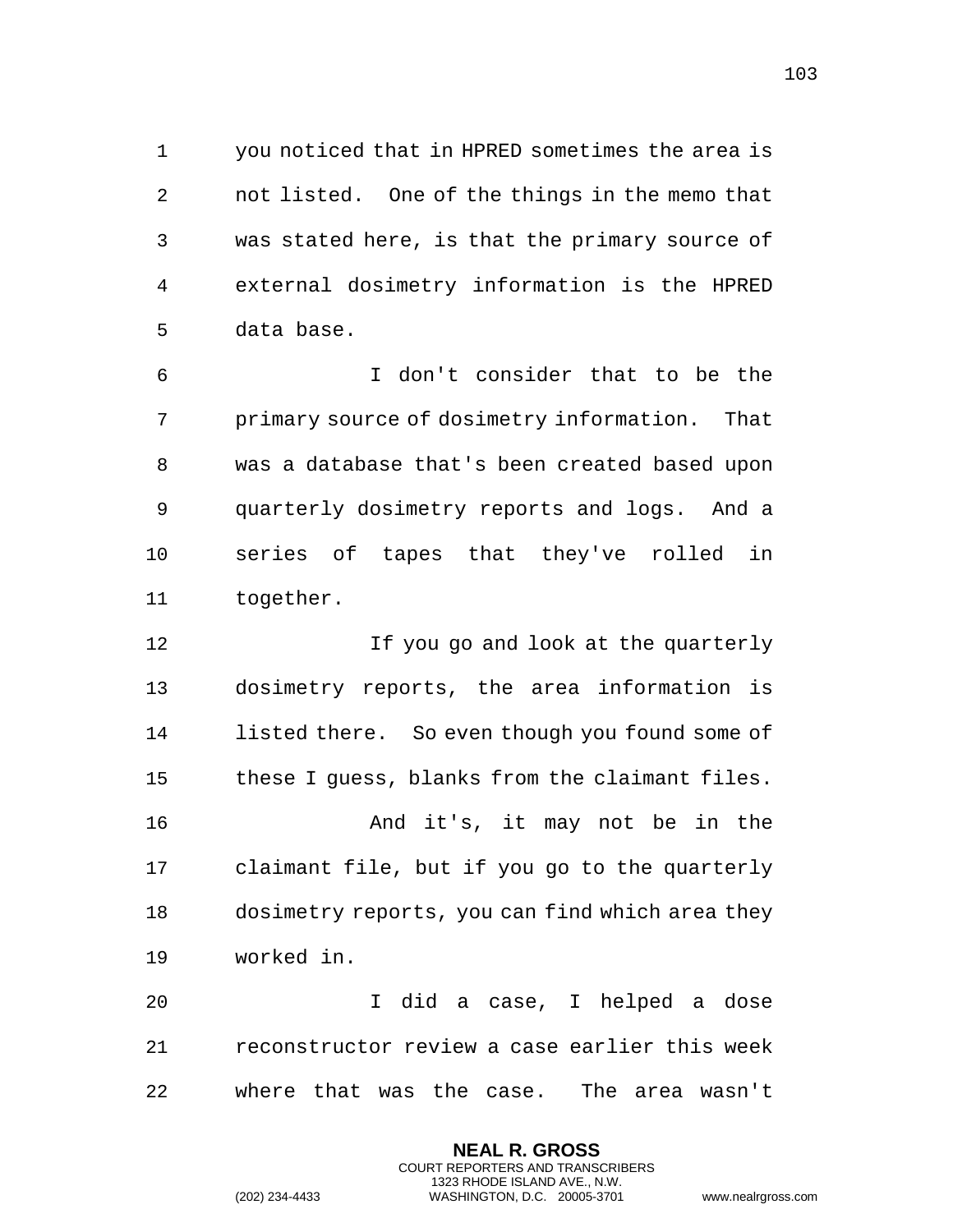listed there.

 We went to the quarterly reports and it was listed there for every single quarter that they were exposed, that particular area. And we were able to identify that. So if you've identified these gaps, let's work together on them, and I'll show you where these quarterly reports are and how to use them. And you can go through and you can find which areas people worked in. MR. BARTON: I'm completely with you Tim. I understand the quarterly reports. I would say that in my observation, sometimes that it's the case like you just said. The quarterly reports are all there. They're log books with many other workers, and you could use that to fill in the gaps. But in some cases all you have in that time period is the HPRED. And we've, that's all that's there currently in the NOCTS database. Now I don't know if you have those additional log books somewhere else?

> **NEAL R. GROSS** COURT REPORTERS AND TRANSCRIBERS 1323 RHODE ISLAND AVE., N.W.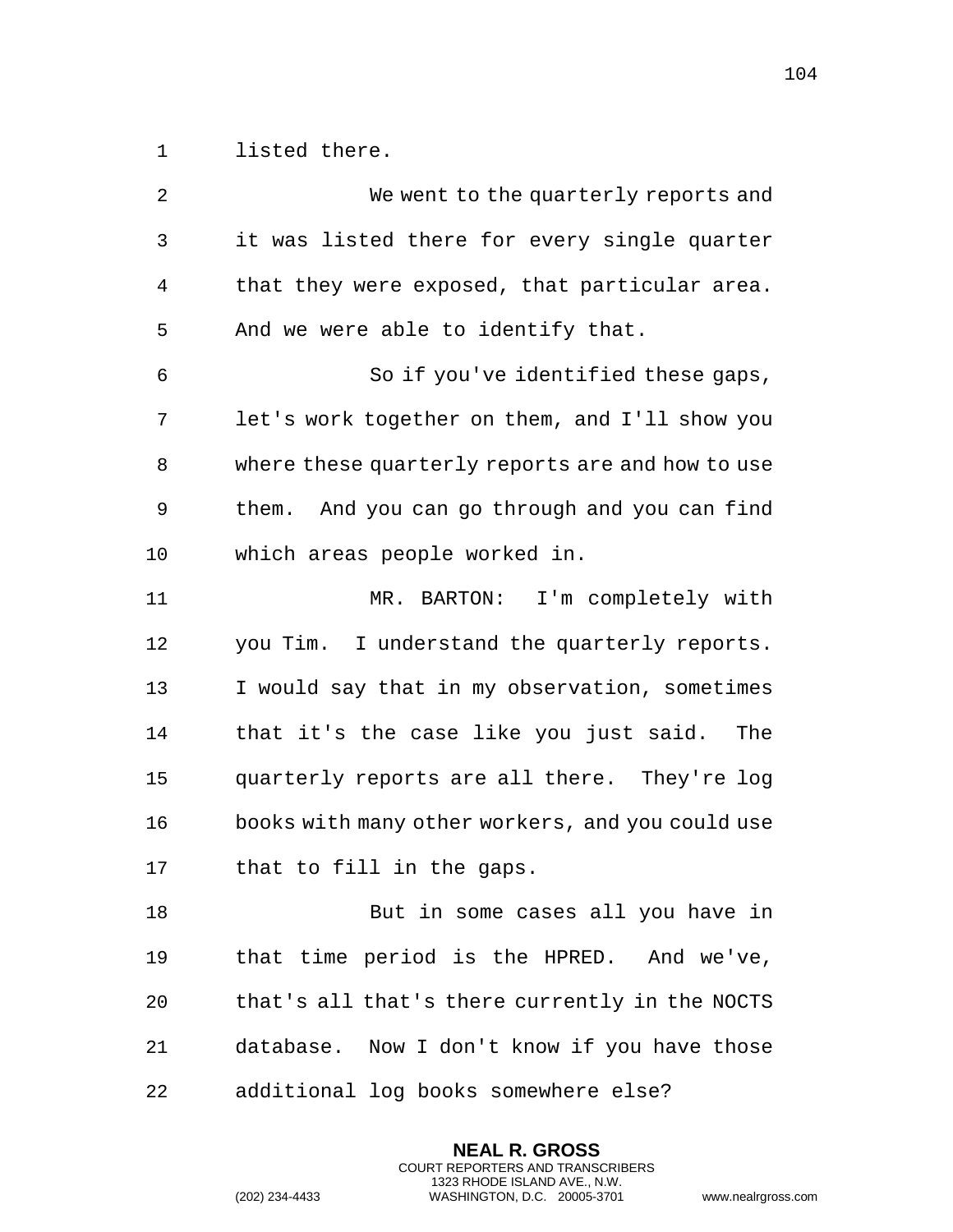If they don't appear all the time, in NOCTS, for your claimants, but I no, I did look at the full file. I didn't just look at the first readouts of dosimetry data. A lot of times those files were missing. 7 DR. TAULBEE: Yes, we have  $-$ 8 MR. BARTON: Again this is a very limited sampling. 10 DR. TAULBEE: We do have a complete set of those quarterly reports. Where, what you're seeing in the files where there is additional files from NOCTS are added, is where we went through and did a, oh gee, what's it called? Word identification, I'm missing a term there. Oh, OCR, Optical Character

 Recognition, and for the people that we identified who were NOCTS claimants, we pulled out those pages and put them into the claimant files.

There are some of the forms that it

**NEAL R. GROSS** COURT REPORTERS AND TRANSCRIBERS 1323 RHODE ISLAND AVE., N.W.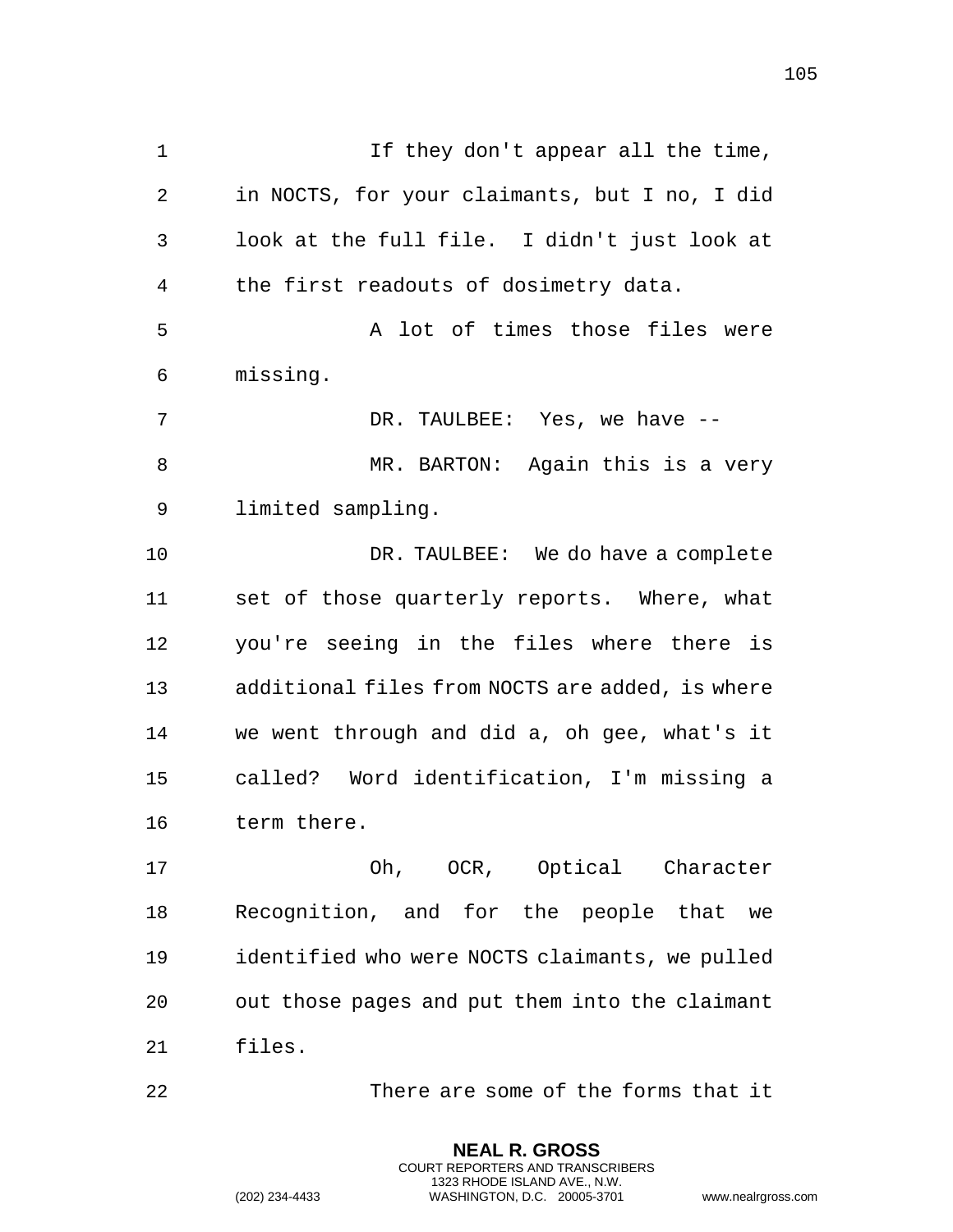didn't pick up the person's name. The letters were too close together. But we do have the complete set of those forms. So I can show you where they're at in the SRDB, and provide you that information so you can do some of this additional digging if you want as well. MR. BARTON: Okay, so what I'm hearing is you're saying that, you know, where I saw there were gaps in the actual quarterly log books, that, that information is all in the

SRDB.

 And so if you had to apply this coworker model, you could easily go in and pull those additional log books to fill in some of these gaps.

 DR. TAULBEE: That is correct. MR. BARTON: Okay, well that certainly alleviates a lot of the missing data, I'll call it, as far as what we witnessed in the claimant files.

 One other thing, now let me ask you, it seemed to me that when I was looking even at

> **NEAL R. GROSS** COURT REPORTERS AND TRANSCRIBERS 1323 RHODE ISLAND AVE., N.W.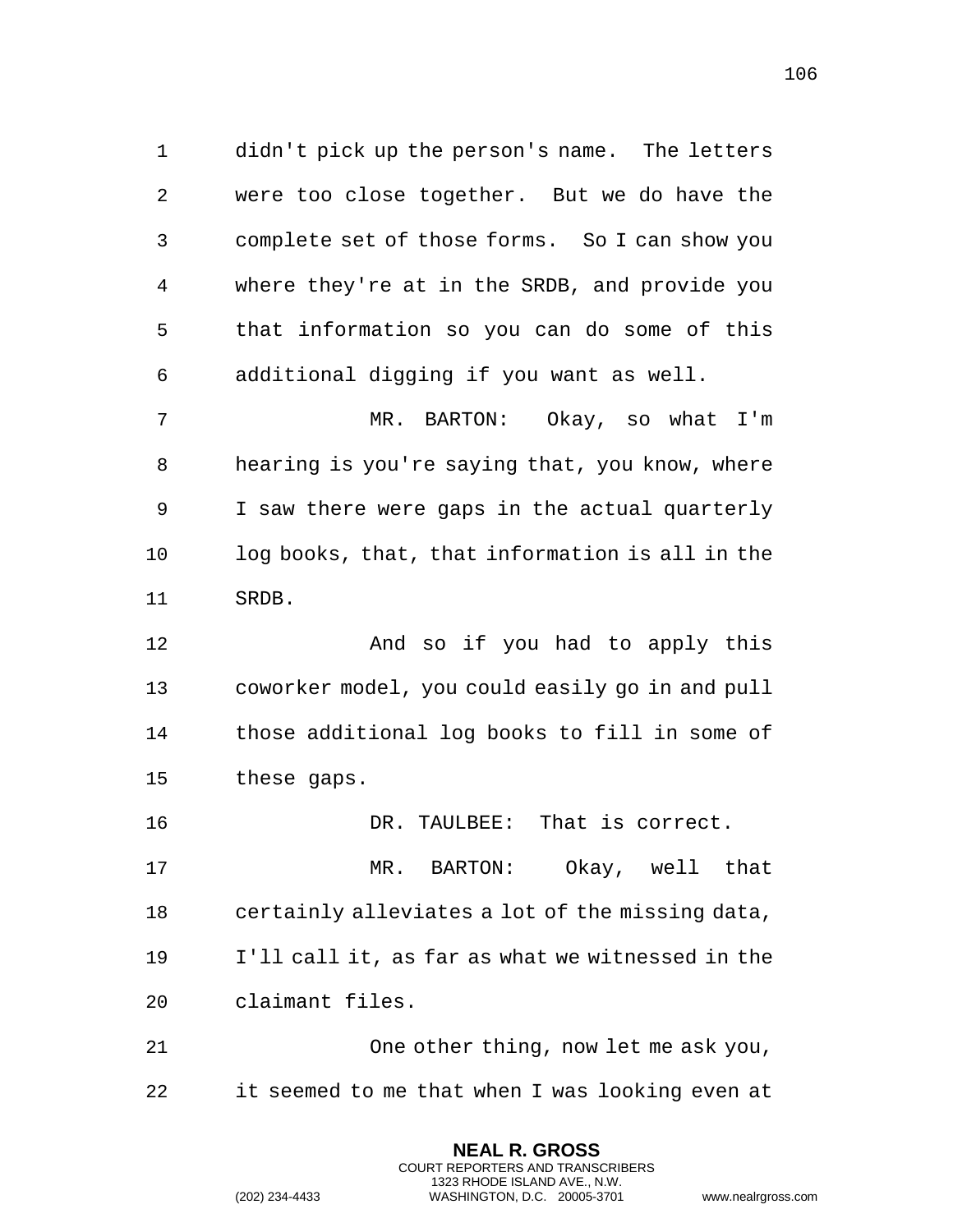the quarterlies, that what's reported there was only if there was a positive dose reported. So I assume the full data set would have those zero records too? DR. TAULBEE: That is correct. MR. BARTON: Okay, again that's the  $7 \quad - -$  DR. TAULBEE: That is the case of the claim I was working on earlier this week. Is they had zero dose and so that the file actually only showed the last one, that illustrated they had zero dose. But if you went back to each of the other quarters, in the previous year and a half, you could find the location for all of the zero doses as well. 17 MR. BARTON: Okay, that's really, really good to know that, that information is out there to fill in those gaps. I guess the last concern I just want to point out, is what we also noticed. And this wasn't necessarily a specific claimant record,

> **NEAL R. GROSS** COURT REPORTERS AND TRANSCRIBERS 1323 RHODE ISLAND AVE., N.W.

(202) 234-4433 WASHINGTON, D.C. 20005-3701 www.nealrgross.com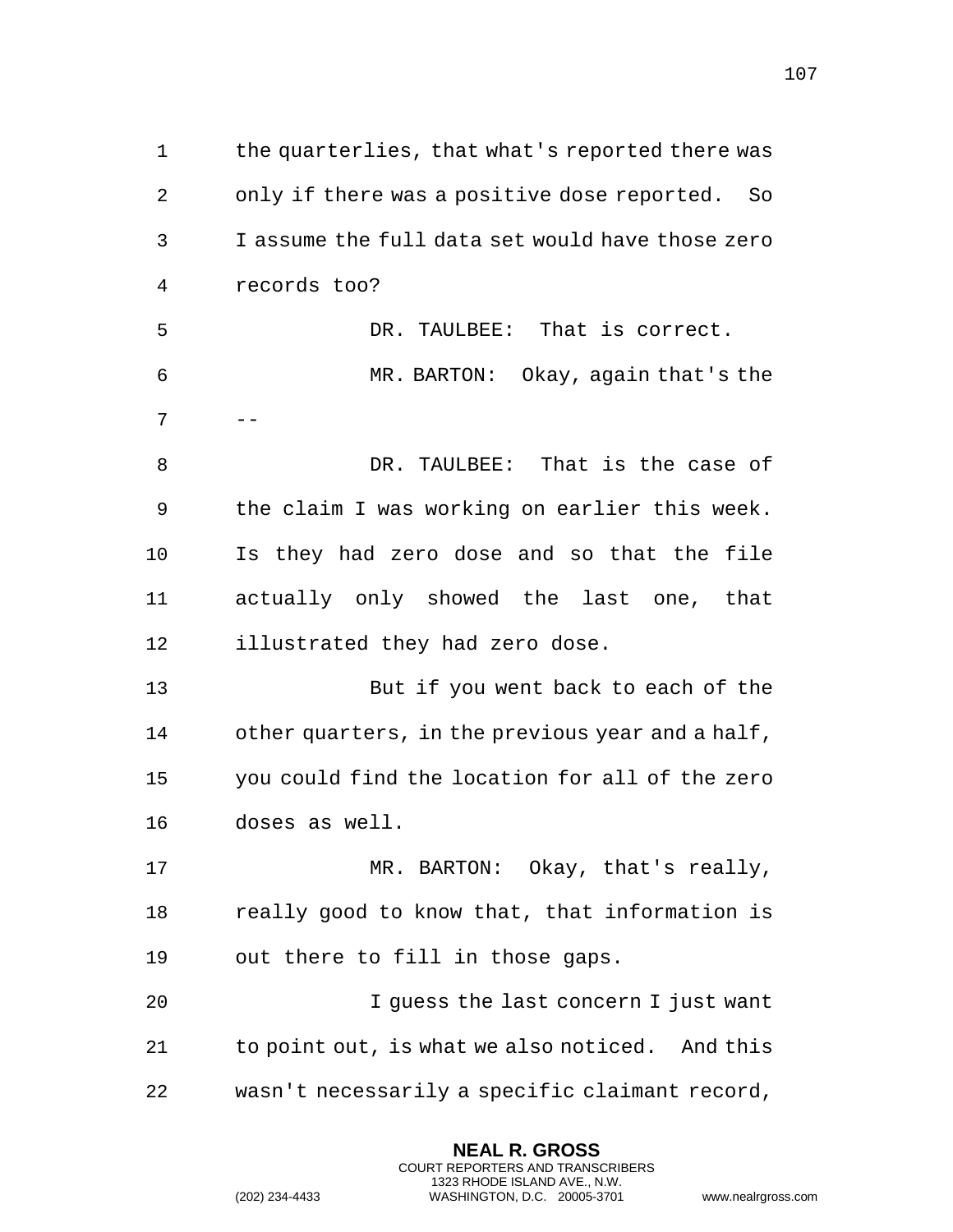but that the dosimeter codes in Table 5-1, do not appear to be complete.

 In that there are, we identified, you know, over 20 codes that just don't appear, you know, in this table. And I don't know how many more there are, but you know, when you look at this table you see there kind of, you know, sort of put in sequence.

 For example the 7 series, I'll call it. So 7A, 7B, 7C in 1973 to 1990, you know, I mean if you were going to fill in sort of the alphabet there, we'd certainly observe some of the ones that weren't included in this table. But again that was only in a limited claimant sampling.

 So one concern is that the actual dosimeter codes as you can use them to apply to a certain location don't appear to be complete, and there may be very many, significantly more dosimeter codes that would again fall into that not identifiable bin.

DR. TAULBEE: Can you give me an

**NEAL R. GROSS** COURT REPORTERS AND TRANSCRIBERS 1323 RHODE ISLAND AVE., N.W.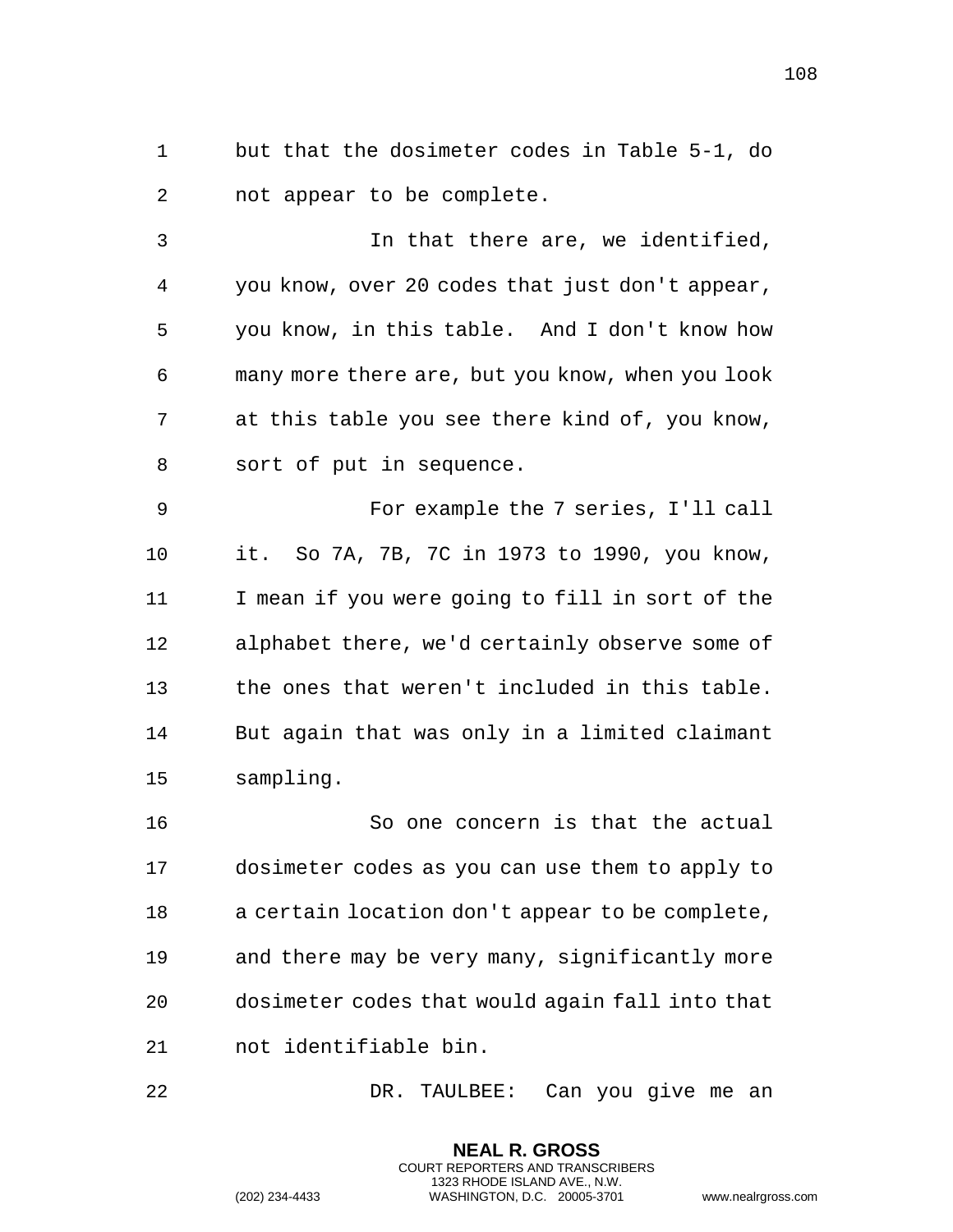example of some of the codes that you've observed that may not fall in there? MR. BARTON: Sure. Let's see here. Here's the 7 examples. So all I did here was just list them straight. Can everybody see this? See the Excel file? DR. TAULBEE: Actually I can't. MR. BARTON: Okay, well I'll guess I'm off of Live Meeting, but anyway for example 7A and 7B were associated with the Central shops in Table 5-1. 7C was not observed in the table at all. 7D and 7E weren't in the Table, but we observed them in the claimant files. 7F and 7G, you know, it goes on like that. That sort of thing. 17 So I mean it appeared to us based on a very limited sampling that there may be very many codes out there that haven't been established or associated with a particular facility. **I** can certainly put out a list of

> **NEAL R. GROSS** COURT REPORTERS AND TRANSCRIBERS 1323 RHODE ISLAND AVE., N.W.

(202) 234-4433 WASHINGTON, D.C. 20005-3701 www.nealrgross.com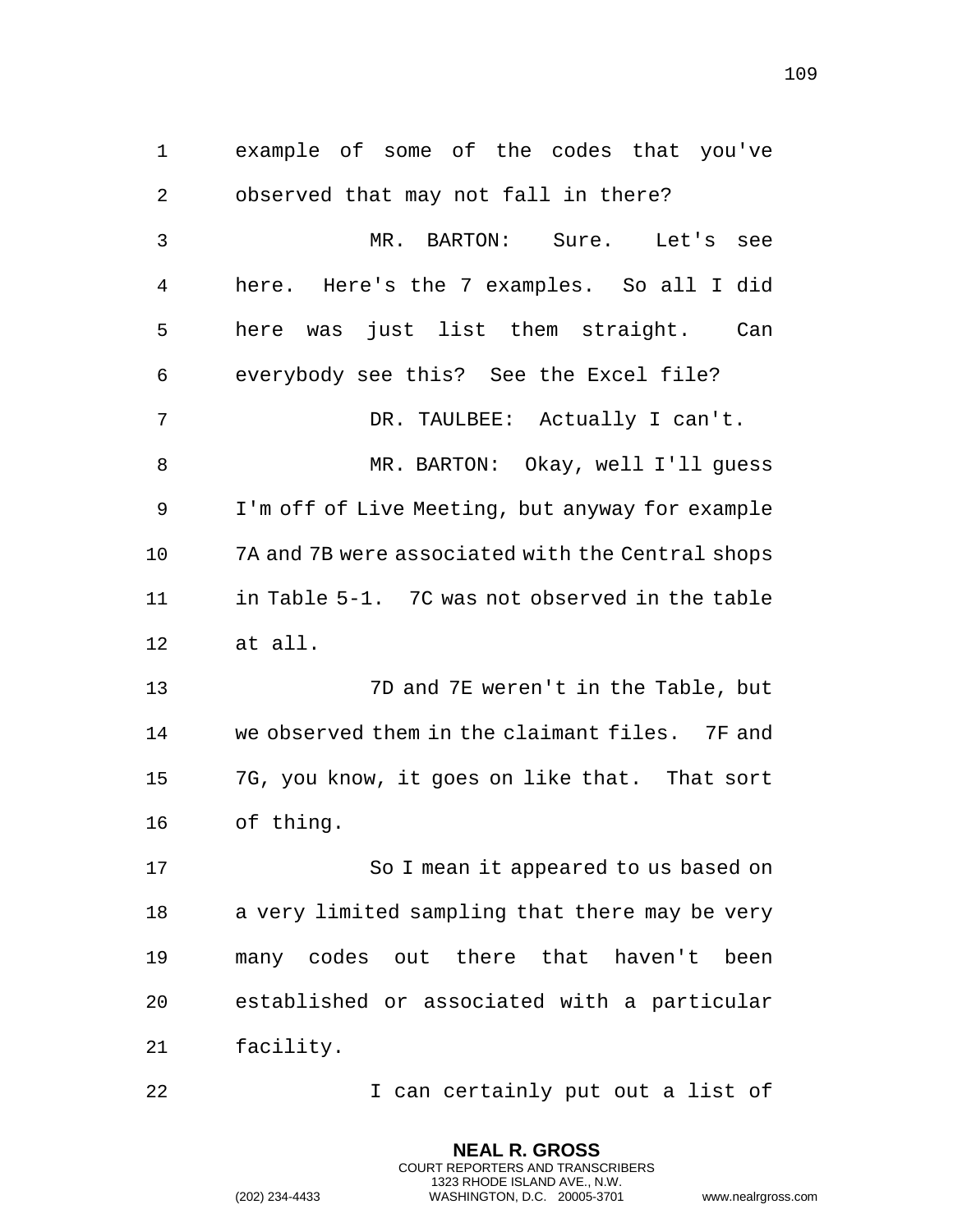what we've found so far, but again that's only from a handful. We really don't know quantitatively how many more might be out there. Did I lose everybody? ACTING CHAIRMAN CLAWSON: No. This is Brad. I'm just trying to follow you, and I understand where you're going on that, Bob. And I just want to put one thing out to Tim on this, because, being from the Dose Reconstruction Work Group, I hope that when the dose reconstructor, and I understand that they use several different items here, I hope that he's making it known how this information would come. 17 Because this would be very, very hard for our side to be able to review something like this because I think he could get information from so many different areas. DR. TAULBEE: Okay, yes. I guess  $22 - -$ 

> **NEAL R. GROSS** COURT REPORTERS AND TRANSCRIBERS 1323 RHODE ISLAND AVE., N.W.

(202) 234-4433 WASHINGTON, D.C. 20005-3701 www.nealrgross.com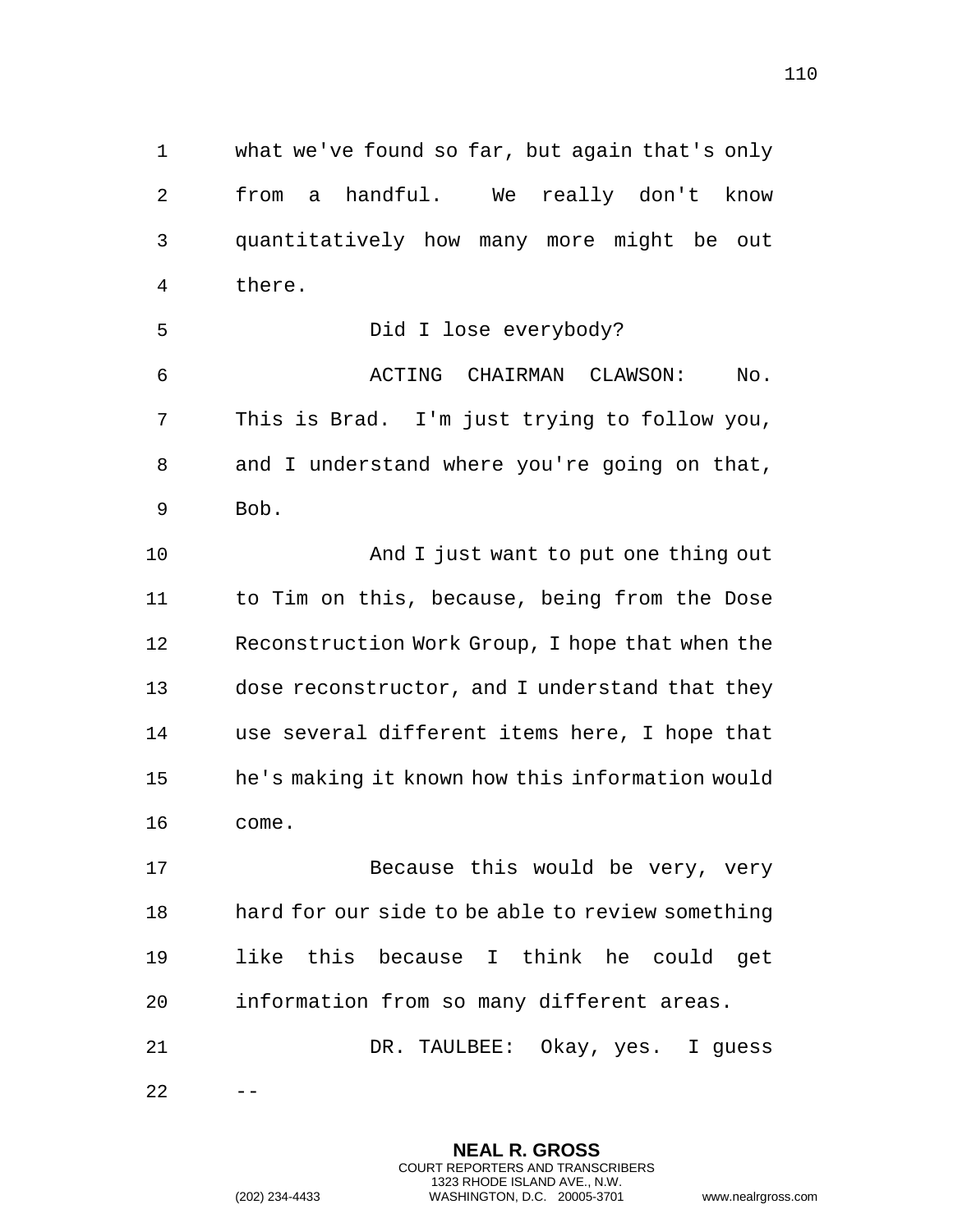DR. ARNO: Tim, this is Matt, I mean, is there a way for -- DR. TAULBEE: Let me see if I can't pull up one of these TLD badge code location documents to show you what it is that I'm looking at here, Bob. Maybe this will help some. 8 MR. BARTON: Sure. DR. TAULBEE: Bear with me here as I try -- actually, Ted, or somebody can you help me in using Live Meeting? How do I select me as the document person? MR. KATZ: Tim, you don't have to select yourself. You just need to go to content and share something and you'll take over. 17 DR. TAULBEE: Okay. 18 DR. ARNO: This process is very similar to what's done in Hanford quite frequently in applying coworker intakes at that facility. Hanford is very similar to Savannah River in terms of the activities going on and

> **NEAL R. GROSS** COURT REPORTERS AND TRANSCRIBERS 1323 RHODE ISLAND AVE., N.W.

```
(202) 234-4433 WASHINGTON, D.C. 20005-3701 www.nealrgross.com
```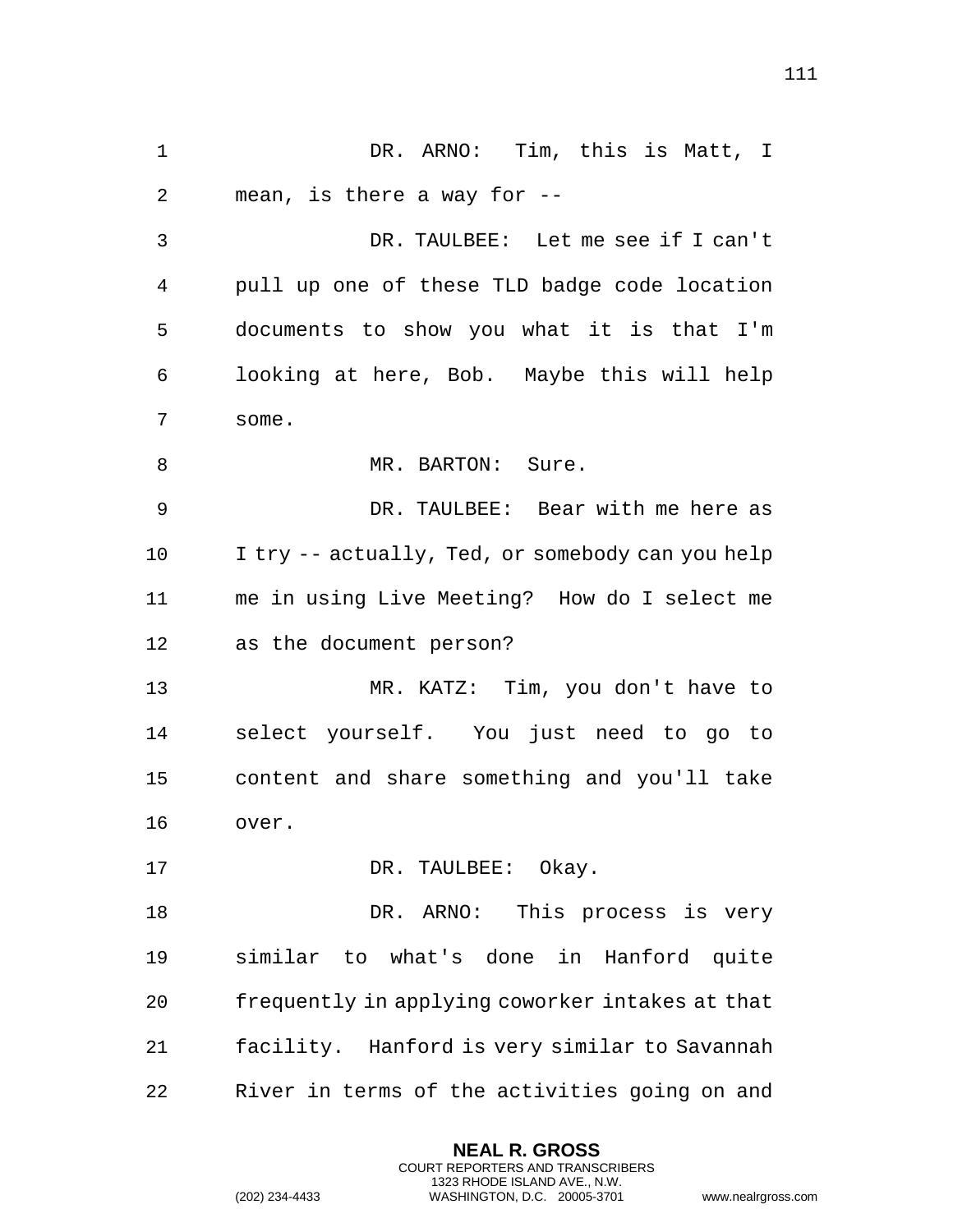things of that nature.

| 2            | is<br>information in<br>There<br>the            |
|--------------|-------------------------------------------------|
| $\mathsf{3}$ | external dosimetry files that provide where a   |
| 4            | worker was located. It is quite common for      |
| 5            | workers to be assigned, basically, the coworker |
| 6            | intakes for all the radionuclides. Either       |
| 7            | because the person -- there's good information  |
| 8            | on why that person is not known, or simply as   |
| 9            | an overestimate method if the claimant's, you   |
| 10           | know, not of the verge of going compensable.    |
| 11           | This is not that different from                 |
| 12           | what's done at Hanford and other sites.         |
| 13           | DR. TAULBEE: Okay, I'm just going               |
| 14           | to try and share my desktop here for a minute.  |
| 15           | Can you all see the TLD badge coded location    |
| 16           | document?                                       |
| 17           | MR. KATZ: Yes, Tim.                             |
| 18           | DR. TAULBEE: There you will see --              |
| 19           | and this is probably where you're seeing other  |
| 20           | codes, Bob, that you know are not listed there  |
| 21           | in the table. And you'll notice many of these   |
| 22           | 7s are from the A Area. Being there's 7-19,     |

**NEAL R. GROSS** COURT REPORTERS AND TRANSCRIBERS 1323 RHODE ISLAND AVE., N.W.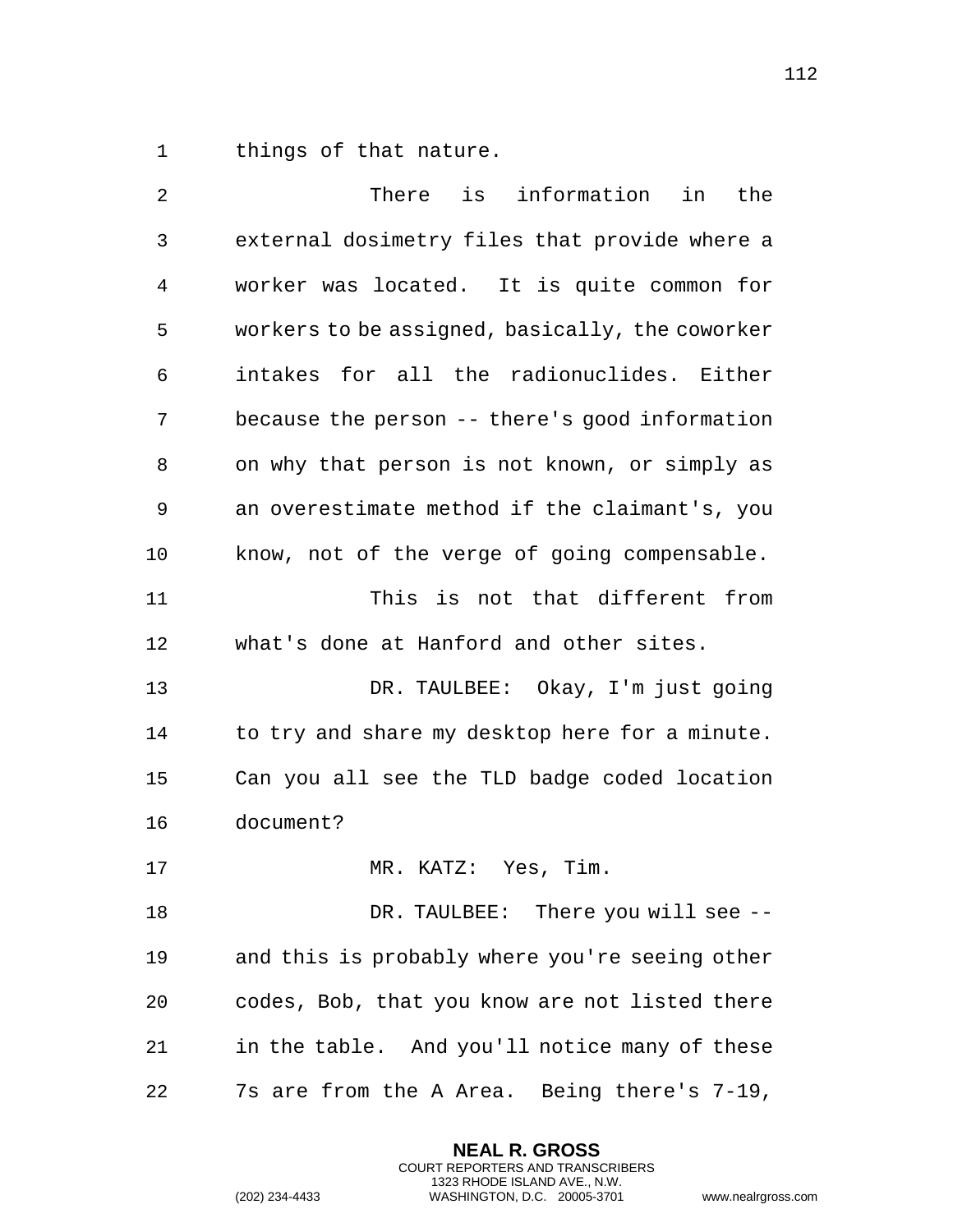7-20, 7-22 type of scenario. I think this is what you're talking about. And you'll see this is the HP location from the 1977 version that has this.

 The previous one, this would be 1959. And off to the left is the HP Area codes listed there. If I scroll down here, you'll see that these are the department codes associated with the April 1977 version.

 And, you know, here, if you look at an HP Area code in a claimant file and it says -- oh, let me pull up F, here. If I can find it, 200-F. Yes, the 200-F, the code would be 2F, for example. And then if they were working in, say, 235 Building or PuFF, the department code would be 205.

 And so this is the 1977 version. Here is the 1984 version. And you can see that some of these codes, like 9F, for example, aren't listed in our table, I'm sure because it's a firehouse.

And so not all of the codes, you are

**NEAL R. GROSS** COURT REPORTERS AND TRANSCRIBERS 1323 RHODE ISLAND AVE., N.W.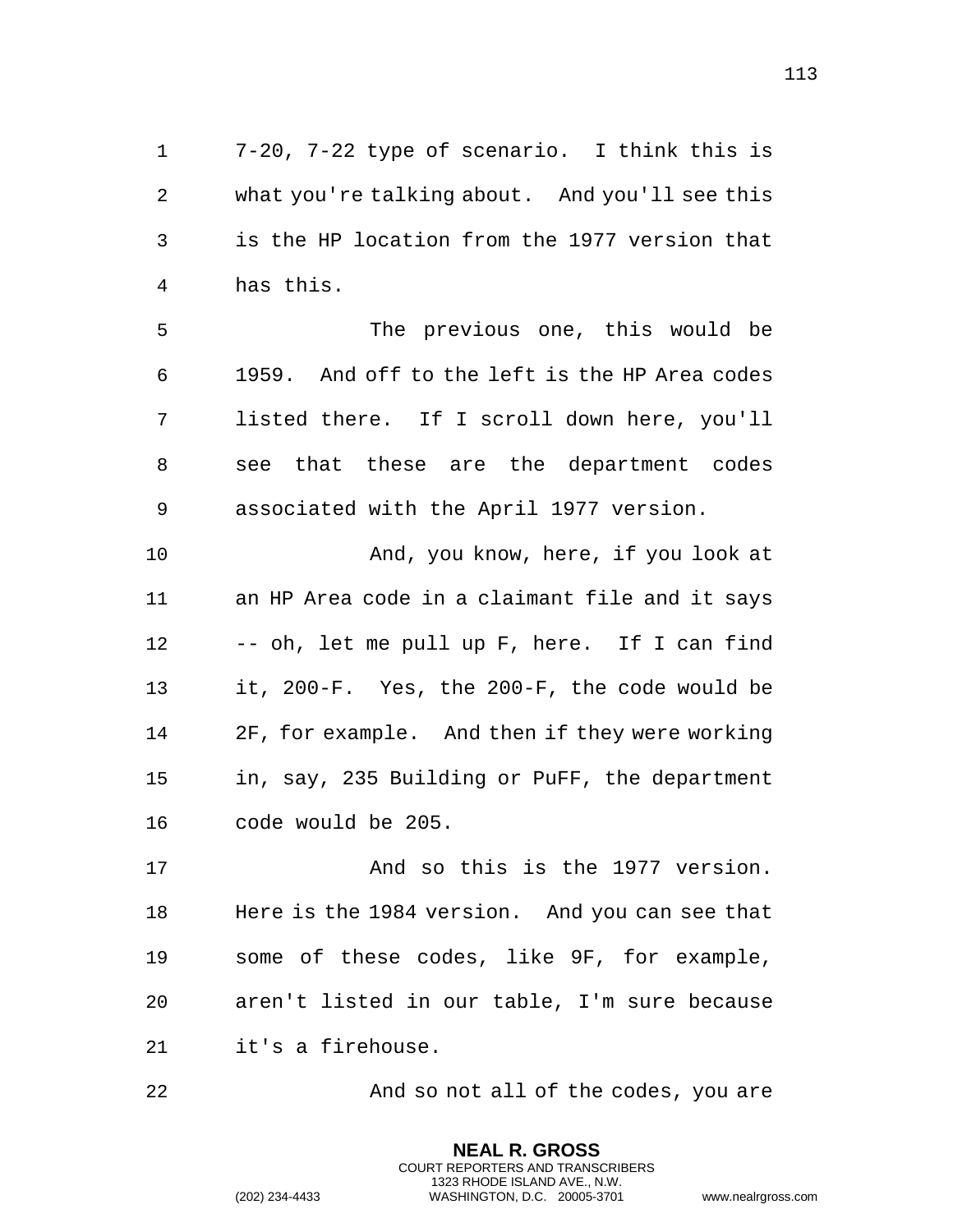correct in your observation, are listed there in the Table 5-1, but we do have what locations these are.

 And so this is the 1990 version of the old codes and then the new codes. And you can see there's many places where the dosimeter badge racks were held.

8 MR. BARTON: Now, when you say badge rack, I envision that's when the dosimeter's dropped off. Correct?

 DR. TAULBEE: That is correct. That is where they kept their badges at night.

 MR. BARTON: So we're going to assume that that's going to be directly associated with the area of work?

 DR. TAULBEE: It is for most places except for Central shops, who could have worked pretty much anywhere. Which is why you'll see in Table 5-1 we account for them being able to tasked out of Central shops and going to the canyons, or going to the reactors.

Which is why in Table 5-1 we have

**NEAL R. GROSS** COURT REPORTERS AND TRANSCRIBERS 1323 RHODE ISLAND AVE., N.W.

(202) 234-4433 WASHINGTON, D.C. 20005-3701 www.nealrgross.com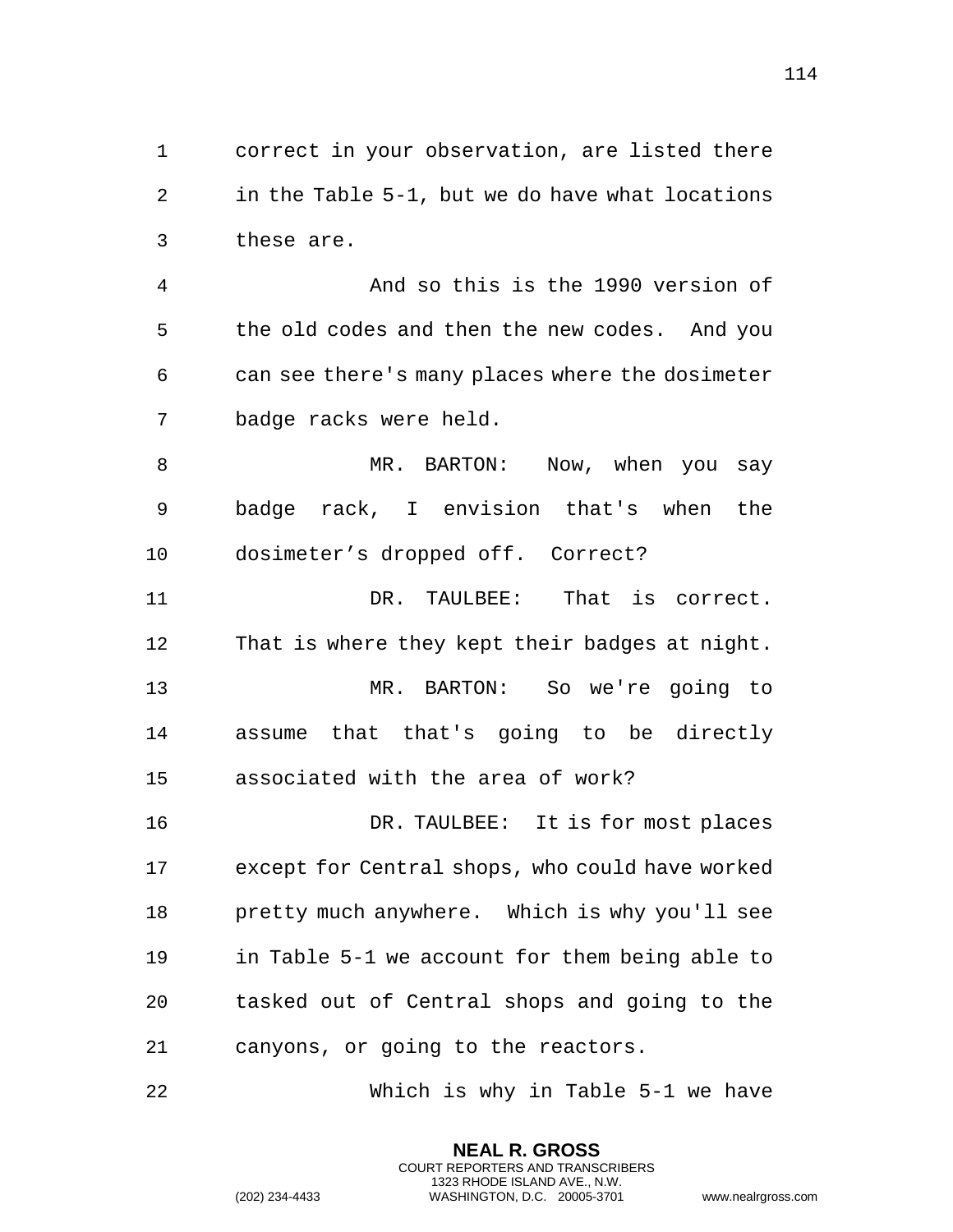that kind of a large quantity of things there for construction trades workers who were out of Central shops.

 MR. BARTON: Okay, I understand that. I guess a follow-on question to what you stated before, in that you kind of gave the example of the firehouse. I mean, is it NIOSH's position that any code that's not in Table 5-1 is really just a non-radiological area? And so, you know, it would be inappropriate to assign a coworker intake to those workers who were, you know, badged in these areas that don't appear in this table? DR. TAULBEE: It would be one that I would go and look at more closely as to what they did. In some cases, I'm recalling a case from a few years ago, one person was working out at the A Area. He was working out of the power plant, out of the utility.

 When we read his CATI, he talked about going to the reactor areas, to the power plant component of that, and he had some

> **NEAL R. GROSS** COURT REPORTERS AND TRANSCRIBERS 1323 RHODE ISLAND AVE., N.W.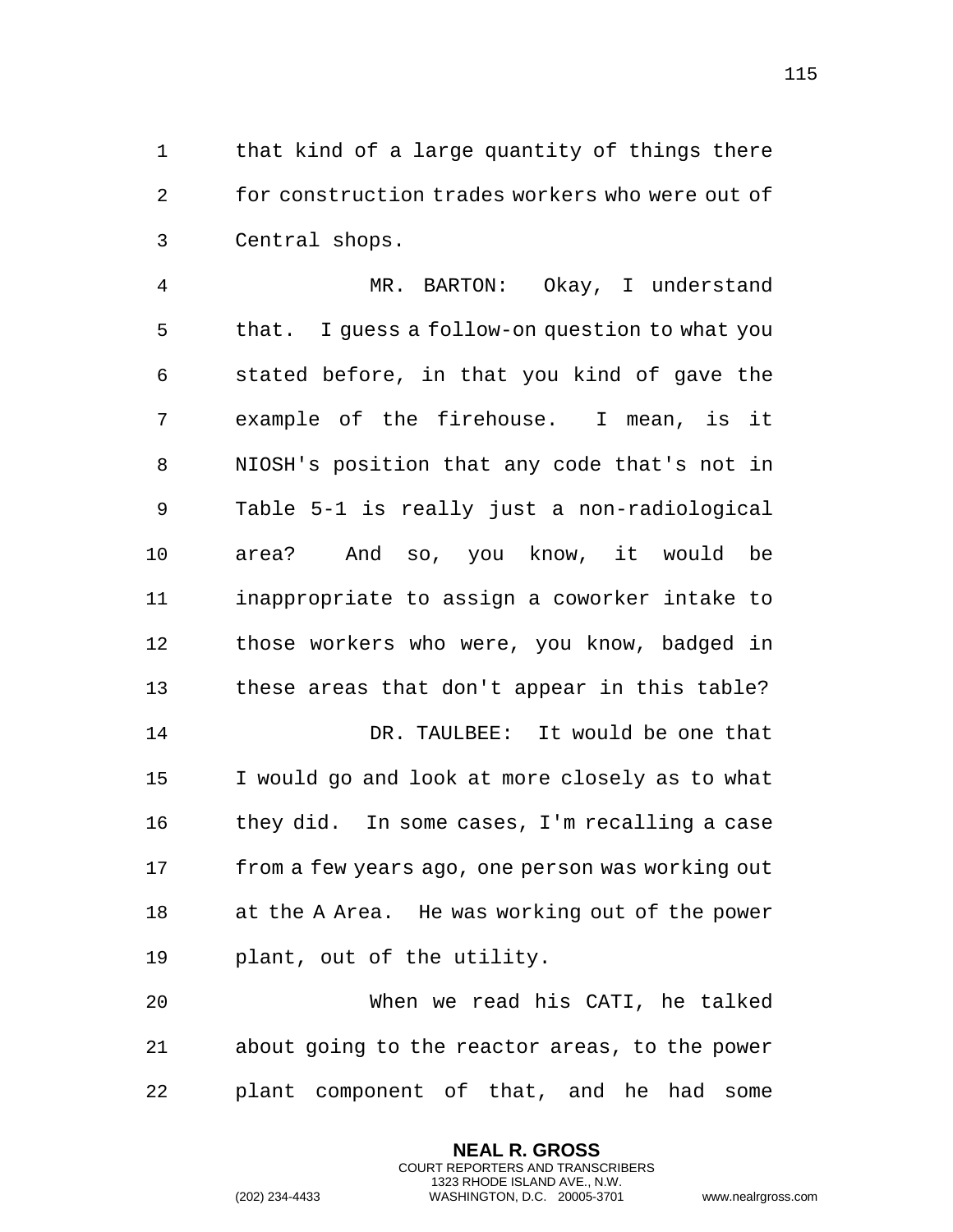positive dose.

 And so, as a result, we would assign tritium and mixed fission products to that individual. Even though he was badged out of another area. So this is a case where we're not necessarily excluding somebody because of, you know, them being in a non-radiological area where they might have gotten their badge, or where they kept their badge. But we look at all the information in what is said. MR. BARTON: Well, in that example you said he was badged out of A Area. What potential radionuclides of concern might have been present in A Area? I mean, if it's more than tritium and plutonium, you're kind of in trouble there because, again, in that specific case, you know, you'd be assigning only those radionuclides when the only basis for saying he was in an A Area was he said in his CATI report he went to the reactor areas.

> **NEAL R. GROSS** COURT REPORTERS AND TRANSCRIBERS 1323 RHODE ISLAND AVE., N.W.

(202) 234-4433 WASHINGTON, D.C. 20005-3701 www.nealrgross.com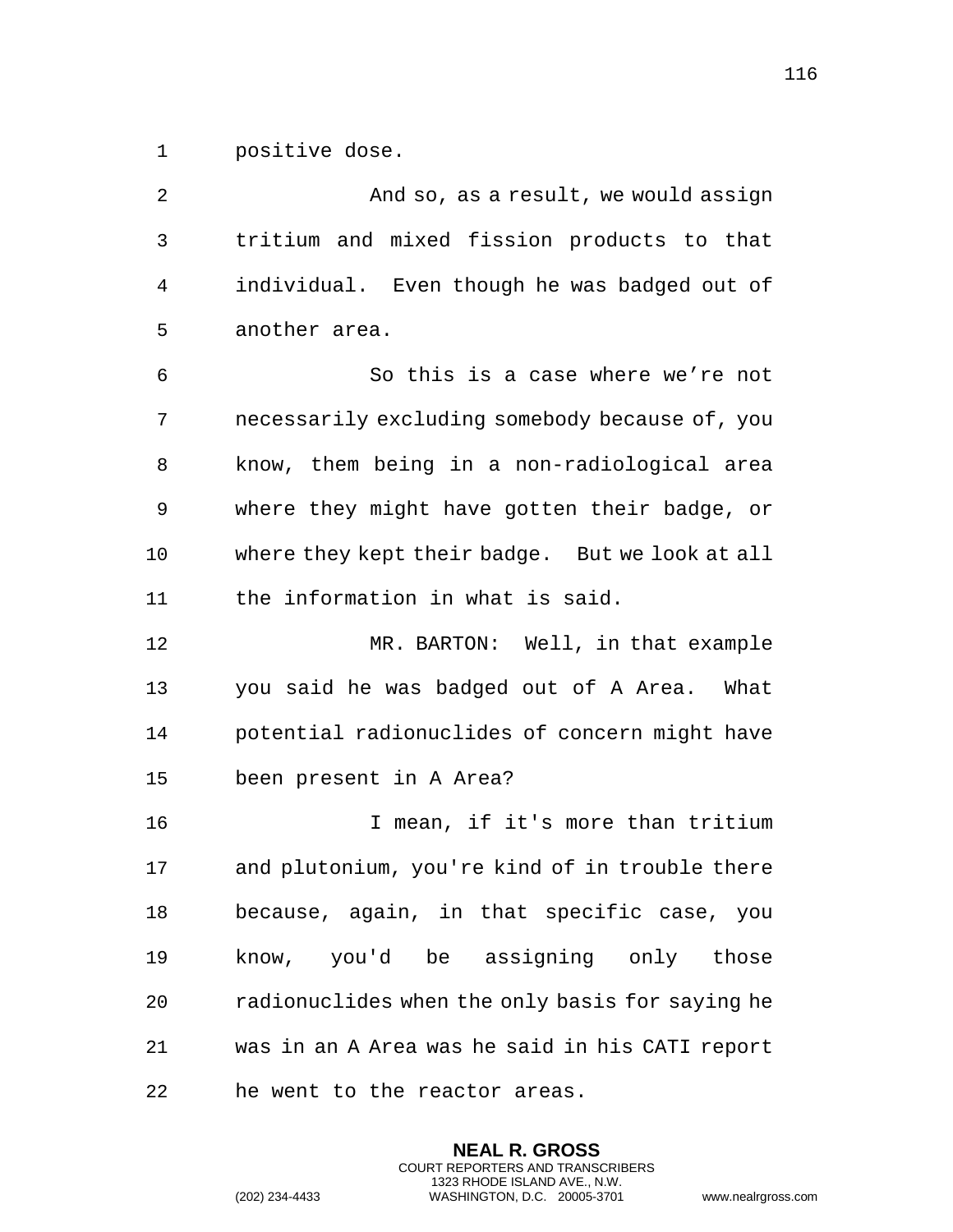DR. TAULBEE: A little bit, but I guess I'm looking at kind of the whole weight of the evidence associated with this. And, you know, A Area was a big area, okay? You've got 773 Area, which is the Technical Laboratory, and there we have, you know, that's one of them listed there in Table  $10 \t 5-1.$  But across the street from the M Area, there's a whole series of facility services, if you will, that have dosimetry badges associated with them because they could be dispatched to other areas. And at that point, we begin to look at other scenarios. And, you know, and looking at the dose of the badge as well. We use that as well. If somebody's got some positive dose and they're saying they went to the reactors, and they were in the reactor building.

Do you see where I'm coming from

there?

MR. BARTON: Well, how do you know

**NEAL R. GROSS** COURT REPORTERS AND TRANSCRIBERS 1323 RHODE ISLAND AVE., N.W.

(202) 234-4433 WASHINGTON, D.C. 20005-3701 www.nealrgross.com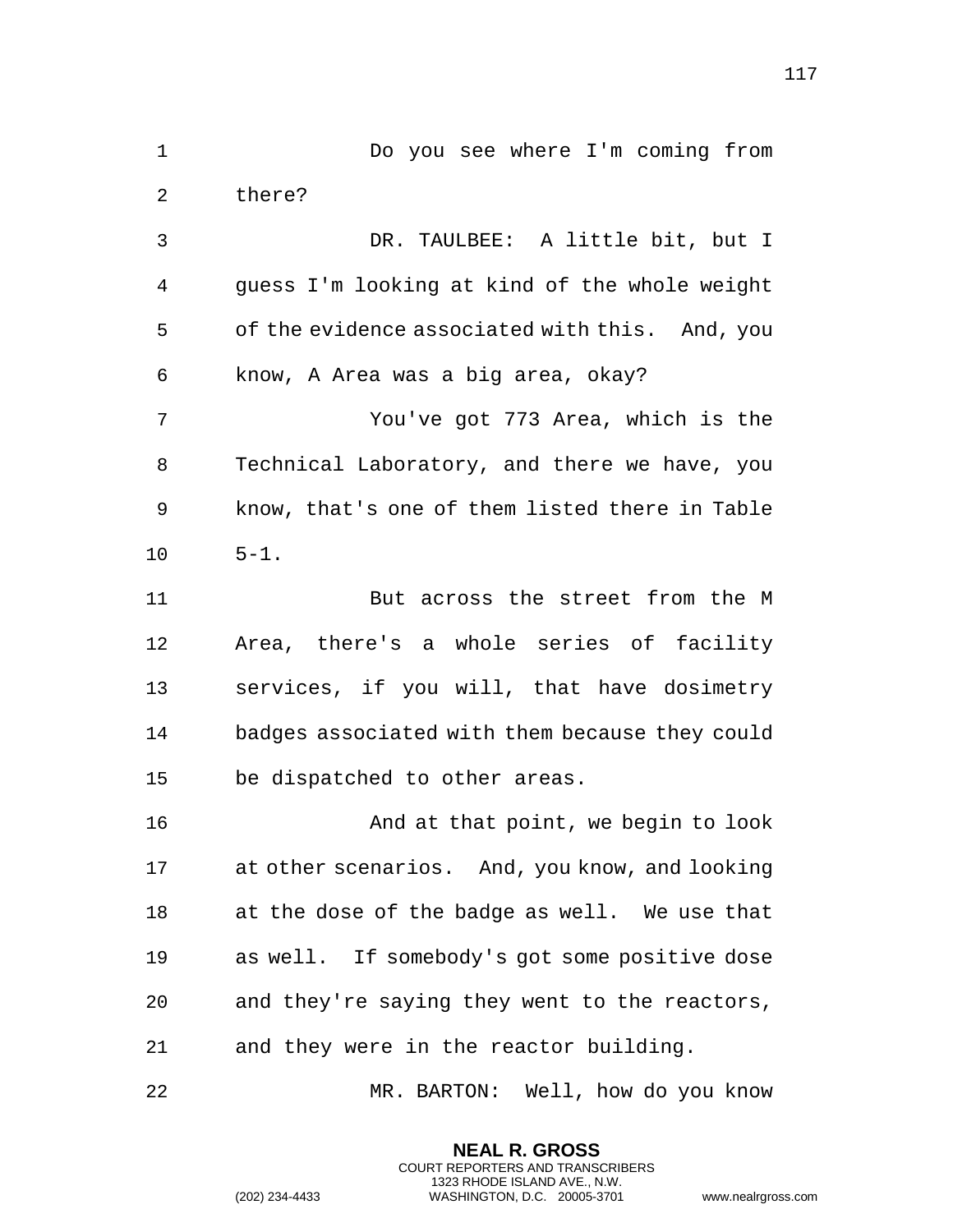they couldn't have been somewhere in the A Area where they could have received that? I guess what I'm saying here is when you have that sort of uncertainty, you know, obviously we're limited by the information of how accurately we can place workers. I guess I'm concerned that certain information, such as the CATI report, or the DOL files, which to my knowledge is largely provided by the claimant as well, that in the face of that uncertainty, I would think you would want to sort of give them the benefit of the doubt and assign, you know, as many of the radionuclides that apply to that area. In the case that you just gave, if

 for instance there were areas in the A Area where they assign more than you would assign in 18 the reactor areas. You know, if it were me, I would think you would want to give them the benefit of the doubt, that, hey, listen, our evidence says he could have been somewhere in A Area. His CATI says that he went to the

> **NEAL R. GROSS** COURT REPORTERS AND TRANSCRIBERS 1323 RHODE ISLAND AVE., N.W.

```
(202) 234-4433 WASHINGTON, D.C. 20005-3701 www.nealrgross.com
```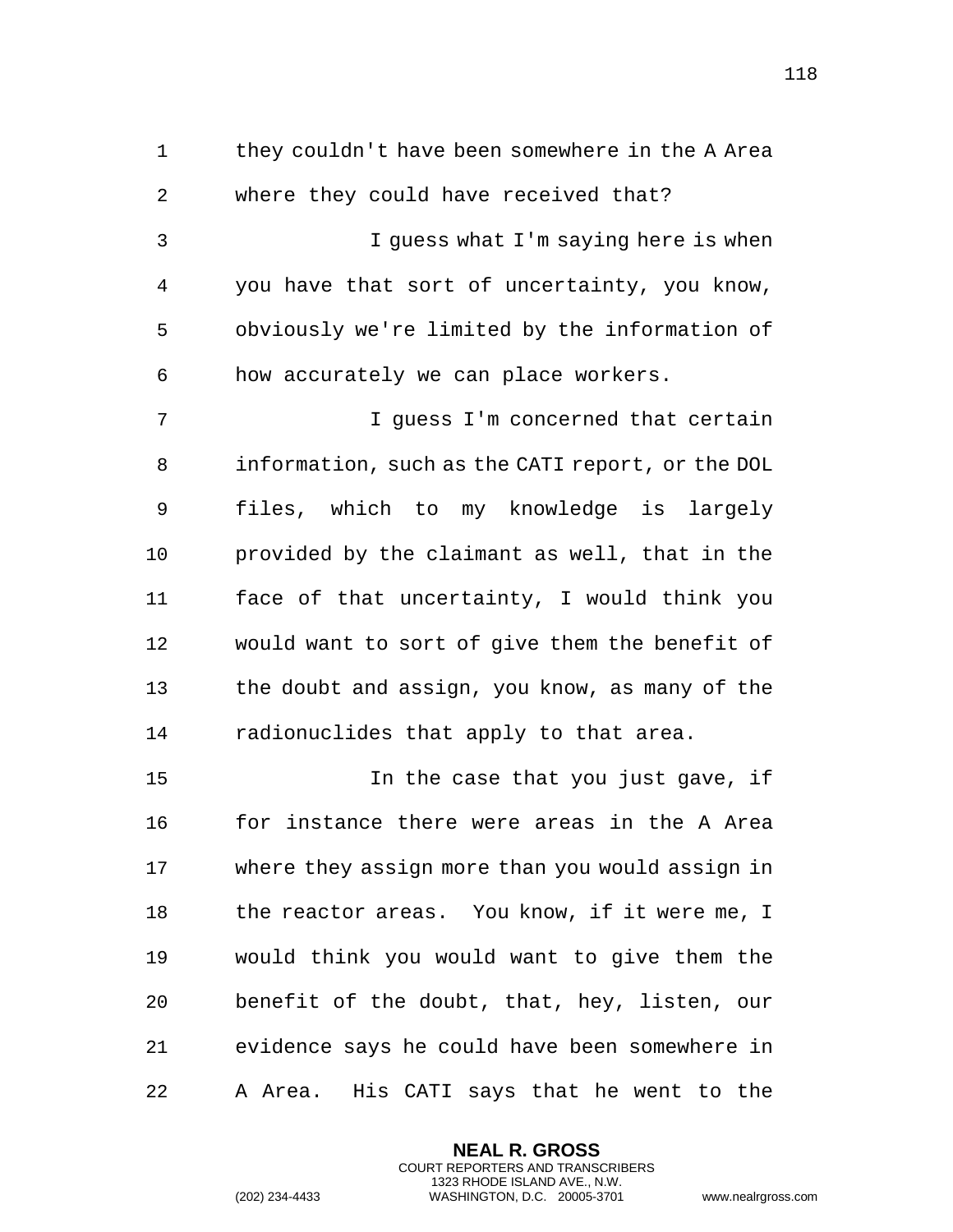reactor area, so maybe we don't know when, there may not be any temporal specification there. I guess, you know, for me, I think you'd have to err on the side of the claimant in the face of that kind of uncertainty and inability to always pin someone down to a certain location.

 DR. TAULBEE: I think this is a case of a dose reconstruction type of review. And not really an SEC from this standpoint as to how this goes. This is a general method. There's going to be different cases for every, you know, every single scenario. I can't give you a blanket, yes, we'll always assign

plutonium here. I can't do that.

 MR. BARTON: No, I understand you can't, but I think, you know, a document like this, which is essentially giving instructions to the dose reconstructor, could tell the dose reconstructor, you know, I mean, it wouldn't have to say every single case, but, you know, when there is doubt or, you know, uncertainty

> **NEAL R. GROSS** COURT REPORTERS AND TRANSCRIBERS 1323 RHODE ISLAND AVE., N.W.

```
(202) 234-4433 WASHINGTON, D.C. 20005-3701 www.nealrgross.com
```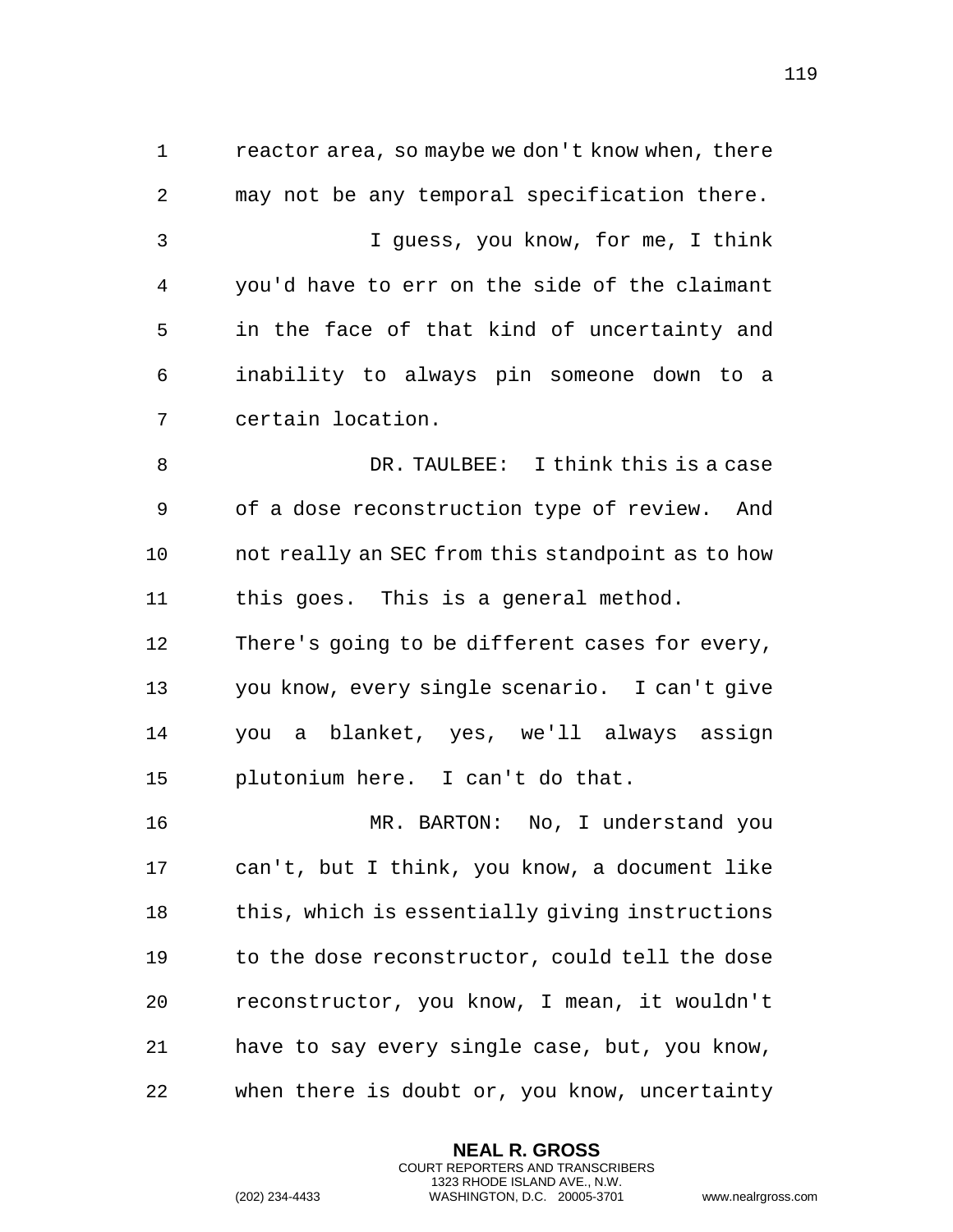in where they were, you sort of have to err on the side of, well, they could have been in one of these really nastier areas. And maybe it's appropriate to assign all of the radionuclides to that area.

 And, you know, I hear you that that's sort of a dose reconstruction review standpoint. But in my mind this is the sort of thing that should be included as specific instructions to the dose reconstructor and not 11 leave it sort of up in the air for an individual to make that call.

 I mean, instructions don't have to be, if you see this code, then, you know, you'll assign this, this, and this. It could be you see this code, then apply it to multiple facilities and give them the benefit of the doubt. Give them whatever mix is the combination of those two facilities.

 DR. TAULBEE: I believe we do that. And I don't -- when there is doubt, significant doubt, and we believe this person was exposed

> **NEAL R. GROSS** COURT REPORTERS AND TRANSCRIBERS 1323 RHODE ISLAND AVE., N.W.

```
(202) 234-4433 WASHINGTON, D.C. 20005-3701 www.nealrgross.com
```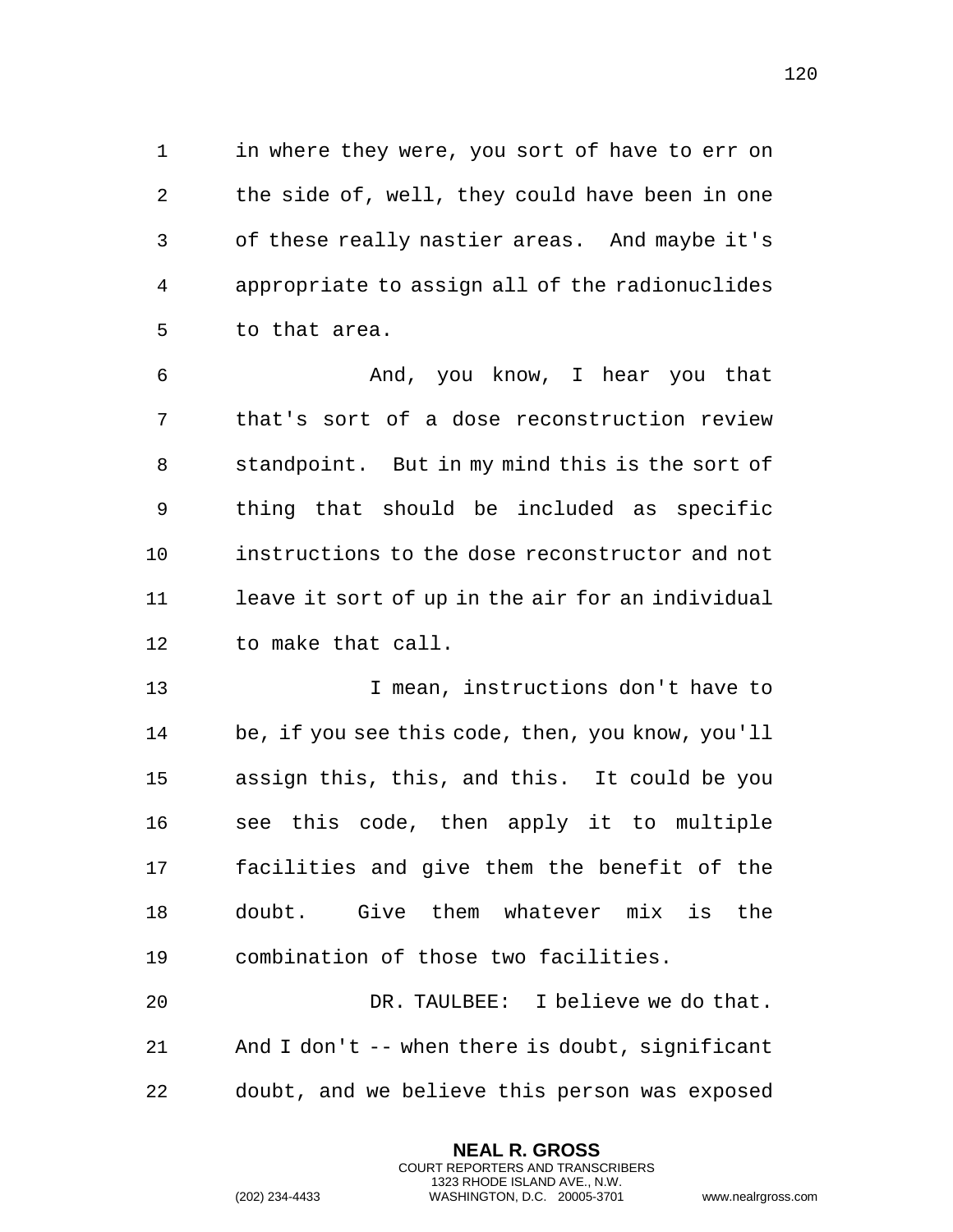to the different materials, we do assign the full complement there, if we don't know.

 But there are scenarios where somebody was a secretary, as I was saying, where we would not assign the full complement even though, you know, there is a dosimeter issue from one of these other administrative or service facility areas.

 MR. BARTON: And I certainly wouldn't want to argue that. I know there are situations where you can clearly delineate who was a radiological worker and where they might have gone. And would have been severely limited in which locations, you know, they could have gone. I certainly agree with that example. I'm talking more the uncertainty in a radiological worker.

 And I guess it also becomes sort of a judgment call. And you say if there is significant enough uncertainty then you assign the full compliment.

Well, what is significant enough

**NEAL R. GROSS** COURT REPORTERS AND TRANSCRIBERS 1323 RHODE ISLAND AVE., N.W.

(202) 234-4433 WASHINGTON, D.C. 20005-3701 www.nealrgross.com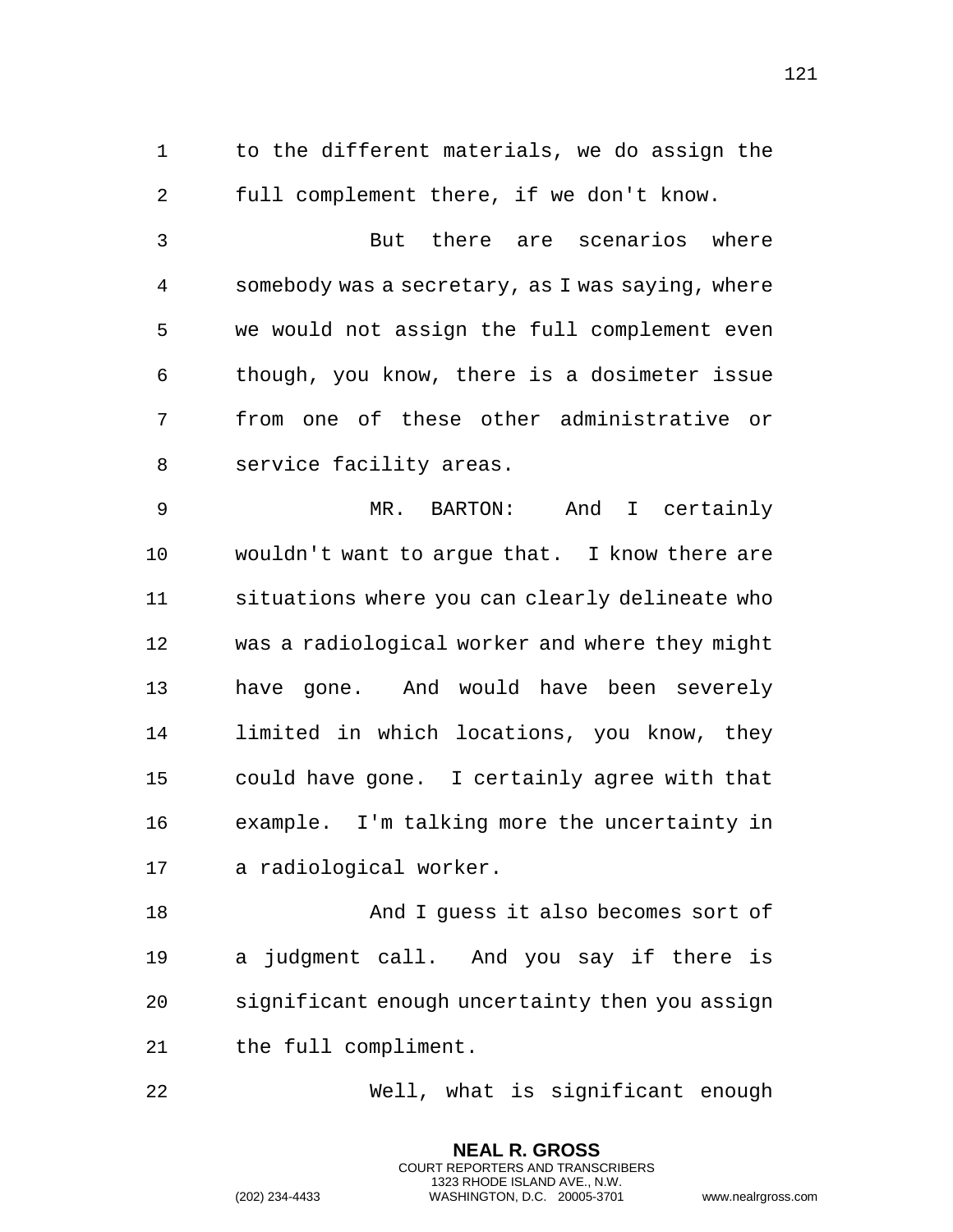uncertainty? I mean, is it -- yeah, that comes down to a judgment call. I mean, it seems like the temporal gap issue may be rather moot. I'd certainly like to look at that a little more. 5 But when you have uncertainty, say, you know, with the dosimeter code, if it turns out we really just don't know what that dosimeter code is, you know, I think then that would fall into sort of that last bin of, you know, if you really can't pin them down, you kind of have to assume they were in the worst areas.

 MR. KATZ: Bob, this is Ted. I just think -- I mean, I think you've made your point very clearly. And I think Tim has made his point clearly too. And it is a dose reconstruction issue. But I don't think there's much to be gained by beating this thing to death at this point.

 I mean, I think, you know, if there are comments about how their dose reconstruction methods should be -- how

> **NEAL R. GROSS** COURT REPORTERS AND TRANSCRIBERS 1323 RHODE ISLAND AVE., N.W.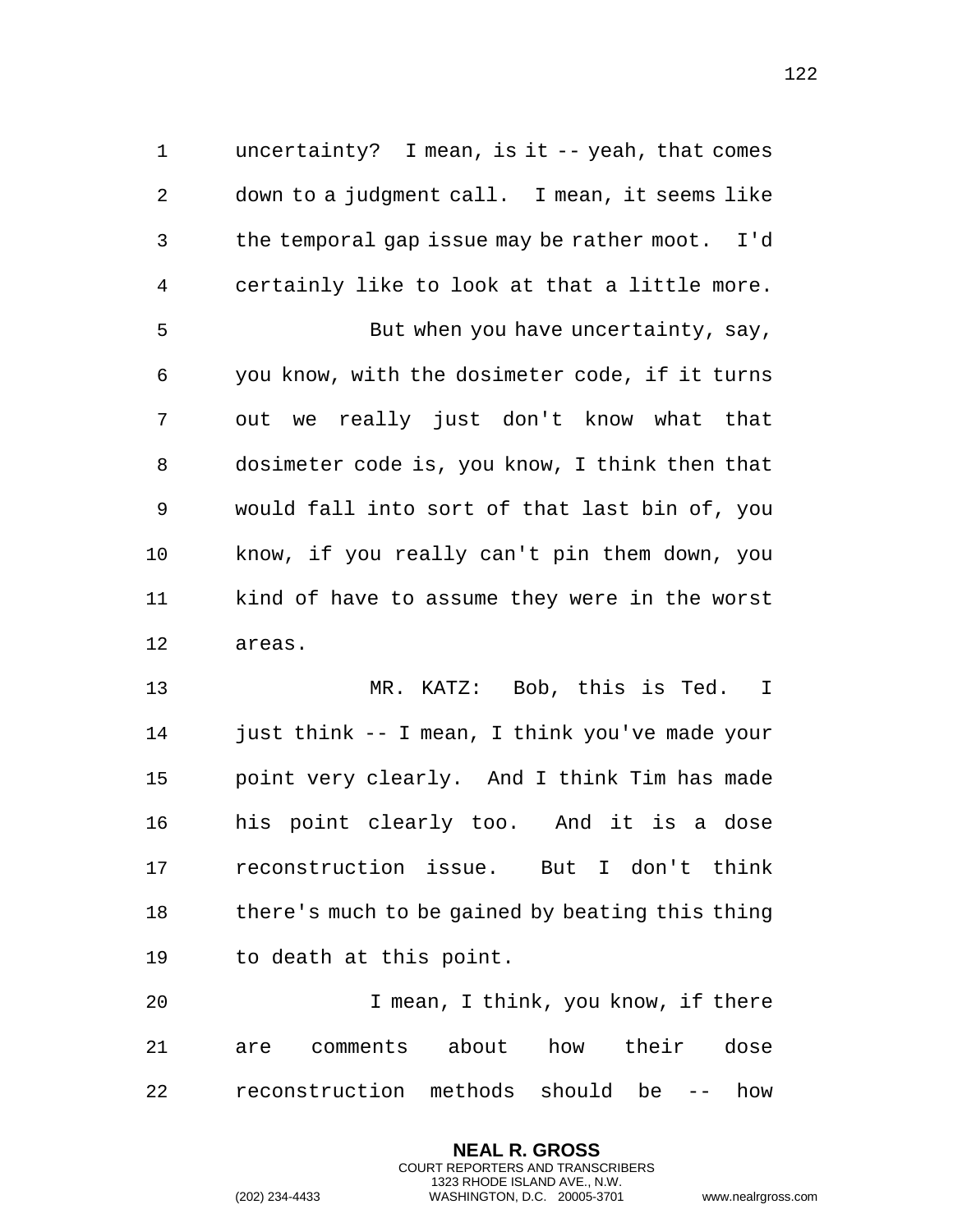specific they should be, I think that can be addressed further in writing, but, I mean, it's very clear and we're not getting anywhere. MR. BARTON: Okay, I guess the only thing I'd add to that that could potentially be a SEC issue would be the plausibility aspect of it. I mean, if it turns out if you did sort of a study and you found, you know, all the workers that require a coworker intake. Well, if there's so much uncertainty where they were, you have to apply, for instance, the thorium to them. That could potentially be a plausibility issue since we know thorium operation were restricted to a small population. That's the only comment I would make that could still sort of be in that SEC arena. But I agree the rest of it, as far as instructions to the dose reconstructor, is really I guess a Site Profile issue on the

> **NEAL R. GROSS** COURT REPORTERS AND TRANSCRIBERS 1323 RHODE ISLAND AVE., N.W.

(202) 234-4433 WASHINGTON, D.C. 20005-3701 www.nealrgross.com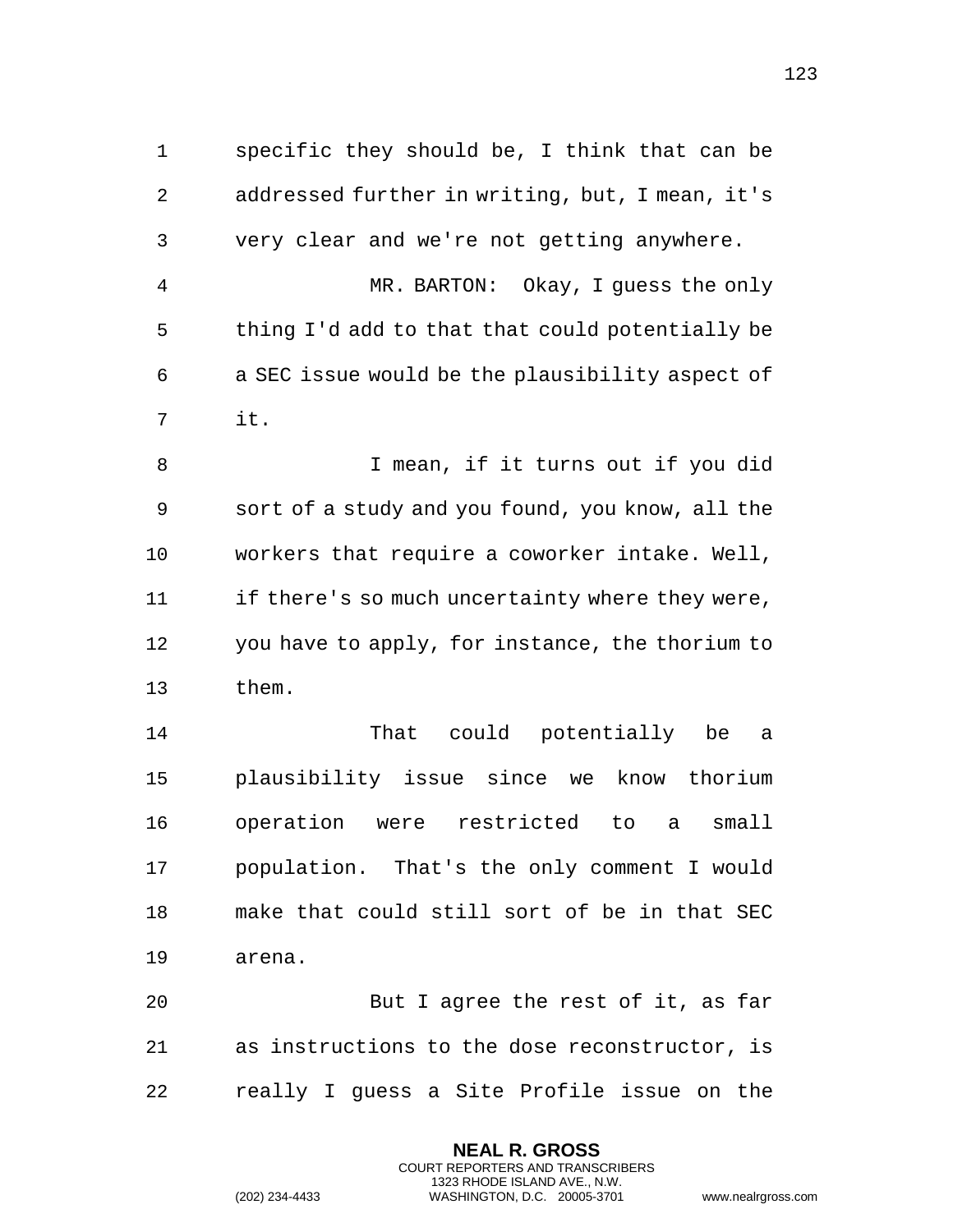implementation.

 But if it turns out you'd have to apply thorium to, you know, thousands of workers at the site, and, you know, we know that's clearly not plausible. I mean, one could question that, and of course it would be a judgment call for the Board, but I guess, in an SEC context, that's the only thing I can say about it. MR. FITZGERALD: I guess, listening to this, I sort of had the same sense that the only way you -- this is almost an empirical thing. The only way you would really know whether the instructions, judgments and the information that was available to the dose reconstructor enabled the assignment based on location would be almost a survey of what's been done already. I mean, there's no way of knowing if in fact the information's sufficient to make those assignments without just simply knowing, you know, what the experience has been to date.

> **NEAL R. GROSS** COURT REPORTERS AND TRANSCRIBERS 1323 RHODE ISLAND AVE., N.W.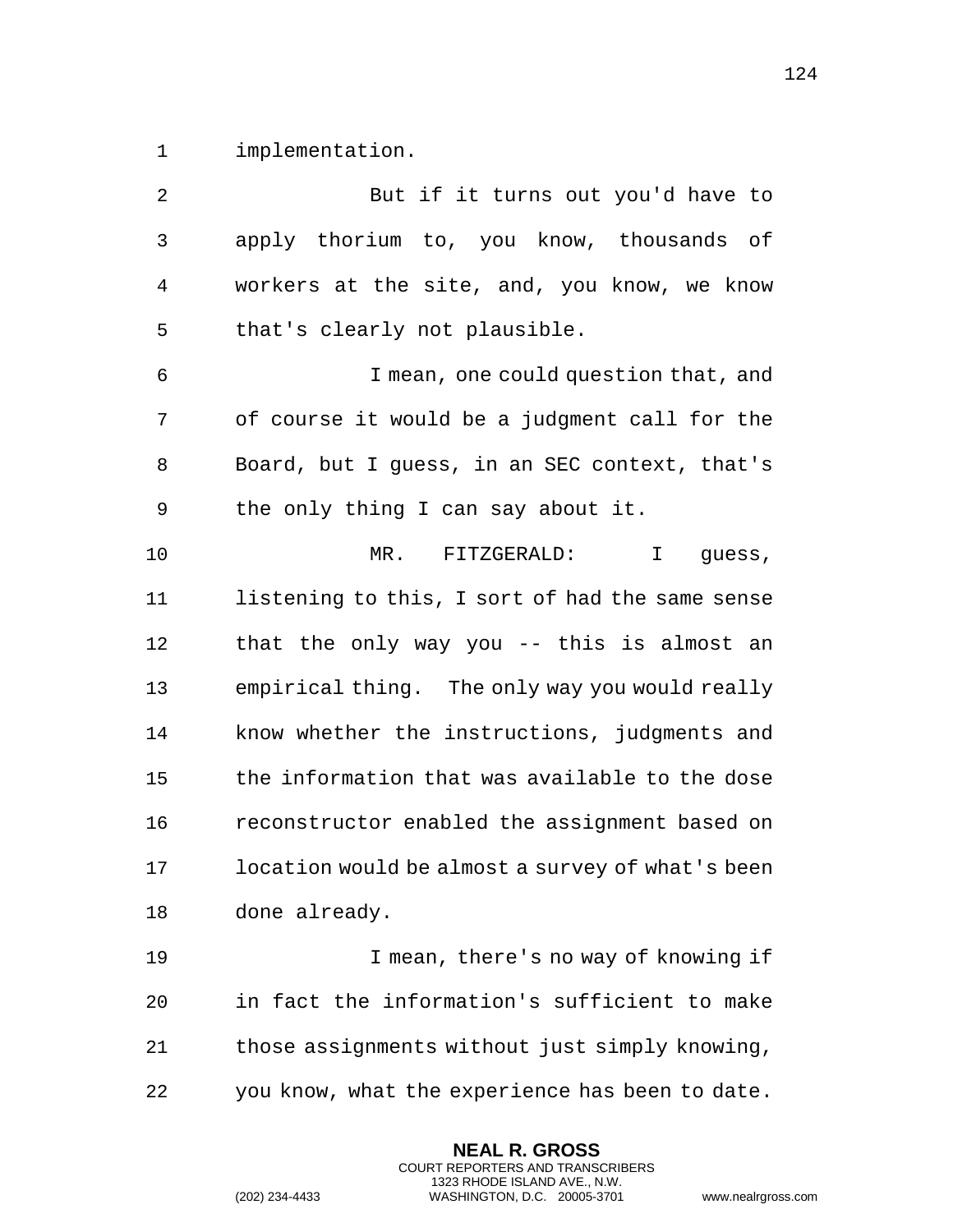1 1 I mean, Tim, is there any way to know that based on the dose reconstructions that have been done? Whether or not, you know, there's been any problems? I mean, if it in fact always goes -- or often goes to default, which means you assign everything, then that would raise some questions about the plausibility along the lines of what Bob said. But if it turns out to be the exception, then I would say it's probably not an issue. DR. TAULBEE: This is Tim. This is going to sound really interesting -- interesting at least to me -- in my response here. We actually have not used OTIB-81 yet. And the reason is, is the SEC is open still. 18 And so the way that this is planned to be applied is once the SEC is closed, and if OTIB-81 is agreed to by the Work Group and the Board from that standpoint, then we will implement it. And we'll go back and re-look at

> **NEAL R. GROSS** COURT REPORTERS AND TRANSCRIBERS 1323 RHODE ISLAND AVE., N.W.

(202) 234-4433 WASHINGTON, D.C. 20005-3701 www.nealrgross.com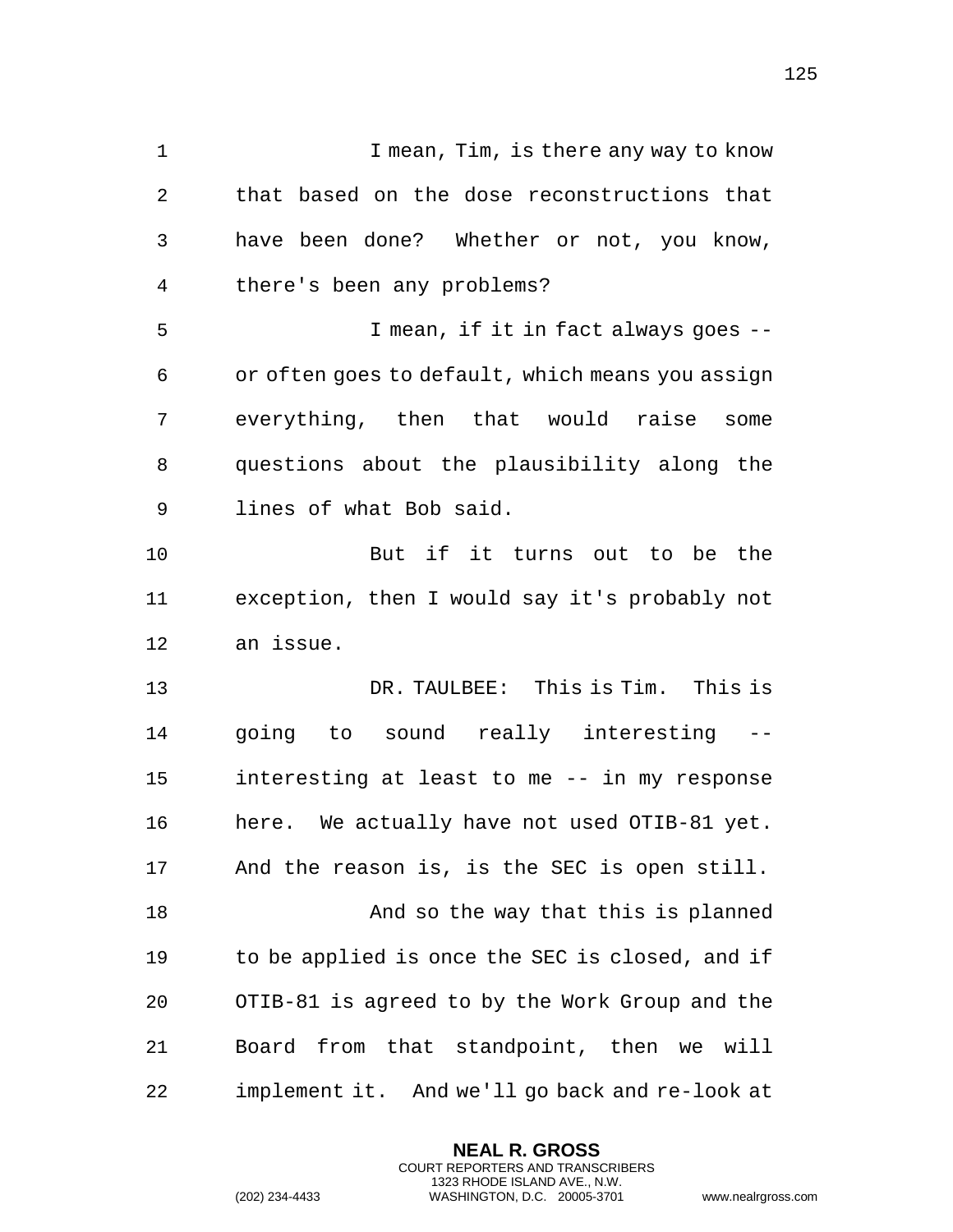all of the -- we'll do a large Program Evaluation Report and re-look at all SRS claims.

 We've not done that yet because we don't know for sure that you all are in an agreement for us to even do dose reconstruction effectively at Savannah River for this whole time period.

 The two radionuclides that I can see us going back and making changes to a significant fraction of dose reconstructions are to thorium in the earlier years, and then the thorium from 773-A in the '74 to '89 type of time frame.

15 And then neptunium as well. Neptunium is probably going to be one of the coworker models we end up applying to a lot of people, especially from the 200-F Area.

 Other than that, virtually every other claim that we have for radiological workers, we have monitoring data for them. So we have internal monitoring data.

> **NEAL R. GROSS** COURT REPORTERS AND TRANSCRIBERS 1323 RHODE ISLAND AVE., N.W.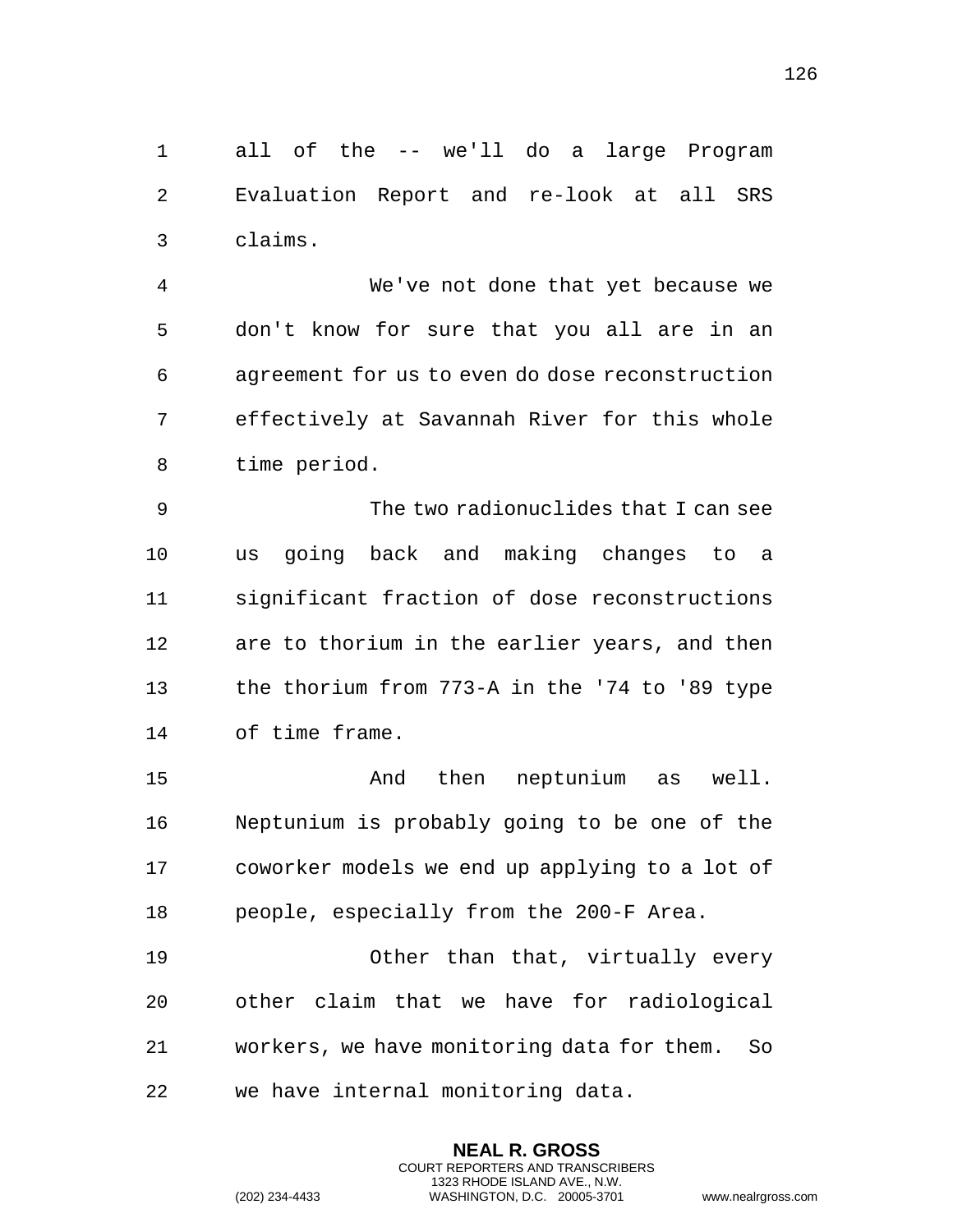1 If you recall back when we did this, the initial presentation on the Evaluation Report, almost 80 percent of the SRS claimants have some internal monitoring data as part of their NOCTS file.

 So those bioassay control procedures I was showing you on February 5th were implemented. So we don't need a coworker model, we have their individual plutonium bioassay.

 The people in 773-A, from the chemistry department, from the high-level caves, we have americium, curium, californium, thorium data. So we wouldn't be applying this coworker model to them. We will use their data.

 MR. FITZGERALD: And Tim, that's helpful because I think, Bob, just to clarify, it sounds like it comes down to whether the operational and the facility-specific location information is sufficient for thorium/neptunium. And of course I know

> **NEAL R. GROSS** COURT REPORTERS AND TRANSCRIBERS 1323 RHODE ISLAND AVE., N.W.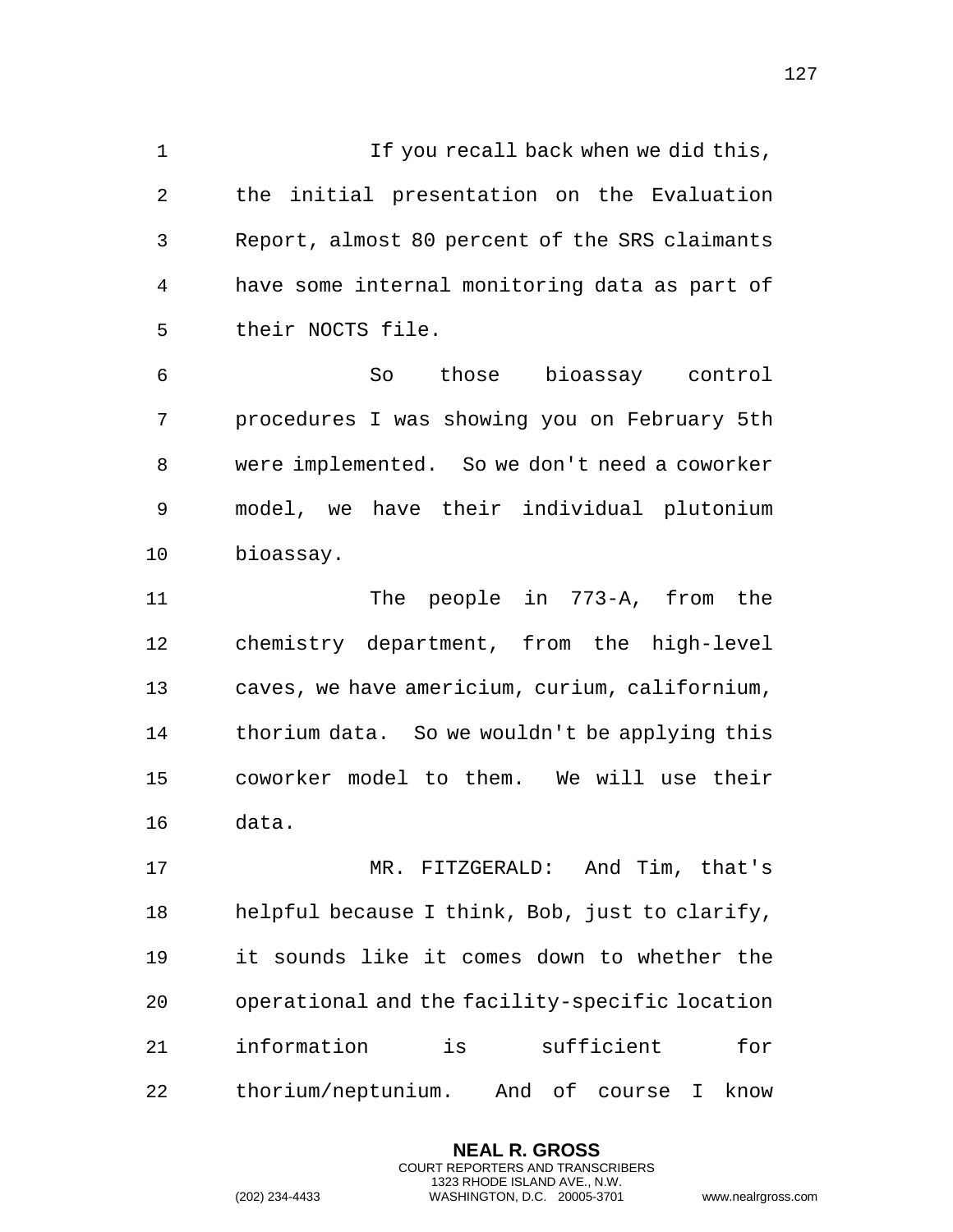that's a lot of what the data capture's been about for the last six months.

 But doesn't it come down to that? Whether there's sufficient information to know what facilities and to tie those facilities to workers?

 I think what you were coming to is, on some of the construction workers where perhaps there is no specific tie in, they would by default get the thorium/neptunium, and if that's a large population then you're raising that question of plausibility.

 But it sounds like it comes down to whether the information where the operations were and tying that information to the workers is the bottom line.

 MR. BARTON: Yeah, I agree with that. It's an issue of how sufficient is this information for tying workers into individual areas. And when you go to do that, is it plausible that, for example, all these workers were exposed to thorium?

> **NEAL R. GROSS** COURT REPORTERS AND TRANSCRIBERS 1323 RHODE ISLAND AVE., N.W.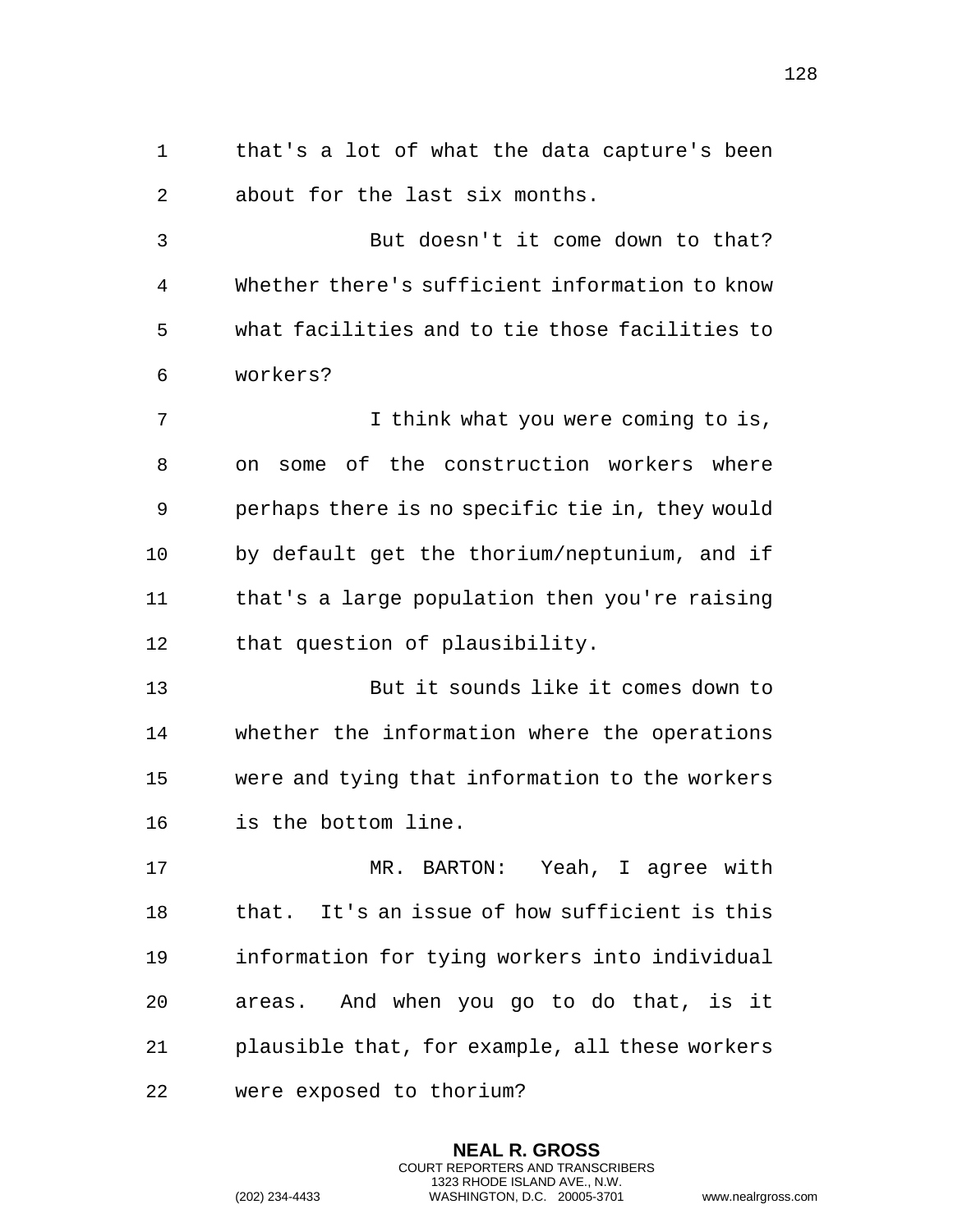And it sounds like from, Tim's comments, is maybe that would be difficult to do since they haven't actually applied this method yet. I guess one way to wrap your head around it would be to do sort of a pilot study, a claimant sampling of more than just the handful that we looked at. And also I'd like to add on to that, Tim's additional information on what records are out there that aren't currently in a NOCTS file goes a great deal to alleviating the concerns we had that you would really just have a lot of workers falling into that you-don't-know-where-they-are bin. So, I mean, perhaps it's something worth looking into just so, you know, we could 18 see where these extra files are, and that, yes, they are complete. And, yes, if need be we could always pull those records and know where the worker was. That's very important. And I guess the other side of that

> **NEAL R. GROSS** COURT REPORTERS AND TRANSCRIBERS 1323 RHODE ISLAND AVE., N.W.

(202) 234-4433 WASHINGTON, D.C. 20005-3701 www.nealrgross.com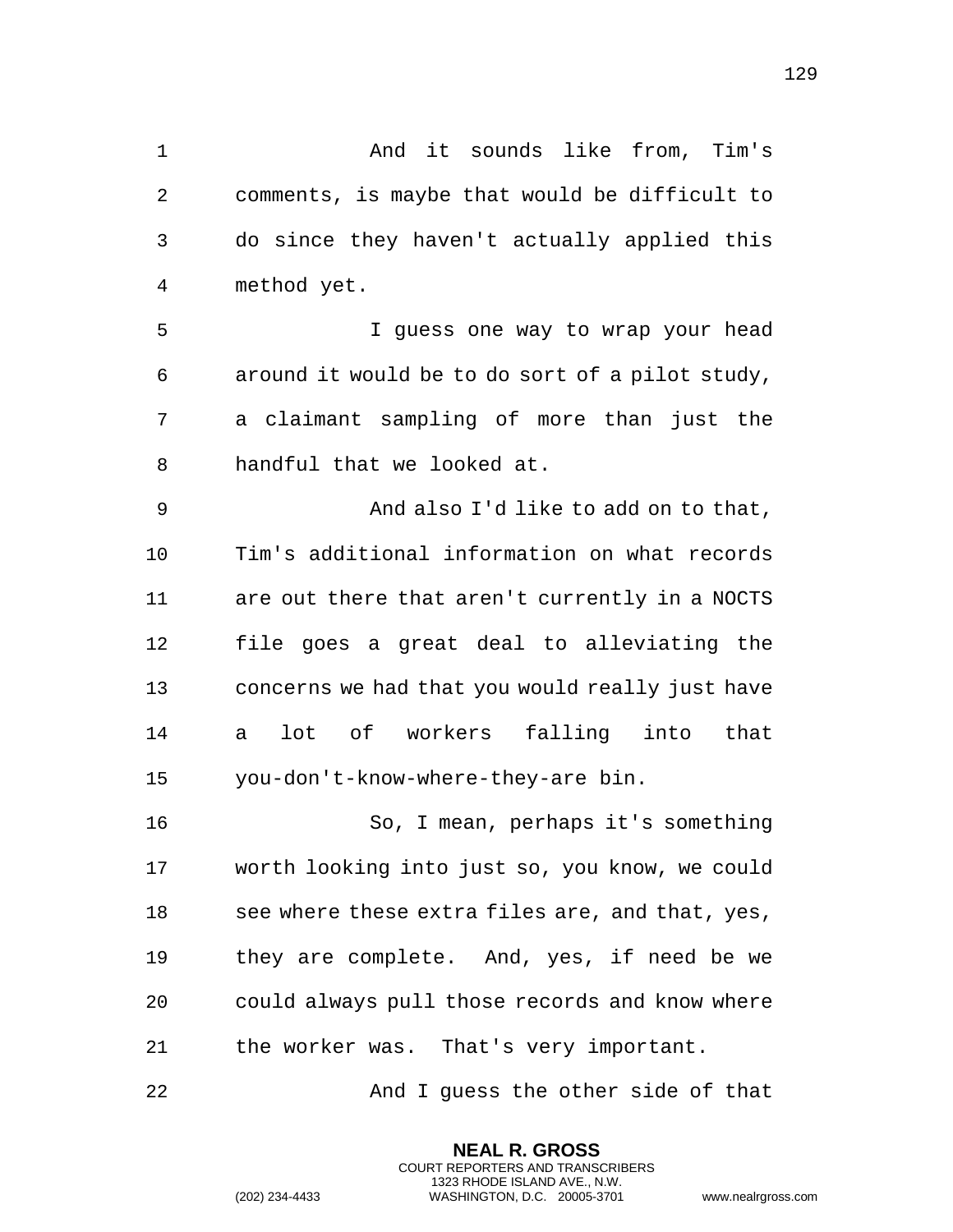is, I mean, I'd personally like to take a look at some of these records that show what codes apply to which area. And see how some of the ones we've identified that aren't in Table 5-1, you know, what areas did they actually refer to? And if it turns out that, yeah, they referred to non-radiological areas, that's another very powerful piece of evidence.

 DR. LIPSZTEIN: May I speak? May I say something? I think that also you say that you have a lot of people with data on thorium, americium and plutonium. It's true you have a lot of data on plutonium and americium or curium. But you don't have the data really on thorium.

 What you have is a method where you were trying to apply the results from americium and curium to thorium because you say they were expected together. But you have to know to whom applied those data.

 Because there were many people that were not exposed to thorium, but were exposed

> **NEAL R. GROSS** COURT REPORTERS AND TRANSCRIBERS 1323 RHODE ISLAND AVE., N.W.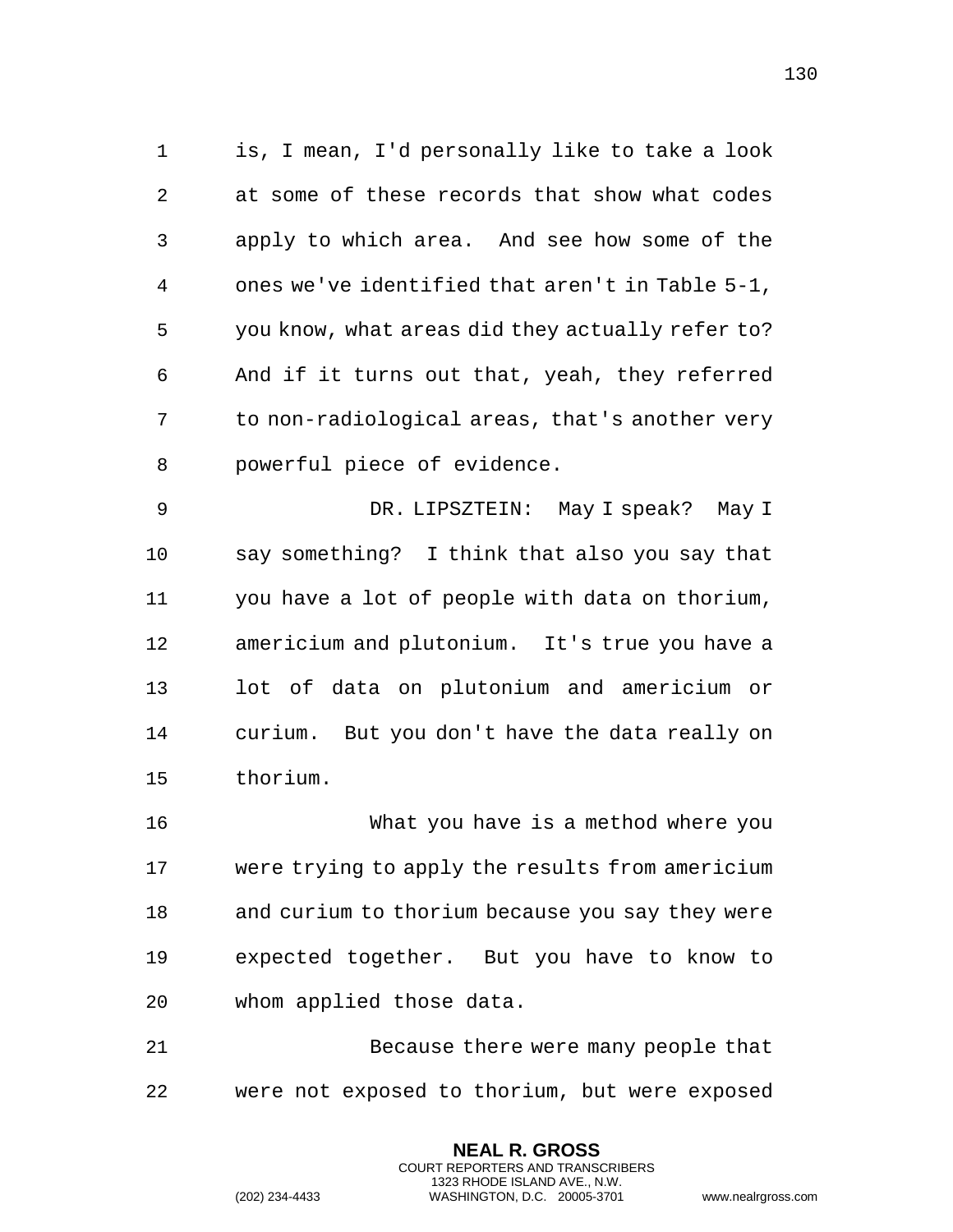to americium and curium. So you have really to know exactly to whom applied those data to thorium.

 DR. TAULBEE: Joyce, this is Tim. That is not correct, in that the americium, curium, californium, thorium bioassay, urine bioassay method, is a gross alpha count. Okay? That is what it is. It incorporates all four of those radionuclides.

10 DR. LIPSZTEIN: I agree with you. Okay.

12 DR. TAULBEE: I'm sorry? DR. LIPSZTEIN: I agree with you in that.

 DR. TAULBEE: Okay, so now you've got workers in 773-A in the 1972 through 1989 time period that were working in individual labs. Some of them were working with americium. Some were working with curium. Some were working with thorium. Some were working with all three of them. Some were working with plutonium.

> **NEAL R. GROSS** COURT REPORTERS AND TRANSCRIBERS 1323 RHODE ISLAND AVE., N.W.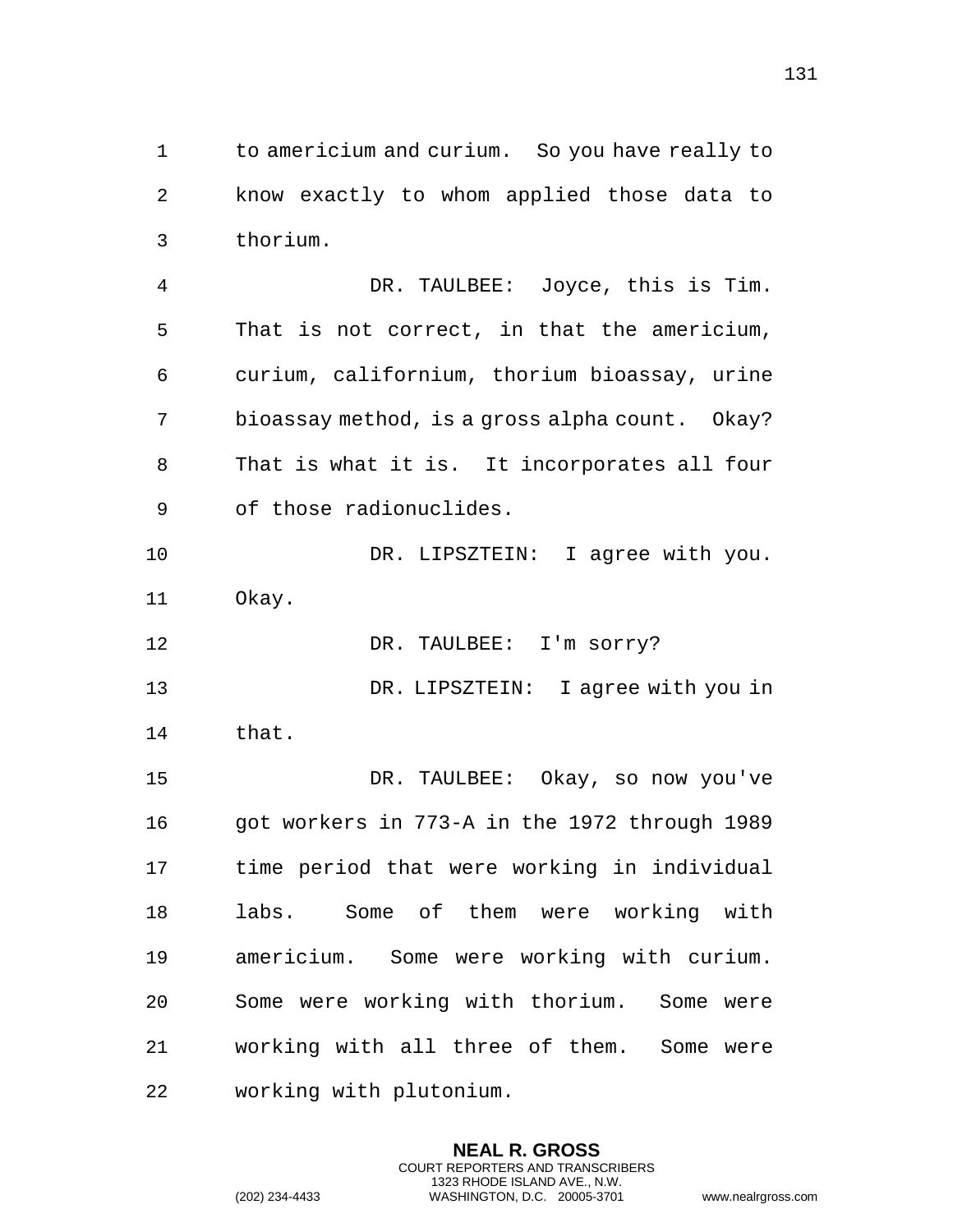| $\mathbf 1$    | And so we're taking that gross alpha            |
|----------------|-------------------------------------------------|
| $\overline{2}$ | that worker,<br>for<br>that<br>count            |
| 3              | americium-curium-californium-thorium count,     |
| 4              | and we are estimating the dose based upon what  |
| 5              | their cancer was, which is<br>the<br>most       |
| 6              | claimant-favorable to them. What would result   |
| 7              | in the highest dose?                            |
| 8              | So we're not trying to distinguish              |
| 9              | whether they were an americium worker, or a     |
| 10             | curium worker, or just a thorium worker, or     |
| 11             | whether they worked with all of them, or        |
| 12             | plutonium.                                      |
| 13             | We are -- I shouldn't have confused             |
| 14             | it there with plutonium, but of those count, or |
| 15             | of those workers, we're going to just simply    |
| 16             | assign the one that results in the highest dose |
| 17             | that's the most claimant-favorable.             |
| 18             | This again gets back to<br>that                 |
| 19             | approach of equal evidence. If we<br>know       |
| 20             | somebody just worked with americium, then we're |
| 21             | going to assign the americium. If we know       |
| 22             | somebody worked with just thorium, we're going  |

**NEAL R. GROSS** COURT REPORTERS AND TRANSCRIBERS 1323 RHODE ISLAND AVE., N.W.

(202) 234-4433 WASHINGTON, D.C. 20005-3701 www.nealrgross.com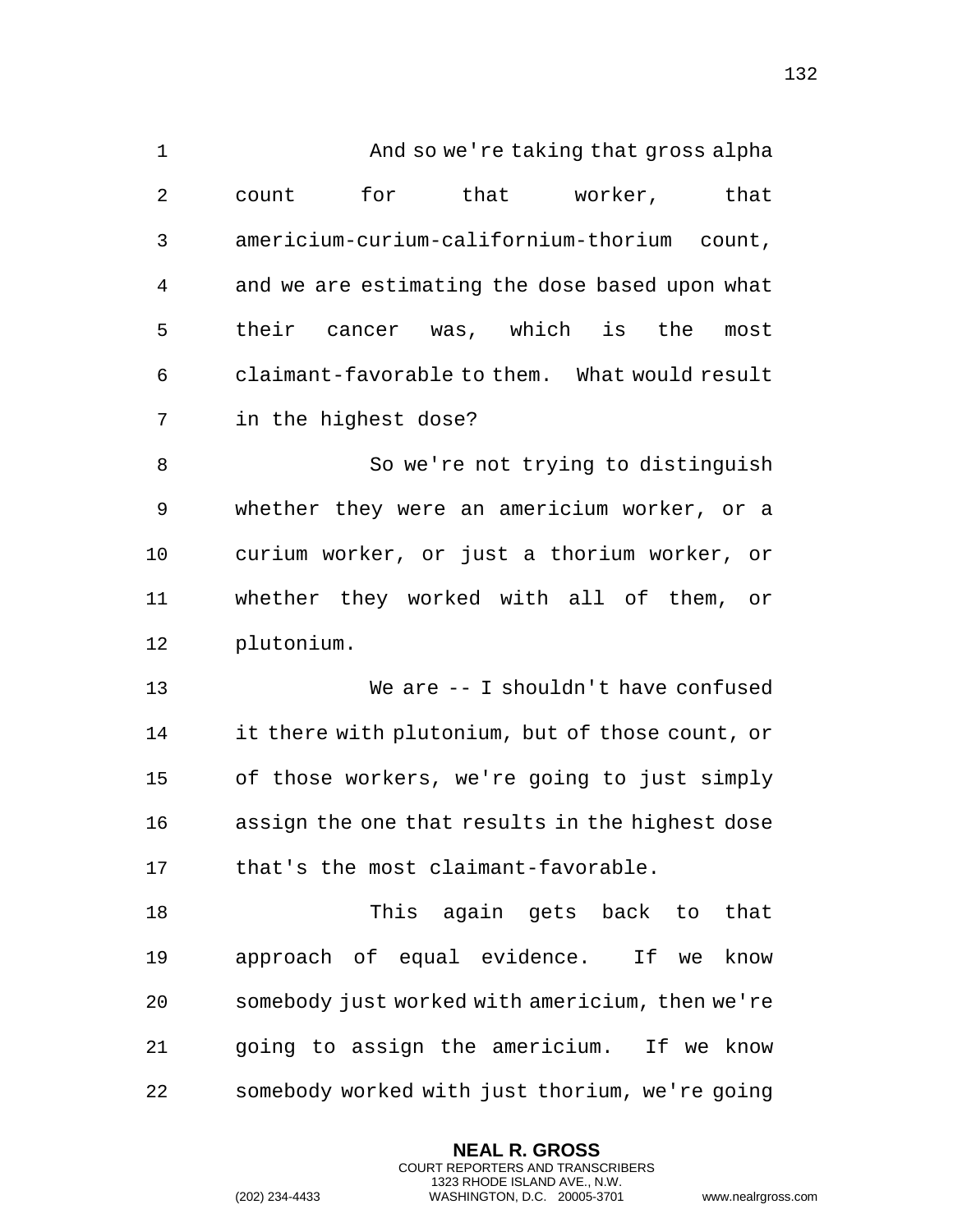to assign the thorium. If we don't know, we're going to assign the most claimant-favorable. DR. LIPSZTEIN: I understand, but the problem is that sometimes you have -- when you use the coworker model and use it for thorium, then you have -- even for one person, if you don't know where the person works, and if you make the assumption that he worked with Type S thorium, for example. And instead he didn't work with thorium but he worked with Type M americium, you wind up calculating a dose that is almost 100 times higher than what he really was. It is claimant-favorable, but is it scientifically okay to do this? DR. TAULBEE: I think it is from the claimant-favorability standpoint of equal

 evidence and the unknown. In our federal regulations, we talk about that when there is a benefit of -- or when there is doubt as to what the exposure was, we will give the benefit to the claimant.

And that is the perfect example that

**NEAL R. GROSS** COURT REPORTERS AND TRANSCRIBERS 1323 RHODE ISLAND AVE., N.W.

(202) 234-4433 WASHINGTON, D.C. 20005-3701 www.nealrgross.com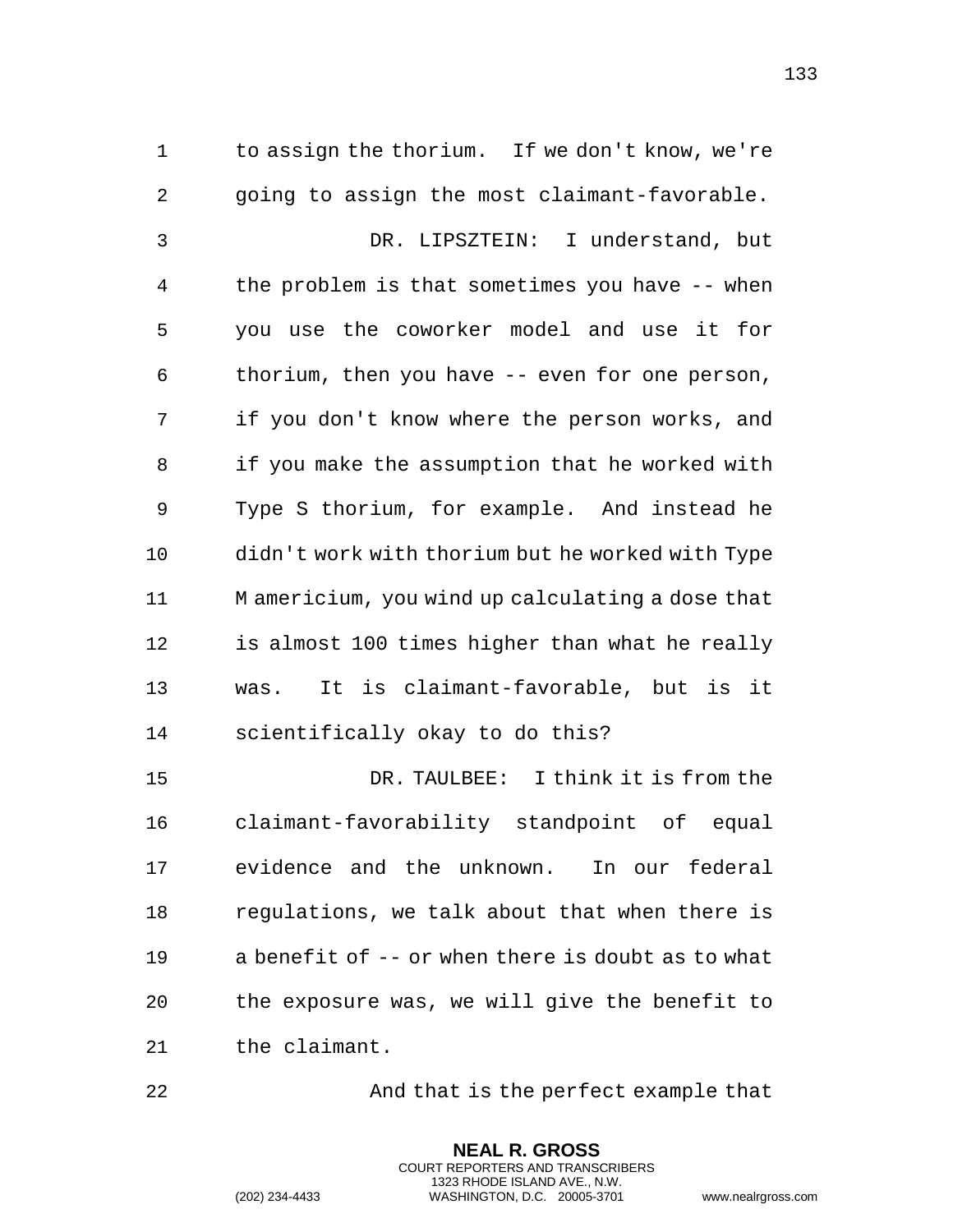you just gave. Yes, somebody worked with americium, we didn't know that, they could have worked with thorium, they could have worked with curium.

 We went ahead and assumed, based upon their cancer and which radionuclide concentrates there, we assigned the highest and most claimant-favorable. We gave that benefit of the doubt of the dose estimate to that worker.

11 11 If we have evidence that says they didn't work with thorium, they worked with americium, we'll use the americium. But that changes, all things being equal, giving the benefit of the doubt.

 DR. LIPSZTEIN: So you think that assigning a dose 100 times higher than he really had, it's okay?

 DR. TAULBEE: I do think it's okay, if we don't know whether they worked with thorium or americium. Yes. If I can't tell whether they worked with one or the other, then

> **NEAL R. GROSS** COURT REPORTERS AND TRANSCRIBERS 1323 RHODE ISLAND AVE., N.W.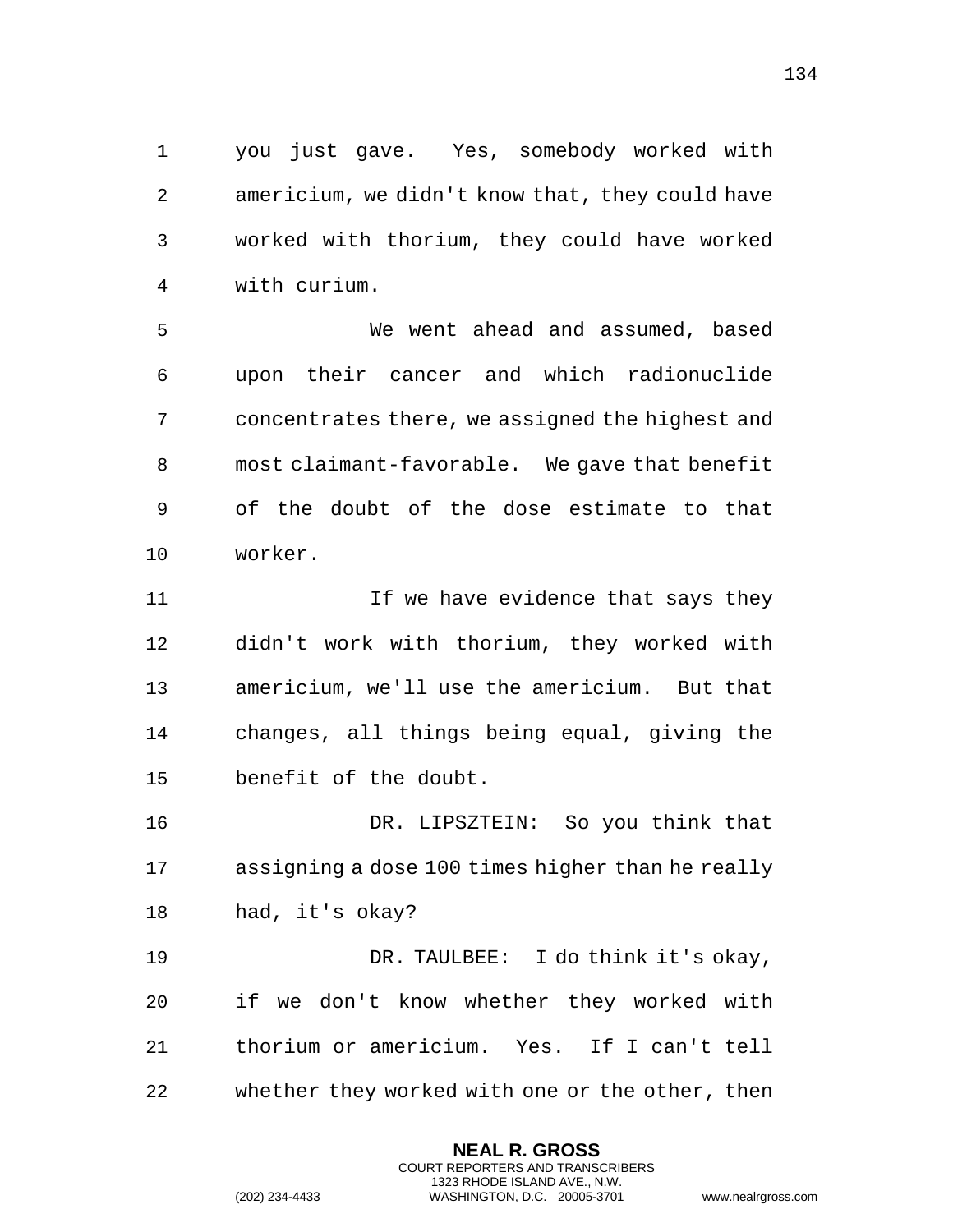yes. I'm okay with assigning that higher dose. DR. LIPSZTEIN: Yeah, because you know that americium is tight. It's like, for example, if you assign for the same urine excretion, it's not only a 100 times, more than a 100 times. The same excretion results for americium would result in a lung dose of .25 rem. If you assigned that to thorium Type S, it's 80 rem. So that's a huge difference. I don't think -- (Simultaneous speaking.) DR. LIPSZTEIN: -- it's scientifically. Yes, okay. I'm hearing. DR. NETON: I can give you multiple examples of where this type of issue resides in our program. I mean, we, for example, if a person is monitored for 20 years for plutonium and never had a positive plutonium result, we're going to assume that person was exposed and they were excreting uranium, or plutonium, equal to one half the MDA for their entire

> **NEAL R. GROSS** COURT REPORTERS AND TRANSCRIBERS 1323 RHODE ISLAND AVE., N.W.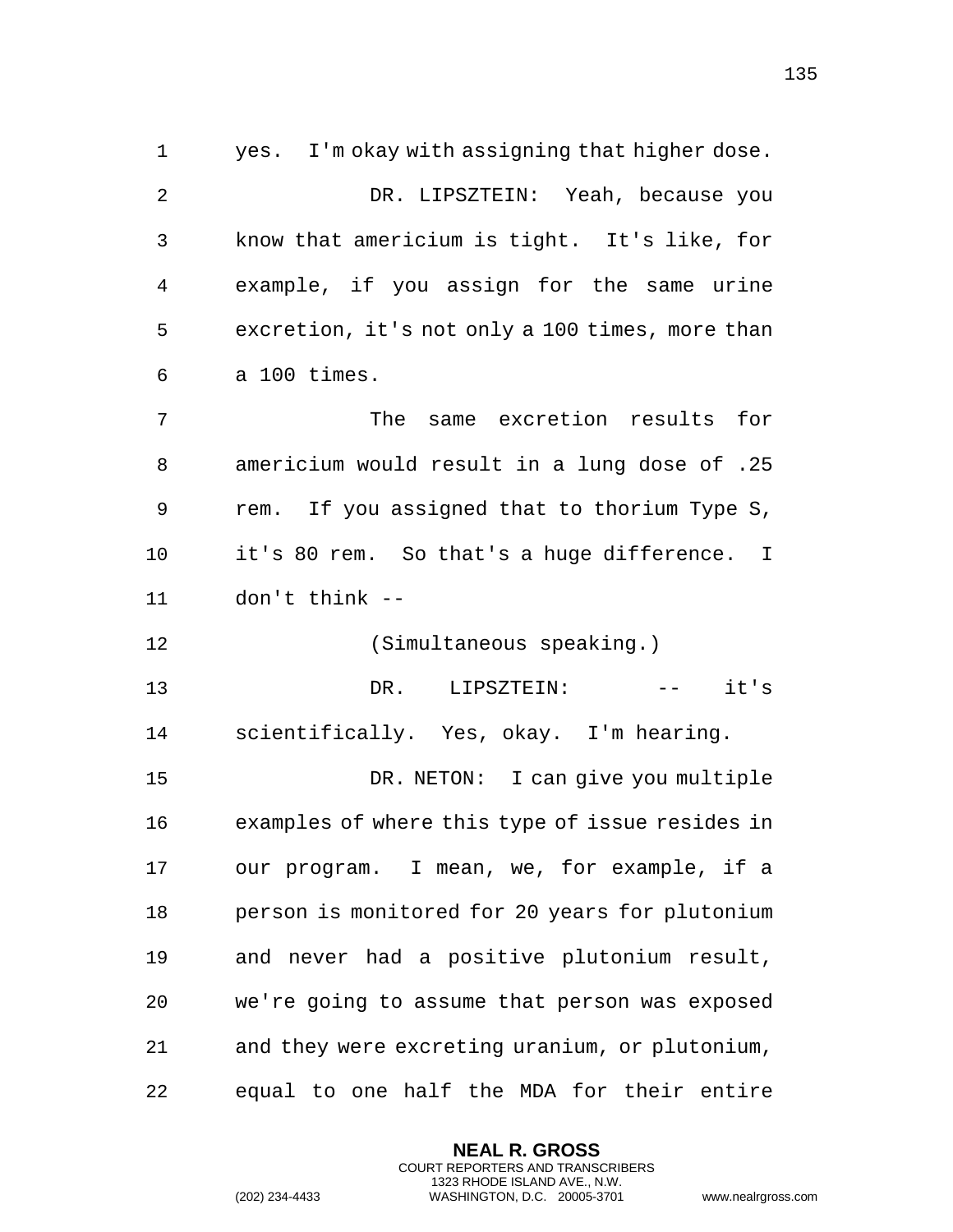career.

| 2  | I mean, and the fact may be that the             |
|----|--------------------------------------------------|
| 3  | person never inhaled one atom of plutonium.      |
| 4  | So, you know, I understand what you're saying,   |
| 5  | that these values can vary, but the fact is if   |
| 6  | you don't know, you don't know.                  |
| 7  | I mean, you have to make some type               |
| 8  | of an assumption. And when we do, we err on the  |
| 9  | side of the claimant.                            |
| 10 | (Simultaneous speaking.)                         |
| 11 | DR. LIPSZTEIN: I've been working                 |
| 12 | with thorium for a long time and I know that if  |
| 13 | a worker is exposed to a Type S thorium, it's    |
| 14 | very, very, very difficult to see something in   |
| 15 | urine.                                           |
| 16 | So if you have something in urine,               |
| 17 | of course with the extraction method of the      |
| 18 | time, of course not with using the other methods |
| 19 | that we use today. But using gross alpha, or     |
| 20 | even alpha spectrometry, you have to have a      |
| 21 | very, very, very high exposure to thorium Type   |
| 22 | S to see something in urine.                     |

**NEAL R. GROSS** COURT REPORTERS AND TRANSCRIBERS 1323 RHODE ISLAND AVE., N.W.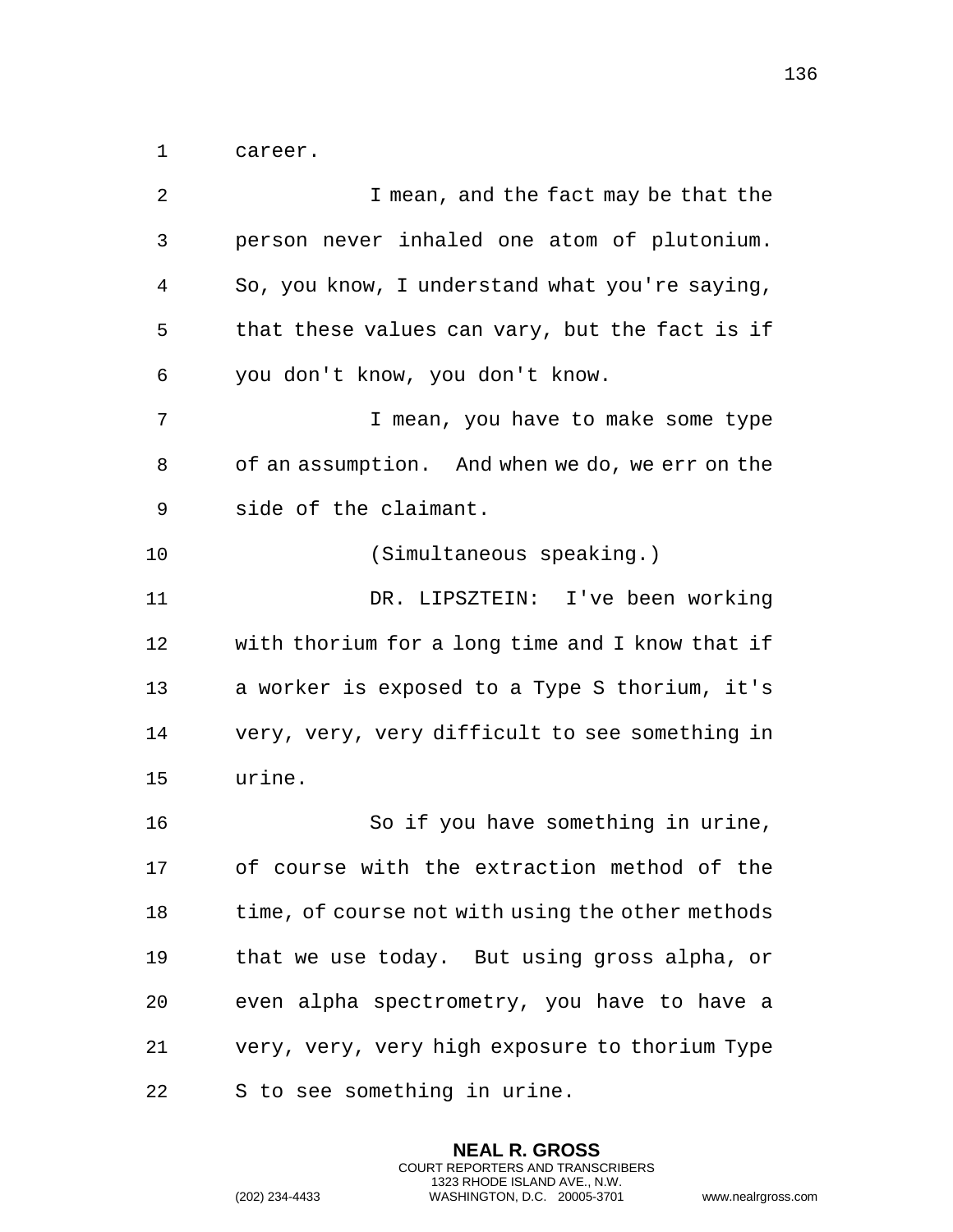| $\mathbf 1$ | (Simultaneous speaking.)                         |
|-------------|--------------------------------------------------|
| 2           | DR. LIPSZTEIN: So, no, what I'm                  |
| 3           | saying is that if you assign those -- if you see |
| 4           | something in urine and you assign it to Type S   |
| 5           | thorium exposure, it's going to<br>be            |
| 6           | unrealistically high because it's very, very,    |
| 7           | very rare that someone exposed to thorium Type   |
| 8           | S you would see something in urine using alpha,  |
| 9           | total alpha or alpha spectrometry.               |
| 10          | (Simultaneous speaking.)                         |
| 11          | DR. LIPSZTEIN: But I'll accept                   |
| 12          | what you $-$                                     |
| 13          | DR. NETON: And Tim has done the                  |
| 14          | calculations and they're not that different      |
| 15          | than what you see with other actinides for Type  |
| 16          | S.                                               |
| 17          | DR. LIPSZTEIN: Oh, yes.                          |
| 18          | DR. NETON: The actinides are                     |
| 19          | higher, for example --                           |
| 20          | DR. LIPSZTEIN: Like plutonium,                   |
| 21          | but not americium Type M. So you'll see a lot    |
| 22          | more in urine. But if you are okay with this,    |

**NEAL R. GROSS** COURT REPORTERS AND TRANSCRIBERS 1323 RHODE ISLAND AVE., N.W.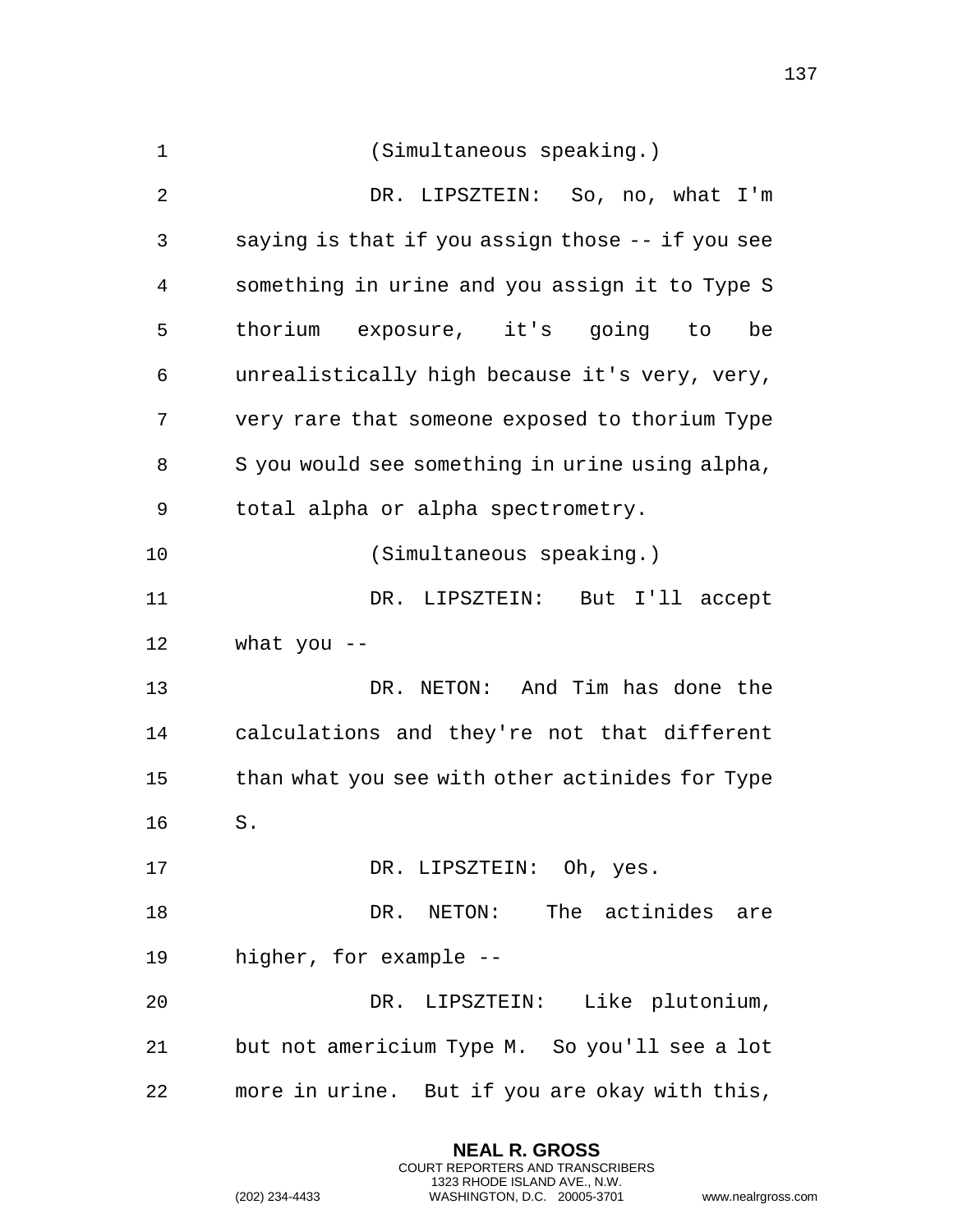I think it's scientifically, for me, that I work with thorium for my whole life, so I think through --

 (Simultaneous speaking.) DR. LIPSZTEIN: -- and it's very weird to have a high dose of thorium, but anyway, it's okay. I understand what you are saying.

 MR. FITZGERALD: Yes, this is Jim, let me interject. I think this is one of those issues that I referenced in my little note a couple days ago, that we -- and I'll defer to Brad and the Work Group, but perhaps we owe NIOSH and the Work Group a somewhat more detailed treatment of this. Just to make sure 16 that, you know, these questions are unpacked a little bit more.

18 And maybe as part of that, as Bob was pointing out, propose a path forward, whether it be a little bit of a sampling or whatever for the Work Group to consider.

I don't think we're going to resolve

**NEAL R. GROSS** COURT REPORTERS AND TRANSCRIBERS 1323 RHODE ISLAND AVE., N.W.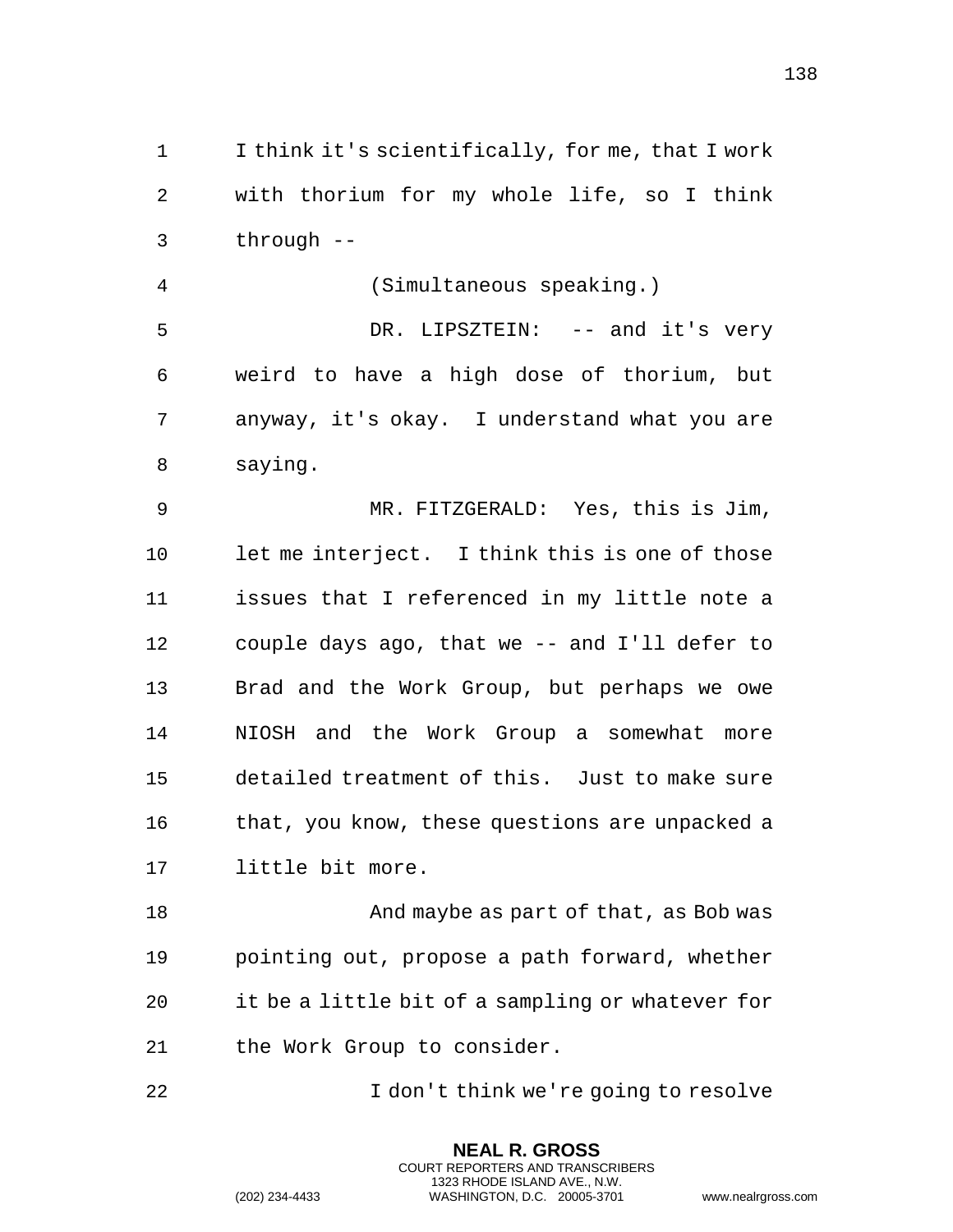anything today on this issue, but I think we do owe that to the Work Group. Is that reasonable, Brad, Ted? ACTING CHAIRMAN CLAWSON: I think so. I actually have a more specific -- I'd like to see something in writing myself, actually, so that NIOSH has something to be able to respond to, which is correct, and what our exact issues are. We can debate this for hours if we wanted, but I'd rather get on to some other things. If we're not going to be -- I can see both sides on this. And I think that would be positive to do, Joe, thanks. MR. FITZGERALD: And I think, as NIOSH has pointed out, we ought to take a look at the standard practice at other sites, like Hanford, and compare that with the methodology here. Because I think, in fact, if it's standard operating procedure, or standard practice, then, you know, then we ought to be

> **NEAL R. GROSS** COURT REPORTERS AND TRANSCRIBERS 1323 RHODE ISLAND AVE., N.W.

(202) 234-4433 WASHINGTON, D.C. 20005-3701 www.nealrgross.com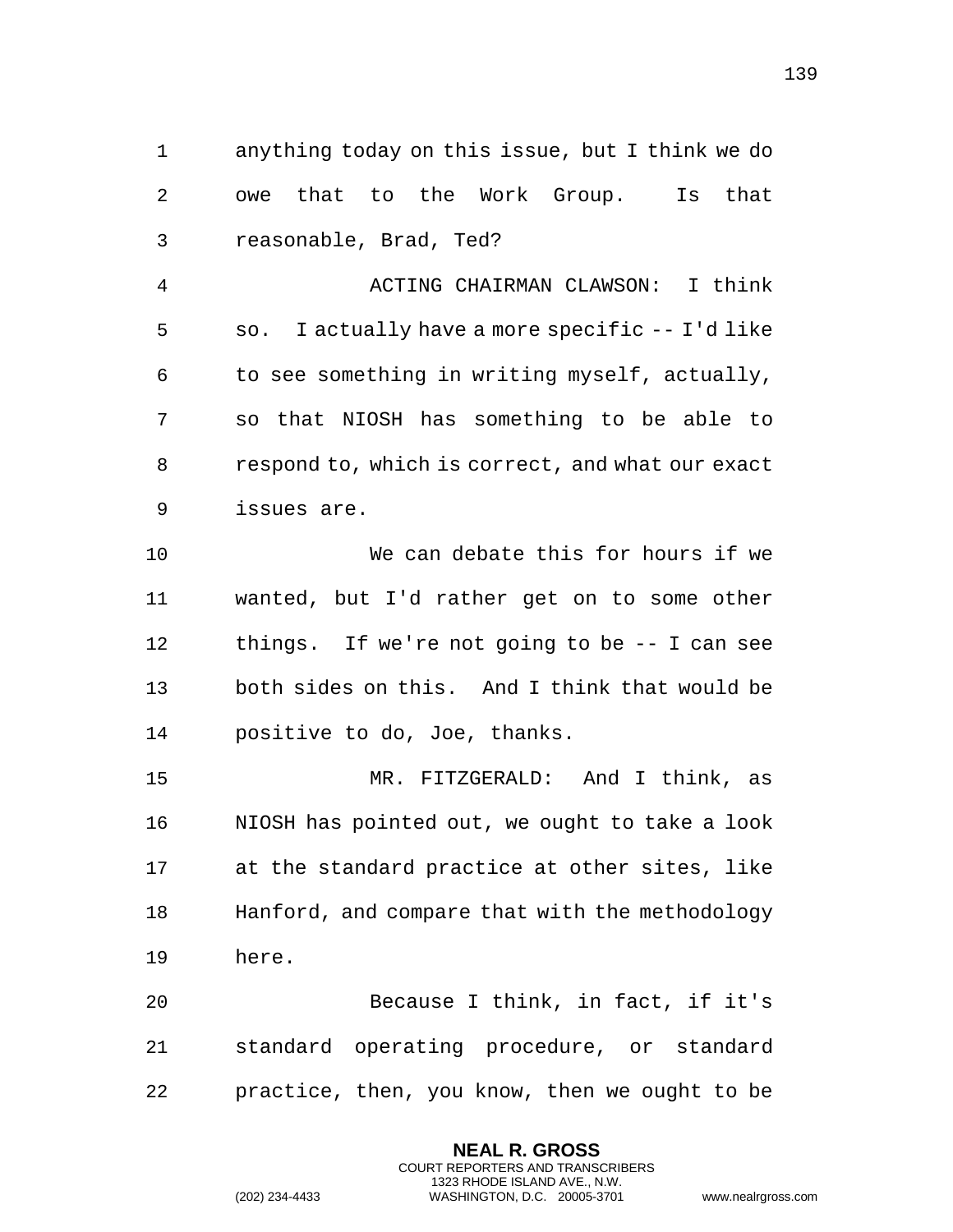fully aware of that in this context. Bob, is that reasonable?

 MR. BARTON: Yeah, Joe, that sounds good to me. I'd also add that, you know, coming into today I had significantly more concerns. Now Tim has presented some information, such as the additional data sources, which will, you know, greatly go to alleviate that. And I'd like to work with Tim to sort of see if we can fill in some of these gaps. And, you know, just resolve that, yeah, we're comfortable that we can place people where they should be for the purposes of assigning coworker. 15 And I think taking a closer look at

the claimants is the way to do that.

 MR. FITZGERALD: So, Brad, I would --

 DR. MAKHIJANI: This is Arjun. Could I say a couple of things? Hello, can you hear me?

ACTING CHAIRMAN CLAWSON: Yes,

**NEAL R. GROSS** COURT REPORTERS AND TRANSCRIBERS 1323 RHODE ISLAND AVE., N.W.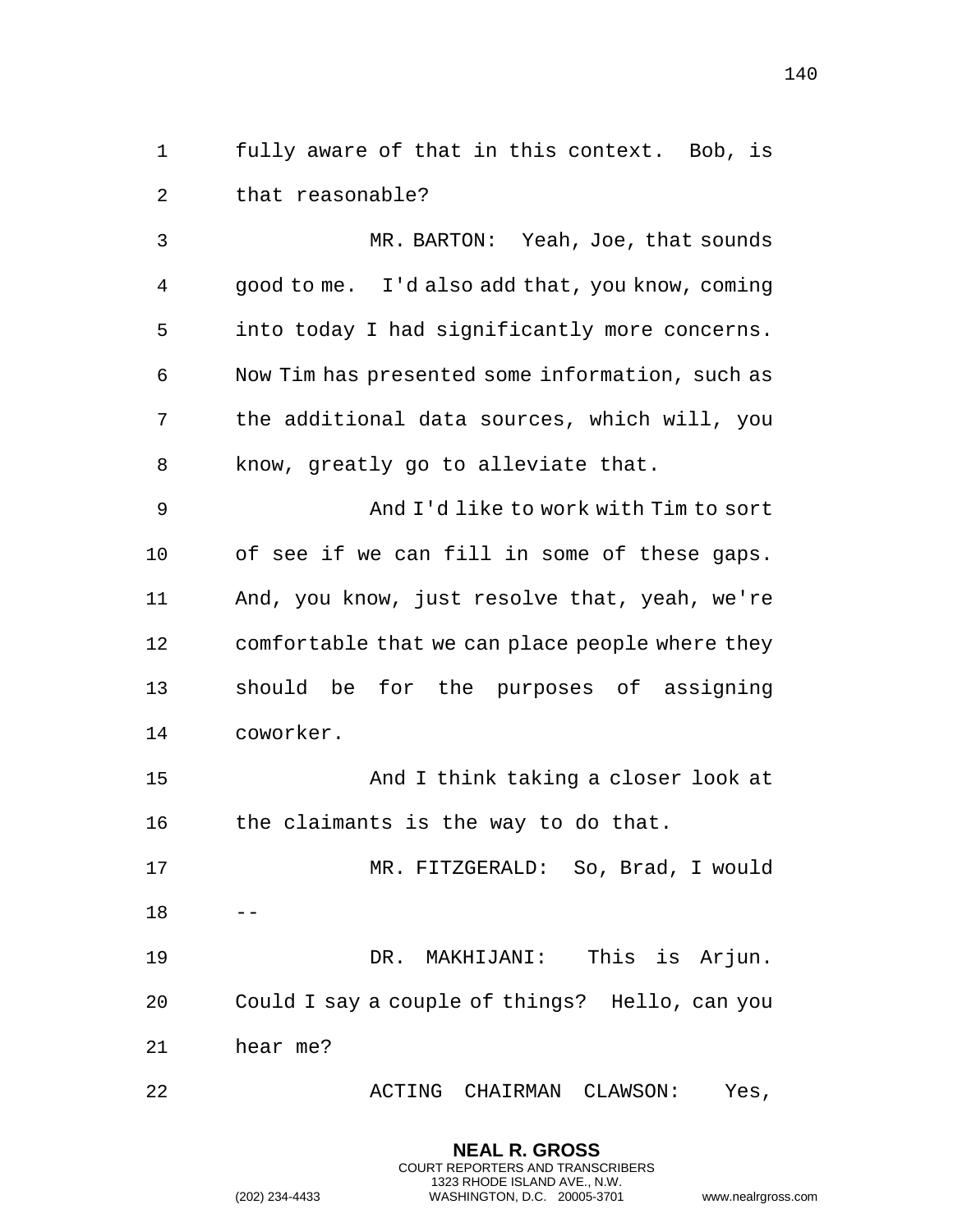Arjun. Yes, Arjun, go ahead.

 DR. MAKHIJANI: Just a couple of things. I wanted to respond to a comment that Jim Neton made earlier about plutonium and using MDA over two. Presumably people were monitored for plutonium because they were in plutonium areas. And using MDA over two when you get a less than detectable result seems a very reasonable thing to do, because there is nowhere else to place that. You could use a distribution, but more or less the same thing. I think this thorium, using americium for thorium when you get more than two orders of magnitude difference in the dose is a completely different thing. And as I understand the situation, the dose estimates have to be scientifically reasonable. And if you don't know and are simply assigning thorium instead of americium and you have an uncertainty of more than two orders of magnitude, I think this is -- I mean, maybe this

> **NEAL R. GROSS** COURT REPORTERS AND TRANSCRIBERS 1323 RHODE ISLAND AVE., N.W.

(202) 234-4433 WASHINGTON, D.C. 20005-3701 www.nealrgross.com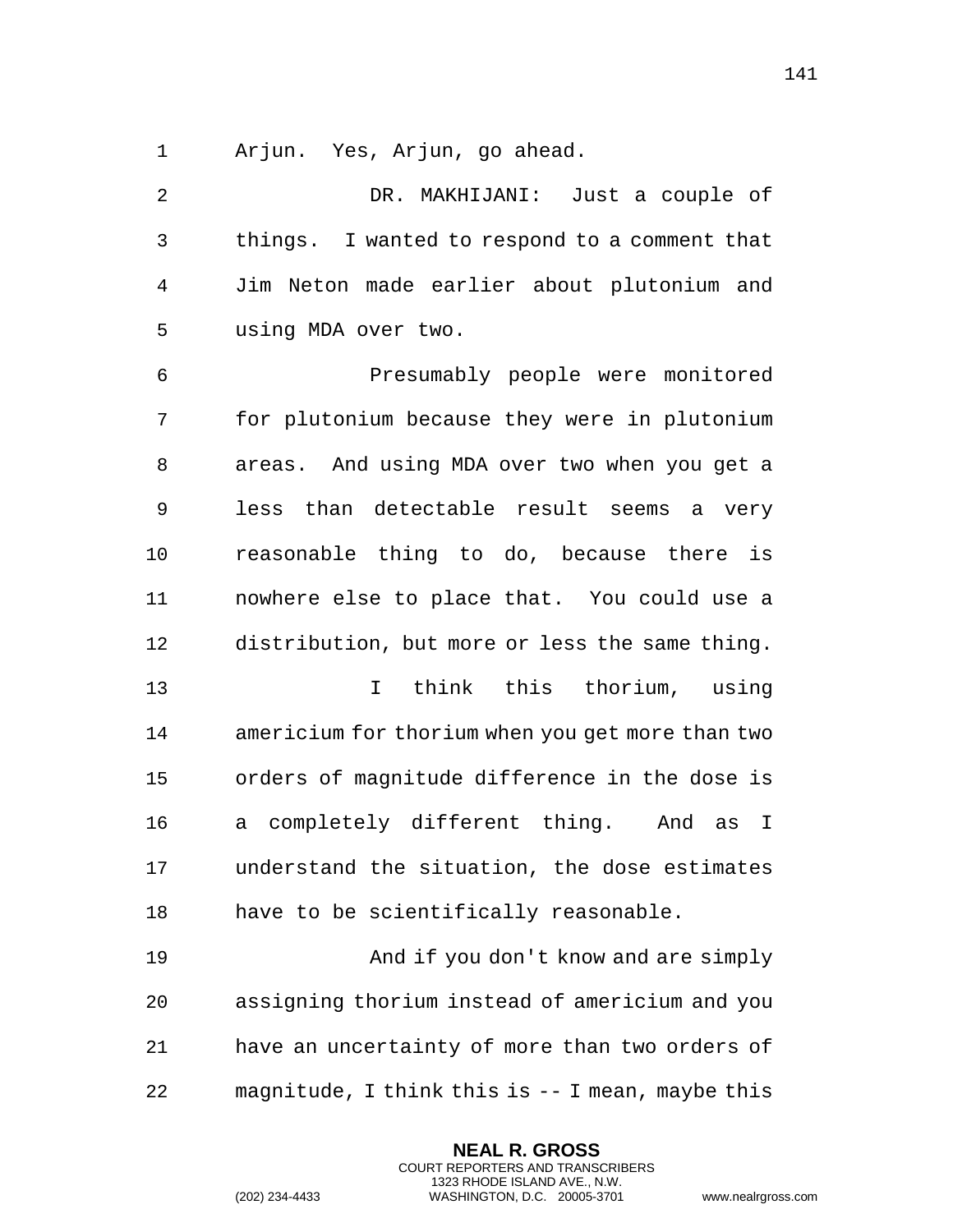is a question that the SEC Work Group should take up, as to whether a two orders of magnitude or a factor of 300 uncertainty is a reasonable thing to do.

 DR. ARNO: This two orders of magnitude is very common at other sites as well. Especially when you're dealing with gross alpha data. And when you're dealing with any nuclides that have solubility that vary from F to S, two order of magnitude difference in doses.

12 DR. LIPSZTEIN: This time you are going to much more than two orders of magnitude, it's from .25 to 80. And between Type M and Type S is about 40 times thorium.

 But if you go to americium, then it's -- because it's 80, then two for Type M, and then .25 for americium, the dose's difference.

 My biggest problem is that I don't really believe that data above the detection limit could be from thorium without people

> **NEAL R. GROSS** COURT REPORTERS AND TRANSCRIBERS 1323 RHODE ISLAND AVE., N.W.

```
(202) 234-4433 WASHINGTON, D.C. 20005-3701 www.nealrgross.com
```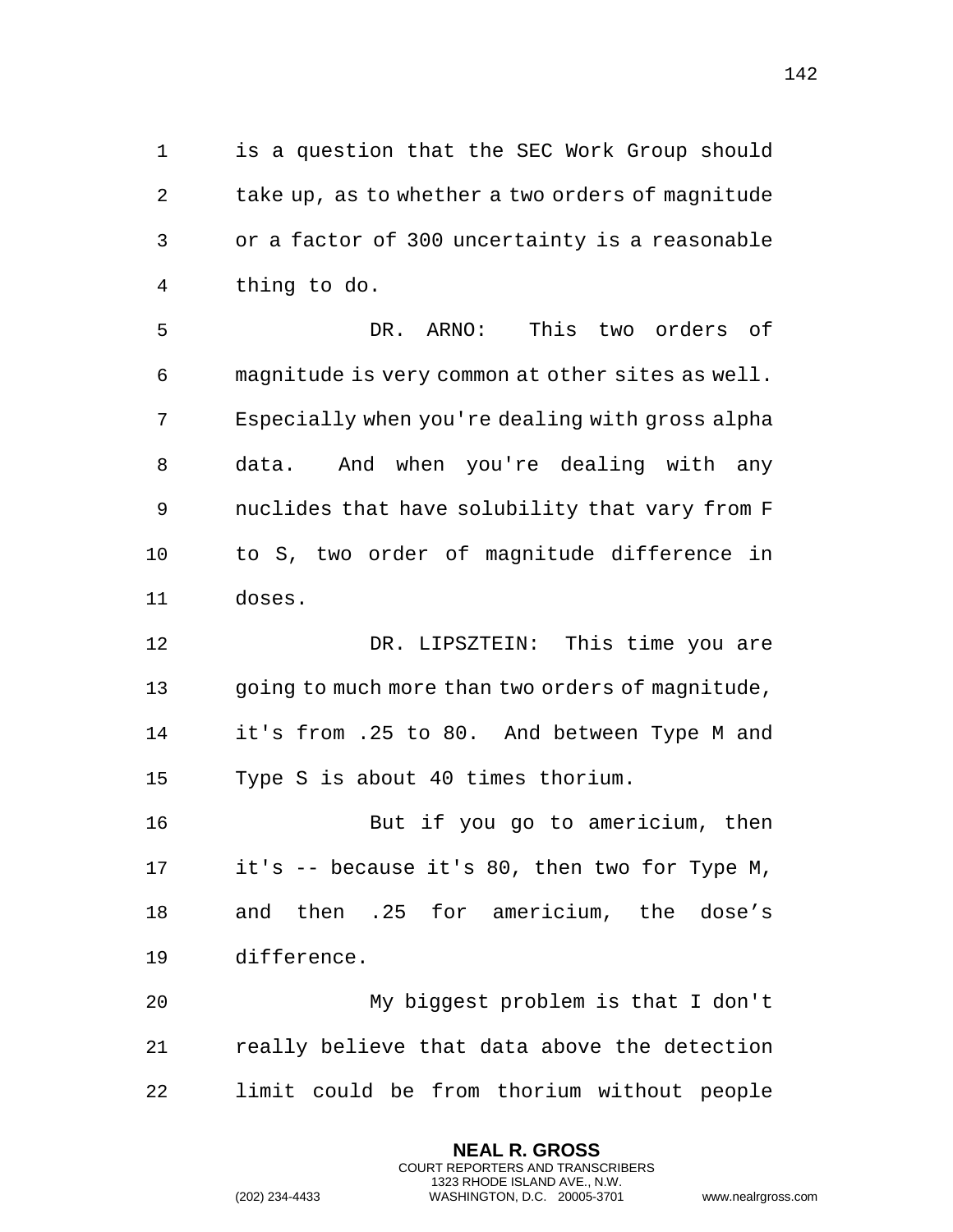knowing that the worker was really heavily exposed to thorium Type S.

 But that's a problem, that's a problem with thorium monitoring. It's in every place, that's the same problem.

 DR. ARNO: Yes, I mean, if you compare a Type F plutonium dose to the --

8 DR. LIPSZTEIN: No, Type M and Type S. No, there is no thorium.

 DR. ARNO: But you said two orders of magnitude is unusual, and I'm saying it's not. When you go from plutonium Type F or M, all the way up to Type Super S, you can get three orders of magnitude in the difference in the dose assigned.

 Especially when you start talking about the lungs or the thoracic lymph nodes. I mean, the way we apply claimant-favorability in this project results in many orders of magnitude difference in dose depending on what assumptions you make regarding the radionuclide that was in the intake and what

> **NEAL R. GROSS** COURT REPORTERS AND TRANSCRIBERS 1323 RHODE ISLAND AVE., N.W.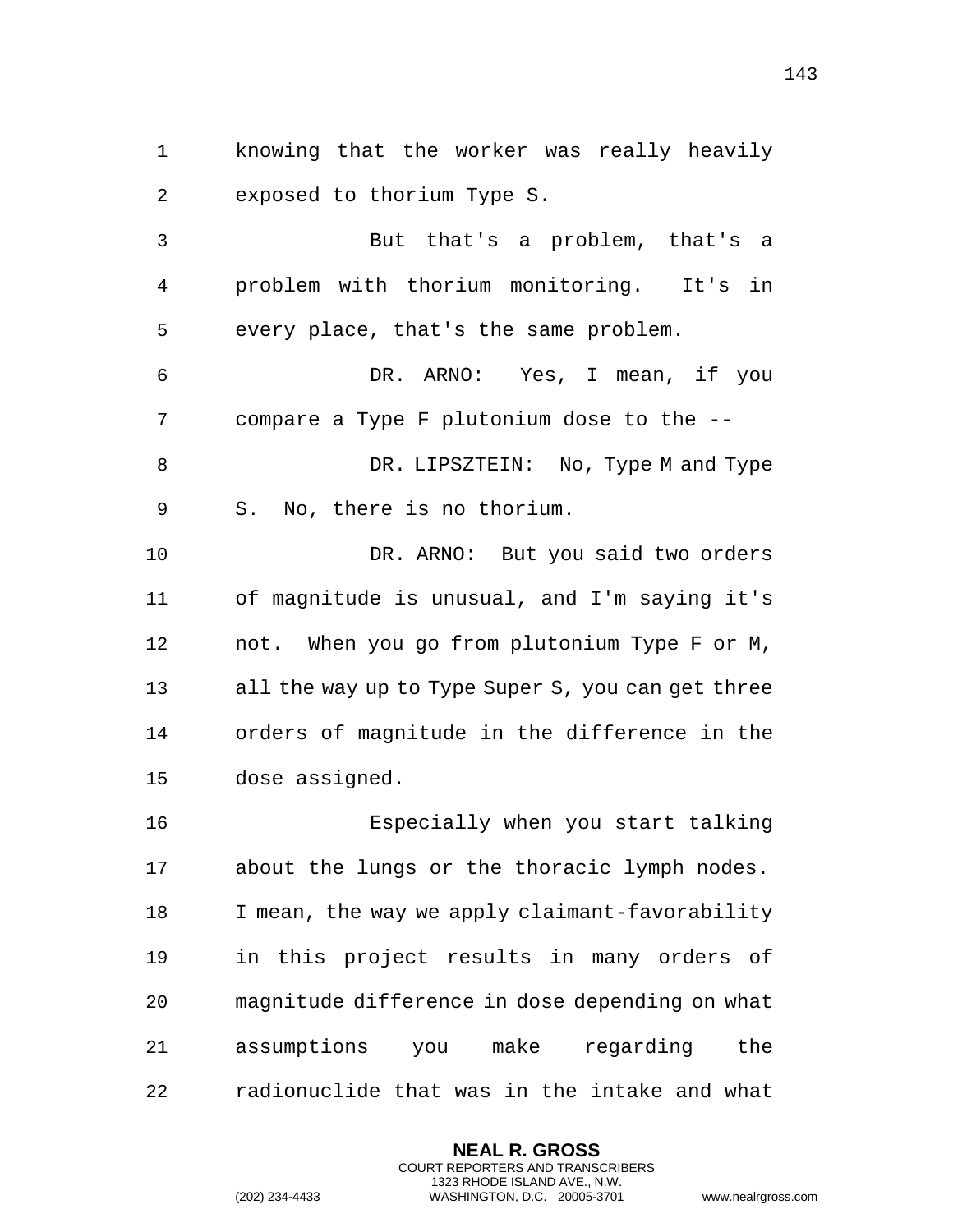solubility you assign.

| $\overline{2}$ | MEMBER LOCKEY: Hi, this is Jim                   |
|----------------|--------------------------------------------------|
| $\mathbf{3}$   | Lockey. You know, I think, as a Board Member,    |
| $\overline{4}$ | our direction is to be claimant-favorable, and   |
| 5              | the approaches that are being taken are very     |
| 6              | claimant-friendly and -favorable. I don't        |
| 7              | have any problems with that. We're not doing     |
| 8              | a scientific study. These aren't being used to   |
| 9              | design an epidemiology study, this is health     |
| 10             | outcomes.                                        |
| 11             | directions is to provide a<br>Our                |
| 12             | matrix to be claimant-friendly. And I think      |
| 13             | the approach is appropriate.                     |
| 14             | ACTING CHAIRMAN CLAWSON:<br>Well,                |
| 15             | Joe, I'm going to -- and thanks, Dr. Lockey, for |
| 16             | your input. I think this whole thing comes       |
| 17             | down to it is claimant-favorable as long as you  |
| 18             | can put the information in there and the people  |
| 19             | can be assigned to the right areas.              |
| 20             | there's<br>some underlying<br>But                |
| 21             | questions here, and as Joe has stated earlier,   |
| 22             | I believe it would be beneficial for us to be    |

**NEAL R. GROSS** COURT REPORTERS AND TRANSCRIBERS 1323 RHODE ISLAND AVE., N.W.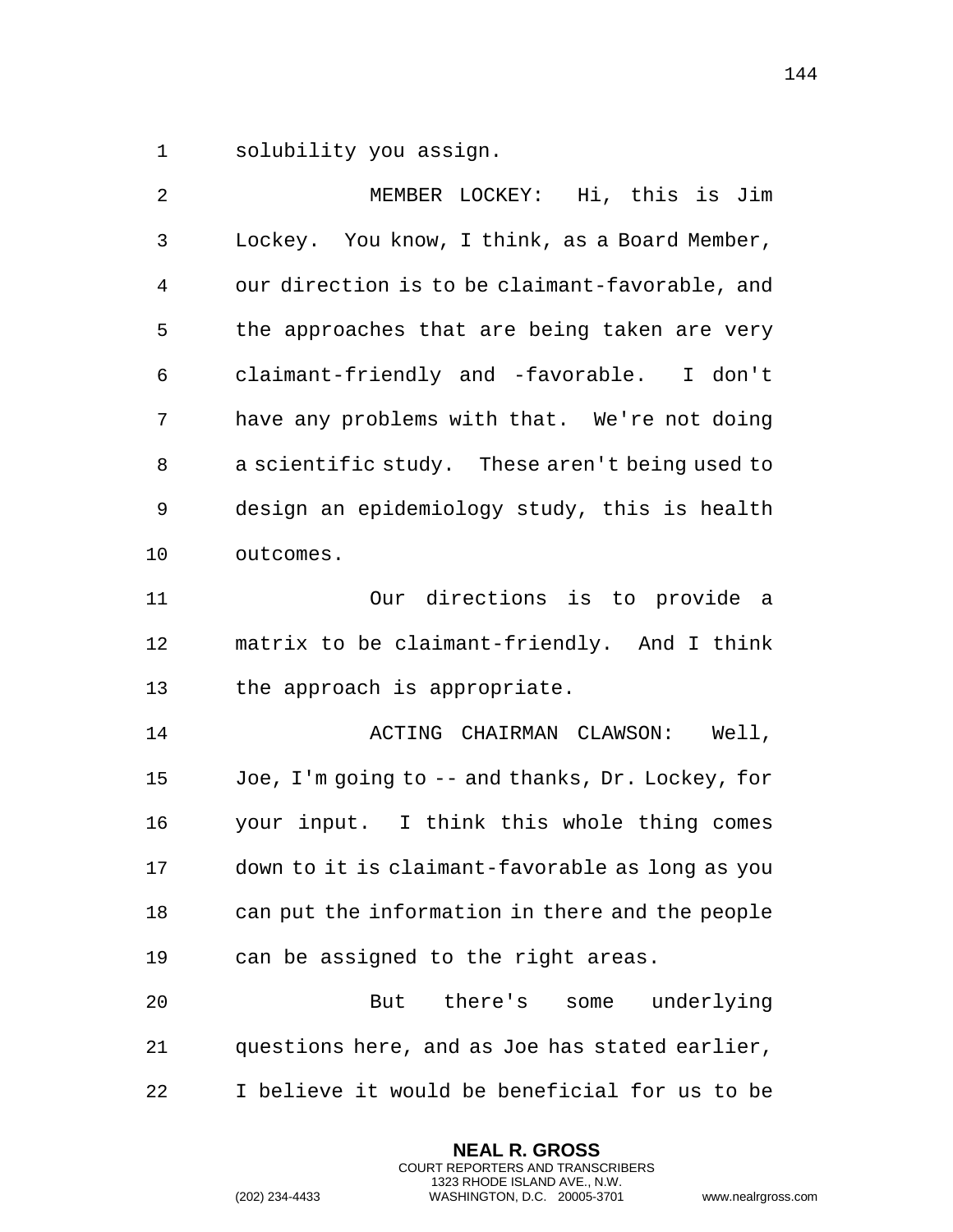able to put these issues down in writing so that we know exactly where we're at on it and proceed on from there.

 Is there any issue with proceeding on like that? Because I don't think we're going to be able to get this resolved today. MEMBER LOCKEY: Yeah, I agree, we should put down something in writing so we can look at it again so that we know what the issues are.

 ACTING CHAIRMAN CLAWSON: Does that sound all right with -- oh, I'm sorry, I stepped on somebody. Go ahead.

 MR. KATZ: Oh no. I was stepping on you, Brad. I'm sorry. I was just going to suggest -- that all sounds good. I was just going to suggest, it's 12:30 now and maybe this is a good place to take a lunch break? ACTING CHAIRMAN CLAWSON: Oh, I was going to stop for breakfast, but okay. Yeah, if that's all right with everybody, why don't we do that and we'll show back up at 1:30?

> **NEAL R. GROSS** COURT REPORTERS AND TRANSCRIBERS 1323 RHODE ISLAND AVE., N.W.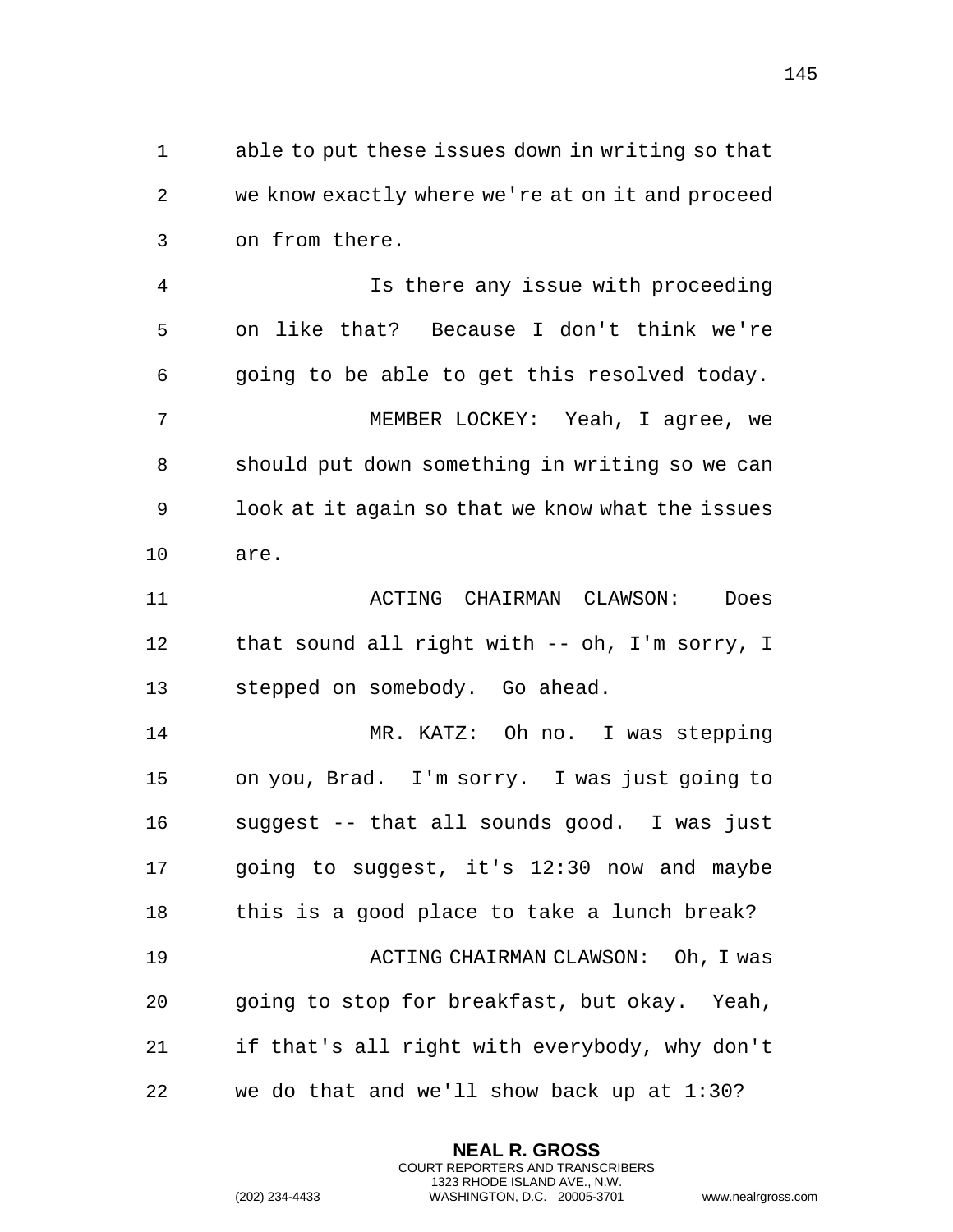MR. KATZ: Yeah, that sounds great. I mean, we can do it shorter if everybody wants to do it shorter, that's fine too. Whatever is good for everyone else is fine with me. Everybody fine with an hour break? Anybody want to shorten that? DR. TAULBEE: An hour sounds good to me. MR. KATZ: Okay. Very good, then we'll reconvene at 1:30? 11 ACTING CHAIRMAN CLAWSON: Okay. Ted, just a quick question. Are you in your office, or would you be by your cell phone? MR. KATZ: Yeah, cell phone. You want to give me a ring? ACTING CHAIRMAN CLAWSON: Yeah, I'll call you in just a minute here, okay? 18 MR. KATZ: Okay, thanks. ACTING CHAIRMAN CLAWSON: Okay, we'll see everybody back at 1:30. Thank you. MR. KATZ: Thanks, everybody. (Whereupon, the above-entitled

> **NEAL R. GROSS** COURT REPORTERS AND TRANSCRIBERS 1323 RHODE ISLAND AVE., N.W.

(202) 234-4433 WASHINGTON, D.C. 20005-3701 www.nealrgross.com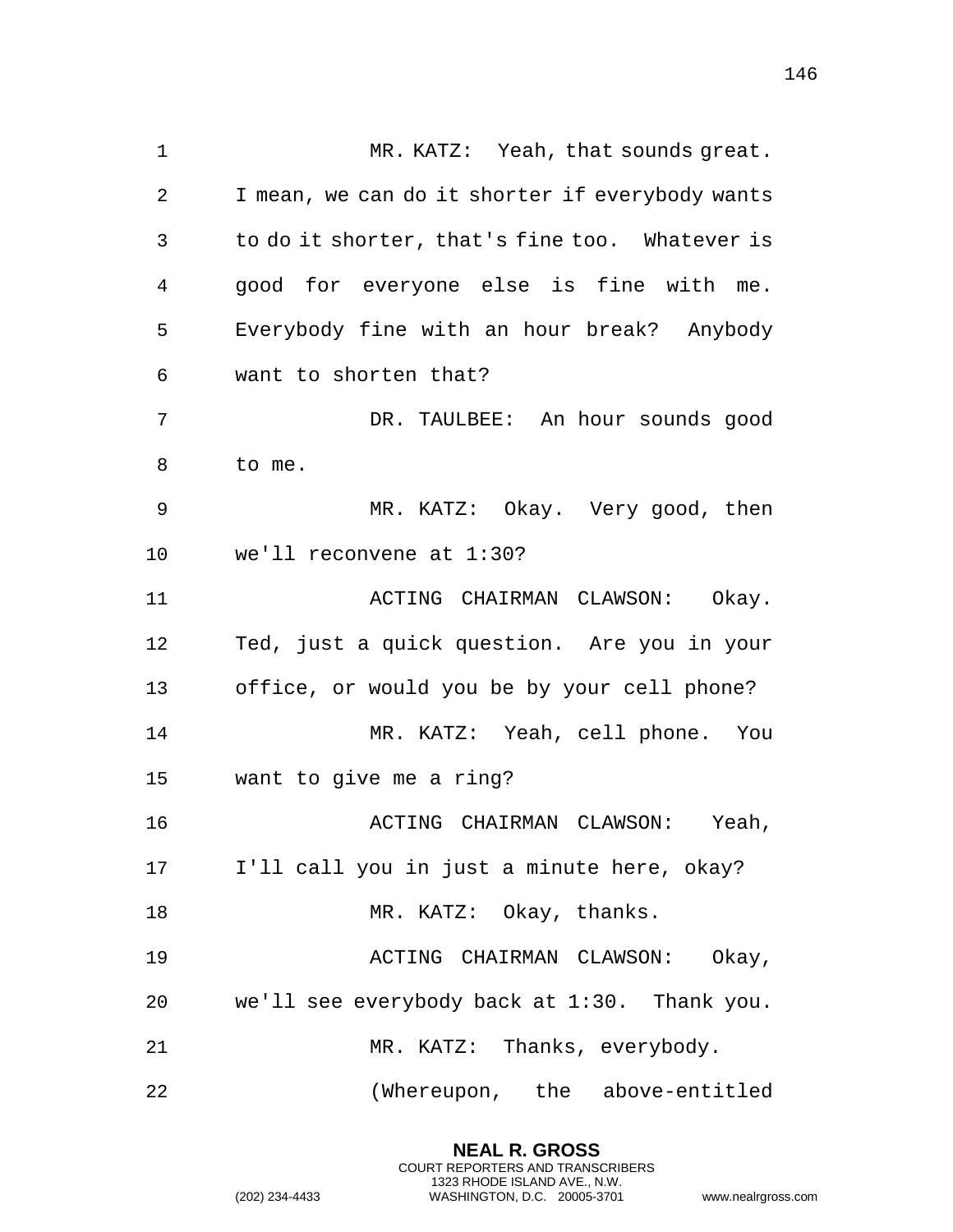| $\mathbf 1$      | matter went off the record at 12:29 p.m. and    |
|------------------|-------------------------------------------------|
| $\boldsymbol{2}$ | resumed at $1:33$ p.m.)                         |
| $\mathbf{3}$     |                                                 |
| 4                |                                                 |
| 5                |                                                 |
| 6                |                                                 |
| 7                |                                                 |
| $\, 8$           |                                                 |
| 9                |                                                 |
| 10               |                                                 |
| 11               |                                                 |
| 12               |                                                 |
| 13               |                                                 |
| 14               |                                                 |
| 15               | A-F-T-E-R-N-O-O-N S-E-S-S-I-O-N                 |
| 16               | (1:33 P.M.)                                     |
| 17               | MR. KATZ: Okay. So we're ready                  |
| 18               | and we can carry on from where we left off.     |
| 19               | Joe, maybe you want to lead the way?            |
| 20               | MR. FITZGERALD: Yeah, let me                    |
| 21               | recap. I mean, I think we certainly have        |
| 22               | chewed on this quite a bit. So I think it lends |

**NEAL R. GROSS** COURT REPORTERS AND TRANSCRIBERS 1323 RHODE ISLAND AVE., N.W.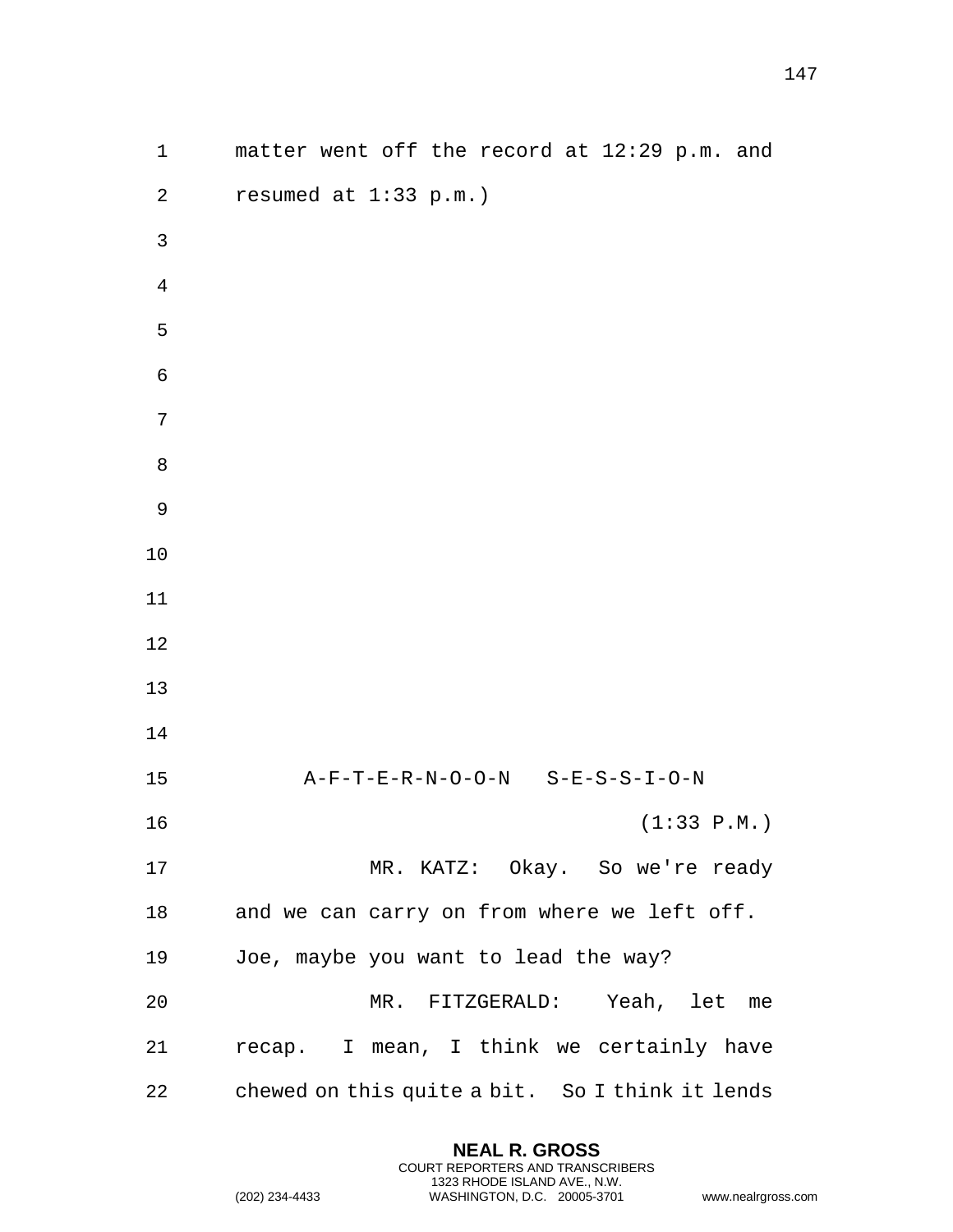itself to SC&A providing more specific details in written form on where we're coming from on some of these plausibility questions. And this is, again, directed at Finding 1 on the thorium. 5 And we were asked to look at 5.1, Table 5-1, in more detail on the February 5th meeting. And so I think, from what we've discussed, it looks like we need to do a little more analysis, and I know Bob wants to look at some of these quarterly reports that Tim was referring to.

**And so we need to do more on this**, and we'll get something back to the Work Group hopefully within the next several weeks just to put this in more specific form. And maybe 16 identify sort of a path forward to resolving the question, at least as far as any necessary review. So that's what we'd would offer on this first thorium item.

 ACTING CHAIRMAN CLAWSON: Does that sound good with -- this is Brad. Does that sound good with the Board Members and also with

> **NEAL R. GROSS** COURT REPORTERS AND TRANSCRIBERS 1323 RHODE ISLAND AVE., N.W.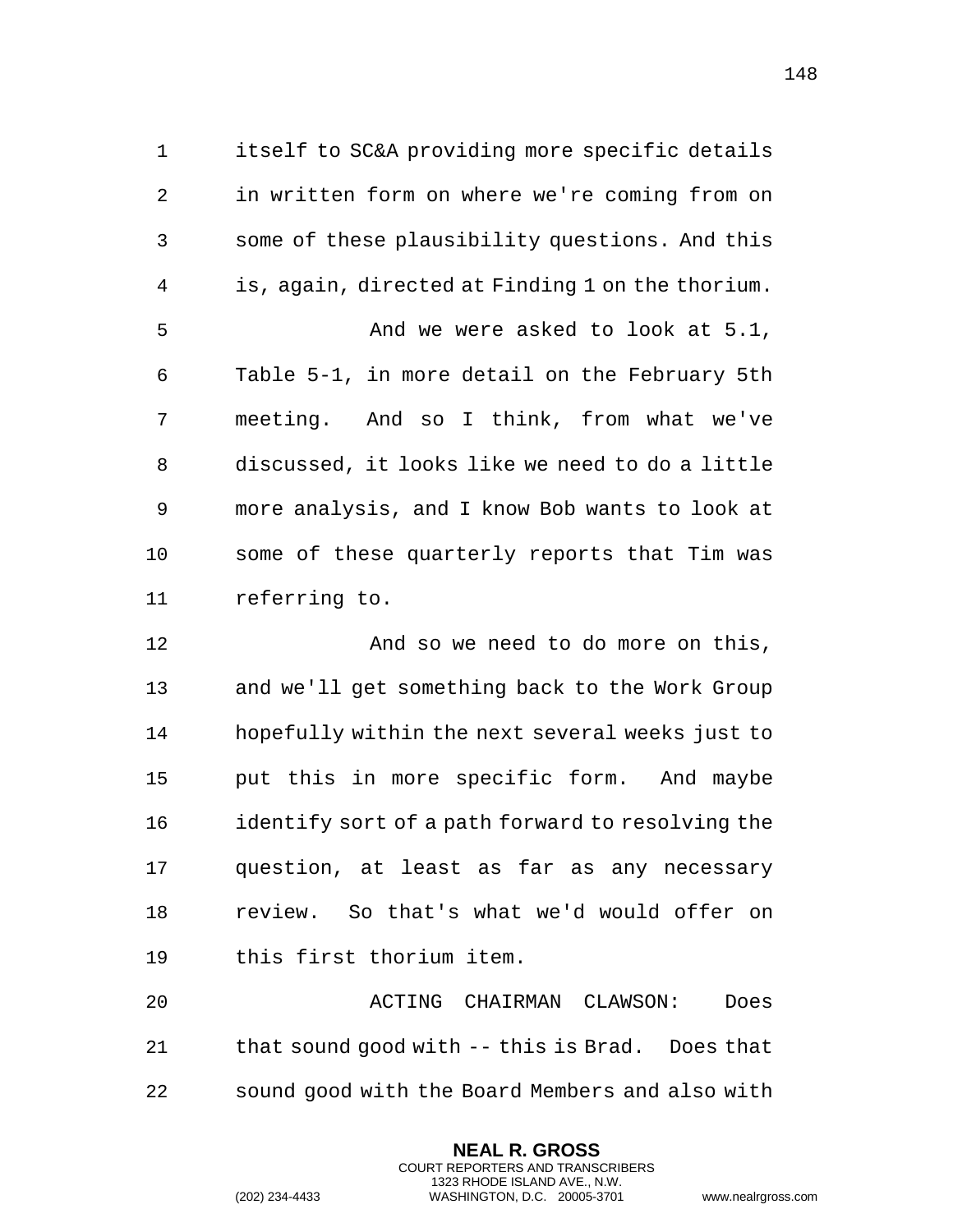NIOSH?

 MEMBER LOCKEY: Jim Lockey, that sounds great. ACTING CHAIRMAN CLAWSON: Okay. MR. FITZGERALD: I'll write this up very specifically in my notes I'll be circulating by tomorrow. 8 ACTING CHAIRMAN CLAWSON: Okay. Well, we can proceed on to the next one. I'm 10 just trying to bring up media here so that I can see what the next one is. Joe, why don't we go -- you've probably got the papers right in front of you. Why don't you go ahead and just go on to the next issue? MR. FITZGERALD: Well, I think Finding 2, I think NIOSH's response or concerns on thorium after -- what was it, 1970? No, I'm sorry, after 1990, certainly what was provided was, to us, a new approach based on using -- MEMBER SCHOFIELD: Hi, Brad. I'm up there.

> **NEAL R. GROSS** COURT REPORTERS AND TRANSCRIBERS 1323 RHODE ISLAND AVE., N.W.

(202) 234-4433 WASHINGTON, D.C. 20005-3701 www.nealrgross.com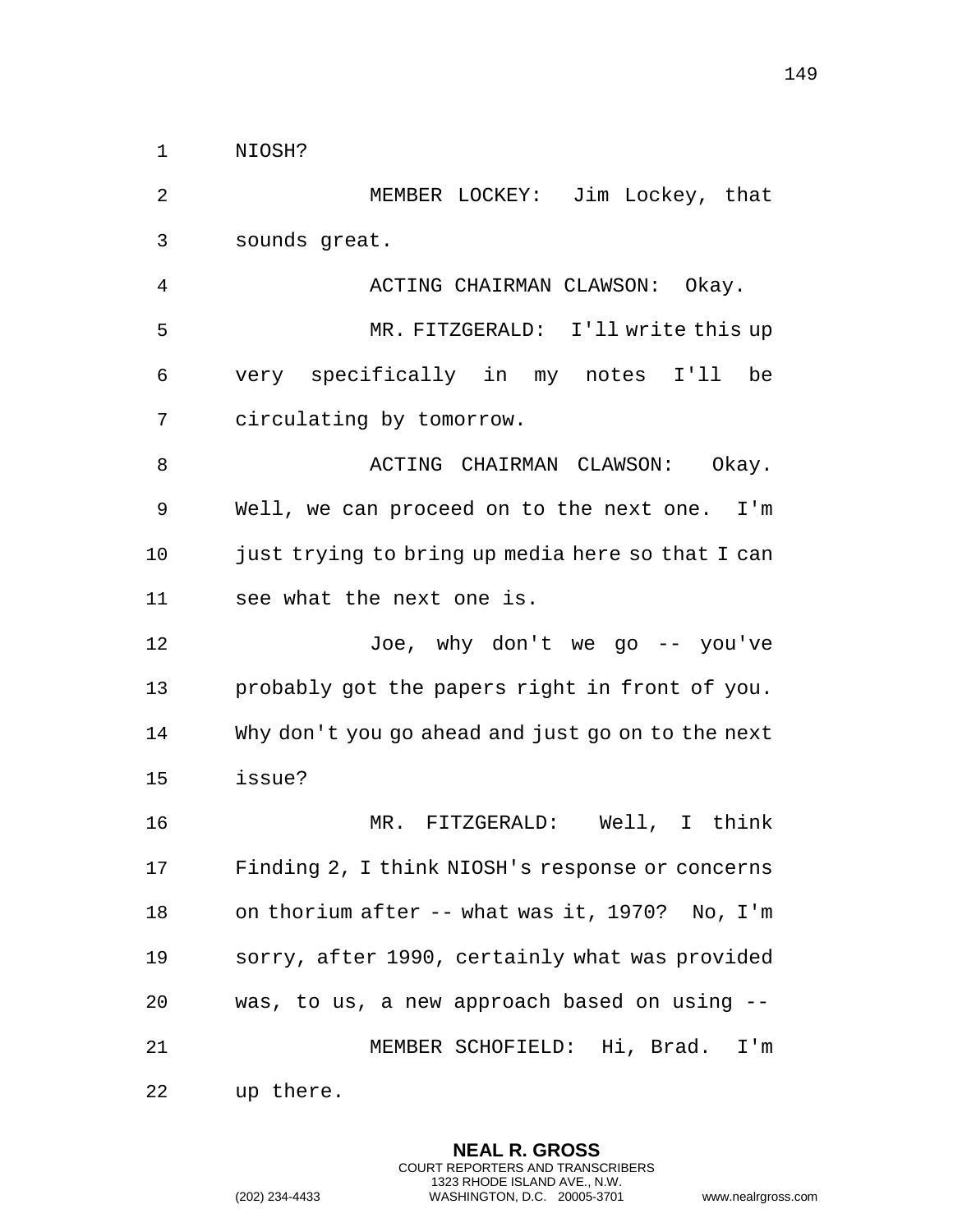| $\mathbf 1$ | MR. FITZGERALD: Hello?                           |
|-------------|--------------------------------------------------|
| 2           | ACTING CHAIRMAN CLAWSON:<br>Okay.                |
| 3           | Thanks Phil. Go, go ahead.                       |
| 4           | MR. FITZGERALD: Okay, using a                    |
| 5           | derived air concentration value of two times     |
| 6           | ten to the minus 13. And using that as a basis   |
| 7           | for looking at dose estimation after 1990.       |
| 8           | And I think what was in the NIOSH                |
| 9           | response, and Tim can clarify, that's going to   |
| 10          | be treated perhaps in more detail in a follow    |
| 11          | up review or report or OTIB or something.        |
| 12          | And so what we have right now is what            |
| 13          | was in the response that was given, but not much |
| 14          | more in the way of details or references and     |
| 15          | what have you.                                   |
| 16          | So I guess that sort of puts us in               |
| 17          | a position of, if there is going to be a follow  |
| 18          | up OTIB or report, we probably would want to     |
| 19          | look at that, rather than try to do a review at  |
| 20          | this point. We really don't have many of the     |
| 21          | specifics or the references or anything else.    |
| 22          | DR. TAULBEE: This is Tim.<br>That's              |

**NEAL R. GROSS** COURT REPORTERS AND TRANSCRIBERS 1323 RHODE ISLAND AVE., N.W.

(202) 234-4433 WASHINGTON, D.C. 20005-3701 www.nealrgross.com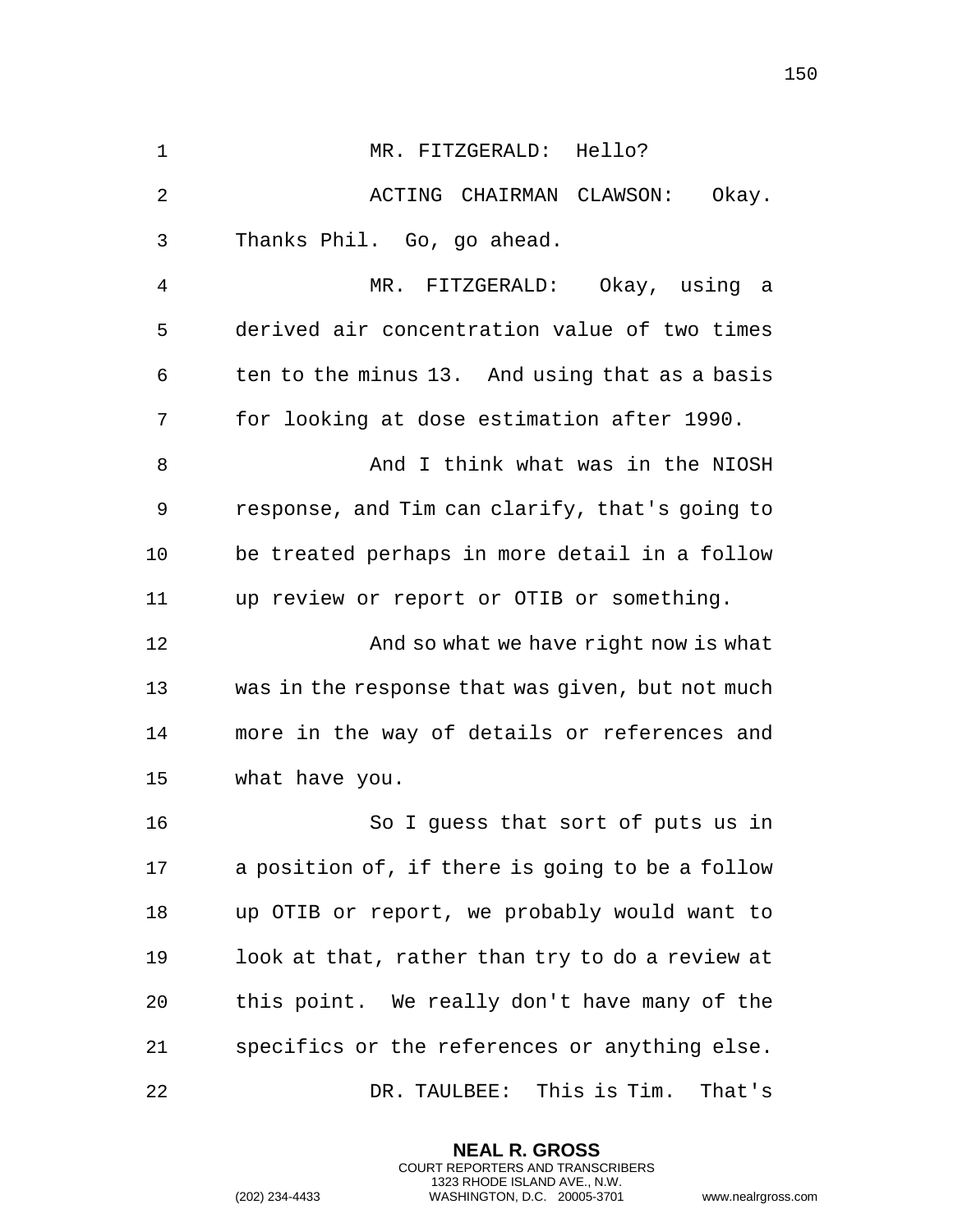correct. I mean, our approach was to first present this to the Work Group and kind of get some feedback as to what questions you have so that we could kind of flesh those out a little more in the reports.

 And so we kind of got a little bit of feedback during that February 5th meeting, so we'll draft up a report here of what our approach is and we'll get that out to you all so that you all can chew on it.

 Basically it's going to take a lot of this same information that I walked through, kind of the weight of evidence approach that I went through on February 5th, and just formalize, document it, in a sense.

 There won't be any new information from that standpoint, that wasn't in the presentation. But it will be more in a written form, so that you can, I guess, if you have questions or develop comments from that standpoint. Does that sound okay to you, Joe, Brad, other Members of the Group?

> **NEAL R. GROSS** COURT REPORTERS AND TRANSCRIBERS 1323 RHODE ISLAND AVE., N.W.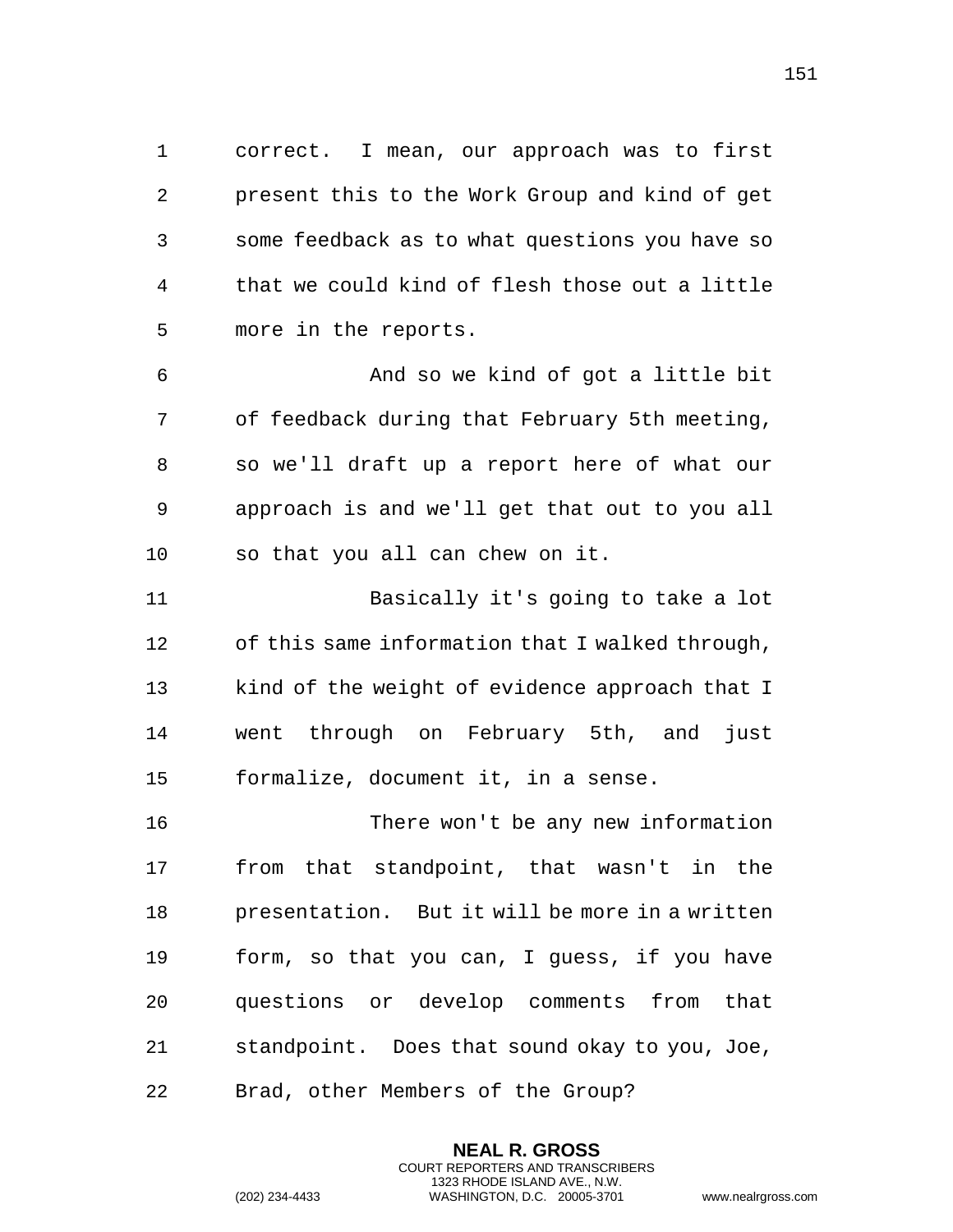ACTING CHAIRMAN CLAWSON: That's fine. MEMBER LOCKEY: Yeah. MEMBER SCHOFIELD: That's good. ACTING CHAIRMAN CLAWSON: This is Brad. That sounds good. Mark, did I hear you come on the phone? 8 (No response.) ACTING CHAIRMAN CLAWSON: Okay. Yes, that sounds good to us, Tim. And I agree with what you had to say and we'll proceed on from that one. MR. FITZGERALD: Unless Bob has something else to offer, Bob Barton, I would go to Finding 3, which I think we touched on as well at the -- 17 MR. BARTON: I agree, Joe, I think we have to wait and sort of see the full package before we can comment on the new approach to the post-1990. MR. FITZGERALD: Yeah, we did have some discussion last time, as we did with

> **NEAL R. GROSS** COURT REPORTERS AND TRANSCRIBERS 1323 RHODE ISLAND AVE., N.W.

(202) 234-4433 WASHINGTON, D.C. 20005-3701 www.nealrgross.com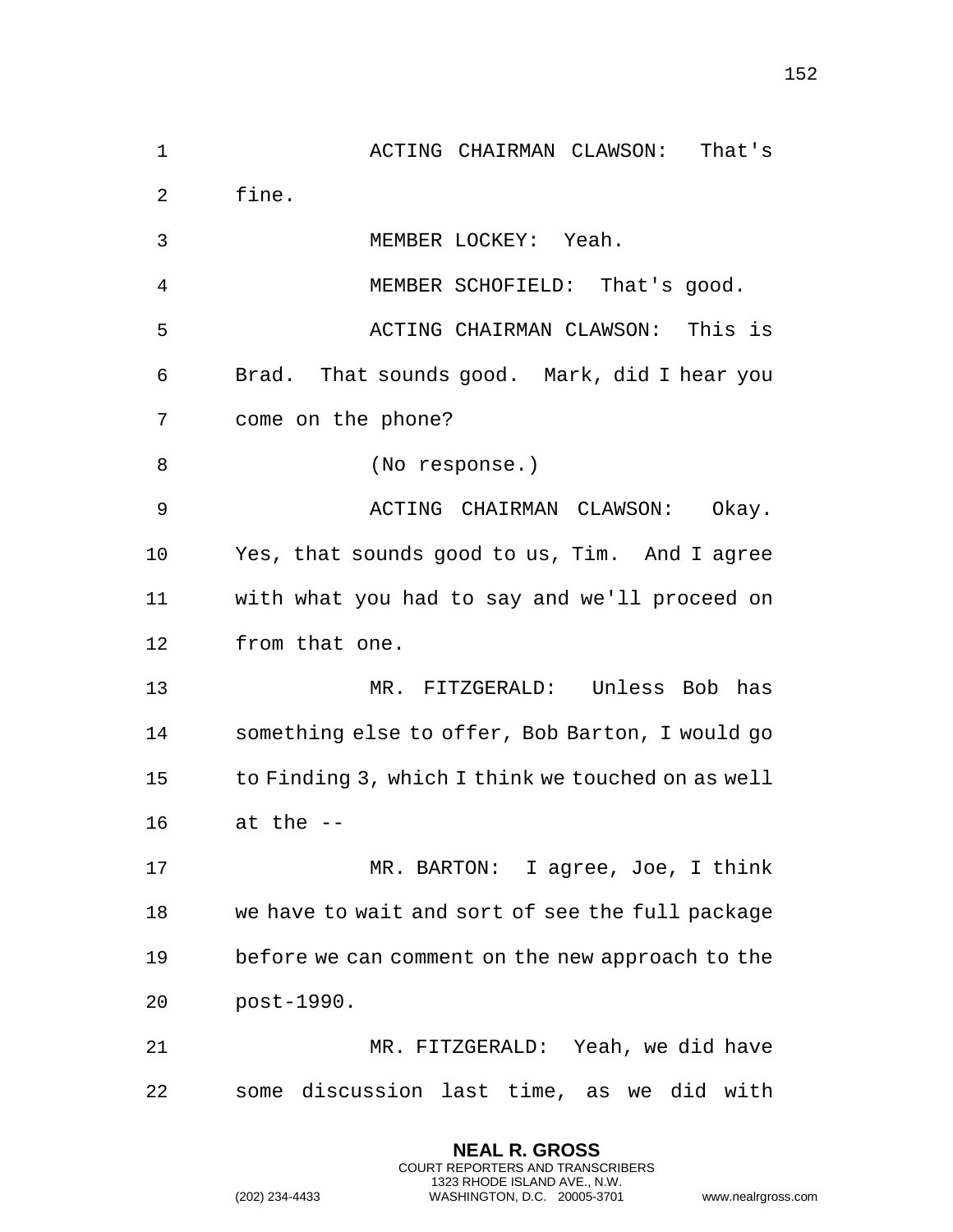Finding 3. Finding 3, quite frankly, and we had some original issues as to whether or not all the incidents had been identified, and were they in fact available in databases.

 And NIOSH has done additional review and has pretty much confirmed this is pretty much what is available. We have not found any evidence of additional information, so that's, you know -- without doing additional site data capture, I guess we would ask the Work Group, how do you want to proceed?

 I mean, as far as whether all of the available incidents information had been identified, we don't dispute what NIOSH has done. The original question was whether it was complete enough or not. And that's kind of where we're at, at this point. So I guess we would defer that to the Work Group.

 ACTING CHAIRMAN CLAWSON: Well, Joe, help me understand this, I'm trying to think back to when we got into this. It was that they didn't have enough data for this? Or

> **NEAL R. GROSS** COURT REPORTERS AND TRANSCRIBERS 1323 RHODE ISLAND AVE., N.W.

```
(202) 234-4433 WASHINGTON, D.C. 20005-3701 www.nealrgross.com
```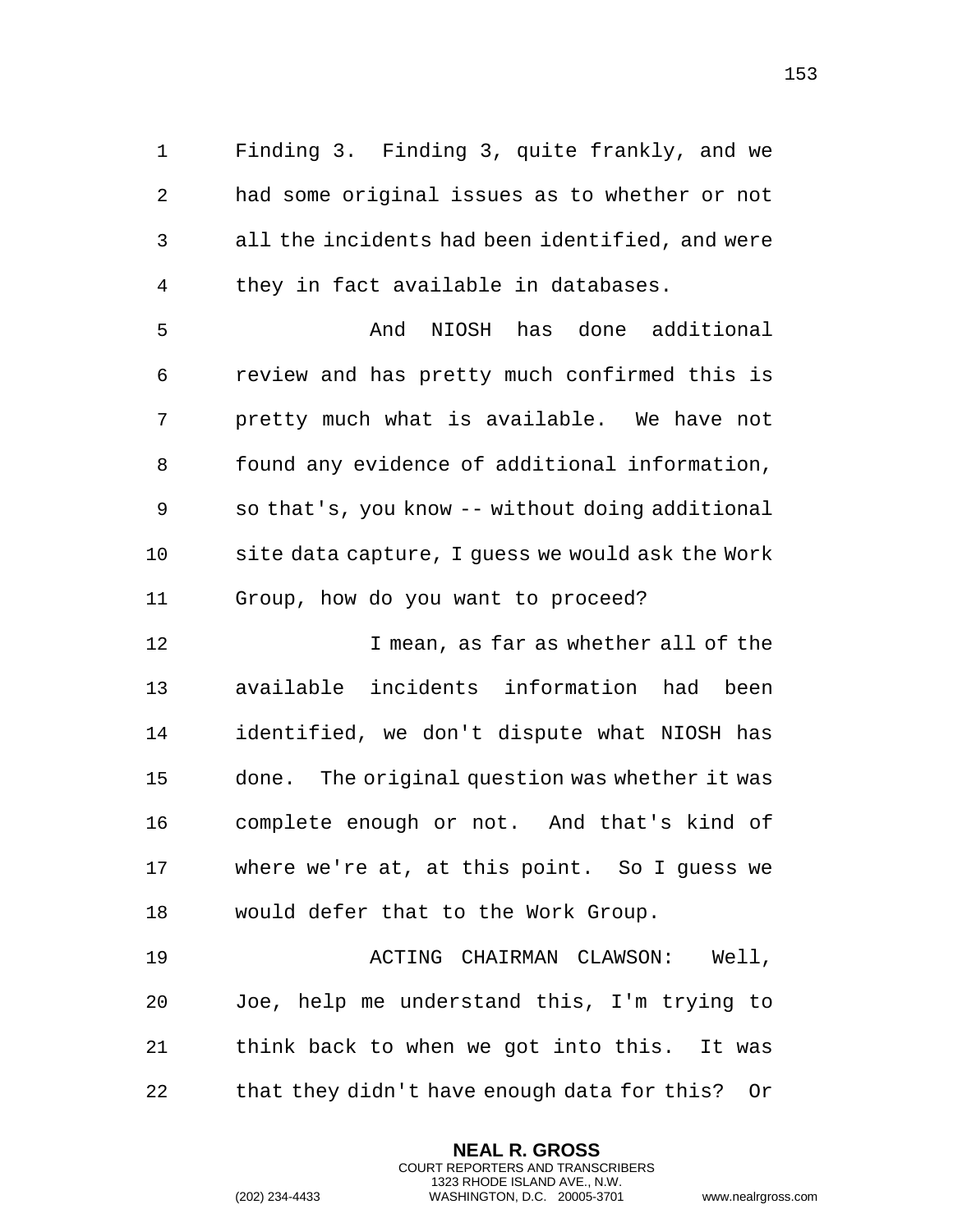just run through the issue again. I'm trying to picture what we have here.

 MR. FITZGERALD: Well, the question was whether or not, you know, the full body of information available for incidents, as reported to Savannah River that might have involved thorium, whether it was in fact encompassed in the review that NIOSH had done for the Site Profile, and then the SEC. And in light of further data capture and the discussion we had -- well, actually, the NIOSH response to this particular finding, I

 guess we've just come to the conclusion we can't identify any additional sources.

 And, you know, certainly the data capture's been fairly complete on the point. So what we're saying is without doing any further review, we think, you know, this is it. I mean, I think this is all the information we have at this point.

 ACTING CHAIRMAN CLAWSON: Okay. And, Joe, part of the issue on this was getting

> **NEAL R. GROSS** COURT REPORTERS AND TRANSCRIBERS 1323 RHODE ISLAND AVE., N.W.

(202) 234-4433 WASHINGTON, D.C. 20005-3701 www.nealrgross.com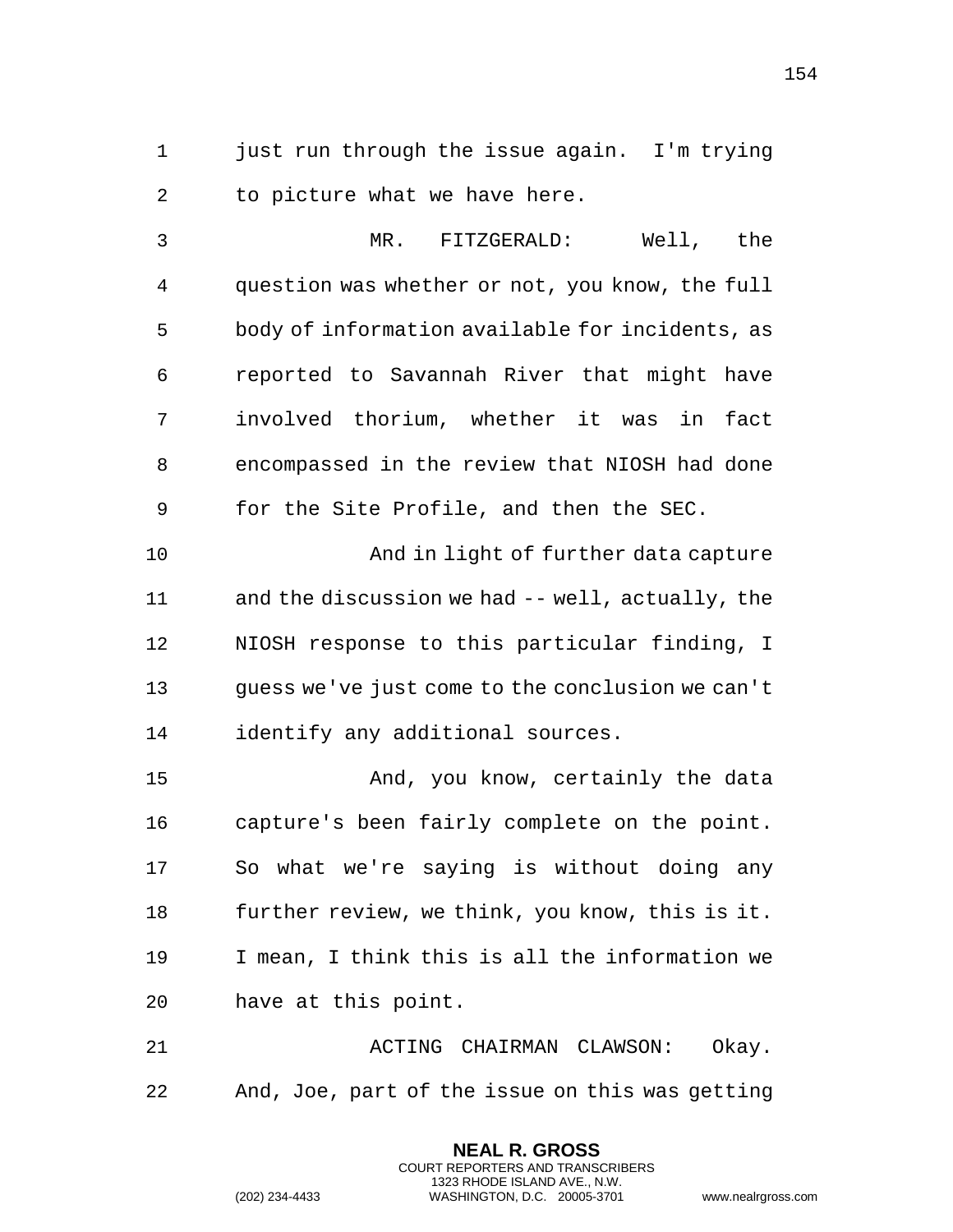you guys into Savannah River and being able to look at some of these documents, wasn't it? This was part of the issue of the problem with Savannah River Site of not being able to get into the data.

**And since that time, you have made**  a trip down to Savannah River, and also has Tim, is that correct?

 MR. FITZGERALD: Yeah, we've been a couple times and we've interviewed a number of workers. And that included any instances of unreported incidents. You know, we're relying on the database, the so-called Special Hazards Investigations Database. That's what's referenced in the Addendum 3.

 And our question was, how complete is that? There was some evidence that it did not in fact encompass all the kinds of events at the site. It's just the major ones.

 And what we wanted to do was establish whether there were other incidents that may have not got into that database that

> **NEAL R. GROSS** COURT REPORTERS AND TRANSCRIBERS 1323 RHODE ISLAND AVE., N.W.

```
(202) 234-4433 WASHINGTON, D.C. 20005-3701 www.nealrgross.com
```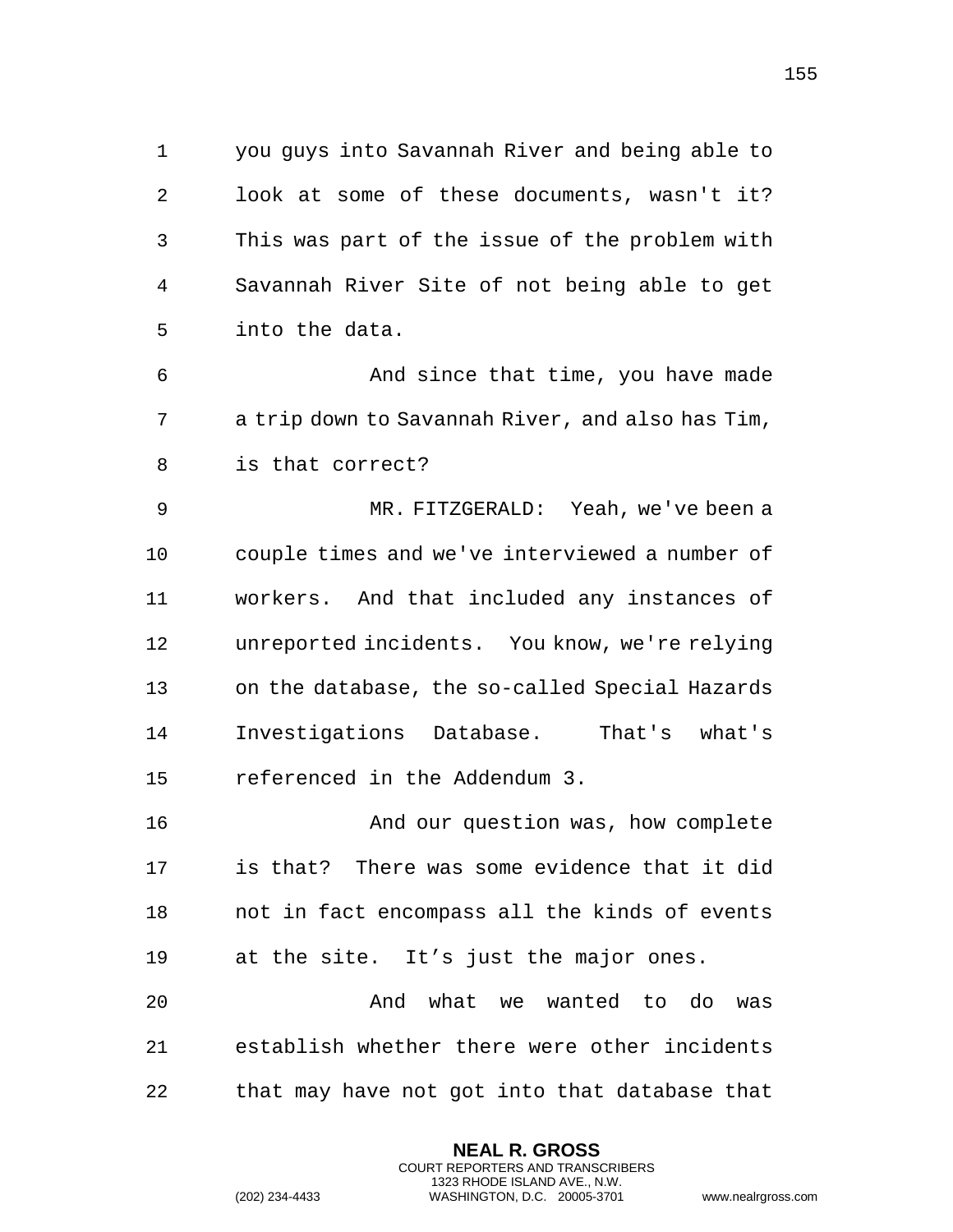had occurred involving thorium.

 Now, you know, it's like proving a negative. We have not found anything that suggested that, to date. And we've looked at least twice now onsite. ACTING CHAIRMAN CLAWSON: Well, you know. Go ahead, I'm sorry. DR. TAULBEE: This is Tim. If I could just add, this kind of goes back to that discussion that I gave on February 5th of there's a tiered structure to the incident reporting. The Special Hazards Investigations, and then there was the Facility-Specific Incident Reports which are DPSP reports, or DPST reports. And then there's the Health Physics Logbooks. And then inside the Monthly Works Technical Reports are incidents listed as well. But the main source from the dose reconstruction standpoint, for us, for incidents, is in the claimant files. And we've

> **NEAL R. GROSS** COURT REPORTERS AND TRANSCRIBERS 1323 RHODE ISLAND AVE., N.W.

(202) 234-4433 WASHINGTON, D.C. 20005-3701 www.nealrgross.com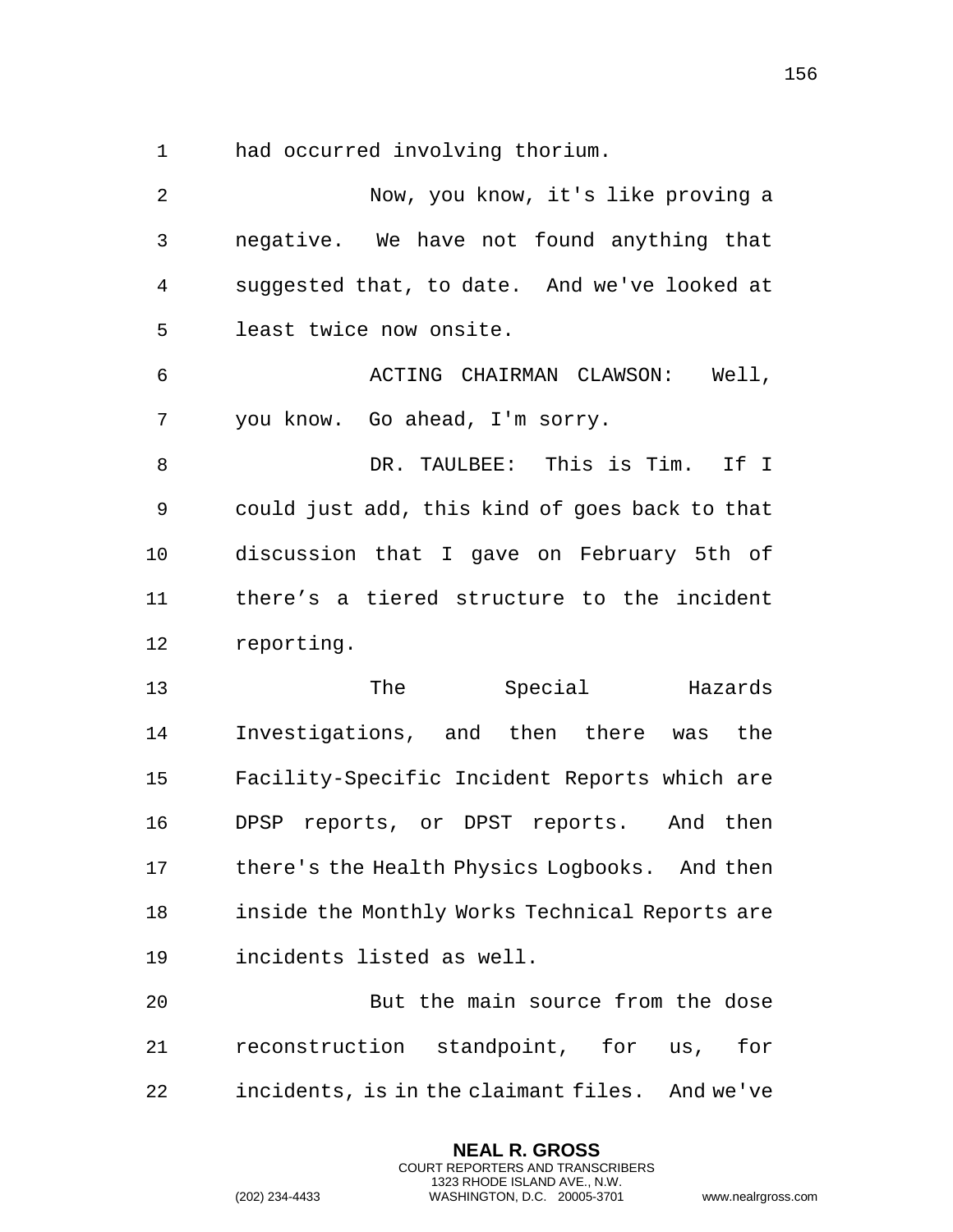cross-checked to where people who were involved in some of these incidents, at all three stages of that, that I just listed there: Special Hazards, Facility, and then the Health Physics, you see that information within their records, within their individual files within NOCTS. 7 And so this is -- you know, we went through them, we've looked for thorium incidents, and frankly we really haven't found any in this time period. Mostly because, in the 1972 to 1989 time period, you're dealing with very small quantities of thorium, and

 there just haven't been any known incidents to this.

 MR. FITZGERALD: Okay. And just, again, we did want to talk with some of the identified thorium workers, former thorium workers, going back into the 70s just to more or less validate that. People who actually handled thorium, whether there were events that may or may not have found their way into any of these databases and what not. And we found no

> **NEAL R. GROSS** COURT REPORTERS AND TRANSCRIBERS 1323 RHODE ISLAND AVE., N.W.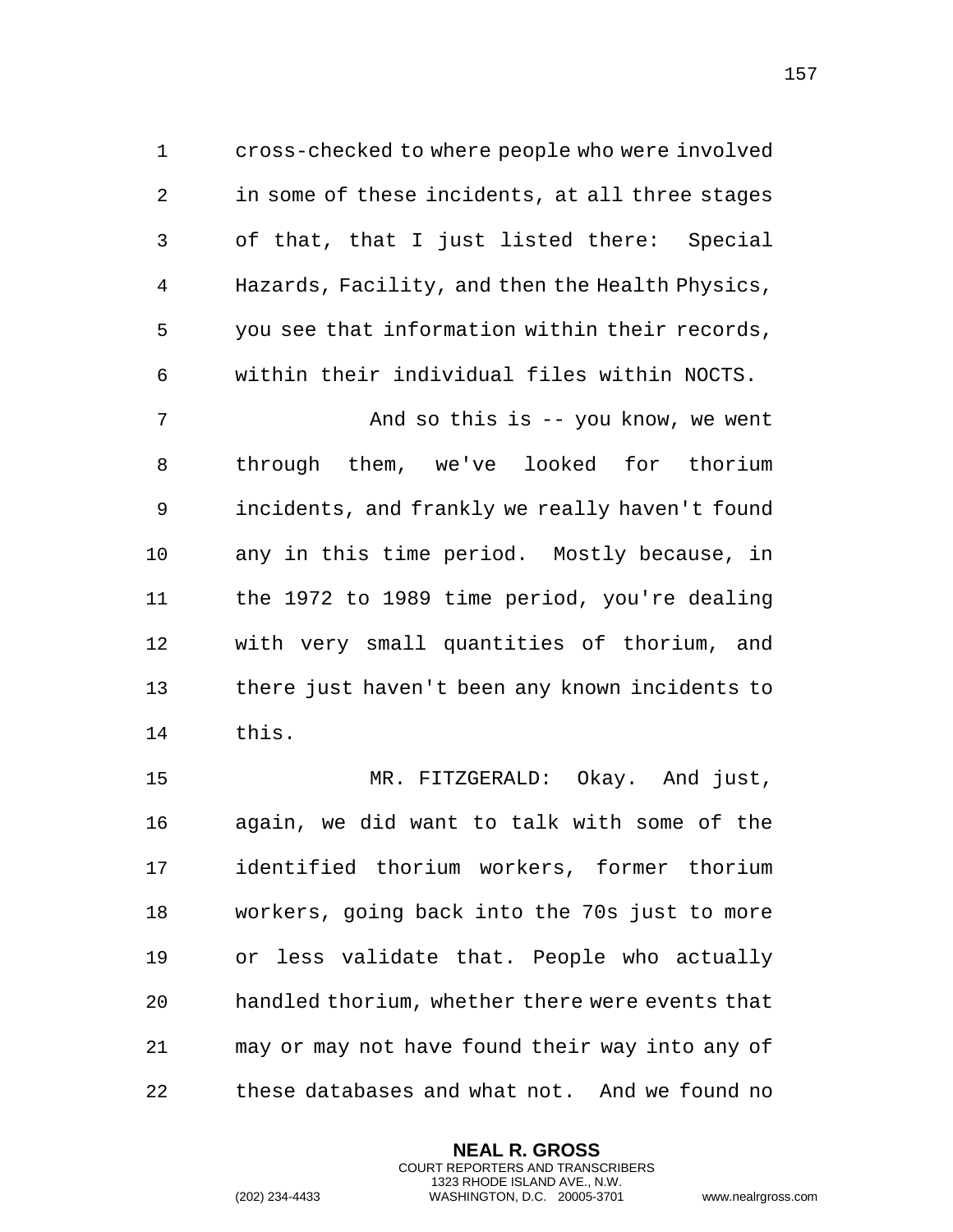evidence of that. So I just wanted to make sure that was clear to the Work Group.

3 ACTING CHAIRMAN CLAWSON: Well, you know, we can only do so much. I don't know if I can act for Mark or anything else on this like the Chair, but as far as I can see, if we can't find any more data on this, there is nothing more that we can do.

 We've done our due diligence to this. And we've uncovered every stone that we can. So I'd basically say that this one would be closed. Other Board Members can voice their concerns.

 MEMBER LOCKEY: Jim Lockey. I would agree with you. You've done everything you can do to find additional data. It's not there, so there's nothing left to do. I think we can close it.

 ACTING CHAIRMAN CLAWSON: Okay. MEMBER SCHOFIELD: I agree, Brad. I think we should close it. I mean, they're just beating a dead horse if they keep looking more.

> **NEAL R. GROSS** COURT REPORTERS AND TRANSCRIBERS 1323 RHODE ISLAND AVE., N.W.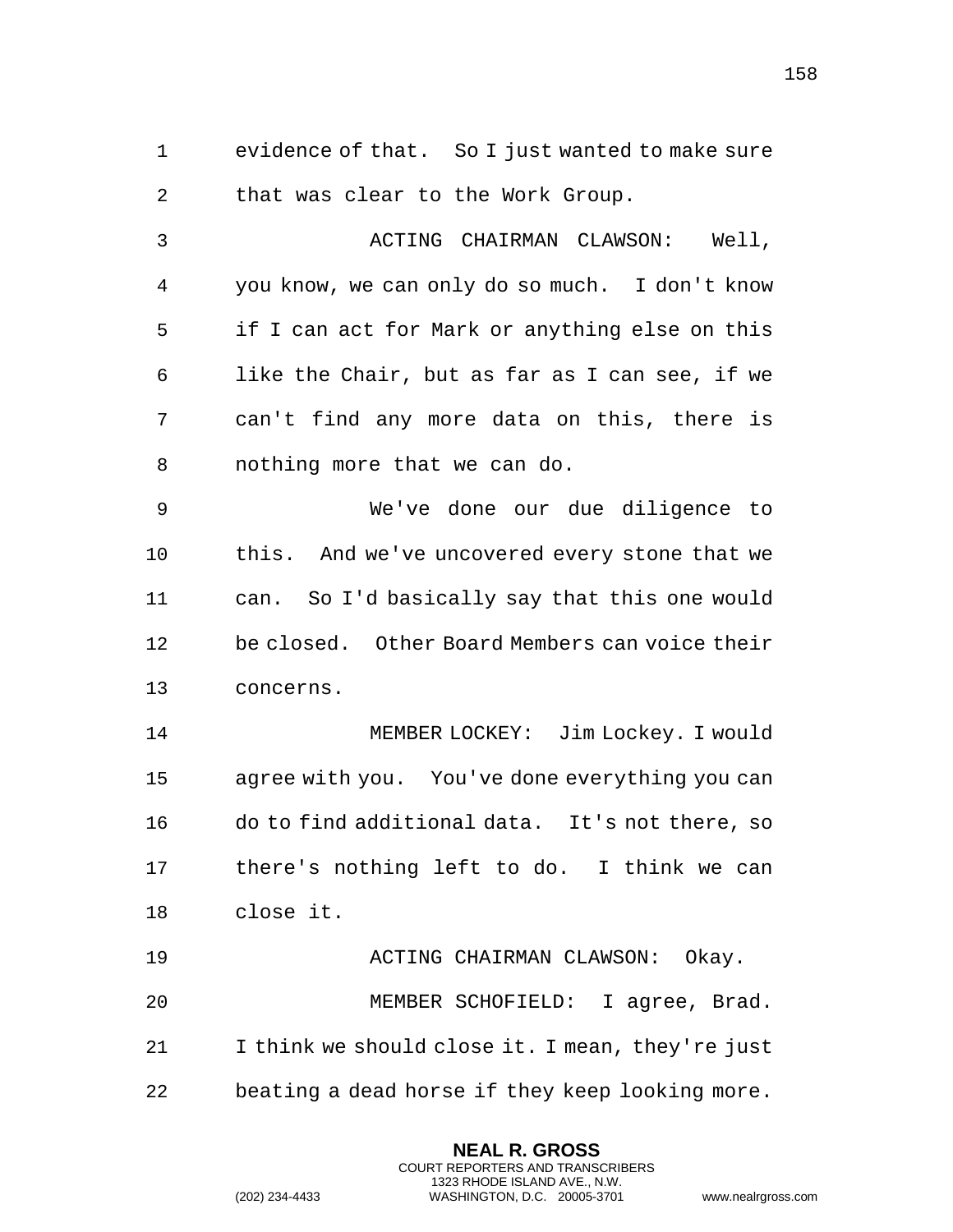| 1  | ACTING CHAIRMAN CLAWSON: Okay,                 |
|----|------------------------------------------------|
| 2  | well, with that said, I'd say that this one is |
| 3  | closed. And we can continue on to the next one |
| 4  | unless anybody, NIOSH or SC&A, has any other   |
| 5  | issues with that.                              |
| 6  | Hearing none, $I' d$ -- did somebody go        |
| 7  | ahead or was somebody trying to speak?         |
| 8  | (No response.)                                 |
| 9  | ACTING CHAIRMAN CLAWSON:<br>Okay,              |
| 10 | with that said, we'll continue on, Joe.        |
| 11 | MR. FITZGERALD: I think this is                |
| 12 | about where we left off on the 5th, which was  |
| 13 | a discussion on thoron. And I don't -- you     |
| 14 | know, we sort of segued into a couple other    |
| 15 | subjects at the same time. So I'm not sure we  |
| 16 | actually did close out the discussion.         |
| 17 | So I want to just open it up to my             |
| 18 | colleagues, particularly Bob Barton. Is there  |
| 19 | anything more? I mean, you certainly have the  |
| 20 | response on thoron, particularly as it relates |
| 21 | to the tank farm.                              |

But is there any other questions?

**NEAL R. GROSS** COURT REPORTERS AND TRANSCRIBERS 1323 RHODE ISLAND AVE., N.W.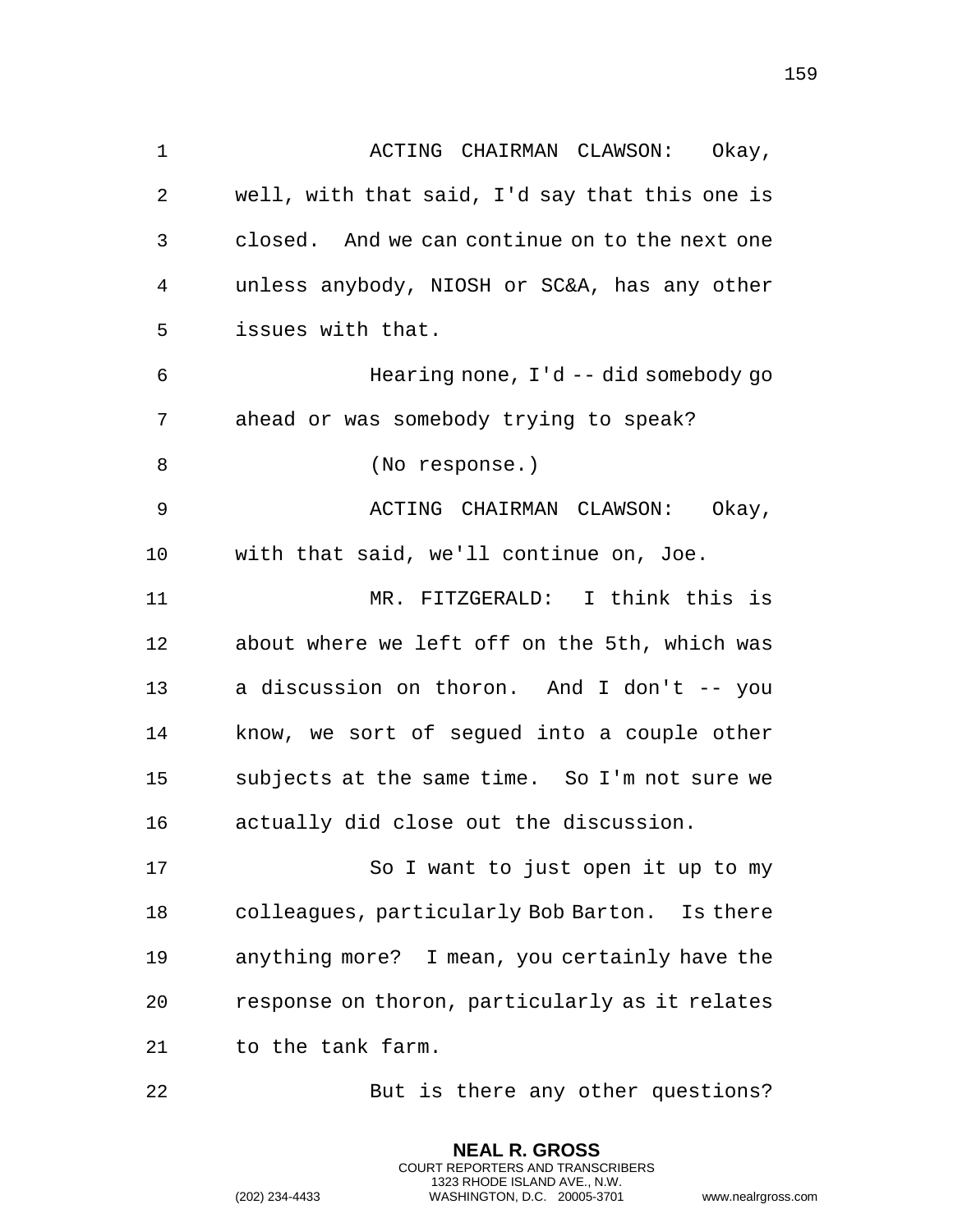I think we had some clarifying questions regarding whether all the sources of thoron were accounted for.

 MR. BARTON: Yeah, Joe. This is Bob Barton. Essentially what we were looking for with this finding was to see if NIOSH, you know, what their plan was. If they intended to address the issue of -- sort of the thoron source term leaking form areas of the site that had significant thorium storage areas.

 And one of them that was identified and NIOSH mentions is the Tank Number 15. I think another one might be the Tank Number 12, but, you know, I really don't think we got into it much.

 I'd kind of like to hear, because I don't recall actually hearing it, if NIOSH intends to -- what, if anything, they intend to do about potential exposure to thoron? So I guess I would turn that back to NIOSH to kind of have them present their position and then we can go from there.

> **NEAL R. GROSS** COURT REPORTERS AND TRANSCRIBERS 1323 RHODE ISLAND AVE., N.W.

```
(202) 234-4433 WASHINGTON, D.C. 20005-3701 www.nealrgross.com
```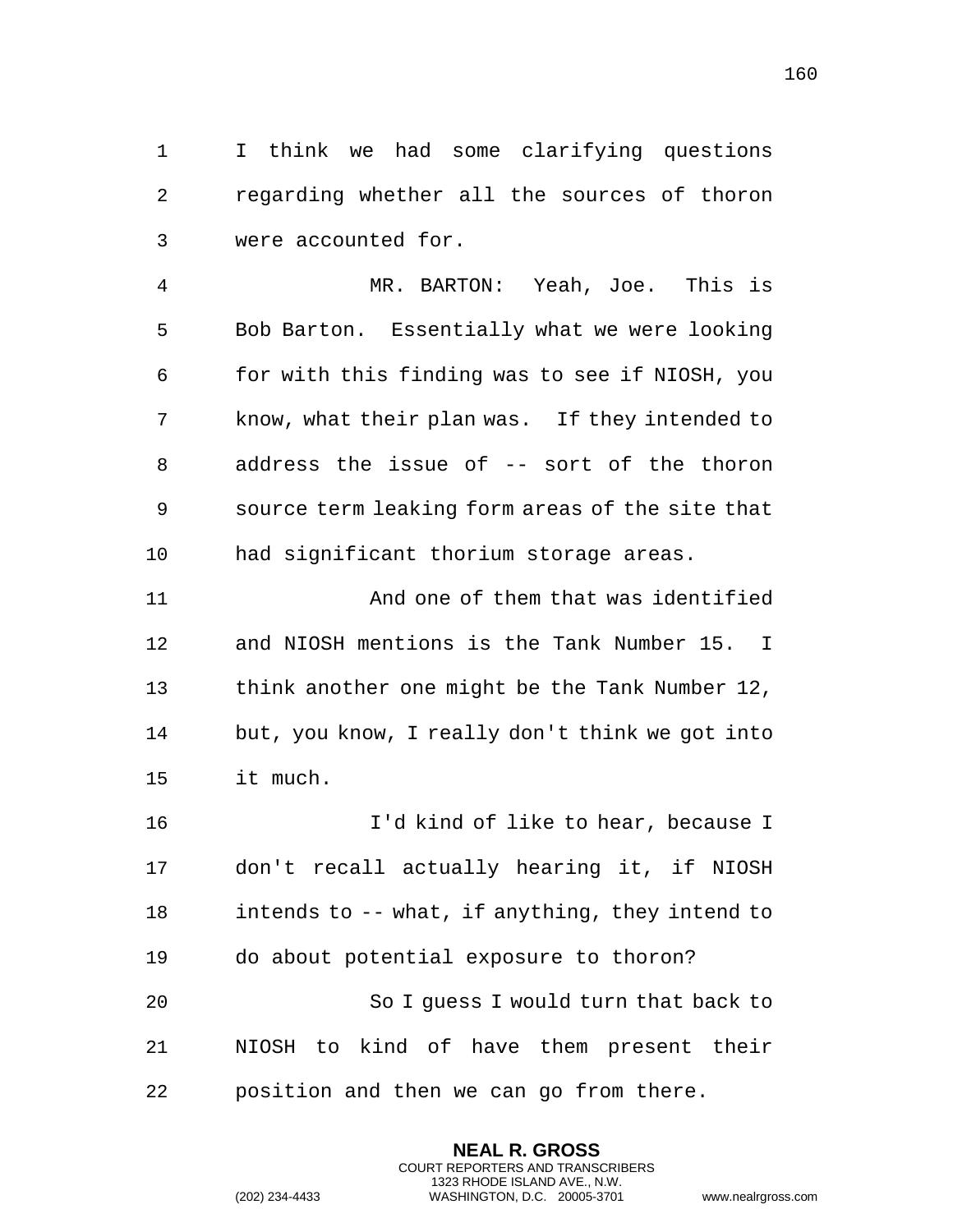DR. TAULBEE: This is Tim. Our general position is that, with regard to the tank farms and the venting of the thoron coming out of those, Savannah River has done an analysis of what those thoron concentrations are. So people who were working in the tank farms, that would be something that we would just take what those doses were that they measured coming from that, and assign it. For the other areas, in particular

 773-A, there is lots of air sample data in the post-1990 time period. Well, actually, even all the way through there is initial count data, there's 24-hour count data, six-hour count data, 24-hour count data where we could go through and estimate what the thoron concentration is, or a component of that radon, of that total radon, if you will.

 But I guess my question to you all would be for that time period where we're dealing with only, you know, 100, maybe 150

> **NEAL R. GROSS** COURT REPORTERS AND TRANSCRIBERS 1323 RHODE ISLAND AVE., N.W.

```
(202) 234-4433 WASHINGTON, D.C. 20005-3701 www.nealrgross.com
```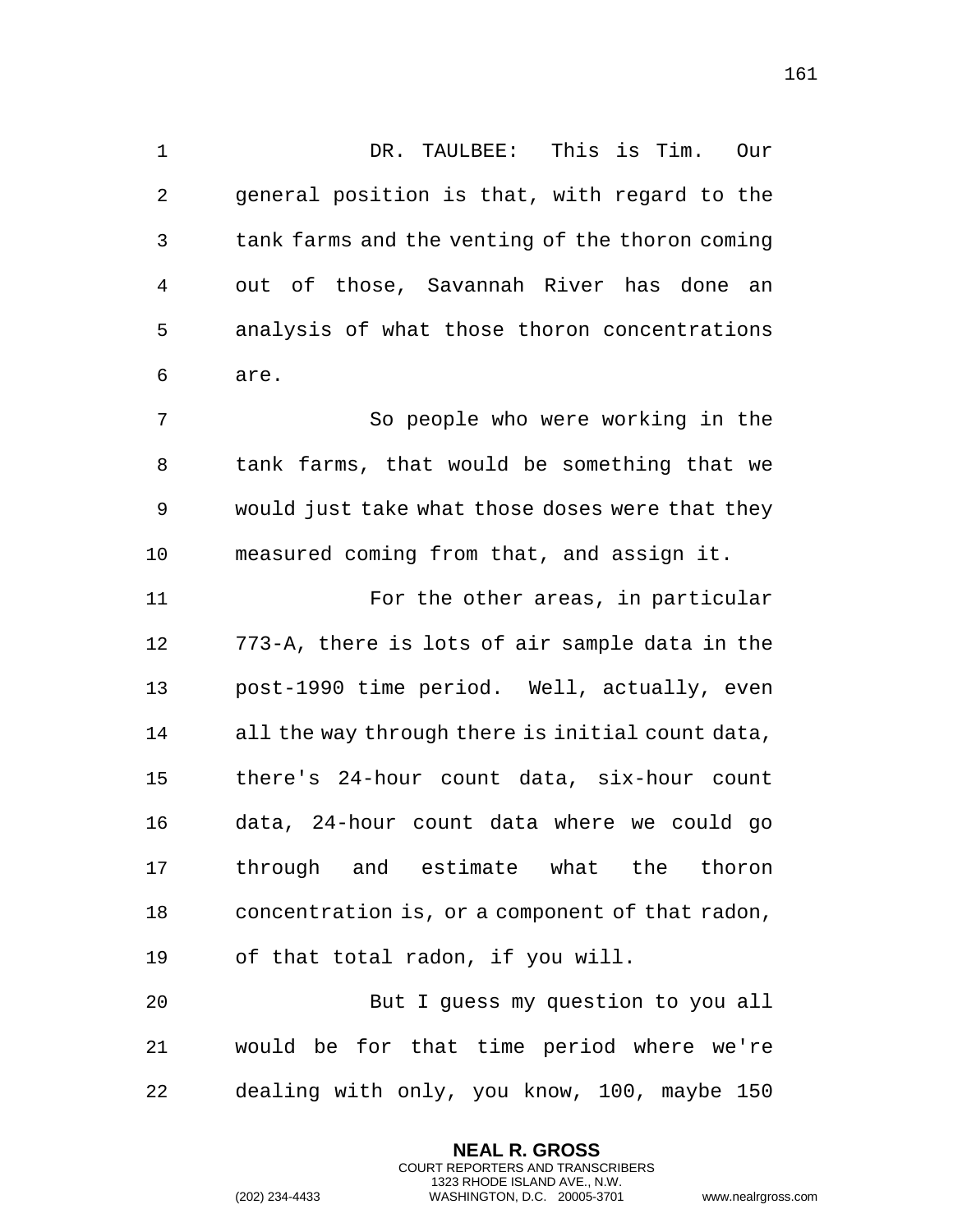milligrams of thorium in the building of 773-A, is this something that you want us to go back and look at from the Advisory Board, I guess, the Work Group Members here?

 It's something we could do. It would involve capturing more data from that earlier time period of '72 to '89. It's certainly doable, but again we just don't think the source term is really large. Certainly, the source term coming out of the tanks would be bounding for that area. At least in my opinion.

 But to prove that would take effort. And we can do that, but it certainly would just take time and effort. So I'd like to get feedback from Work Group Members as to whether that's something you want us to pursue.

 MR. BARTON: This is Bob Barton. Maybe I can add -- our original concern really was related to those tank farms. And can I ask, though, you'd mentioned sort of the survey -- DR. MAKHIJANI: Bob, this is Arjun.

> **NEAL R. GROSS** COURT REPORTERS AND TRANSCRIBERS 1323 RHODE ISLAND AVE., N.W.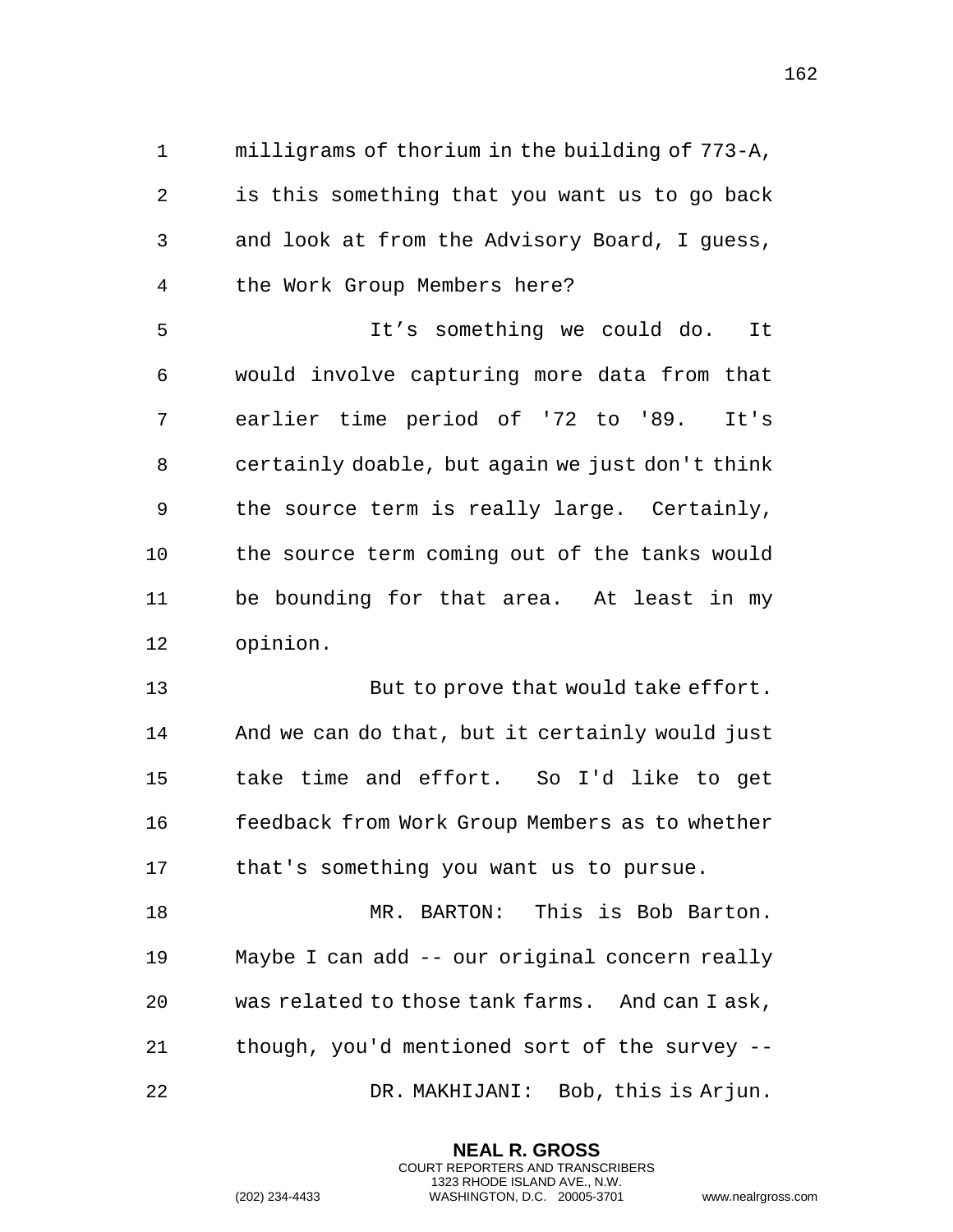Could I just add one more thing?

 MR. BARTON: Please. DR. MAKHIJANI: I think we had mentioned the storage areas of thorium, so I think Tim is right about that. And it might be useful to have at least some check on whether the tank farm thoron measurements are bounding or not. MR. BARTON: Yes, Arjun. Yeah, I agree. And that's exactly where I was going 11 to. I think the intent of our original finding was really related to those tanks: was it a significant source term of thorium that produced thoron? And I guess I'd kind of ask Tim. You had mentioned that, you know, you have survey data. Are you referring to the reports from the mid-90s? Because I do remember seeing those references. They did some survey work around definitely the Tank 15, and also Tank 12, between 1995 and 1997, to sort of you know characterize it.

> **NEAL R. GROSS** COURT REPORTERS AND TRANSCRIBERS 1323 RHODE ISLAND AVE., N.W.

(202) 234-4433 WASHINGTON, D.C. 20005-3701 www.nealrgross.com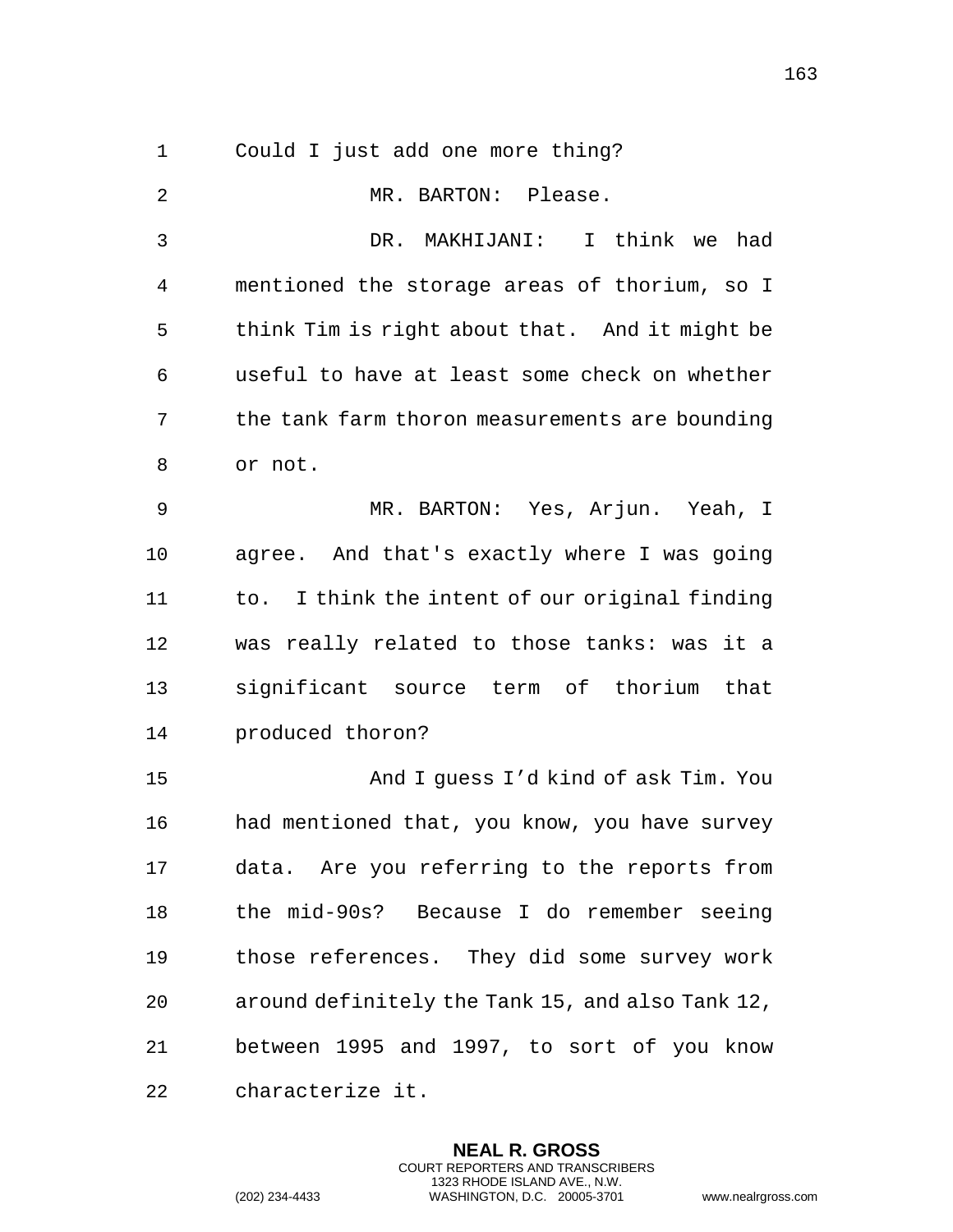1 And actually in those reports they talk about some modifications that could be made and whether you should have workers in the area when they are actually purging those tanks. And I guess I'm asking is that the resource that you're looking to use to bound the thoron potential at those tanks? 8 DR. TAULBEE: That is correct, yes. MR. BARTON: Okay. And I guess then my only question would be, is there any reason to think that that would not be appropriate to use for the earlier parts of the SEC? Because, like I said, I think those analyses were done in the mid-90s. And I don't know if there were any modifications to the way they would do the purgings. Or the way they had, you know, the stack height or whatever it

**NEAL R. GROSS** COURT REPORTERS AND TRANSCRIBERS 1323 RHODE ISLAND AVE., N.W. out by those tanks that sort of verifies the larger project that was done in the mid-90s. I

is that would make the earlier period

different. Or if there is actual survey data

(202) 234-4433 WASHINGTON, D.C. 20005-3701 www.nealrgross.com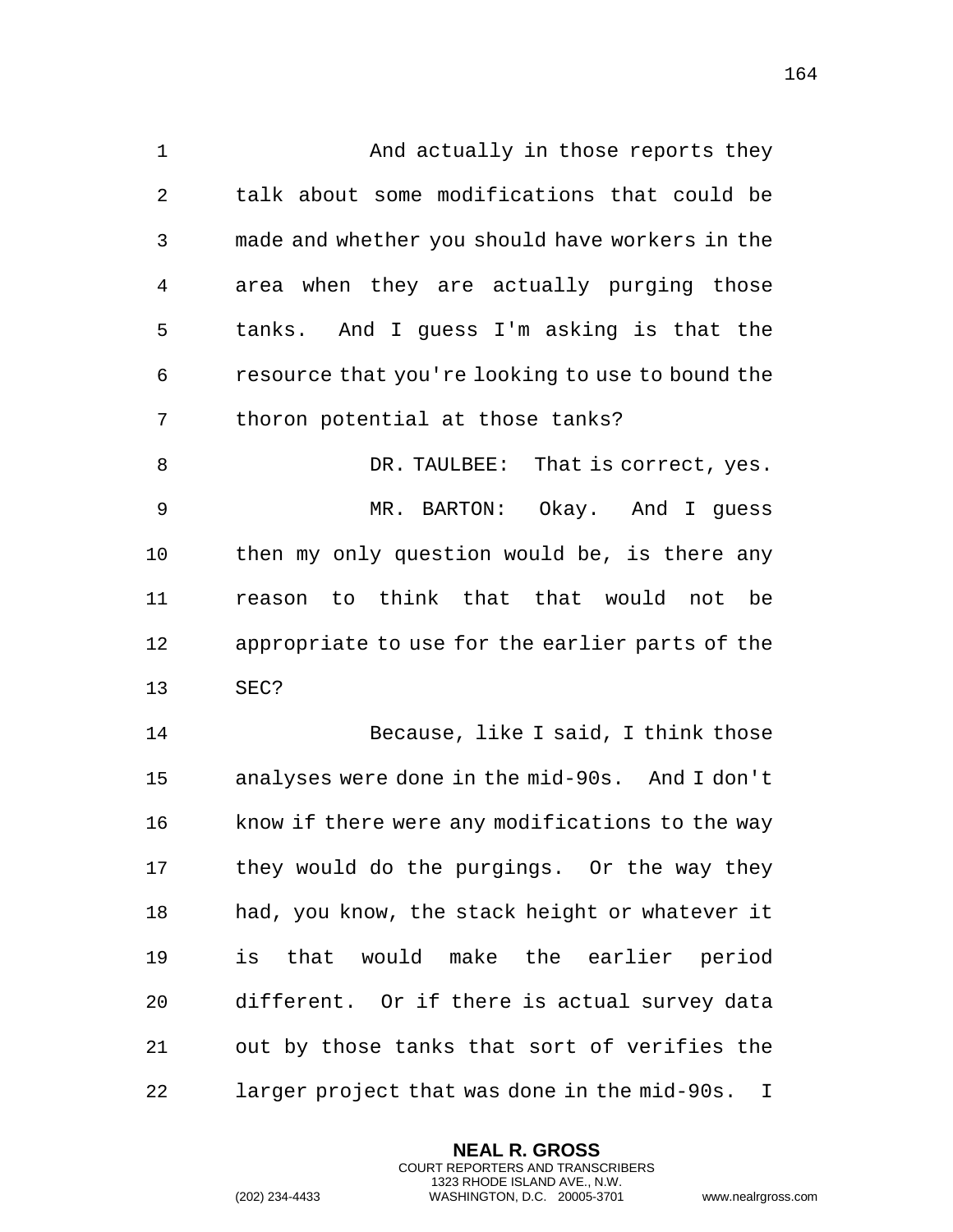guess that would be my only question.

 DR. MAKHIJANI: If I might add something to that. I know in the 80s sometime maybe they changed their maintenance procedures about the tanks. Maybe late 80s. So they may have changed their ventilation and maintenance procedures. I'm not 100 percent sure about that. But I think that happened there. So this point may be fairly material. And it would be useful to compare this source term with wherever the maximum storage of thorium was, as a check. DR. TAULBEE: Well, the amount of thorium that's in those waste tanks far exceeds any other storage area onsite. **And correct me if I'm wrong on that,**  Mike or Matt, but I'm believing it's somewhere around 30,000 kilograms or something like that? The next closest source would be the RBOF Building, which is the spent fuel, and there the thorium is stored under water, and it's sealed in fuel elements. So there is no

> **NEAL R. GROSS** COURT REPORTERS AND TRANSCRIBERS 1323 RHODE ISLAND AVE., N.W.

(202) 234-4433 WASHINGTON, D.C. 20005-3701 www.nealrgross.com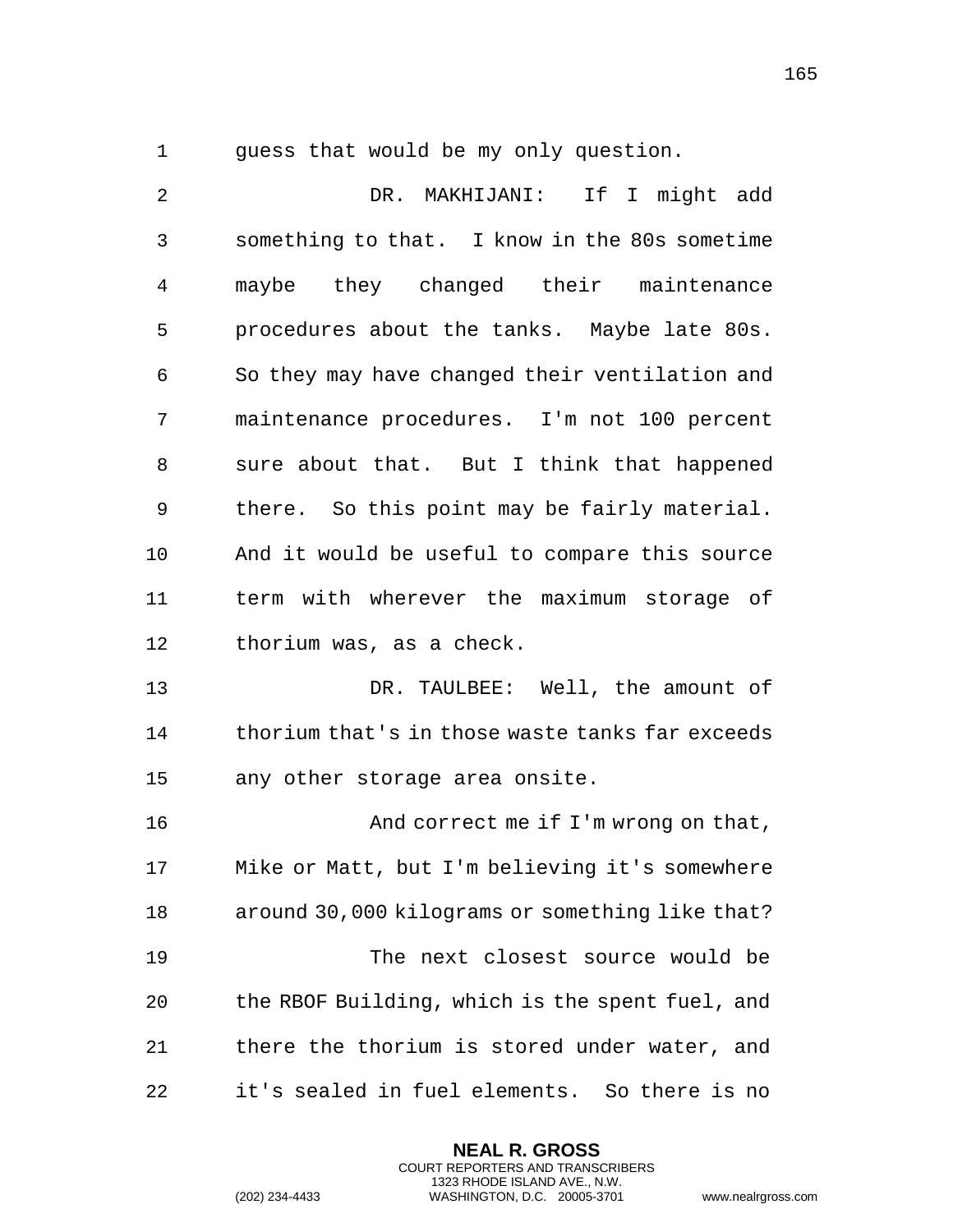potential for exposure to thoron there.

| $\overline{2}$ | And so then you're dropping from                 |
|----------------|--------------------------------------------------|
| 3              | 30,000 to 8,000 kilograms of thorium in the      |
| 4              | RBOF. And the other area would be the 773 where  |
| 5              | you're all the way down to 150 kilograms.        |
| 6              | So clearly the tanks would be, in                |
| 7              | my thought, the largest source term of thorium   |
| 8              | that would be available for an exposure. As      |
| 9              | we're looking at the other --                    |
| 10             | (Simultaneous speaking.)                         |
| 11             | DR. MAKHIJANI: -- attenuated by                  |
| 12             | the liquid in the tanks?                         |
| 13             | DR. TAULBEE: Well, that's a hard                 |
| 14             | question to answer, but yeah --                  |
| 15             | DR. MAKHIJANI: That's sort of a                  |
| 16             | little bit what's behind my concern here, is     |
| 17             | that we need a little bit of a demonstration     |
| 18             | that these source terms are, you know, that the  |
| 19             | right source term in being used. And that the    |
| 20             | right periods are --                             |
| 21             | TAULBEE: I mean, if we're<br>DR.                 |
| 22             | going to go through that type of effort, I would |

**NEAL R. GROSS** COURT REPORTERS AND TRANSCRIBERS 1323 RHODE ISLAND AVE., N.W.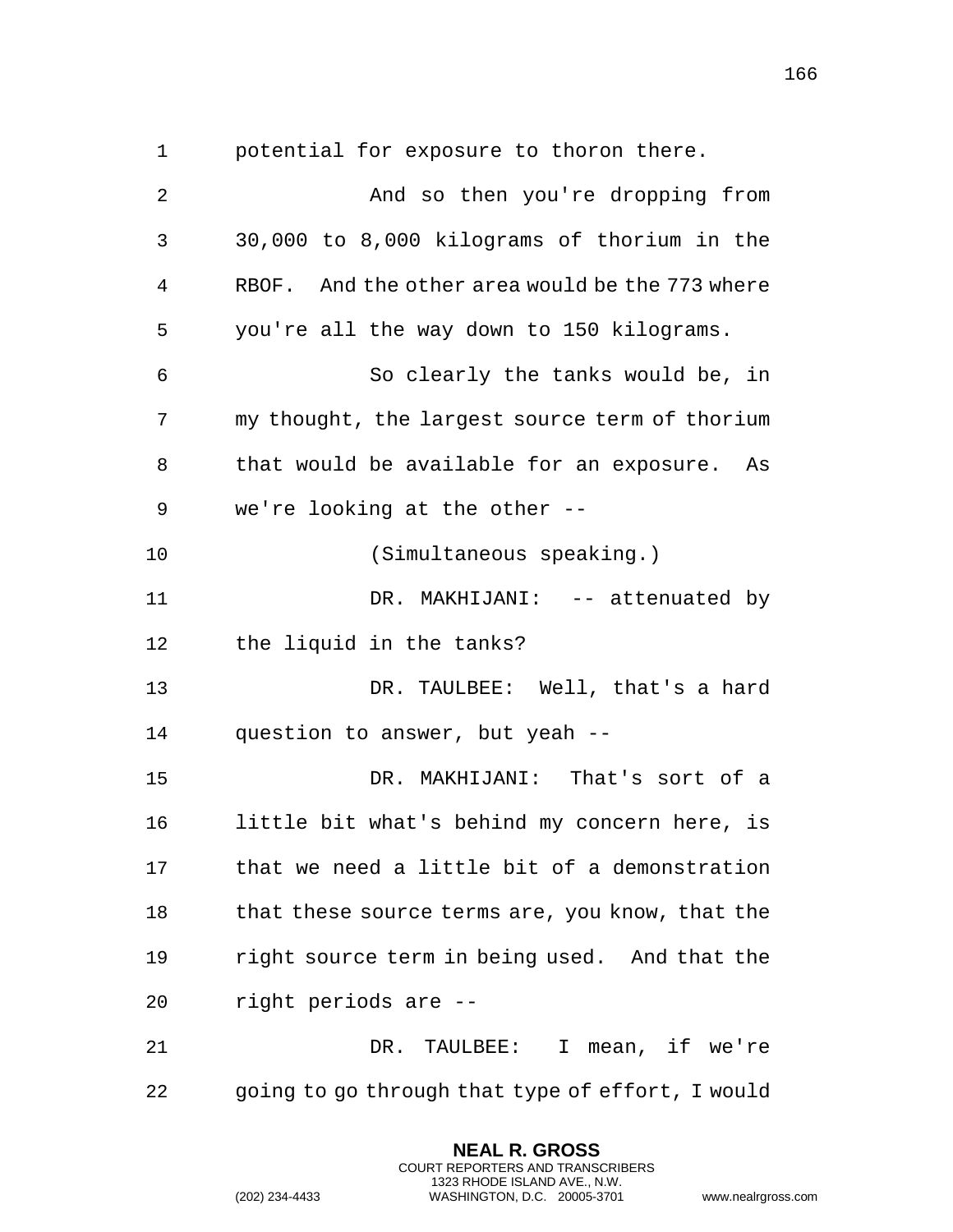just go back to the original air samples that are in the building and use that.

 I mean, that's the actual data, and so the actual exposure would be dropped tremendously. So if you want us to do, you know, an evaluation of it being bounding, it's just as easy to go get the original data and come up with another model for the buildings, which would be a --

 DR. MAKHIJANI You know, it's not for us to say, but I'm just raising a point of scientific correctness here.

 ACTING CHAIRMAN CLAWSON: This is Brad. One of my questions is -- this is for SC&A. Have we reviewed the data and this information -- I guess, Bob, this more directed towards you or Arjun. Have we reviewed the data on this and evaluated? Have we taken a look at it for its accuracy and so forth? MR. BARTON: We have not directly evaluated it as far as comparing the air

sampling and potential thorium areas which is

**NEAL R. GROSS** COURT REPORTERS AND TRANSCRIBERS 1323 RHODE ISLAND AVE., N.W.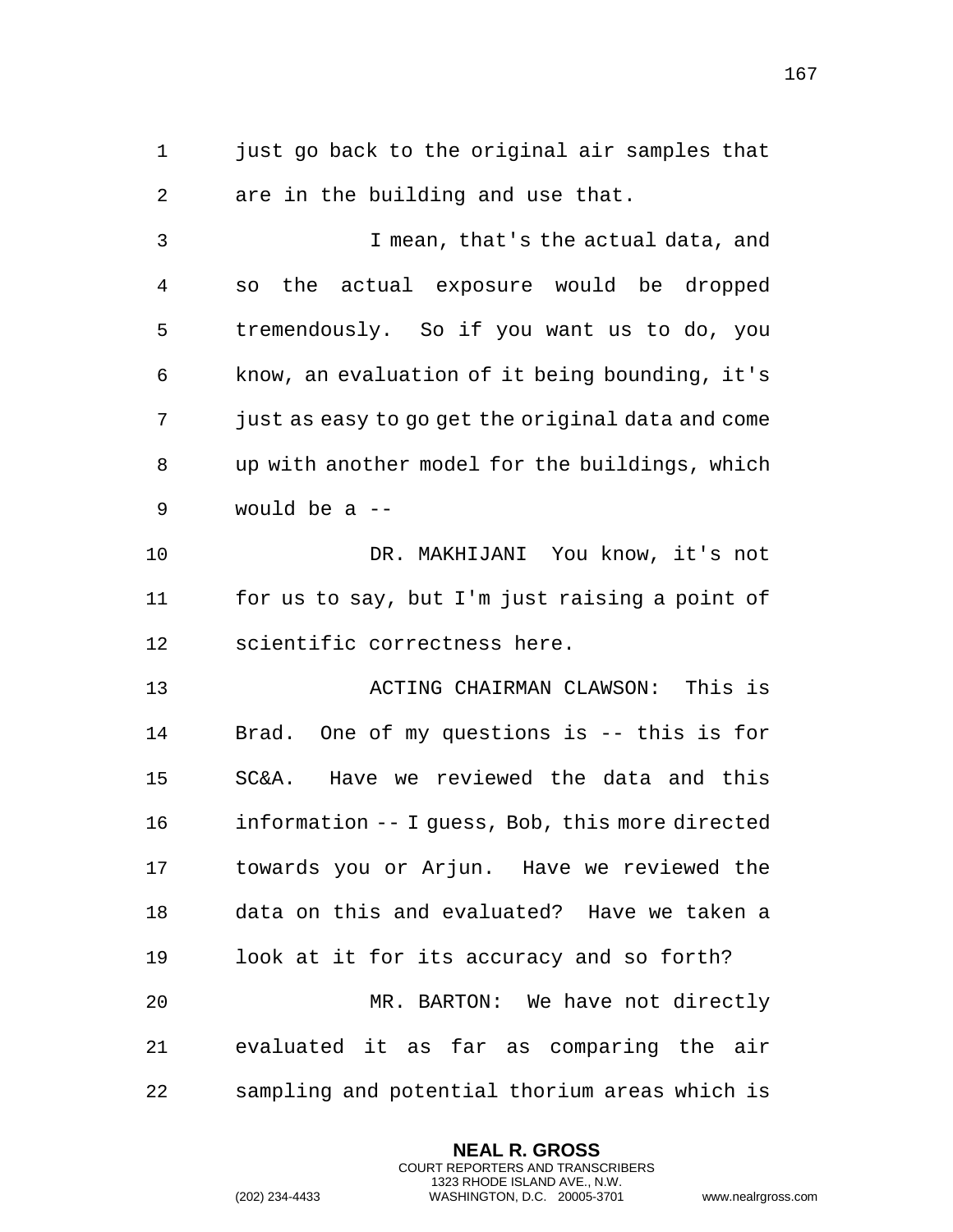1 the tank farms.

| 2  | That was sort of where my question               |
|----|--------------------------------------------------|
| 3  | was directed towards NIOSH as to it feels like   |
| 4  | we're kind of hanging our hat on the analysis    |
| 5  | done in 1995 and again in 1997, which identified |
| 6  | that with the current configuration, they        |
| 7  | didn't want workers up on the catwalks around    |
| 8  | those tanks when they were being purged.         |
| 9  | much -- because of<br>the<br>As                  |
| 10 | topographical data. Tank 12H was kind of         |
| 11 | surrounded by a berm and a little bit lower and  |
| 12 | -- so, I guess, you know, it's just sort of a    |
| 13 | new issue as far us discussing it. Because we    |
| 14 | really didn't get to it last meeting.            |
| 15 | And it sounds like NIOSH's position              |
| 16 | is to use the data from the tank farms to bound  |
| 17 | thoron exposures sitewide. Am I correct in       |
| 18 | that assumption?                                 |
| 19 | DR. TAULBEE: Yes, I mean, that was               |
| 20 | my approach to it. But, again, if that isn't     |
| 21 | reasonable, we can always go get the data and    |
| 22 | analyze it.                                      |

**NEAL R. GROSS** COURT REPORTERS AND TRANSCRIBERS 1323 RHODE ISLAND AVE., N.W.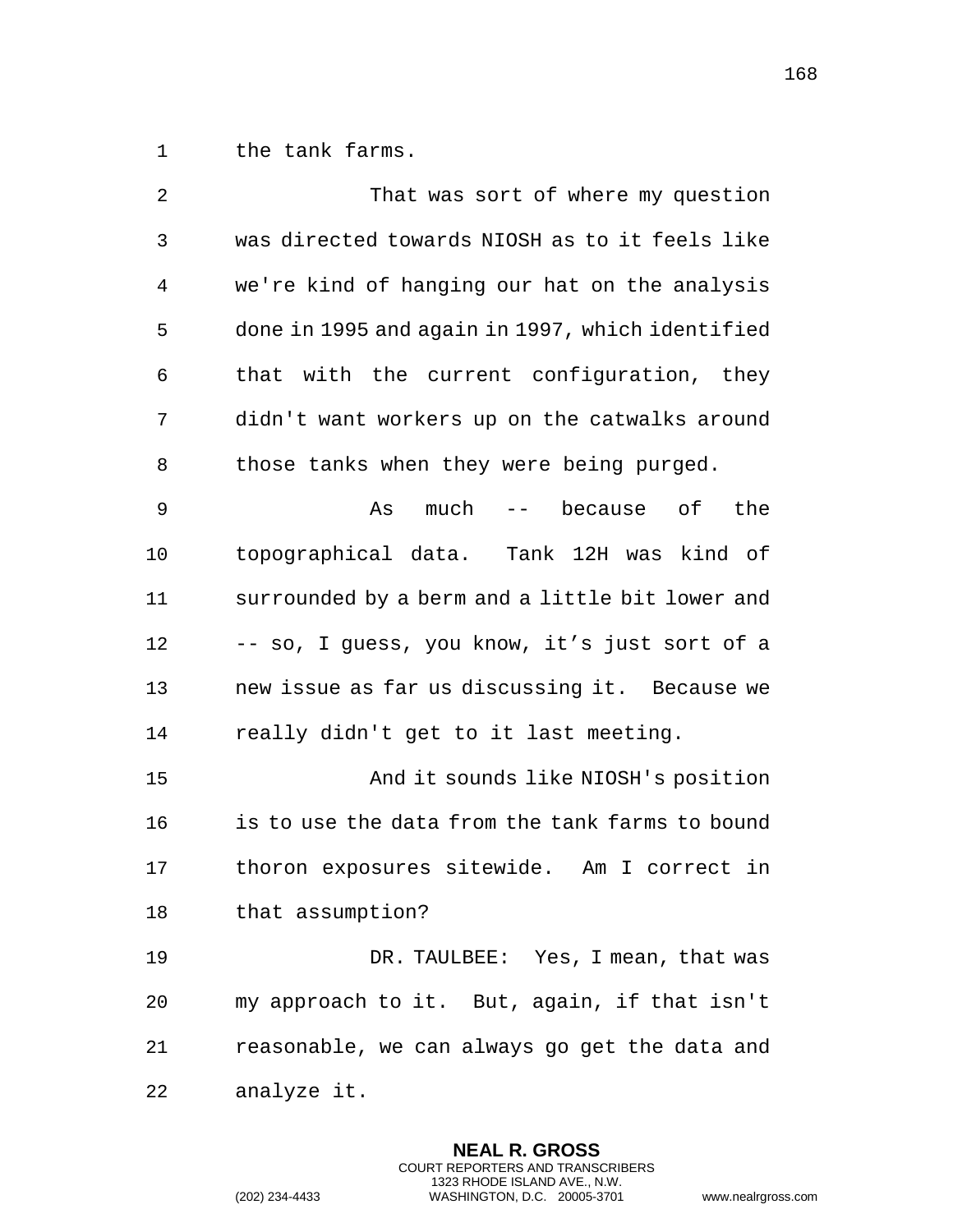MR. BARTON: Okay, I mean, that's maybe a question for discussion. I mean, logically I would think that those tank farms, as you purge them, would represent the bounding source term. But that argument certainly needs to be buttressed by more than my opinion. 7 And the other facet with that was, you know, the reports that we're kind of referring to occurred in the mid-90s. And I'm not saying the source term was appreciably different but perhaps the actual configuration around the tanks where those catwalks were or the size of the stack, might have been different.

 So I think that would be a line of investigation that would be worth taking as well. Just to make sure that when we're using sort of, for lack of a better word, surrogate data from the later years to apply to potential thoron exposures in the earlier years, to assure that we're not missing something that was materially different in those earlier

> **NEAL R. GROSS** COURT REPORTERS AND TRANSCRIBERS 1323 RHODE ISLAND AVE., N.W.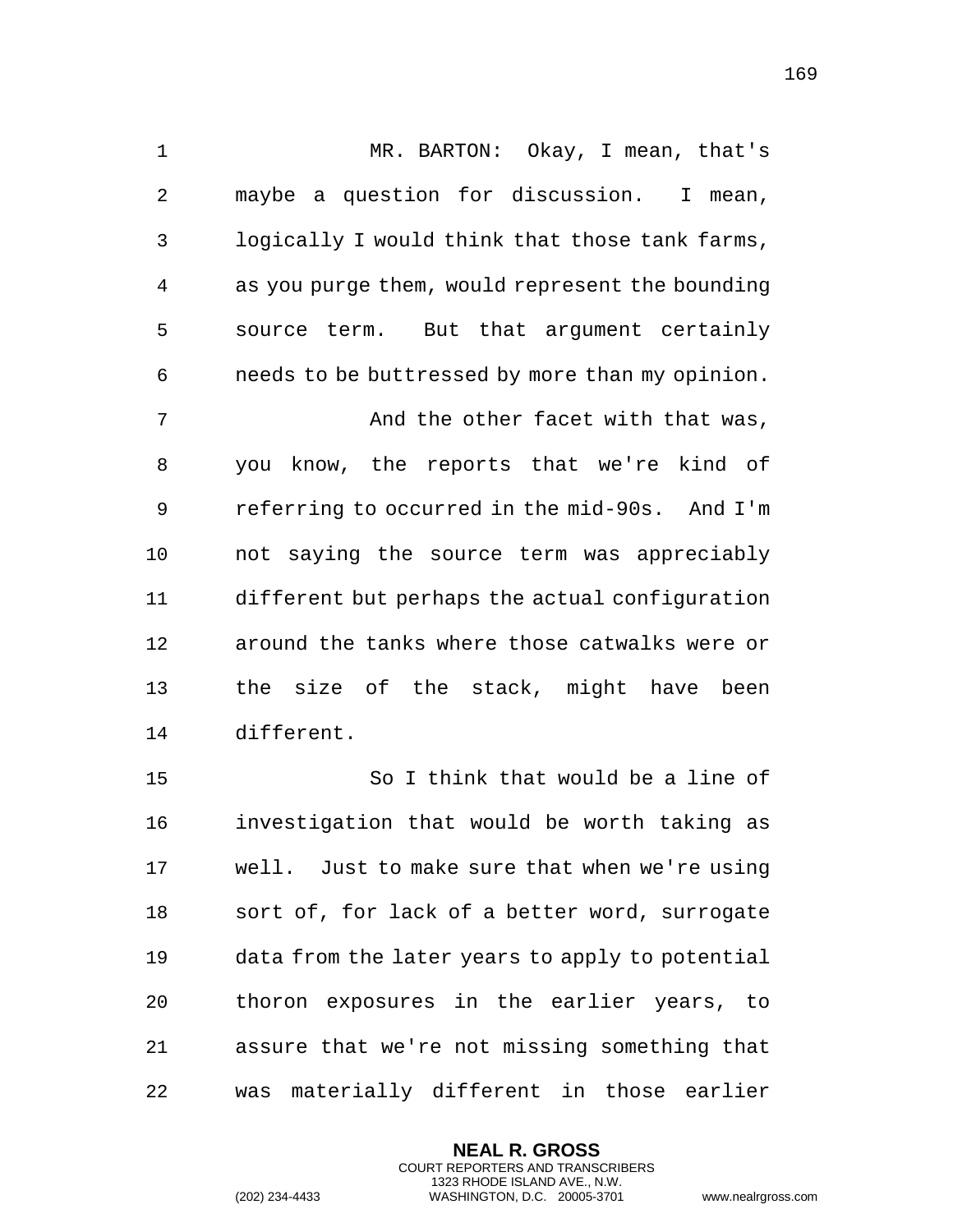years.

| 2              | DR. TAULBEE: This is Tim.<br>Just              |
|----------------|------------------------------------------------|
| 3              | want to follow up on that. That thorium had    |
| $\overline{4}$ | been in the tanks since the late 1960s up      |
| 5              | through about 1971 -- about 1971 was the last  |
| 6              | bit that was sent to those tanks following the |
| 7              | U-233 campaigns.                               |
| 8              | So it's been in there the entire               |
| 9              | time period of evaluation. It hasn't changed.  |
| 10             | MR. BARTON: Well, sure. I said                 |
| 11             | that. I don't think the source term materially |
| 12             | changed. But did sort of the exposure          |
| 13             | configuration? Because what we see even in the |
| 14             | 1997 report when they, you know, did a fairly  |
| 15             | extensive review of the potential for a thoron |
| 16             | problem, they gave recommendations on how they |
| 17             | should either change the stack height or limit |
| 18             | worker access to the catwalks around the       |
| 19             | different tanks. I believe it was like 9       |
| 20             | through 13.                                    |
|                |                                                |

 And so, you know, they were looking at improvements then. And do we have any

> **NEAL R. GROSS** COURT REPORTERS AND TRANSCRIBERS 1323 RHODE ISLAND AVE., N.W.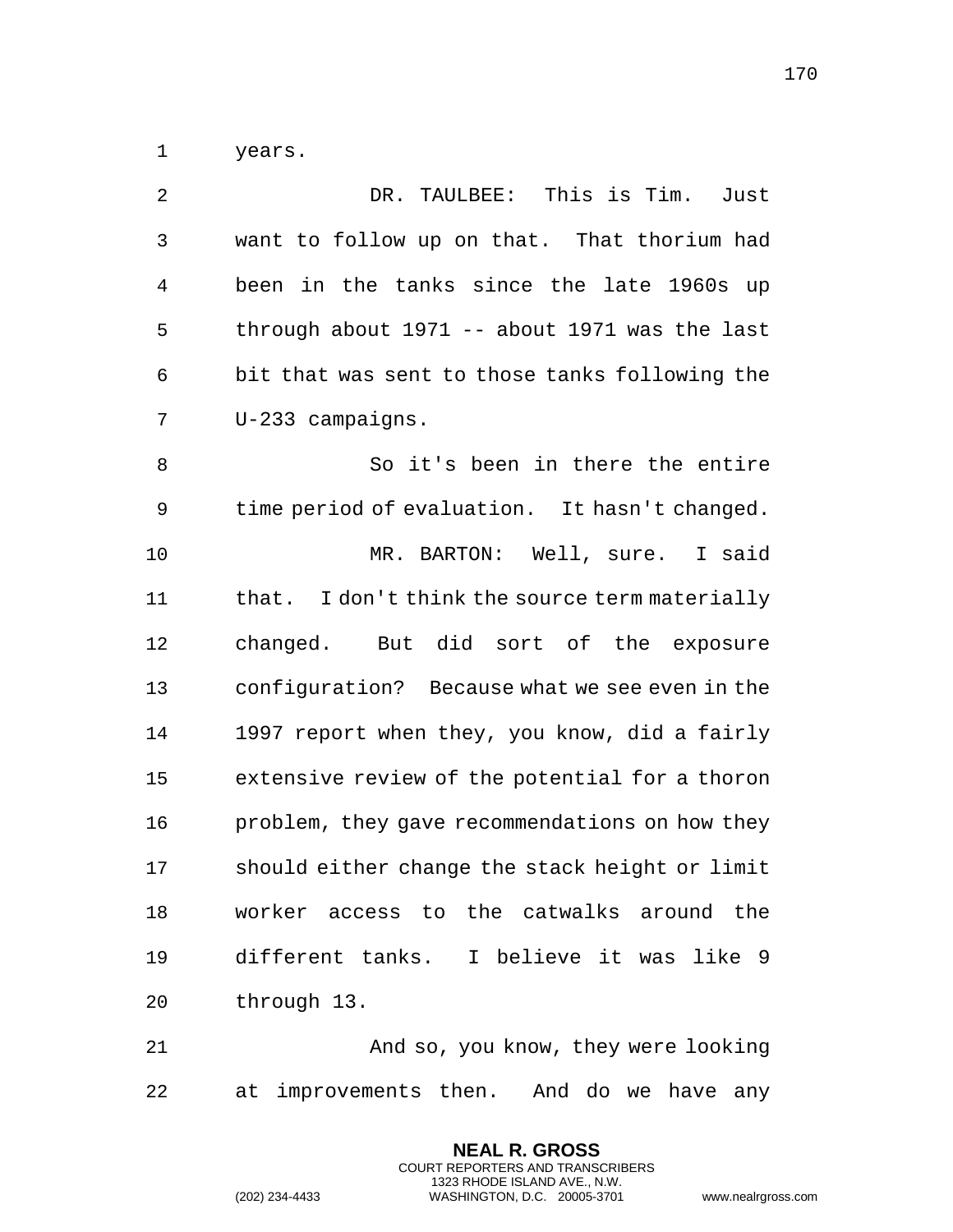evidence? I don't know that there is any that, you know, improvements were made even earlier that would sort of make it difficult to use that mid-1990s data as a bounding source of exposure.

 DR. TAULBEE: I don't have any evidence of changes, but that doesn't mean they didn't occur. If you want us to go to that type of level to go back to drawings and see if there was changes to the stack height or the venting procedures and so forth, it's just as easy for us to go get data from the site within the buildings of interest that handled thorium as well. Mainly 773, and just recalculate a new thorium model or a new thorium dose based on those.

 MR. BARTON: Sure. I was actually more referring to changes in exposure potential to the actual tank farm workers who were out there when purges were occurring. Not necessarily whether that data would properly bound exposures to people who were inside the

> **NEAL R. GROSS** COURT REPORTERS AND TRANSCRIBERS 1323 RHODE ISLAND AVE., N.W.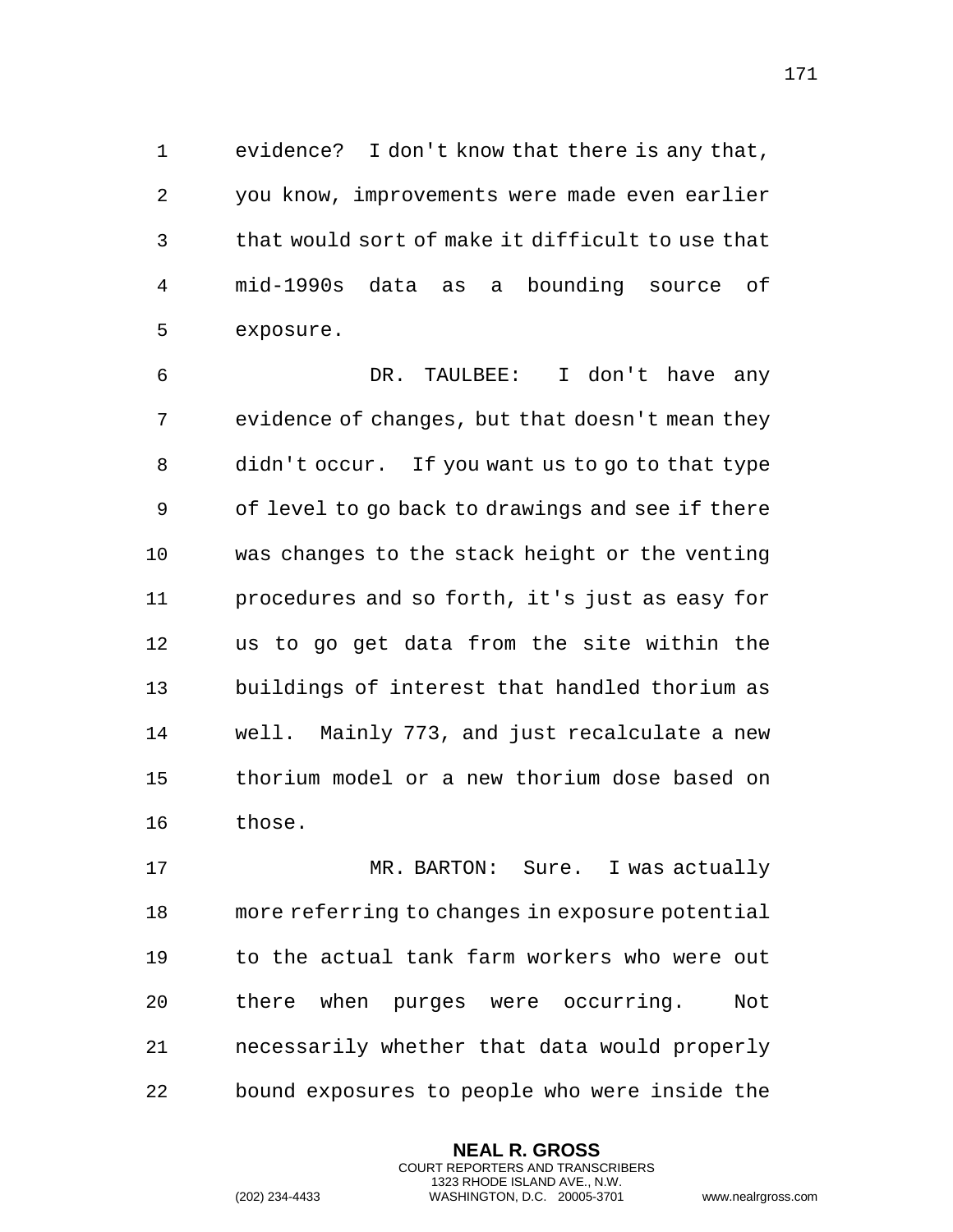plant. But actually to worker who might have been up around those catwalks or, you know, in and around the purge section of the site when it was happening. I guess that was our -- (Simultaneous speaking.) MR. BARTON: -- that was my point anyway. 8 DR. TAULBEE: -- farms as well. ACTING CHAIRMAN CLAWSON: What was that, Tim? I didn't hear that. DR. TAULBEE: There's air sample data for the tank farms as well. MR. BARTON: Okay, so that goes back to the earlier 70s as well? And we can look at that and use that. DR. TAULBEE: We could, but we have to go capture it first. MR. BARTON: I see. Well, that's kind of where we're at on that. I mean, we have a good characterization of those tanks where the majority of thorium was. Again, in the mid-90s, the source

> **NEAL R. GROSS** COURT REPORTERS AND TRANSCRIBERS 1323 RHODE ISLAND AVE., N.W.

(202) 234-4433 WASHINGTON, D.C. 20005-3701 www.nealrgross.com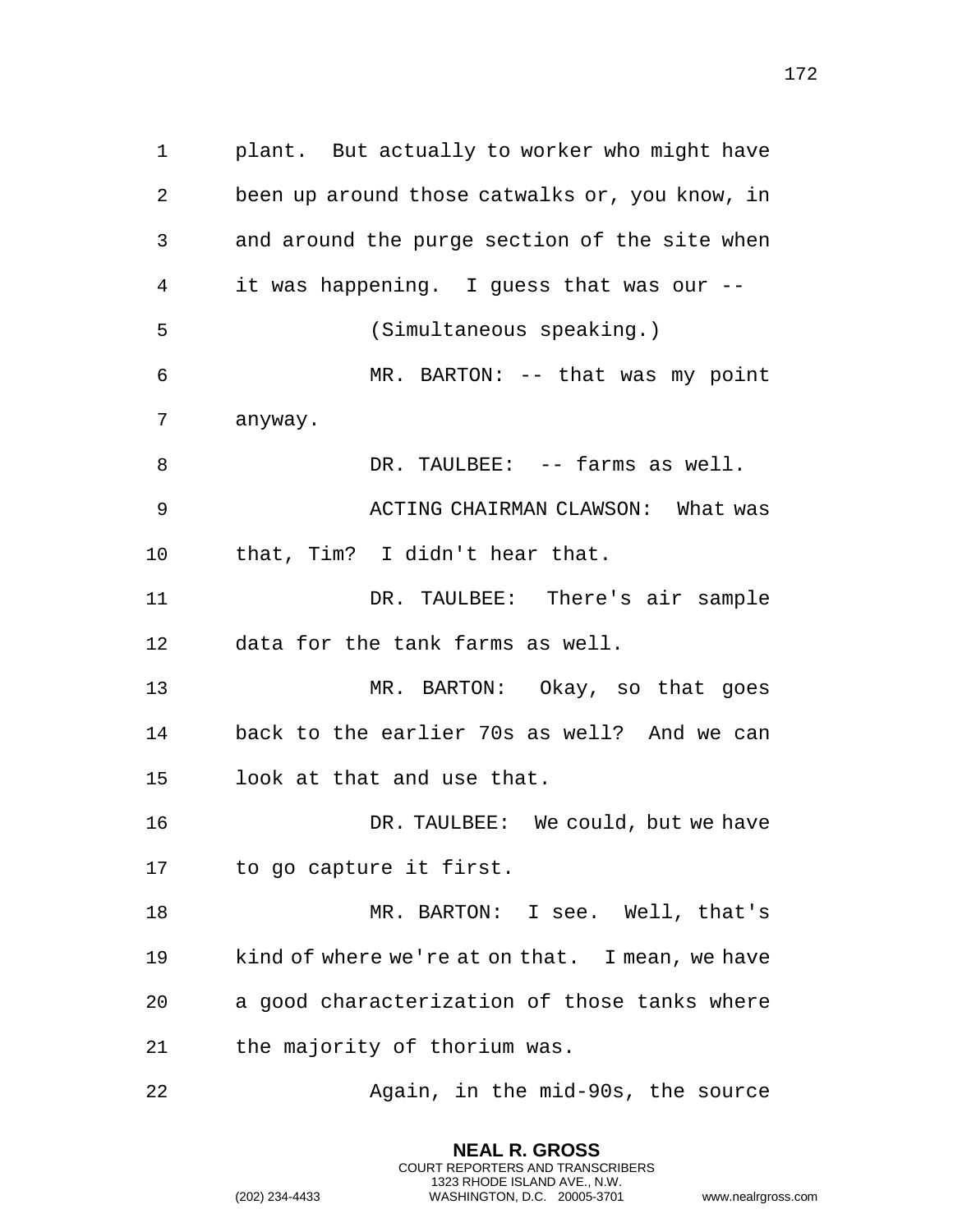term probably didn't change very much, but maybe the configuration changed. You know, with the current information, we can't really go much further than that. ACTING CHAIRMAN CLAWSON: Well, this is Brad. I understand where we're at on this issue but part of my problem is that I'm having trouble following where we're at. NIOSH has put out a way that they figure they'll be able to do it. And to be able to justify it, we've got to be able to evaluate the data. But what I hear Tim saying is, is, well, if we're going to do that, then we're going to change the process of how we're going to do it. My question is, do we have a established method right now that NIOSH has proposed to us to be able to do? And that's correct, isn't it, Tim? DR. TAULBEE: Well, we're going to

> **NEAL R. GROSS** COURT REPORTERS AND TRANSCRIBERS 1323 RHODE ISLAND AVE., N.W.

be using the concentrations from these ventings

(202) 234-4433 WASHINGTON, D.C. 20005-3701 www.nealrgross.com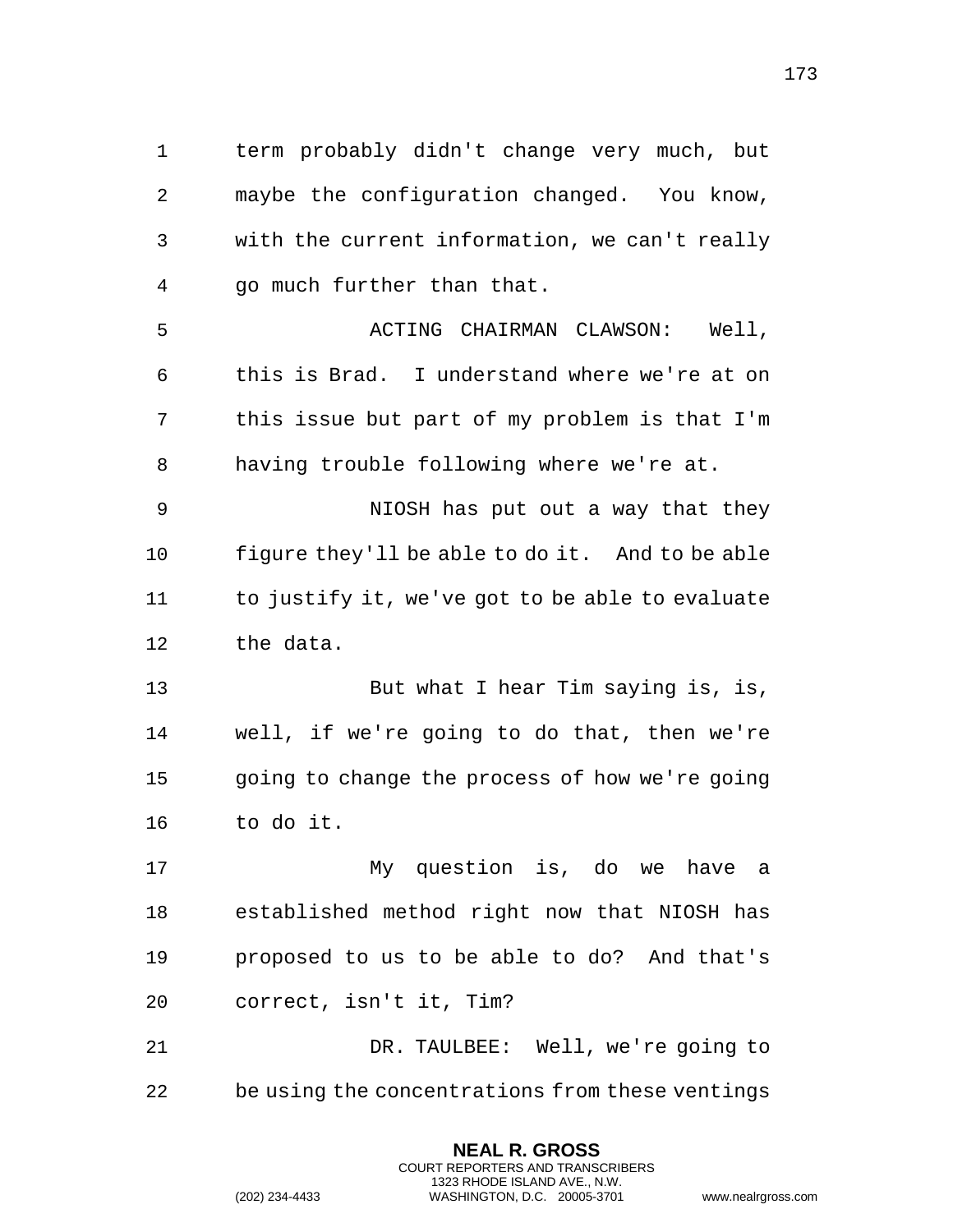as a bounding approach. And that was our approach.

 But SC&A is bring up all these other issues that it seems like you want us to go and try and track down. And if that's the case, I mean, I feel that the ventings are by far the most significant exposure to it.

8 But, I mean, that's just my professional opinion. If you want me to prove that, then why don't we just go and capture the actual air sample data and demonstrate what the actual concentration was?

 So, yes, we would be changing our approach if we have to go and try to justify our current approach as bounding. I think it's bounding just based upon my experience, but others might disagree with that.

 ACTING CHAIRMAN CLAWSON: Well, and understand, we're -- and I guess I'm looking at this from a Board Member, Tim. I'm not ever questioning your professional judgment or anything else like that.

> **NEAL R. GROSS** COURT REPORTERS AND TRANSCRIBERS 1323 RHODE ISLAND AVE., N.W.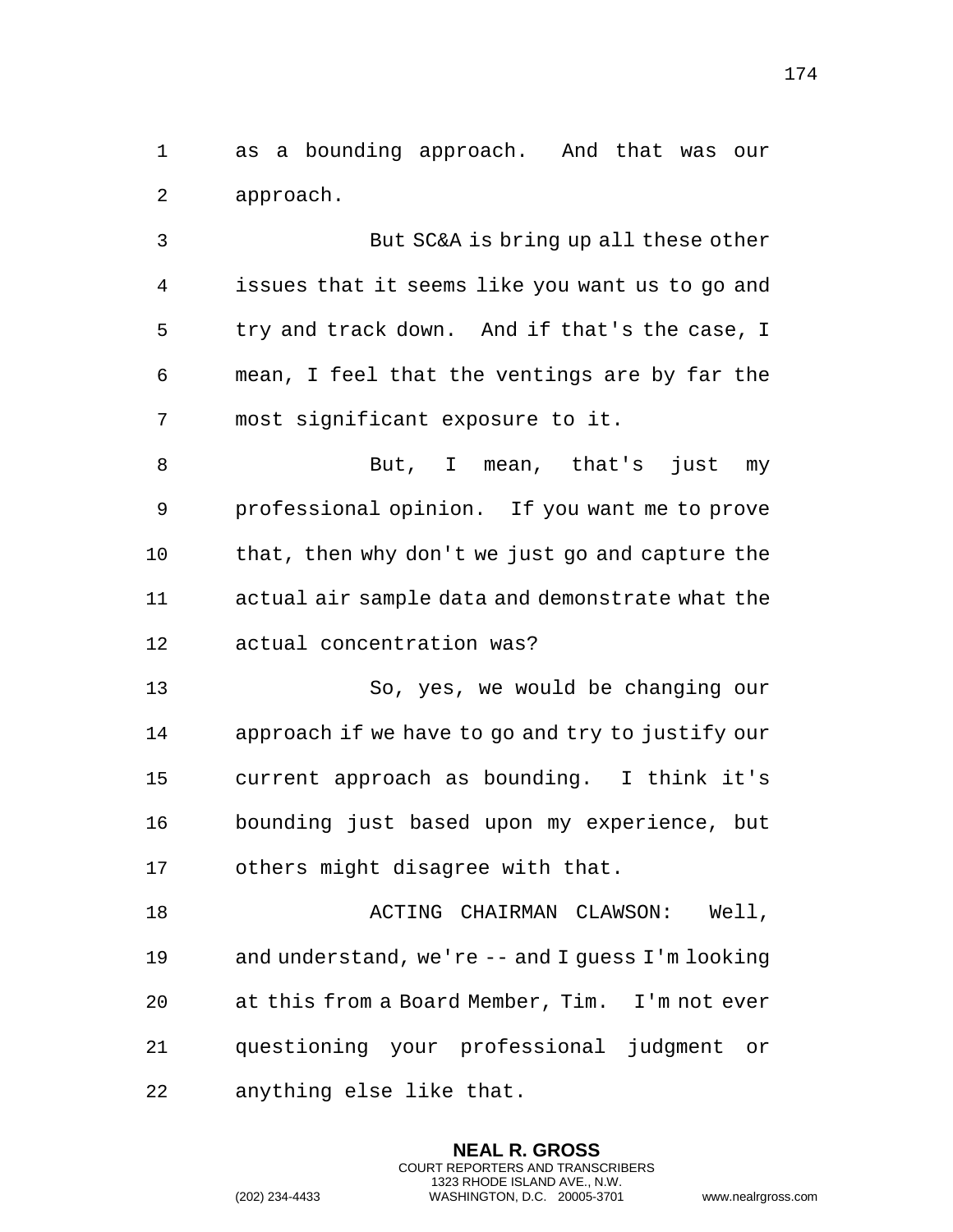1 But to put some of the data out there, I want to make sure that we have all the data that we have used, and that we can actually justify and prove to anybody looking in from the outside of it, that this is bounding, this is the best that we've got. And from SC&A's standpoint, that they have justified all of the information and the data, and we've run this to ground. This is just part of the process that we're in. And I guess my conundrum here is on

 one hand you've got something set out here for us. But if we're going to make you justify this information, then you're going to change it. That's where I've got my issue at.

 I guess what I would like from -- you're going to have to justify it no matter what. We're going to have to make sure that this is the proper information that we've got, that we've got adequate information to be able to make this kind of a judgment. So my question to you is, we're going to have to do that, so

> **NEAL R. GROSS** COURT REPORTERS AND TRANSCRIBERS 1323 RHODE ISLAND AVE., N.W.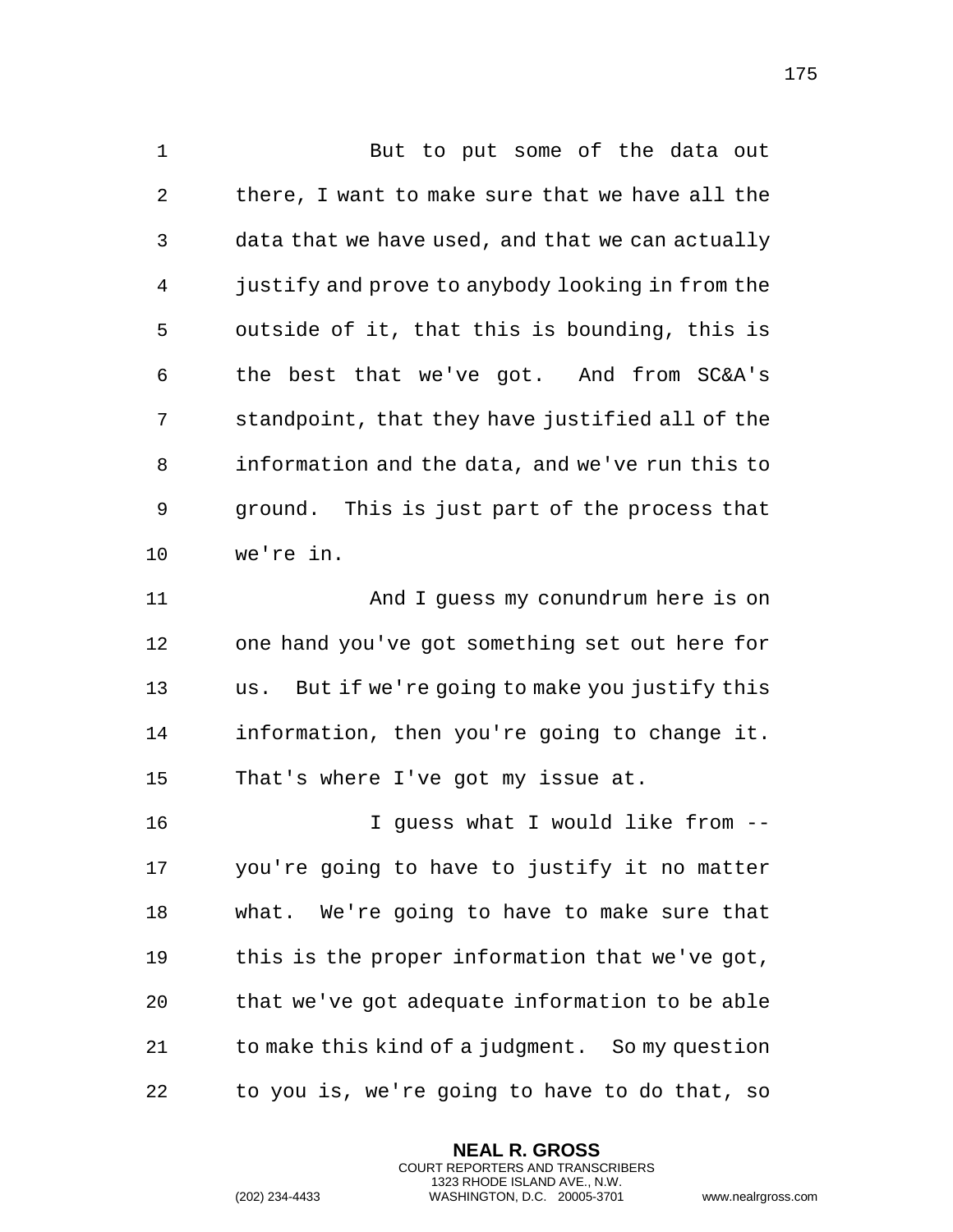you're thinking of changing the process and just go pull all the sample data from the -- the air sample data from the stacks? Correct? DR. TAULBEE: No. Yes and no. 5 ACTING CHAIRMAN CLAWSON: Oh, okay. DR. TAULBEE: The final part there, pulling it from the stacks, no. There is air sample data not from the stacks that is 10 there in the workplace area. And they were doing other sampling and other tasks. When they did those other tasks, 13 for the workers standing on top of the tanks, they would take an initial count for radon-thoron. And they would do a measurement of that. That is the data I'm talking about going to get. The only reason I'm suggesting to do that and change our approach, which I understand you're concerned with, is that frankly I believe it's easier and faster to go get that data than it is to try to demonstrate

> **NEAL R. GROSS** COURT REPORTERS AND TRANSCRIBERS 1323 RHODE ISLAND AVE., N.W.

(202) 234-4433 WASHINGTON, D.C. 20005-3701 www.nealrgross.com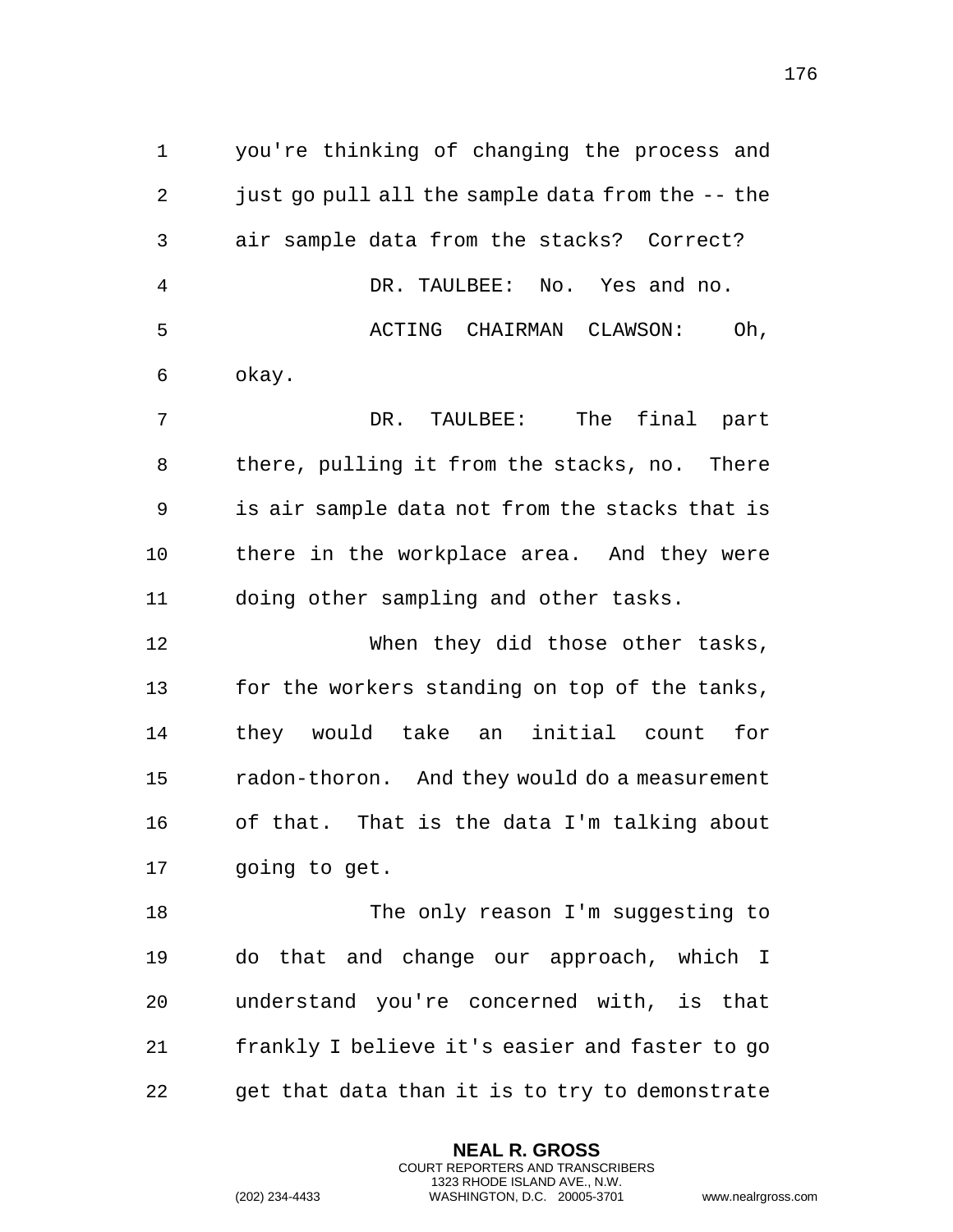that there weren't any of these other changes that changed that plume, venting from the 1990s measurements. I simply think it's an efficiency standpoint.

 ACTING CHAIRMAN CLAWSON: And I understand that. And I guess from -- I know, as a Board Member, where I'm at now, I would tell you that, well, okay, then we need to be able to look at this data. And we need to be able make sure.

 Because I don't want to be put up in front of the people and say, well, how come, how can you just take this as this. We need to be able to run this in.

 So if you're going to pull this data, this is my understanding, and forgive me, I didn't mean to misrepresent you there. I just kept hearing the stack and the air sample data and stuff like that and probably got confused. Then basically this comes down to this is back into NIOSH's court. And they are going to proceed with a different path forward and

> **NEAL R. GROSS** COURT REPORTERS AND TRANSCRIBERS 1323 RHODE ISLAND AVE., N.W.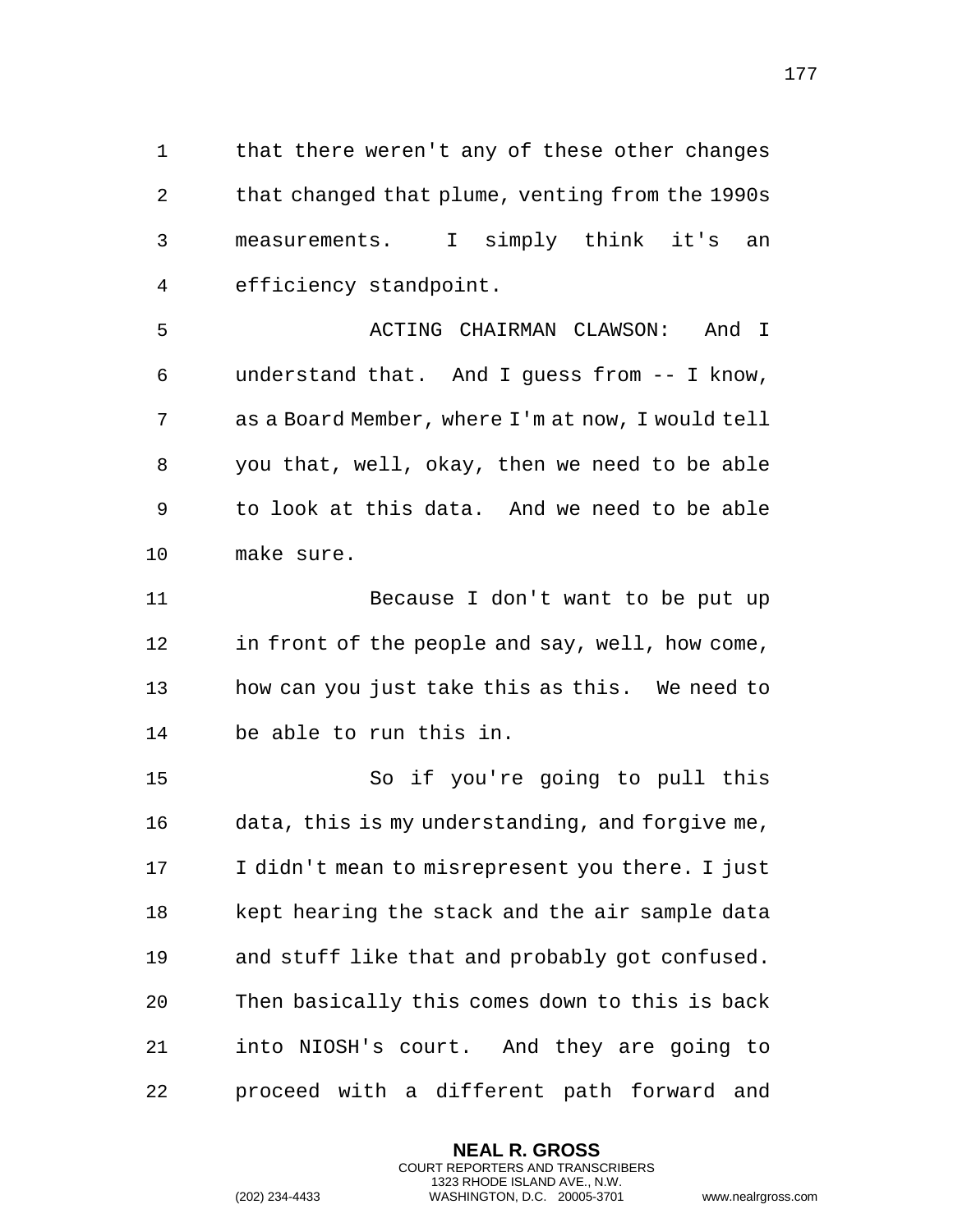they'll get back with the Board on this. DR. TAULBEE: Okay, I agree to that. Thank you. ACTING CHAIRMAN CLAWSON: Any of the other Board Members feel any differently? And feel that they need -- Jim? MEMBER LOCKEY: Jim Lockey. What's going to be the NIOSH path forward, then, so I understand? DR. TAULBEE: Our path forward would be for us to go to the site and take a representative sampling of air samples over time from the tank farm area and evaluate those initial counts, the six-hour counts, the 24-hour counts, and come up with what the thoron component of the total radon would be. And that would be the dose we would assign to the workers in that area. MEMBER LOCKEY: You're going to go back to the site and actually do air sampling? DR. TAULBEE: Actually get air sampling data from the 1970s up through the

> **NEAL R. GROSS** COURT REPORTERS AND TRANSCRIBERS 1323 RHODE ISLAND AVE., N.W.

(202) 234-4433 WASHINGTON, D.C. 20005-3701 www.nealrgross.com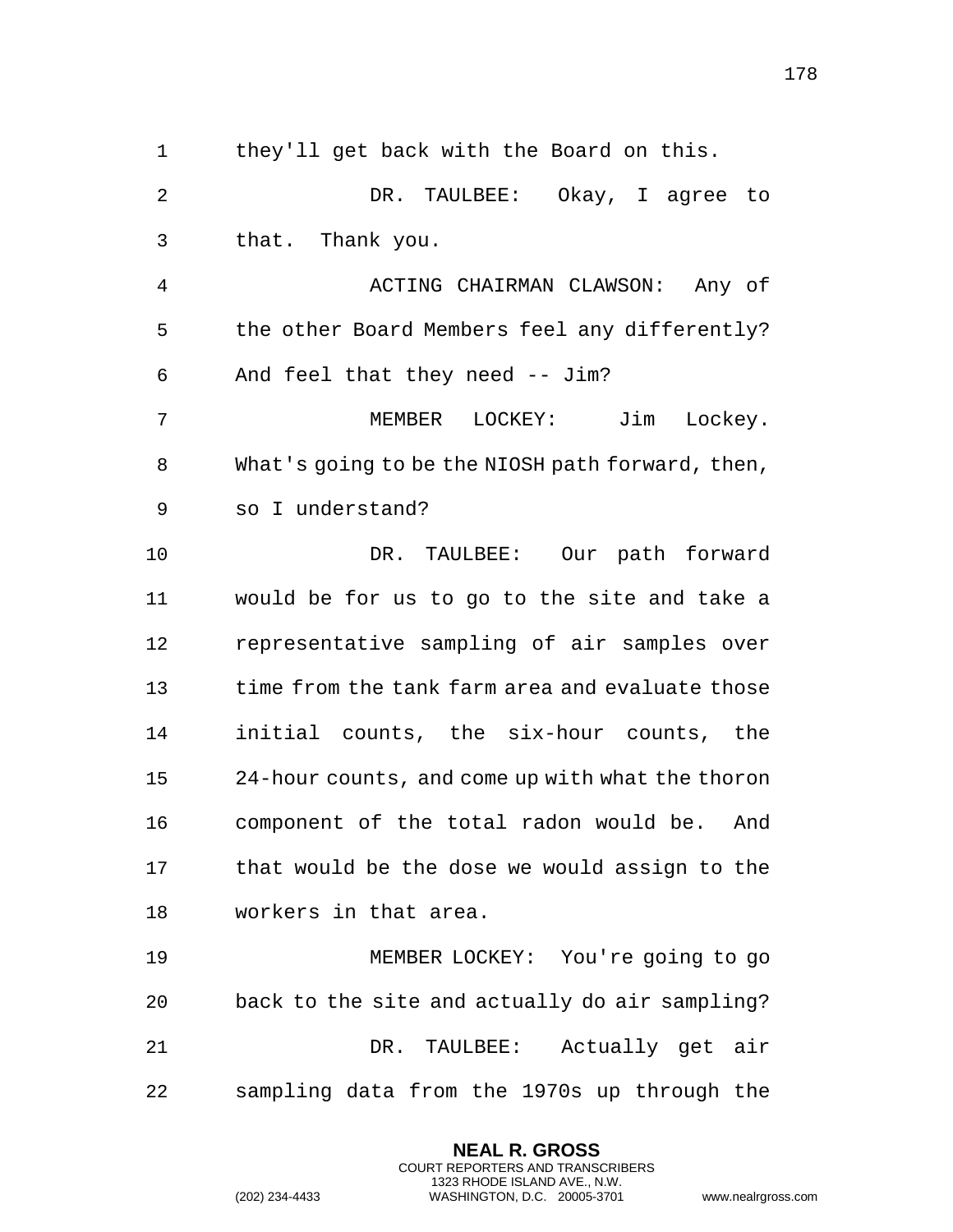1990s.

| 2  | MEMBER LOCKEY: So then you're                  |
|----|------------------------------------------------|
| 3  | going to retrieve that data, okay.             |
| 4  | DR. TAULBEE: Yes, we'll do<br>a a              |
| 5  | sampling. We won't capture it all. Because     |
| 6  | it's hundreds of thousands of pages.           |
| 7  | ACTING CHAIRMAN CLAWSON: Tim, is               |
| 8  | this electronic or is this all paper?          |
| 9  | DR. TAULBEE: It's a mix.                       |
| 10 | ACTING CHAIRMAN CLAWSON: It's a                |
| 11 | mix.                                           |
| 12 | DR. TAULBEE: Yeah. Well, it's                  |
| 13 | not electronically available from a database   |
| 14 | standpoint. But some of it is available        |
| 15 | PDF-wise to where Joe can look at it now and I |
| 16 | can look at it now.                            |
| 17 | And then others we'll actually have            |
| 18 | to pull some boxes, especially back in the     |
| 19 | earlier 70s through probably the early 80s.    |
| 20 | ACTING CHAIRMAN CLAWSON:<br>Okay.              |
| 21 | Dr. Lockey, does that answer your question?    |
| 22 | MEMBER LOCKEY: It did, thank you.              |

**NEAL R. GROSS** COURT REPORTERS AND TRANSCRIBERS 1323 RHODE ISLAND AVE., N.W.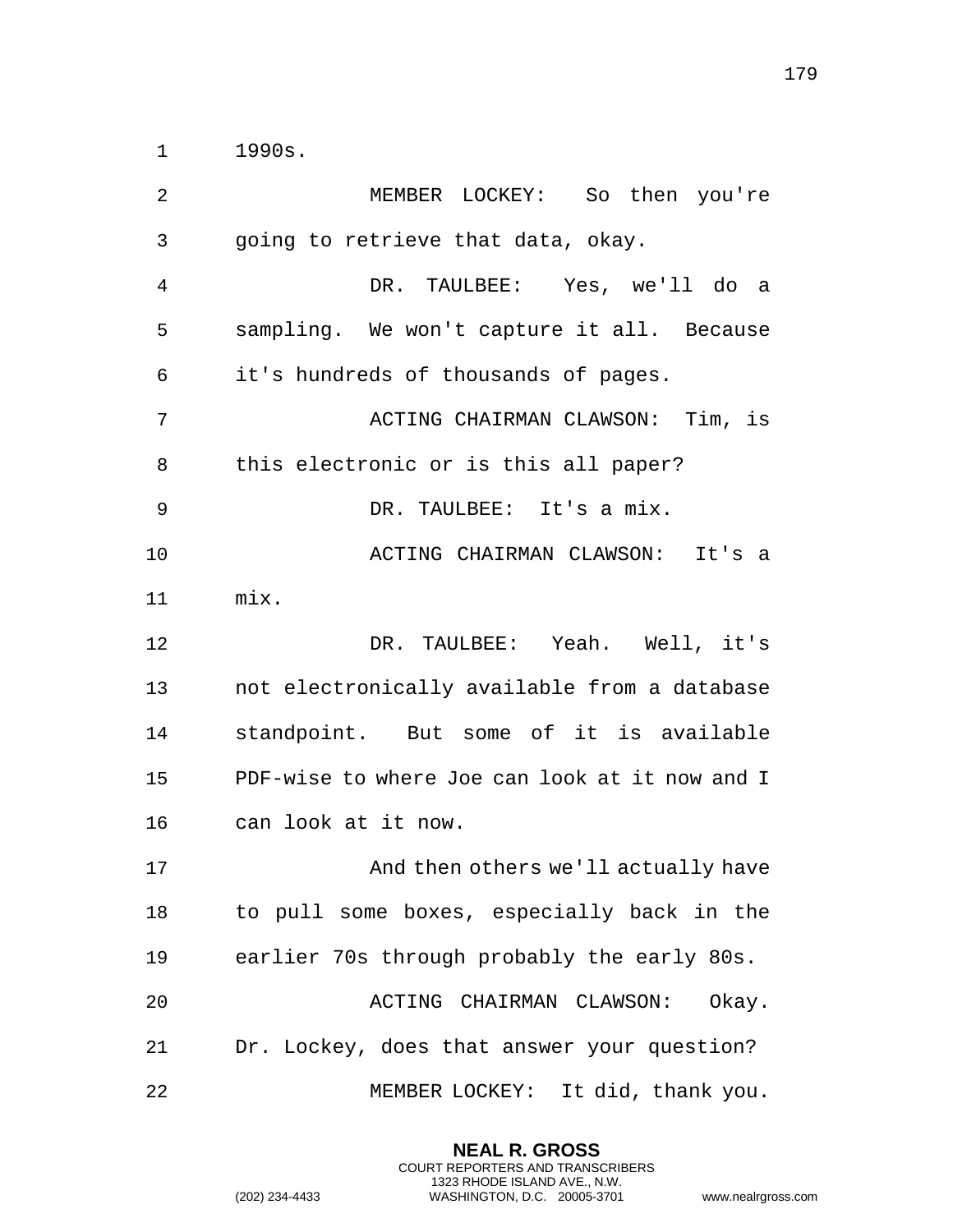ACTING CHAIRMAN CLAWSON: What's your feelings on it, Jim? You know -- MEMBER LOCKEY: What are my feelings about it? ACTING CHAIRMAN CLAWSON: Yeah, do you agree with me that basically we've got to, if this is what we're going to do, we've got to review the data and go from there. MEMBER LOCKEY: I think looking at the data is always the best approach on anything. I don't know enough about it to say what the probability of what SC&A is saying in regard to perhaps a exposure level that's not represented by the bounding limits that NIOSH is already using. 16 16 I don't know that probability. Whether it's a ten percent probability or 50 percent probability. Not knowing that, I always say go look at the data, and the data will tell you where to go. 21 ACTING CHAIRMAN CLAWSON: Okay. Phil?

> **NEAL R. GROSS** COURT REPORTERS AND TRANSCRIBERS 1323 RHODE ISLAND AVE., N.W.

(202) 234-4433 WASHINGTON, D.C. 20005-3701 www.nealrgross.com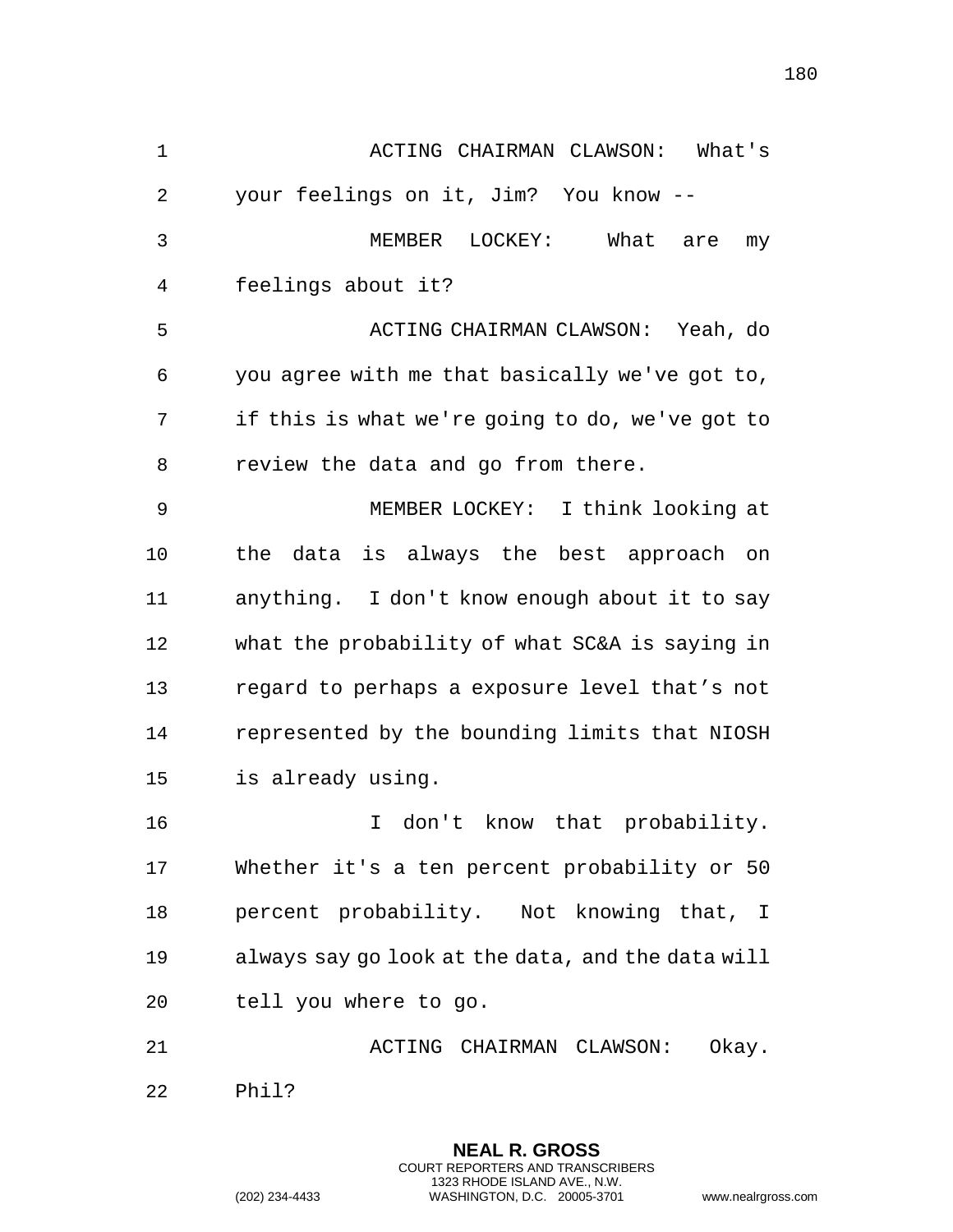MEMBER SCHOFIELD: No, I agree that we've got to get all of that data for them to look at to verify what the model is. ACTING CHAIRMAN CLAWSON: Right. Well, Bob, is this going to -- you know, you're going to have to review this, you or Joe, or any of them. Is this a good enough path forward? You think this will satisfy the issues that you've raised? MR. BARTON: Yeah, Brad, I think that is probably the best path to go with. I mean, just as a general philosophical point, I think anytime you're going to use situations from a later time period and apply them beforehand, you kind of have to have some connection to say that conditions were sufficiently the same, that it's fine to go ahead and use, you know, the mid-90s evaluation for the earlier years. And, to me, what I'm hearing, I

 mean, I think this is probably the best way to do it. I mean, as Tim said, just from an

> **NEAL R. GROSS** COURT REPORTERS AND TRANSCRIBERS 1323 RHODE ISLAND AVE., N.W.

(202) 234-4433 WASHINGTON, D.C. 20005-3701 www.nealrgross.com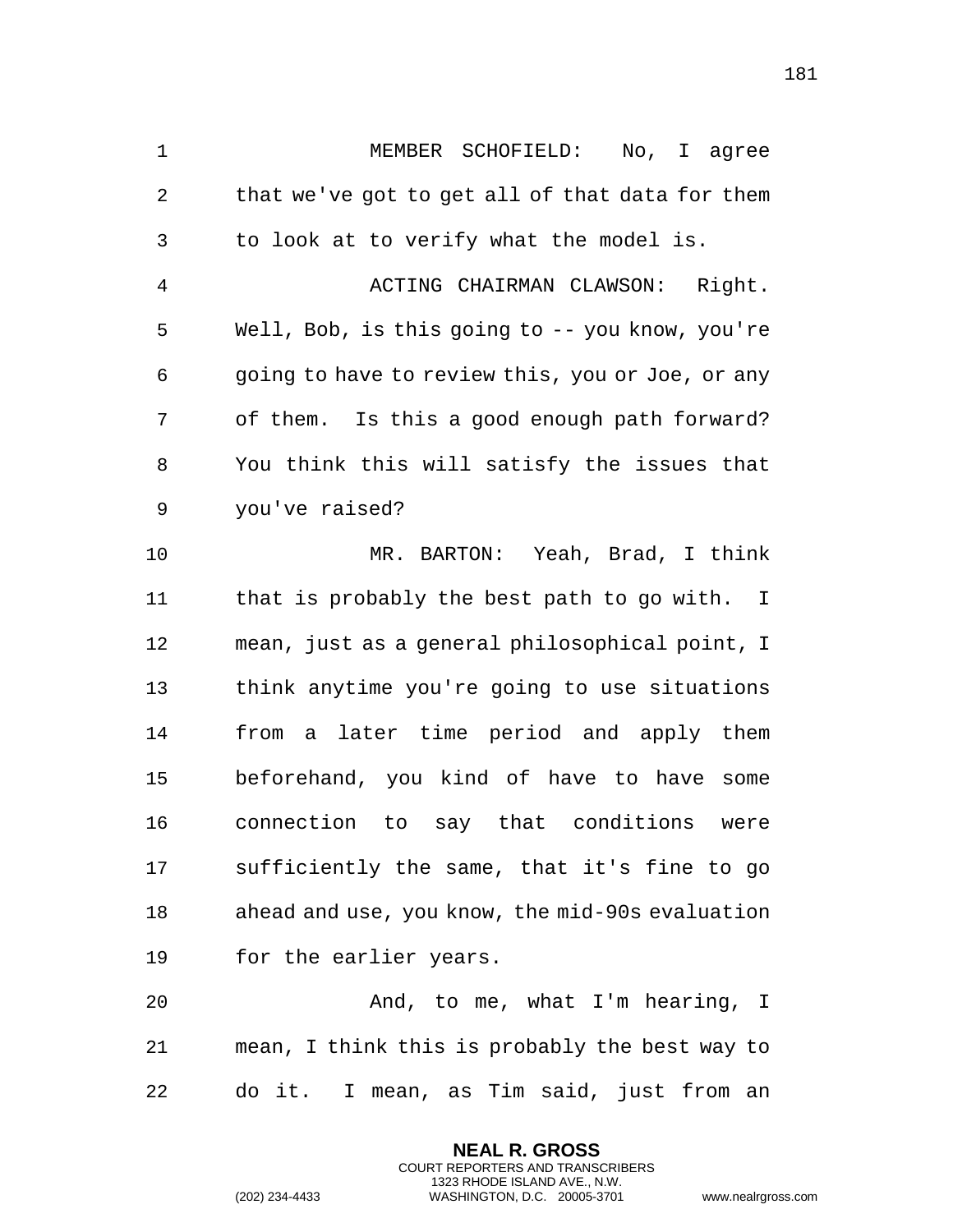efficiency standpoint, I mean, you can go in and look at structural drawings to see what the height of the catwalks was.

 But, I mean, even then, you know, what's the connection to how that affected the exposure potential? I think getting the air sampling and comparing it to what NIOSH is proposing for the thoron issue, is the way to go.

 And there hasn't been a formal, necessarily, write-up on -- or has there? I mean, maybe Tim can remind me, is there an official write-up on how NIOSH currently proposes using that mid-90s evaluation to bound the thoron exposure?

 DR. TAULBEE: I'm actually not sure. I'd have to go back to ER Addendum 3 and dig out what it was that we said about the thoron there. I couldn't answer that off the top of my head. Sorry.

 ACTING CHAIRMAN CLAWSON: Okay, well, then with that said, then, this one will

> **NEAL R. GROSS** COURT REPORTERS AND TRANSCRIBERS 1323 RHODE ISLAND AVE., N.W.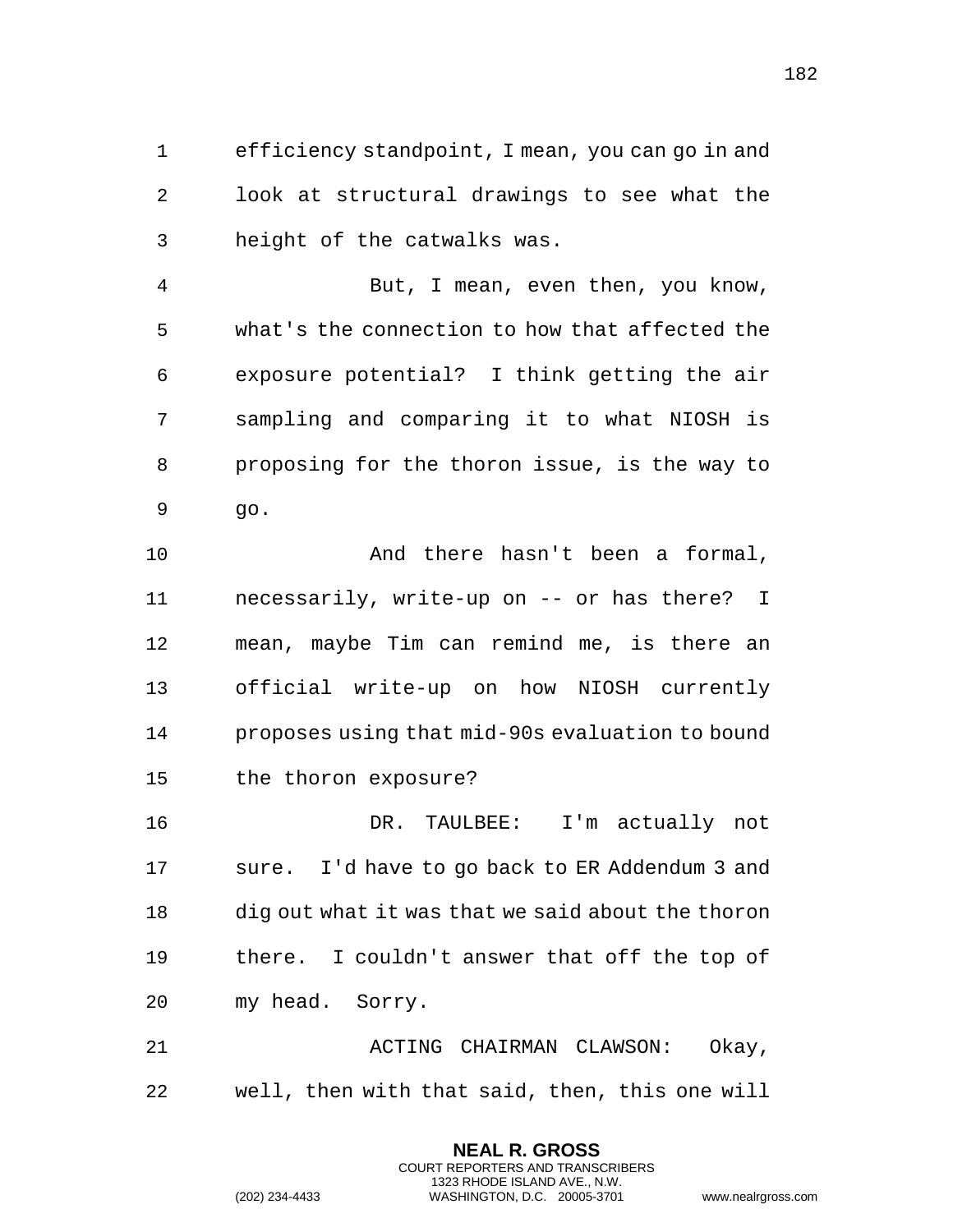fall to NIOSH, and we'll proceed on. Joe? MR. FITZGERALD: Yeah, I think going from -- that was Finding 4. Really, the vast majority of the next, I guess almost 15 findings, from 5 to 23, had to do with OPOS-related, or NCW versus CTW comparisons. Which, I think, in the last Work Group meeting, I think it was everybody's consensus that that would better deferred to 10 the SEC Work Group review of that report, which by the way was just issued. SC&A did send that out. I guess it was Friday, late last week. 13 And we did make a comment, though, 14 that quite apart from the question of applying OPOS, we do have some very fundamental concerns over the comparison between the NCW and the construction trade worker groups in terms of data accuracy standpoint. Though OPOS is the methodology, but I think we still have very much site-specific

concerns about whether that's feasible or not.

**NEAL R. GROSS** COURT REPORTERS AND TRANSCRIBERS 1323 RHODE ISLAND AVE., N.W.

So I just want to throw that in.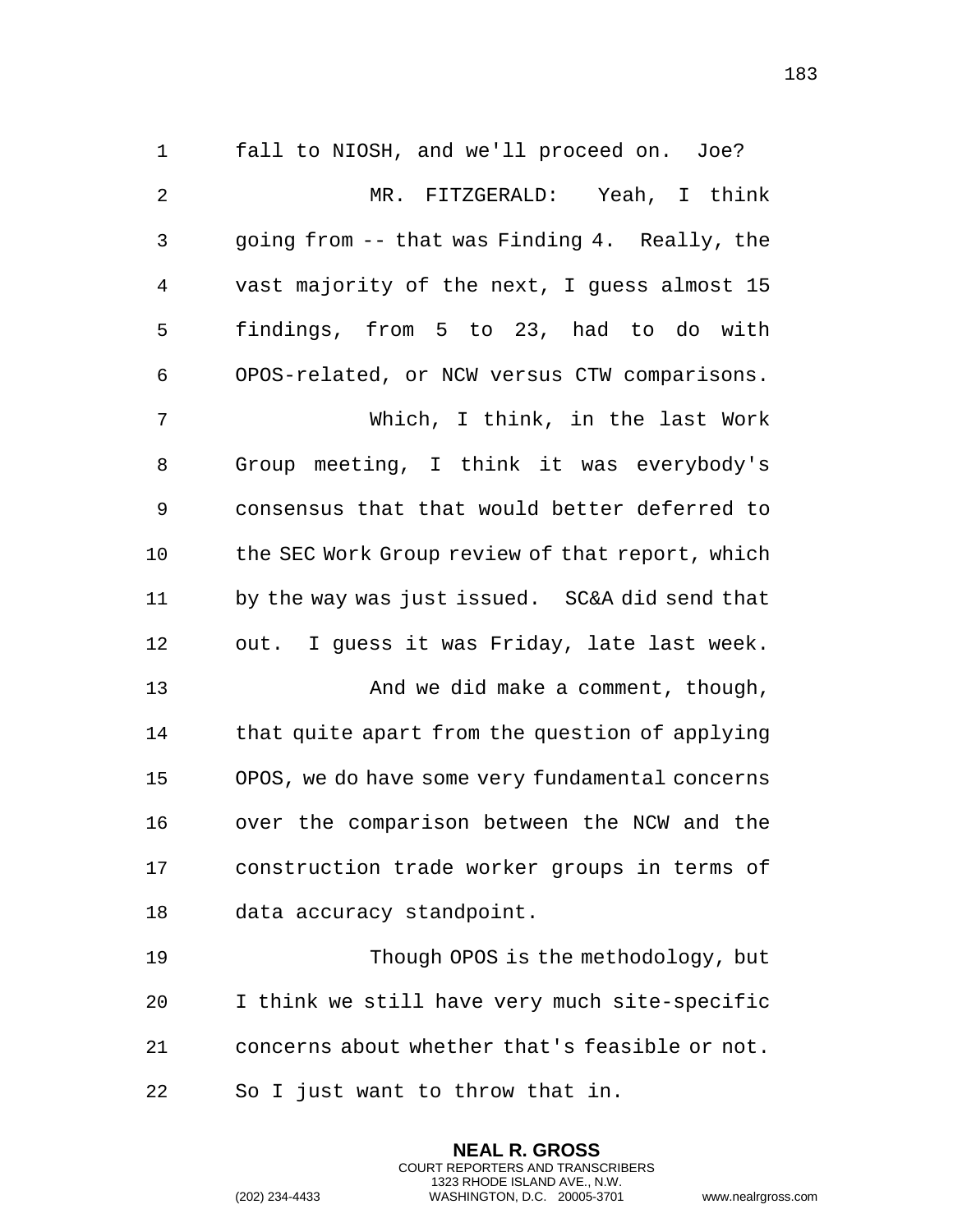But for this discussion, for this Work Group, I would recommend we probably move beyond those findings.

 Seventeen, we did touch upon last time, which was a question of whether chelation samples were included. And I think there was agreement. And NIOSH's response in the discussion was that they would not be. Did I get correct?

 DR. ARNO: I guess just two things there. Within the bioassay records it's noted that DTPA had been administered. Those have already been removed. But we did not go back and look at the other information about who was given chelation therapy to exclude records on that basis yet.

 MR. FITZGERALD: But I think in principle there's agreement that they would be excluded?

 DR. TAULBEE: Yes, I believe that's the case.

MR. FITZGERALD: Yes, I think

**NEAL R. GROSS** COURT REPORTERS AND TRANSCRIBERS 1323 RHODE ISLAND AVE., N.W.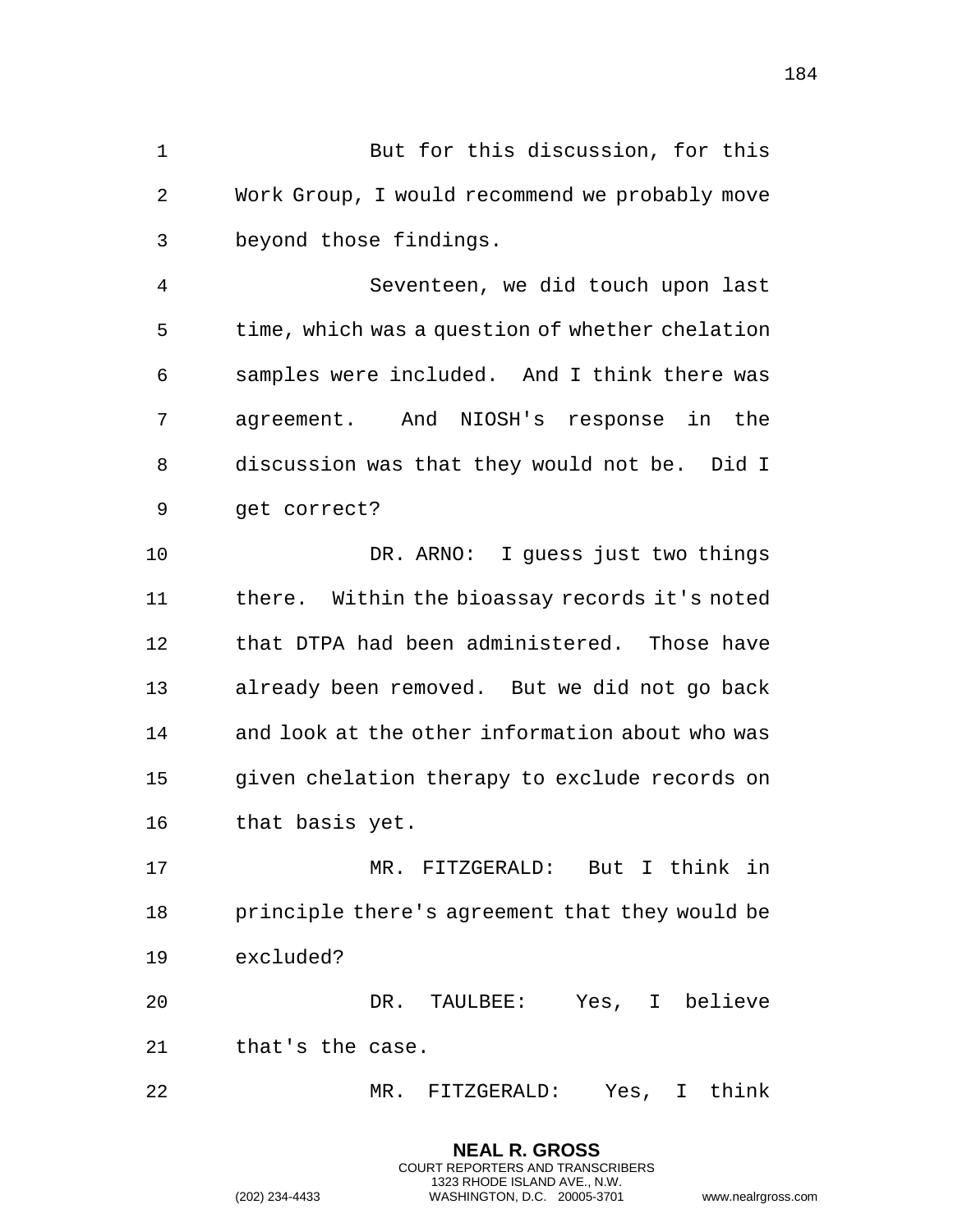that's where we came out. But --

 DR. NETON: Yeah, this is Jim. We agree with that. Technically, it's not appropriate to use chelation data in a coworker model when you know it. I mean, if it slips in there because you don't know it, as you indicate in your finding, that we be claimant-favorable. But where we do know it's a chelation person, it should be avoided. MR. FITZGERALD: So then it just becomes a question of just verifying, implementation more than anything else. So, Brad, I don't think we have an issue on that. We seem to be in agreement on Number 17. **ACTING CHAIRMAN CLAWSON:** Okay, then. With the other Board Members' concurrence, then we could close that one. MEMBER SCHOFIELD: I have no problem closing it. MEMBER LOCKEY: Jim Lockey. No

> **NEAL R. GROSS** COURT REPORTERS AND TRANSCRIBERS 1323 RHODE ISLAND AVE., N.W.

(202) 234-4433 WASHINGTON, D.C. 20005-3701 www.nealrgross.com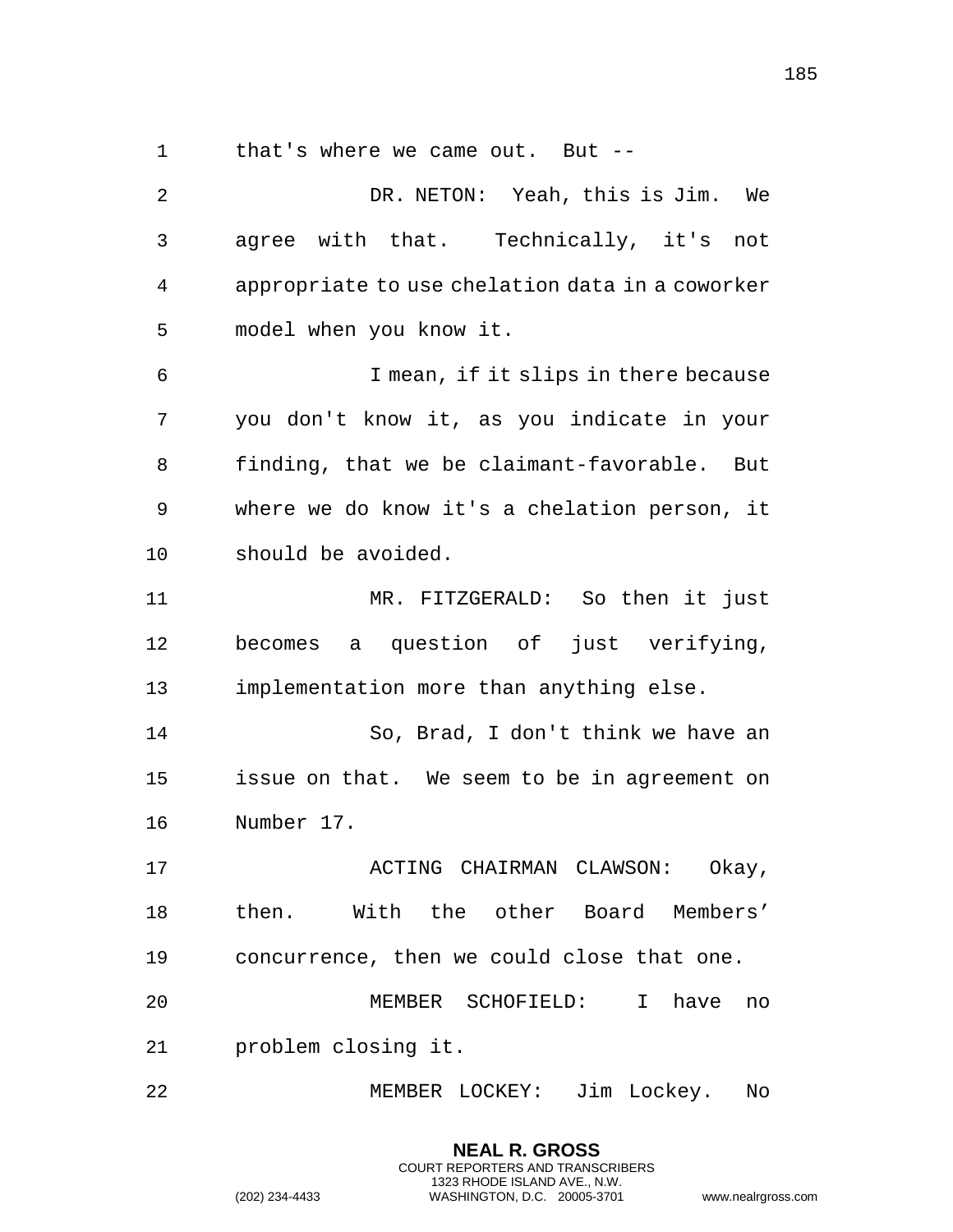problem.

| 2  | ACTING CHAIRMAN CLAWSON: Okay.                  |
|----|-------------------------------------------------|
| 3  | MR. FITZGERALD:<br>That moves us                |
| 4  | swiftly forward to Finding 18, which actually   |
| 5  | Joyce has spent a considerable amount of time,  |
| 6  | you probably can see by the attached<br>as      |
| 7  | spreadsheets. And I would not want to pretend   |
| 8  | I could describe everything that she's done in  |
| 9  | terms of her analysis. So, Joyce, are you on    |
| 10 | the phone?                                      |
| 11 | DR. LIPSZTEIN: Yes, I'm on the                  |
| 12 | phone.                                          |
| 13 | MEMBER LOCKEY:<br>Number 18,<br>On              |
| 14 | which gets to be a little complex, could you I  |
| 15 | guess slowly take us through, take the Work     |
| 16 | Group through what the issue is and what we     |
| 17 | would think the implications are?               |
| 18 | DR. LIPSZTEIN: Okay. I'm not a                  |
| 19 | chemist is the first thing I want to say. I'm   |
| 20 | a physicist, not a chemist. But I looked at the |
| 21 | raw results, some americium, curium, which      |
| 22 | might have thorium in it.                       |

**NEAL R. GROSS** COURT REPORTERS AND TRANSCRIBERS 1323 RHODE ISLAND AVE., N.W.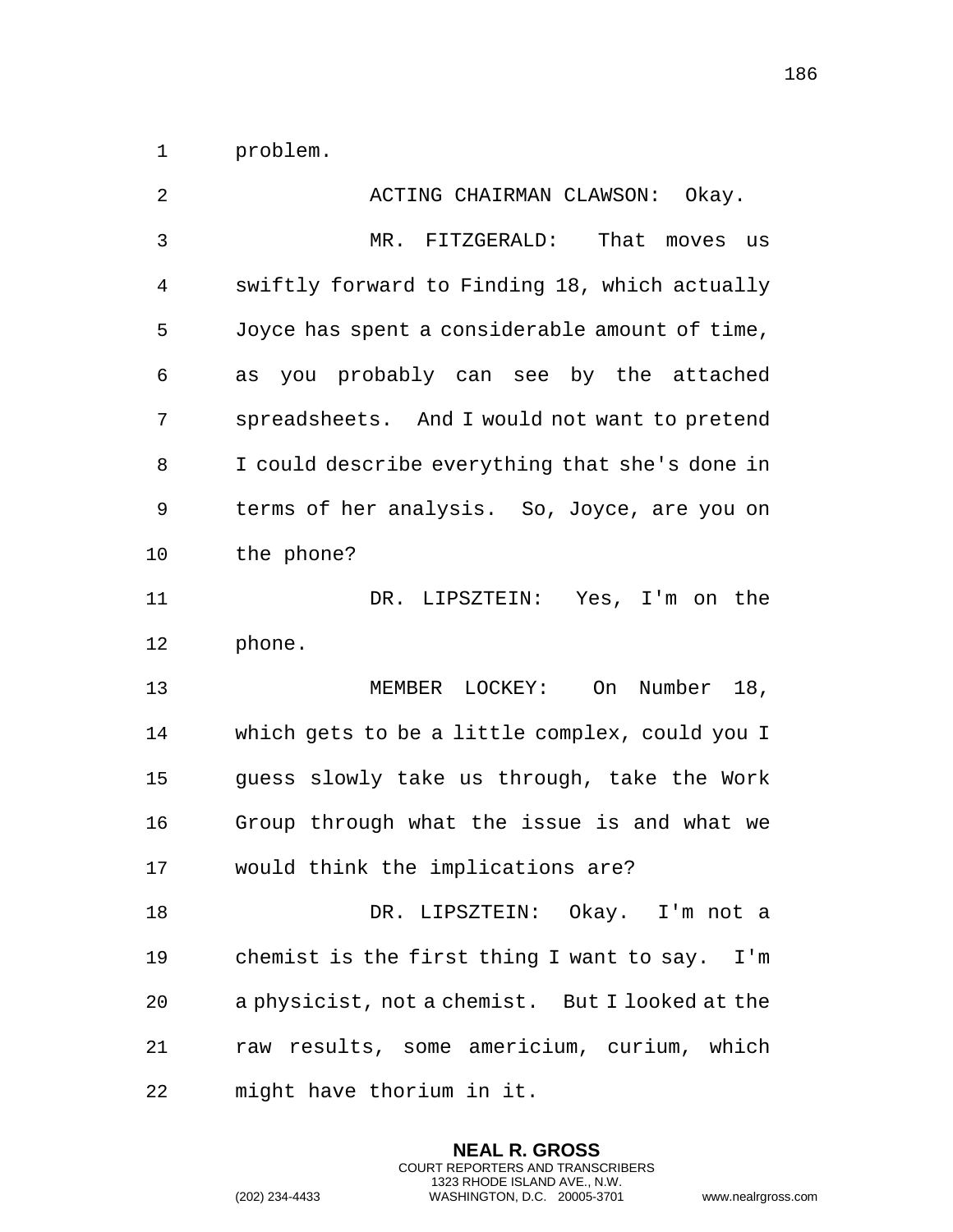And I examined this raw data and the raw data is, as you can see by the table that we put on the spreadsheet, it comes like several discs. There were ten disc results. You can see dpm for 1.5 liters and down. They are all different disc results for the same sample. And then you have the report value. Okay? So I've noticed that in several of the discs the results were very different, one from the other. And I was asking how reliable are those results if they are so different one from the other? So we got an answer that when you have results that are near the detection limit, you would find a lot of variability. And I understand that. But then I decided to divide the results in parts. So first I made a table with all results that were greater than three dpm per 1.5 liters. Why greater than three dpm per 1.5 liters? Because the MDA of the method is

> **NEAL R. GROSS** COURT REPORTERS AND TRANSCRIBERS 1323 RHODE ISLAND AVE., N.W.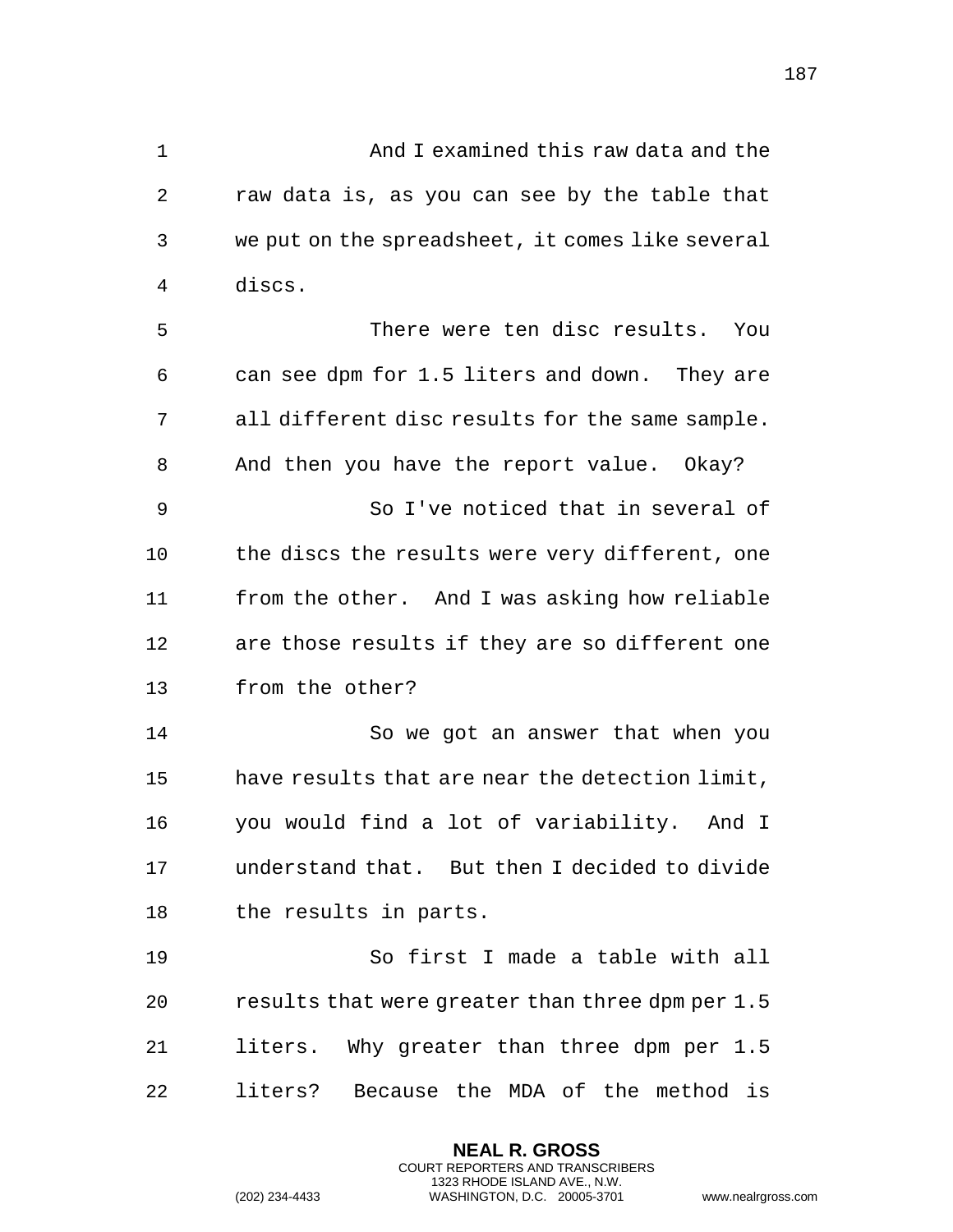reported as .3 dpm per 1.5 liters.

 On that range, from greater than 10 MDAs, about 15 percent of the results are the green ones. They are results which I think have a great variability. One example for that, if you take the third green results, one disc is 53, the other one is 23. And you get an average of 38. Then you have the 4th disc results. You have 8.64. Then you have 6.79. Then you have 2.72. Then you have 15.3. So you have a big variability between 2.72, which is almost three, to 15. It's five times. So even in that range of results greater than 3 dpm per 1.5 liters, you have 15 percent of the results that has this kind of uncertainty. 18 Then I went to look at the results that were between one dpm and three dpm per 1.5 liters. So between 3.3 times the minimum detection activity and 10 times the detection activity.

> **NEAL R. GROSS** COURT REPORTERS AND TRANSCRIBERS 1323 RHODE ISLAND AVE., N.W.

(202) 234-4433 WASHINGTON, D.C. 20005-3701 www.nealrgross.com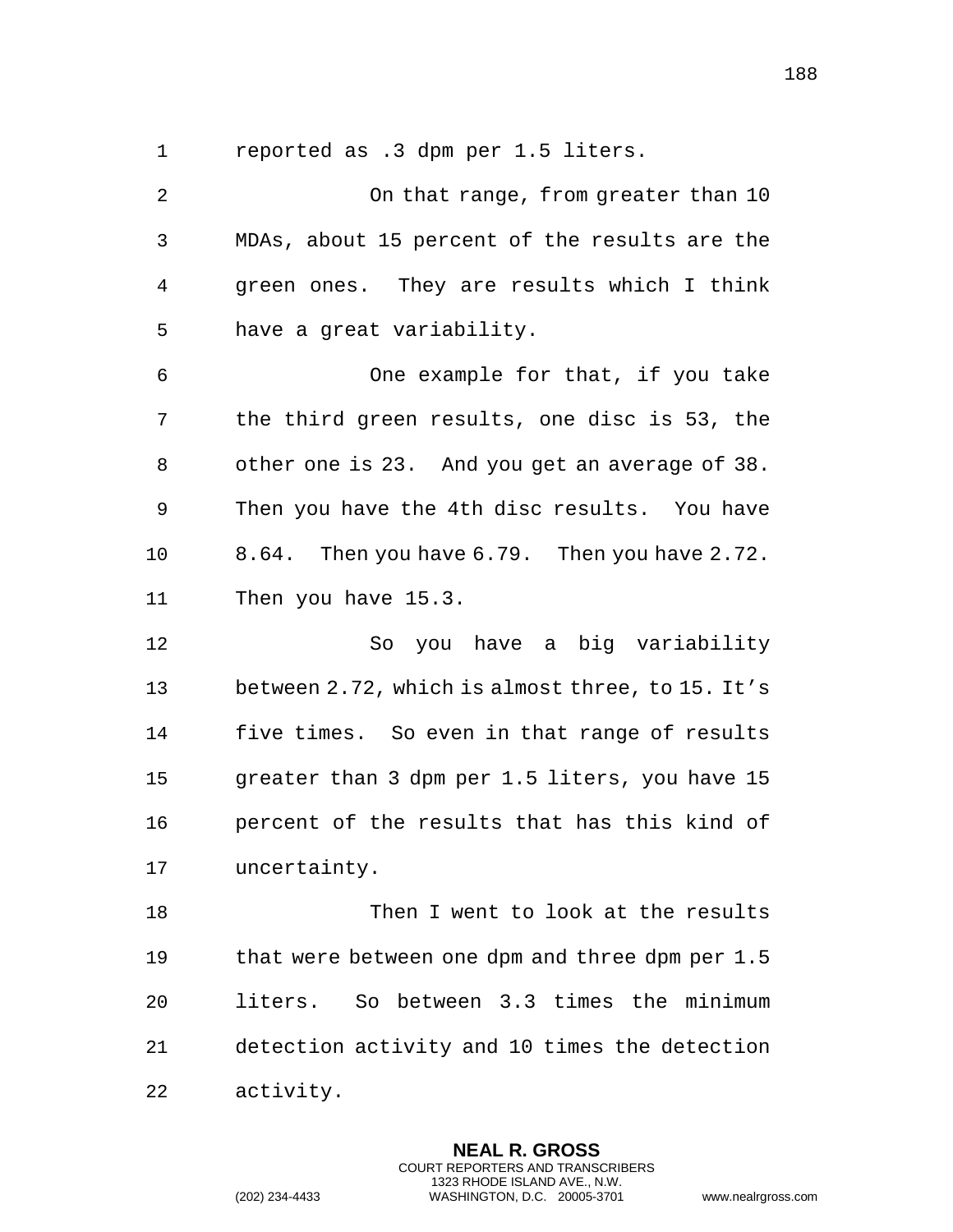1 And, of course, as we expected, as you go down you have more variability. So we came up with 26 percent of the samples had what I call very high variability. Then I have the results that were another table with results from .32 dpm per 1.5 liters to .99 dpm divided by 1.5 liters per day. 1.5 liters is the urine excretion in a day. So these are results that are -- when the final result is above the detection limits, and between the detection limit and three times the detection limit. And I have 43 percent of the results that have a lot of variability. So I don't know if we should trust results that have a large variability of results. And what to do with those samples? Then, as I looked at the table, and you can see, most of the results that are above 3 dpm won't be used anyway, because 90 percent of those results were from DTPA, when the DTPA

> **NEAL R. GROSS** COURT REPORTERS AND TRANSCRIBERS 1323 RHODE ISLAND AVE., N.W.

was given.

(202) 234-4433 WASHINGTON, D.C. 20005-3701 www.nealrgross.com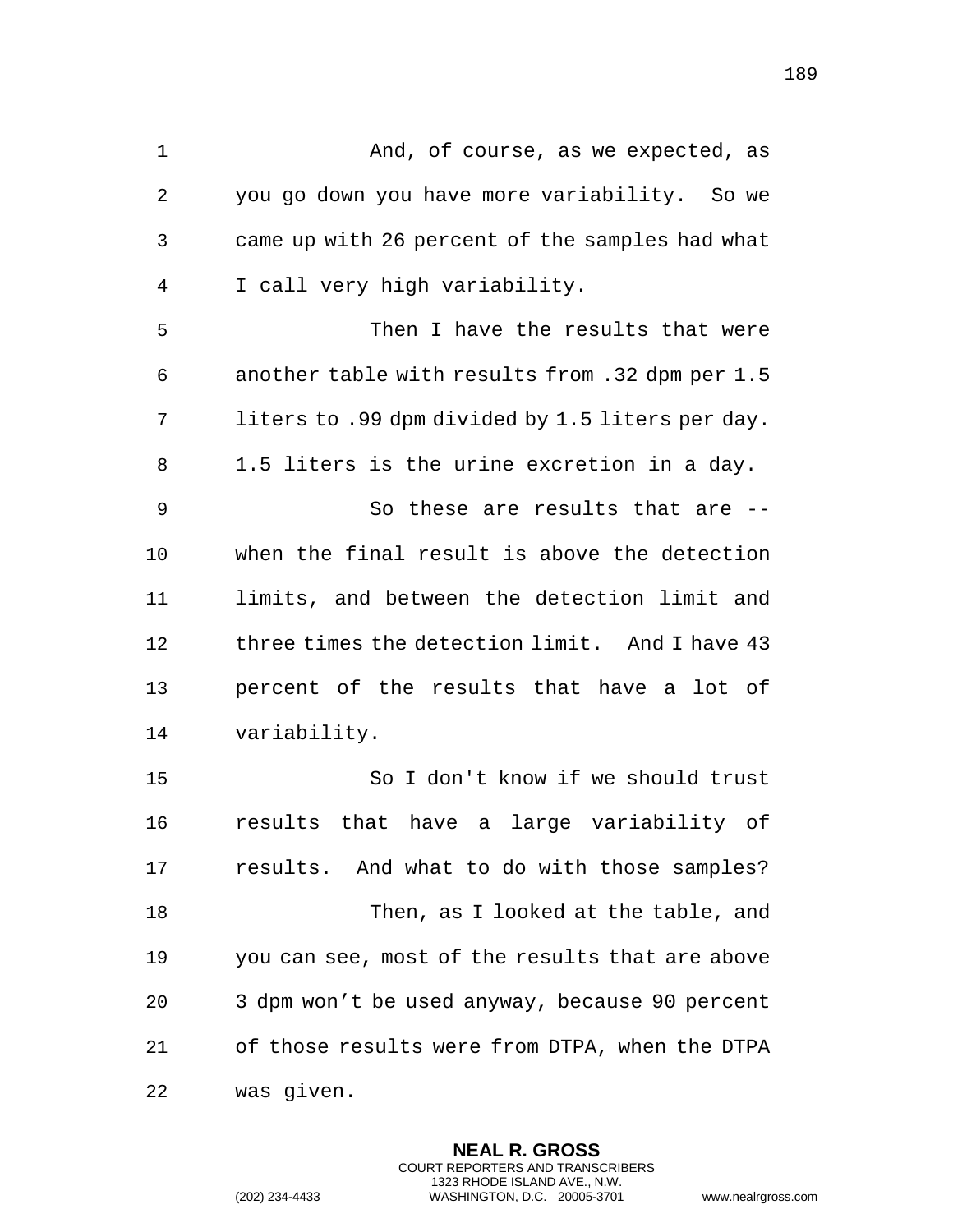| $\mathbf 1$  | I don't know about, you know -- some             |
|--------------|--------------------------------------------------|
| $\mathbf{2}$ | of the results I don't have information, if DTPA |
| 3            | was used or not. But 90 percent of the results   |
| 4            | we know that DTPA was used.                      |
| 5            | Then you go to the other range, from             |
| 6            | 1 dpm to 3 dpm, then you have that 75 percent    |
| 7            | of those results were from the usage of DTPA.    |
| 8            | So most of the results were from results that    |
| 9            | were below .99 dpm per 1.5 liters.               |
| 10           | That's where most of the results                 |
| 11           | are going to come to do the coworker model. And  |
| 12           | they have a lot of uncertainty. So I don't know  |
| 13           | what is acceptable, what is not acceptable.      |
| 14           | But if -- I don't know. I think                  |
| 15           | that if I were in my lab, I would like to know   |
| 16           | what was happening that you have such high       |
| 17           | uncertainty on results from the same sample.     |
| 18           | And then I went $--$ I know that it              |
| 19           | was told here on this conference call that the   |
| 20           | OTIB-81 was not discussed yet, but I'm looking   |
| 21           | at results that you used for the urinary         |
| 22           | excretion, the 50 percentile and<br>85th         |

**NEAL R. GROSS** COURT REPORTERS AND TRANSCRIBERS 1323 RHODE ISLAND AVE., N.W.

(202) 234-4433 WASHINGTON, D.C. 20005-3701 www.nealrgross.com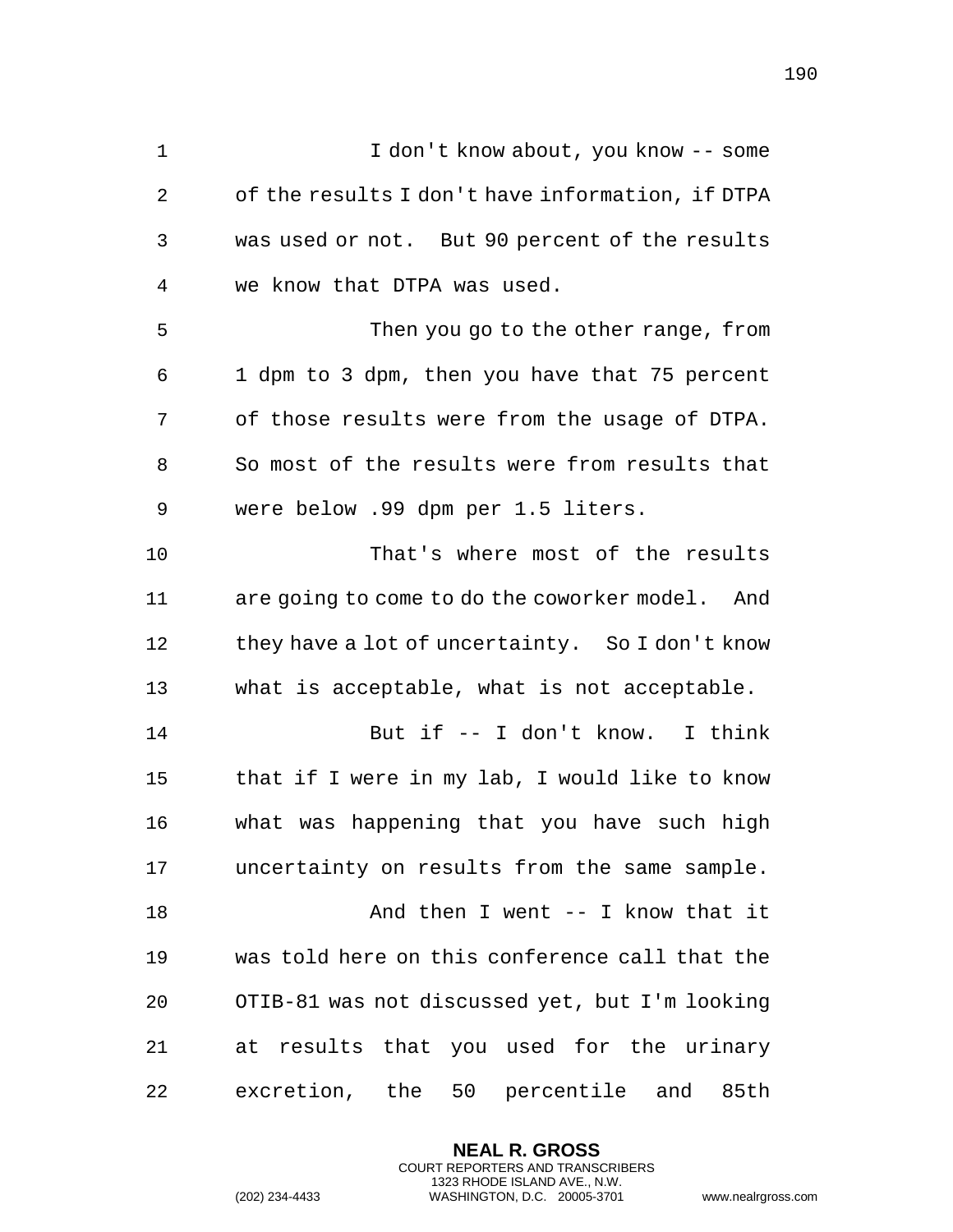percentile of the urinary excretion rate of americium, which will give us the data for thorium.

 And from '72 on, that's the time period that we are looking at, they are all below the detection limits. So they are results with a high range of uncertainty. So I don't know if they can really be used like that, using the number itself that you got. 10 So I doubt very much those results 11 that are well below the detection limit when you have such an uncertainty on the results. Can you get what I'm talking about? DR. TAULBEE: This is Tim. I understand what it is you're talking about but I disagree with some of your conclusions. 17 DR. LIPSZTEIN: Okay. 18 DR. TAULBEE: Of the -- DR. LIPSZTEIN: So let me hear. DR. TAULBEE: -- excessive uncertainty. A large number of this uncertainty can be explained by simple counting

> **NEAL R. GROSS** COURT REPORTERS AND TRANSCRIBERS 1323 RHODE ISLAND AVE., N.W.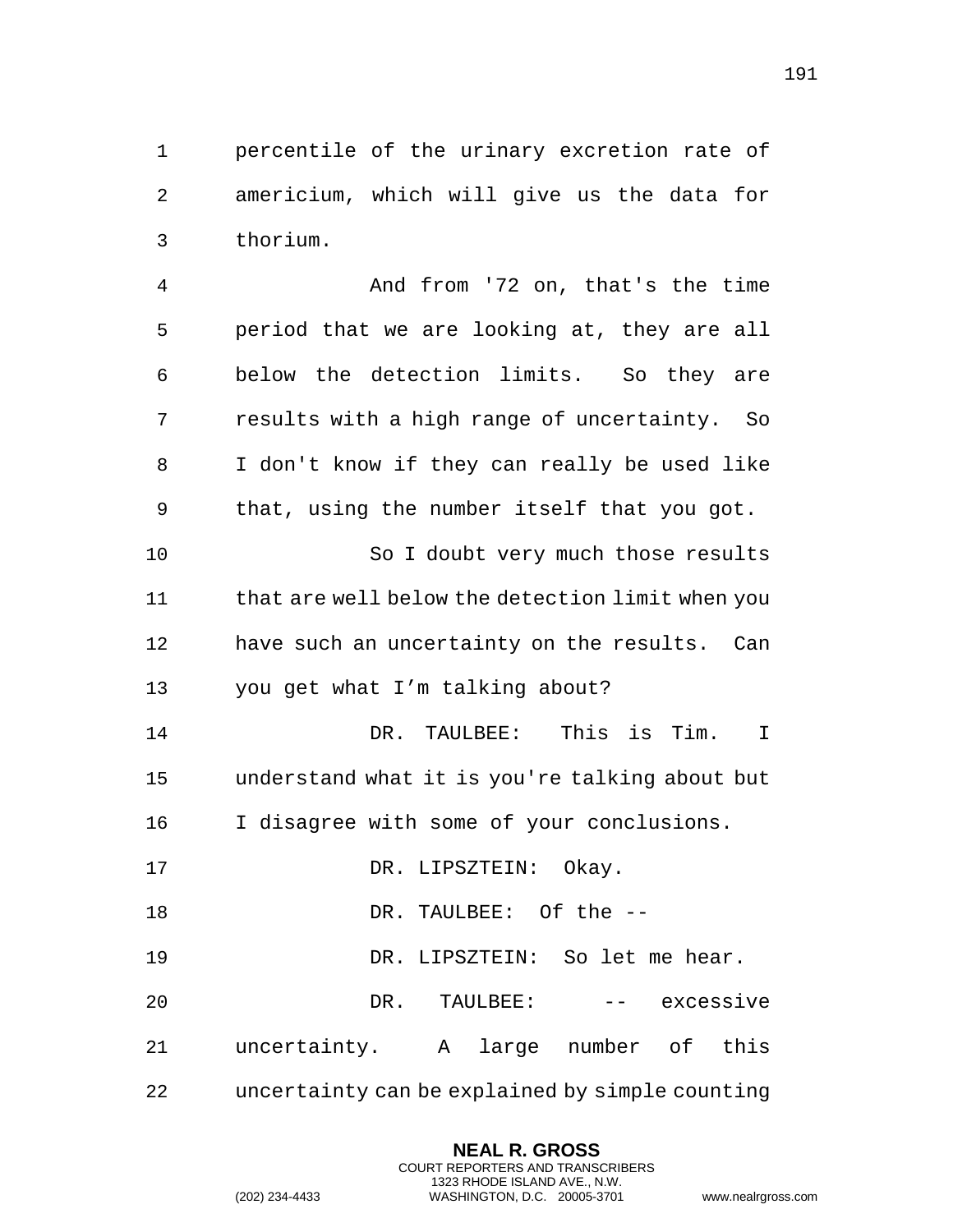statistics. Not all of it. I agree there are some other process things that were going on. But I, in our response we're trying to point out that one of the major advantages of doing multiple counts on the same sample is you're getting more accurate answer. You get more towards what the true meaning is. And that was the goal here that Savannah River was doing. DR. LIPSZTEIN: Yes. But would you trust the results like, you are well above the detection limits first. Not the bottom of detection limit. You have 63 and 23, then you have another one that has 8.6, 6.8 -- 15 DR. TAULBEE: But that --**DR. LIPSZTEIN:** -- 2.7 and 15.3. You have even some results that they sum a positive result with a negative results to give an average result. That's very strange. DR. NETON: Tim, this is Jim. I've got a question, or two questions actually. Am I correct in understanding that they would

> **NEAL R. GROSS** COURT REPORTERS AND TRANSCRIBERS 1323 RHODE ISLAND AVE., N.W.

(202) 234-4433 WASHINGTON, D.C. 20005-3701 www.nealrgross.com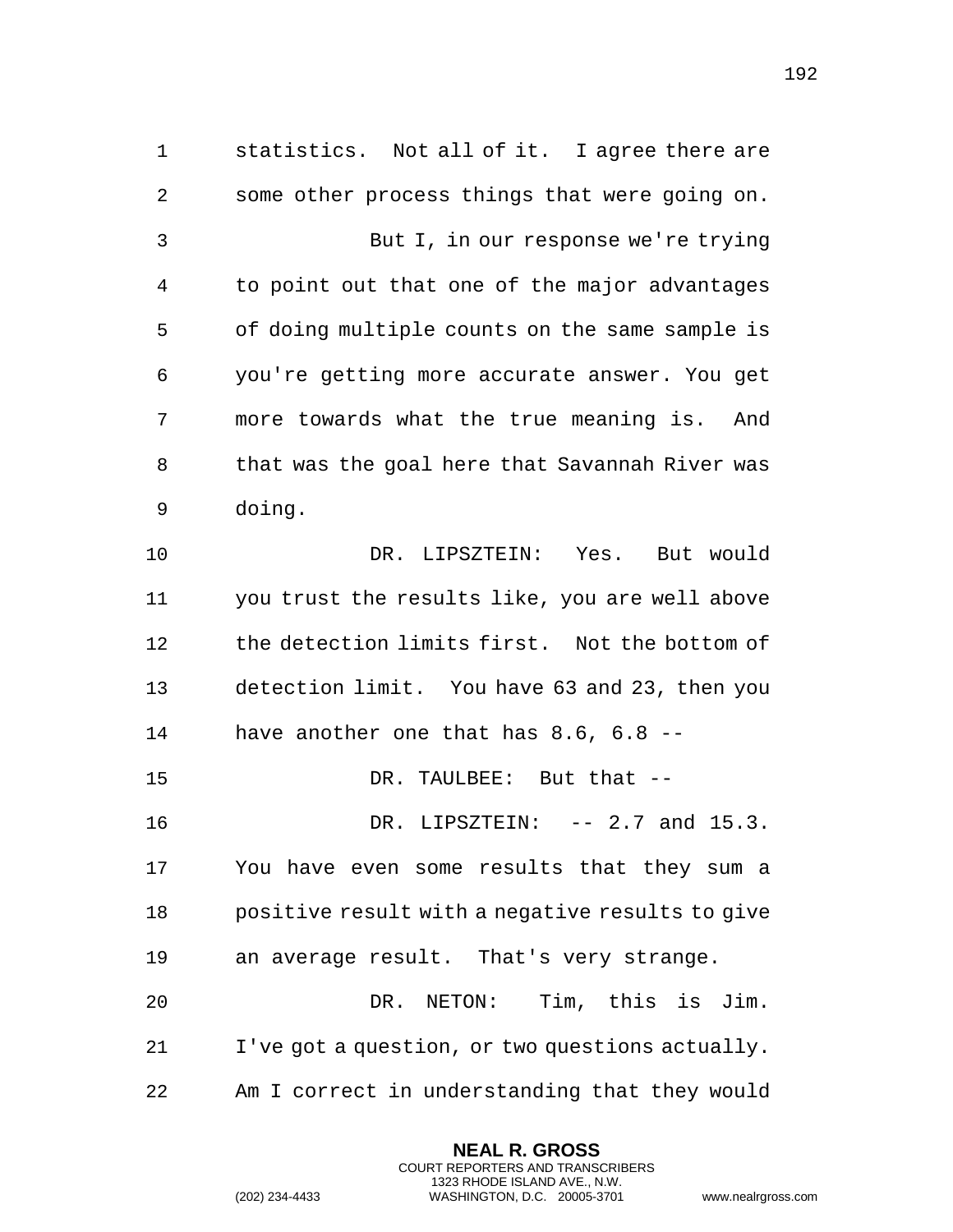take a sample and split it and do four separate discs on one sample? Or are, you know, multiple discs? Kind of unusual. DR. TAULBEE: I don't know that for sure -- DR. NETON: Are these individually separate counts on the same disc? I don't quite follow what they were doing here. DR. TAULBEE: My belief is they were counting the same disc multiple times. But Matt can you shed some light on that? DR. ARNO: No, I can't. It's hard 14 to tell from available records whether they were counting the same thing multiple times. Or whether they actually had separate aliquots from one sample. 18 DR. NETON: It would be really good to understand that. I think Joyce raises an issue. And I think it deserves us to follow up a little bit further on, I think. The ranges are pretty large.

> **NEAL R. GROSS** COURT REPORTERS AND TRANSCRIBERS 1323 RHODE ISLAND AVE., N.W.

(202) 234-4433 WASHINGTON, D.C. 20005-3701 www.nealrgross.com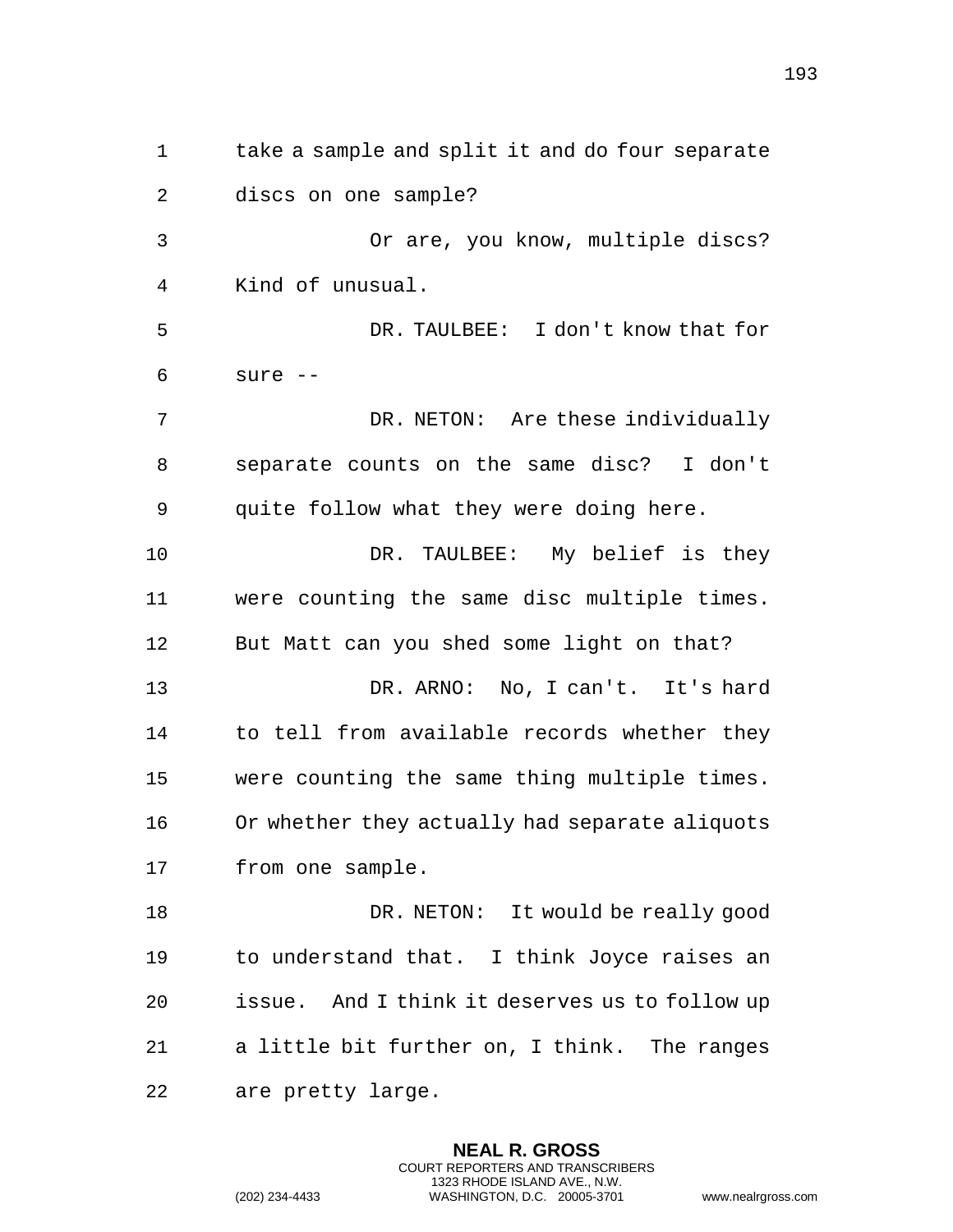1 The other thing that concerns me is the DTPA usage. These were Type M actinides, right? So these were being measured for americium, curium, and thorium came through as well, right? And Californium. My understanding of exposures, at a facility like Savannah River was, you wouldn't have had a huge number of people chelated for those nuclides. It was a by and large chelation for plutonium. I'm a little -- DR. ARNO: A lot of times that's right. People were chelated to plutonium and americium contamination in the plutonium came out at the same time. DR. NETON: Yes, that's true. Yes, because I was going to say if it's a chelation for plutonium, it would have been

 But it is true that the americium would come through, but it certainly would be a trace amount compared to the plutonium.

taken out as part of the other procedure.

**NEAL R. GROSS** COURT REPORTERS AND TRANSCRIBERS 1323 RHODE ISLAND AVE., N.W.

(202) 234-4433 WASHINGTON, D.C. 20005-3701 www.nealrgross.com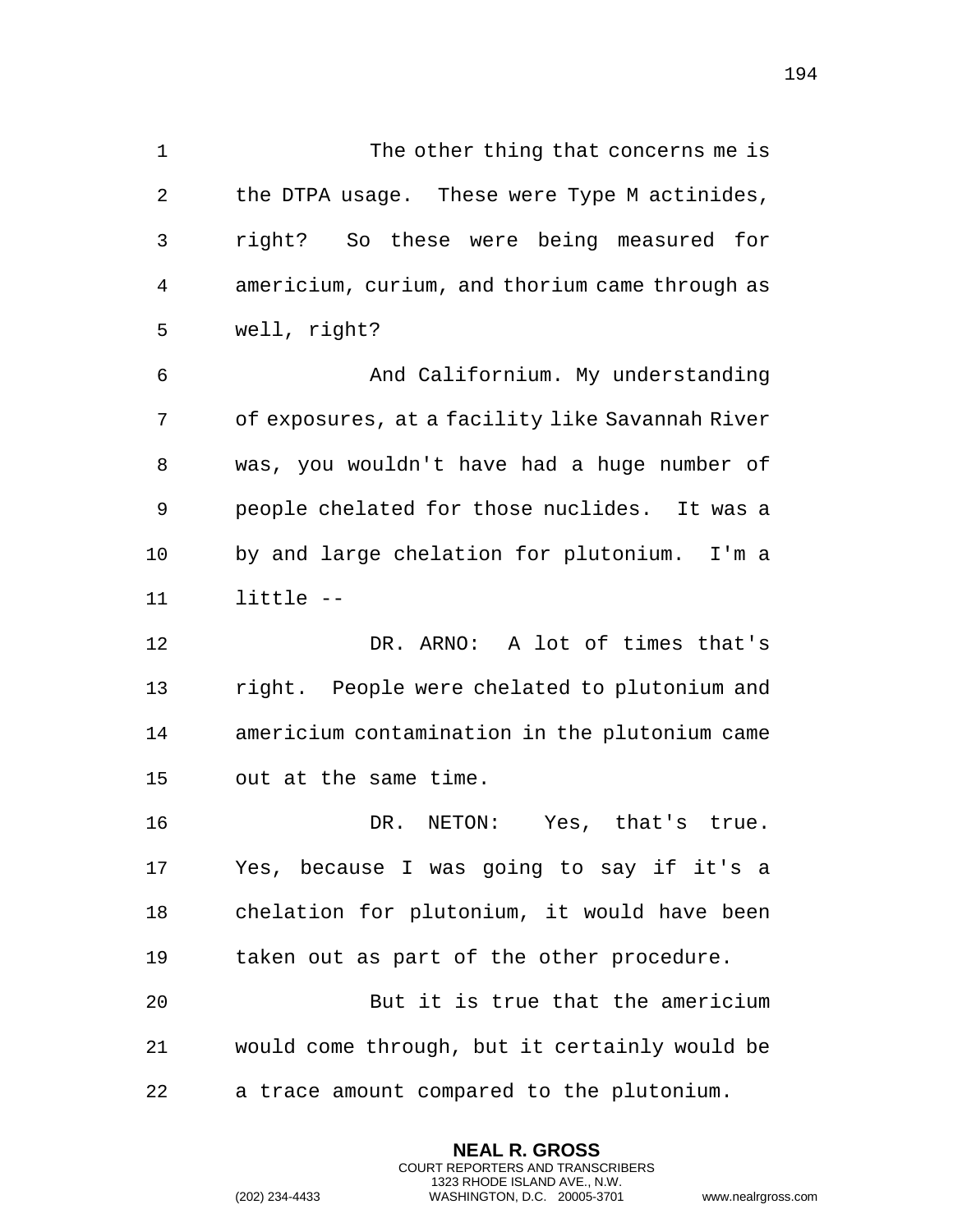I think there's two issues here and I think we need to maybe follow up a little more. I'm not sure what we can do.

 But I tend to agree that the variability seems, well I don't understand what's driving the variability, whether it's time and statistics or the chemical procedure itself.

 Because if it's multiple aliquots it could be a chemical recovery issue. And that's being reflected in the samples. So I think we need to understand better what's driving that variability before I could even comment. And my --

 DR. ARNO: We also need to put this in a little bit of perspective. A lot of these samples that Joyce identified, were for people that either had DTPA, which means they'll be excluded when we revise this data.

 Or it was for a person that had some intake, even though they didn't receive DTPA, 22 they were sampled extensively every single day

> **NEAL R. GROSS** COURT REPORTERS AND TRANSCRIBERS 1323 RHODE ISLAND AVE., N.W.

(202) 234-4433 WASHINGTON, D.C. 20005-3701 www.nealrgross.com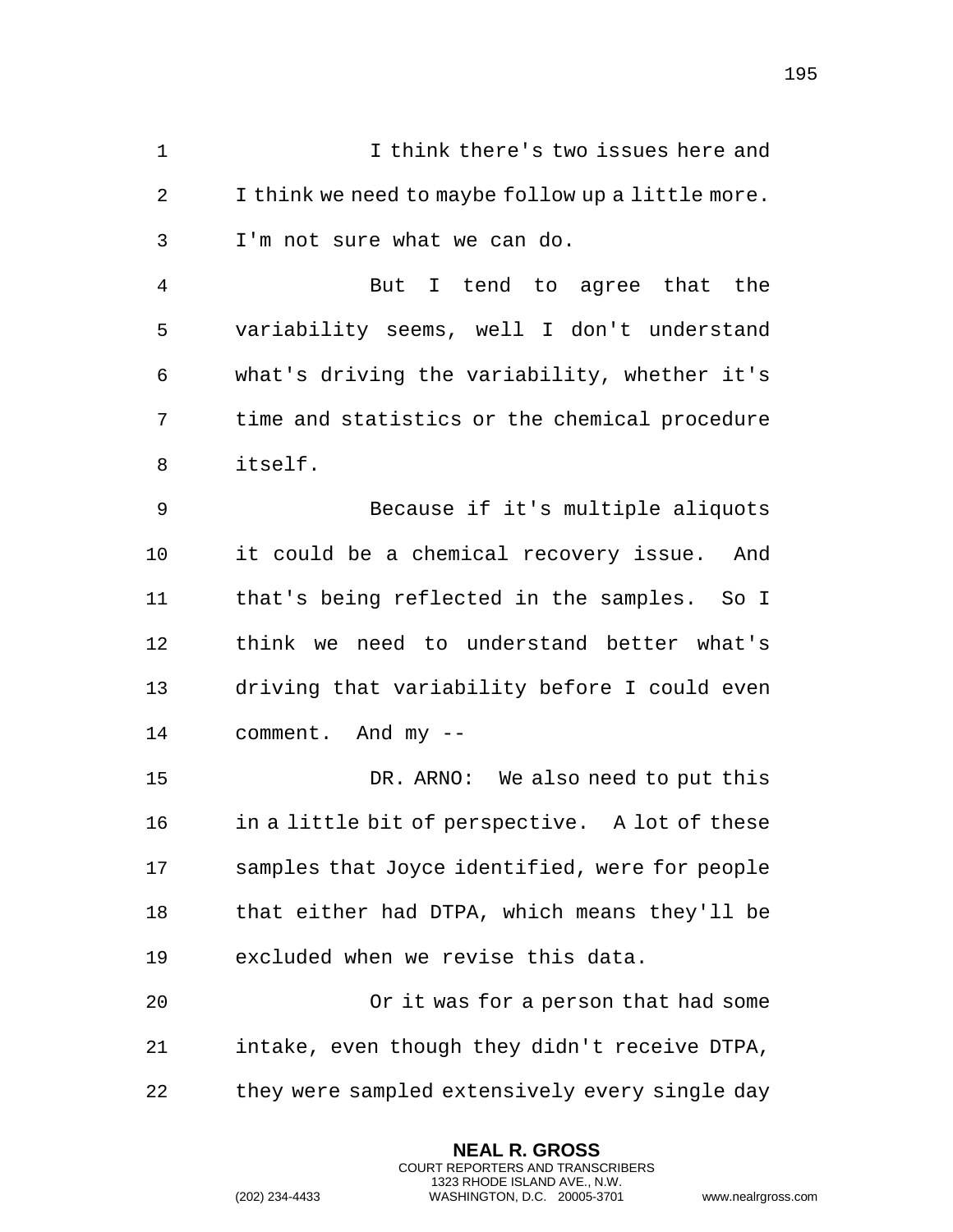for a couple weeks. And that data all becomes one result when OPOS evaluation is done. And even if we go away from the OPOS type process, that would still be a person that would be subject to some sort of exclusion or some sort of averaging of their results. So even if there is a large variation from disc to disc, we're talking about averaging of that. And then multiple samples and averaging of that. And when you get into looking at the statistics of, you know, a large number of samples, a large number of counts, the individual variability becomes much less

average quantity.

 DR. NETON: Yes, I realize. I agree with that. I think we do need to dig into this a little more. I was wondering if those individual discs weren't actual individual urine samples? I don't know. Do we know that, Matt?

important because you are looking at the

**NEAL R. GROSS** COURT REPORTERS AND TRANSCRIBERS 1323 RHODE ISLAND AVE., N.W.

(202) 234-4433 WASHINGTON, D.C. 20005-3701 www.nealrgross.com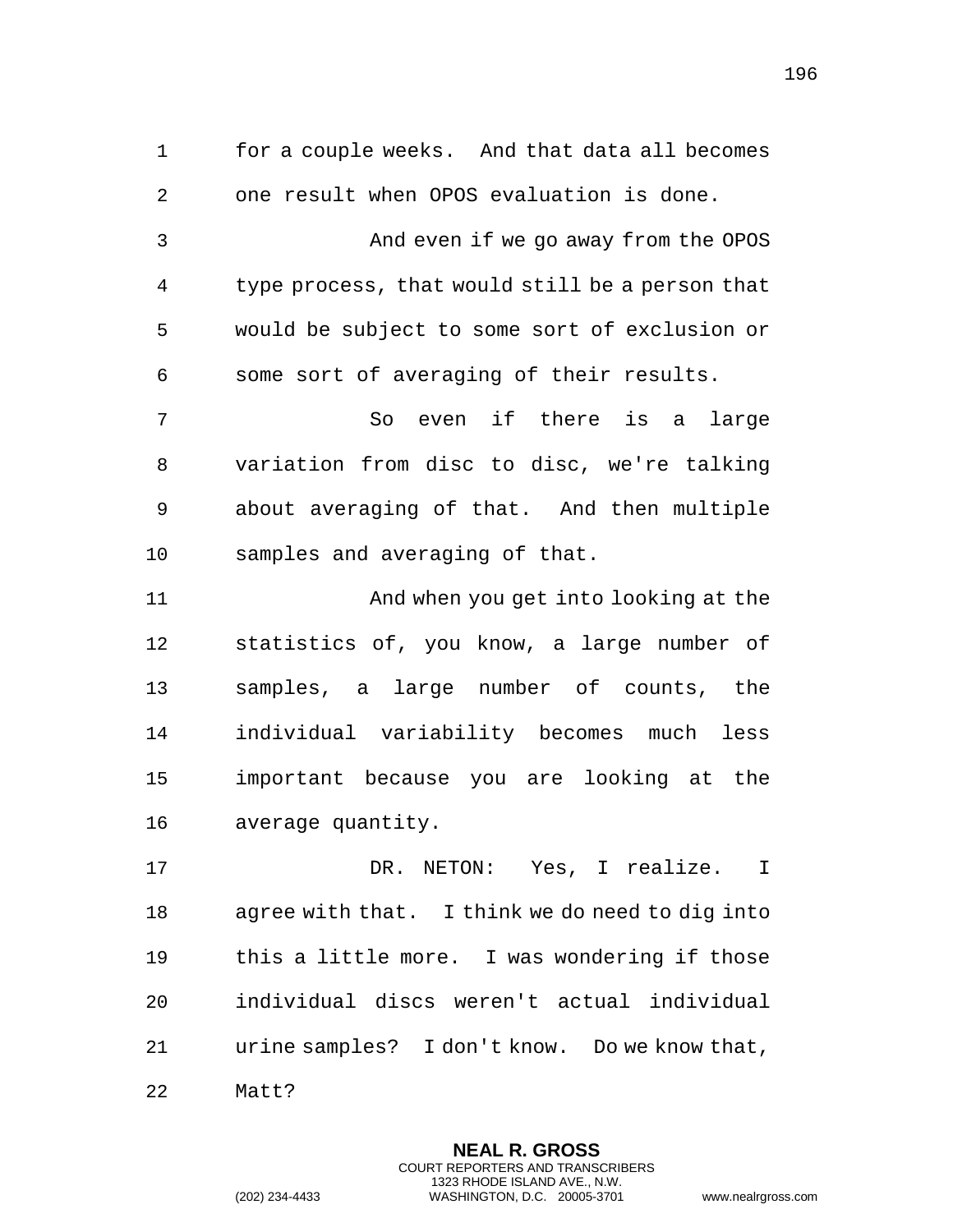DR. ARNO: It's very clear that the discs were all from the same urine samples. Just not clear if the same disc was counted multiple times, or if it's multiple discs. DR. NETON: Well, I think, I think I agree that we need to follow up on this. A little more detail to shed a little more light on it that we can. So I think we'll, our action item there is to dig into this a little more. I do agree when you go from something like 15 to 50 that does give me a little concern. And I'm not saying it's not appropriate, I just need to understand a little better what's driving that. MR. BARTON: Yes, Jim, this is Bob Barton. I'm in complete agreement there. This is really one of those things where when

 we started looking at the data, you just kind of scratch your head and say, well how were you arriving at these seemingly radically different results?

When there may be a very good reason

**NEAL R. GROSS** COURT REPORTERS AND TRANSCRIBERS 1323 RHODE ISLAND AVE., N.W.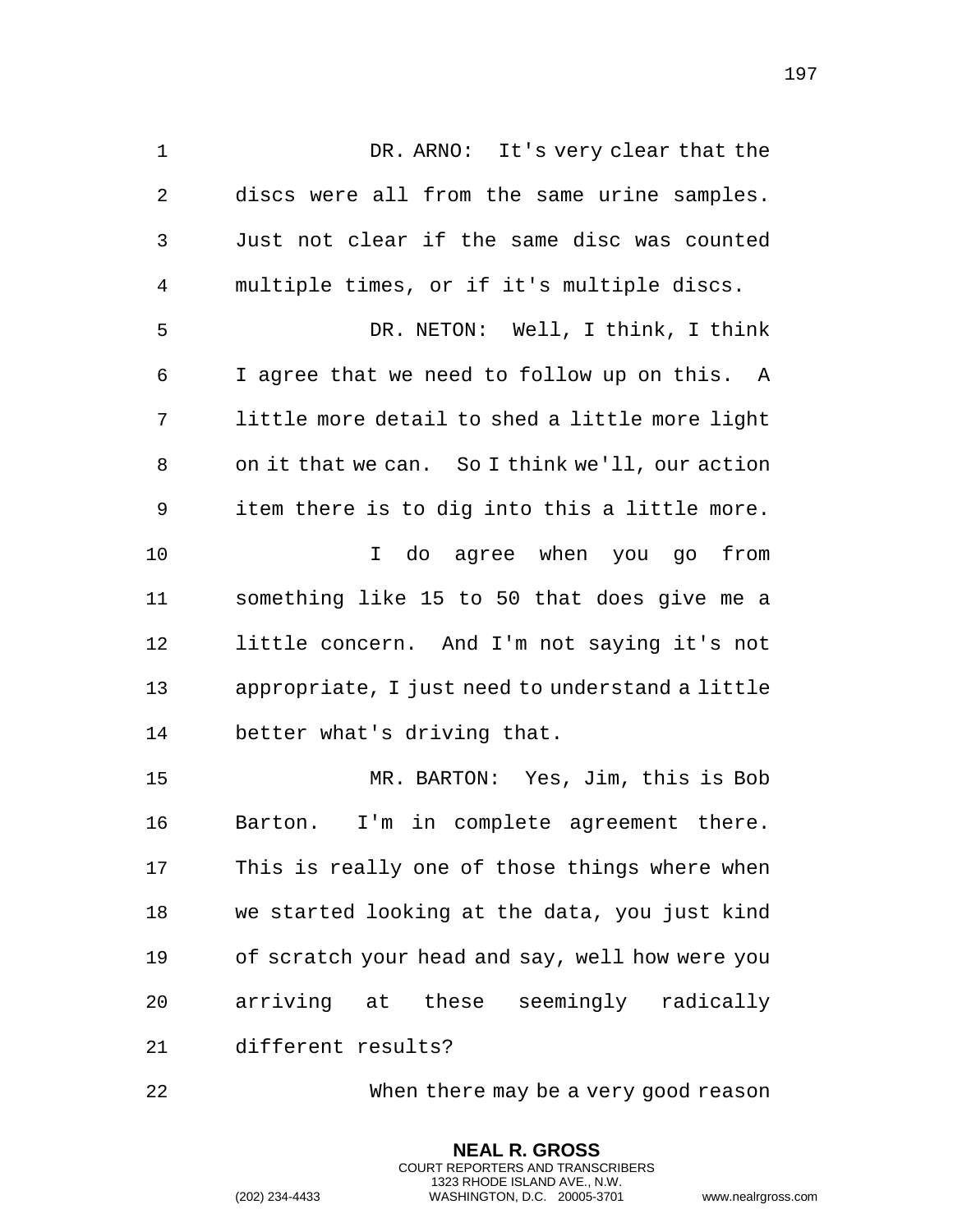for that. And you know, it's fine to use these data as is. You know, I agree, I think we need to understand why there's that variation.

 DR. NETON: Yes, a lot of the lower ones could be definitely accounted for by TIB-6. But if you have a detection limit of .3 and you're up around 15 dpm, that result should not be quite as variable as is being reported, so. We'll go look at it and get back to the Working Group.

 ACTING CHAIRMAN CLAWSON: Okay, that being said. Is, not seeing anymore, that action item falls on NIOSH and we'll look forward to seeing what they have to come back with. Joe.

 MR. FITZGERALD: Yes, the remaining set of very similar issues on solubility, 24, I put them together -- and I'm getting a lot of background noise. I don't know if somebody has their conference line open?

Oh, that's much better thank you.

**NEAL R. GROSS** COURT REPORTERS AND TRANSCRIBERS 1323 RHODE ISLAND AVE., N.W.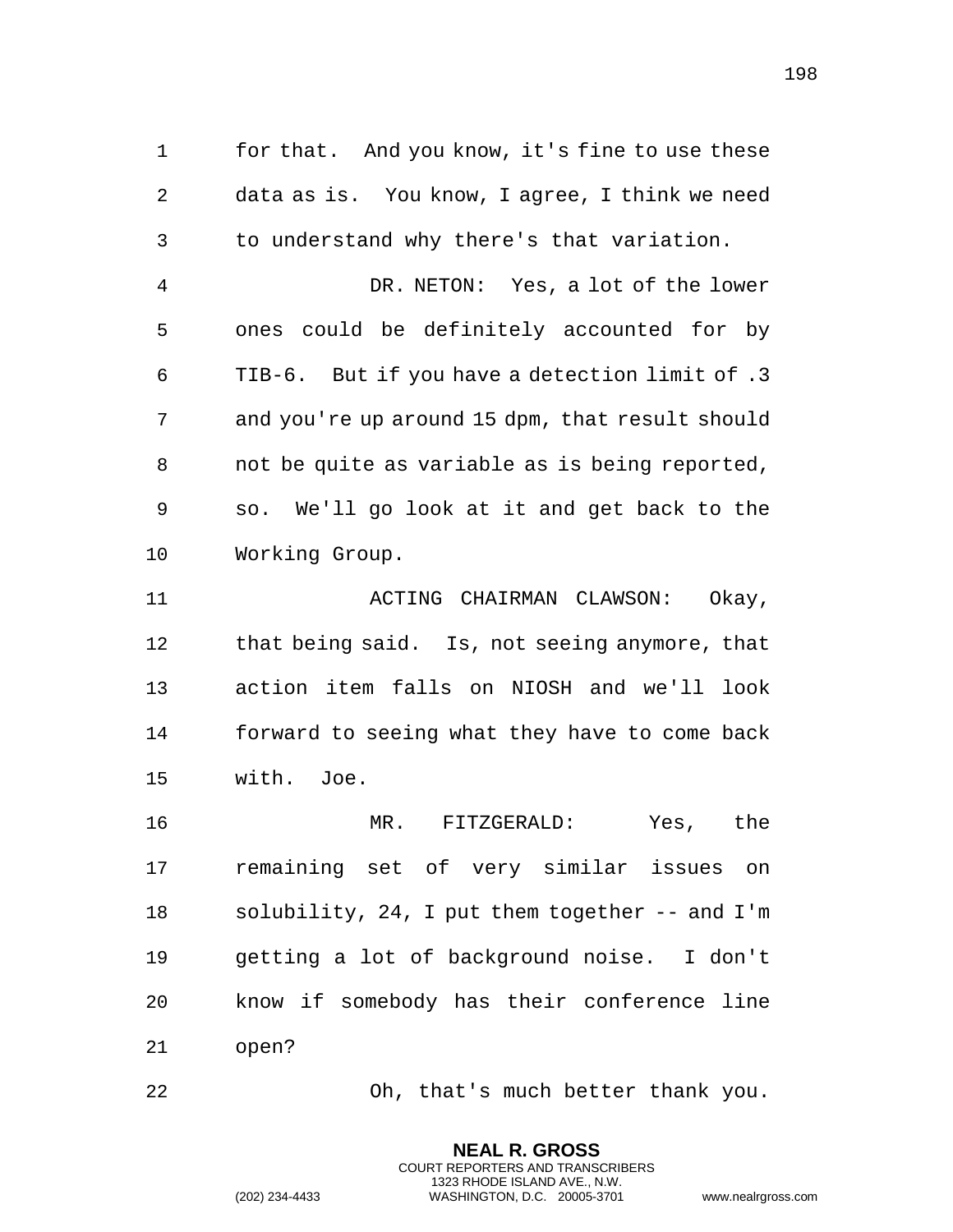Bob, I'm just trying to characterize our discussions on 24 through 26. I don't think we had any disagreements on how the solubilities were addressed technically.

 But some question about what if some validation could be done on the coworker model? I guess my question is has that been subsumed by the earlier agreement to do, for Tim to do such an analysis? I thought the analyses that was pertinent to the analysis that offered.

 MR. BARTON: Yes, we actually did discuss that on the 5th with regards to the thorium issue. And then earlier today with regard to neptunium.

 And I think it's the same line of discussion, that you have known thorium workers, you really want to go ahead and look and see, you know, A, are they included in your coworker model? At least to some part, some extent.

And these workers if, you know, you

**NEAL R. GROSS** COURT REPORTERS AND TRANSCRIBERS 1323 RHODE ISLAND AVE., N.W.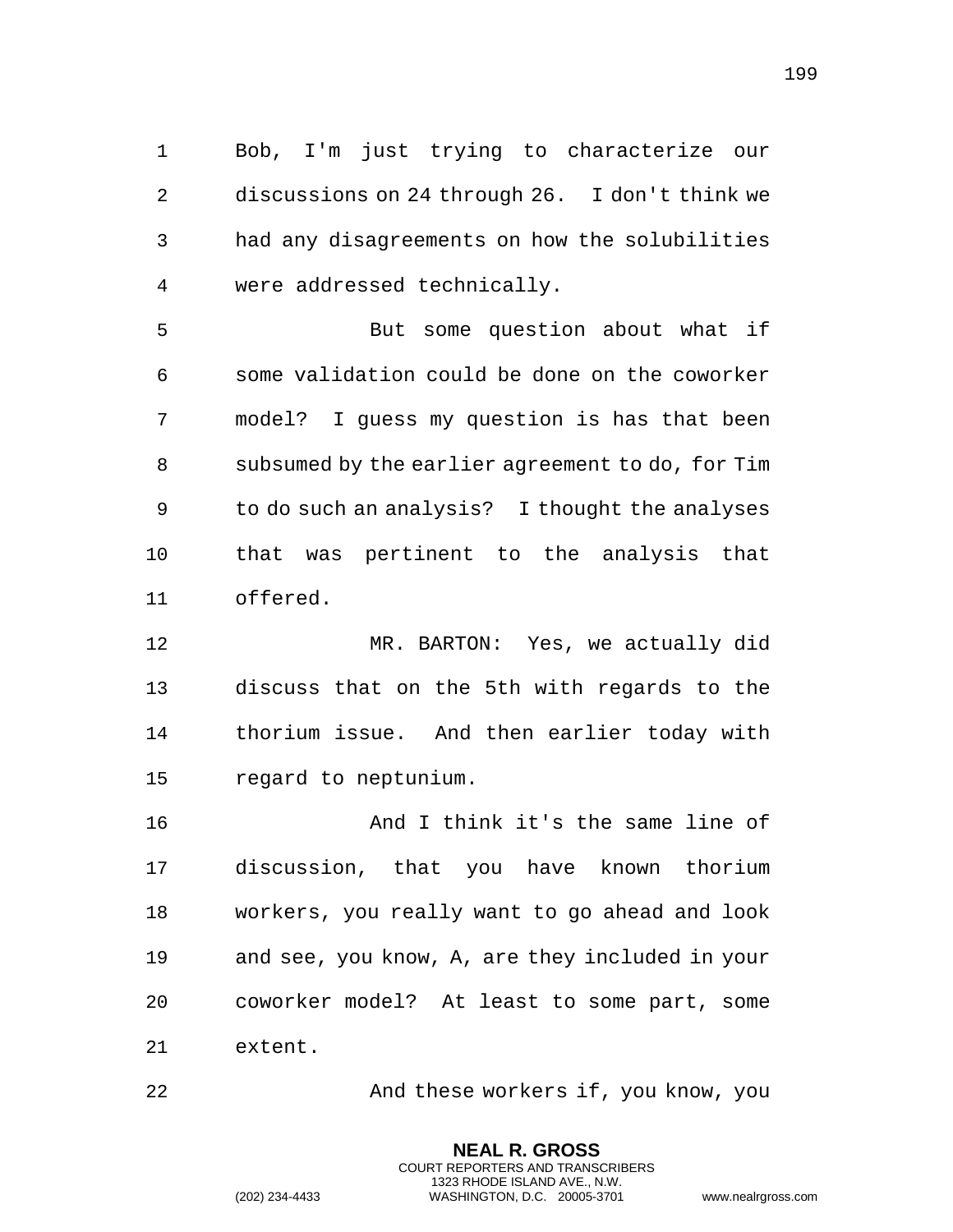have a list of, you know, 20 or so workers I think was said at the February 5th meeting. Go ahead and look at their in vivo results if they are in the coworker model. And how do they sort of stack up against the rest of the population? I mean one result of that might be see, well, hey, I mean they're right in the middle, you know. These thorium workers that we know were thorium workers are sort of subsumed into this larger coworker model. Alternatively, you could see that they're much lower, or alternatively you could see, wow, their results are way at the top end of the tail. And then maybe we have more of an issue. So I think and again I believe NIOSH agreed to this at the next meeting, that you know, that if they had a list of however many known thorium workers, they could take those names and look into this database and see where

> **NEAL R. GROSS** COURT REPORTERS AND TRANSCRIBERS 1323 RHODE ISLAND AVE., N.W.

their results stack up.

(202) 234-4433 WASHINGTON, D.C. 20005-3701 www.nealrgross.com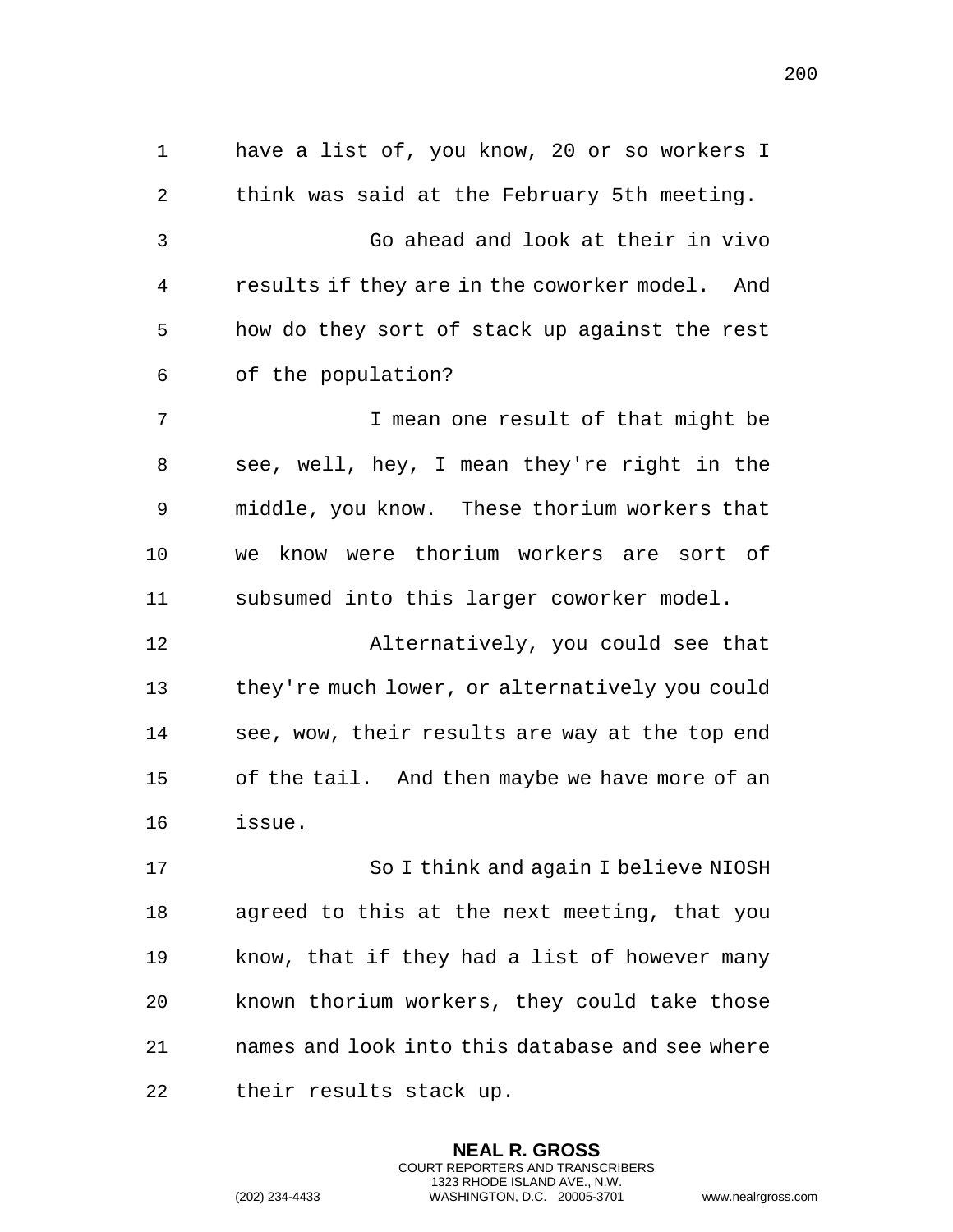DR. TAULBEE: This is Tim. That's correct. I had that as an action item from the last meeting, and we have begun to schedule that particular work to be done. MR. FITZGERALD: To sum up on that one, I thought that, you know, we had looked at the solubility and discussed that. And I thought we didn't really have any differences on the actual technical approach. But we had that larger question which as Tim just noted, we thought that would be the more fundamental answer to that. And so Bob, I guess is there anything else on that particular set of issues? MR. BARTON: No, that's really all I had on that. I mean we kind of discussed the use of different solubility types and how that'll affect the calculated doses before in this discussion. And that was sort of an add-on to the discussion last week of, you know, it would just really be a good idea and a good weight of

> **NEAL R. GROSS** COURT REPORTERS AND TRANSCRIBERS 1323 RHODE ISLAND AVE., N.W.

(202) 234-4433 WASHINGTON, D.C. 20005-3701 www.nealrgross.com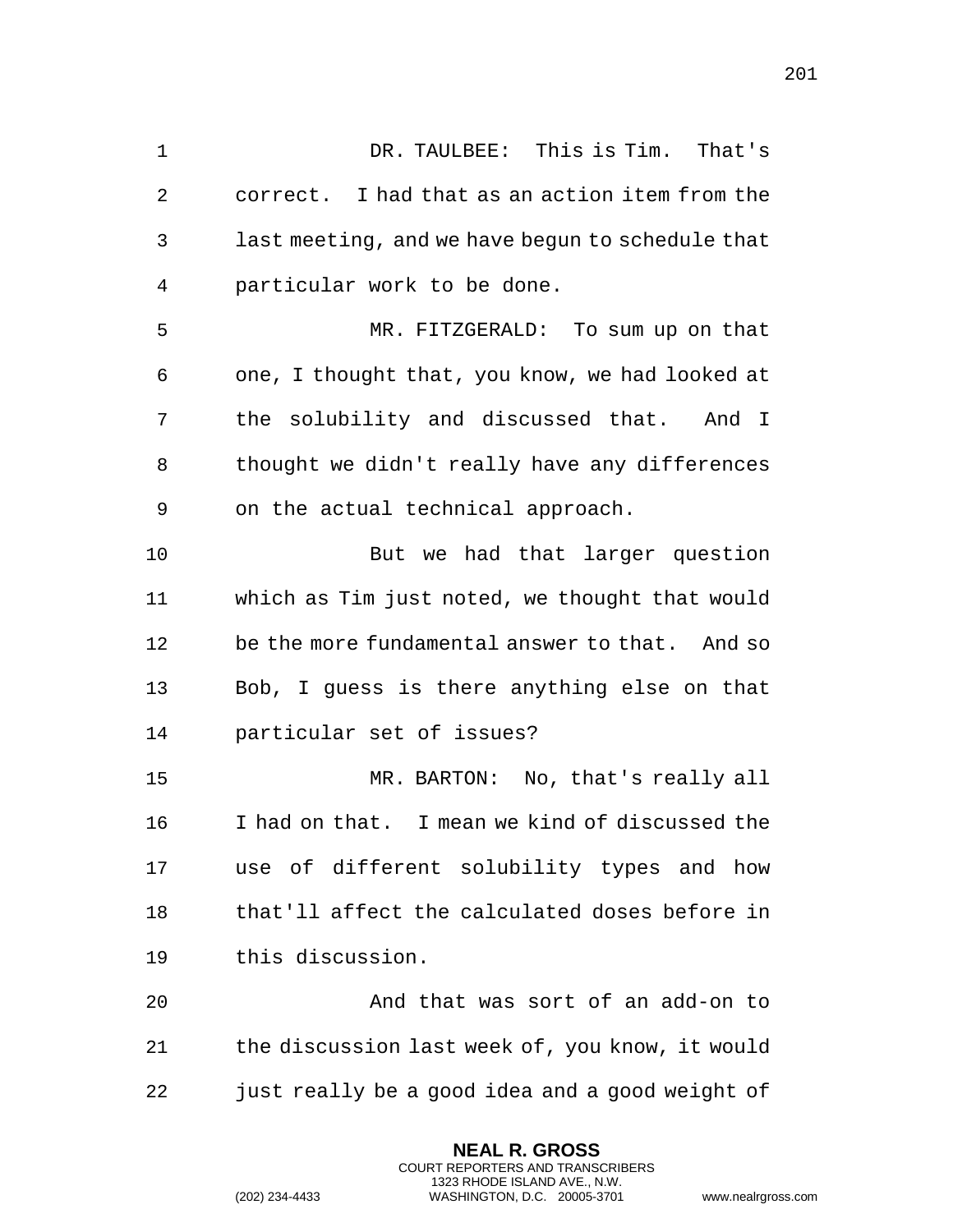| $\mathbf 1$ | evidence argument to say, hey, look, you know, |
|-------------|------------------------------------------------|
| 2           | we know there are some thorium workers.        |
| 3           | These are the ones that are in our             |
| 4           | distribution, and these are what the results   |
| 5           | look like. And in so far as you can tie those  |
| 6           | results to thorium activities, you know, that  |
| 7           | might get a little murky.                      |
| 8           | And there might be some caveats to             |
| 9           | that, but I think it's an effort that's worth  |
| 10          | doing that would not necessarily be all that   |
| 11          | cumbersome.                                    |
| 12          | It would be something, you know, if            |
|             |                                                |
| 13          | you only have a handful of workers, you know,  |
| 14          | it wouldn't be too hard to look up those names |
| 15          | in your electronic database and take a look at |
| 16          | what their records look like in comparison to  |
| 17          | the coworker model as a whole. That's really   |
| 18          | all I had.                                     |
| 19          | MR. FITZGERALD: Yes, I think                   |
| 20          | we're okay on the solubility questions on 23   |
| 21          | through, I'm sorry, 24 through 26. And really  |

**NEAL R. GROSS** COURT REPORTERS AND TRANSCRIBERS 1323 RHODE ISLAND AVE., N.W.

(202) 234-4433 WASHINGTON, D.C. 20005-3701 www.nealrgross.com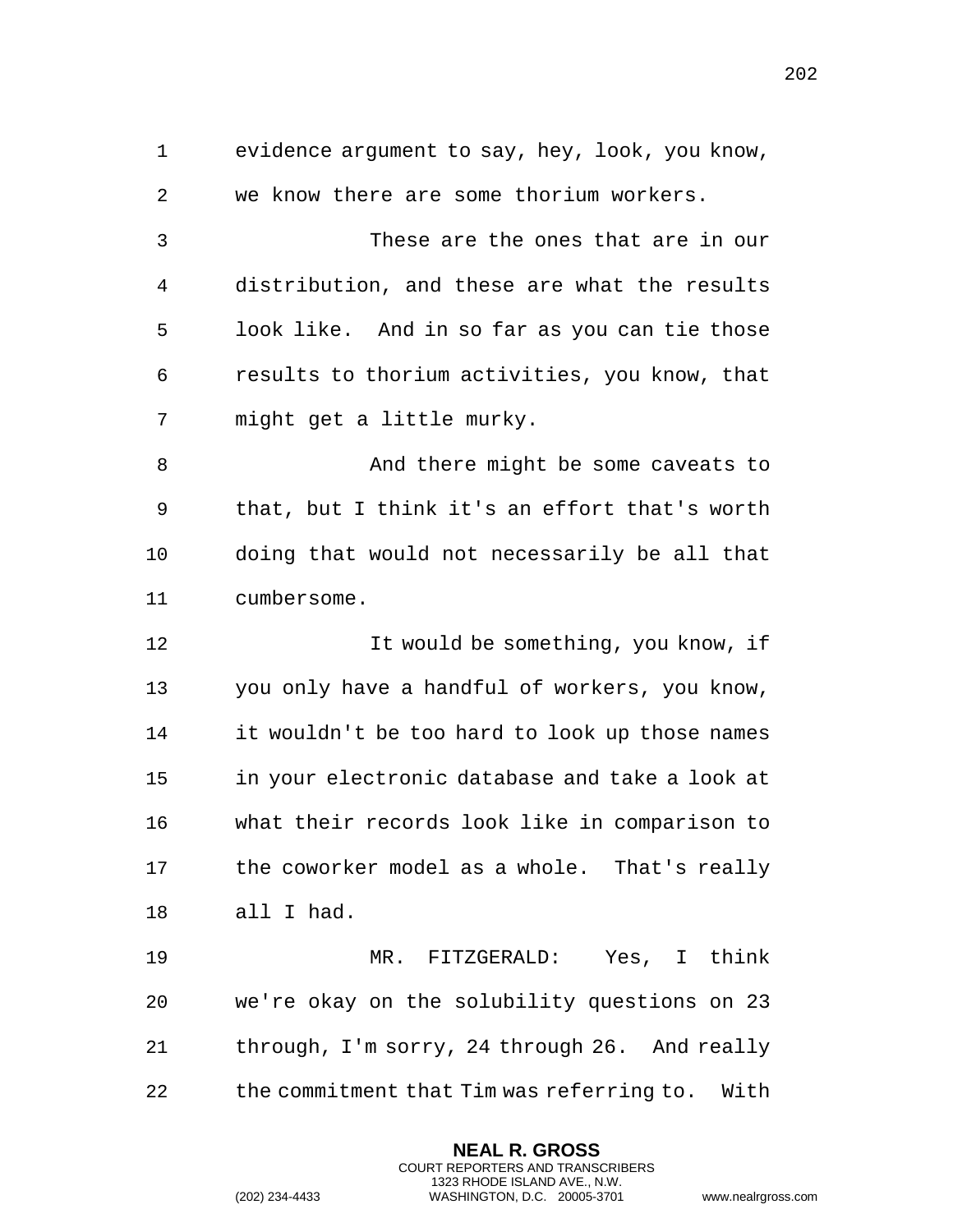the bigger issue we thought was the more important pathway to resolution.

 So I would leave it to the Work Group on those 3 findings, but we feel comfortable on the solubility issues.

 ACTING CHAIRMAN CLAWSON: Joe, this is Brad. So you want to close the solubility of these issues, but these other, they still lap back to what Bob was saying about checking out, you know, checking the data out basically?

 MR. FITZGERALD: There is some overarching questions that get to validating the data. And I think what NIOSH has offered as far as neptunium as well as thorium, would be in that direction.

 So we would say that would be the pathway to go, and the specific questions we had on solubility, I think were answered on February 5th.

 ACTING CHAIRMAN CLAWSON: Okay, so with these, what is it, 23, 24?

> **NEAL R. GROSS** COURT REPORTERS AND TRANSCRIBERS 1323 RHODE ISLAND AVE., N.W.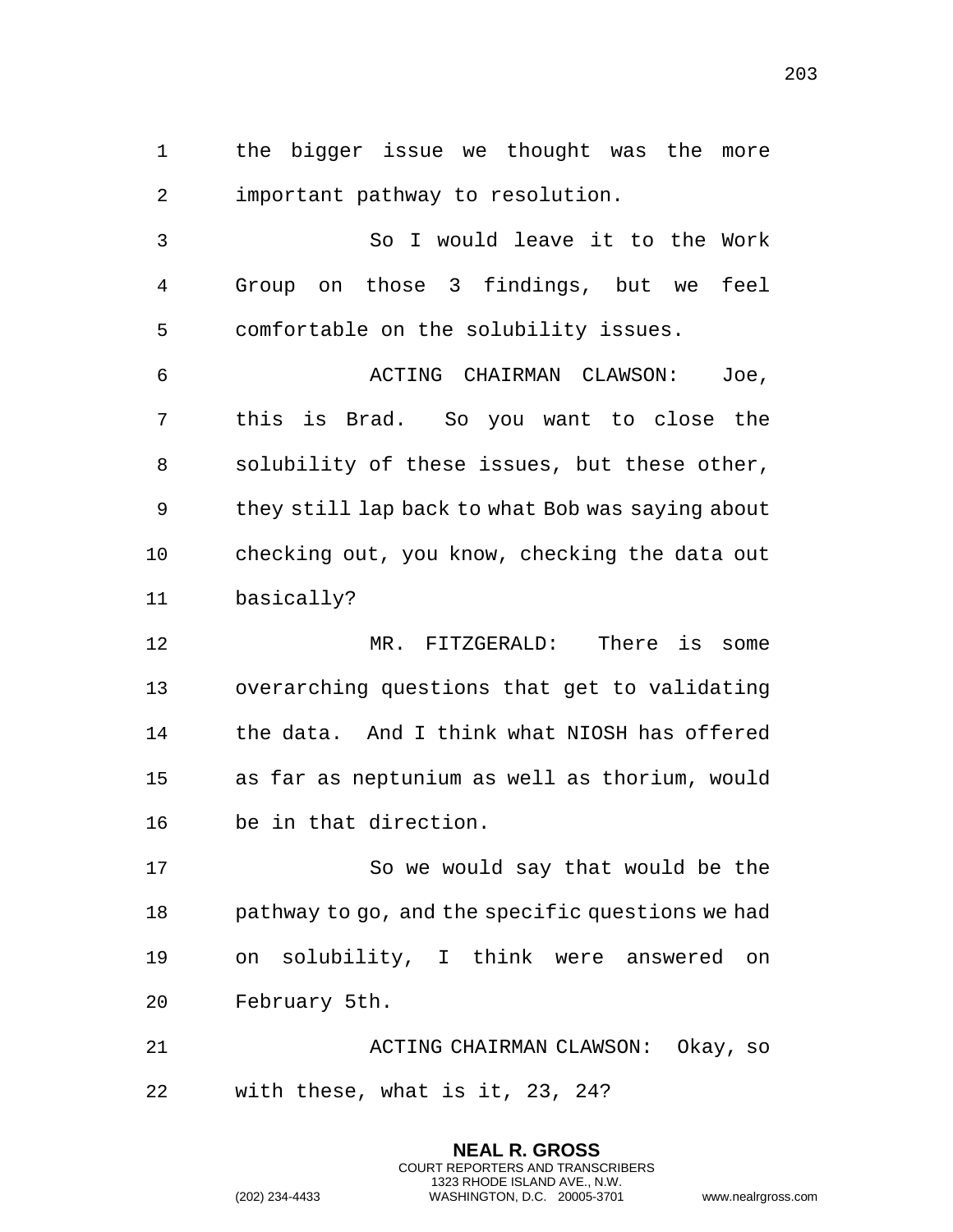1 MR. FITZGERALD: 24, 25 and 26. 2 ACTING CHAIRMAN CLAWSON: Okay, on these the solubility question of it is closed though. It got an overarching issue, but the solubility issue has been closed and you're satisfied with it, right? MR. FITZGERALD: As far as I'm concerned and I think Bob has confirmed that. So I think we're okay on the solubility issues. Joyce did you have anything? 11 DR. LIPSZTEIN: No. MR. FITZGERALD: Hello, Joyce. DR. LIPSZTEIN: Yes, but I think we discussed this already. I'm not completely satisfied but I'll accept it. MR. FITZGERALD: Okay. So I think  $17 - -$  DR. LIPSZTEIN: Because I think that really when you have insoluble thorium, we won't see anything in the urine. Unless you had a big accident, and you would know that. But it's okay.

> **NEAL R. GROSS** COURT REPORTERS AND TRANSCRIBERS 1323 RHODE ISLAND AVE., N.W.

(202) 234-4433 WASHINGTON, D.C. 20005-3701 www.nealrgross.com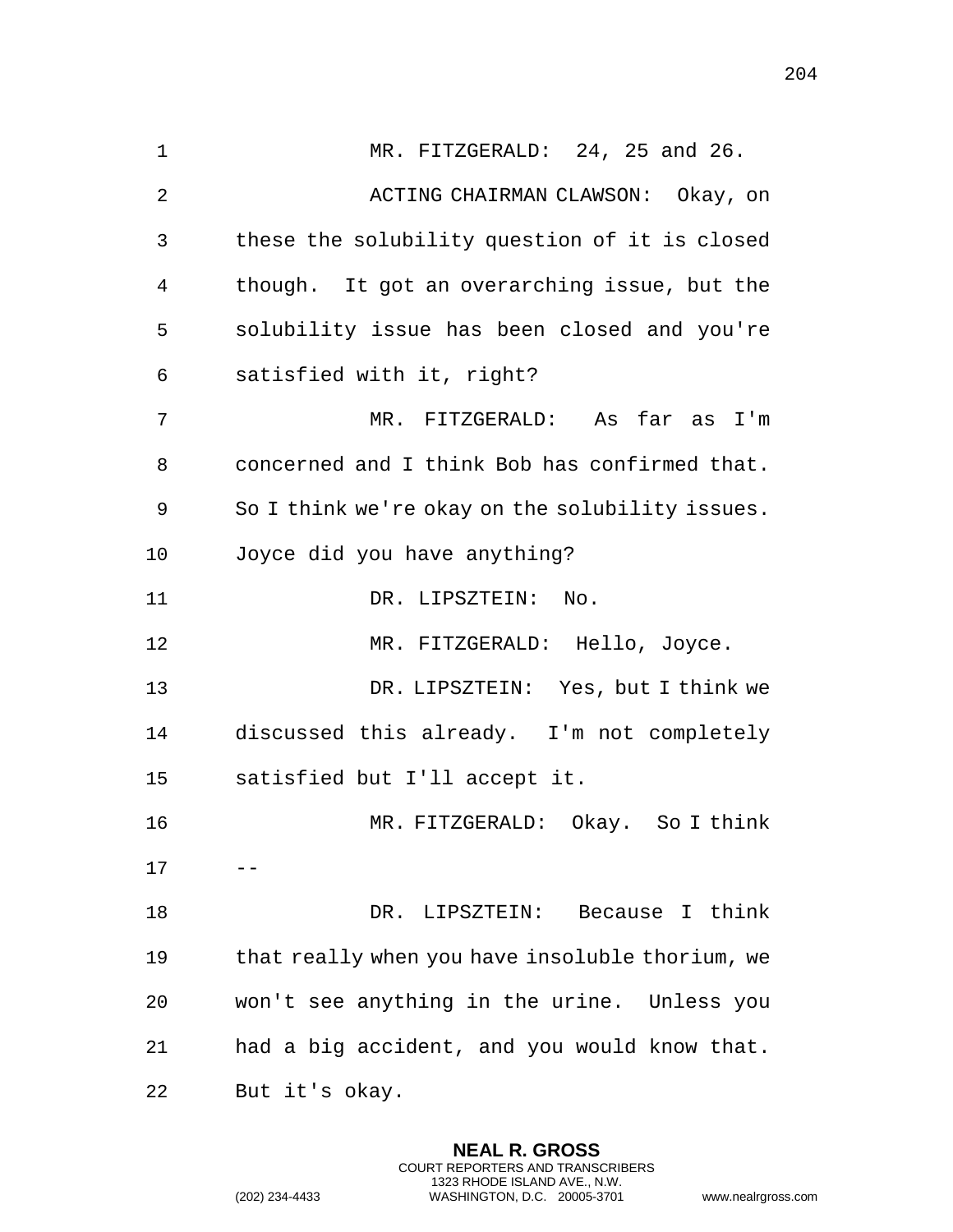| 1              | ACTING CHAIRMAN CLAWSON:<br>Okay.               |
|----------------|-------------------------------------------------|
| $\overline{2}$ | Any of the Board Members have any objection to  |
| 3              | closing the solubility issue of this portion of |
| 4              | this?                                           |
| 5              | Jim<br>MEMBER LOCKEY: This is                   |
| 6              | Lockey, I'm fine to close this.                 |
| 7              | MEMBER SCHOFIELD: This is Phil,                 |
| 8              | I'm fine with it.                               |
| 9              | ACTING CHAIRMAN CLAWSON:<br>Okay                |
| 10             | with that we'll proceed on. Joe.<br>And         |
| 11             | somebody thank you for forwarding the           |
| 12             | information, the Live Meeting. It was kind of   |
| 13             | back there a few.                               |
| 14             | MR. FITZGERALD: Well I think                    |
| 15             | we're done because really the balance of what's |
| 16             | left, 27 through 32 refer back to the 1990 to   |
| 17             | 2007 period, which is the approach based on the |
| 18             | know, the air concentration<br>DAC, you         |
| 19             | measurement.                                    |
| 20             | This is the report that Tim briefed             |
| 21             | out on February 5th, which the Work Group asked |
| 22             | NIOSH to go ahead and you know, draft it up for |

**NEAL R. GROSS** COURT REPORTERS AND TRANSCRIBERS 1323 RHODE ISLAND AVE., N.W.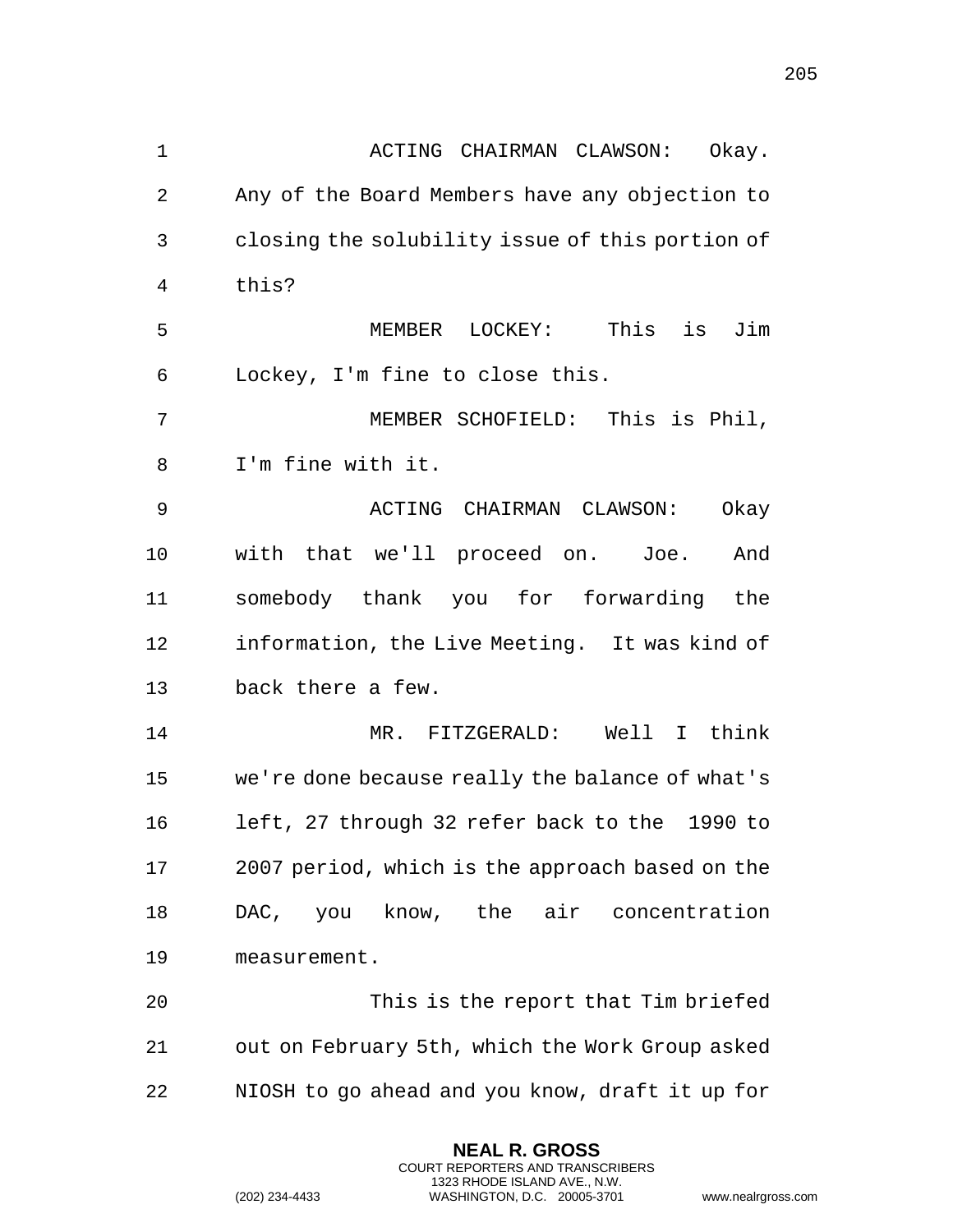review. And so these findings relate back to the, you know, those activity levels. So I would say 27 through 32 refer back to Finding Number 2, which is the application of the DAC hours to 1990 and beyond. ACTING CHAIRMAN CLAWSON: Okay. MR. FITZGERALD: So we'll await for that report, that draft report and SC&A would commit to reviewing that and providing any findings and issues back to the Work Group and NIOSH. DR. MAKHIJANI: This is Arjun. Joe, I didn't quite understand that. This is Arjun. I, these particular findings relate to, you know, the compilation of the data, which hasn't been done. 17 And we weren't actually able to figure out whether, you know, what the merit of this approach was and the coworker model and how it was going to be assigned. And that was part of it, the FASTSCAN data and whether they could actually

> **NEAL R. GROSS** COURT REPORTERS AND TRANSCRIBERS 1323 RHODE ISLAND AVE., N.W.

(202) 234-4433 WASHINGTON, D.C. 20005-3701 www.nealrgross.com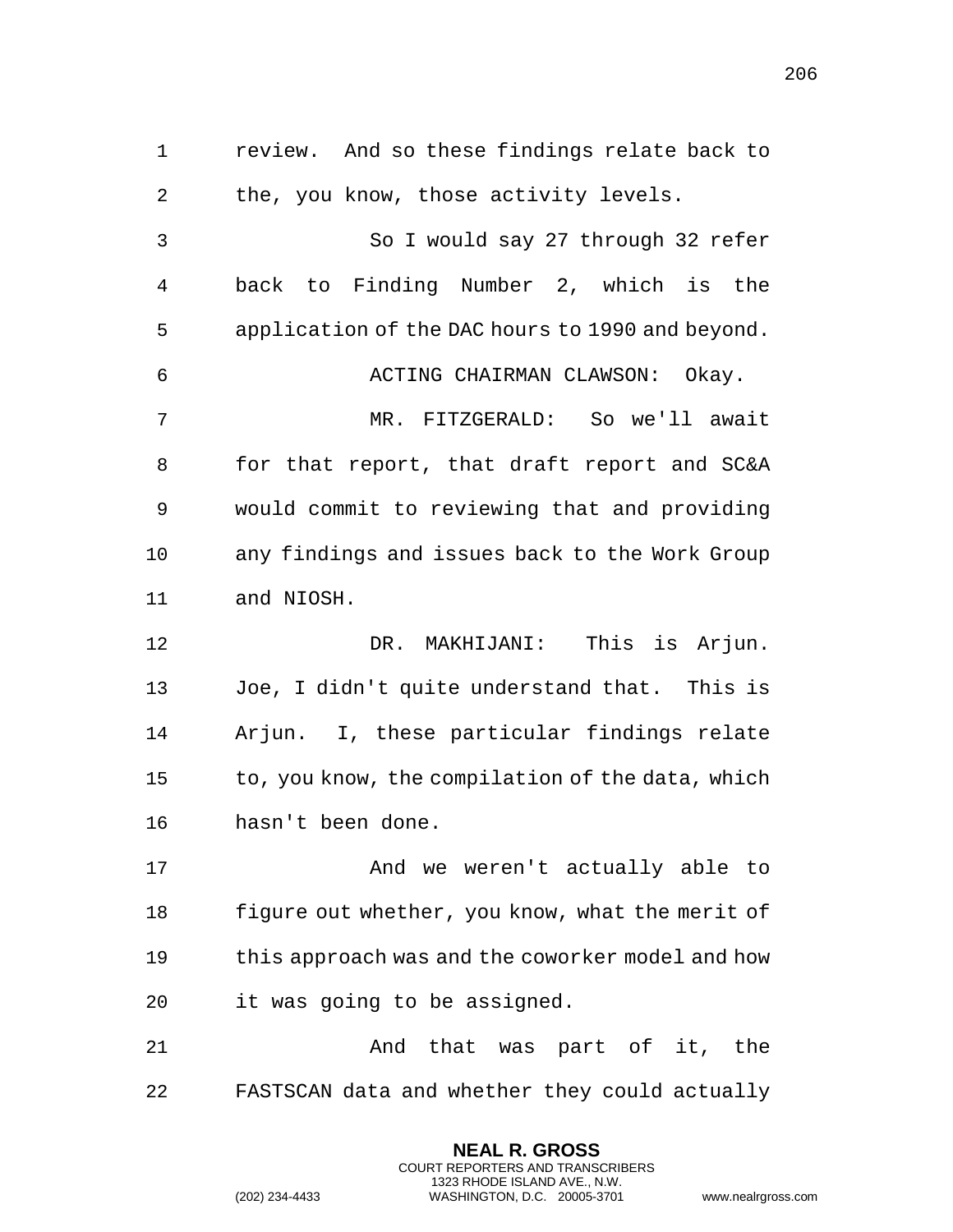catch any thorium. And so we're sort of beyond the DAC hour question, I think. Maybe Joyce can correct me if I'm wrong. DR. LIPSZTEIN: I think because of DAC, I wasn't on the February 5th Work Group meeting, but I think that because you can't see with the FASTSCAN, that's why there was this new DAC method for assigning thorium dose instead of the whole body counter dose. DR. MAKHIJANI: Okay, so -- MR. BARTON: Yes, Arjun. This is Bob Barton we're essentially at a spot where we have a new paradigm shift. There's a whole new model on the table that NIOSH is proposing to reconstruct thorium doses in the 1990 and on period. So we're kind of waiting -- DR. MAKHIJANI: Have we seen the compilation of that data? Not yet I guess? MR. BARTON: Of the air sampling and such, no. We're sort of waiting on NIOSH

> **NEAL R. GROSS** COURT REPORTERS AND TRANSCRIBERS 1323 RHODE ISLAND AVE., N.W.

(202) 234-4433 WASHINGTON, D.C. 20005-3701 www.nealrgross.com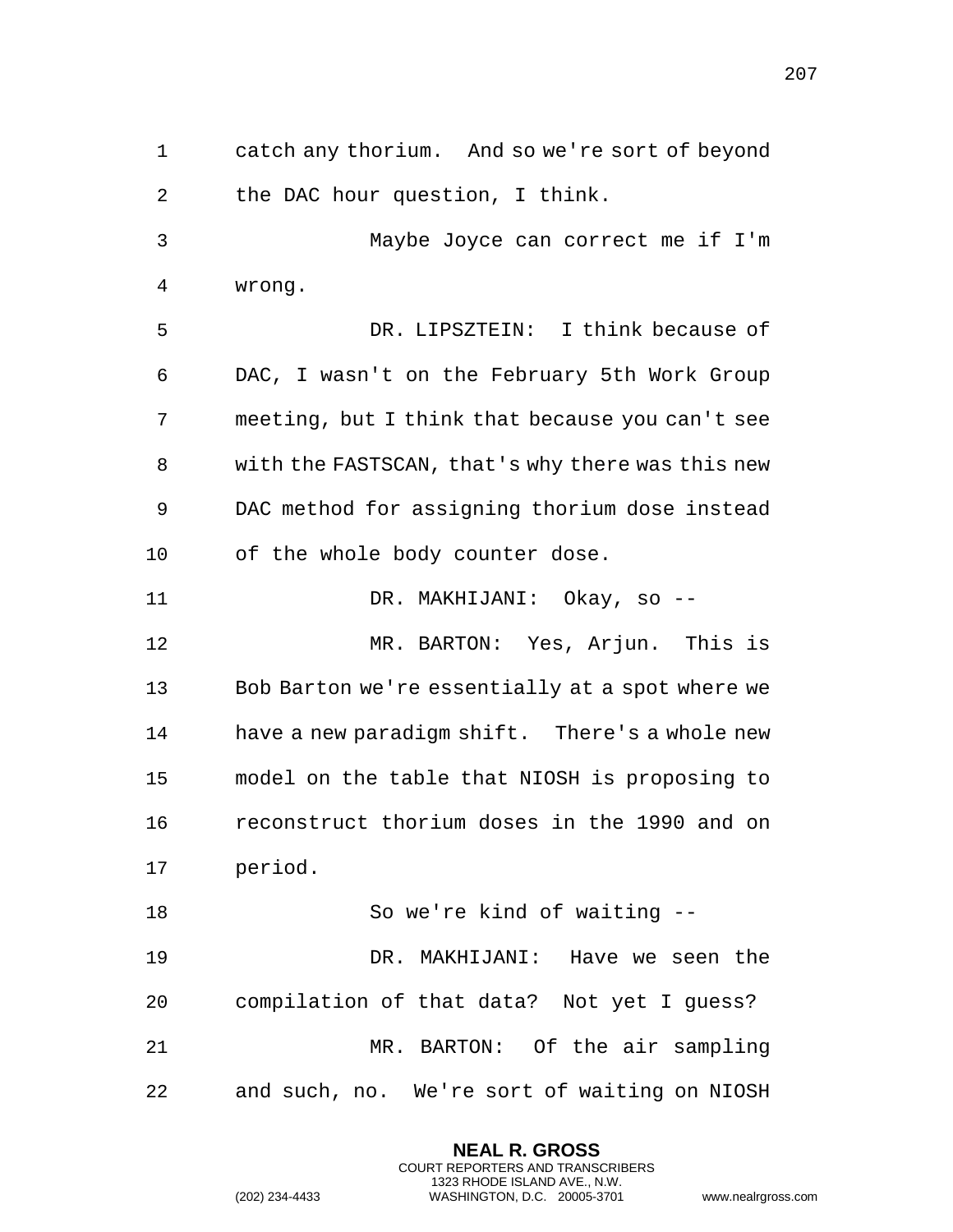1 to put that package together.

| 2  | DR. MAKHIJANI: Okay, sorry. So                 |
|----|------------------------------------------------|
| 3  | excuse me about that. Yes, sorry about that.   |
| 4  | MR. FITZGERALD: Yes, again I                   |
| 5  | think it was decided it would be better to see |
| 6  | those details and to I guess defer any kind of |
| 7  | judgment or analysis until we have full --     |
| 8  | DR. MAKHIJANI: No, no I stand                  |
| 9  | corrected, Joe.                                |
| 10 | MR. FITZGERALD: Yes.                           |
| 11 | DR. MAKHIJANI: John, put me on                 |
| 12 | mute.                                          |
| 13 | MR. FITZGERALD: So Brad, I think               |
| 14 | that's just about it. And I'll do the best I   |
| 15 | can to put these notes together as well as the |
| 16 | actions. And I'll lean very heavily on my      |
| 17 | colleagues to help me on some of this.         |
| 18 | But make sure it's as detailed as              |
| 19 | possible and get it back to the Work Group     |
| 20 | hopefully by COB tomorrow.                     |
| 21 | ACTING CHAIRMAN CLAWSON: Okay,                 |
| 22 | and Tim you'll do the same with your action    |

**NEAL R. GROSS** COURT REPORTERS AND TRANSCRIBERS 1323 RHODE ISLAND AVE., N.W.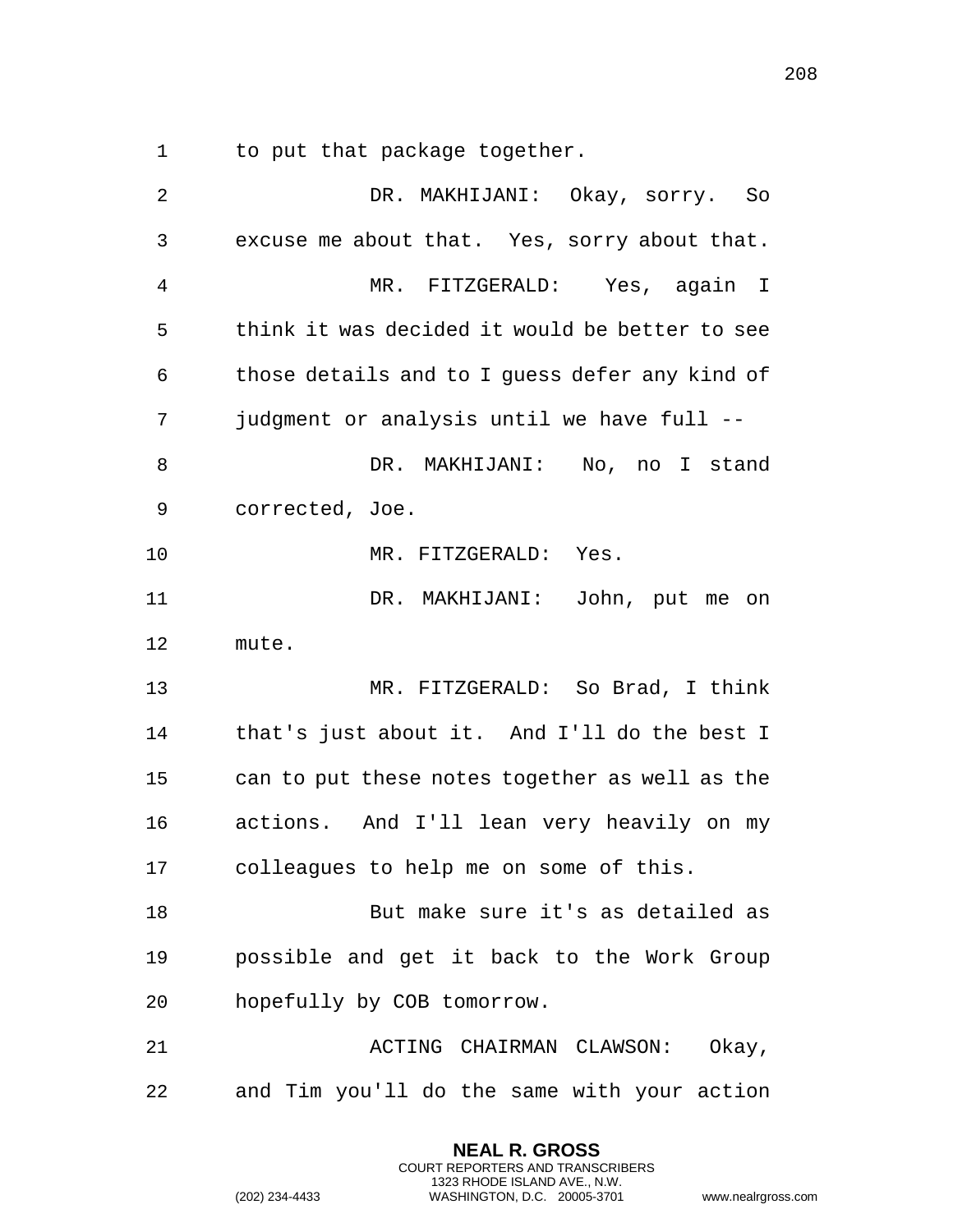items?

| $\overline{2}$ | DR. TAULBEE: That's correct,                    |
|----------------|-------------------------------------------------|
| $\mathbf{3}$   | although I'm not sure I'll have it done by      |
| $\overline{4}$ | tomorrow. But certainly early next week.        |
| 5              | DR. NETON: I think, I thought Joe               |
| 6              | was going to collect them all and then we were  |
| 7              | going to $-$                                    |
| 8              | MR. FITZGERALD: I'll volunteer to               |
| 9              | collect them all and I'll lean on Tim to edit   |
| 10             | at will. Some of these have nuances. Like I     |
| 11             | say, I was scribbling as fast as I could but if |
| 12             | I missed anything, please feel free to edit     |
| 13             | this.                                           |
| 14             | It will go back and forth until                 |
| 15             | everybody's satisfied.                          |
| 16             | DR. NETON: Yes, I think that makes              |
| 17             | the most sense. We'll be happy to do that.      |
| 18             | ACTING CHAIRMAN CLAWSON:<br>Okay,               |
| 19             | Is there anything else needs to be<br>thanks.   |
| 20             | brought before the Work Group at this time?     |
| 21             | Not hearing any, Ted, I move that               |
| 22             | we can adjourn.                                 |

**NEAL R. GROSS** COURT REPORTERS AND TRANSCRIBERS 1323 RHODE ISLAND AVE., N.W.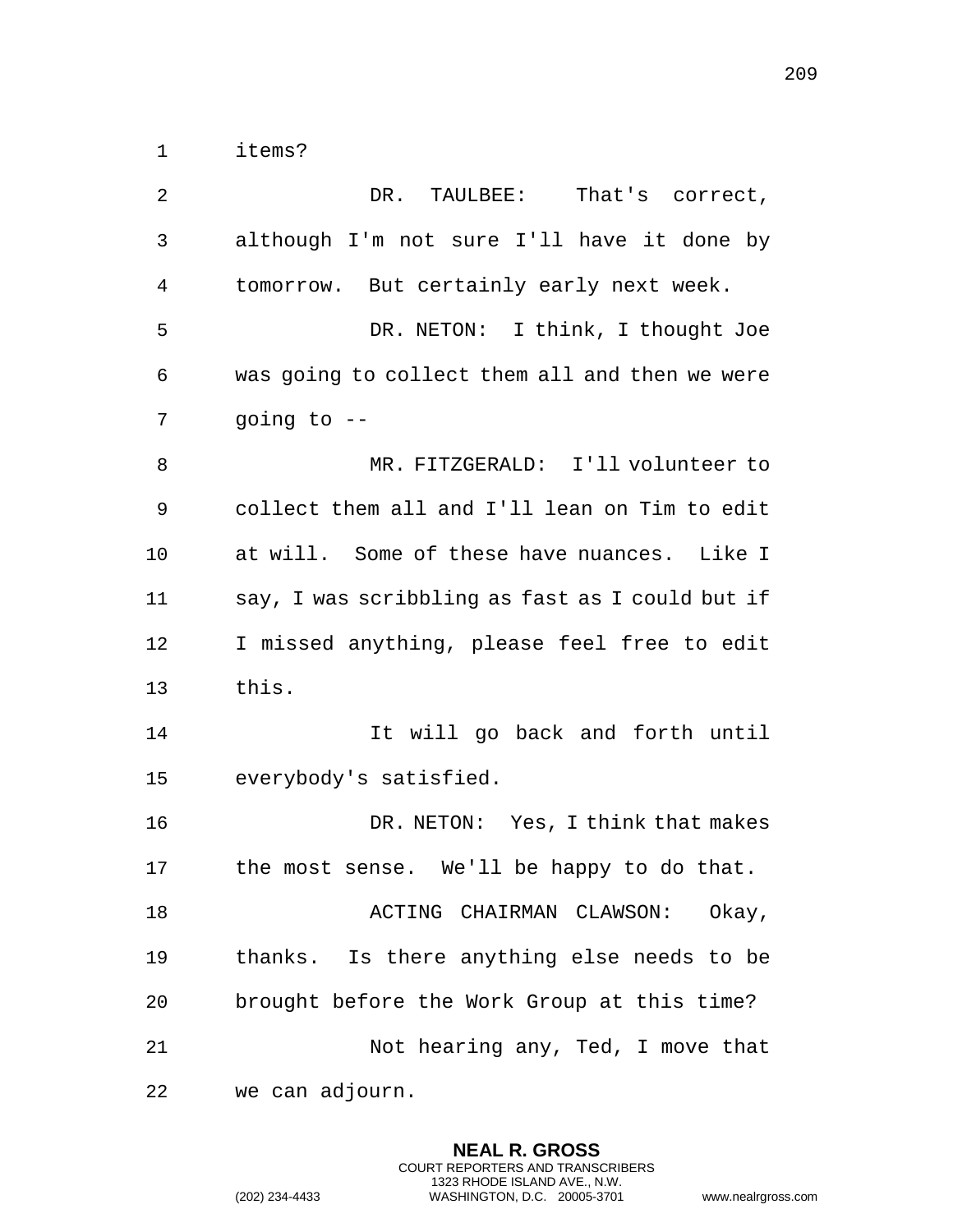MR. KATZ: Yes, thank you, Brad for stepping in for Mark for one. And thanks everyone else. I think was incredibly productive and well done. So thanks for everyone's efforts going into this and during the meeting. ACTING CHAIRMAN CLAWSON: Okay. Everybody have a wonderful day and until we hear or see you next time, bye. (Whereupon, the meeting in the above-entitled matter was concluded at 2:38 p.m.) 

> **NEAL R. GROSS** COURT REPORTERS AND TRANSCRIBERS 1323 RHODE ISLAND AVE., N.W. (202) 234-4433 WASHINGTON, D.C. 20005-3701 www.nealrgross.com